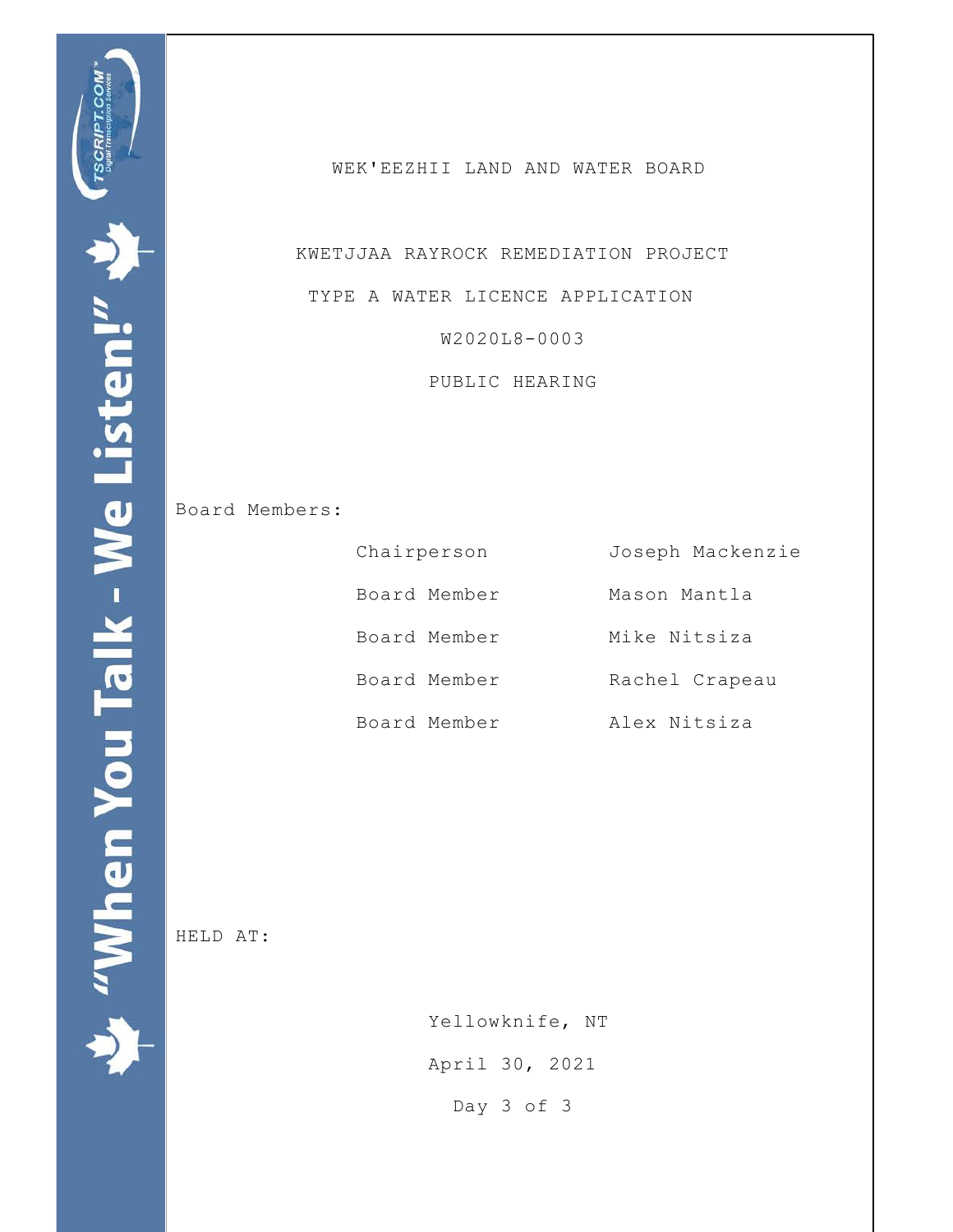| 1               | APPEARANCES                |                 |
|-----------------|----------------------------|-----------------|
| 2               | Ryan Fequet                | ) WLWB Staff    |
| 3               | Roberta Judas              | $\mathcal{C}$   |
| 4               | Rhiana Bams                | $\mathcal{E}$   |
| 5               | Meaghan MacIntyre-Newell   |                 |
| 6               | Jessica Pacunayen          |                 |
| 7               | Anneli Jokela              |                 |
| 8               | John Donihee (by Zoom)     | ) Board Counsel |
| $\mathcal{G}$   |                            |                 |
| 10              | Ron Breadmore              | ) CIRNAC        |
|                 | 11 Andrew Richardson       | $\mathcal{E}$   |
| 12 <sup>°</sup> | Myranda Bolstad            |                 |
| 13              | Matthew Spence (by Zoom)   |                 |
| 14              | Jacqueline Mo (by Zoom)    | $\lambda$       |
| 15              | Russell Hossain (by Zoom)  | $\mathcal{E}$   |
| 16              | Lou Spagnolo (by Zoom)     |                 |
| 17              | Jeff Mackie (by Zoom)      |                 |
| 18              | Tara Chism (by Zoom)       |                 |
| 19              | Mark Yetman (by Zoom)      |                 |
| 20              | Emma Gibson (by Zoom)      |                 |
| 21              | Cassie Stead (by Zoom)     |                 |
| 22              | Bridget Rusk               | ) CIRNAC-CARD   |
| 23              | George Lafferty            | $\mathcal{E}$   |
| 24              | Gabriel Mahammed (by Zoom) |                 |
| 25              |                            |                 |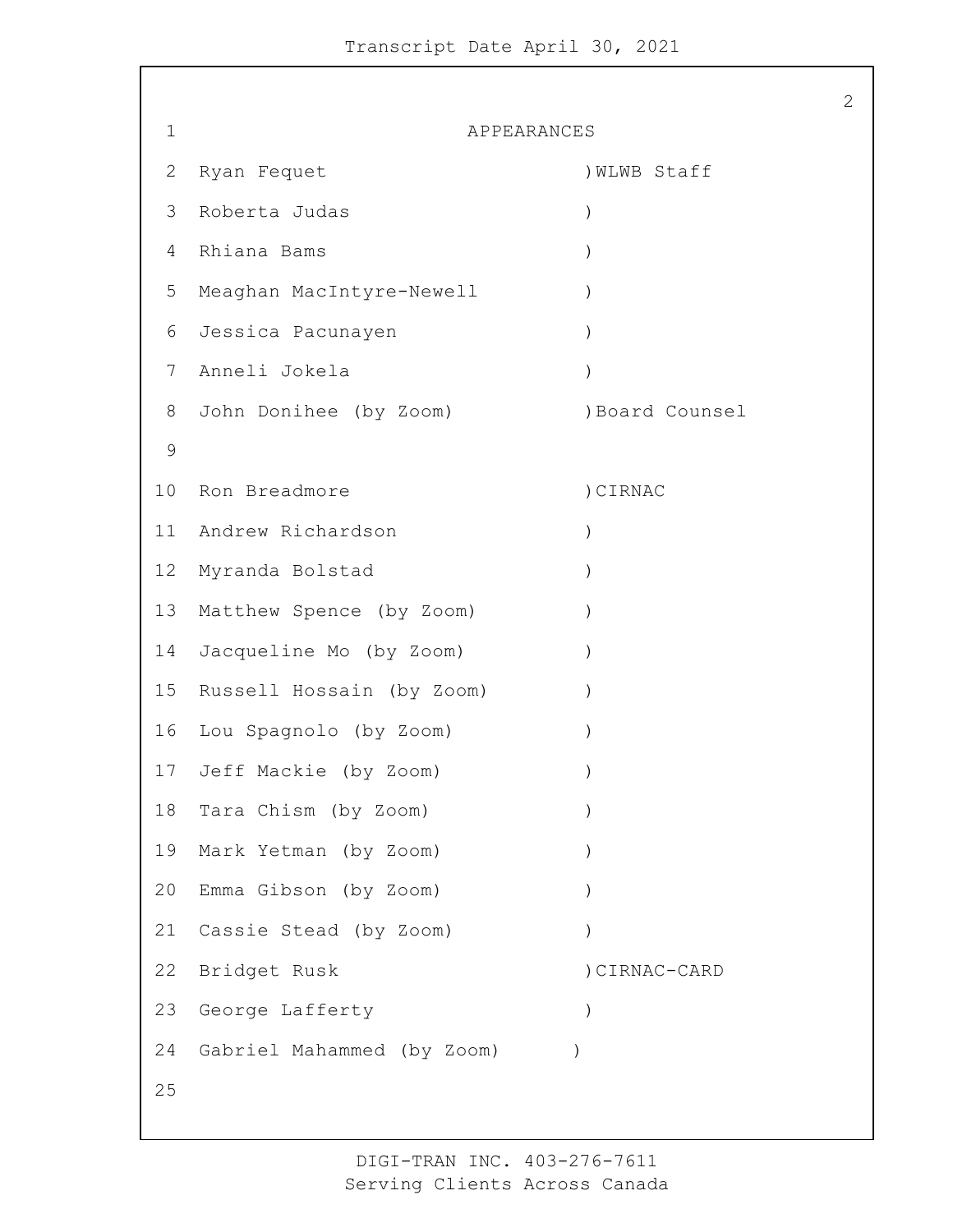1 APPEARANCES (Cont'd) Mandy Samertuck ) Legal counsel Rick Walbourne ) GNWT Rohan Brown (by Zoom) ) Legal Counsel Laura Malone ) GNWT-ENR 9 Anna Graham (by Zoom) (BCCC Duck Kim (by Zoom) ) Reg Ajucam ) Dana Pandolfi ) CNSC 15 Brett Wheler (1998) 112ho Government Joseph Judas ) James Rabesca ) 18 Charlie Apples Doreen Washie (np) ) Francis Zoe ) Louis Zoe ) Grand Chief George Mackenzie ) Violet Camsell-Blondin ) Stephanie Beaverho (np) ) Joseph Moosenoes (np) )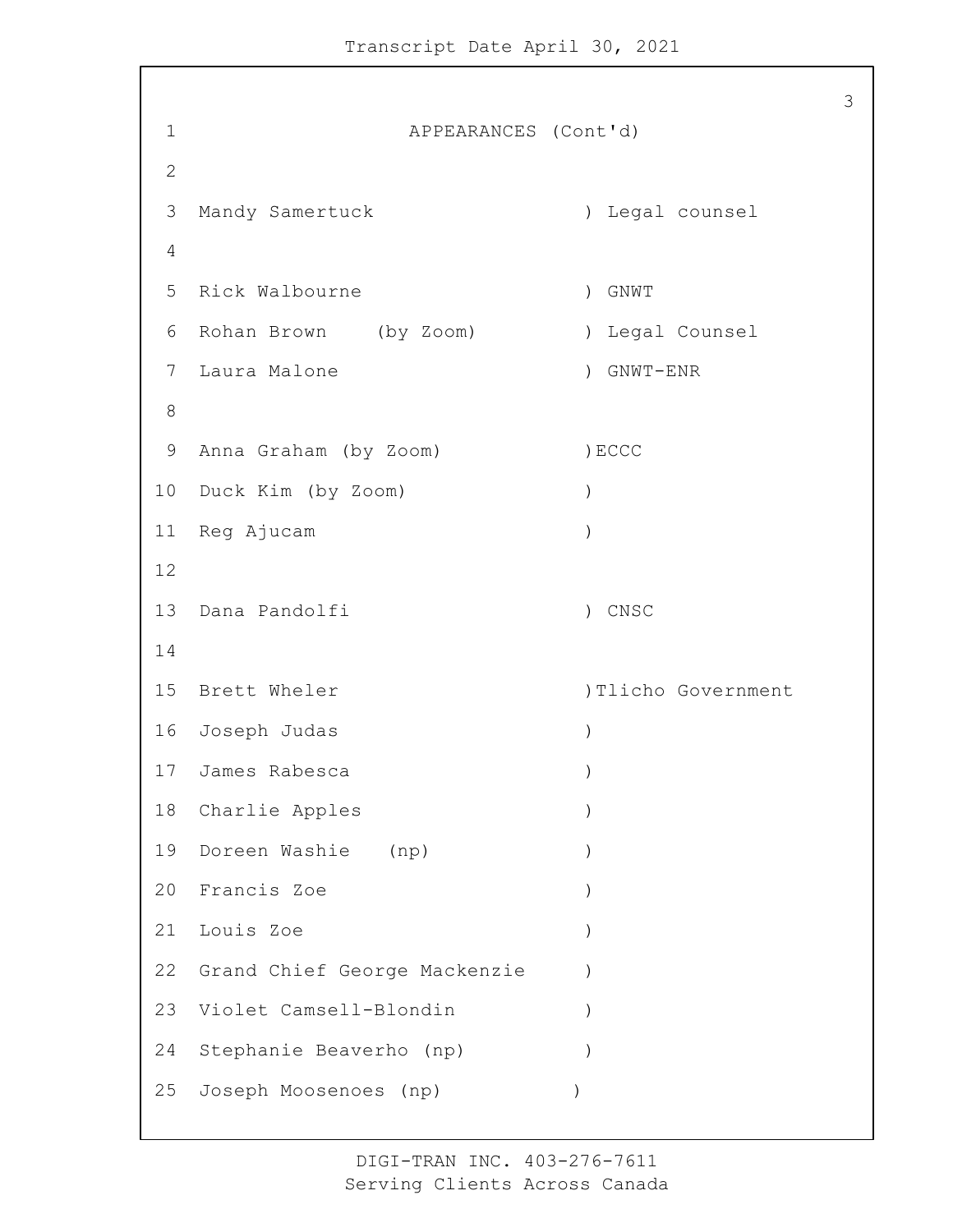1 APPEARANCES (Cont'd) Joshua Jeremick'aa )Tlicho Government Chief Charlie Football (np) ) Joe Rabesca ) Rosa Husky ) Pam Drybones ) Jimmy Kodzin ) Noella Kodzin ) Sky Football ) 11 Casper Mantla (np) (1) Bethany Apples ) Colby Rabesca ) Hunter Mantla ) Marie Adele Football ) Marie A. Rabesca ) Sophie Williah ) Benjamin Pea'a ) Therese Zoe ) Nicole Blackduck ) Francis Simpson ) Alphonse Apples ) 23 Marion Apples Wilfred Crapeau (np) )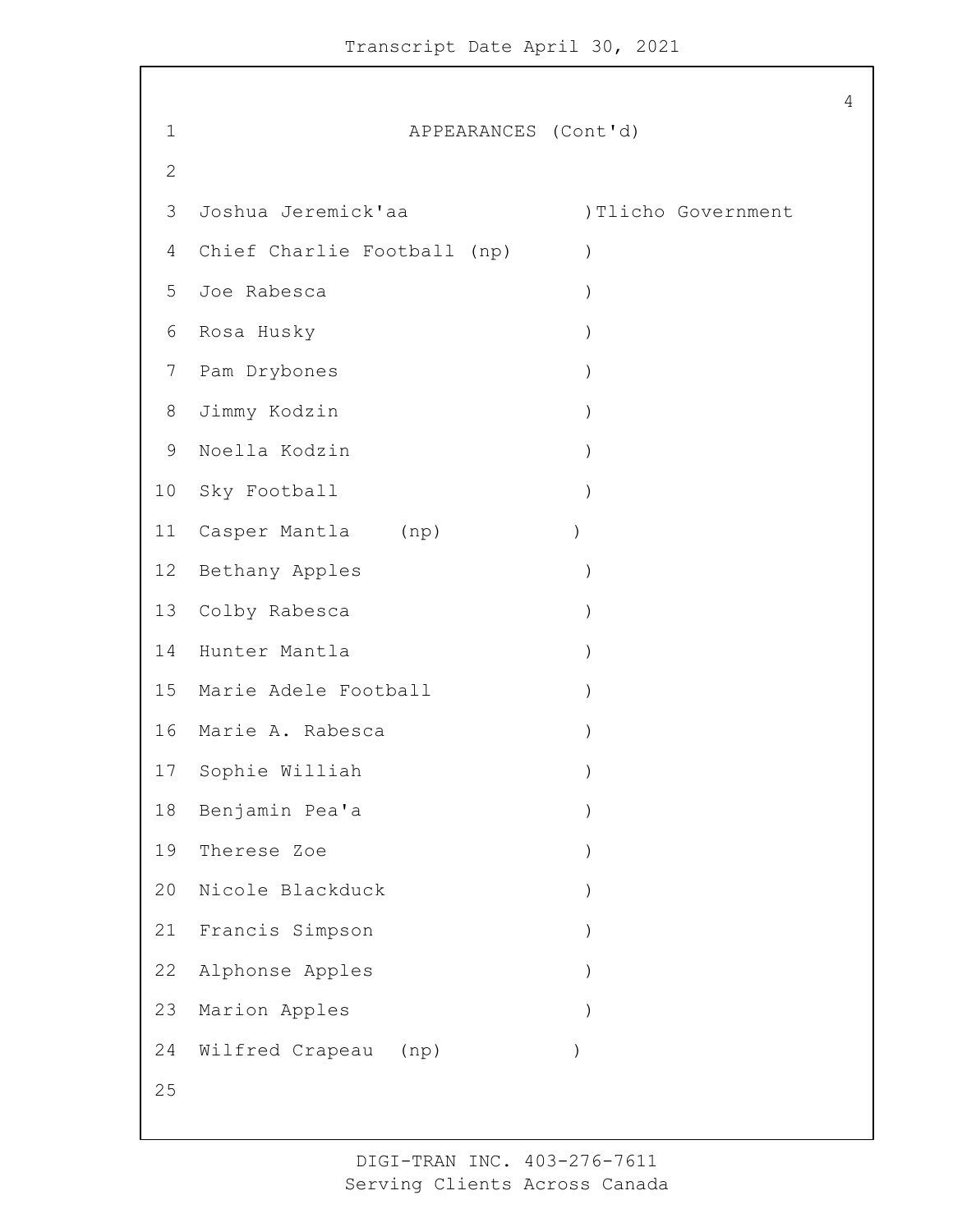1 APPEARANCES (Cont'd) Julian Jeremick'aa (np) ) Ragen Jeremick'aa (np) ) Jimmy B. Rabesca ) 7 Harriet Phillips (by Zoom) ) CanNorth Luigi Larusso ) Health Canada Rebecca Studer-Halbach ) PSPC Chera Nelson ) Dave Bynski ) DXB Consulting Drew Nolan ) AECOM Joel Nolin ) Rob McCullough ) Morag McPherson ) Denise Radich ) Ginger Gibson ) Firelight Group Jenelle Croots ) 25 Regan Fielding (25 Regan Pielding Environment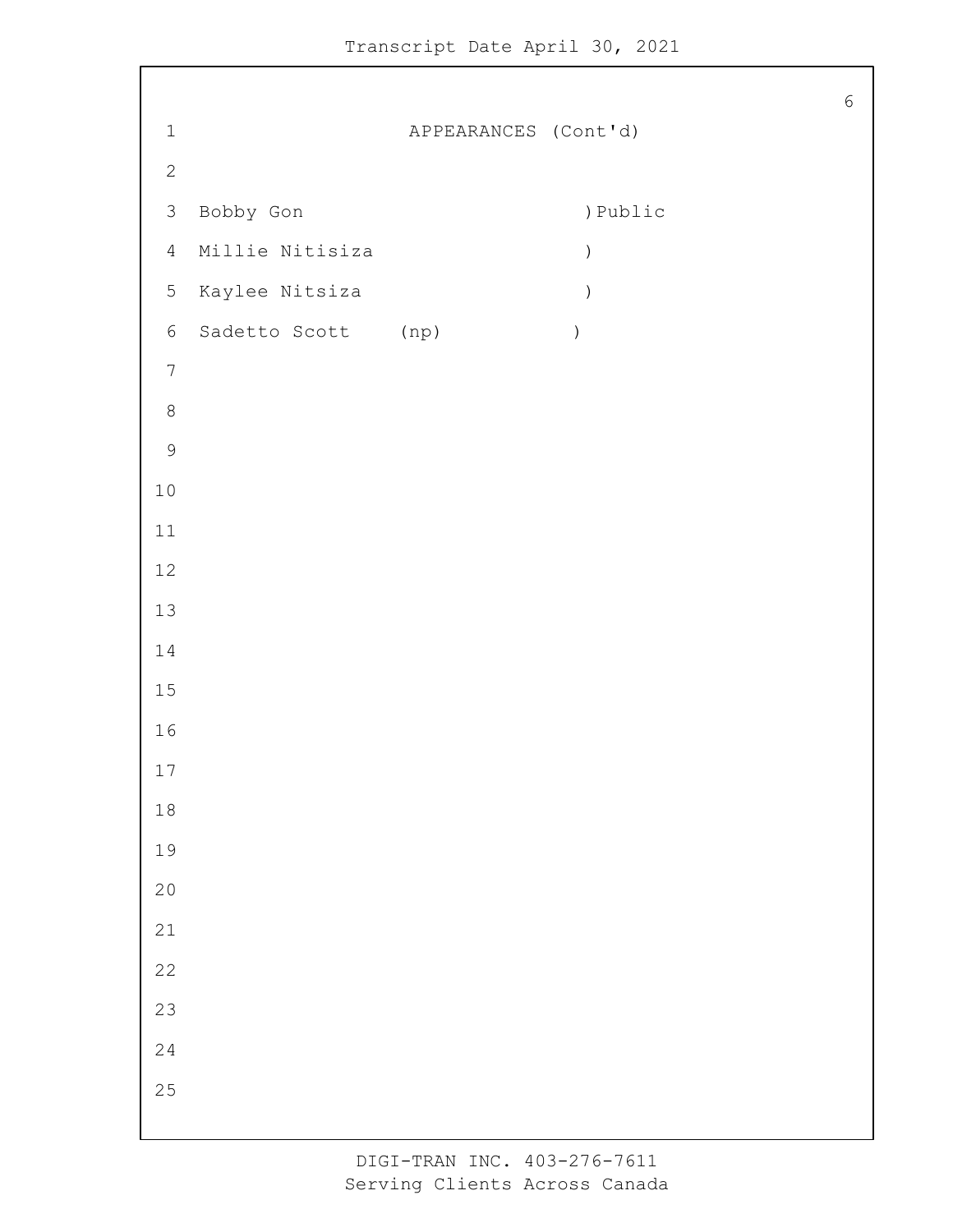7

1 TABLE OF CONTENTS 2 Page No. 3 List of Undertakings 8 4 5 Question Period re Tlicho Government 9 6 7 Presentation by GNWT 36 8 Question Period 56 9 10 Closing Remarks by Wekweeti 96 11 Closing Remarks by Behchoko 101 12 Closing Remarks by Tlicho Government 111 13 Closing Remarks by GNWT 117 14 Continued Closing Remarks by Tlicho Government 119 15 Closing Remarks by CIRNAC 120 16 17 18 19 Certificate of Transcript 136 20 21 22 23 24 25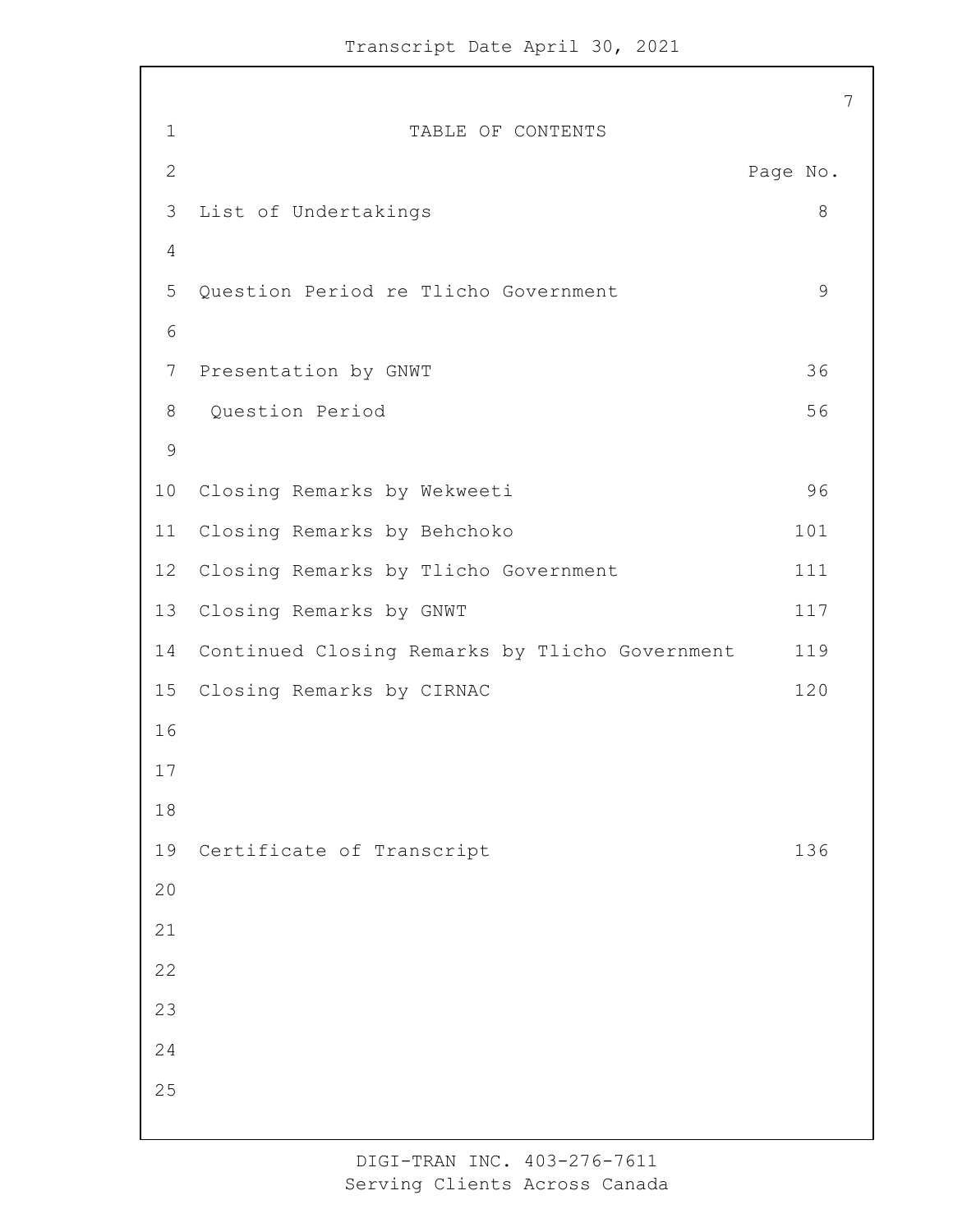| 1              |     | LIST OF UNDERTAKINGS                    |    |
|----------------|-----|-----------------------------------------|----|
| 2              | NO. | DESCRIPTION<br>PAGE NO.                 |    |
| 3              | 4   | All parties to provide recommendations  |    |
| 4              |     | on the locations, types of monitoring,  |    |
| 5              |     | and parameters, and any other details,  |    |
| 6              |     | it believes should be included in a     |    |
| 7              |     | Post Closure Monitoring Plan.           | 25 |
| 8              | 5   | 1. Does the TG believe the updated      |    |
| $\overline{9}$ |     | closure objectives can be approved by   |    |
| 10             |     | the Board and why?                      |    |
| 11             |     | 2. Does the TG have any comments as to  |    |
| 12             |     | whether or not the closure criteria     |    |
| 13             |     | proposed by CIRNAC should be            |    |
| 14             |     | approved?                               | 26 |
| 15             | - 6 | Provide clarification regarding         |    |
| 16             |     | monitoring recommendation for outlet of |    |
| 17             |     | Mill Creek into Sherman Lake, with      |    |
| 18             |     | respect the two outlet branches.<br>Ιs  |    |
| 19             |     | the TG monitoring for both of these     |    |
| 20             |     | outlets to Sherman Lake?                | 30 |
| 21             | 7   | Does the GNWT believe the updated       |    |
| 22             |     | closure objectives can be approved by   |    |
| 23             |     | the Board and why?                      | 83 |
|                |     |                                         |    |
| 24             |     |                                         |    |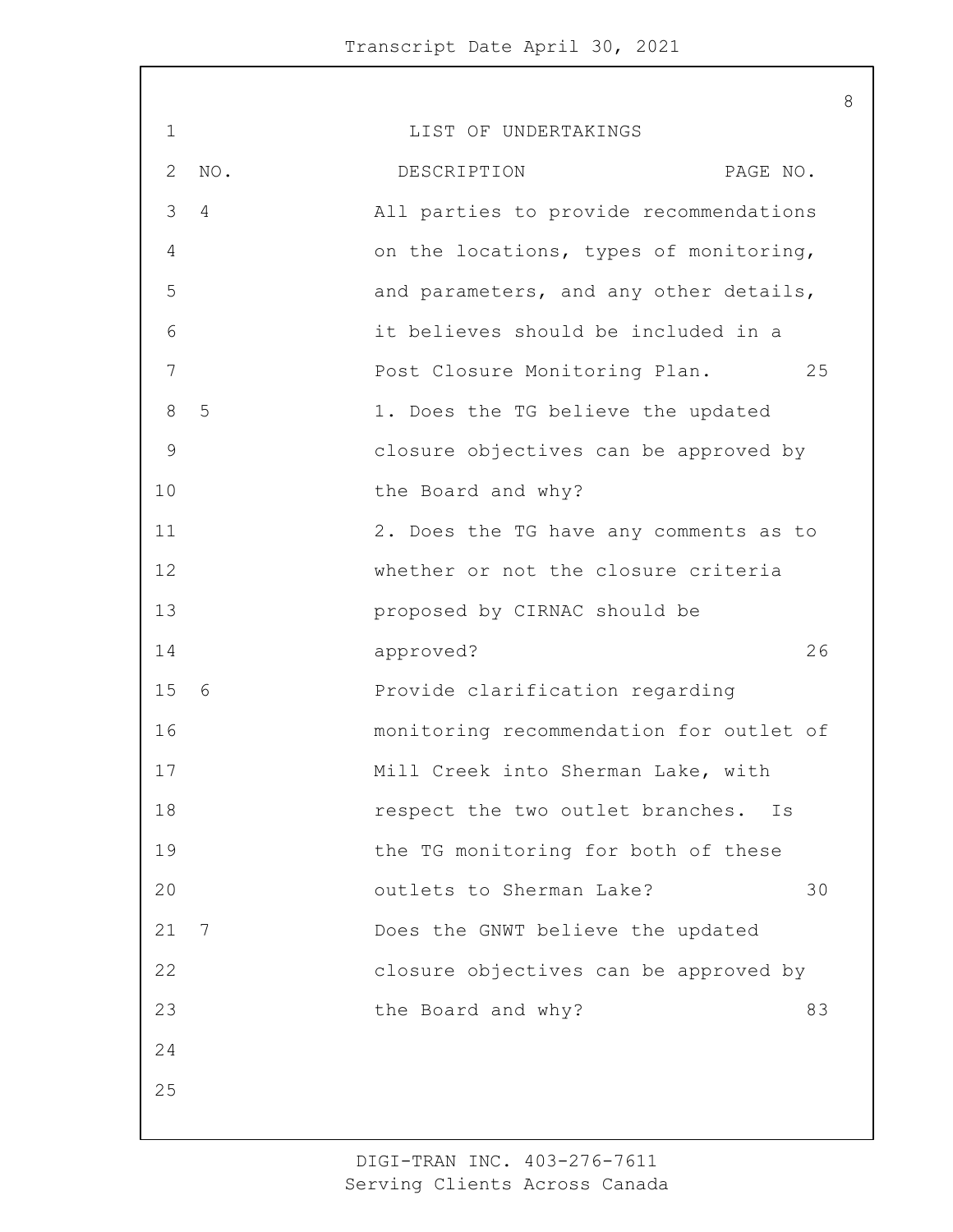--- Upon commencing at 9:01 a.m. QUESTION PERIOD: 4 THE CHAIRPERSON: Good morning, everyone. We'll start our hearing right now, and we will start with -- from yesterday, the CIRNAC presentation. We have one (1) Elder from Whati that would like to ask a question, and then after that we will continue on with questioning for TG, or Tlicho Government. Okay. Thank you. 11 11 If you want to go ahead, Joseph. 12 ELDER JOSEPH MOOSENOES: Good morning. My name is Joseph Moosenoes. (TLICHO LANGUAGE SPOKEN) before we carry on. 16 (INTERPRETATION FROM TLICHO LANGUAGE INTO ENGLISH) 18 ELDER JOSEPH MOOSENOES: The -- the questions I'd like to ask CIRNAC are regarding Sun -- Sun Rose, Rayrock areas, maybe eight (8) or nine (9). They've been doing exploration work in the past Sun Rose, and it's in an area called Kwidse (phonetic) REX. 24 And this -- this information is told by a couple of guys that were out there -- out there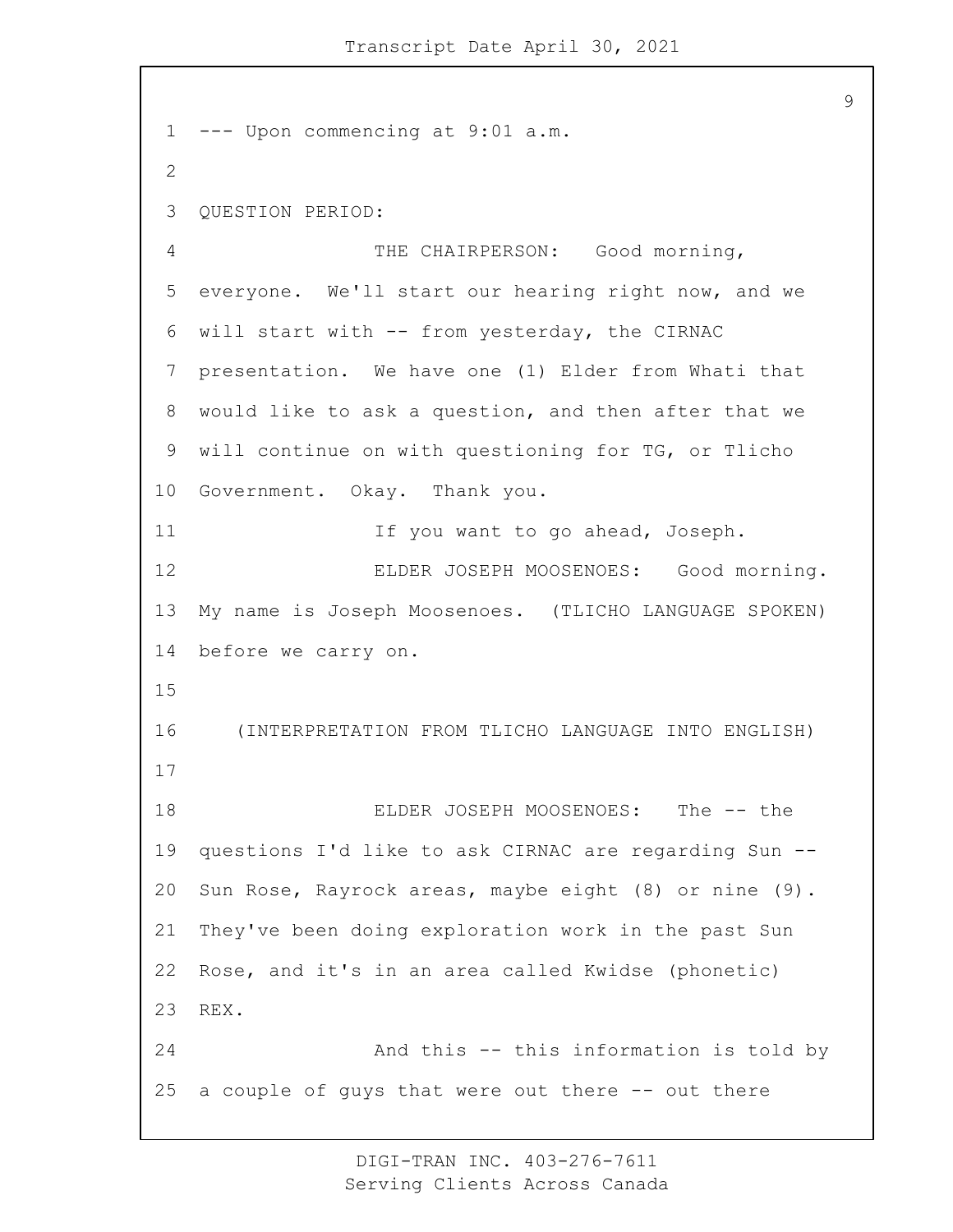where REX had done exploration work. And so when they 2 came to that camp area, they had noticed that -- a few diamond sticks still around on the ground, plus there'd been blasting work been done. 5 It's just -- it looks like they've done maybe eight (8) or nine (9) exploration work, and so near Whati, the young guys have noticed that there's been exploration work done. They've left a little small building there on the site, and I think that it's a little place where they keep dynamite and -- and material. So I think that that place should be investigated and checked out. Thank you. 14 (INTERPRETATION CONCLUDED) 16 MR. RON BREADMORE: Masi, Mr. Chair. (TLICHO LANGUAGE SPOKEN) Thank you, Joseph, for that question. 19 And you're correct, the REX site is one of the exploration sites that we have packaged up as part of this project, and there is work to do at that site. And I would ask Joel from AECOM to expand on that, please. 24 MR. JOEL NOLIN (by Zoom): Thank you, Mr. Chairman, Ron. The REX site right now we know has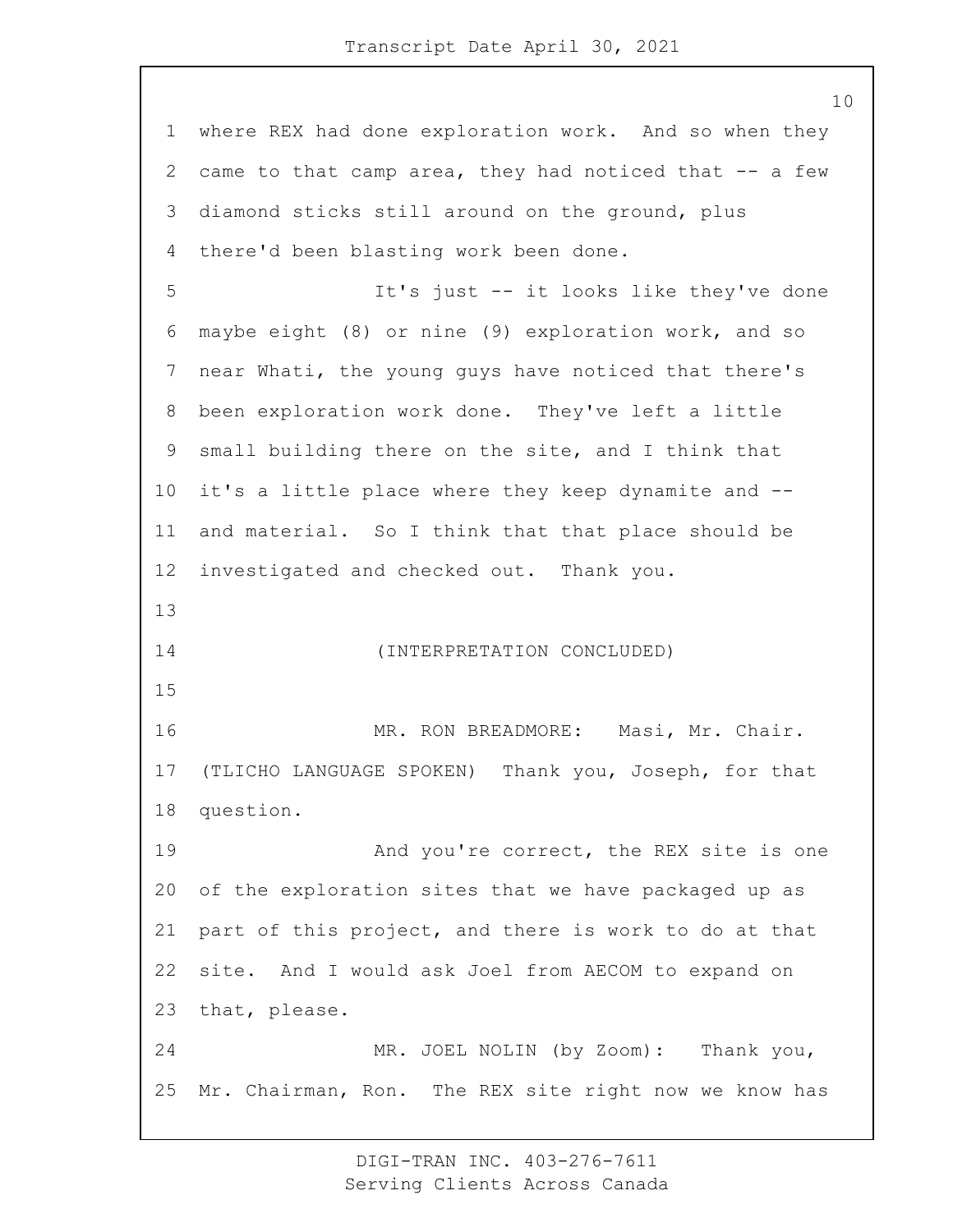several exploration workings. One of the workings has been shown to have high radiation. This location will be covered with concrete as part of the project. 4 Other work to be done at REX includes the pick up of waste. Waste that we are aware of includes: wood, metal, some drill core, and to this time I'm not aware of any dynamite, if -- if I heard the comments correctly, or explosives on site that need to be cleaned up. It is mostly non-hazardous garbage at the site that needs to be cleaned up, and that will be cleaned up as part of the scope. 12 12 If there's further questions, I'm happy to answer them. 14 THE CHAIRPERSON: Any further questions, Joseph? 17 (INTERPRETATION FROM TLICHO LANGUAGE INTO ENGLISH) 19 ELDER JOSEPH MOOSENOES: Joseph. Joseph Moosenoes. Yes, we have heard that. I'm sure it's good that they're aware of it at AECOM. I'm sure that -- I just wanted that area cleaned up and not left aside. Thank you. 25 (INTERPRETATION CONCLUDED)

> DIGI-TRAN INC. 403-276-7611 Serving Clients Across Canada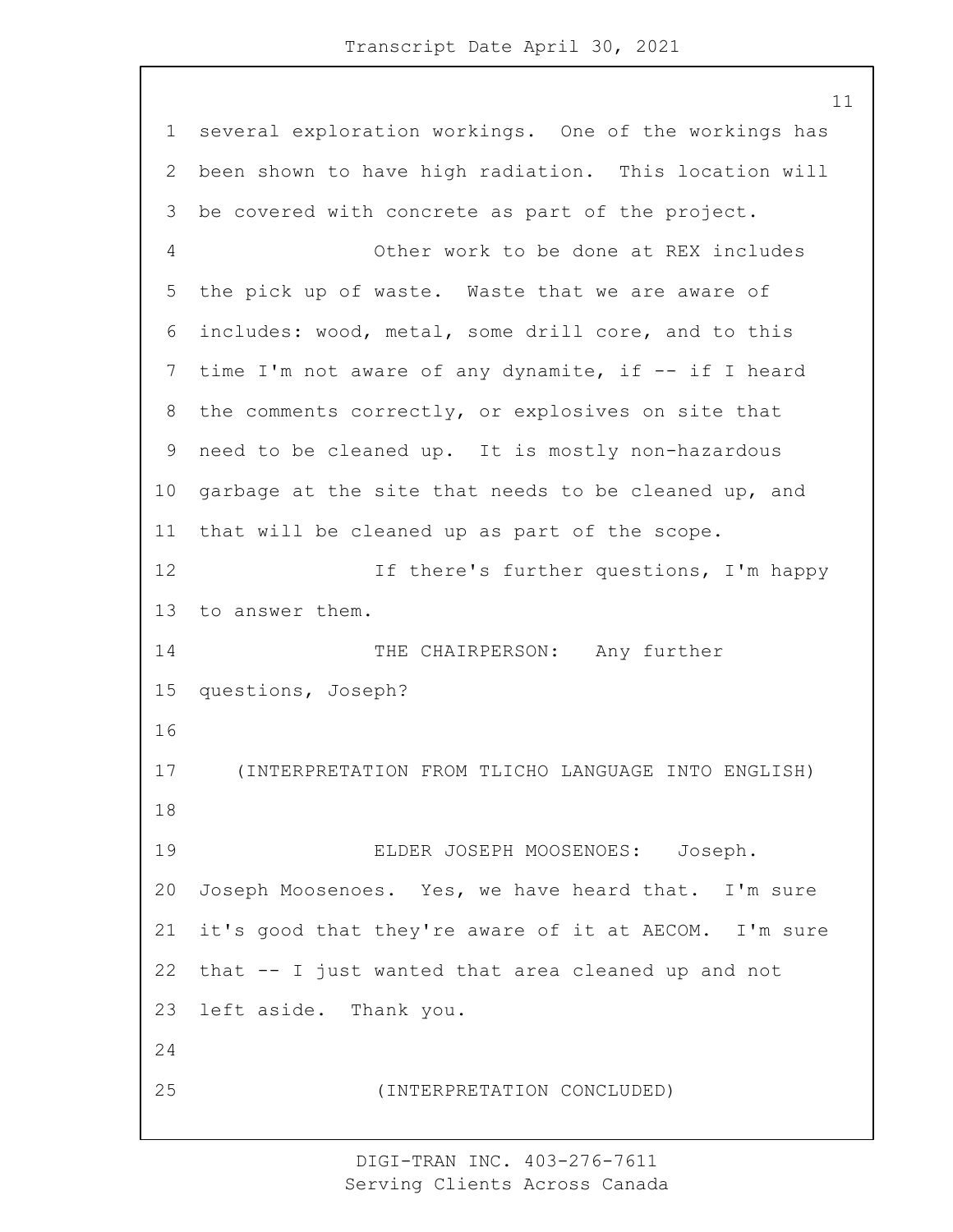1 THE CHAIRPERSON: Joseph is aware that -- yeah, that Rayrock clean-up -- that REX is part of that. Thank you, Joseph. 4 Now we'll continue on to questions for the Tlicho Government's presentation. 7 (INTERPRETATION FROM TLICHO LANGUAGE INTO ENGLISH) 9 THE CHAIRPERSON: So when people have concerns about anything and all your concerns were brought up yesterday, and -- and it was told as to how the remediation are -- and then you have suggestions also to -- to people. You will also be asked if they have good ideas anyway, how you can be cleaned up. You'll be asked -- CIRNAC will... 17 (INTERPRETATION CONCLUDED) 19 THE CHAIRPERSON: Yes, CIRNAC, please go ahead. 21 MR. RON BREADMORE: Mr. Chair, Ron Breadmore, CA. We have no comments on the Tlicho presentation. Masi. 24 THE CHAIRPERSON: Thank you. Okay. The next would be GNWT.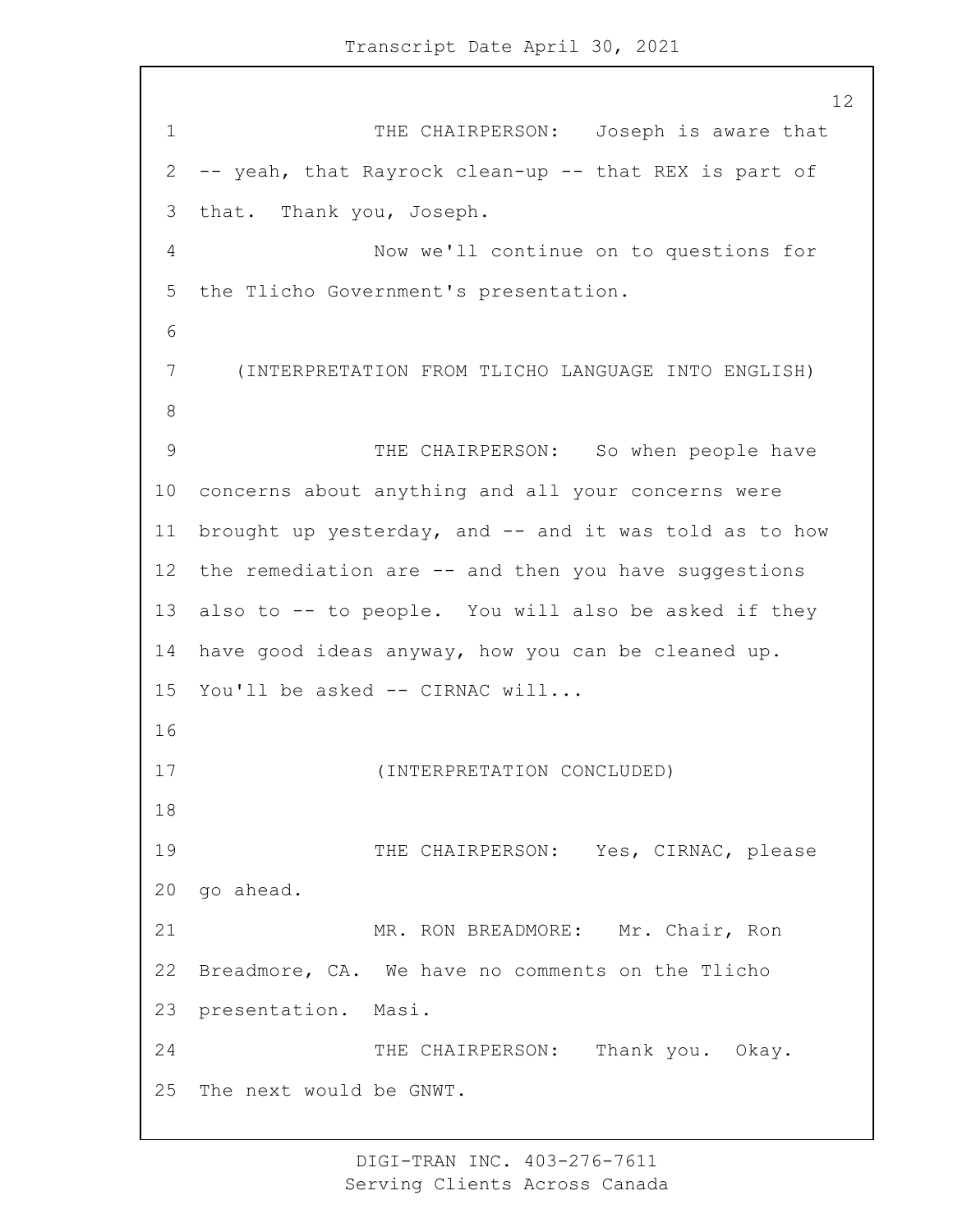1 MS. VIOLET CAMSELL-BLONDIN: Mr. Chairman, Violet Camsell-Blondin. 4 (INTERPRETATION FROM TLICHO LANGUAGE INTO ENGLISH) 6 MS. VIOLET CAMSELL-BLONDIN: Having regard to our -- having regard to our traditional knowledge, we have protocol as -- as in the morning and beginning of a meeting we always have to watch our traditional protocols where we have been reminded by Elders that it's been -- we've been reminded. 12 We really should try to start our meetings with prayer. Our prayer is to protect us as well. And today when we finish our meeting, we're asking that we have safe travel. And so as we have traditional protocol, prayers. 18 (INTERPRETATION CONCLUDED) 20 THE CHAIRPERSON: I apologize for not opening the meeting with an opening prayer; that is especially important for the Elders. So if you get an Elder that will say an opening prayer, masi. 25 (INTERPRETATION FROM TLICHO LANGUAGE INTO ENGLISH)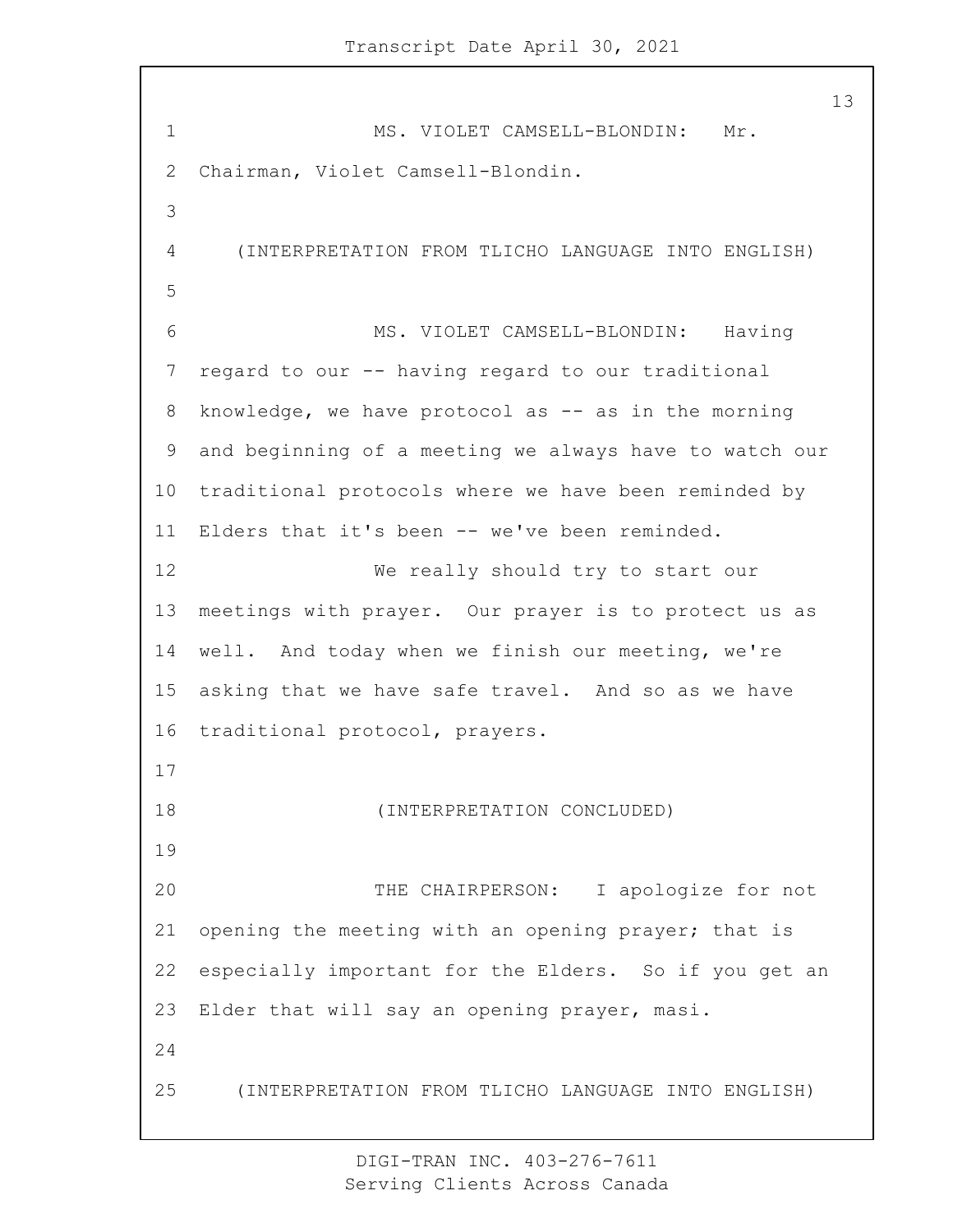1 MS. VIOLET CAMSELL-BLONDIN: Alphonse Apple, from Gameti. 4 (TRANSLATION CONCLUDED) 6 (OPENING PRAYER) 8 THE CHAIRPERSON: Okay, we'll go right into questioning. Continue on to the questioning for TG, Tlicho Government. GNWT, have any questions? 11 MR. RICK WALBOURNE: Thank you, Mr. Chair. It's Rick Walbourne, from GNWT. We have a couple of questions of clarification for the Tlicho Government. 15 Regarding monitoring, there's been quite a lot of discussion about different monitoring programs that will be conducted at Rayrock. There's some water quality monitoring and a surveillance network program, post-closure monitoring, Aquatic Effects Monitoring Program that CIRNAC has outlined. 21 There's also been quite some discussion from the Tlicho Government to CIRNAC regarding potential funding regarding monitoring programs, so I guess it would be helpful for us to understand. 25 Obviously, we have some monitoring

> DIGI-TRAN INC. 403-276-7611 Serving Clients Across Canada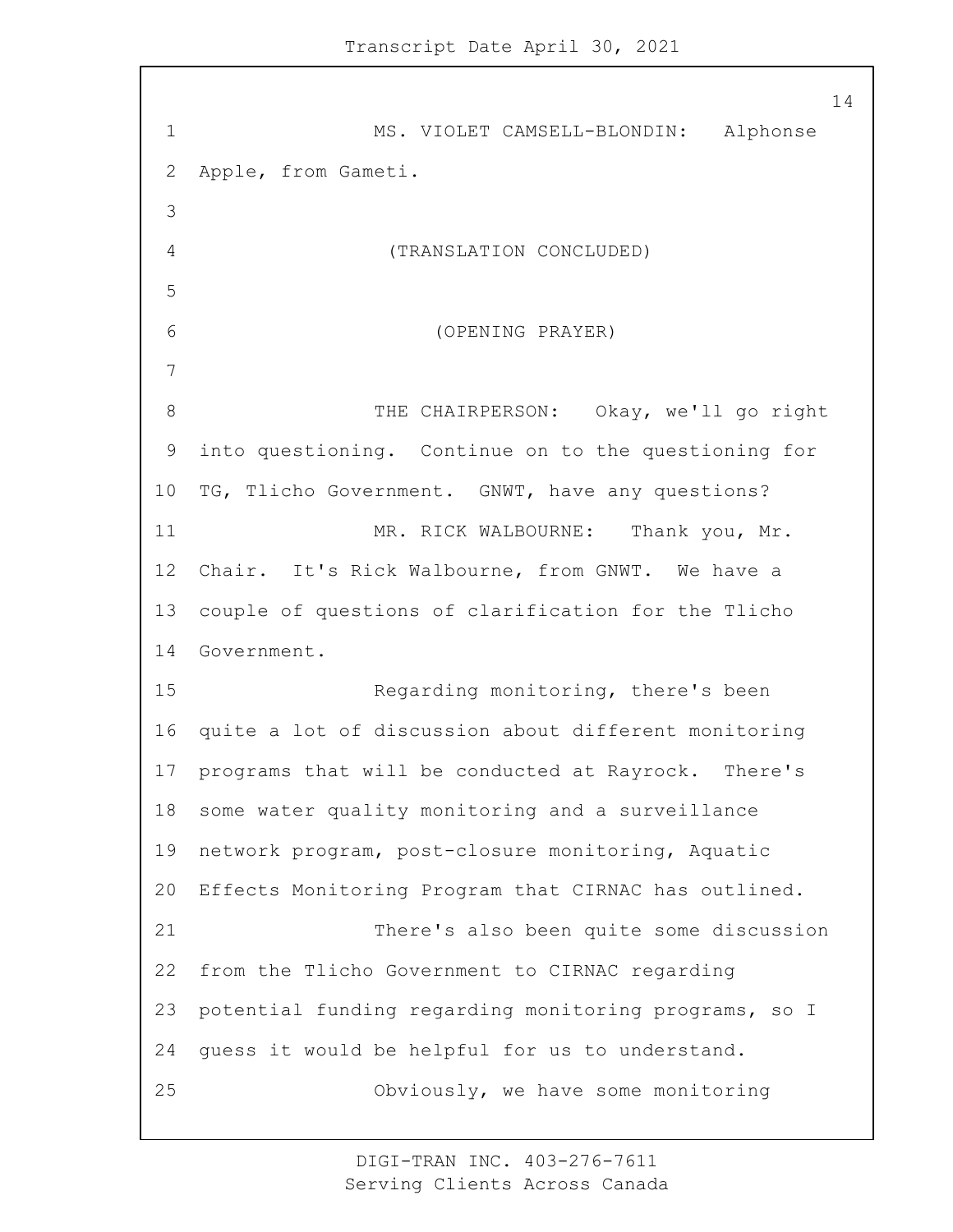recommendations in our intervention. So, I -- I guess to start: 3 Would the Tlicho Government be able to provide some additional clarification on the monitoring that they are speaking to when they are looking for partnerships with the -- with CIRNAC and those that encompass the Aquatic Effects Monitoring Program that CIRNAC is speaking of potentially under the water licence or would you envision that to be some supplementary monitoring outside the water licence? Thank you. 12 MR. BRETT WHELER: Masi for the question. It's Brett Wheler, Tlicho Government. 14 I think we see kind of three (3) types of -- or three (3) areas of monitoring for water. There's the SNP that's part of the licence, and it's kind of inside the area where the remediation work will be happening. 19 And then there's the -- the AEMP, Aquatic Effects Monitoring Program, that's kind of in the receiving environment immediately around the -- the project site. 23 And -- and both of those -- the Tlicho Government feels strongly that we need to be fully involved in -- in both of those and, from a design

> DIGI-TRAN INC. 403-276-7611 Serving Clients Across Canada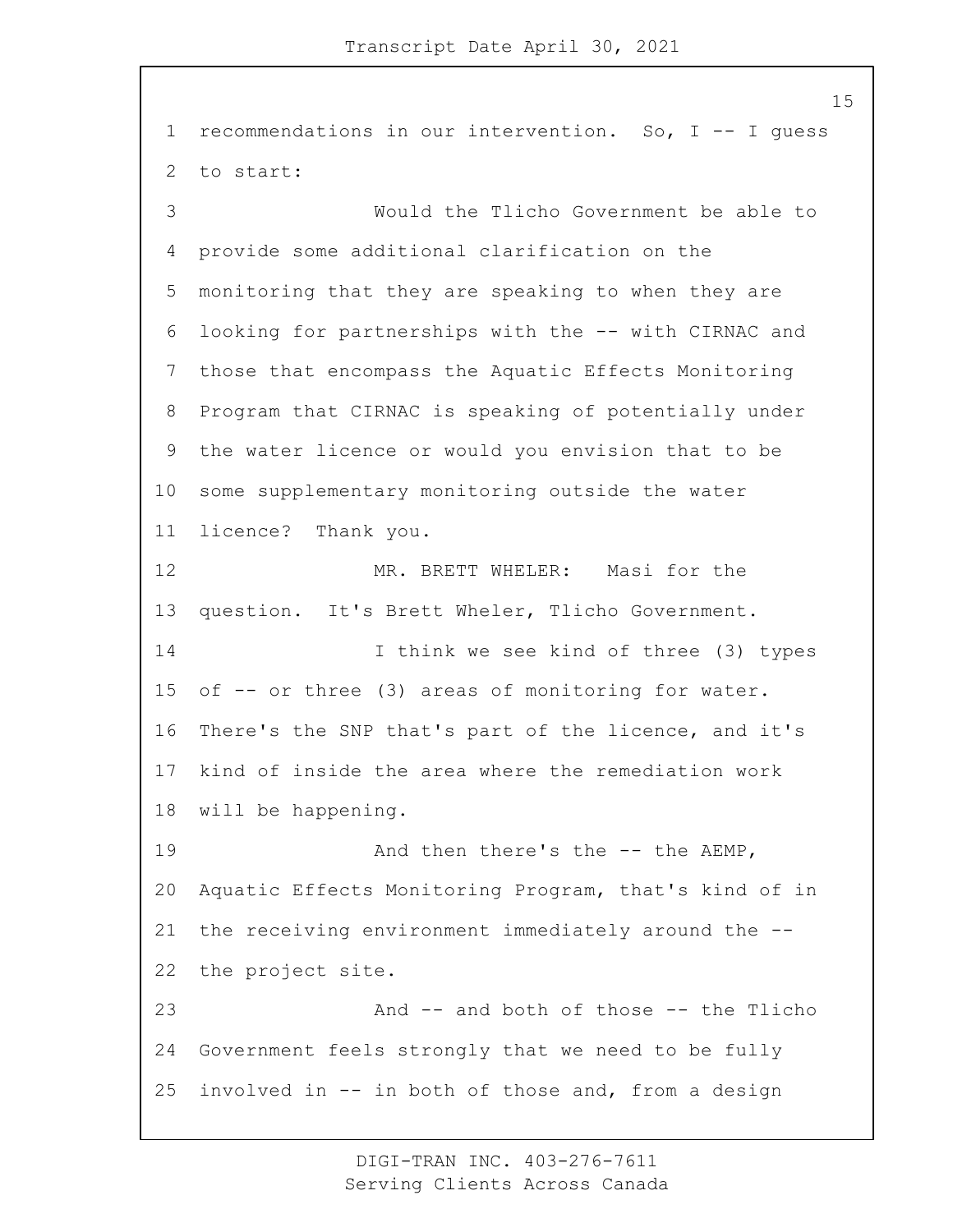perspective, especially in the Aquatic Effects Monitoring Program, but from a monitoring perspective, in -- in both of them. 4 And our -- our understanding of the Aquatic Effects Monitoring Program is that it's intended to look for effects that -- that might happen because of the remediation work, for example, because of digging out the sediments in -- in the bottom of Mill Lake. 10 The third type of monitoring is -- is in the surrounding area. And -- and the one (1) example we have of that type of monitoring is -- was a trip that happened last year in the Marian River and - - and in the -- the creeks and waterbodies that are downstream from the Rayrock Mine. 16 So -- so, that type of monitoring is -- is what we're asking for support from CIRNAC from -- to do. And we saw in CIRNAC's response to interventions and a -- and in what they said yesterday, that CIRNAC is committed to supporting the Tlicho Government in doing that monitoring in the surrounding area so that we can understand how healthy 23 the environment is and if there are any -- any effects from -- from the old mine that are still happening in that area. Masi.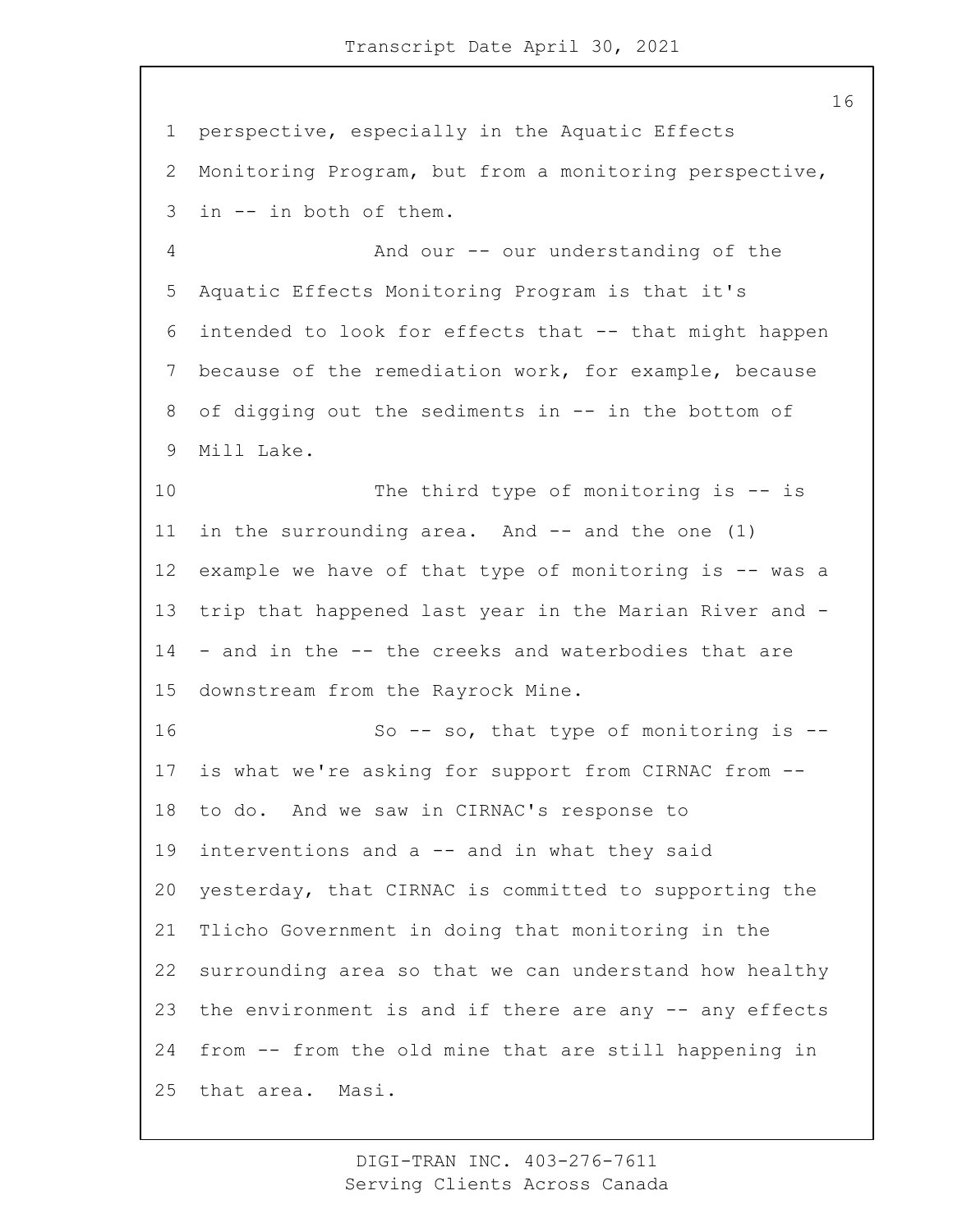1 THE CHAIRPERSON: GNWT...? 2 MR. RICK WALBOURNE: Thank you, Mr. Chair. Rick Walbourne, GNWT. Thank you, Brett. That was very helpful. 5 Just trying to get an understanding where they monitor -- different monitoring programs fall under the licence or -- or external to that that the Tlicho Government might be involved with CIRNAC, so that's very helpful. 10 I just have one (1) more question. One (1) of GNWT's recommendations was regarding maximum average concentrations and maximum grab concentrations under the water licence. 14 So, typically, in a water licence, for effluent quality criteria, there tends to be a maximum average and a maximum grab. So, a maximum average is more of a long term limit to protect the environment. The maximum grab is more for a short term in case there might be spikes in the effluent quality which are still protective of the environment but more on a short term. 22 So, typically, effluent quality criteria have both, the average for the long term, consistent quality of the effluent and the grabs to monitor spikes, again, both protective, one (1) long

> DIGI-TRAN INC. 403-276-7611 Serving Clients Across Canada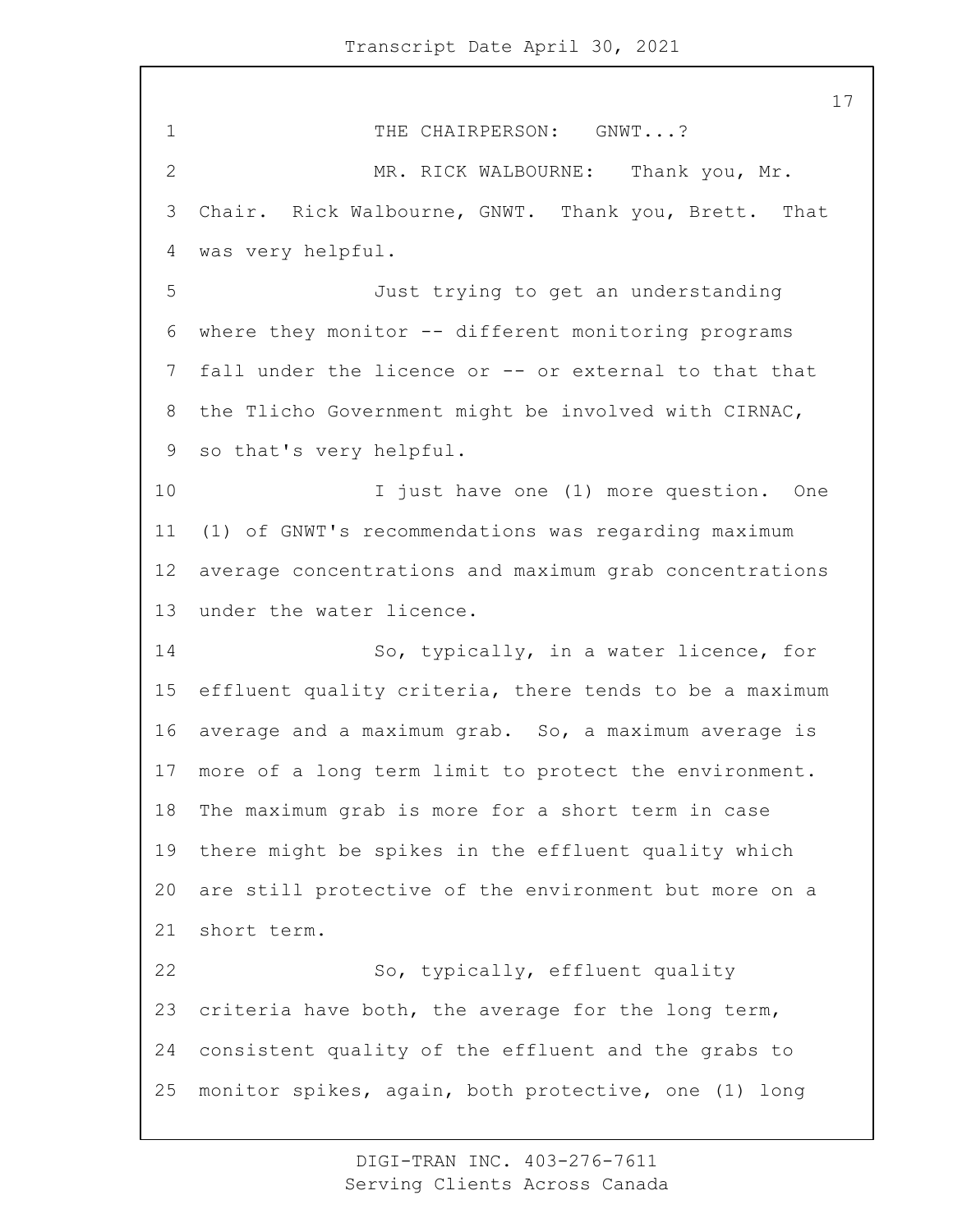term, one (1) short term. 2 In response to interventions, CIRNAC noted that they would just be using maximum grabs and that that was the position that they had discussed with the Tlicho Government and that the Tlicho Government was supportive of. 7 So, based on our understanding of the response from CIRNAC, it's that what CIRNAC is proposing is that the lower limit of their actually effluent quality criteria that they intend to meet over the long term, they would also -- so, they're suggesting that that would be their highest limit as a maximum grab. 14 So, in essence, I believe that's probably more conservative if -- if that's what CIRNAC is suggesting in conjunction with the Tlicho Government. 18 So -- and just so we can better understand where we go with our recommendation as compared to what CIRNAC's proposing, would the Tlicho Government just speak to their understanding of what CIRNAC's proposing for effluent quality criteria, and just give us some insight to any discussions that the Tlicho Government and CIRNAC had on that topic? Thank you.

> DIGI-TRAN INC. 403-276-7611 Serving Clients Across Canada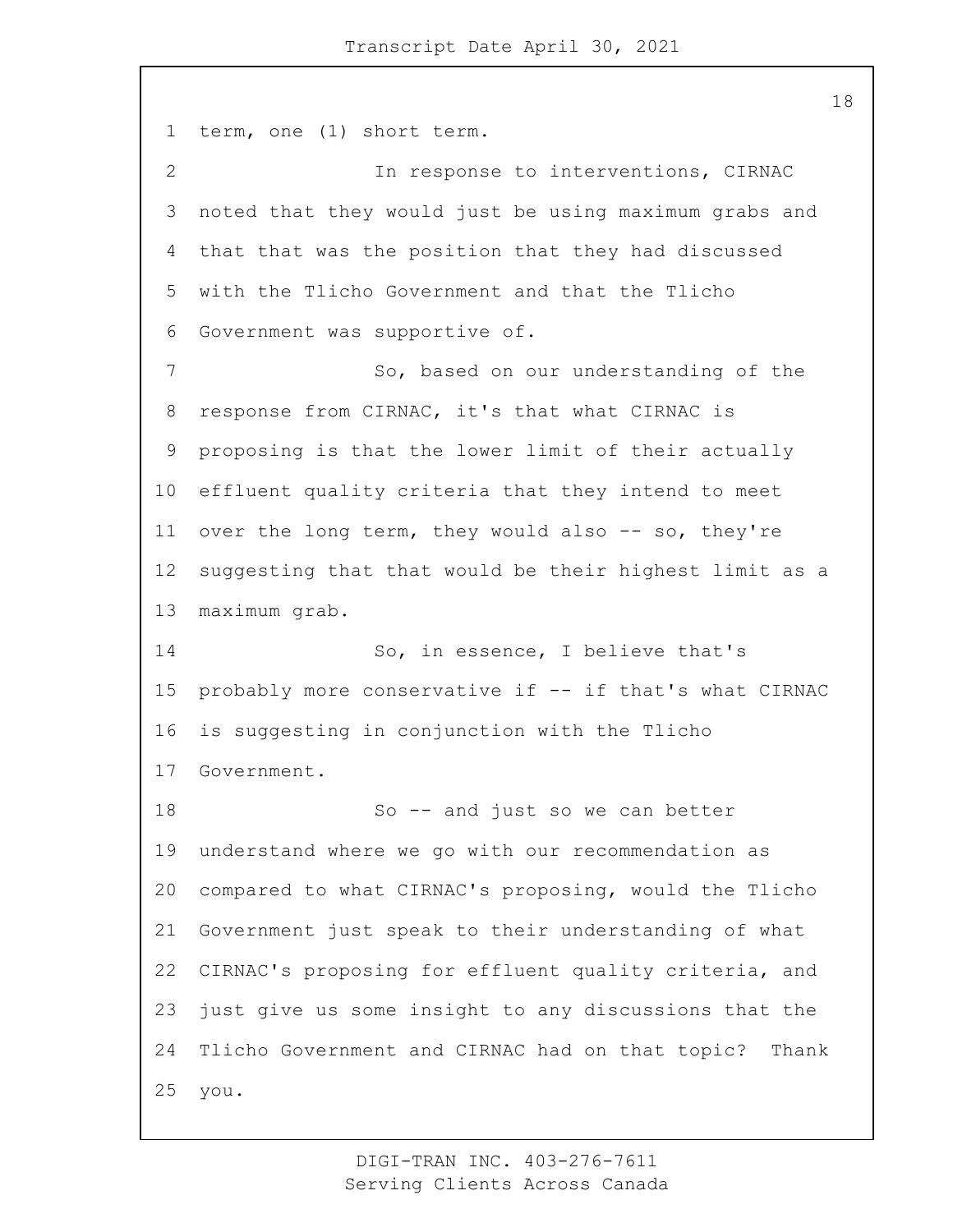1 THE CHAIRPERSON: Tlicho Government...? 3 MR. BRETT WHELER: Masi for the question. It's Brett Wheler, Tlicho Government. 5 Tlicho Government's position is that all water that's being discharged from the project at all times should -- should meet our guidelines. And - - and, in particular, guidelines for the protection of aquatic life. 10 So in -- in that sense, we -- we do not want even short term, temporary exceedances of -- of those guidelines. And -- and we understand and appreciate that CIRNAC has committed to -- to always - - you know, having all of the discharge meet those guidelines. 16 In terms of how that's organized in the licence, there might be different ways for the -- for the Board to look at that. But, for example, if there was to be set a maximum average concentration, we would expect that -- that that would not be something higher or -- we would expect that, even still, the maximum grab concentration and the maximum average would both need to be below or, at the most, at -- set at the -- the guidelines for protection of aquatic life. Masi.

> DIGI-TRAN INC. 403-276-7611 Serving Clients Across Canada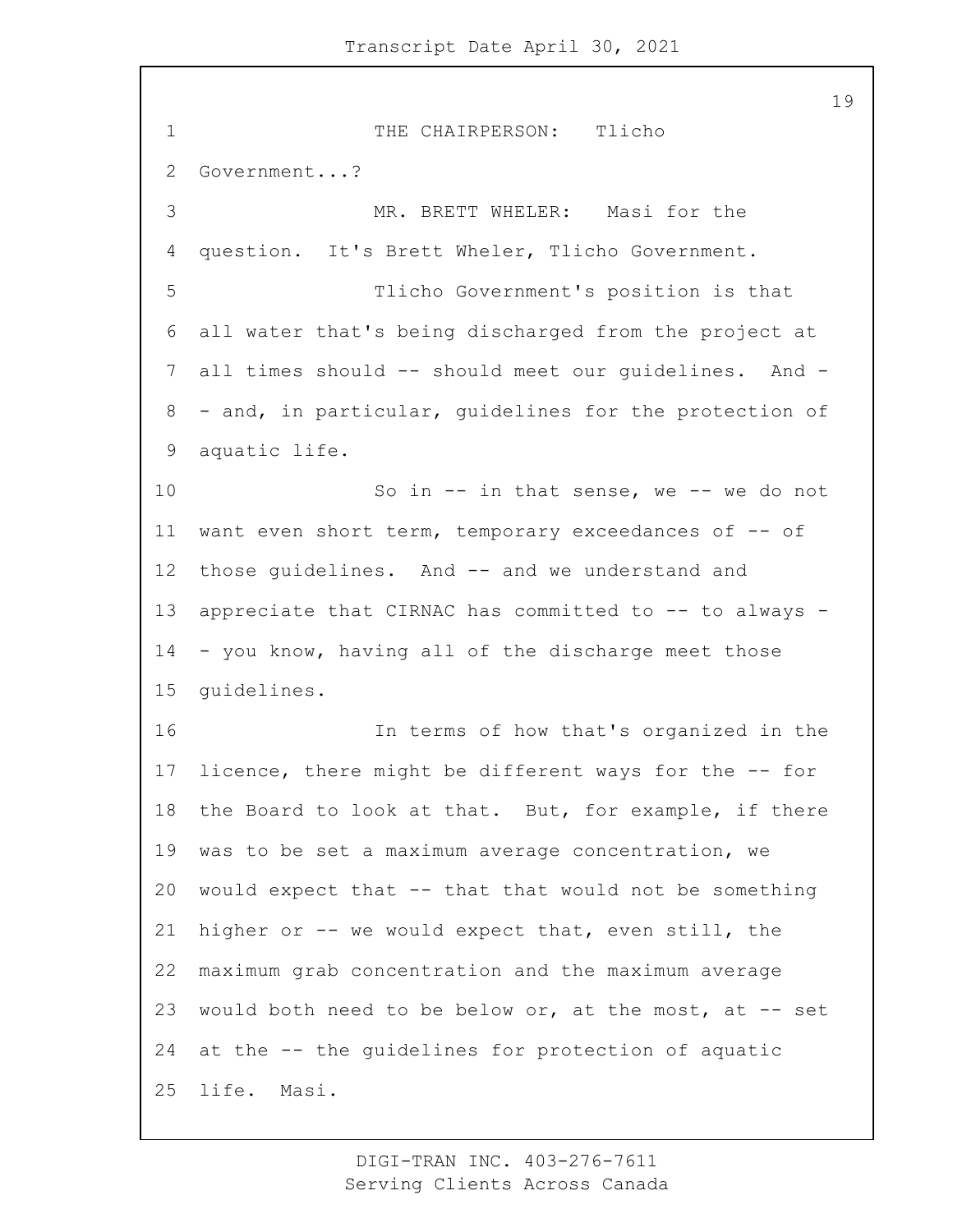1 THE CHAIRPERSON: GNWT...? 2 MS. LAURA MALONE: Laura Malone, GNWT. 3 Thanks, Brett, for -- for that clarification. 4 I just had one (1) more question about 5 the SNP sampling. So, as you know, GNWT has 6 recommended bi-weekly sampling during open water for 7 the Surveillance Network Program. 8 I was just wondering if you could 9 comment on what your thoughts are on the -- on that as 10 a proposed frequency for that program of monitoring? 11 THE CHAIRPERSON: Tlicho 12 Government...? 13 MR. BRETT WHELER: Masi for the 14 question. It's Brett Wheler, Tlicho Government. 15 I think we might have a similar 16 question for GNWT after your presentation, you know, 17 to -- to see if you had any new thought after -- after 18 hearing CIRNAC's response. 19 In general, our -- our goal and our 20 position is that the monitoring needs to be good 21 enough and often enough to show whether affects are 22 happening. And to inform water management on the 23 site. 24 So we -- we haven't made a specific 25 recommendation or position on a particular number of

> DIGI-TRAN INC. 403-276-7611 Serving Clients Across Canada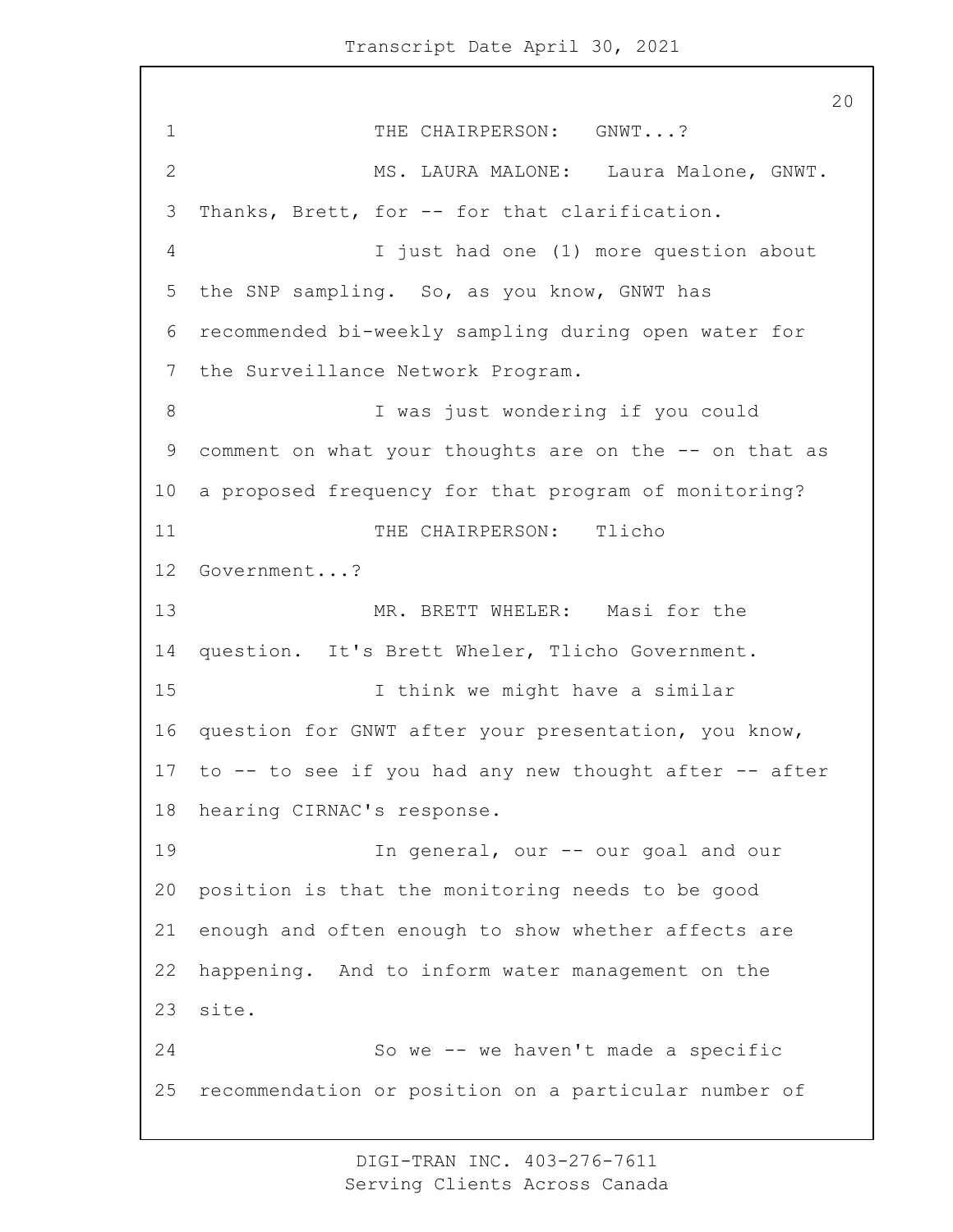samples per -- per week or per month. And we do appreciate the support of GNWT-ENR and of CIRNAC and CIRNAC's team and of the Board and Board staff in, you know, figuring out what -- what frequency is needed to be able to detect effects and inform water management that will protect the environment around the site. Masi. 8 THE CHAIRPERSON: GNWT...? 9 MR. RICK WALBOURNE: Rick Walbourne, GNWT. Brett, we look forward to your questions. 11 Yeah, we have no further questions, Mr. Chair. We would like to thank the Tlicho Government for their presentation, as well as all the Elders and youth that made a trip here to Yellowknife to -- to provide some -- their perspectives to us. So that was very appreciated, so thank you very much. 17 We have no further for the Tlicho Government at this time. Thank you. 19 THE CHAIRPERSON: Okay. Thank you. And now we go to the general public for questioning. Ryan...? 22 MR. RYAN FEQUET: Ryan Fequet, with the Wek'eezhii Land and Water Board. 24 So just to clarify, all of the other parties that are joining us via Zoom or anyone here in

> DIGI-TRAN INC. 403-276-7611 Serving Clients Across Canada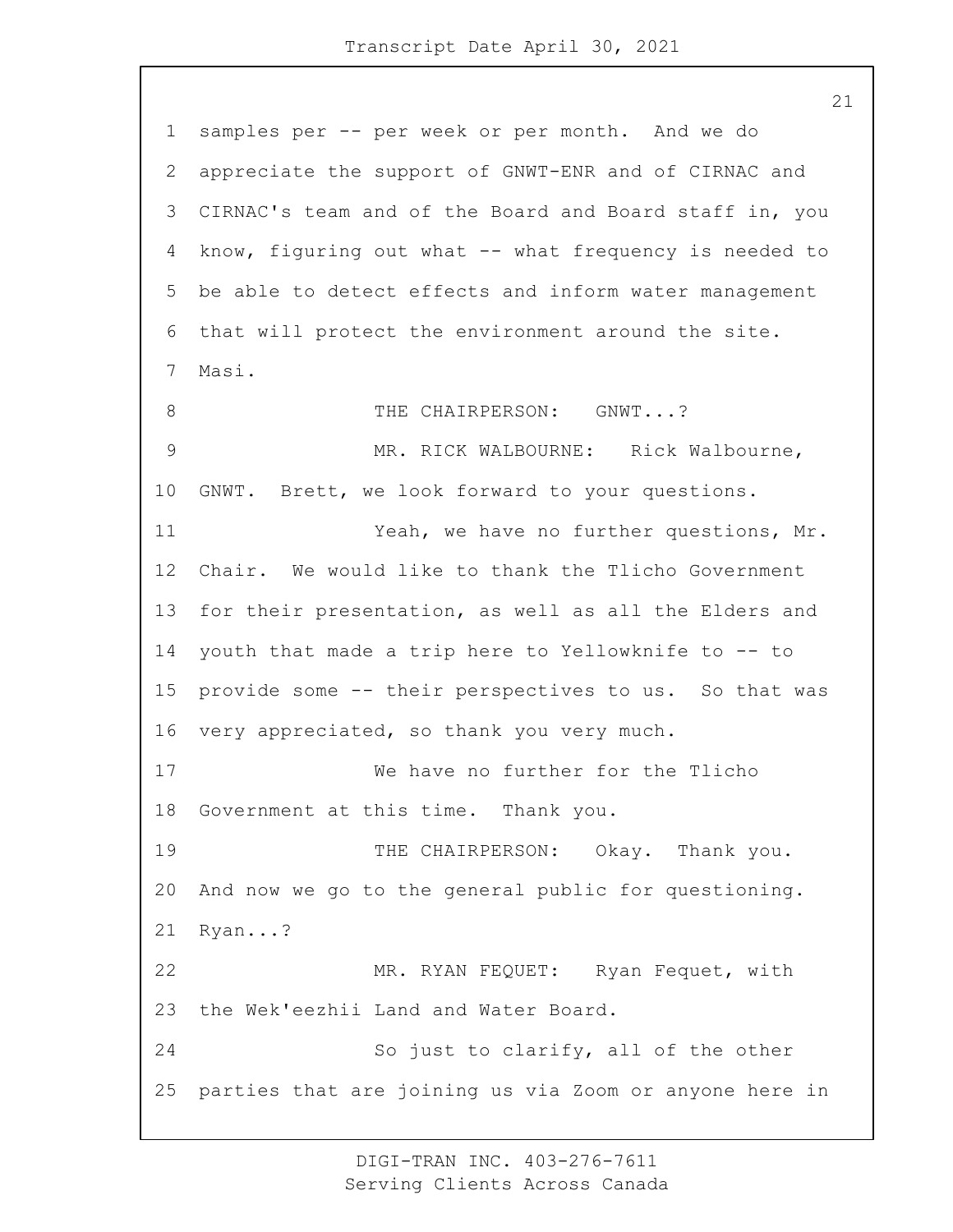the room not with the Tlicho Government's contingent, this is the time where, if you have questions for the Tlicho Government on its presentation to please proceed. 6 (BRIEF PAUSE) 8 MR. RYAN FEQUET: Just double- checking. Last call -- last call in the bingo hall. Anyone out there in Zoom land, if you did unmute yourself, we didn't catch you. So just double- checking before we move on. 14 (BRIEF PAUSE) 16 THE CHAIRPERSON: It looks like we have dalde (phonetic) questions. That means no questions. 19 Any from Board staff...? 20 MS. RHIANA BAMS: Masi, Mr. Chair. This is Rhiana Bams, Board staff. 22 Updated closure objectives and closure criteria were submitted by CIRNAC after the technical session in January 2021. 25 Does the TG believe the updated closure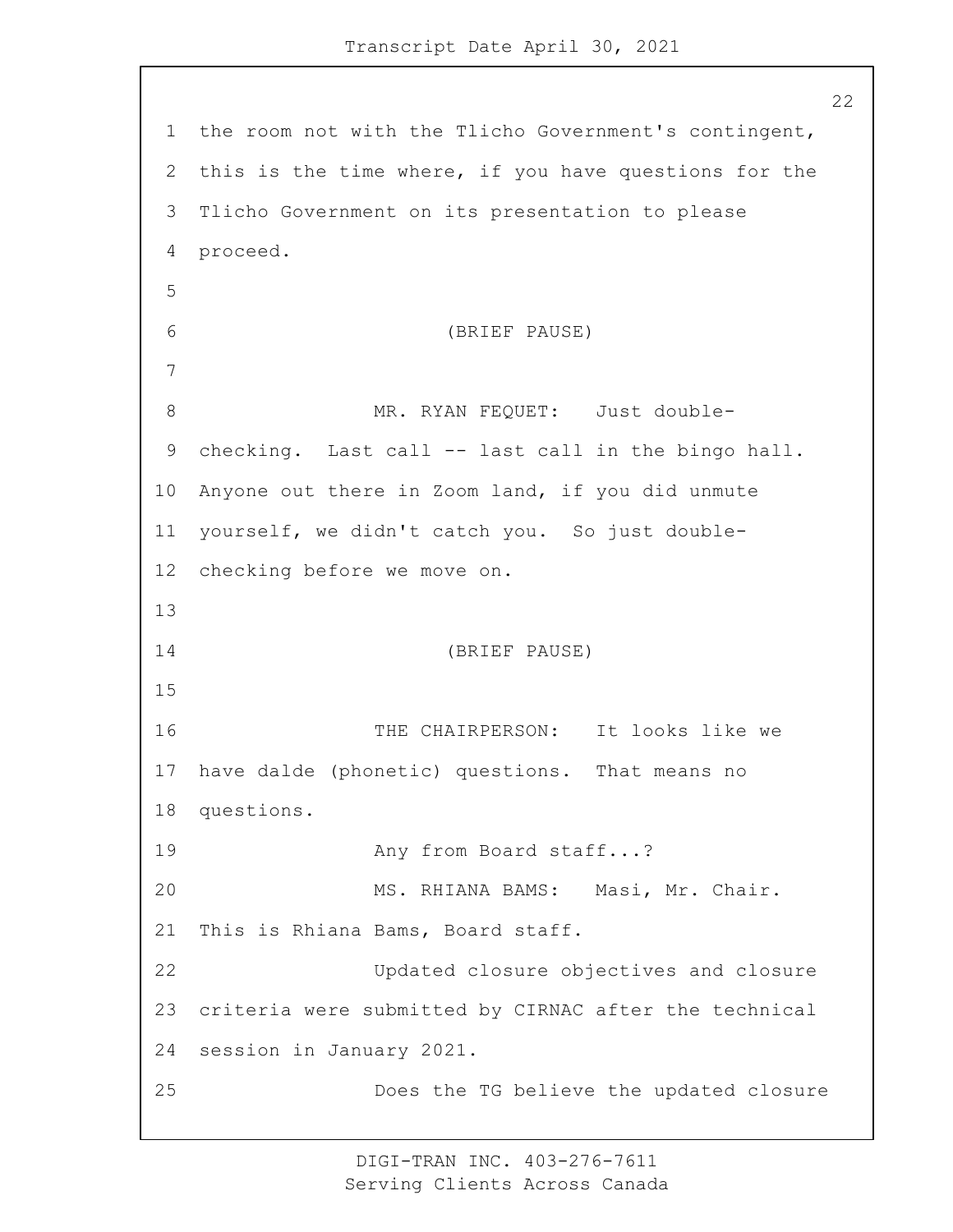objectives can be approved by the Board, and why? 2 THE CHAIRPERSON: TG...? 3 MR. BRETT WHELER: Masi for the question. 5 One -- one (1) thing that the Tlicho Government has been working on and trying to understand and -- and reconcile is the -- the, kind of, closure planning process and -- and language that we are familiar with from closure planning that's happening at the diamond mines that we're very involved in. And that follows the Board's guidelines for -- for closure planning for mine sites. 13 And the sometimes slightly different steps and slightly different terminology that's -- that's used in -- in CIRNAC's contaminated sites and remediation planning. 17 So I think that -- that's something that we -- we haven't totally reconciled. We would be willing to -- to try to do that in a -- in a more 20 fulsome way as an undertaking, if the -- if the Board is -- is interested in that. Masi. 22 MS. RHIANA BAMS: Yes. 24 (BRIEF PAUSE)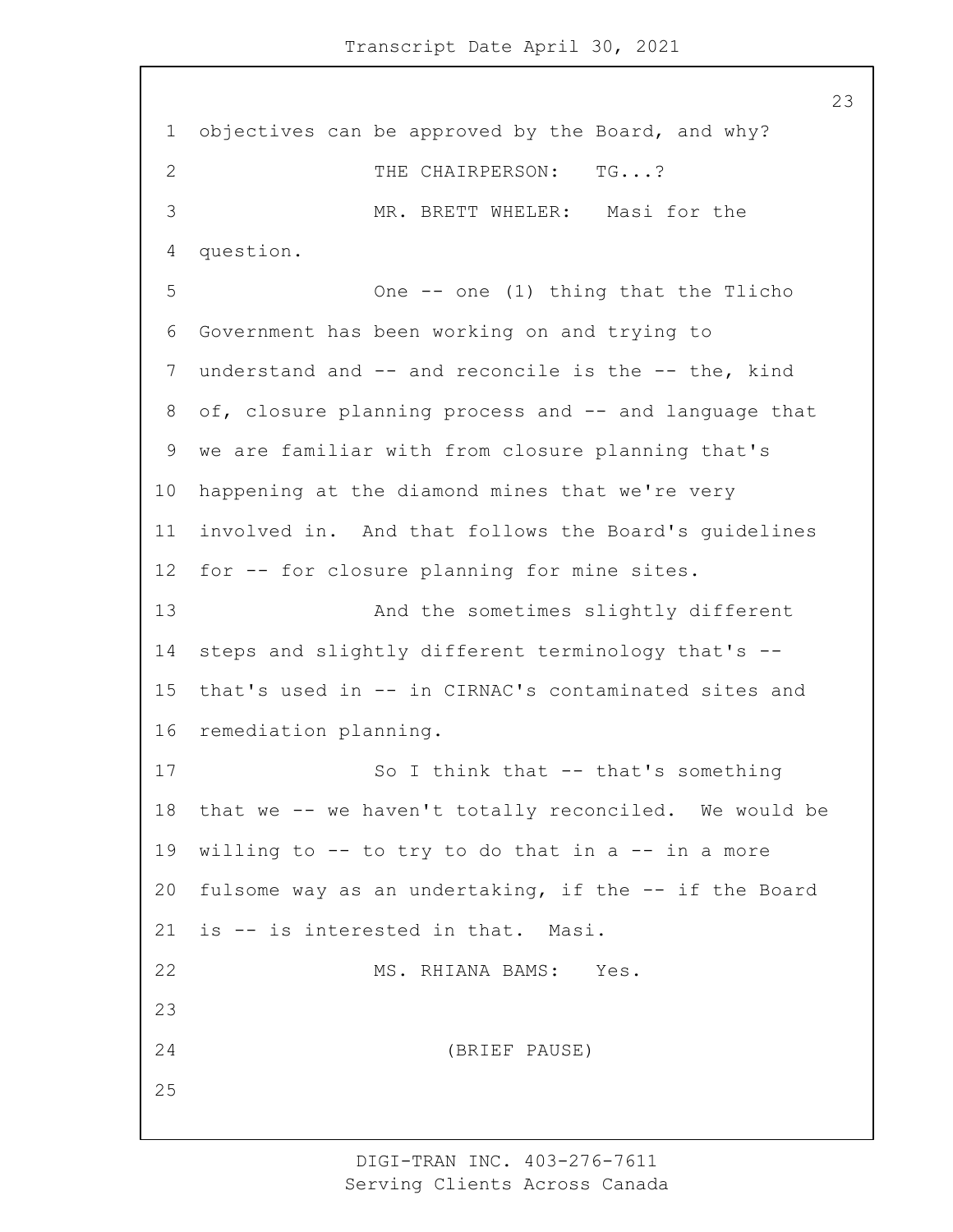1 MS. RHIANA BAMS: Board staff, Rhiana Bams. Just before we record that as an undertaking, there's an additional question that may be relevant. 4 Does the TG have any comments as to whether or not the closure criteria proposed by CIRNAC should be approved? And can the TG indicate if they believe reclamation work can begin before closure criteria are approved? 9 THE CHAIRPERSON: Tlicho Government...? 12 (BRIEF PAUSE) 14 MR. BRETT WHELER: Masi for the question. It's Brett Wheler, Tlicho Government. 16 16 I think we would put that to a -- in a -- to a certain extent in the same category. However, one -- one principle that the Tlicho -- the Tlicho Elders and the Tlicho Government team believe strongly in is that, you know, we -- we want there -- the clean-up work to happen. 22 And -- and we -- we would only want to delay that clean-up work for -- for very -- very good reason, very strong reason. I think in that respect, we are okay with -- with some of the reclamation work

> DIGI-TRAN INC. 403-276-7611 Serving Clients Across Canada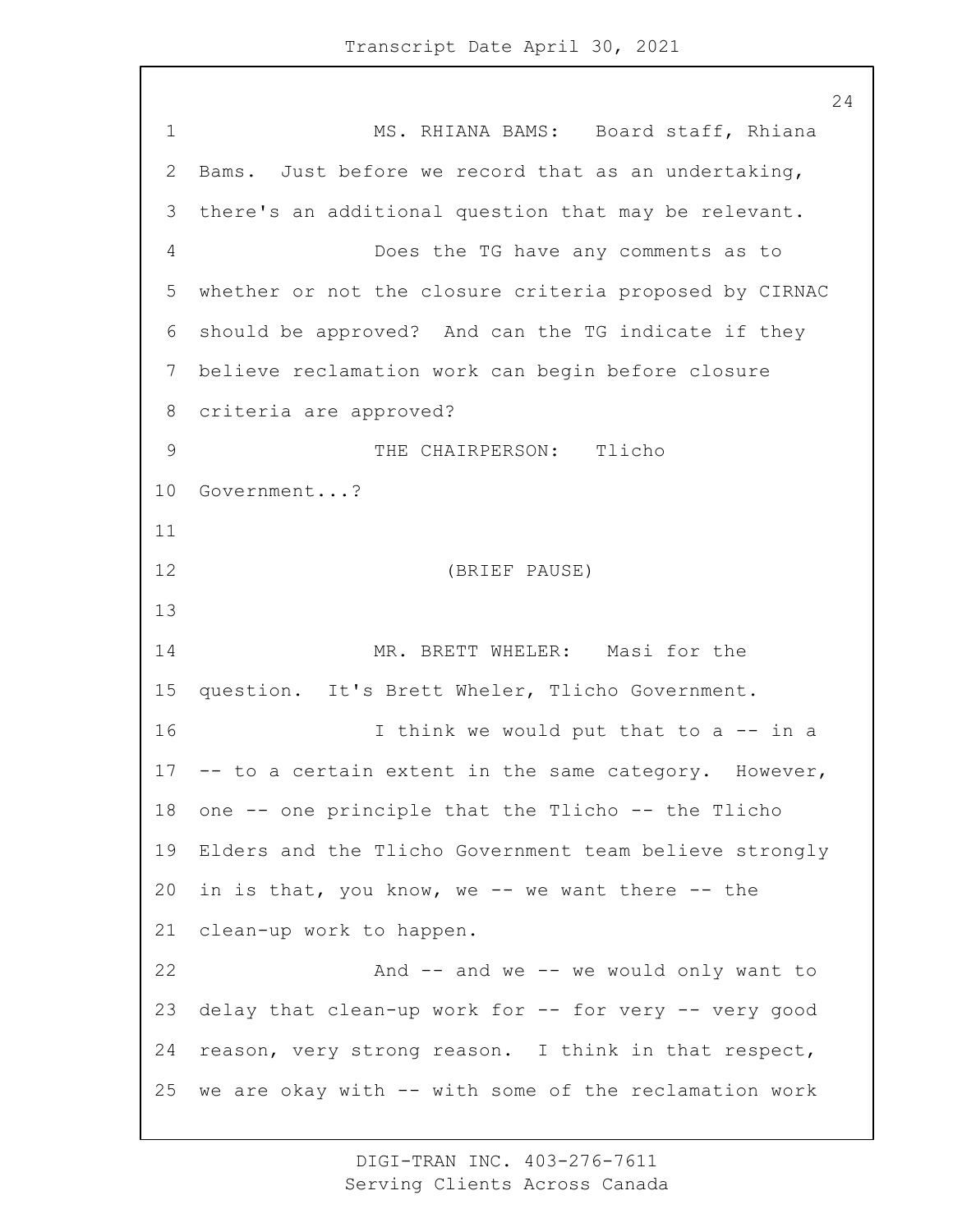1 happening, or at least beginning. Even if the closure 2 criteria are -- might not be finalized in time for 3 that work to begin. 4 In terms of approving those criteria 5 now, I think we need to do more work and more 6 verification with the Kwetjjaa Elders Committee and 7 with the Tlicho government team before we would 8 recommend that very specific closure criteria be 9 approved. Masi. 10 THE CHAIRPERSON: Board staff...? 11 MR. RYAN FEQUET: Ryan Fequet, Board 12 staff. Okay, we'll record that as Undertaking Number 13 5 for the Tlicho Government, the objectives and the 14 criteria related questions. Thank you, Brett. 15 16 --- UNDERTAKING NO. 4: All parties to provide 17 recommendations on the locations, types 18 of monitoring, and parameters, and any 19 other details, it believes should be 20 included in a Post Closure Monitoring 21 Plan. 22 23 THE CHAIRPERSON: Tlicho 24 Government...? 25 MR. BRETT WHELER: Masi. It's Brett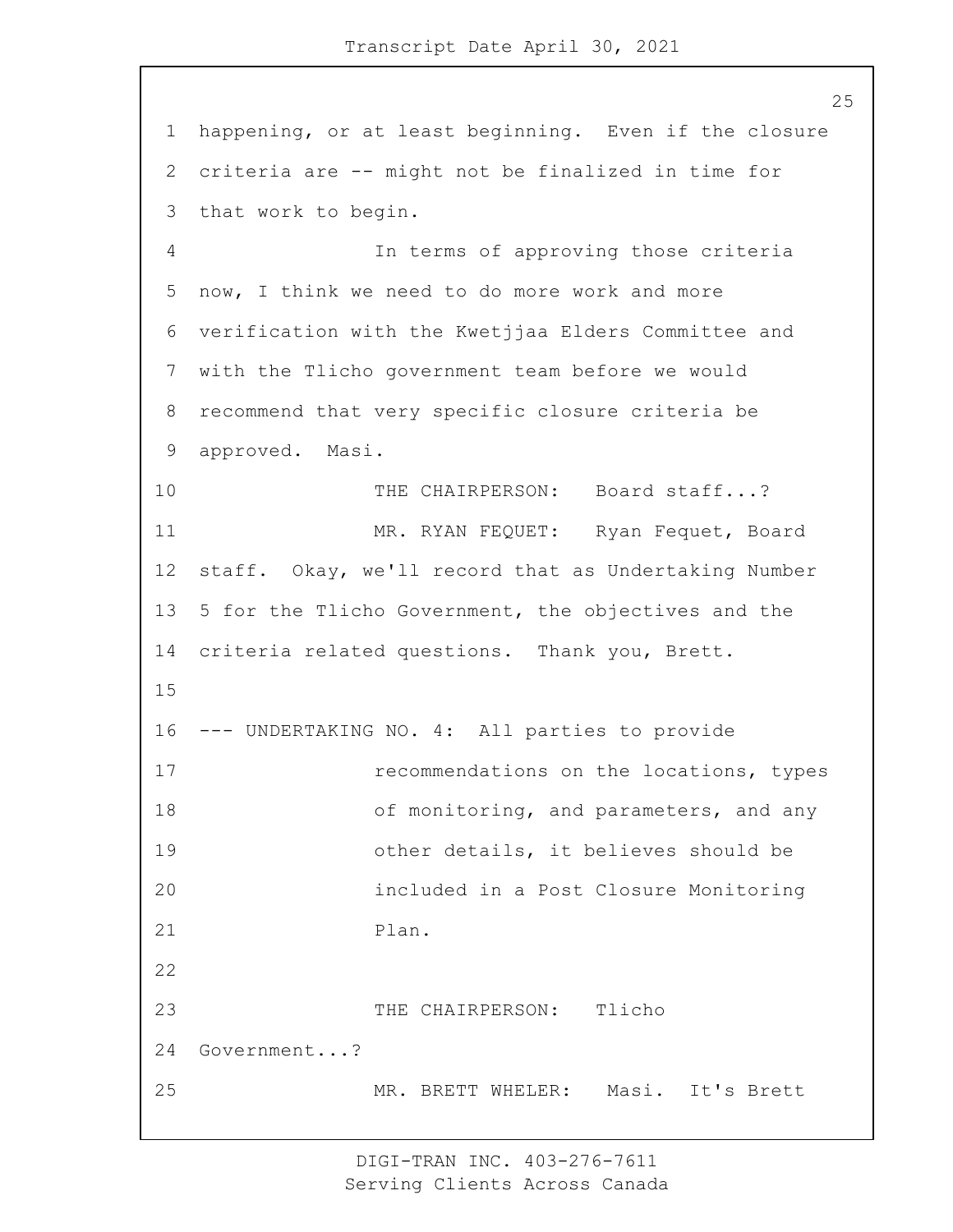1 Wheler, Tlicho government. 2 Yes, Tlicho government will accept that 3 undertaking. Just to be clear, the two (2) parts to 4 that -- that answer were that, number 1, we are 5 generally okay with remediation work happening and at 6 least beginning while closure criteria are still being 7 finalized. 8 And number 2, we -- we do need to do 9 more work and -- and have more input into the closure 10 criteria. We will do our best to respond as much as 11 we can by the undertaking deadline, but that may not 12 be a -- a, sort of, full and -- and final response to 13 -- to all of those criteria at that time. Masi. 14 15 --- UNDERTAKING NO. 5: 1. Does the TG believe the 16 updated closure objectives can be 17 approved by the Board and why? 18 2. Does the TG have any comments as to 19 whether or not the closure criteria 20 proposed by CIRNAC should be approved? 21 22 THE CHAIRPERSON: Board staff...? 23 MS. RHIANA BAMS: Board staff, Rhiana 24 Bams. In its intervention, TG recommended that the 25 inlet and outlet to Mill Creek be monitored and

> DIGI-TRAN INC. 403-276-7611 Serving Clients Across Canada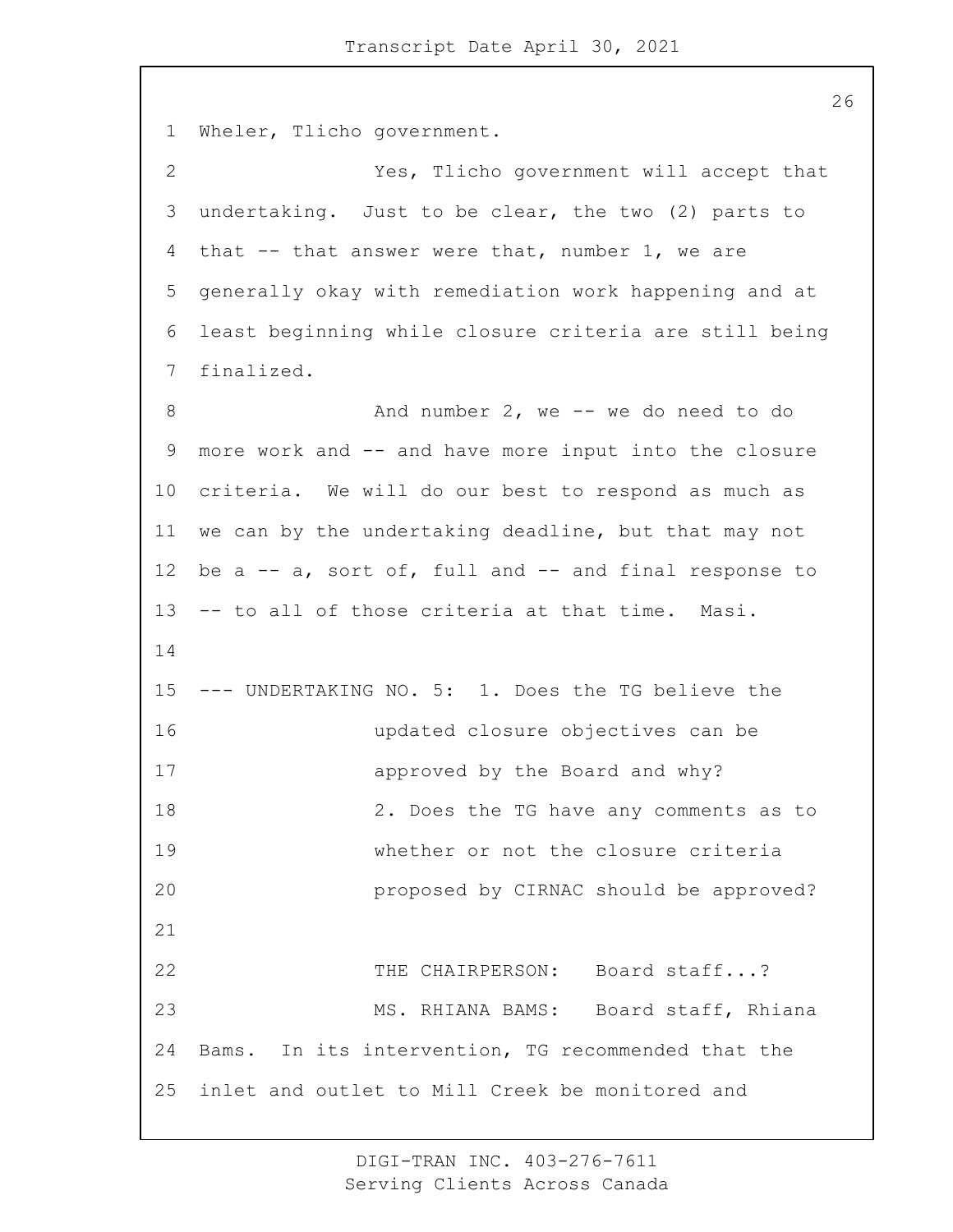sampled prior to, during and following remediation. 2 What frequency does the TG think should be monitored for in these locations? And what parameters does the TG believe should be monitored for? 6 THE CHAIRPERSON: Tlicho Government...? 8 MR. BRETT WHELER: Masi for the question. It's Brett Wheler, Tlicho government. 10 We -- we understand that the flow in Mill Creek is -- is variable. And it may -- may change even more as the remediation work happens in Mill Lake. 14 We think at minimum, there needs to be the visual monitoring of the creek during the spring and fall site visits by the Elders. And beyond that, we -- we do still recommend that an effort to collect water samples at both ends of Mill Creek, but we recognize it will -- it will have to depend on the flow and what's happening there and -- and when. 21 In terms of the frequency, I think I would respond the same way as for the other SNP locations. Our goal is to have monitoring be sufficient to show whether effects are happening, and to show that the environment is being protected, and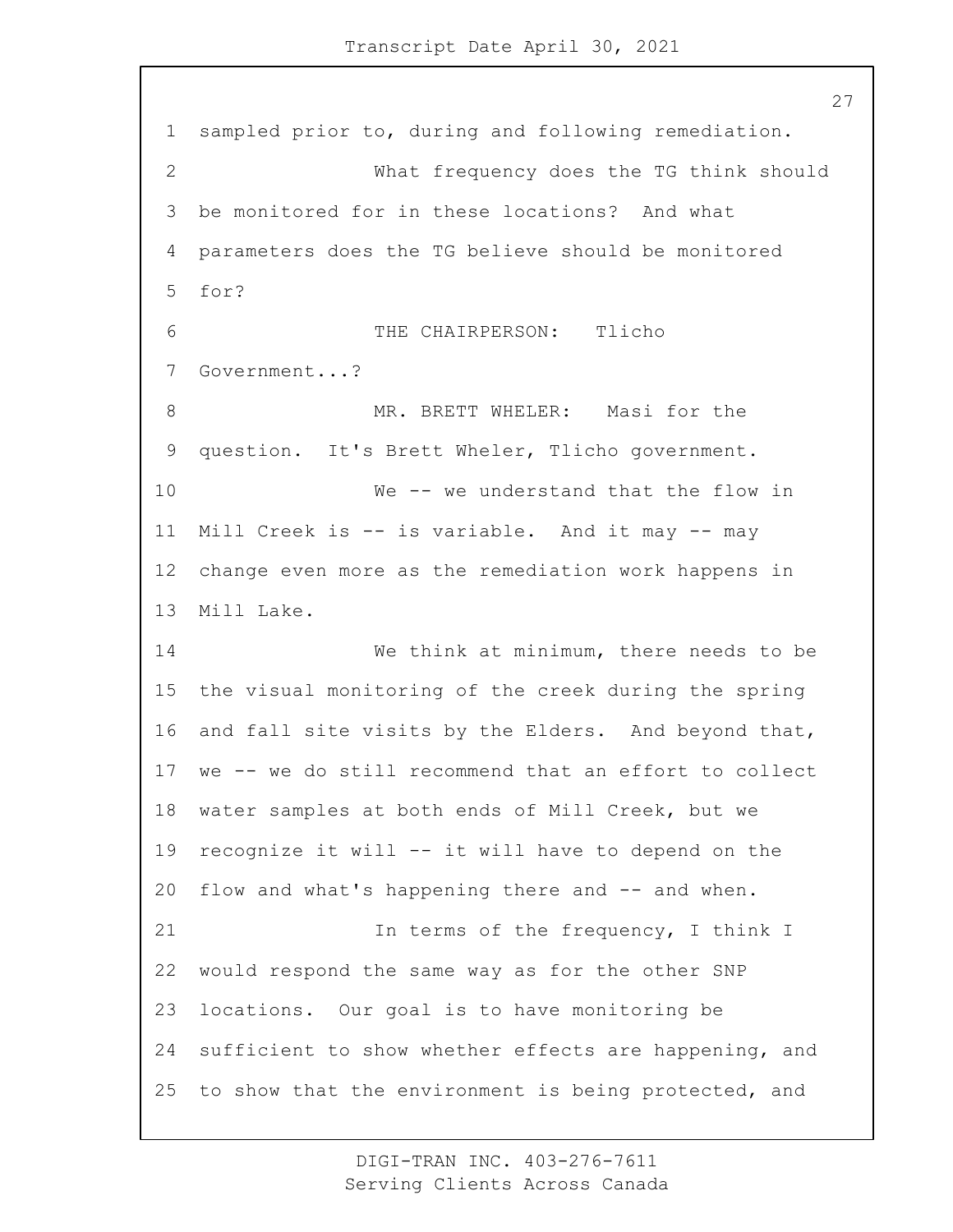28 1 that the frequency should, you know, of the -- of the 2 licence requirements for sampling should be set on 3 that basis. Masi. 4 THE CHAIRPERSON: Board staff...? 5 MS. RHIANA BAMS: Masi. Rhiana Bams, 6 Board staff. 7 Board staff note that CIRNAC has 8 proposed that sampling at the inlet/outlet of Mill 9 Creek be performed by the TG as part of the oversight 10 monitoring program. 11 Does TG believe this monitoring should 12 be included in the licence? 13 THE CHAIRPERSON: Tlicho 14 Government...? 15 MR. BRETT WHELER: Masi for the 16 question. It's Brett Wheler, Tlicho Government. 17 This monitoring I think we would put in 18 -- in one of the first two (2) categories that -- and 19 say, yes, it should be included in the licence because 20 this -- Mill Creek is -- is immediately adjacent and 21 downstream from a work area where -- where work will 22 be happening in Mill Lake and where the conditions of 23 Mill Lake will be changing because of the remediation 24 work. 25 So, that -- that may evolve over time.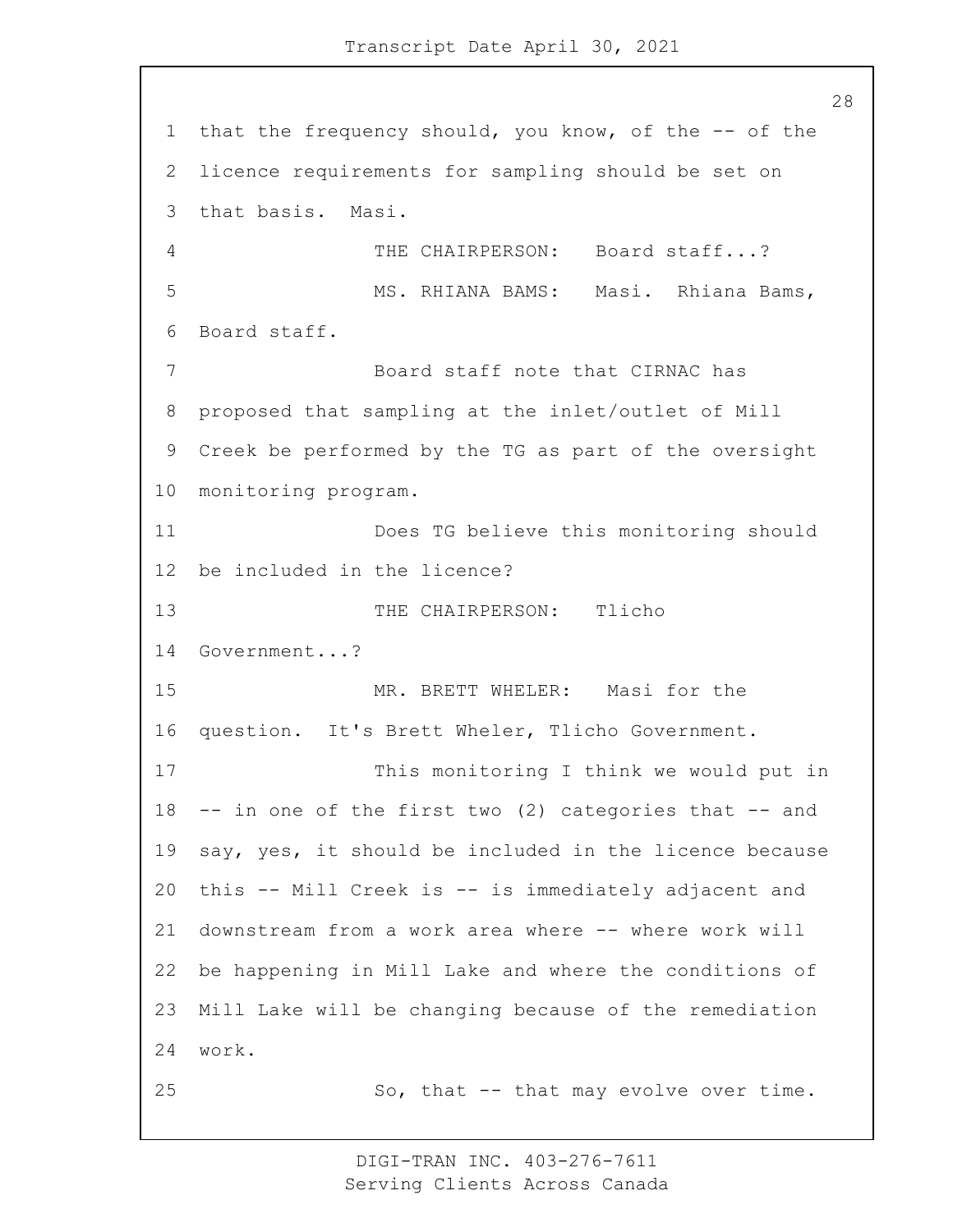You know, over time, you know, maybe it would not be required anymore in -- in the licence and -- and -- and would become more of a, you know, part of the regional monitoring that -- that Tlicho Government would be doing with support from CIRNAC. 6 But during the remediation work and for the, at least the short-term monitoring for several years after the remediation work, we would recommend that monitoring in Mill Creek be included in the water licence. Masi. 11 THE CHAIRPERSON: Board staff...? 12 MS. RHIANA BAMS: Masi. Rhiana Bams, Board staff. From a map of the Mill Lake outflow, there appear to be two (2) branches from Mill Creek that go from Mill Lake to Sherman Lake. 16 Is the TG proposing monitoring for both of these outlets to Sherman Lake? Masi. 18 THE CHAIRPERSON: Tlicho Government...? 20 MR. BRETT WHELER: Masi for the question. Its Brett Wheler, Tlicho government. 22 I don't have an answer for -- for that right now. I'm just remembering also that you asked about which parameters to monitor. We would recommend that all the mine-related contaminants be included.

> DIGI-TRAN INC. 403-276-7611 Serving Clients Across Canada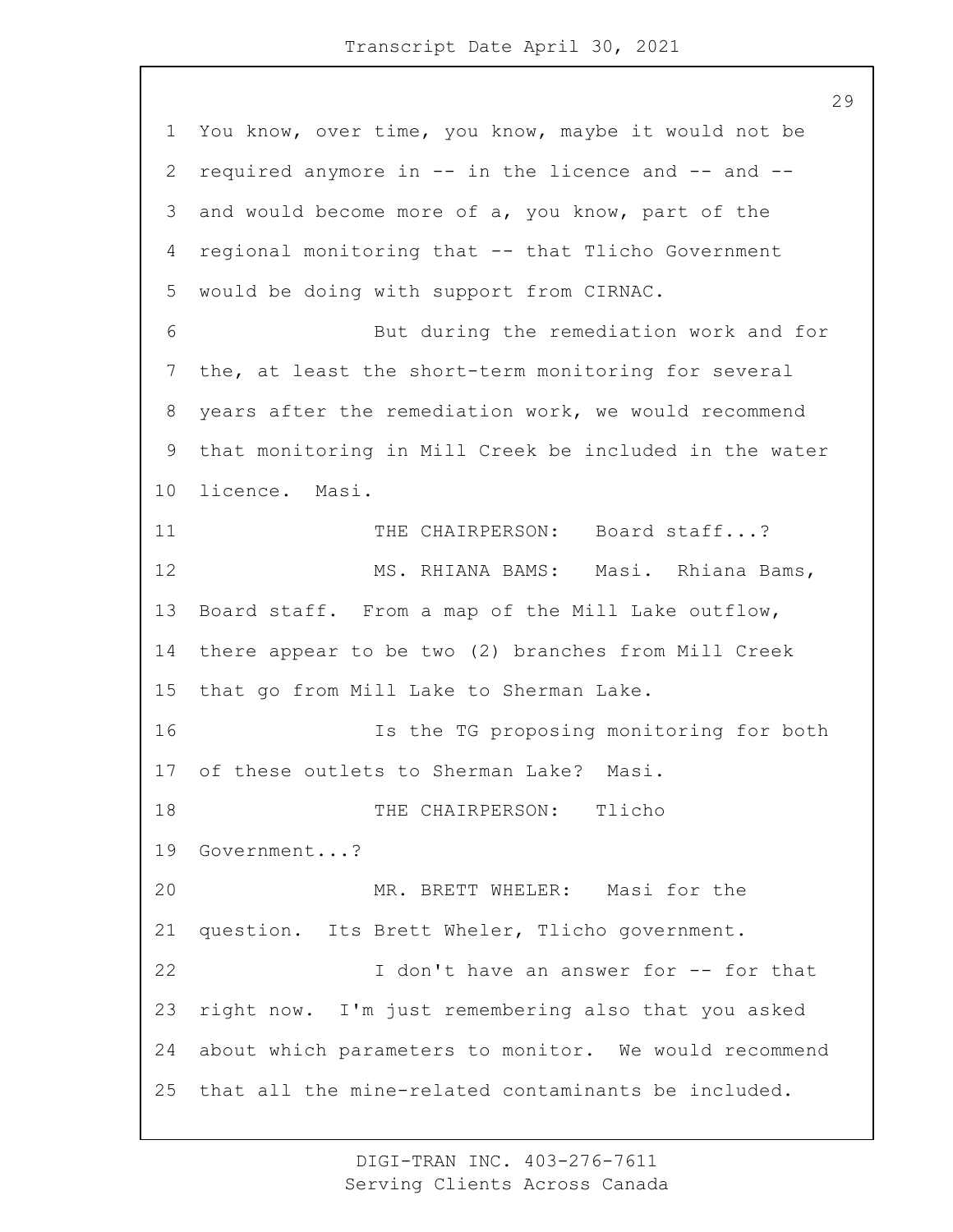1 There's probably a few different lists 2 of those that are on the record. One (1) of them is, 3 you know, the parameters that were identified in the 4 risk assessment as chemicals of concern. And we would 5 suggest adding selenium to that list. 6 In terms of the -- the two (2) branches 7 of the creek, perhaps we could advise of that in an 8 undertaking or in our closing arguments. Masi 9 THE CHAIRPERSON: Board staff...? 10 11 (BRIEF PAUSE) 12 13 14 MR. RYAN FEQUET: Ryan Fequet, Board 15 staff. So, just noting undertaking 6 for the record, 16 for the Tlicho Government getting back to us if 17 monitoring should take place at both branches of Mill 18 Creek into Sherman Lake. 19 20 --- UNDERTAKING NO. 6: Provide clarification 21 regarding monitoring 22 recommendation for outlet 23 of Mill Creek into Sherman 24 Lake, with respect the two 25 outlet branches. Is the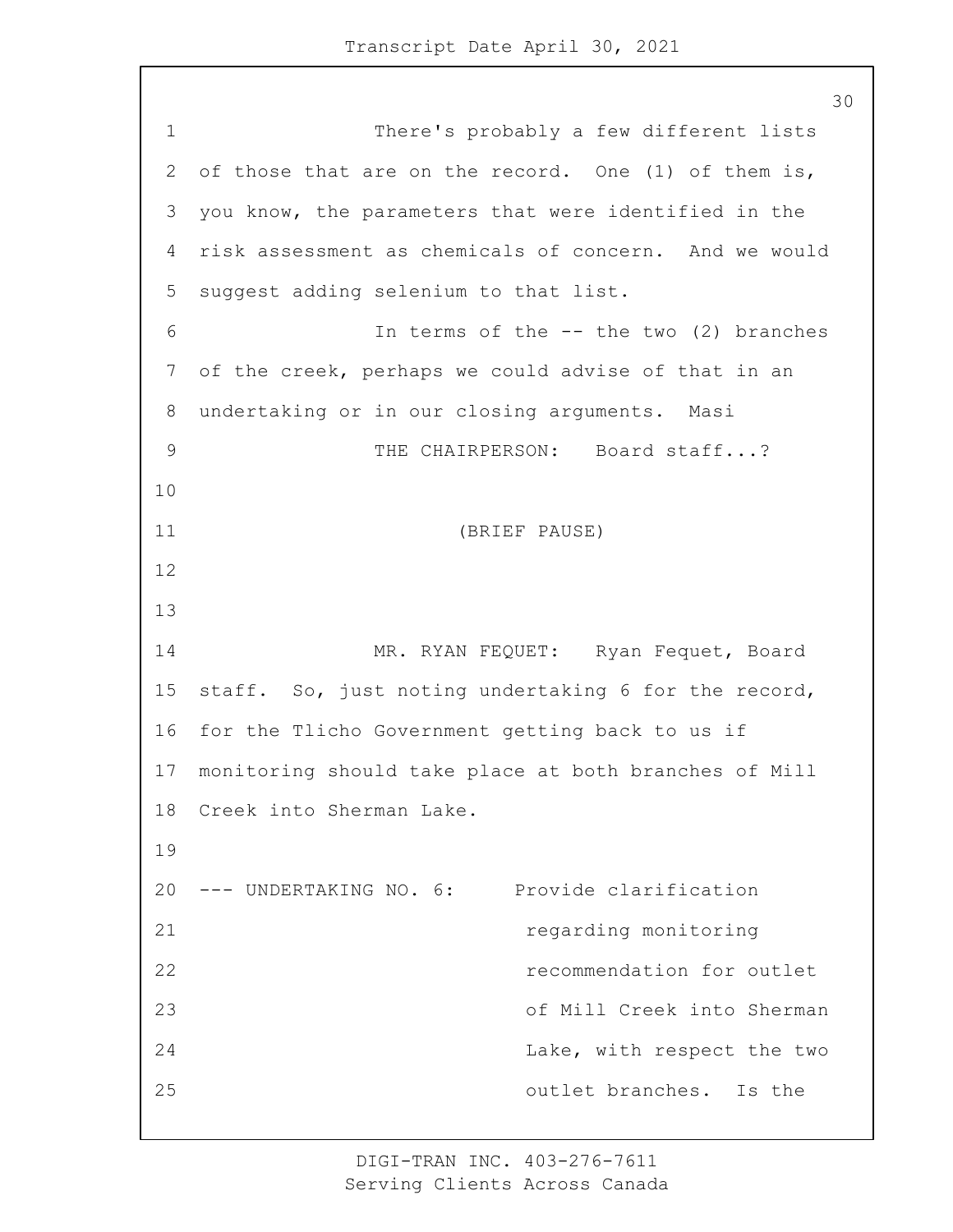31 1 TG monitoring for both of 2 these outlets to Sherman 3 Lake? 4 5 THE CHAIRPERSON: Tlicho 6 Government...? 7 MR. BRETT WHELER: Masi. Brett 8 Wheler, Tlicho Government. 9 Yeah, we -- we can do our best on that 10 undertaking to look -- look carefully and -- at those 11 two (2) branches of Mill Creek. Masi. 12 THE CHAIRPERSON: Board staff...? 13 MS. RHIANA BAMS: Masi. Rhiana Bams, 14 Board staff. Going from that recent comment, in TG's 15 intervention it recommends that selenium be added as a 16 contaminant of concern. 17 Can the TG clarify why it believes 18 selenium should be added as a contaminant of concern? 19 And what is -- is it recommending be included in the 20 licence? Masi. 21 THE CHAIRPERSON: Tlicho 22 Government...? 23 MR. BRETT WHELER: Masi for the 24 question. It's Brett Wheler, Tlicho Government. 25 I think our -- our recommendation to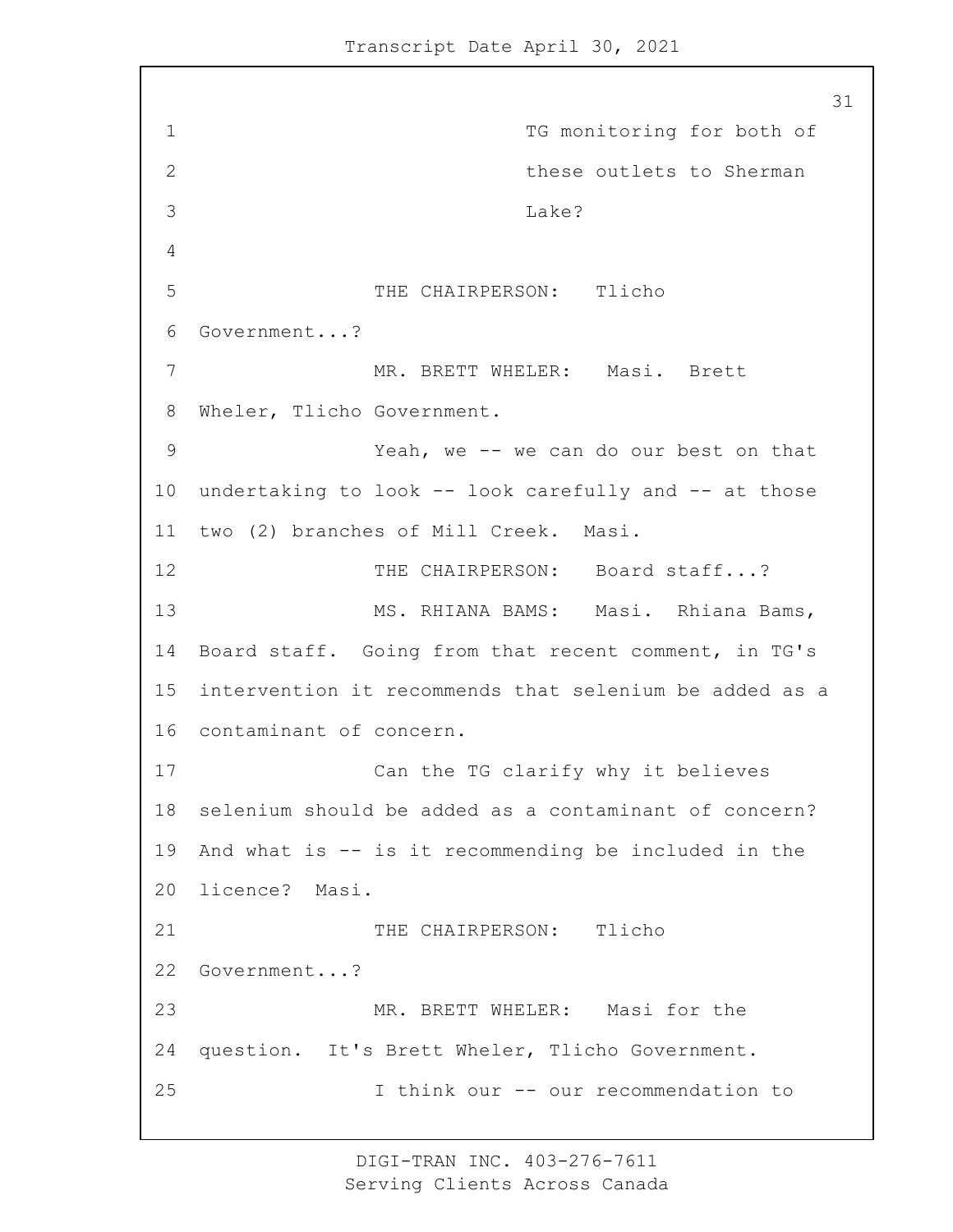monitor selenium comes from the presence of selenium in the sediments in Mill Lake. And so, we -- we would -- we would like to see selenium monitored as part of the SNP and -- and considered based on the Board's effluent quality guidelines considered as a potential effluent quality criteria in the licence. Masi. 7 THE CHAIRPERSON: Board staff...? 8 MS. RHIANA BAMS: Board staff, Rhiana Bams. Would TG consider an undertaking to provide a recommended selenium EQC for the licence as one has not yet been proposed? 12 THE CHAIRPERSON: Tlicho Government...? 14 MR. BRETT WHELER: Masi for the questions. It's Brett Wheler, Tlicho Government. 16 I think normally our Tlicho Government's preference is to focus on the receiving environment and the -- and the water qualify objectives, and -- and the uses, and -- and protecting aquatic life, and people, and wildlife in the receiving environment. 22 And on that basis, to leave the -- the calculations of effluent quality criteria to the Board. Masi. 25 THE CHAIRPERSON: Board staff...?

> DIGI-TRAN INC. 403-276-7611 Serving Clients Across Canada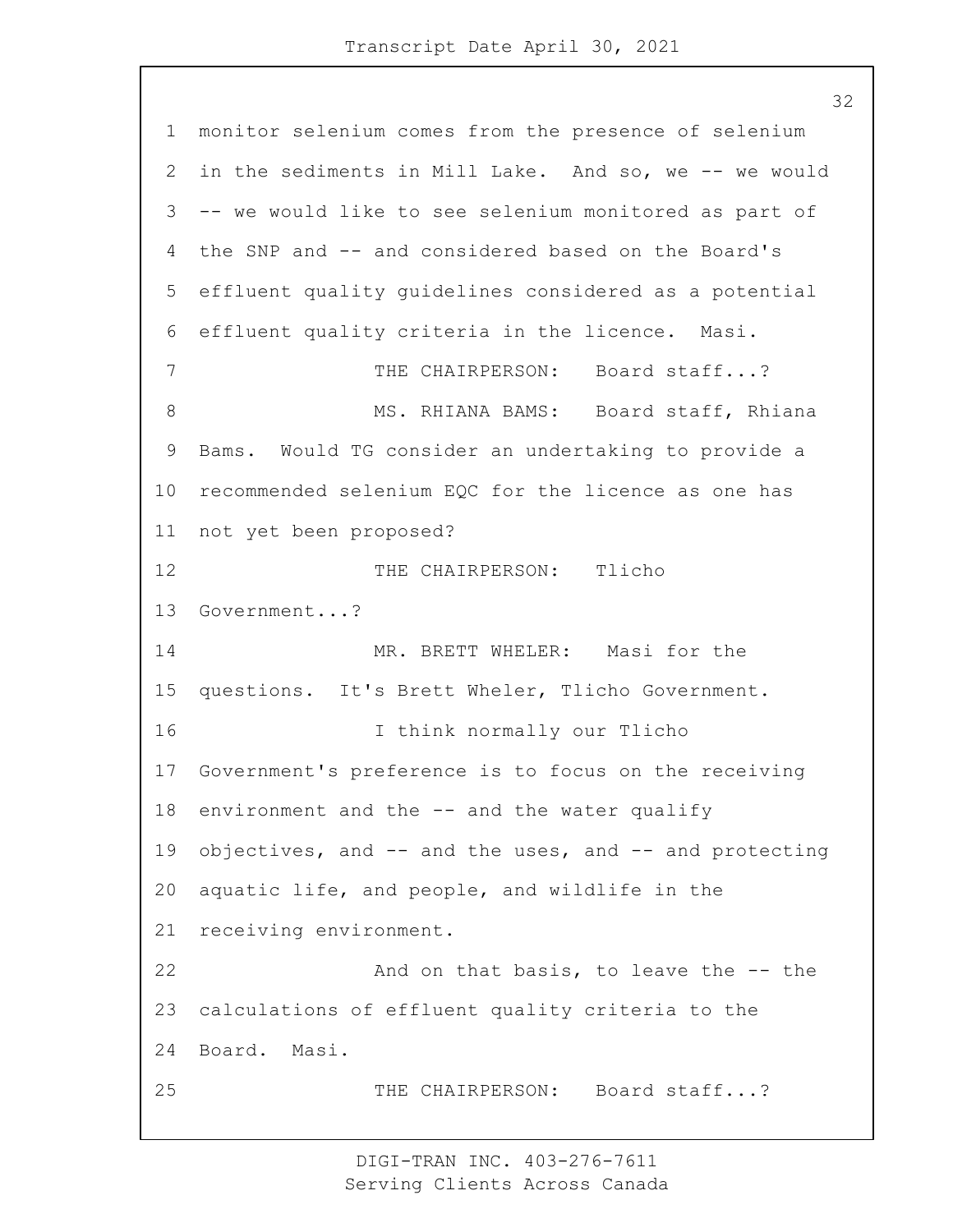1 MS. RHIANA BAMS: Masi. Board staff, Rhiana Bams. In its intervention the TG recommended that design performance be set over long-term horizon. 4 Given the current understanding that climate models are generally limited to a hundred (100) years, does the TG have any specific recommendations for how uncertainties related closure designs could be addressed? 9 THE CHAIRPERSON: Tlicho Government...? 11 MR. BRETT WHELER: Masi for the questions. It's Brett Wheler, Tlicho Government. 13 We understand the limitations on climate modeling into the future, however, we don't see -- see that as -- as a -- a real limitation on being able to design a structure to consider the durability of -- of materials that are used in the structure. 19 And designing a structure that's robust enough to continue functioning effectively in the 21 types of extreme weather and -- and geological and -- and other events that could happen over a long period time like -- like a thousand (1,000) years. 24 The type of -- the type of failure modes assessment that CIRNAC and its engineers have

> DIGI-TRAN INC. 403-276-7611 Serving Clients Across Canada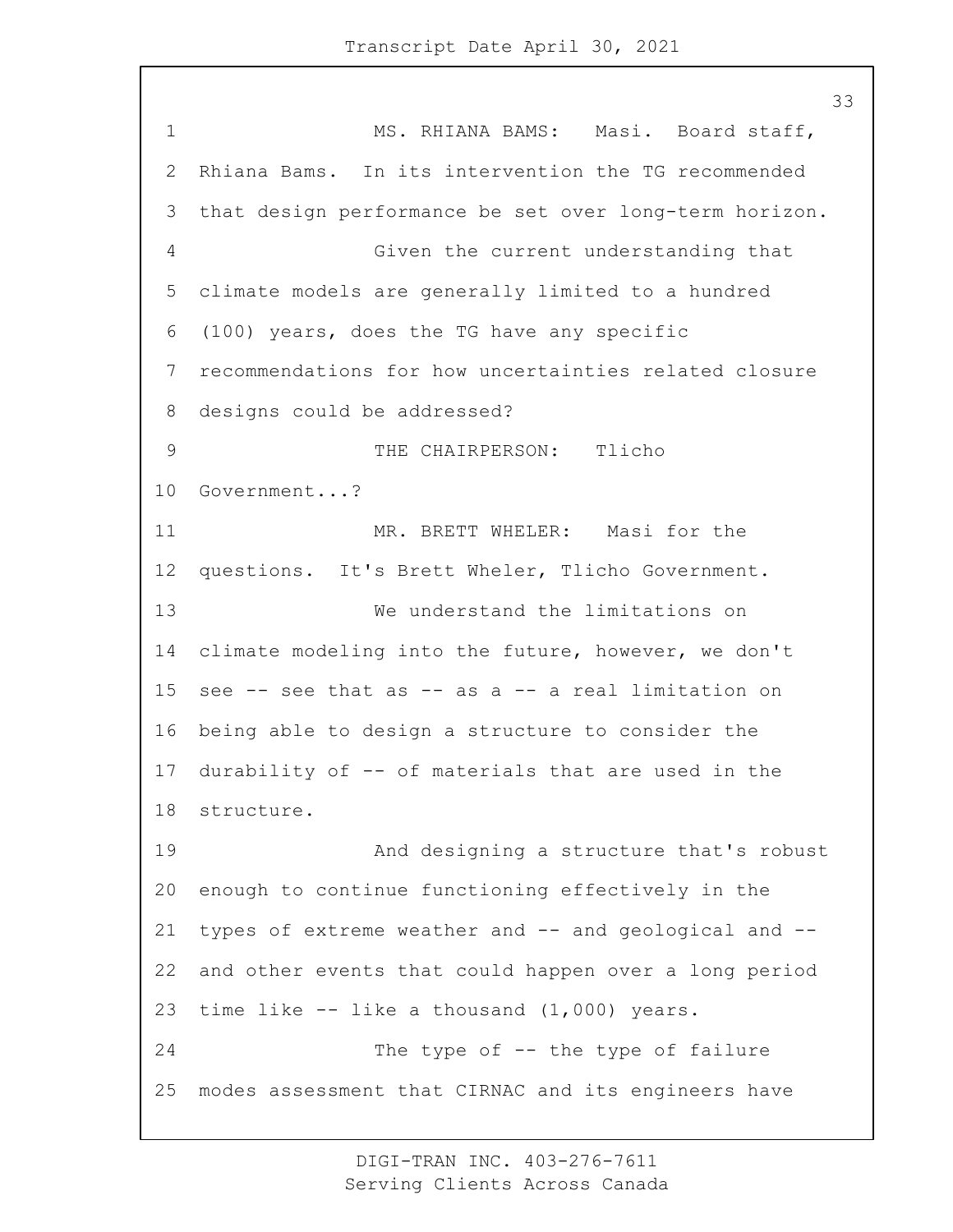looked at, I think, is one -- one useful way to -- to look at that question. But we don't think the -- the difficulty in climate modeling, beyond a hundred (100) years, should prevent us from being able to -- to have a structure that's -- that's designed to last. Masi. 6 THE CHAIRPERSON: Board staff...? 7 MS. RHIANA BAMS: Masi, Rhiana Bams, Board staff. 9 Can the TG provide an undertaking that outlines the locations, types of monitoring, and parameters, and any other details it would anticipate to be included in a Post Closure Monitoring Plan? Masi. 14 THE CHAIRPERSON: Tlicho Government...? 16 MR. BRETT WHELER: Masi. It's Brett Wheler, Tlicho Government. 18 Yes, we can do that and -- and we would appreciate some -- some support and some -- some information sharing with -- with CIRNAC if we can manage to arrange that during the undertaking period to -- to help us put as fine a point as we can on specific recommendations for the Post Remediation Monitoring Program. 25 There are some design details and other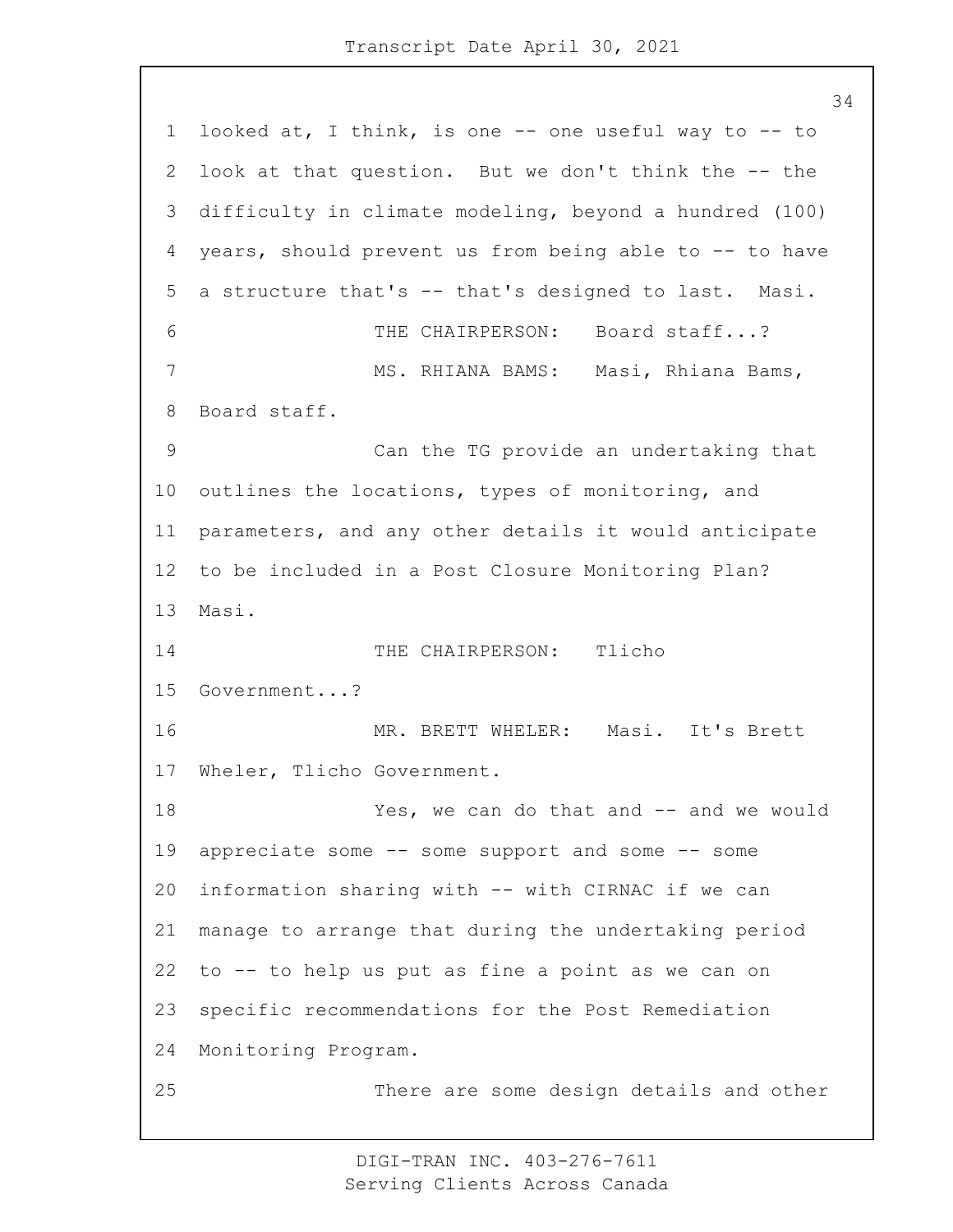things that are -- are still being worked on and -- 2 and -- and -- and being finalized. So -- so, there may be some limitations to -- to what we can provide in terms of the details of -- of a Monitoring Plan to happen after remediation. But based on the information that's available now, we can -- we can provide a -- some details in an undertaking to the Board. Masi. 9 THE CHAIRPERSON: Board staff...? 10 MR. RYAN FEQUET: Ryan Fequet, Board staff. Masi, Brett. 12 We'll record that as undertaking 7 for the proceeding to the Tlicho Government regarding outlining the types of monitoring parameters, locations, and any other details they would anticipate to include in a post-closure monitoring plan. And to confirm, this is the same undertaking that was also accepted by CIRNAC. 19 MR. RYAN FEQUET: And Board staff and legal counsel both have no further questions, Chair. 21 THE CHAIRPERSON: Okay. The Board has no questions. 24 (BRIEF PAUSE)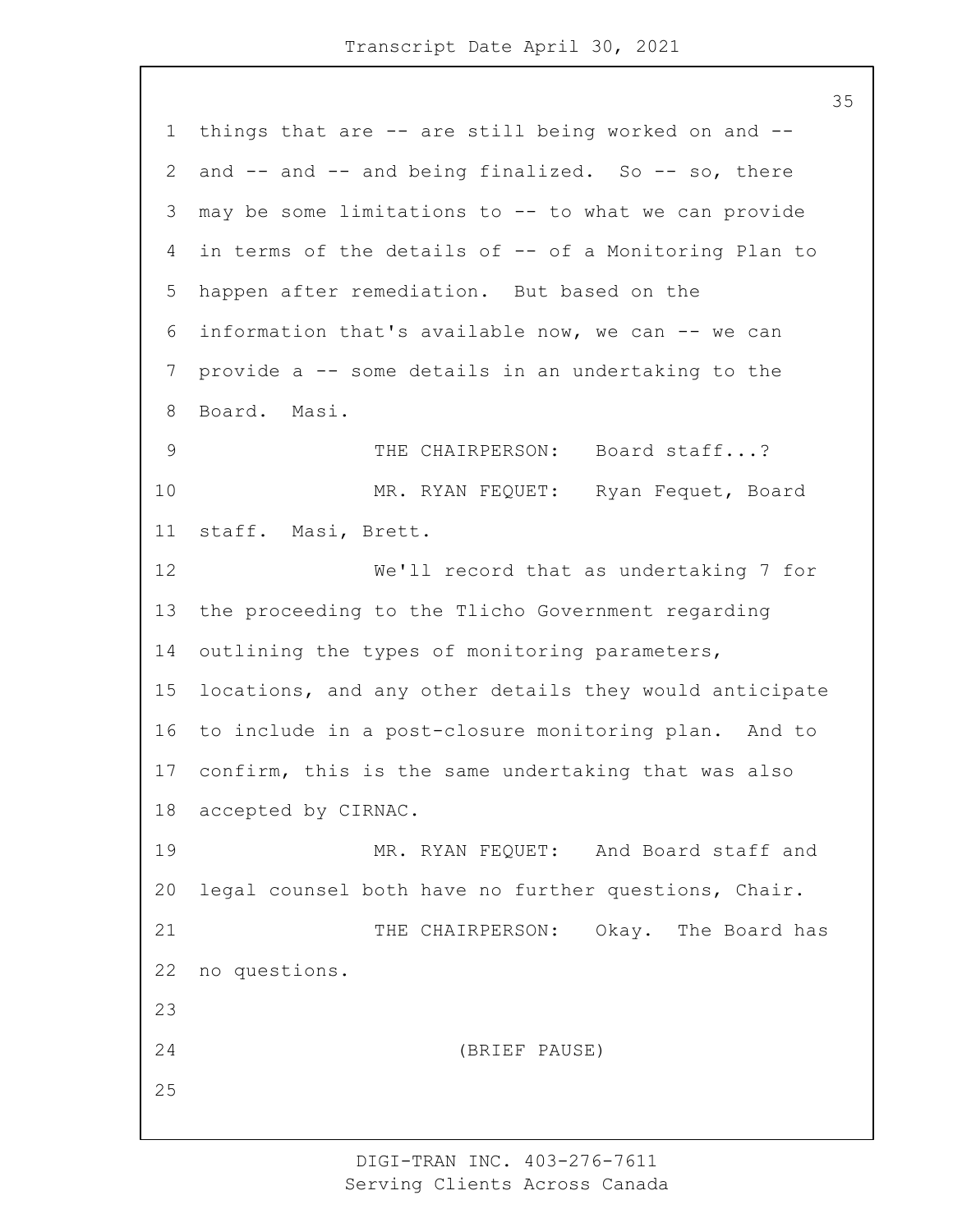1 THE CHAIRPERSON: Okay. We'll go -- following the agenda, we'll go right into a presentation from the GNWT. And after the GNWT presentation, we'll take a break. 6 (BRIEF PAUSE) PRESENTATION BY GOVERNMENT OF THE NORTHWEST TERRITORIES: 10 MR. RICK WALBOURNE: Thank you, Mr. Chair. My name is Rick Walbourne. I'm the manager, Water Regulatory, in the Water Management and Monitoring Division with Department of Environment and Natural Resources, Government of the Northwest Territories. 16 We thank you for the opportunity to present GNWT's recommendations related to the Rayrock Remediation Project. Today I'm joined by Ms. Laura Malone, regulatory and science advisor with GNWT-ENR, as well as our legal counsel, Mr. Rohan Brown, who's joining us via Zoom. 22 I would just like to note that we have updated some recommendations based on CIRNAC's responses since the presentation was provided to the Board, so there may be some differences between our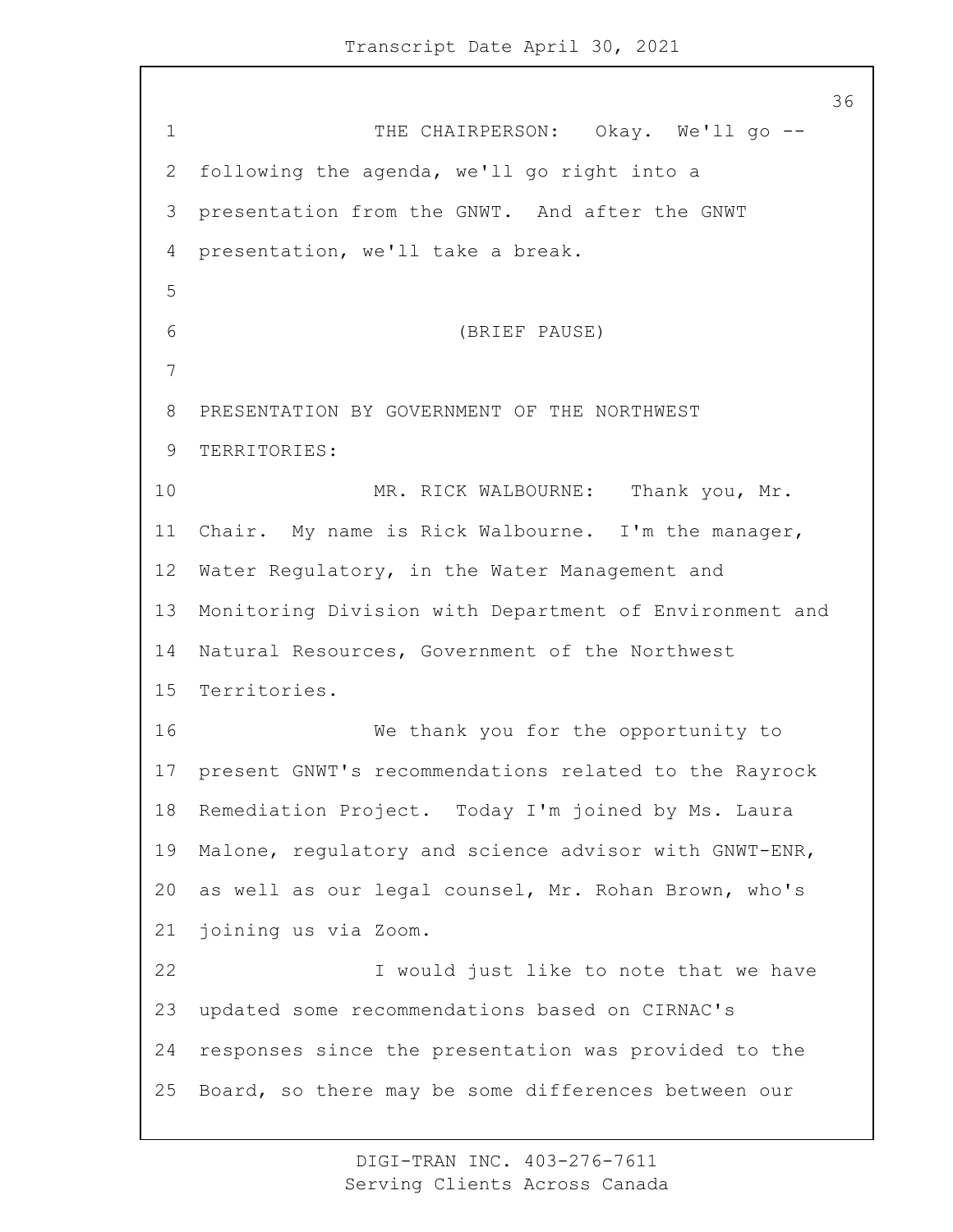1 speaking points and the slides that were provided 2 previously.

3 In our presentation, we will briefly outline the GNWT's concerns and recommendations. As identified on this slide, the topics we will be covering include the Confined Disposal Facility location, effluent quality criteria for both the Mill Lake water treatment and treated sewage discharges, water quality monitoring, geochemical characterization of bedrock, sediment and erosion control, in-water construction, and finally closure criteria. 12 Mr. Chair, our first topic will be the location of the Confined Disposal Facility, or CDF. The GNWT had concerns regarding the lack of information provided on the proposed location for the CDF which is a major element of the proposed remediation of the Rayrock site. The GNWT considered this a major uncertainty in the application. 19 19 In response to IR-21, CIRNAC stated: 20 "The reason the precise location has 21 not been provided is that, despite 22 several years of attempts at 23 defining conditions under the 24 sediment of Mill Lake, there are 25 conditions that cannot be reasonably

> DIGI-TRAN INC. 403-276-7611 Serving Clients Across Canada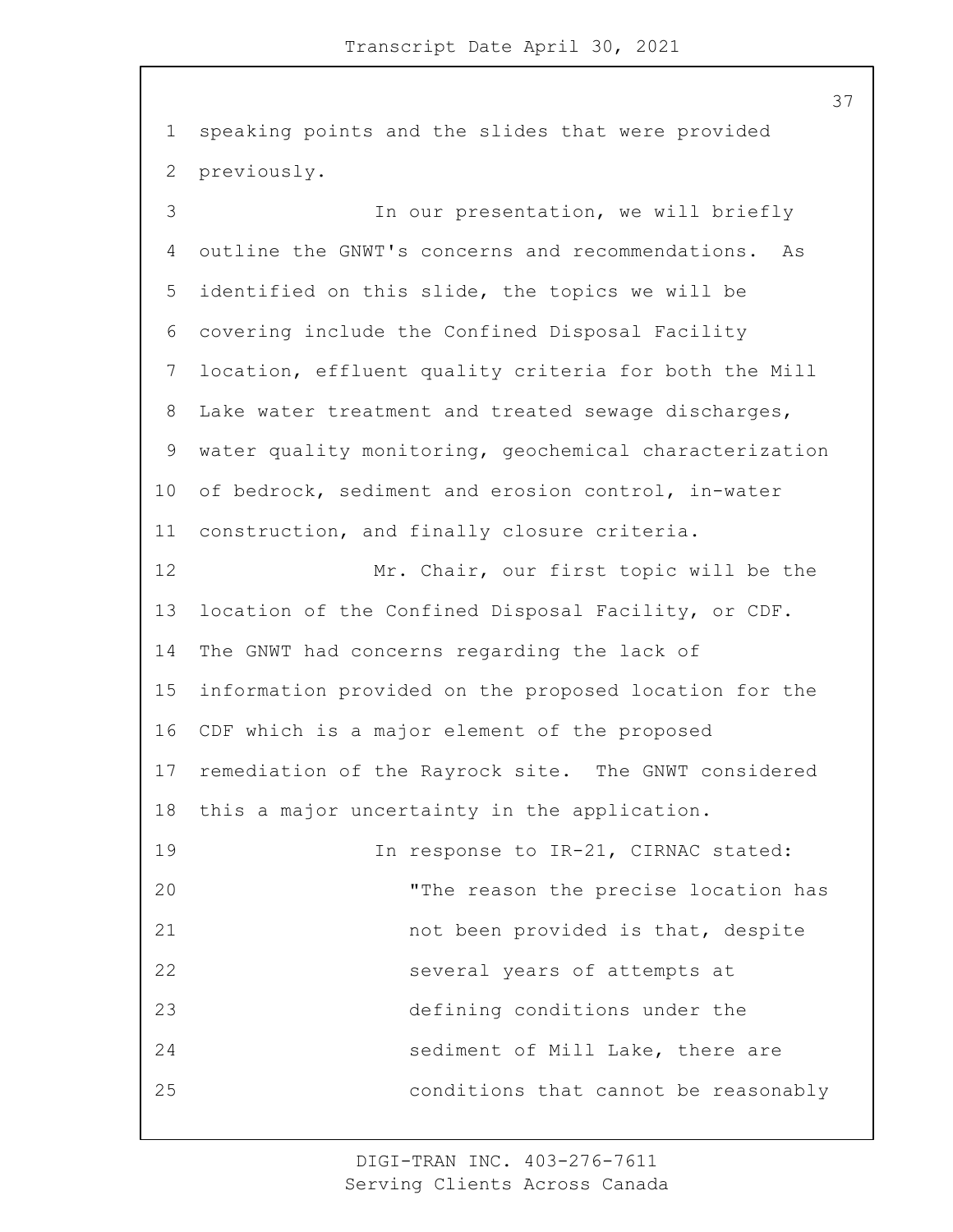1 assessed. And some flexibility was 2 required in the design to allow 3 modification based on actual site 4 conditions." 5 Mr. Chair, as you're aware, CIRNAC has presented their refined location for the CDF during this hearing. As this location was only confirmed during the hearing, GNWT has not had sufficient time to complete a full assessment of this location. 10 We do, however, commit to assessing this information and providing final recommendations in our closing arguments. And as noted previously for this slide as well, GNWT commits to making final recommendations on the CDF during our closing arguments. 16 Mr. Chair, our next set of recommendations are related to the proposed effluent quality criteria, or EQC, for the two (2) discharge streams at the Rayrock site. These are the Mill Lake water treatment discharge and the treated sewage discharge. 22 Following discussions at the Technical Session regarding discrepancies between the initial proposed set of EQC and CIRNAC's responses to reviewer comments, IR Number 12 was issued to CIRNAC to present

> DIGI-TRAN INC. 403-276-7611 Serving Clients Across Canada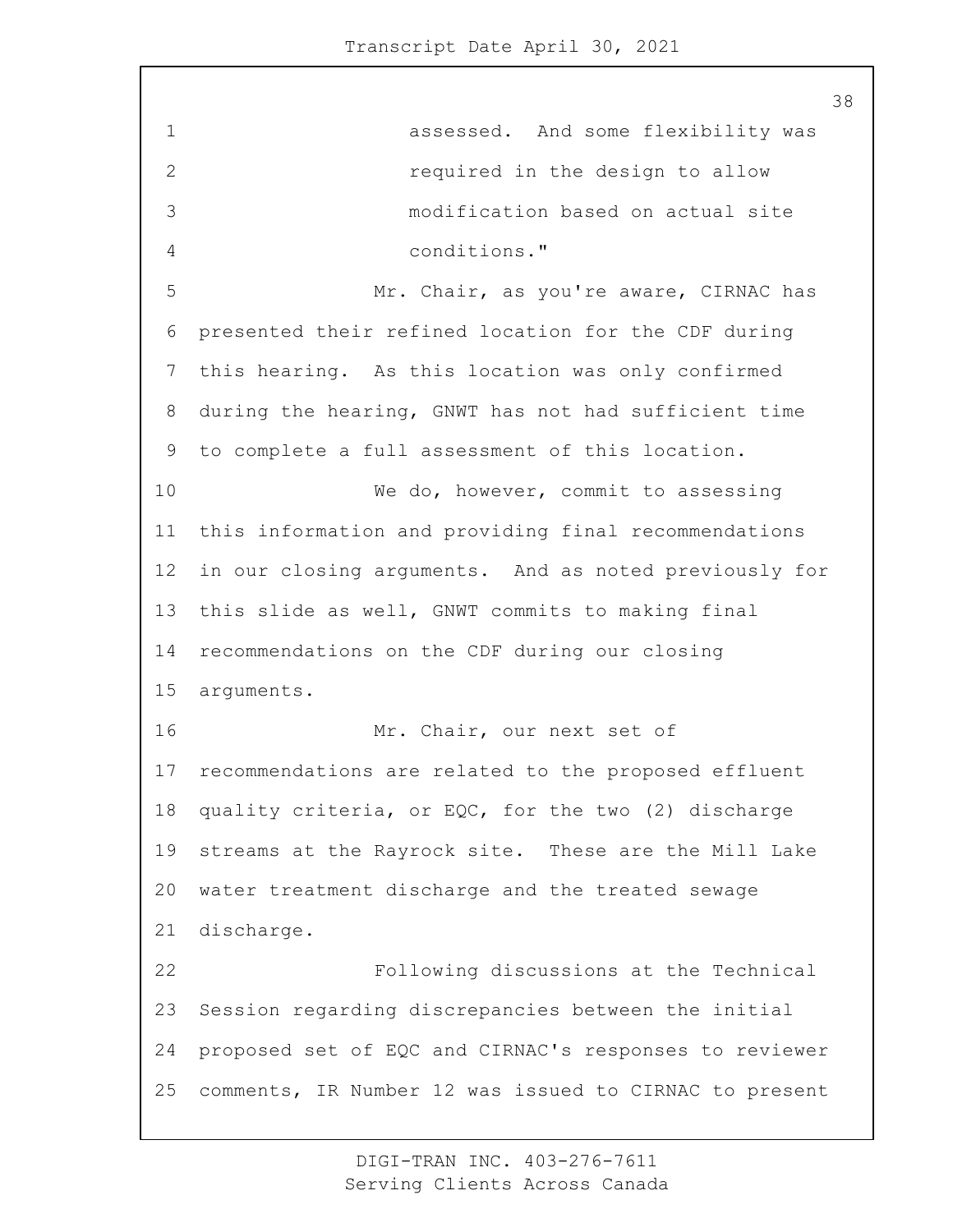1 all proposed EQC and the SNP stations where they would 2 apply. 3 As a result, the intervention was the 4 first opportunity that reviewers had to provide 5 comments on these most recent EQC. 6 GNWT would like to begin with a 7 discussion on the proposed EQC for Mill Lake treatment 8 water discharge. GNWT notes that the list of EQC 9 provided by CIRNAC in response to IR Number 12 did not 10 include criteria for total suspended solids, or TSS, 11 or total petroleum hydrocarbons, or TPH. 12 Regarding TSS, CIRNAC stated: 13 "TSS concentrations will have to be 14 low to achieve compliance for the 15 metals and cannot be provided as a 16 strict value. Therefore, TSS EQCs 17 are not required." 18 GNWT notes that if TSS concentrations 19 will have to be low to achieve compliance for metals, 20 it is not clear why an EQC for TSS would not be 21 appropriate and achievable. 22 As well, given that there will be heavy 23 equipment operating on site conducting remediation 24 activities and there will be potential for hydrocarbon 25 spills, an EQC for total petroleum hydrocarbons should

> DIGI-TRAN INC. 403-276-7611 Serving Clients Across Canada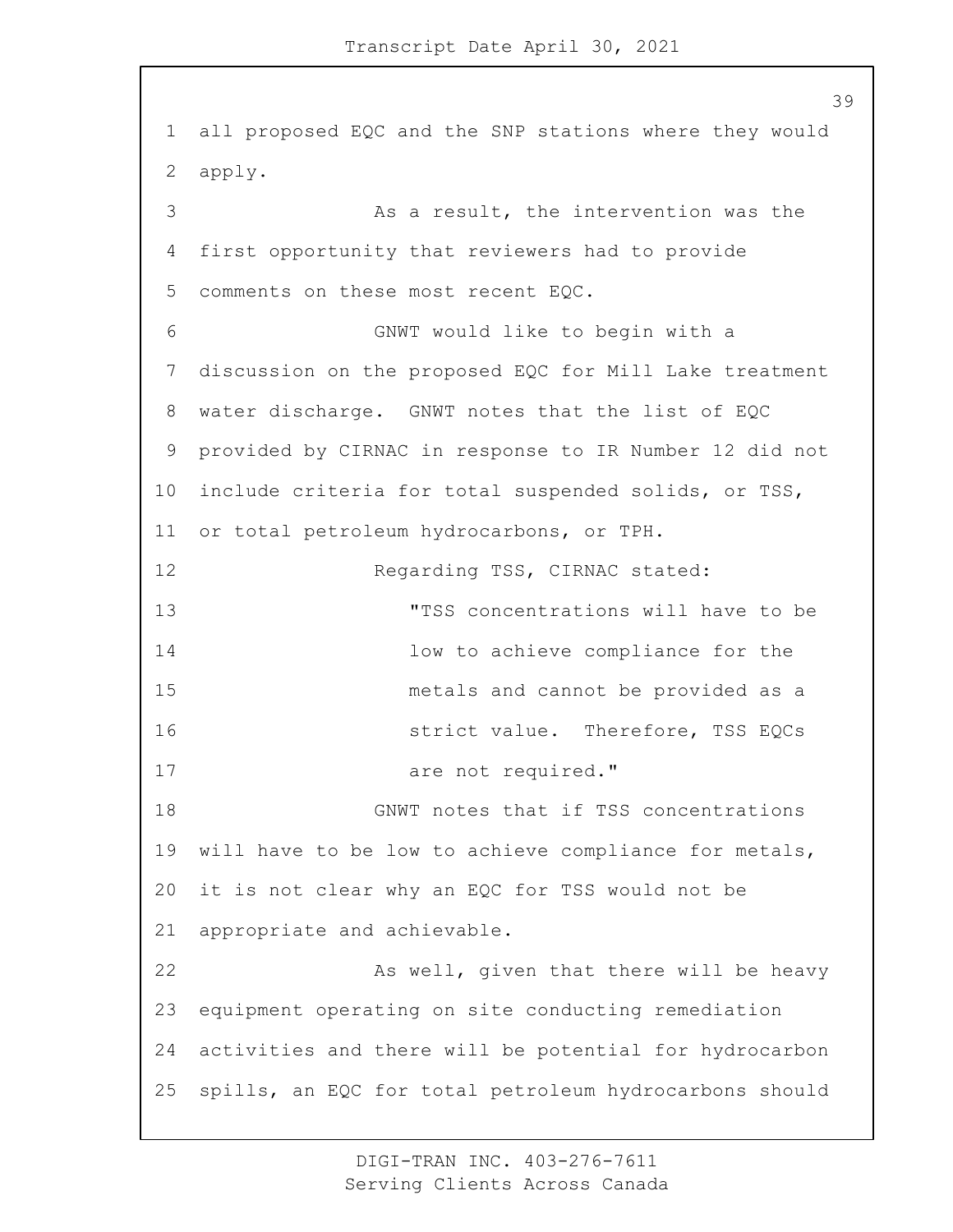also be included for discharge to Sherman Lake. 2 GNWT recommends that effluent quality criteria for TSS and TPH be added to the list of effluent quality criteria. 5 GNWT recommends a maximum average concentration of 15 milligrams per litre and a maximum grab of 25 milligrams per litre for total suspended solids, and a maximum grab of 5 milligrams per litre for total petroleum hydrocarbons. 10 GNWT would like to note that the intervention recommended a maximum average concentration of 5 milligrams per litre for TPH, but it was intended to recommend maximum grab. 14 14 In their response to interventions, CIRNAC indicated that they were agreeable to the TSS limits being proposed. 17 Regarding total petroleum hydrocarbons, CIRNAC noted that a spill contingency plan would be in place, negating the need for an EQC for total petroleum hydrocarbons. 21 THE CHAIRPERSON: Do you want to slow down? 23 MR. RICK WALBOURNE: Yeah. While GNWT supports the implementation of a spill contingency plan, sampling of total petroleum hydrocarbons is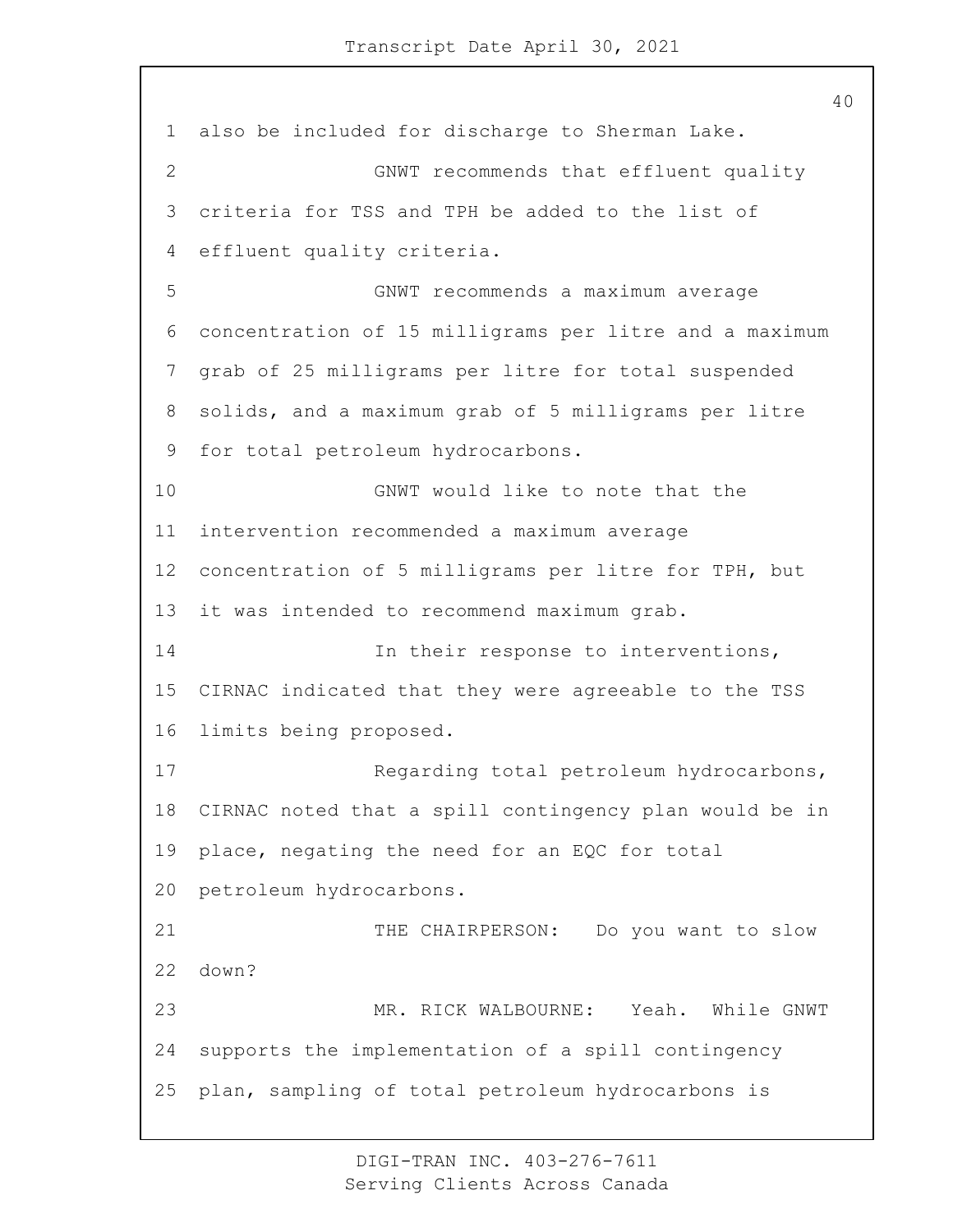still a requirement at operational and remediation industrial sites to ensure mitigations are functioning as appropriate. 4 Mr. Chair, the next subsection we would like to discuss is related to the maximum grab concentrations proposed. 7 GNWT was initially concerned with the absence of proposed maximum average concentrations as maximum grab concentrations are developed such that they are allowable for a short period of time and are not designed to regulate constant discharge to the receiving environment. 14 (BRIEF PAUSE) 16 MR. RICK WALBOURNE: In their response to interventions, CIRNAC provided additional information regarding their position on the proposed EQC being a maximum grab. 20 It is the GNWT's understanding that these values were discussed with the Tlicho Government and that, in essence, maximum average concentrations will be applied as maximum grabs, which will be more conservative from an environmental protection perspective.

> DIGI-TRAN INC. 403-276-7611 Serving Clients Across Canada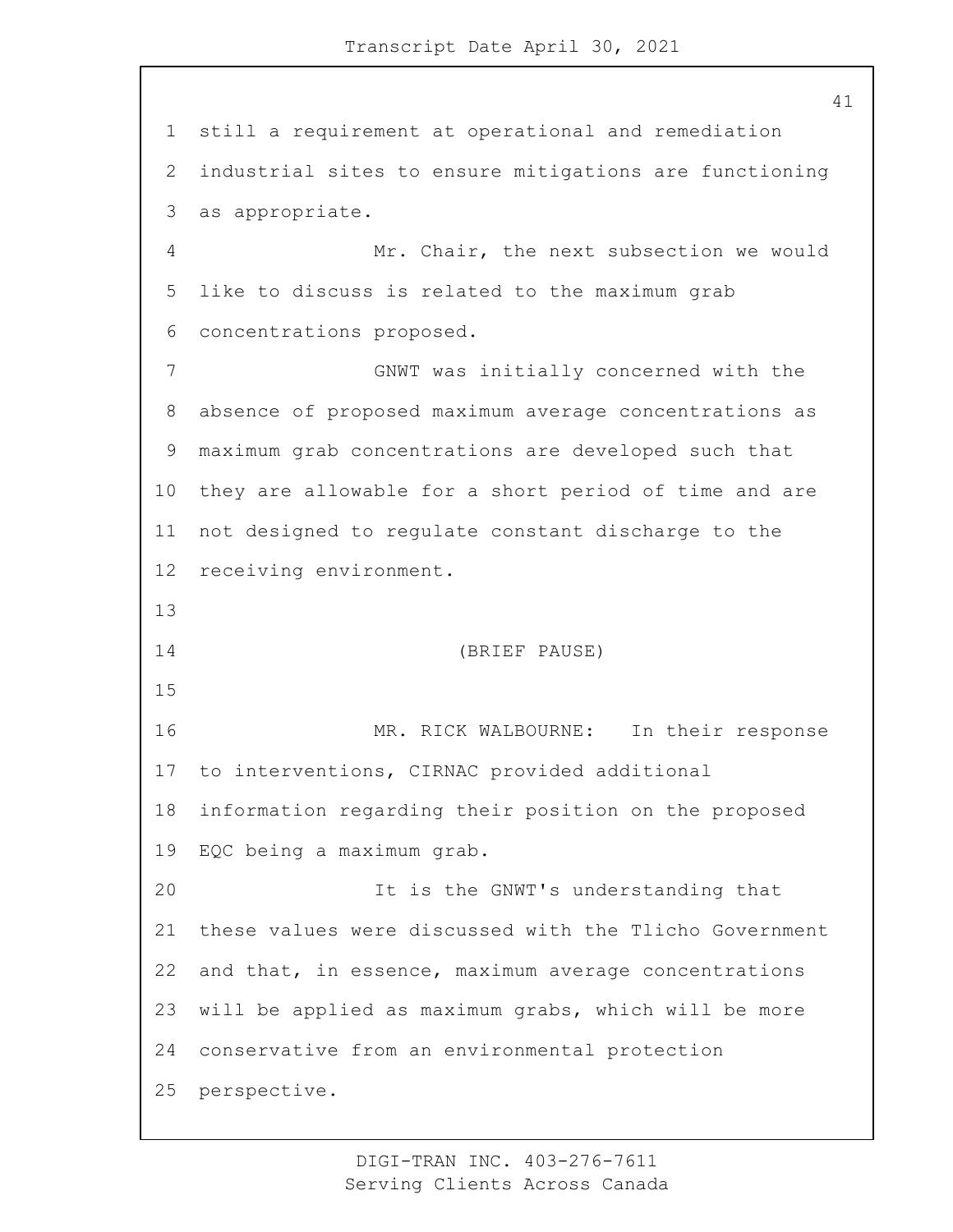1 As such, ENR supports the proposal from CIRNAC and will provide an updated recommendation in our closing argument. 5 (BRIEF PAUSE) 7 MR. RICK WALBOURNE: Mr. Chair, the next subjection we will discuss is an effluent quality criteria for zinc. 10 CIRNAC's response to IR Number 14 included a table of water quality data for zinc in Sherman Lake with a footnote that stated: 13 The majority of results are below 14 detection limit." 15 GNWT notes that, based on this statement, the median value would be a better statistical representation of the water quality of Sherman Lake than an average based on the majority of results below detection. 20 Further, given the majority of zinc concentrations in Sherman Lake are below detection, it was GNWT's position that a more conservative effluent quality criteria for zinc would be the minimum calculated guideline for Sherman Lake of 15 micrograms per litre.

> DIGI-TRAN INC. 403-276-7611 Serving Clients Across Canada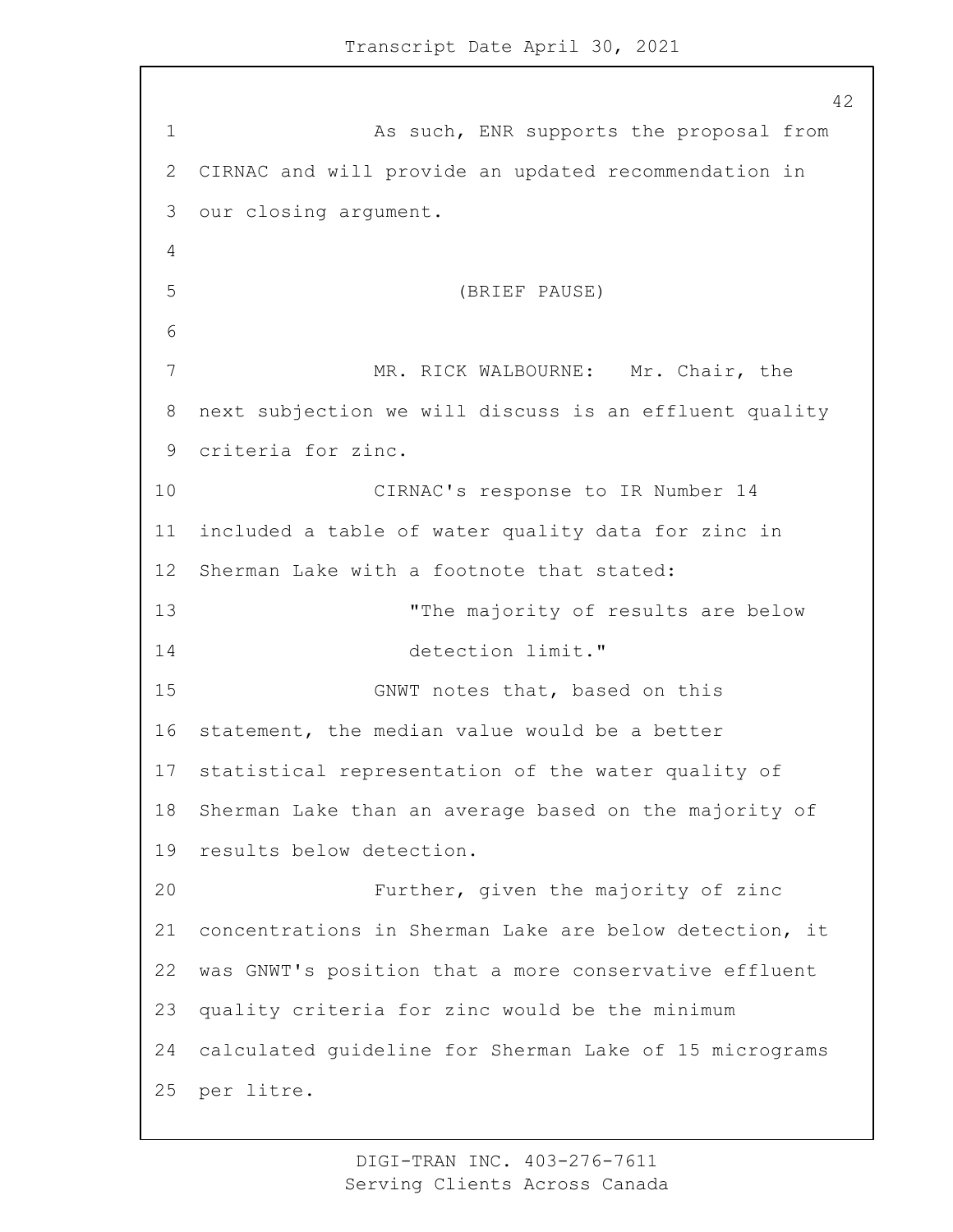1 Mr. Chair, in response to interventions, CIRNAC provided additional rationale on their request for 23 micrograms per litre based on a value developed using pH hardness and dissolved organic carbon in Sherman Lake. 6 Based on this additional review, ENR is supportive of the zinc limit proposed by CIRNAC. 9 (BRIEF PAUSE) 11 MR. RICK WALBOURNE: Mr. Chair, we will now move on to a discussion about the treated sewage discharge effluent quality criteria. 14 In our intervention, GNWT noted that the criteria proposed for total suspended solids was notably higher than typically approved in water licences. **In their response, CIRNAC gave**  additional rationale for this value, citing other remediation sites with total suspended solids criteria for sewage discharge of 100 milligrams per litre. Based on this rationale, ENR supports this proposed limit and updates our recommendation accordingly. 24 The GNWT also notes that recent water licences have assigned effluent quality criteria for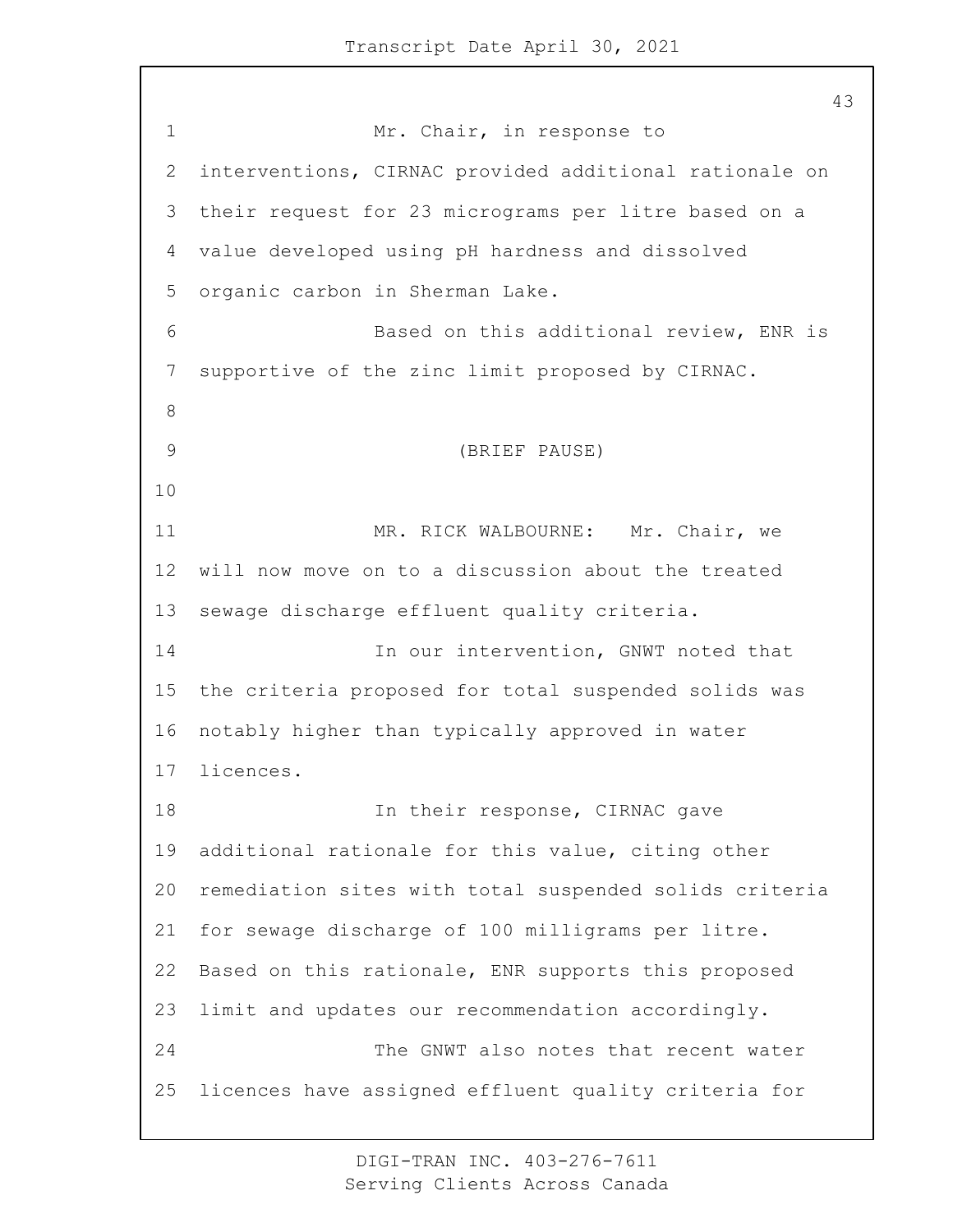total petroleum hydrocarbons rather than mineral oil and grease. 3 In their response, CIRNAC requested that oil and grease be retained for sewage and camp waste as it is more reflective of camp waste than total petroleum hydrocarbons for items such as animal fats. 8 ENR understands CIRNAC's rationale and is supportive of oil -- oil and grease specifically for the treated sewage discharge. ENR commits to updating our recommendation in our closing argument accordingly. 13 GNWT also notes that CIRNAC provided additional rationale for their -- for their criteria for faecal coliforms, and we support their recommendation in this regard, as well. 17 So, regarding the recommendations, Mr. Chair, as noted previously, ENR commits to updating our recommendations related to TSS and oil and grease and faecal coliforms in our closing arguments related to treated sewage discharge. 23 (BRIEF PAUSE) 25 MR. RICK WALBOURNE: Mr. Chair, we'd

> DIGI-TRAN INC. 403-276-7611 Serving Clients Across Canada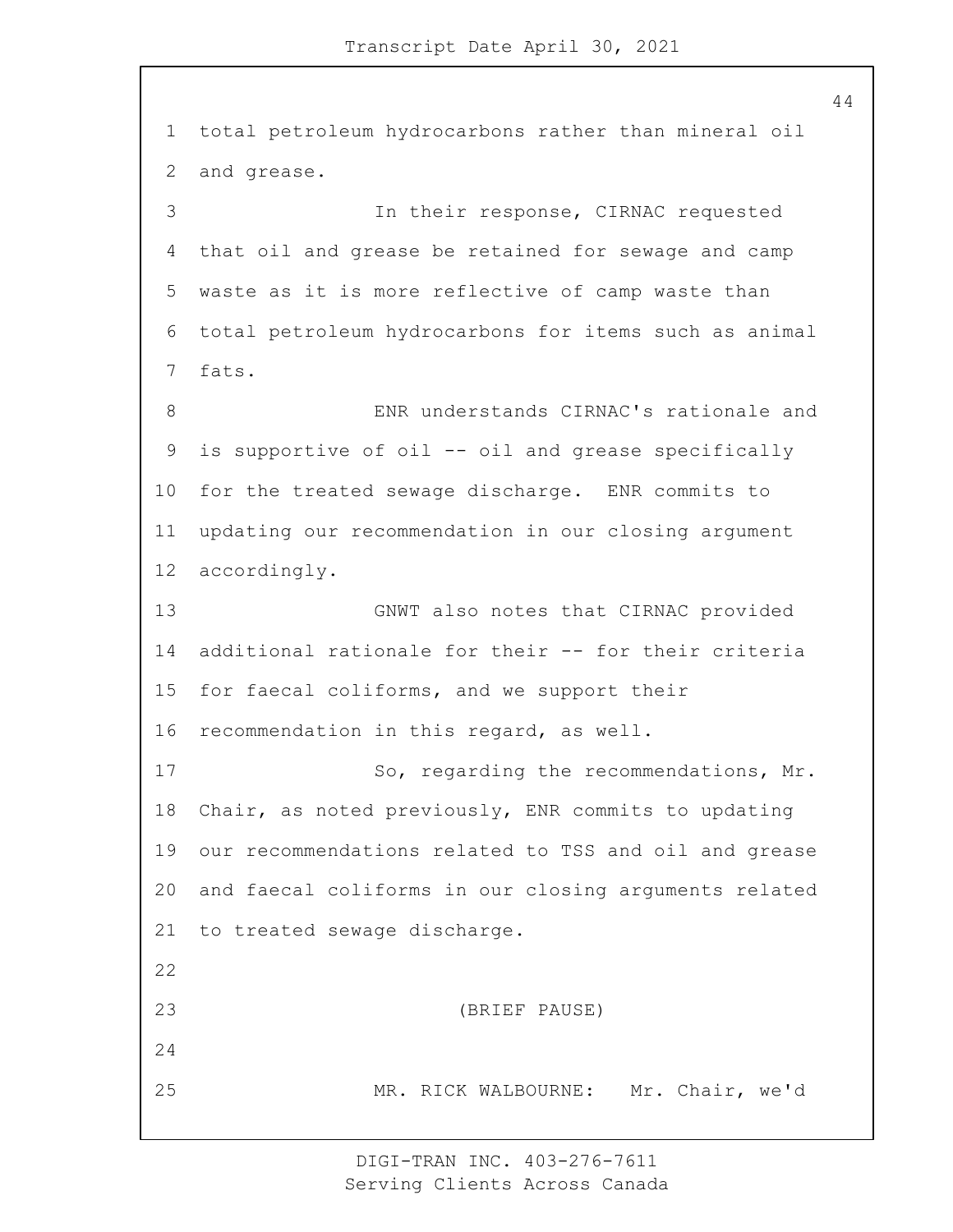now like to move on to water quality monitoring topics. 3 Regarding the Surveillance Network Program, or SNP, GNWT maintains their previous recommendations, that monitoring at stations 1663-1 to 1663-6, 1663-8 and 1663-10 be completed every two (2) weeks during open water in order to better monitor any potential changes to the receiving environment during remediation activities. 10 GNWT recommends that the sampling frequency for SNP stations 1663-1 through to 1663-6, 1663-8 and -10 occur once every two (2) weeks during open water. 14 Mr. Chair, as you're aware, the GNWT had an opportunity to discuss recommendations on water quality monitoring during the first day of this public hearing. As a result of these discussions, we have updated our recommendations. 19 Regarding surface water runoff control and monitoring, GNWT is concerned that precipitation and runoff events during remediation activities may lead to contaminated water entering the receiving environment. 24 Any direct or indirect discharges to the receiving environment must meet the appropriate

> DIGI-TRAN INC. 403-276-7611 Serving Clients Across Canada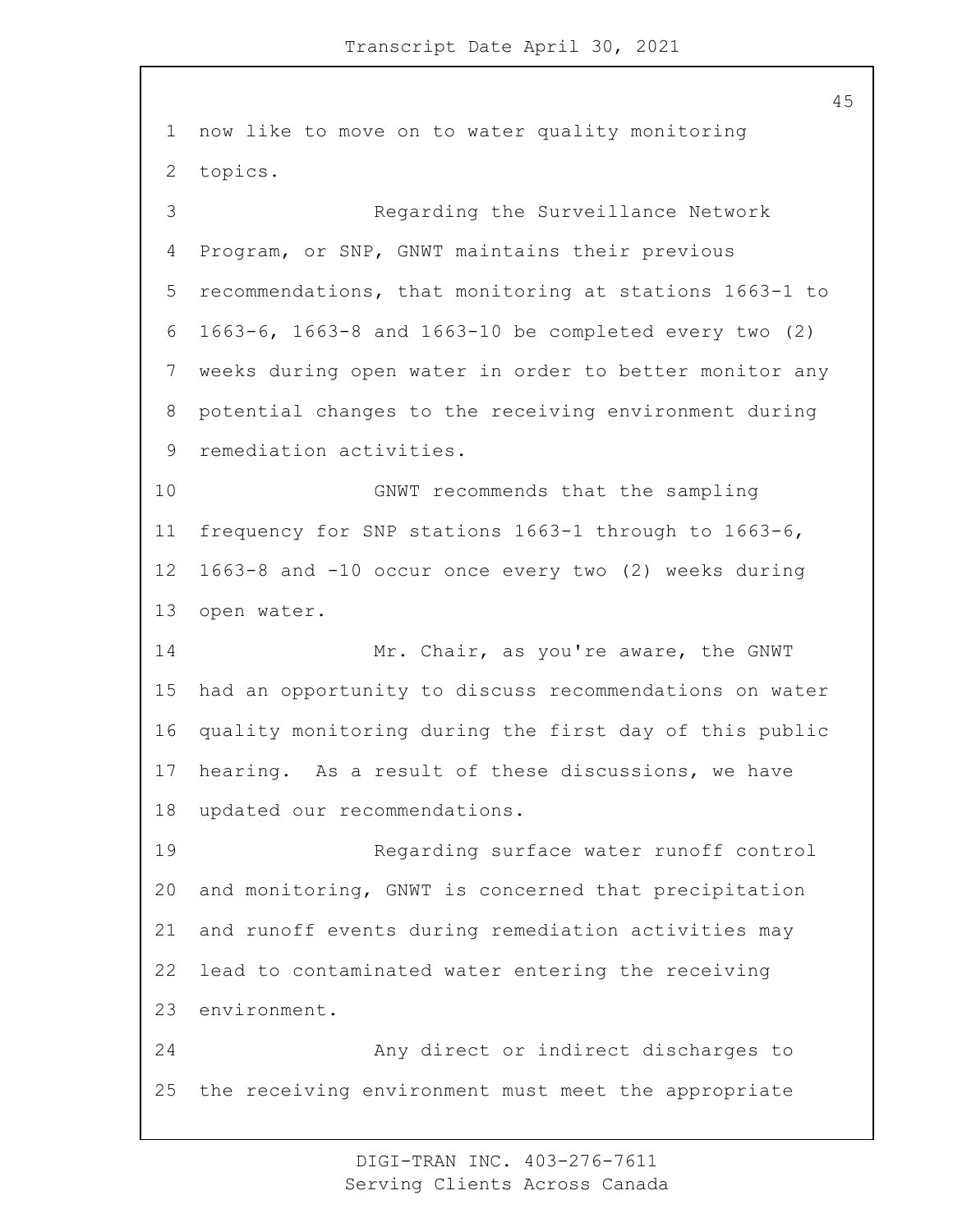effluent quality criteria. 2 GNWT understands that all surface runoff to the Mill Lake drainage basin will be captured and treated prior to discharge up until remediation activities have been completed. 6 After remediation activities are completed, surface runoff will be directed to Mill Creek, and CIRNAC has identified that sedimentation may be an issue. 10 During discussions on day 1 of this Hearing, CIRNAC indicated that to address this concern sediment control measures will remain in place until vegetation is in place in Mill Creek to properly filter out the suspended sediments. 15 GNWT maintains their position that the SNP program should include monitoring at the Mill Creek outflow to ensure that the natural peat soils are attenuating metals and sediments as expected. And that runoff water entering Sherman Lake meets effluent quality criteria. 21 As well, management actions for seepage or runoff in the event of detected changes in the environment should be submitted for review post- issuance of the water licence. 25 Mr. Chair, our updated recommendations

> DIGI-TRAN INC. 403-276-7611 Serving Clients Across Canada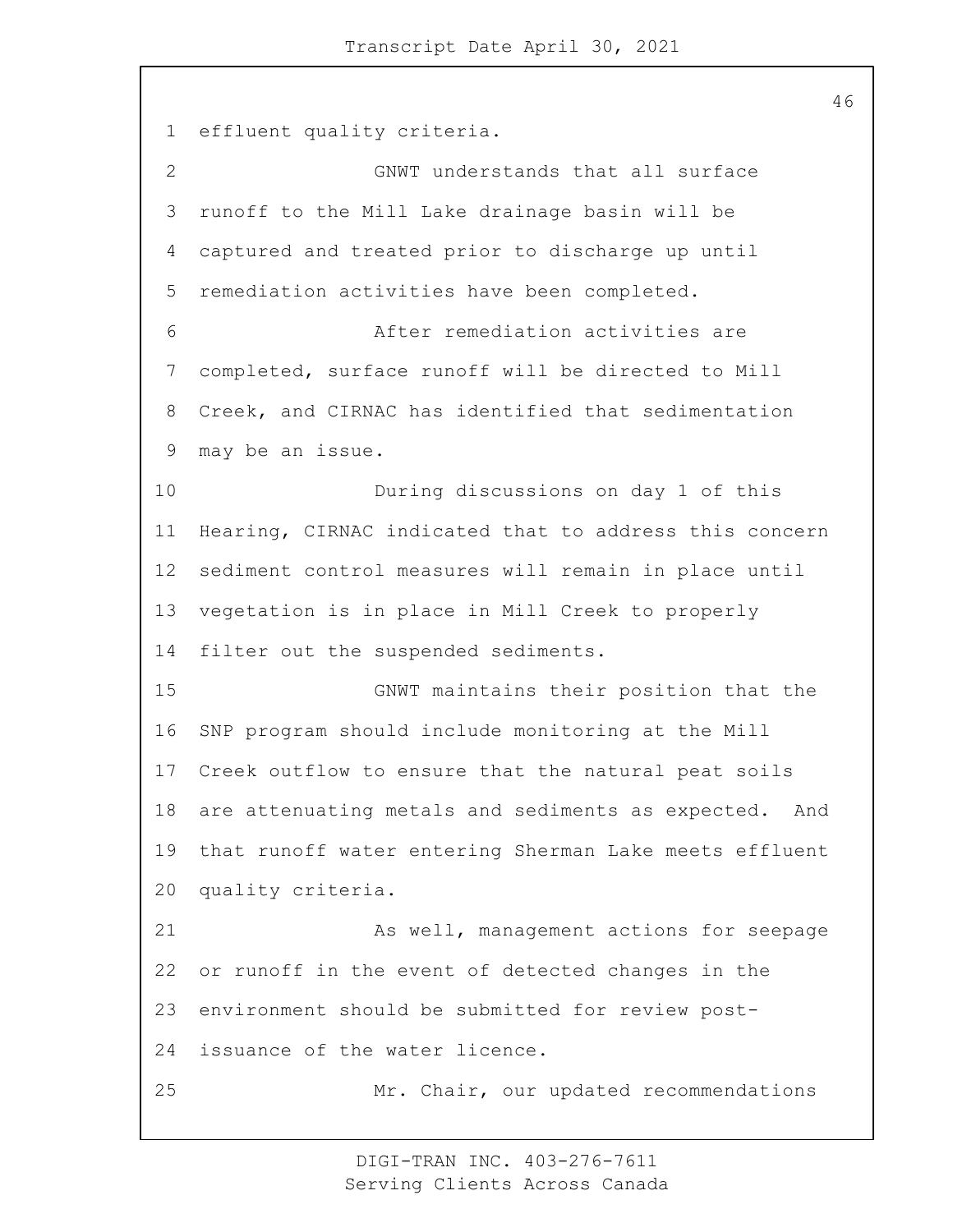on this topic are as follows: 2 GNWT recommends that the SNP program include a monitoring location at the Mill Creek outflow to monitor runoff entering Sherman Lake and ensure that it meets effluent quality criteria. 6 GNWT also recommends that CIRNAC outline sediment and erosion control measures to capture suspended sediment that will remain in place following remediation activities in the Post-Closure Monitoring and Maintenance Plan. 11 Mr. Chair, GNWT notes that an Aquatic Effects Monitoring Program, or AEMP, was not provided with the original water licence application for review. A draft AEMP was later submitted to the Board and provided to reviewers for information. 16 CIRNAC responded to several GNWT review comments by referencing draft content of the AEMP. However, it was GNWT's understanding that this document is not officially part of CIRNAC's application and, as such, it has not been reviewed in detail. 22 At the technical session, GNWT offered to meet with CIRNAC to discuss the AEMP and provide input on the draft document in advance of baseline sampling that was to be conducted this coming open

> DIGI-TRAN INC. 403-276-7611 Serving Clients Across Canada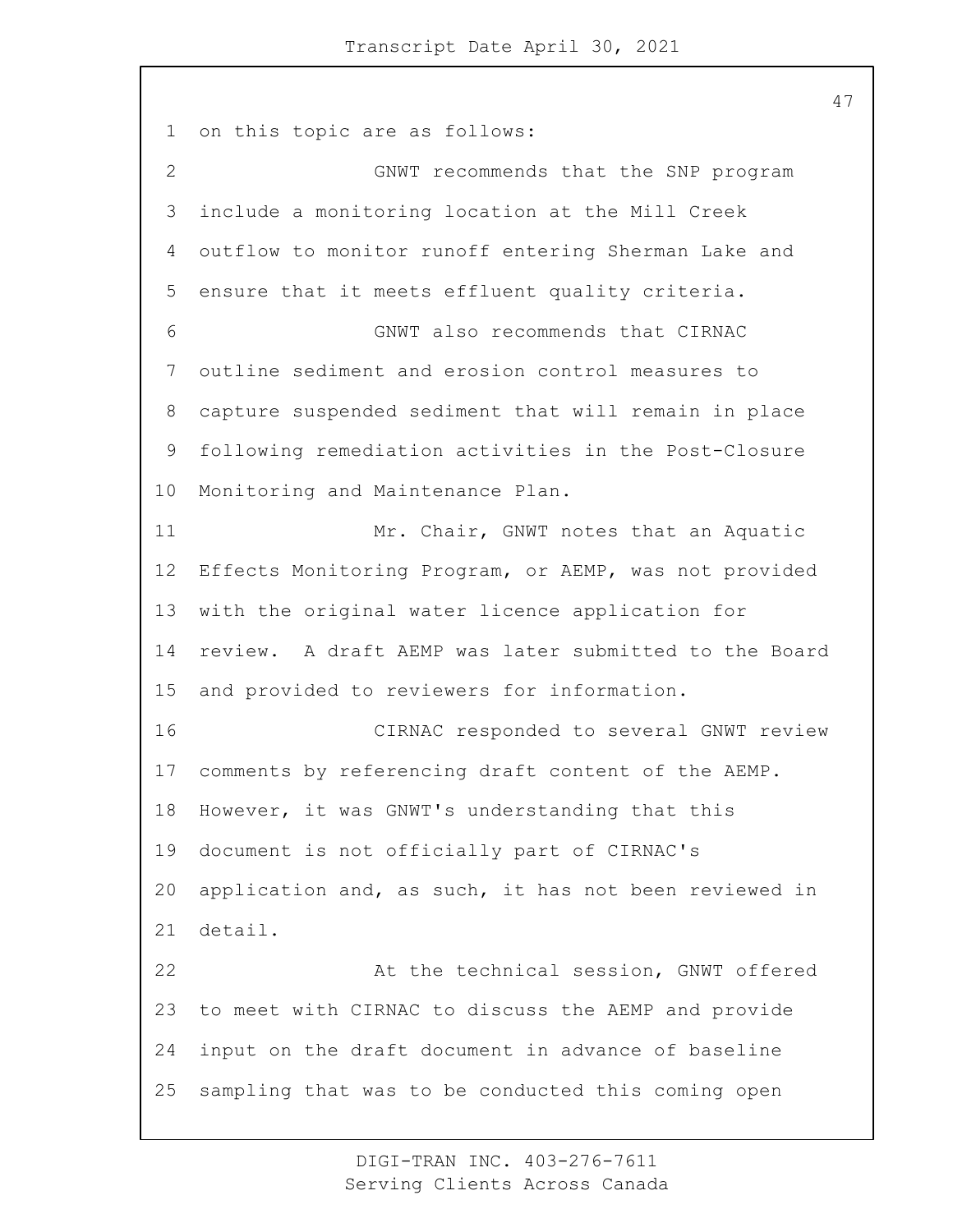water season. 2 A meeting between GNWT and CIRNAC on this topic has not occurred to date. 4 In their response to Interventions, CIRNAC noted that if an AEMP is not -- not deemed necessary, it should not require formal review. 7 Mr. Chair, GNWT recommends that if the Board determines that an AEMP is required as a condition of the water licence, it should be submitted to the Board post-issuance of the water licence for review and approval. 12 Mr. Chair, we're now going to move on to discuss our recommendations related to geochemical characterization of bedrock. 15 In response to GNWT review comments on CIRNAC's response to IR-21, CIRNAC stated that environmental analysis completed on Bedrock samples collected to date has not identified potentially acid- generating, or PAG, rock. 20 Additional bedrock sampling and analysis will occur in 2021 to confirm past findings. 22 GNWT notes that the planned additional bedrock sampling should be described in the Quarry Management Plan. 25 Additionally, CIRNAC stated, if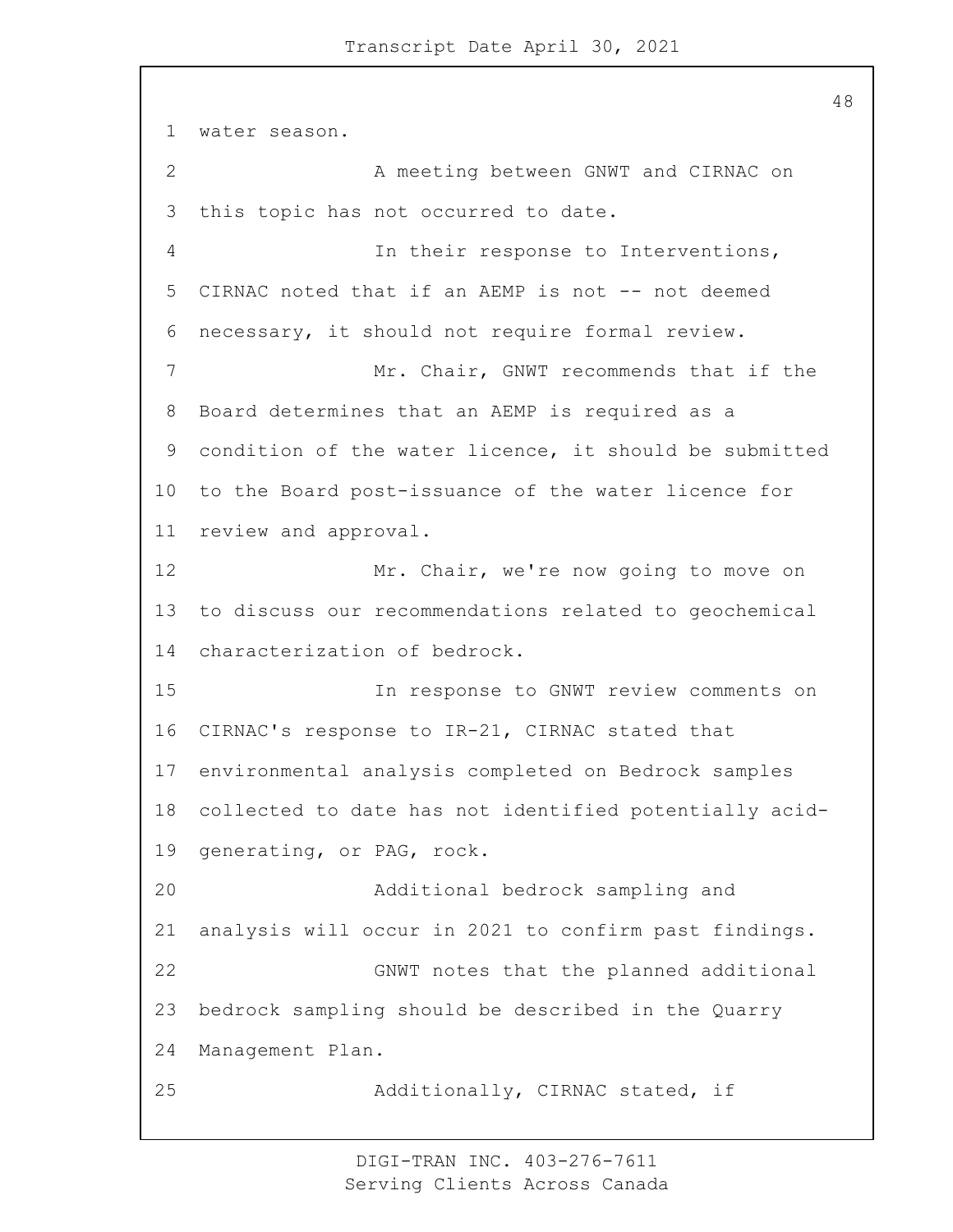identified, PAG rock would be used within the CDF footprint and kept with a synthetic liner and non-PAG rock. Details on the management and disposal of any PAG material should also be described in the Quarry Management Plan. 6 GNWT recommends that geochemical criteria for defining PAG material, as well as a Bedrock Geochemistry Monitoring Plan, should be outlined in the Quarry Management Plan, to be submitted post-issuance of the water licence for review and approval of the Board. 12 12 It is GNWT's understanding, based on CIRNAC's responses, that this information will be included. 15 Mr. Chair, we will now move on to sediment and erosion control. 17 Regarding a Total Suspended Solids Response Framework, GNWT commented on action level exceedances in the Sediment and Erosion Control Plan and comments submitted on the initial application. 21 CIRNAC responded that responses will depend on the sedimentation event. 23 At the technical session, GNWT noted that a General Response Framework should be developed in advance of an action level exceedance so that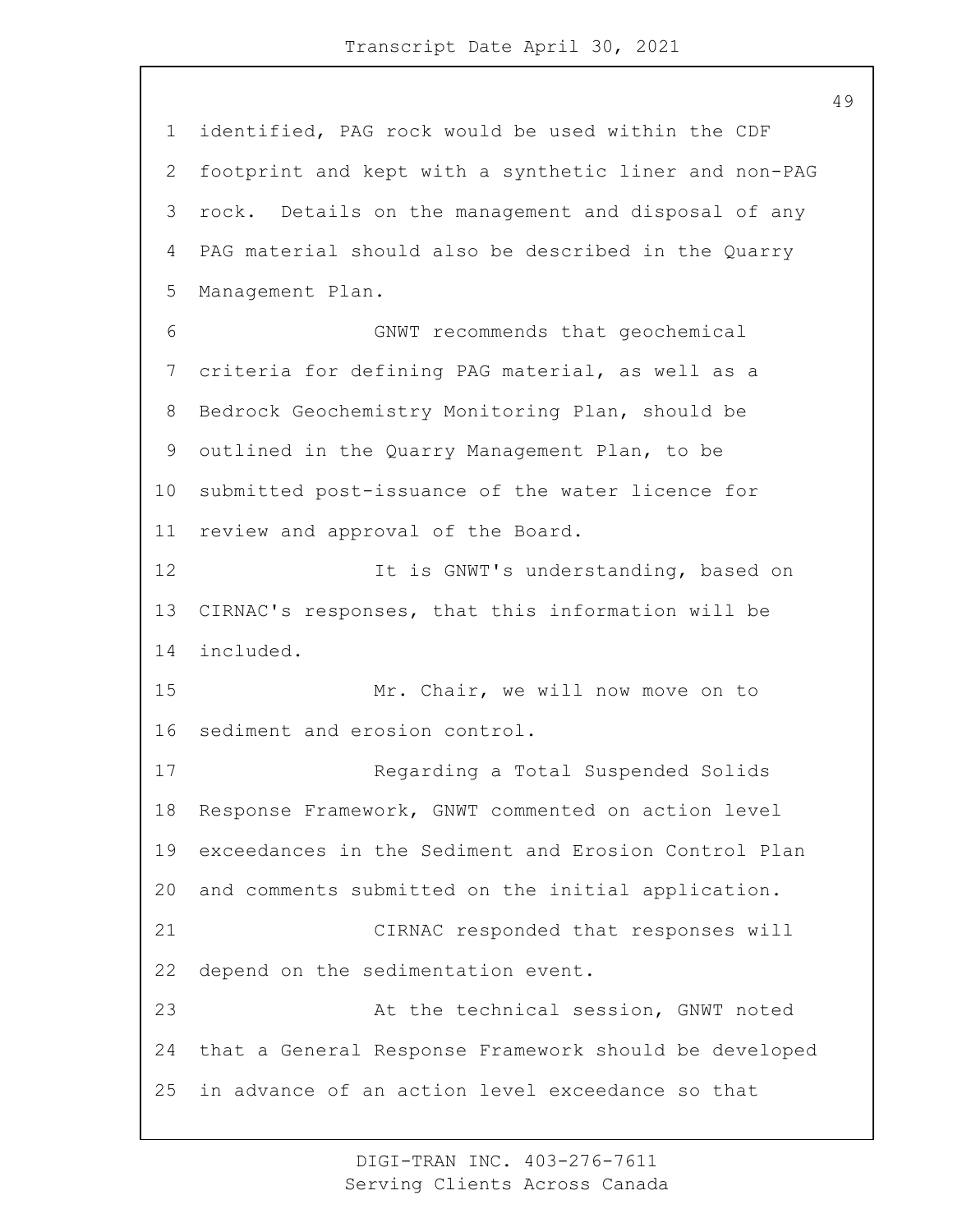timely mitigation responses are possible, rather than a reactionary response once a sedimentation event has occurred, potentially leading to delays in response. 4 CIRNAC was agreeable to this suggestion. Excuse me. 6 CIRNAC noted, at the technical session, that the intent was to measure total suspended solids with a field metre that can measure them in real time. GNWT supports the use of new technologies and equipment, but is not aware of this TSS field metre and its functionality, calibration, or maintenance requirements. 13 Because of this, the GNWT supports CIRNAC developing a TSS turbidity curve that can be used to convert field measured turbidity readings to TSS values as an alternative and backup. 17 At the technical session, GNWT followed up on CIRNAC's response to review comment GNWT-32 and asked if CIRNAC would be willing to sample for total metals in the event that a turbidity or TSS action level were exceeded, signifying a sedimentation event. 22 GNWT also suggested that this sampling could be described in the Response Framework developed for the Sediment and Erosion Control Plan. 25 CIRNAC noted that they would consider

> DIGI-TRAN INC. 403-276-7611 Serving Clients Across Canada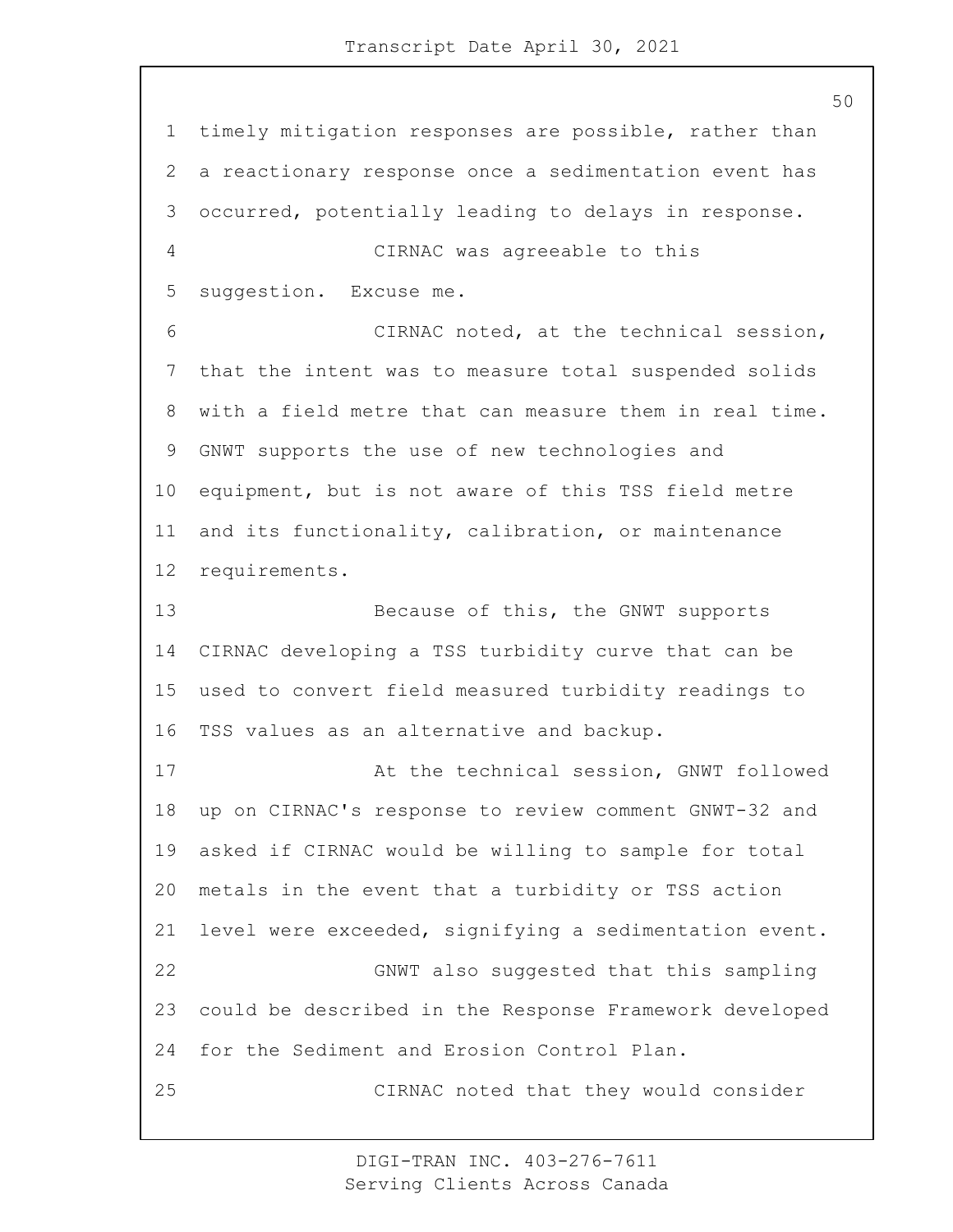this when developing a Response Farmwork for that Plan. 3 However, in response to Interventions, CIRNAC noted that sampling total metals should not be required in the event of a sedimentation event. 6 Mr. Chair, GNWT recommendations relating to sediment and erosion control are as follows: 9 GNWT recommends that CIRNAC develop a general response frame work for action level exceedances as part of the Sediment and Erosion Control Plan. 13 GNWT supports the use of technologies that are available, such as a field meter for TSS measurements, but also recommends that a site-specific TSS turbidity curve be developed as a backup method of determining TSS in the event that the field meter malfunctions or becomes unreliable. 19 GNWT also recommends that the Board include water quality sampling for total metals. This would be valuable in the event of a turbidity and/or TSS action level exceedance. 23 And, Mr. Chair, for clarity, the reference to "in EQC" in this recommendation, suggests that the metals to be sampled would be similar to

> DIGI-TRAN INC. 403-276-7611 Serving Clients Across Canada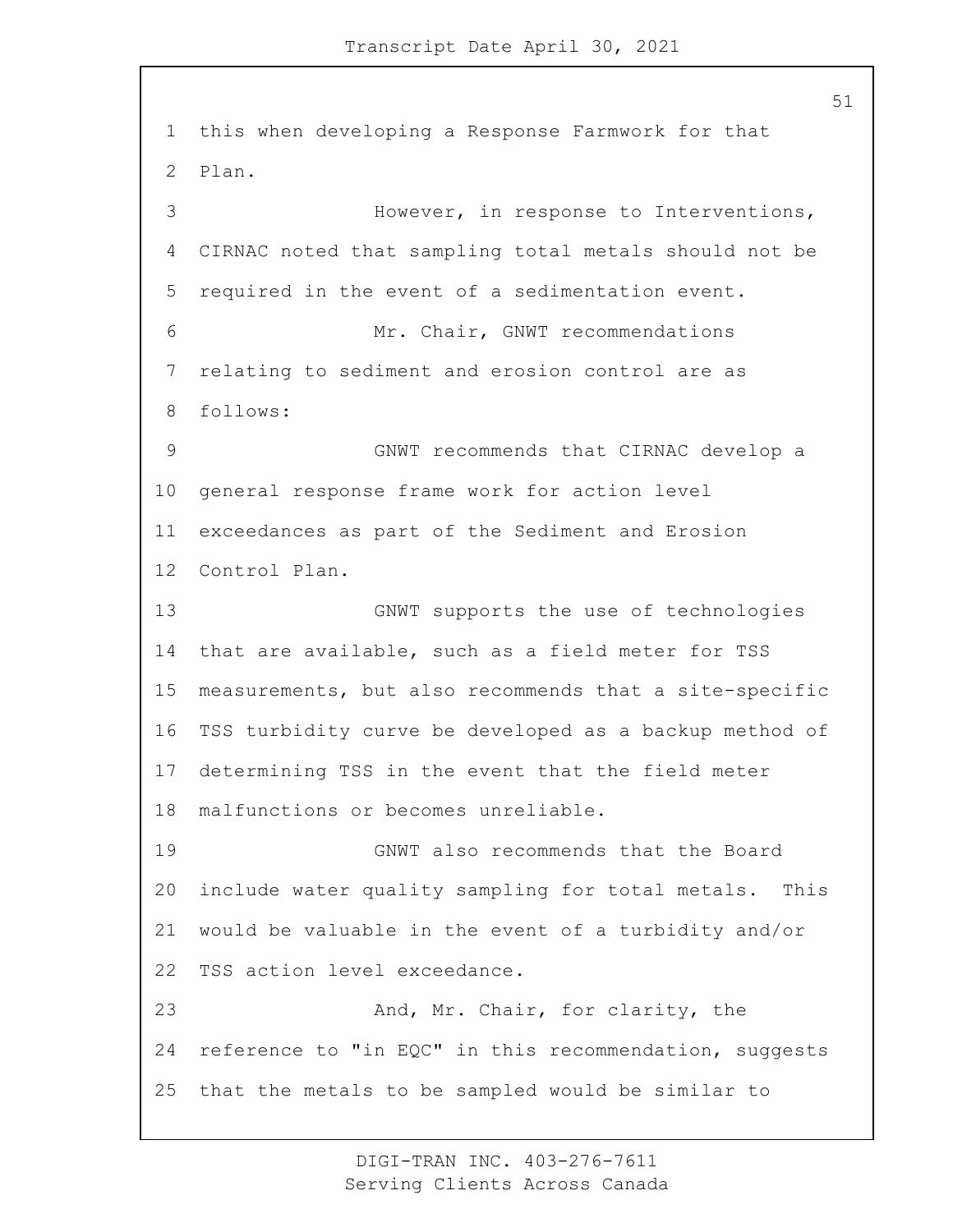1 those for which EQC exist, which are reflective of 2 contaminants of concern for the Rayrock site. 3 Mr. Chair, we'll now move on to in-4 water construction. 5 During this process, CIRNAC received 6 both IRs Number 4 and 19 from the Board in order to 7 clarify if they were requesting consideration of in-8 water construction as part of the scope of this 9 application. 10 Although dock expansion in Sherman Lake 11 involved anchoring the dock to the bottom of the lake 12 with pilings, CIRNAC did not consider dock 13 construction in water construction. 14 GNWT notes that the Mackenzie Valley 15 Land and Water Board standard water licence conditions 16 includes the definition of construction as: 17 "Any activities undertaken during 18 any phase of the project to 19 **construct or build any structures**, 20 facilities or components of, or 21 associated with the development of 22 the project." 23 In response to Wek'eezhii Land and 24 Water Board comment number 2, and CIRNAC's response to 25 IR 19, CIRNAC stated that the Board's definition is

> DIGI-TRAN INC. 403-276-7611 Serving Clients Across Canada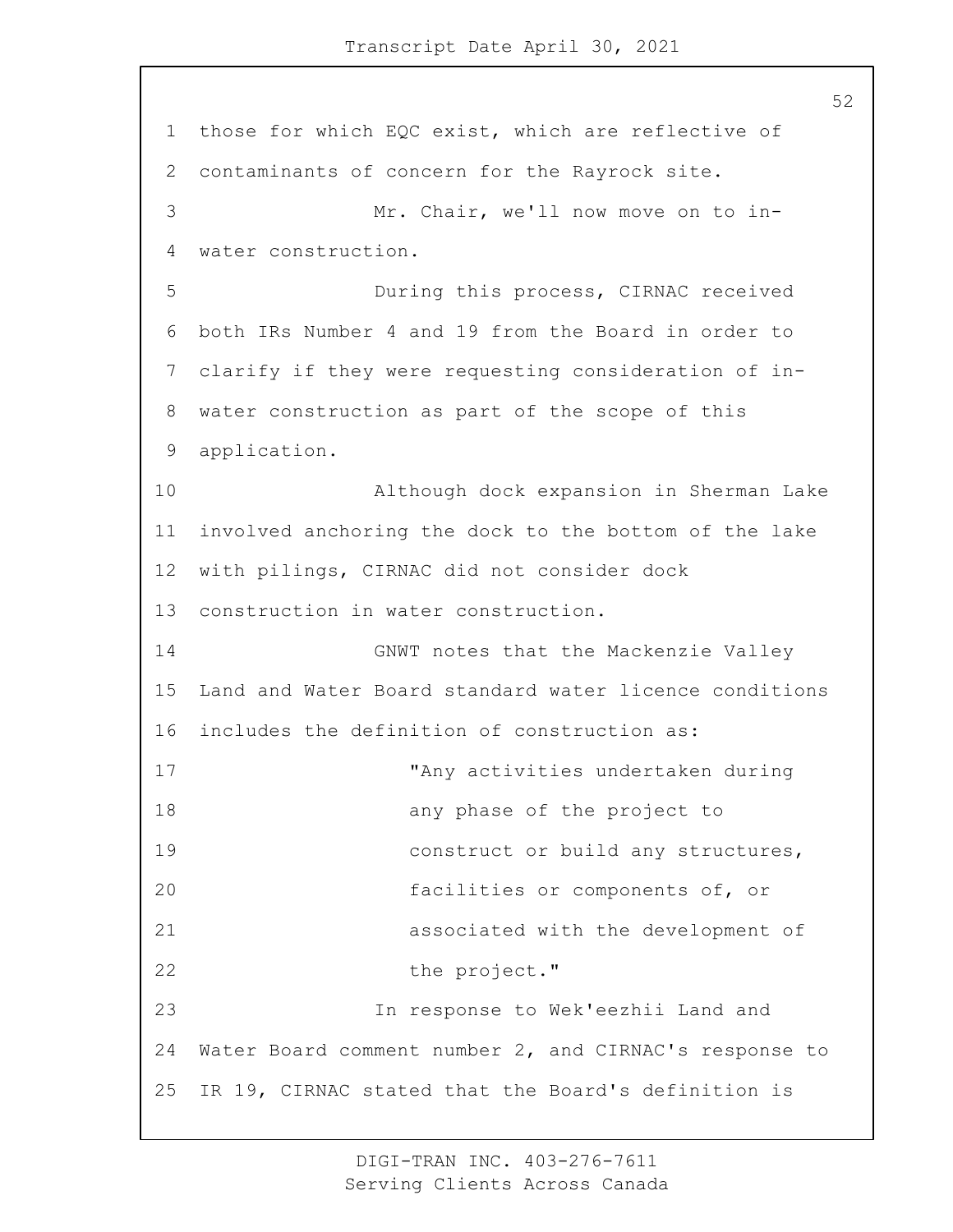sufficiently broad, that it is recognized that this work could meet the definition. 3 Regardless of whether it is or it is not considered part of proceedings, the expansion of the dock would have no impact on the aquatic environment and mitigative measures are not proposed for the installation or removal. 8 GNWT notes that CIRNAC has clearly stated that anchoring of the dock to the bottom of the lake with the piling will be occurring. 11 GNWT is of the opinion that in-water construction for the expansion of the dock be considered as part of this proceeding and that CIRNAC describe potential impacts and mitigations. 15 Mr. Chair, GNWT recommends that in- water construction for dock expansion be included in the scope of this project and considered as part of the proceedings. 19 GNWT recommends that prior to dock expansion, CIRNAC include a description of potential impacts of the dock expansion, and associated at mitigations for review and approval a Sediment and Erosion Control Plan. 24 GNWT would like to stress that while we believe dock expansion should be included in the plan,

> DIGI-TRAN INC. 403-276-7611 Serving Clients Across Canada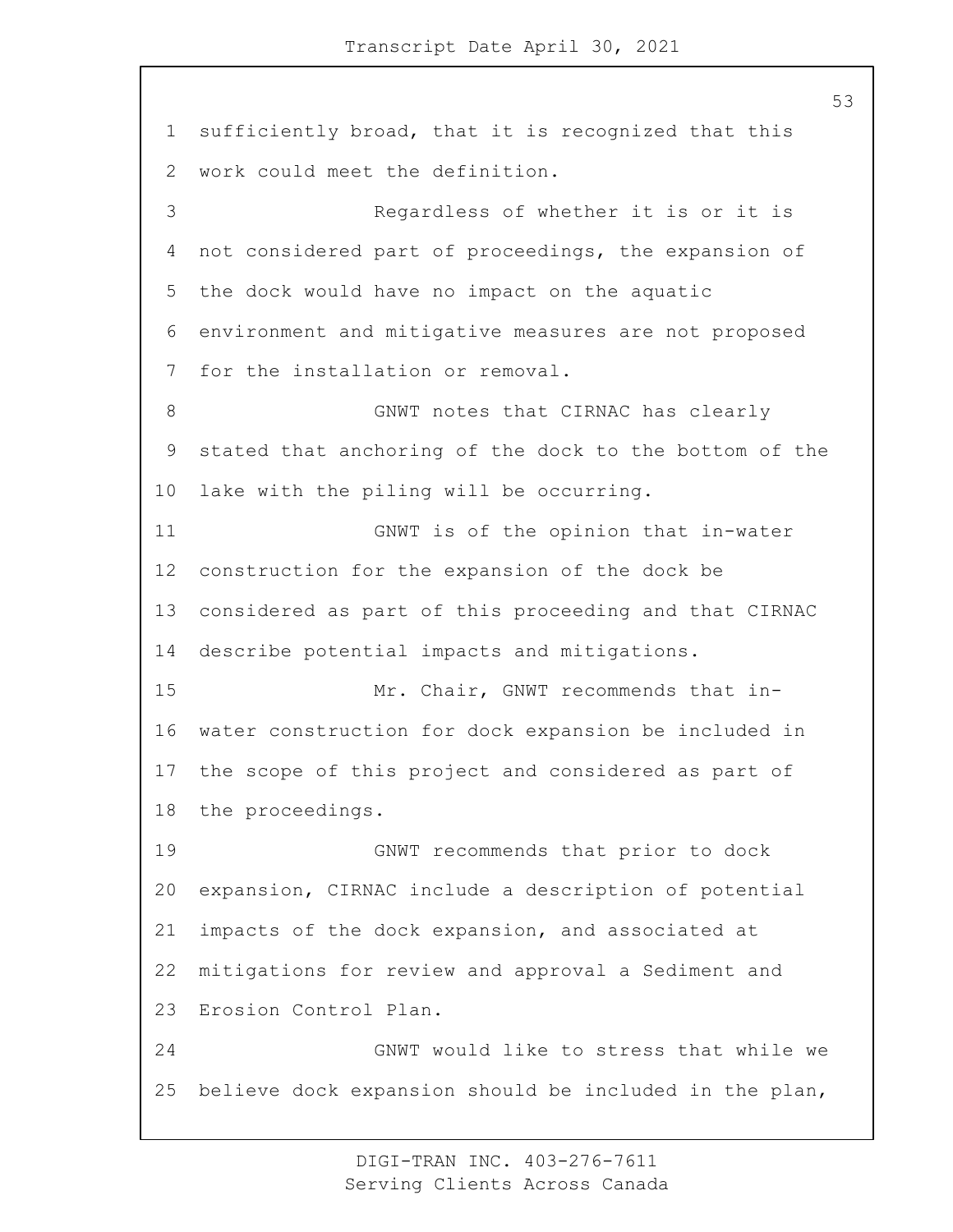the level of detail and mitigation should be scaled appropriately to be reflective of the level of disturbance. 4 Mr. Chair, the final topic we will be discussing today is closure criteria. 6 In response to IR Number 8, CIRNAC has made progress in developing measurable closure criteria. However, GNWT believes further refinement is needed for several criteria to be sure they are clear and measurable. 11 1 IR Number 8 was for CIRNAC to propose and update to Appendix C, Table C1, of the Closure and Reclamation Plan or Remedial Action Plan for the Rayrock project. 15 Closure objectives and criteria that proposes measurable criteria that will be used to evaluate success of remediation activities in accordance with the Board's closure guidelines. 19 Several proposed closure criteria outlined in the intervention are to reduce exposure of humans and aquatic and terrestrial receptors to contaminants. The extent to which a reduction in exposure is acceptable is not clear and, therefore, not measurable. 25 GNWT outlines the following criterion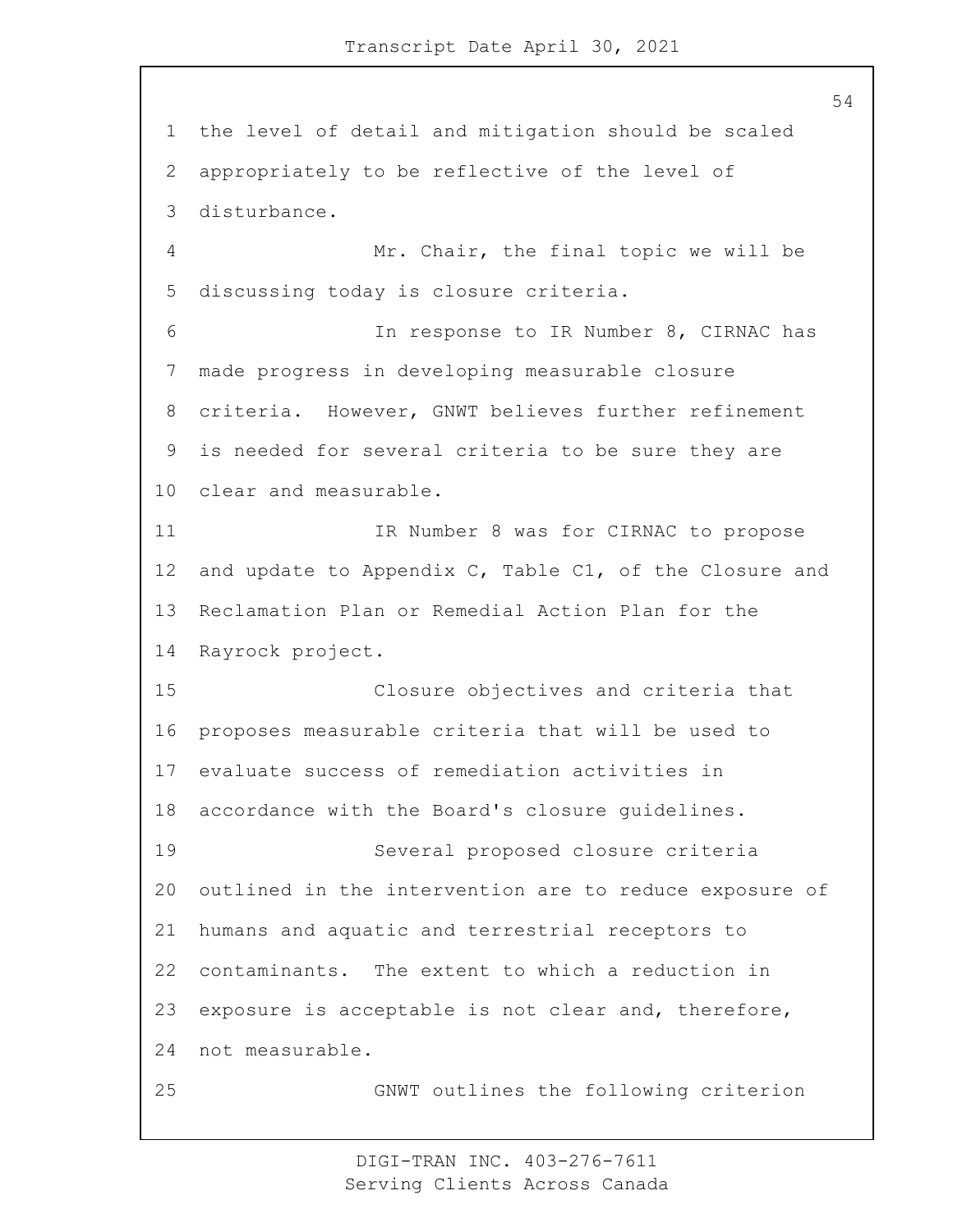1 as an example to support the need for further 2 refinement. 3 Criterion 2-3 outlines that water 4 treatment process waste are disposed of in a 5 controlled manner so they are not and will not become 6 a source of environmental contamination. 7 It is unclear how CIRNAC will measure 8 that the waste is not and will not become a source of 9 environmental contamination. 10 In addition, several proposed criteria 11 lack a temporal component to identify when a closure 12 criterion has met the closure objective as recommended 13 in the closure guidelines. For example, criterion 3-1 14 outlines that: 15 "Residual risks are managed onsite 16 via long-term monitoring and 17 operation maintenance and 18 surveillance activities until 19 suitable endpoints are achieved." 20 It is unclear what constitutes a 21 suitable endpoint and the required duration that a 22 suitable endpoint should be stable or decreasing to 23 have successfully met the closure objective. 24 The GNWT highlights that due to the 25 importance of closure criteria, as outlined in the

> DIGI-TRAN INC. 403-276-7611 Serving Clients Across Canada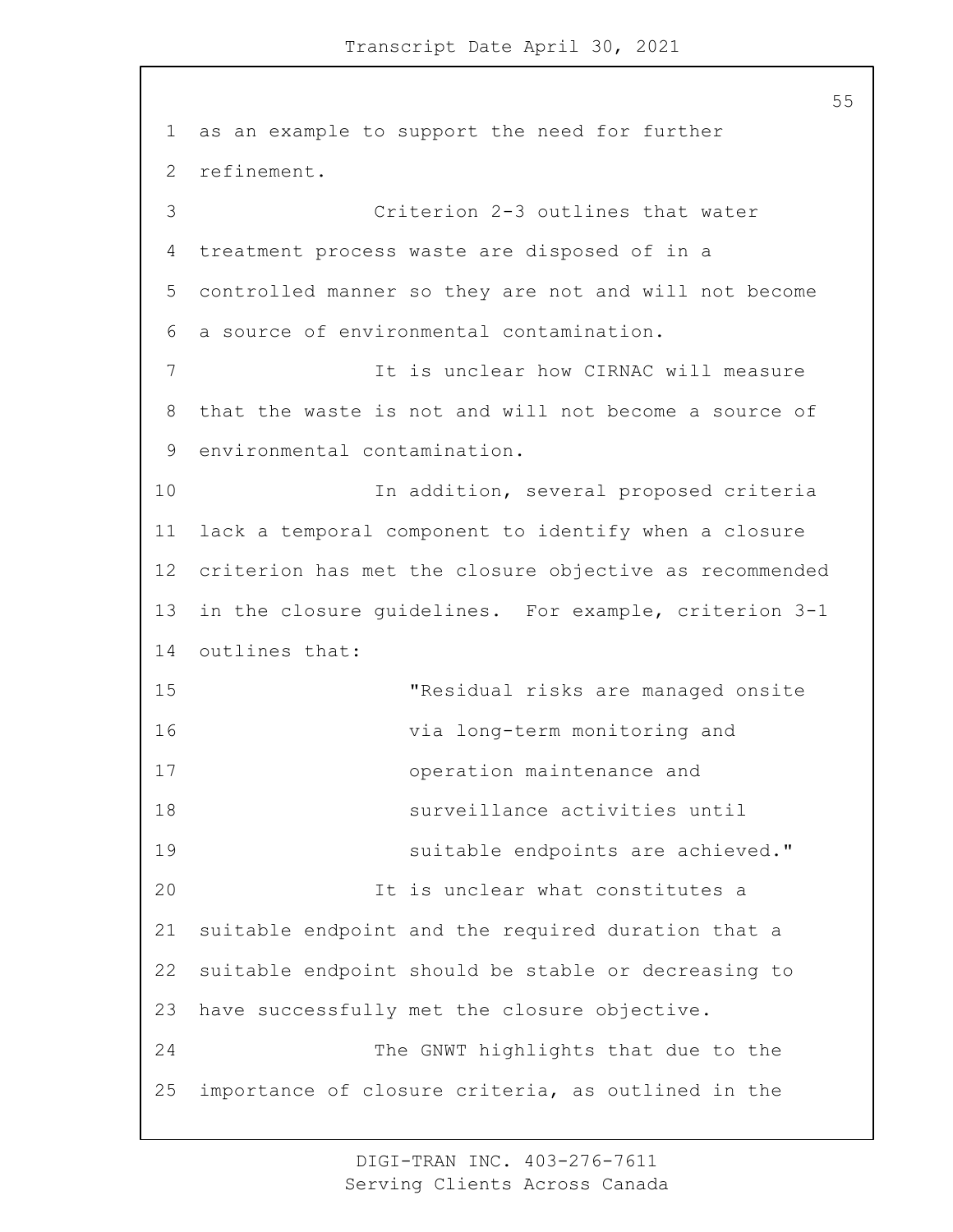guidelines, the closure criteria as proposed should not be approved. 3 Closure criteria measure whether the closure objectives have been met, and therefore, if the goal of closure has been achieved. 6 Mr. Chair, this leads to our final recommendations. 8 The GNWT recommends that the Board not approve the closure criteria proposed in Table C1. 10 GNWT also recommends that the Board require closure criteria in Table C1 to be resubmitted for public review and Board approval post-issuance of the water licence. 14 And, Mr. Chair, that concludes our presentation at this time. We'd be happy to take any questions. Thank you very much. 17 THE CHAIRPERSON: Thank you for your presentation. We'll take a 10 minute break before questions. Thank you. --- Upon recessing at 10:31 a.m. --- Upon resuming at 10:48 a.m. QUESTION PERIOD: 25 THE CHAIRPERSON: Okay, we're ready to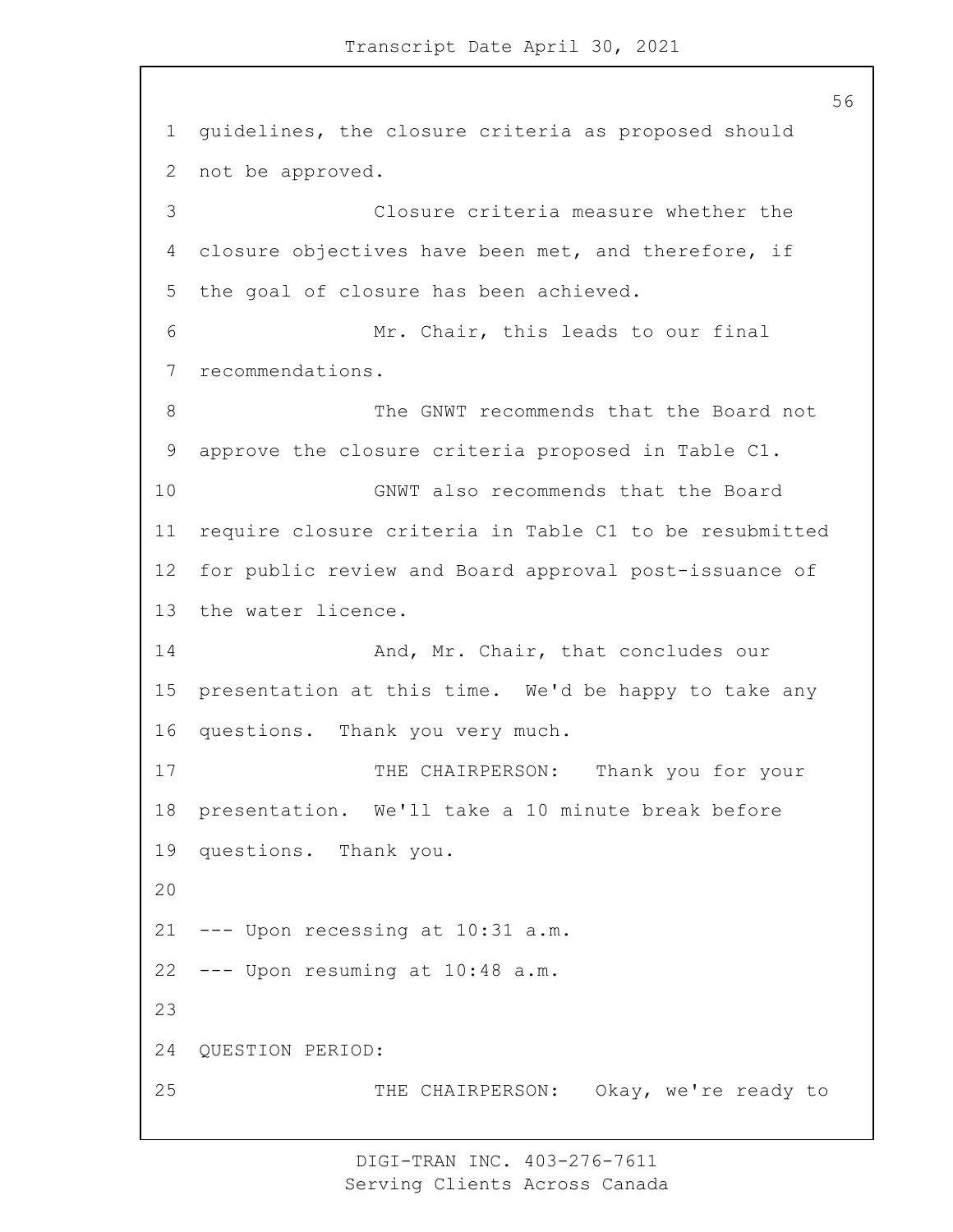get back to hearing. Questioning the first will be CIRNAC. Questions for GNWT, go ahead. 3 MR. RON BREADMORE: Mr. Chair, Masi. Ron Breadmore, CIRNAC. We do have some questions. We're just making some notes right now. 6 I'm going to turn the -- the questions over to Andrew Richardson. So, whenever Andrew is ready. 10 (BRIEF PAUSE) 12 MR. ANDREW RICHARDSON: Mr. Chairman, I'm ready. It took me a couple seconds to get the questions together in my mind, but we're ready to put forward our questions. Can I just do them one (1) at a time and let the GNWT respond after each particular question? 18 MR. CHAIRPERSON: Yes. 19 MR. ANDREW RICHARDSON: Thank you, Mr. Chairman. Andrew Richardson, CIRNAC. 21 The first question is with respect to the frequency of the monitoring for the SNP program. This question has gone back and forth for some time through a number of Information Requests and it -- it appears that the explanations that have been provided

> DIGI-TRAN INC. 403-276-7611 Serving Clients Across Canada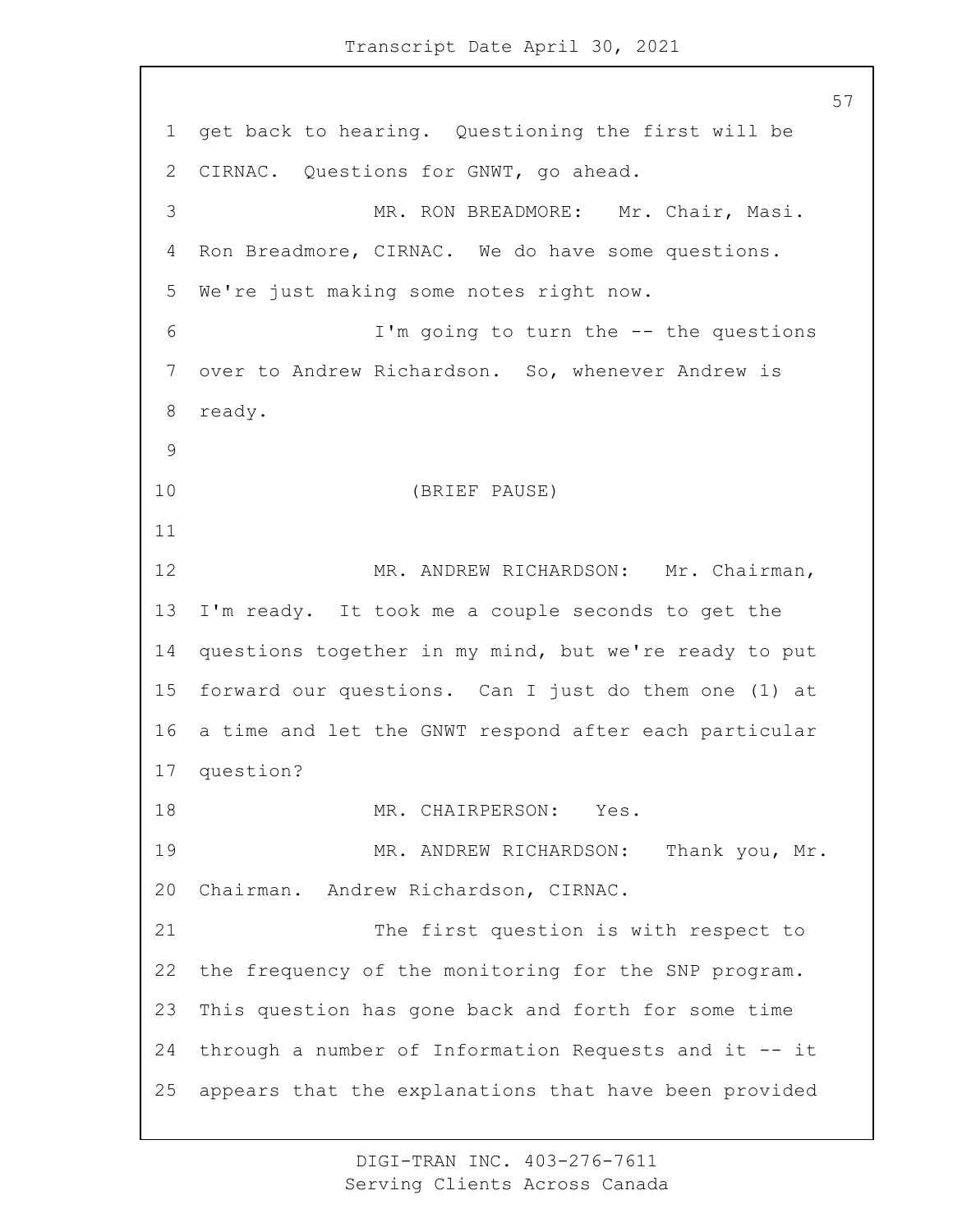to date have not satisfied the GNWT's interest in having more frequent sampling. 3 So, the question that CIRNAC would like to present to the GNWT is that -- first, we would like to point out the Surveillance Network Program is intended to show consistent water quality. 7 One (1) of the aspects of this project that we have discussed with the Tlicho Government and with the Tlicho Elders, and that is very important to us, is that we intend to show that as we do this work the water around the Rayrock site is not -- is not being impacted. 13 We have agreed to environmental quality criteria that are -- that is very -- very low. We have a very strict Sediment and Erosion Control Plan that will react to any possible sedimentation events, and with this site we have water quality data that extends back to the 1970s showing current water quality. 20 We -- as we have stated, feel that the water quality is well established and that with the effluent quality criteria that we have proposed, and with the protections that we have proposed with respect to sedimentation, there should not be an effect and that the water quality is very well

> DIGI-TRAN INC. 403-276-7611 Serving Clients Across Canada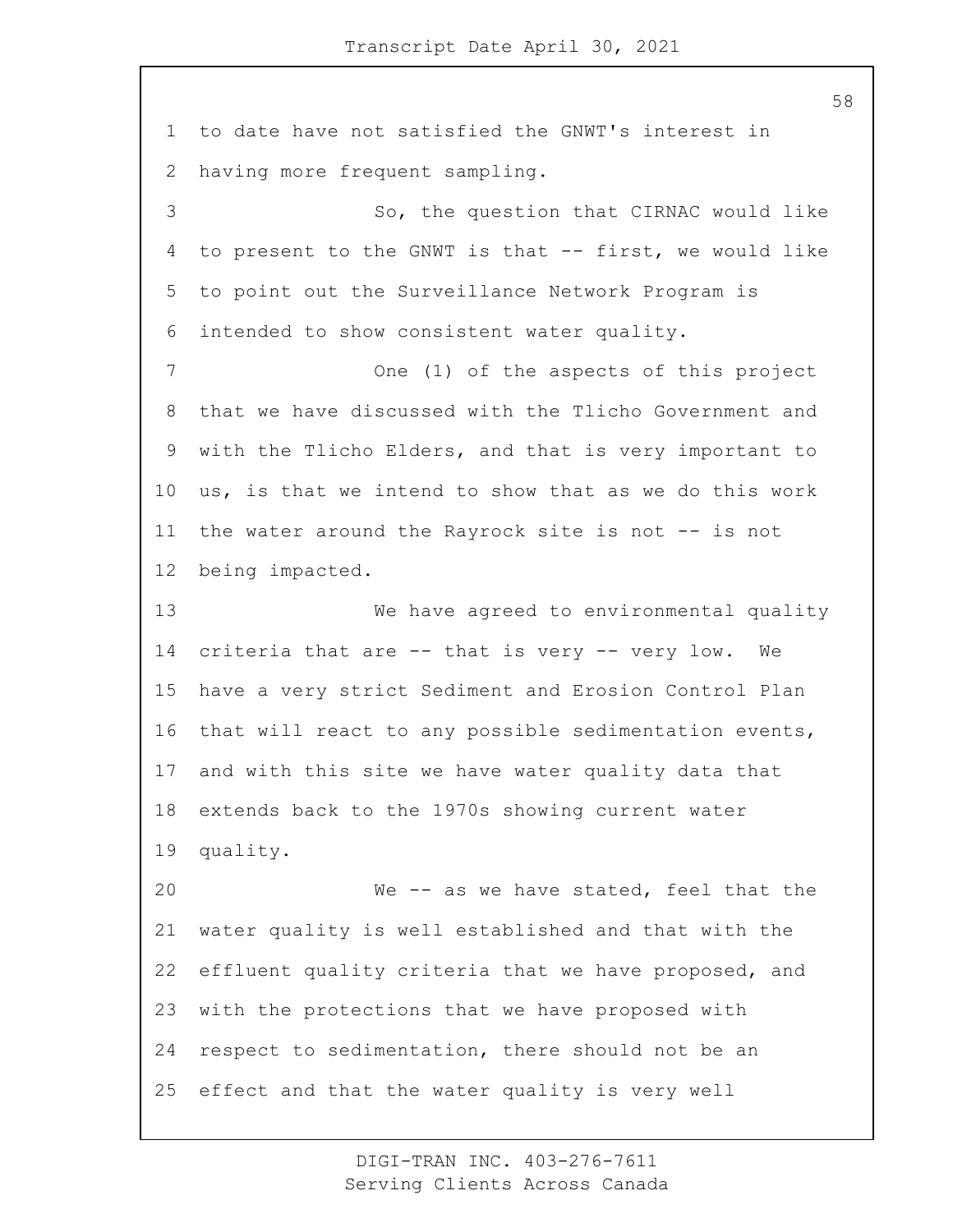protected with the program that we have proposed. 2 Could the GNWT please justify the need for more frequent water sampling and explain to us how this data set would -- how the water quality data set would be improved by taking more frequent sampling? 6 THE CHAIRPERSON: GNWT...? 7 MR. RICK WALBOURNE: Thank you, Mr. Chair. Thank you, CIRNAC, for your question. 9 Couple layers to my response but, to start, so one (1) thing I would just like to be clear -- and I do appreciate CIRNAC's comment regarding the -- the length of the sampling period or database, I should say, at site given that there's been a presence at Rayrock for many -- many years and -- so, we do note that there is quite an extensive record on site which, you know, that's not really comparable to some of the newer industrial sites that we deal with. We don't often have that kind of sampling record. 19 So, I appreciate the point pointed out by CIRNAC. However, specifically to the duration or the frequency of monitoring, it's more to monitor effects of the remediation works as opposed to recovery of the project of the site as a result of the remediation project. 25 So, I think that's one point where

> DIGI-TRAN INC. 403-276-7611 Serving Clients Across Canada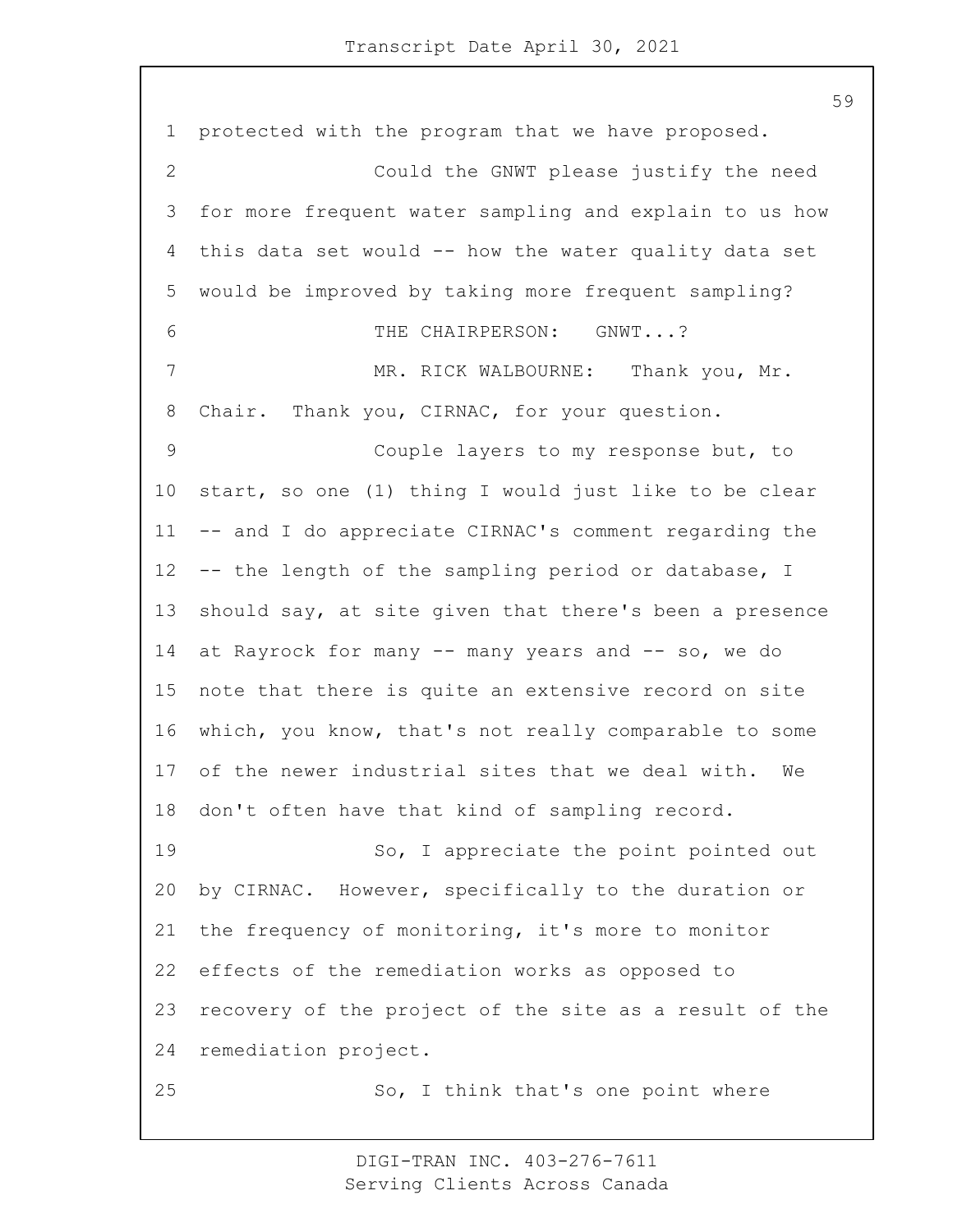we're kind of confusing the two (2) and -- and that speaks to some of my questions to the Tlicho Government. Sorry, I'll try to slow down. Some of my comments to the Tlicho Government earlier about monitoring of the site at large to observe remedial success versus short-term impacts related to things like sedimentation events. 8 One (1) thing I would like to add, though, is we -- we did get quite a bit of clarification from CIRNAC yesterday which we're still trying to fully understand regarding the Sediment and Erosion Control Plan, Surveillance Net -- Surveillance Network Program, the AEMP, the Long-Term Monitoring Plan, the Post Closure Monitoring. There are several overlapping monitoring programs that we're -- we're trying to understand how they all work together. 17 So, one (1) thing, Mr. Chair, and to 18 CIRNAC, I think we can commit to is -- for instance, there's been a undertaking given to the Tlicho Government asking them to provide what they would like to see for a Surveillance Network Program and based on their response, it sounds like they'll be working with CIRNAC to try to develop some sort of SNP that they're both comfortable with. 25 So, I would say, respectfully, we can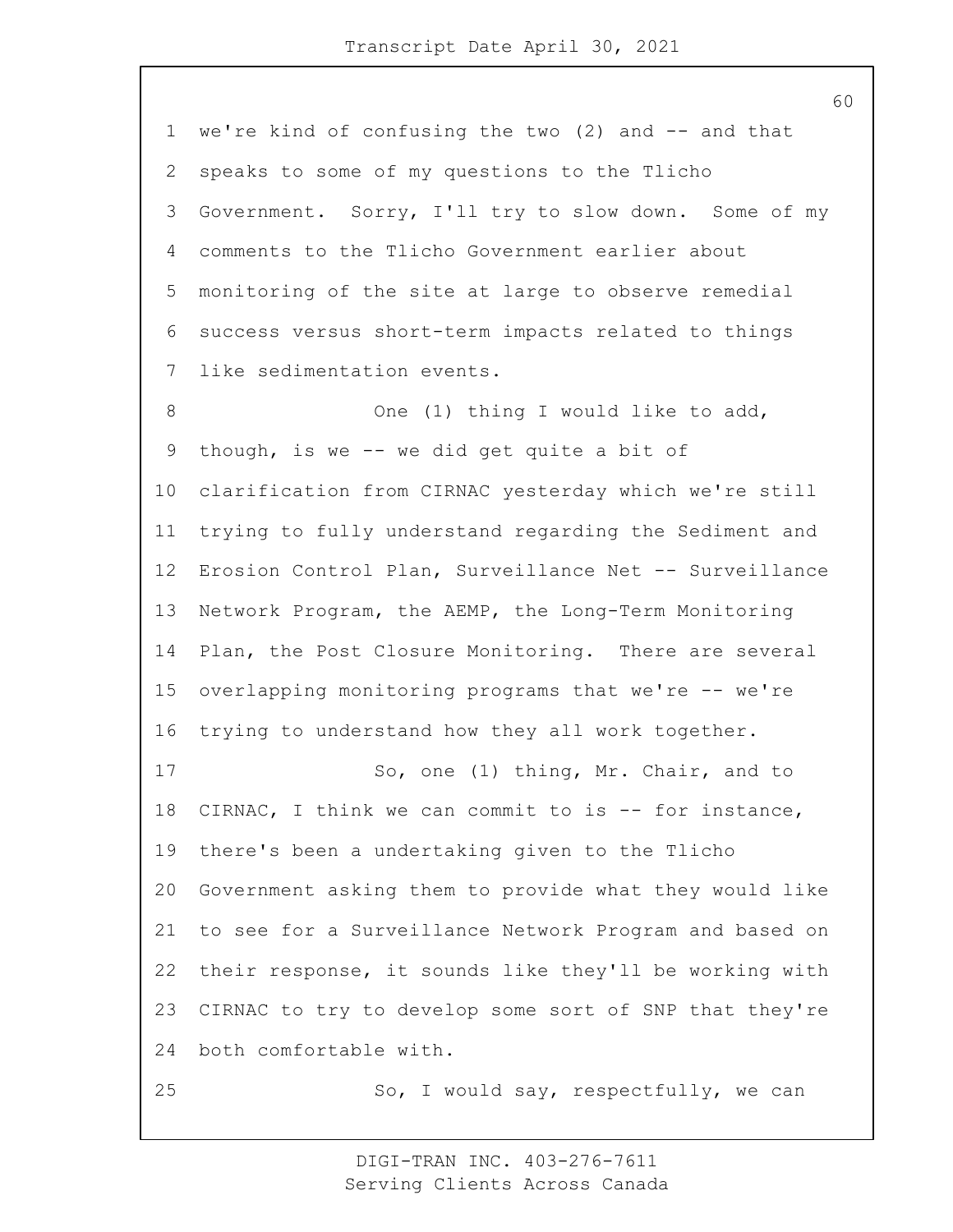wait, hopefully, on that to our closing arguments. 'Cause I would like to see what the Tlicho Government put forward as the traditional users in that area and land owners. And that would help us make a final decision on, what we think, is frequency -- or frequency of sampling based on what the Tlicho Government put forward as what they'd like to see in the area. Thank you. 9 THE CHAIRPERSON: CIRNAC...? 10 MR. ANDREW RICHARDSON: Thank you, Mr. Chair. Andrew Richardson, CIRNAC. 12 Within the intervention response regarding the note that sediment and erosion controls are required for dock expansion, and in previous Information Requests, a great deal of information has been passed on to the Board regarding the style and type of dock that is currently installed at the Rayrock site and the requirements for the installation when -- if a dock expansion occurs in the lake. 20 In essence, these floating docks require poles that are about 2 inches in diameter maximum to be inserted into the sediment in order to hold them in place. This is the only disturbance of the sediment that occurs for -- during the dock expansion. And in our response, we noted that

> DIGI-TRAN INC. 403-276-7611 Serving Clients Across Canada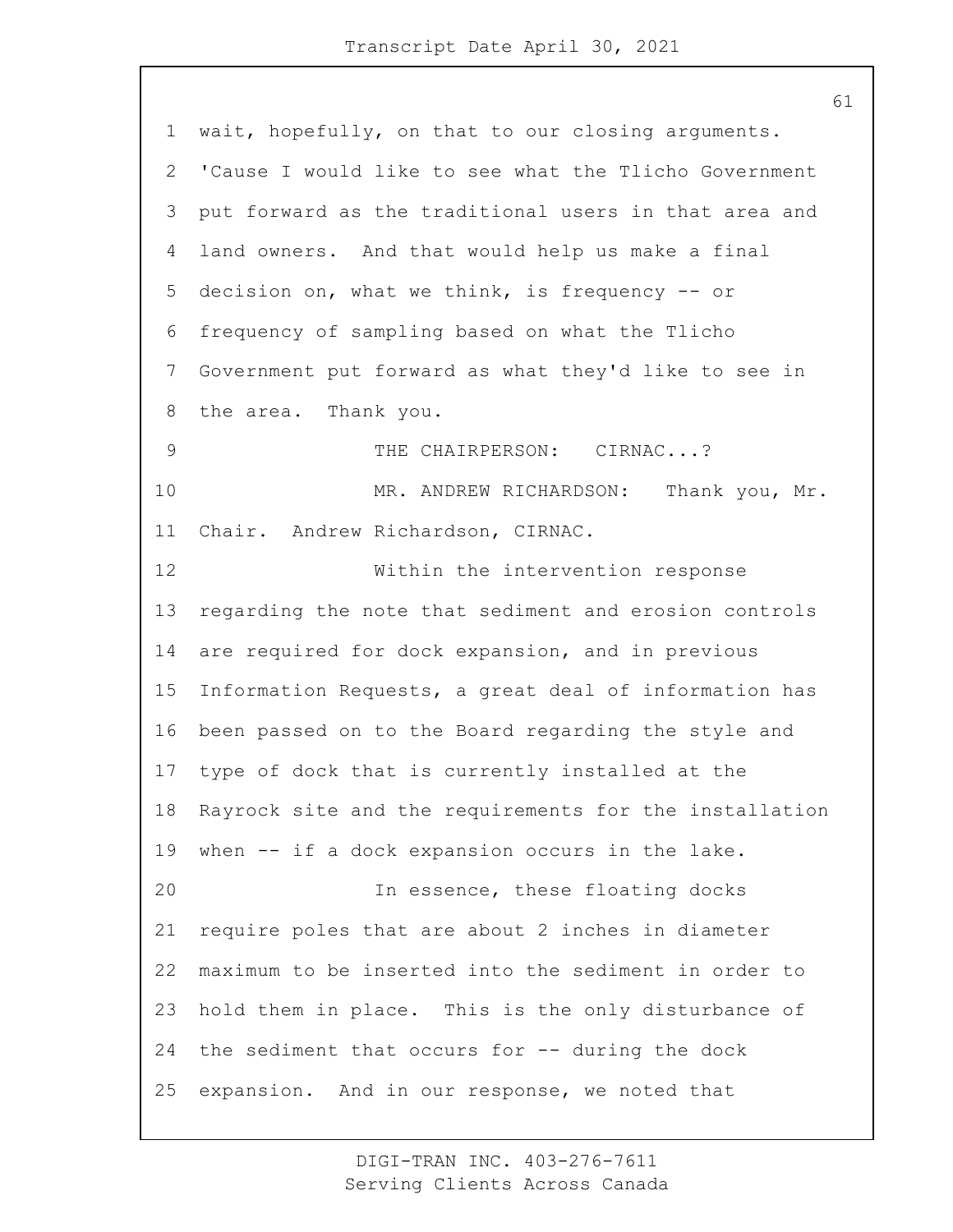sediment and erosion controls for that type of action are not warranted. 3 Could the GNWT please explain what sediment and erosion controls would -- they would envision to be required for this type of an installation and expand upon their concern with respect to the -- the disturbance that would occur? 8 THE CHAIRPERSON: GNWT...? 9 MR. RICK WALBOURNE: Thank you. Rick Walbourne, GNWT. So again, I'll have a couple of layers to my response. 12 So, initially one (1) of the concerns from GNWT was just ensuring that we understood the activities associated with the dock expansion, and to make sure that it was accurately captured within the scope of the application and within the proceeding. So, I -- I think that point was driven home and it's on the record. 19 More specifically to Andrew's question regarding sediment and erosion control specific to 21 that dock expansion and  $I$  -- I had attempt -- or I had hoped to get ahead this by including some very carefully articulated warning in our presentation in this regard. 25 So I'll just -- I'll read it back and

> DIGI-TRAN INC. 403-276-7611 Serving Clients Across Canada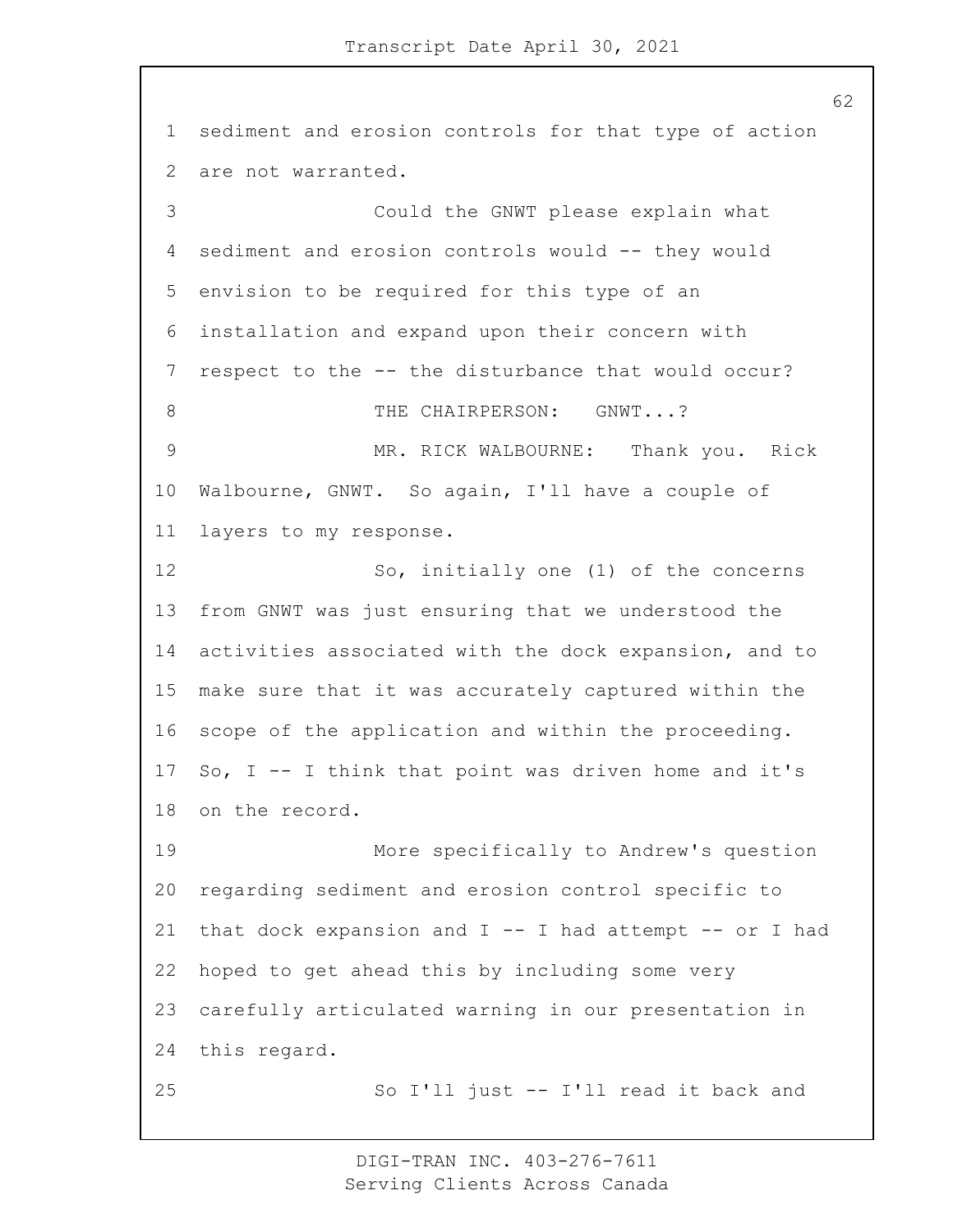I'll explain it a little better, but regarding our recommendation, I did note that the GNWT would like to stress that: 4 "While we believe dock expansion 5 should be included in the plan, the 6 level of detail and mitigation 7 should be scaled appropriately to be **8 reflective of the level of** 9 disturbance." 10 So just to clarify that a little more, what I meant there is that, while it's included in the -- while we think it should be included in the plan, the level of mitigation should be reflective of the activity. 15 So, you know, we're not talking maybe about a silt curtain or -- or a fish isolation or anything like that. There are -- there are different levels of mitigation. So, for a lower disturbance, it might be, you know, the -- the speed at which you're putting things into the water is reduced to limit sedimentation plume when you're doing the work. 22 It -- it could be having a visual inspection by the crew at the time to make sure that there isn't an issue when you're installing the dock. 25 So I just want to be clear that there

> DIGI-TRAN INC. 403-276-7611 Serving Clients Across Canada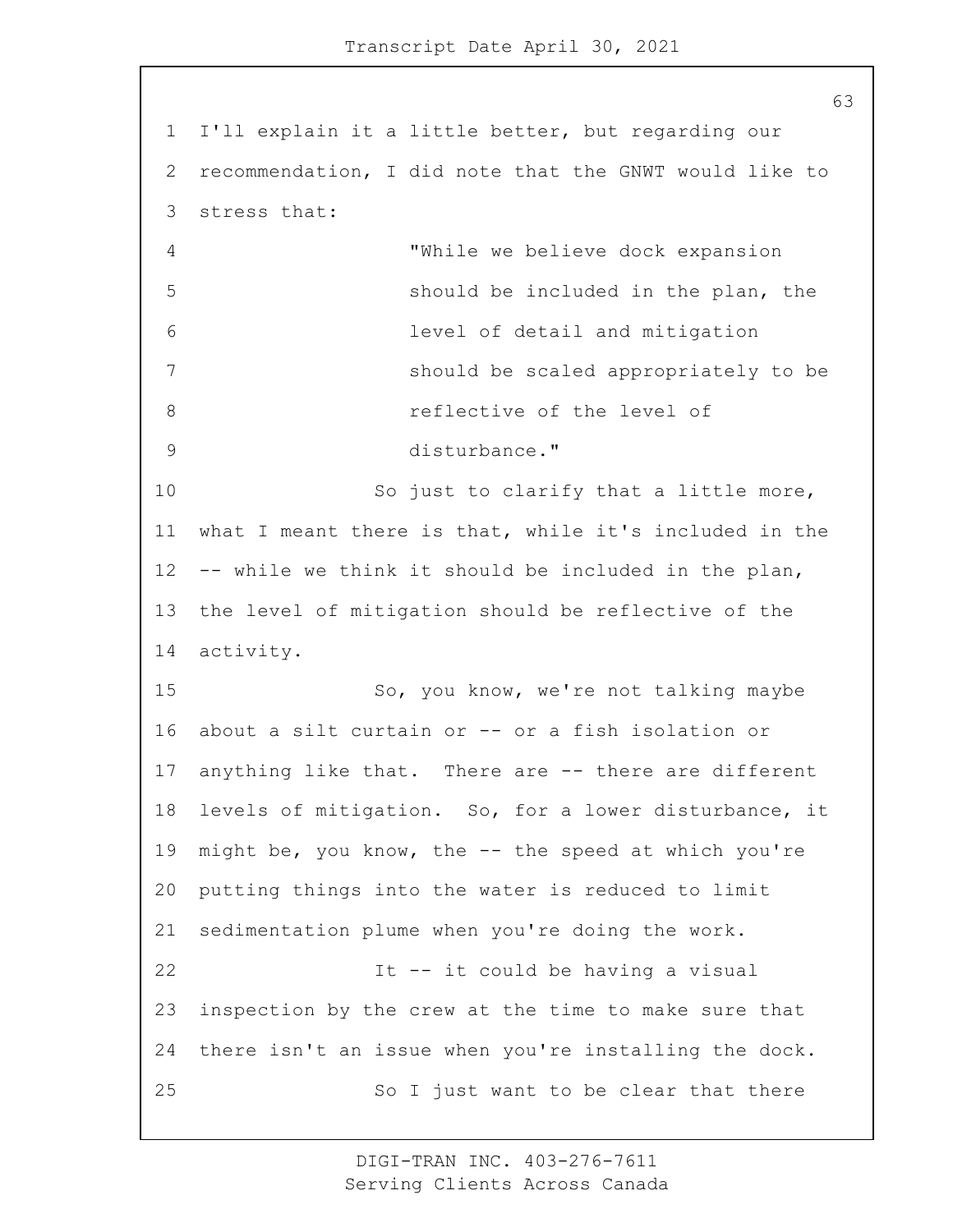are -- you know, just because we talk about mitigations, there are -- there's quite a broad range of what mitigations could be put into place, and it should be reflective of the activity. 5 So again, for the -- there was two (2) -- two (2) layers to that. One was regarding, you know, why we pushed a bit on the scope just to make sure that the in-water works were included, which I think it now is based on some of the responses from the Board and CIRNAC. 11 But also I'd just like to clarify for CIRNAC that what -- if it's included in the Sediment and Erosion Control Plan, the scope of that could be 14 very specific and -- and minimized to the activity. 15 So I just want to -- I hope that clarifies for CIRNAC what we would envision in order for that to be carried out. Thank you. 19 (BRIEF PAUSE) 21 MR. ANDREW RICHARDSON: Mr. Chairman, Andrew Richardson, CIRNAC. 23 My third question is regarding the GNWT suggestion for metal -- measuring total metal concentrations in the water in association with a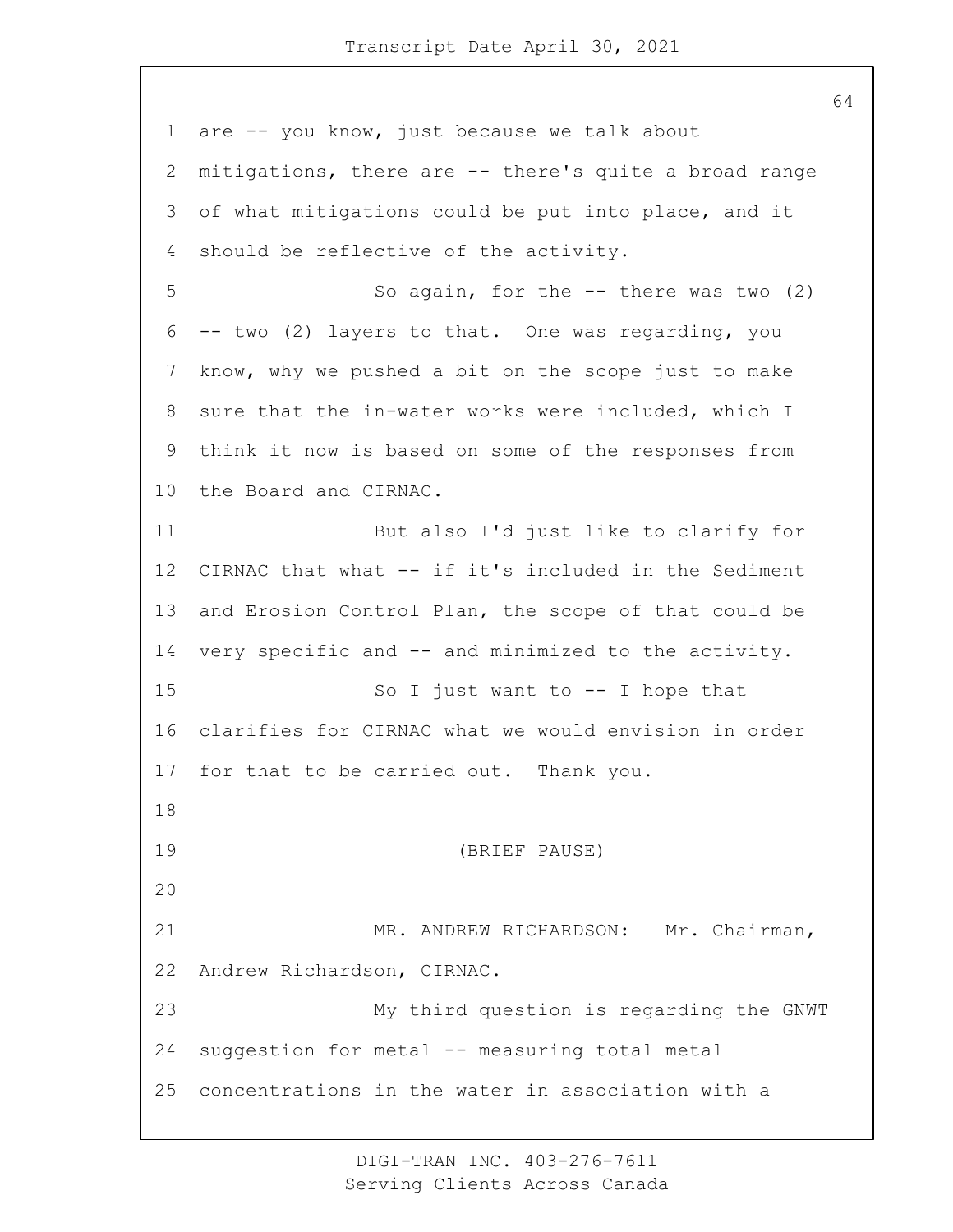sedimentation event. 2 For a little context for this question, all of the locations that are being monitored for water quality are being monitored over time to prove that water quality is remaining consistent throughout the project. 7 The intention of our water quality monitoring is to show that the work that is being done at Rayrock will not change the water chemistry of any of the lakes beside the locations where work is being performed and the lakes that, ultimately, receive the effluent from the treatment systems for which effluent quality criteria have -- has been established and measured. 15 As such, within the Sediment and Erosion Control Plan, triggers are established using concentrations of sediment to ensure that, if water is getting into the lake that is changing sedimentation levels, actions are taken. 20 Could the GNWT please explain how measurements of total petrol -- or, excuse me, total metal concentrations would fit into the data set given that there would be -- these would be one-off samples, they would be in areas that are not consistently taken -- we would not want to fit them into trends over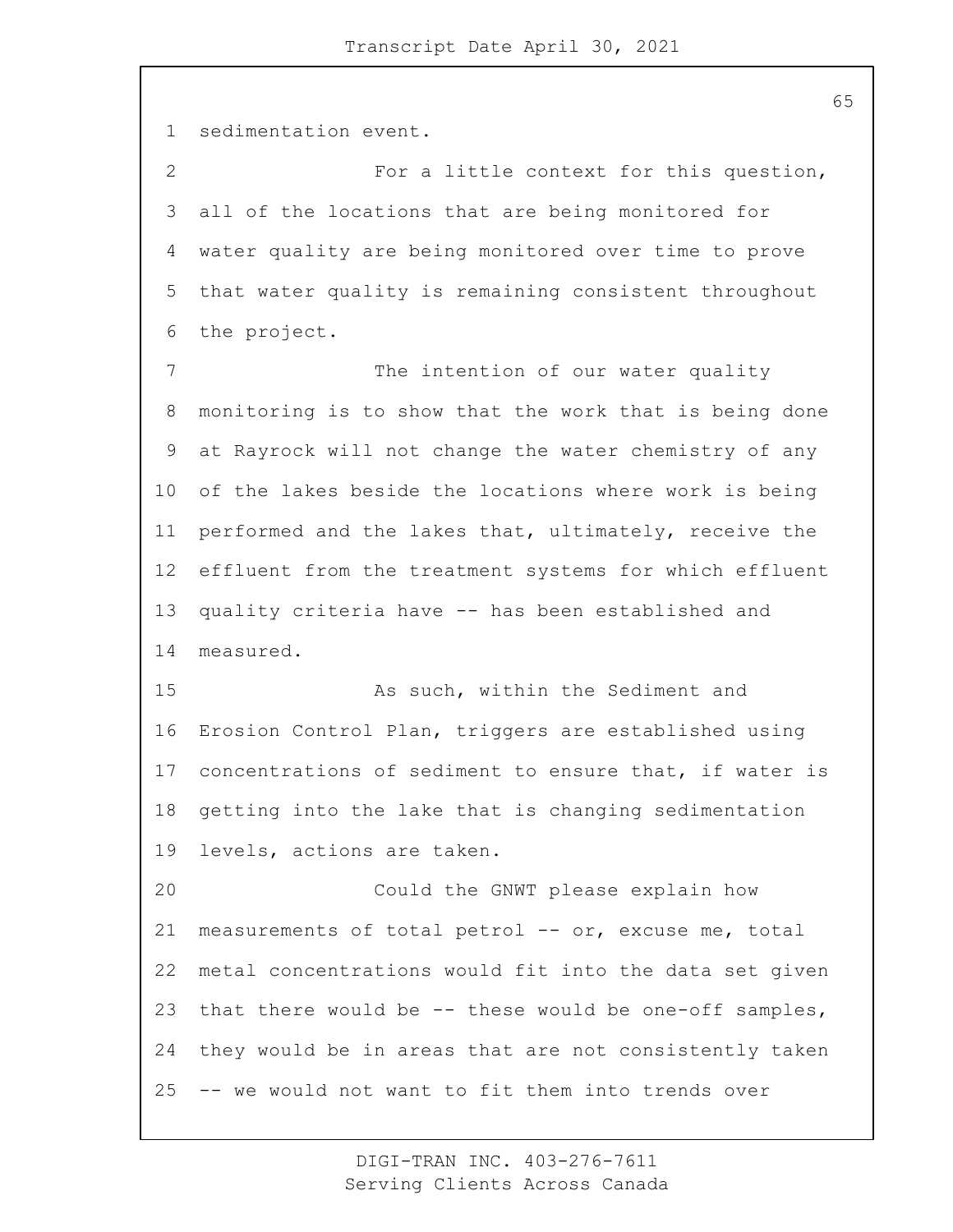time, and how would the data be used to change any decision on sediment and erosion control that would not already be within responses in the Sediment and Erosion Control Plan? Thank you, Mr. Chair. 5 THE CHAIRPERSON: GNWT...? 6 MS. LAURA MALONE: Thank you, Mr. Chair. Laura Malone, with GNWT. So thank you for the question, Andrew. 9 Part of the concern in requesting total metals analysis during a sedimentation event is to be able to measure the short-term impacts that may potentially occur in a waterbody should sediment -- a sedimentation event occur. 14 The intention is that, by collecting this data from a sedimentation event, it would help in the later interpretation of water quality data that would be collected from the other monitoring programs, for example, the SNP and AEMP. 19 GNWT feels that this information is important in being able to add to the interpretation of water quality trends in those programs. 22 The other concern is that some of the sediments that will be moved around site and transported include tailings, and so part of the concern is the contamination -- the potential

> DIGI-TRAN INC. 403-276-7611 Serving Clients Across Canada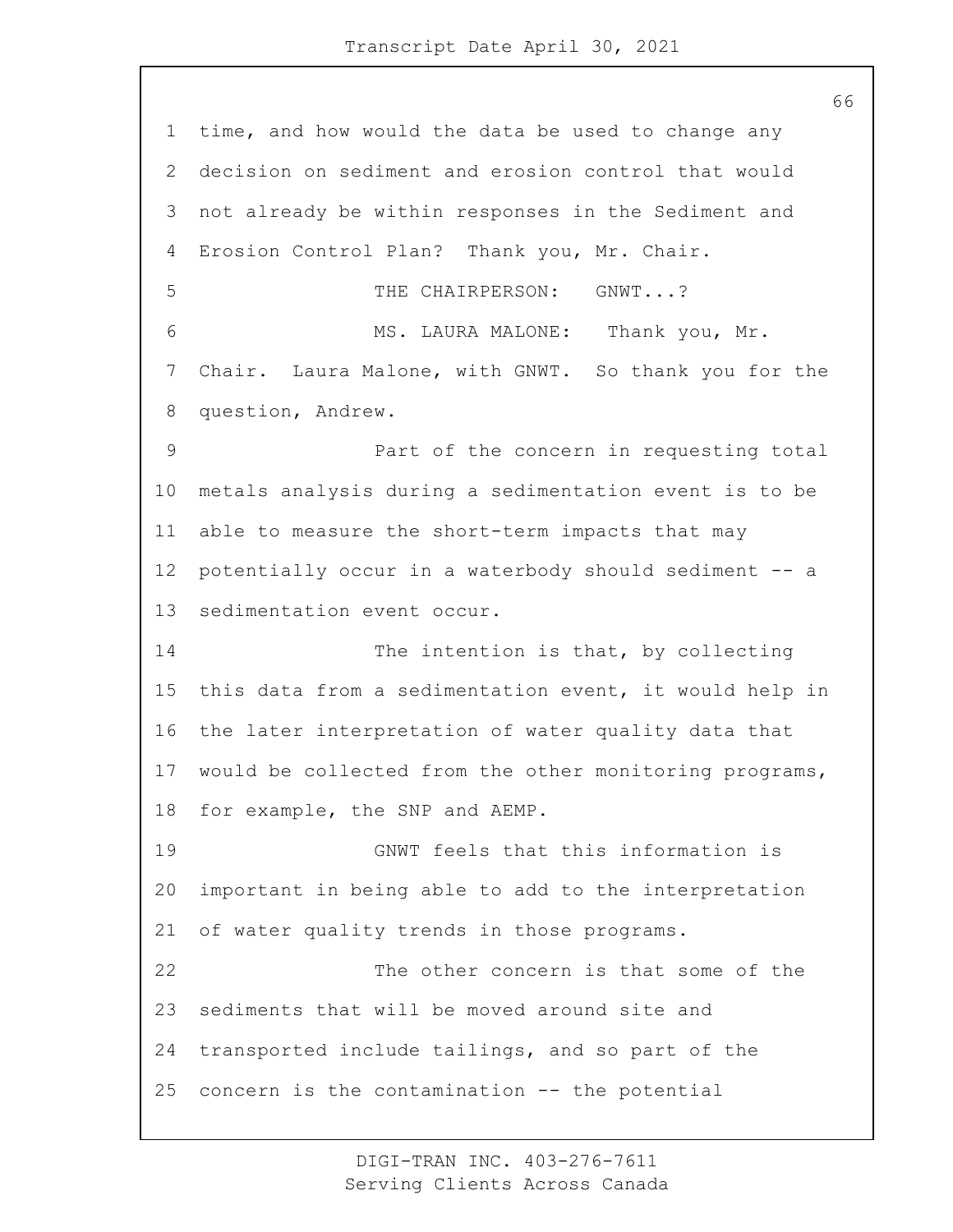67 1 contamination of waterbodies as a result of those 2 tailings entering those waterbodies. 3 THE CHAIRPERSON: CIRNAC, any more 4 questions? 5 6 (BRIEF PAUSE) 7 8 MR. RON BREADMORE: Mr. Chair, Mr. 9 Breadmore, CIRNAC. Masi. 10 We just wanted to wrap our questions by 11 thanking the GNWT for those responses and their 12 acknowledgment of the Tlicho as traditional land users 13 in the area, and in fact landowners on Tlicho lands. 14 Masi. 15 THE CHAIRPERSON: Okay. That wraps up 16 CIRNAC's questions, does it? Ron...? 17 MR. RON BREADMORE: Yes, Mr. Chair. 18 Masi. 19 THE CHAIRPERSON: Okay. Questioning 20 now from Tlicho Government. 21 MR. BRETT WHELER: Masi. It's Brett 22 Wheler, Tlicho Government. Masi for the presentation. 23 There were a lot of numbers and things 24 like effluent quality criteria in the GNWT 25 presentation. The Elders know the area was messed up,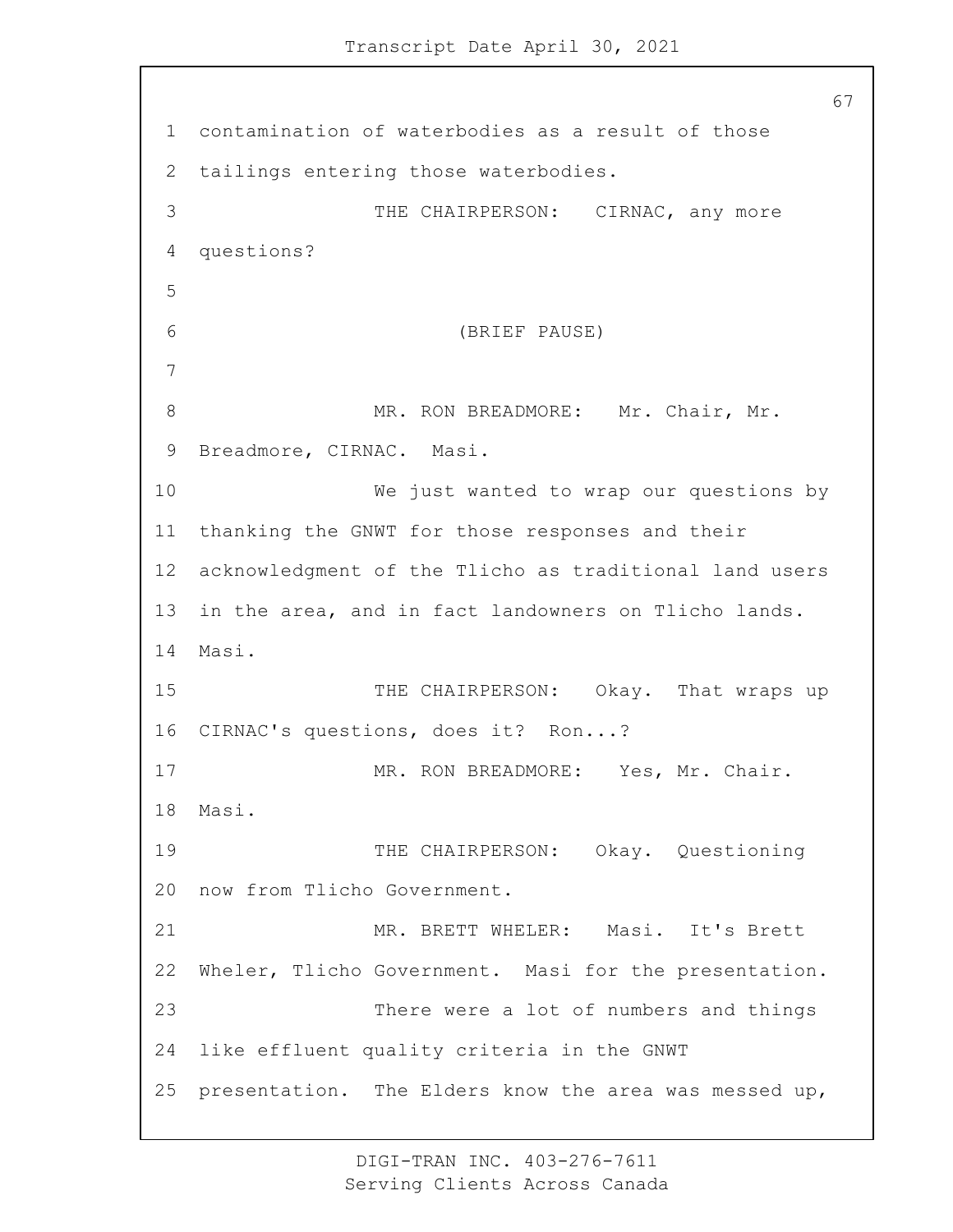and now we are working together to clean it up. 2 Can you please explain to the Elders why those numbers are important, and how they will help make sure the area is clean and safe? Masi. 5 THE CHAIRPERSON: GNWT...? 6 MR. RICK WALBOURNE: Thank you, Mr. Chair. Thank you, Brett, for your question. Rick Walbourne, GNWT. 9 So, to begin, maybe apologies to the Elders. We sometimes get bogged down into the technical discussions with the Proponent and the Land and Water Board, so it may have been helpful if we had included a bit of an introduction on -- on some of those items, but I'll certainly speak to them now. 15 So, when we are in water licencing processes such as this one, one (1) of the key requirements for the Board and for parties is -- is to determine a number or a limit of what the quality of the water should be that is being discharged. 20 So, through the Board process, that term has become known as an effluent quality criteria, or EQC. So, in most cases, what happens is parties, such as ourselves, so, in our case, we're here as a -- you know, in more of an advisory role to the Land and Water Board to -- to assist with determining what

> DIGI-TRAN INC. 403-276-7611 Serving Clients Across Canada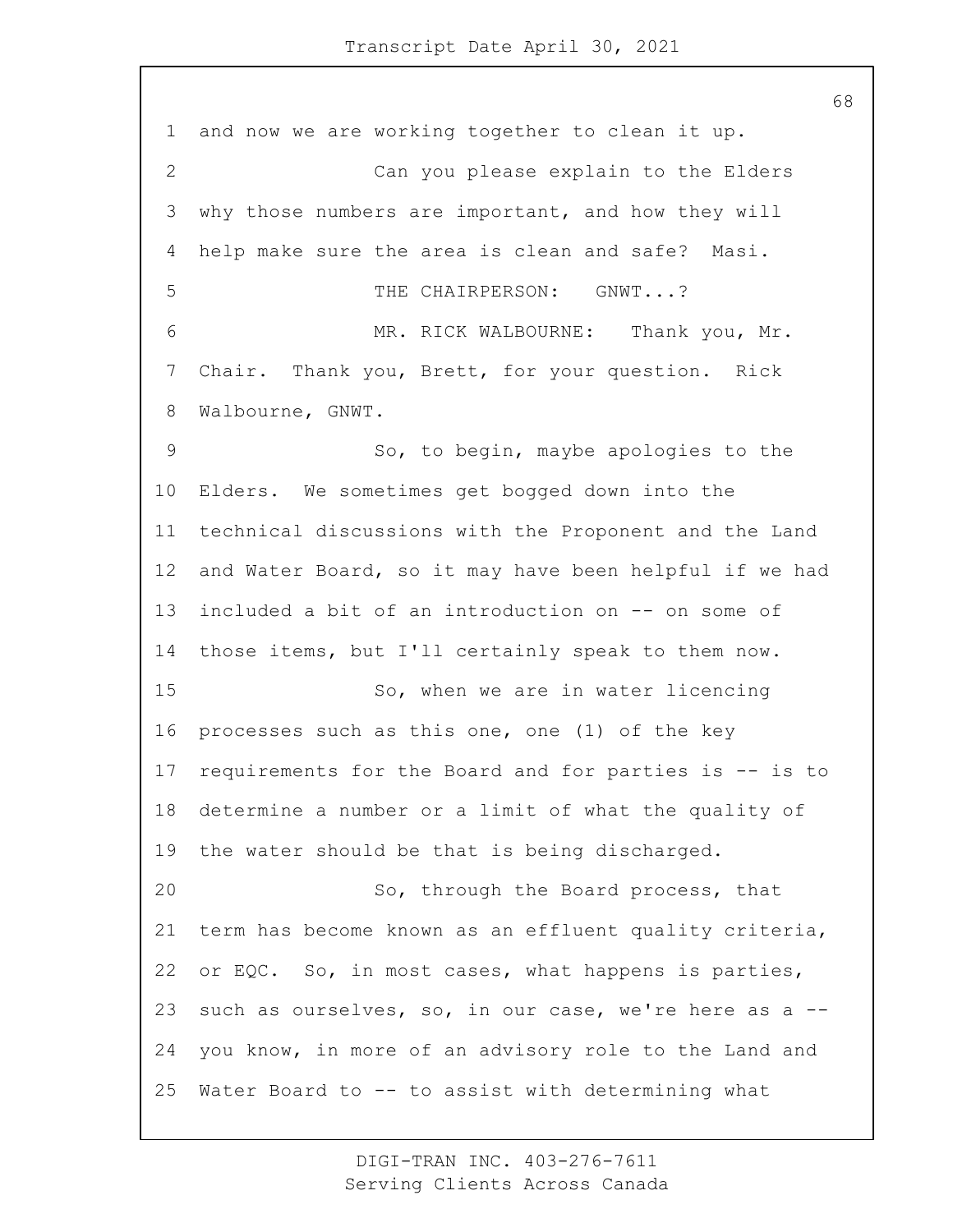these limits should be. 2 So, how that tends to work is we would look at the receiving environment, in this case, Sherman Lake, and determine what the water quality is in there and what needs to be protected. 6 And then, in -- in most cases, we -- we determine what the effluent quality should be to determine -- or to ensure that the receiving environment is still protected. 10 Now -- and so, the water quality objectives are what we call the receiving environment, and that's the level of the water -- or the quality of the water that needs to be protected. 14 And those are usually based on -- there's, you know, guidelines, Canadian-wide guidelines for the protection of aquatic life based on lots of testing that's been done throughout the country and sometimes specific to the North on different organisms, usually the most sensitive organisms in the environment and -- and what level of water would protect them. 22 Now, in this case, CIRNAC has actually provided limits which are more protective than we would see in come cases. In -- in most sites, we tend to have a bit of a mixing zone in the receiving

> DIGI-TRAN INC. 403-276-7611 Serving Clients Across Canada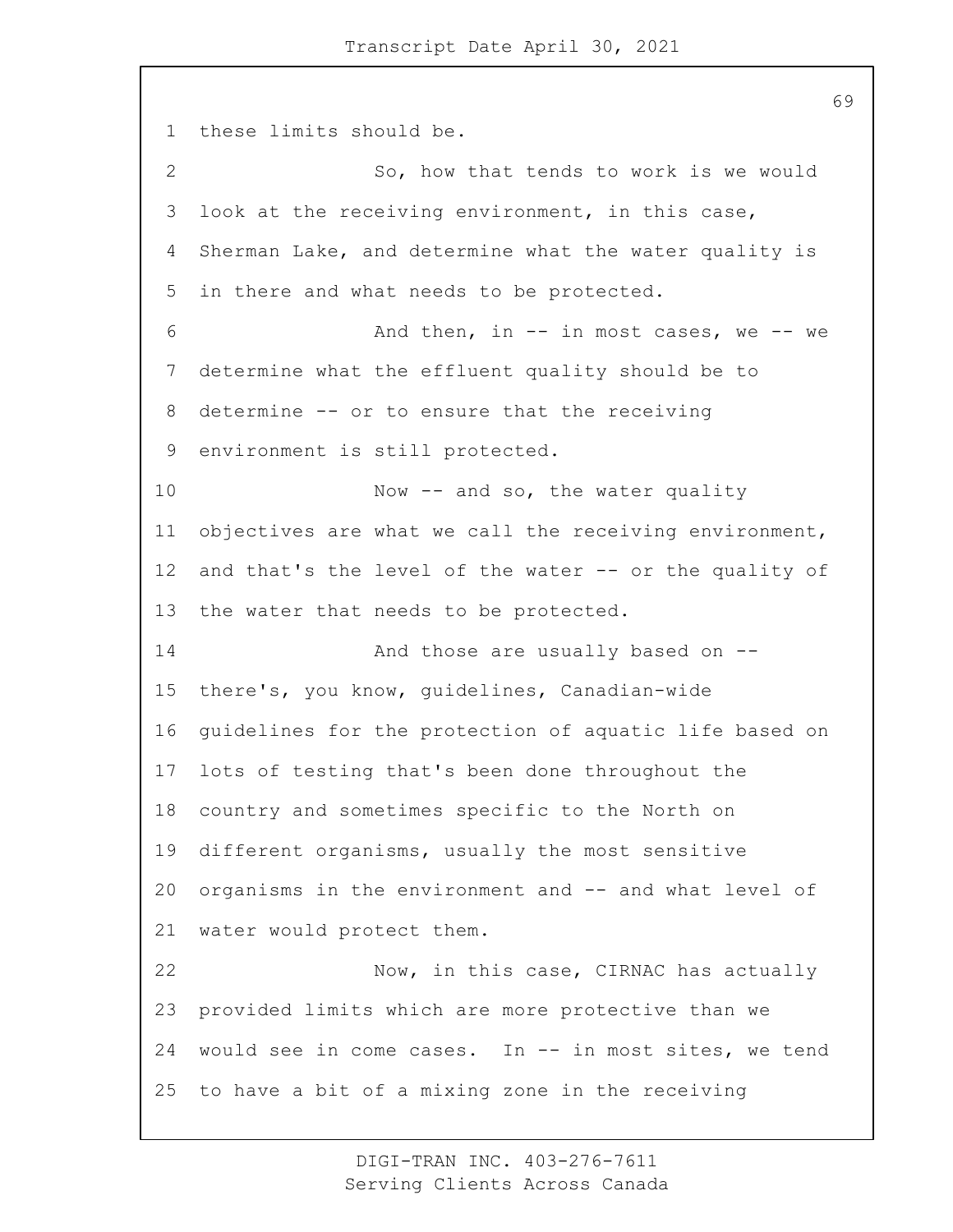environment. 2 So, the water quality might be a little bit poorer going in, and then it would mix to make sure that the quality in -- in the receiving environment overall was safe. 6 Now, in this case, CIRNAC has proposed that the discharge limit itself will already be meeting, in -- in most cases, I think, these Canadian- wide guidelines. 10 So, the -- the level of protection we'd like to see in the environment they're already meeting in their discharge, which is one (1) of the reasons, you know, staff at the Tlicho Government and others have -- were in agreement with CIRNAC that that level of -- of protection was suitable. 16 So, yeah, I hope that helps, just a little bit of a -- of a walkthrough on how the process tends to work and how it relates to this one. So, Brett, if you'd like anything further on that, please let me know. Thank you. 21 THE CHAIRPERSON: Tlicho Government...? 23 MR. BRETT WHELER: Masi, Rick. Thank you. Thank you. I think that -- that helps. It's -- it's good enough on -- on that area.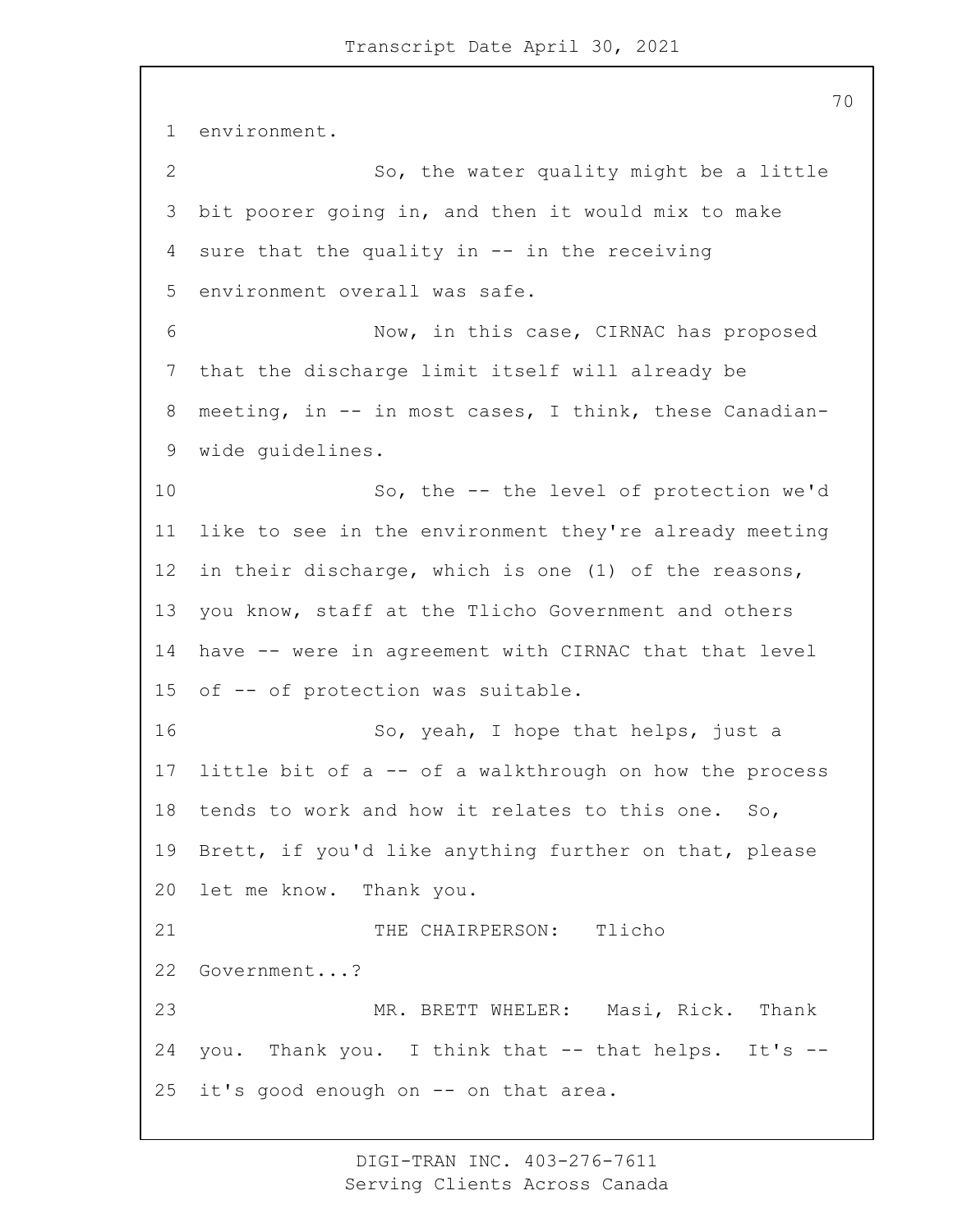1 We know that GNWT Water Resources Division has a lot of expertise with Aquatic Effects Monitoring Programs and water monitoring. 4 So, if requested by the Tlicho Government, is GNWT willing to support us, for example, by attending meetings such as an AEMP working group, reviewing documents, or providing advice on water monitoring related to Rayrock? Masi. 9 THE CHAIRPERSON: GNWT...? 10 MR. RICK WALBOURNE: Thank you, Mr. Chair. Thank you, Tlicho Government, Brett, for your question. 13 Yeah, the short answer is, yes. As I - - as I mentioned in my last response, our -- our role here, even in this proceeding, this is -- you know, in most proceedings, we're dealing with, you know, more territorial lands, and -- and often the minister of ENR is the one approving the water licence. 19 19 In this case, it's a -- currently, a federal area with the minister of CIRNAC and -- and the Tlicho Government as -- as landowners in the area. 22 So, our -- our role here is, as I mentioned, as advisors to the Board as we have -- under the Mackenzie Valley Resource Management Act we -- we have an advisory role to the Board and to these

> DIGI-TRAN INC. 403-276-7611 Serving Clients Across Canada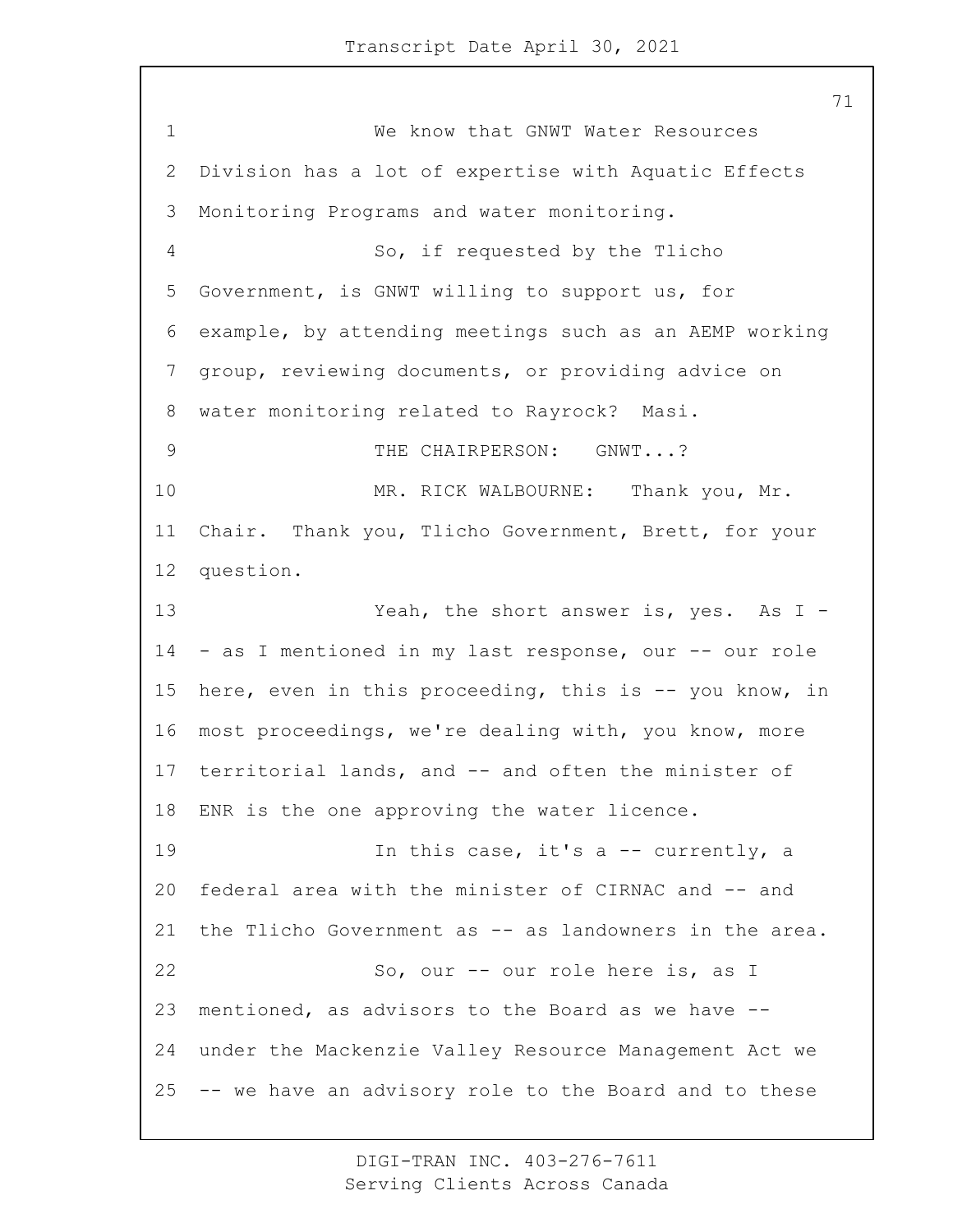```
1 processes.
2 Regarding your specific question, I
3 believe that the -- you know, the GNWT considers
4 themselves a partner with the Tlicho Government.
5 Overall, we -- we have worked together on many
6 industrial projects, as well, and -- and have quite a
7 good relationship.
8 So, yes, we would be happy to assist
9 the Tlicho Government with any monitoring or aquatic
10 effects monitoring designs or working groups or plans
11 or results or anything of that nature. Yes, we are
12 definitely here to assist with the Tlicho Government,
13 and -- and that's not specific to Rayrock, as you
14 know.
15 THE CHAIRPERSON: Tlicho
16 Government...?
17 MR. BRETT WHELER: Masi. It's Brett
18 Wheler, Tlicho Government. We -- we appreciate that
19 support.
20 MR. RICK WALBOURNE: Sorry, Rick
21 Walbourne, GNWT. I just -- what I meant is this is
22 not -- not limited to Rayrock. I said specific, but
23 not limited to Rayrock, just so we're clear. Thank
24 you.
25 THE CHAIRPERSON: Tlicho
```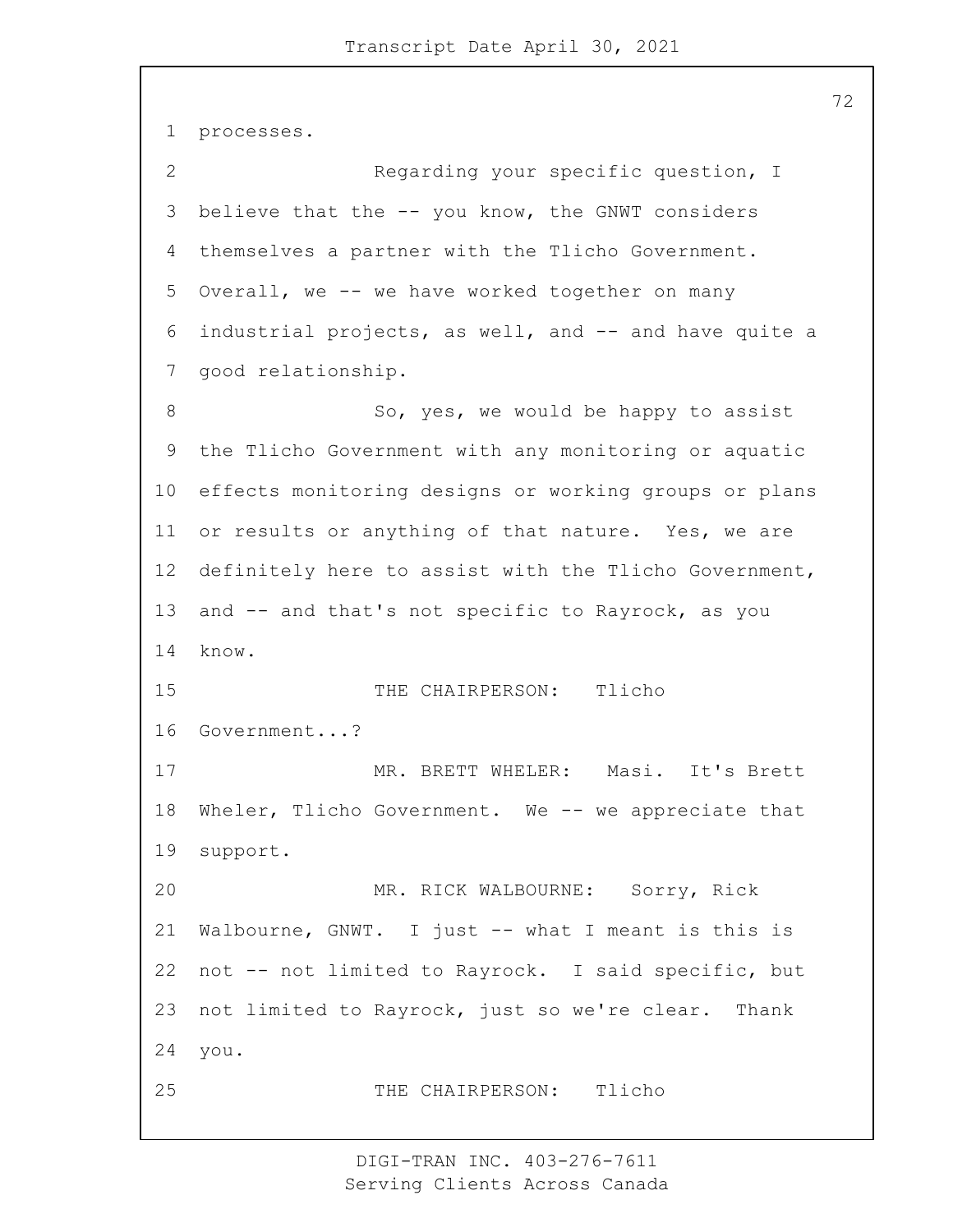```
1 Government...?
2 MR. BRETT WHELER: Masi. It's Brett
3 Wheler, Tlicho Government.
4 For closure criteria for this
5 remediation project, Tlicho Government has said we
6 need to be fully involved in -- in closure criteria.
7 And -- and we expect to be having those -- those
8 detailed discussions with CIRNAC in the next little
9 while.
10 For GNWT, we're interested to know what
11 your thoughts are on how CIRNAC can get measurable and
12 clear closure criteria. Masi.
13 THE CHAIRPERSON: GNWT...?
14 MR. RICK WALBOURNE: Thank you, Mr.
15 Chair. Rick Walbourne, GNWT. Yeah, thanks for that
16 question, Brett. There has been quite a lot of
17 discussion on closure criteria.
18 As -- as you know, we had some very
19 specific recommendations in our intervention
20 regarding, while we do appreciate the work that CIRNAC
21 has been doing, we do think that a little more work
22 has to be done.
23 I'd just like to give a little bit of
24 background. And to touch on -- I think Brett actually
25 -- you mentioned some of this this morning in a
```
DIGI-TRAN INC. 403-276-7611 Serving Clients Across Canada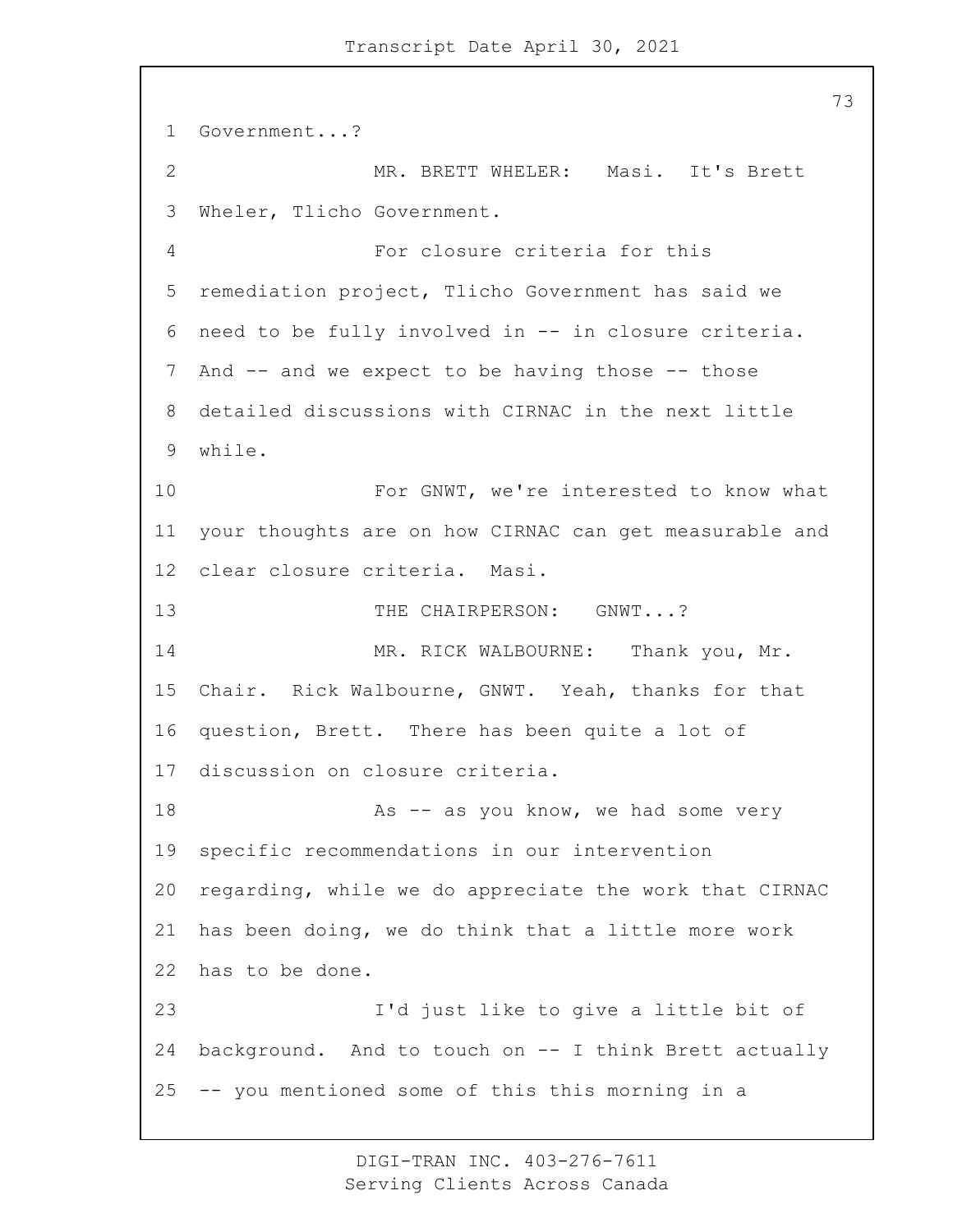response to the Land and Water Board. 2 But I -- I think one (1) of the challenges we often find dealing with some of the federal contaminated sites are -- you know, under the federal contaminated site action plan outside of the water licence process, the team over at CIRNAC does this work regardless of whether or not a water licence is required. 9 If you have -- they have a lot of different size sites all over the North. So, I think the challenge becomes -- and as I -- Brett, you spoke to earlier and we spoke yesterday as well, trying to bring together the language in the closure guidelines for objectives and criteria to some of the language or nomenclature that the -- that CIRNAC uses under their action plan, and -- again, they, you know -- closing sites is kind of what they do. So we -- we tend to deal with closure of operational sites at the end. In this case, we are closing a site at the beginning. 20 So it's -- it's a bit challenging for us to look at their projects through our lens of closure guidelines. 23 Regarding your specific question, the only thing I -- I would suggest is that, you know, there -- there is some experience with the Land and

> DIGI-TRAN INC. 403-276-7611 Serving Clients Across Canada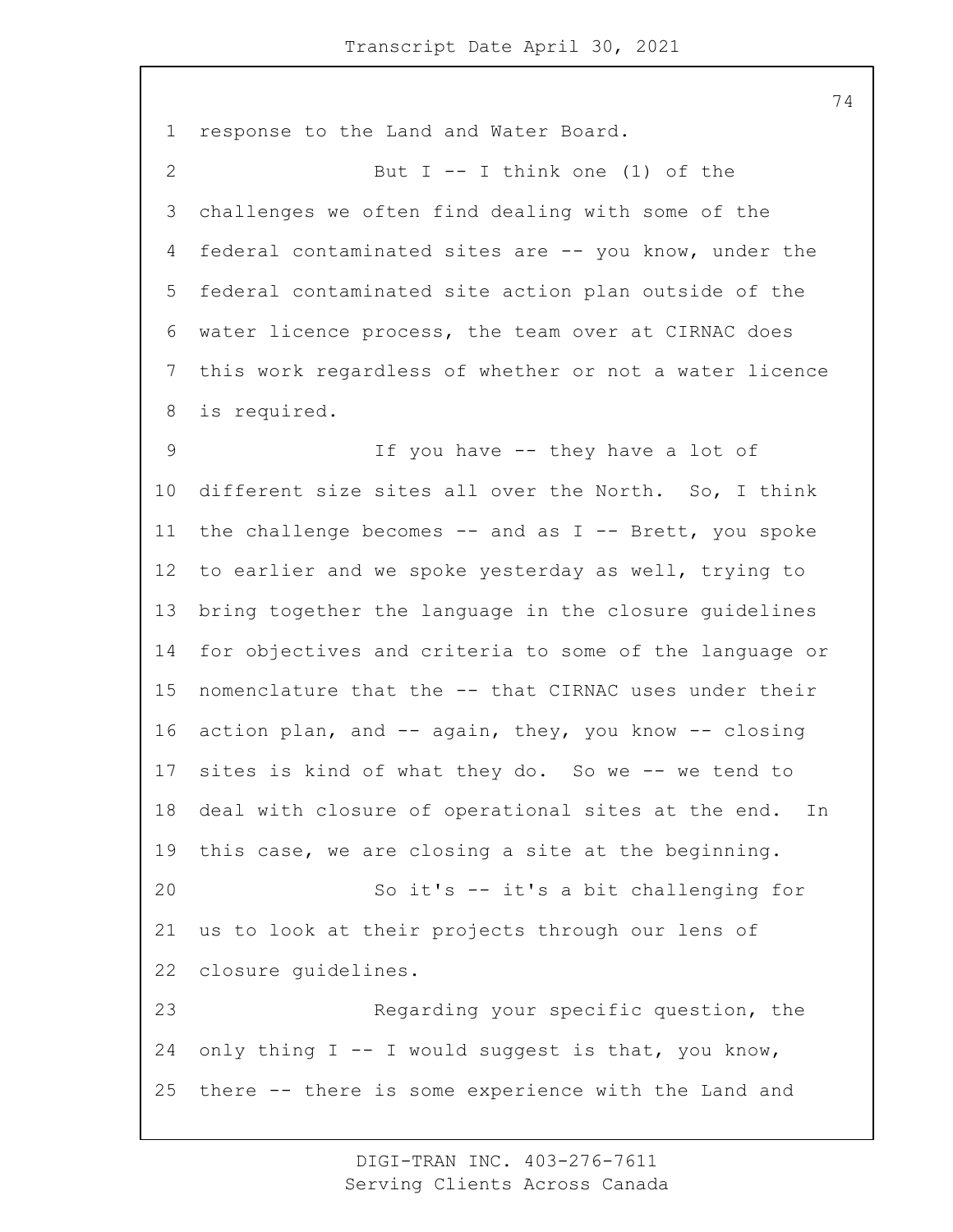Water Board and with other parties. We've been working, over the last few years, certainly, on -- on some of the larger sites are starting to move into closure. So closure criteria as -- as I'm sure you're aware on sites like Diavik and Ekati and -- and we've been dealing with sites like Snap Lake and others as well where closure criteria are just becoming finalized. And we're working through that with a lot of companies. 10 So I'm sure -- well, I don't want to speak for the Board, but I'm sure all of the other parties around the table could work with CIRNAC. Getting to more clear language, I think, is all that's 14 needed on those criteria, so that they are more measurable as we've stated in our presentation. 16 And I think that's all that's lacking is -- is finessing the language -- some of the language that CIRNAC already uses so that it's more comparable to the language that we're more comfortable with under the closure guidelines. 21 So I hope that answers your question, Brett. 23 THE CHAIRPERSON: Tlicho Government...? 25 MR. BRETT WHELER: Masi. It's Brett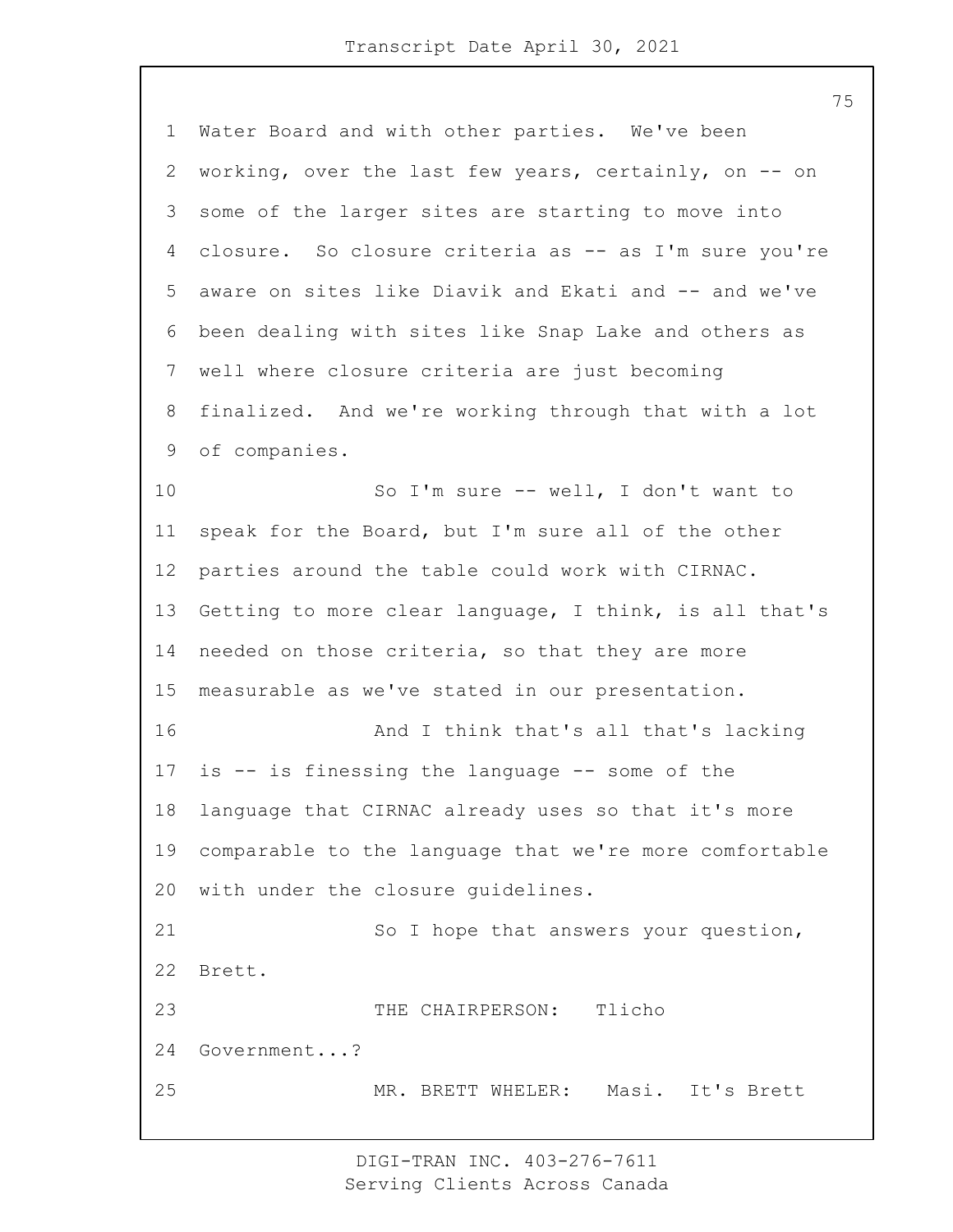Wheler, Tlicho Government. 2 We have two (2) more questions. The first one is about the Confined Disposal Facility, where the sediments from Mill Lake will be stored. 5 After seeing the -- the more detailed presentation from CIRNAC and some of the information shared by the engineers from AECOM, in GNWT's view, what kind of further review or clarity is needed on that disposal facility? Masi. 10 THE CHAIRPERSON: GNWT...? 11 MS. LAURA MALONE: Laura Malone, ENR. Thanks, Brett, for that question. 13 So in our Intervention, our recommendations were focussed around the fact that there did seem to still be a lack of clarity for the location of the CDF within the Mill Lake drainage basin. 18 After seeing CIRNAC's presentation, where they provided their refined location, GNWT will be reviewing in more detail that location and providing updated recommendations in our closing arguments. 23 CIRNAC will also be submitting a design plan for the Confined Disposal Facility, which we will also review when that is provided.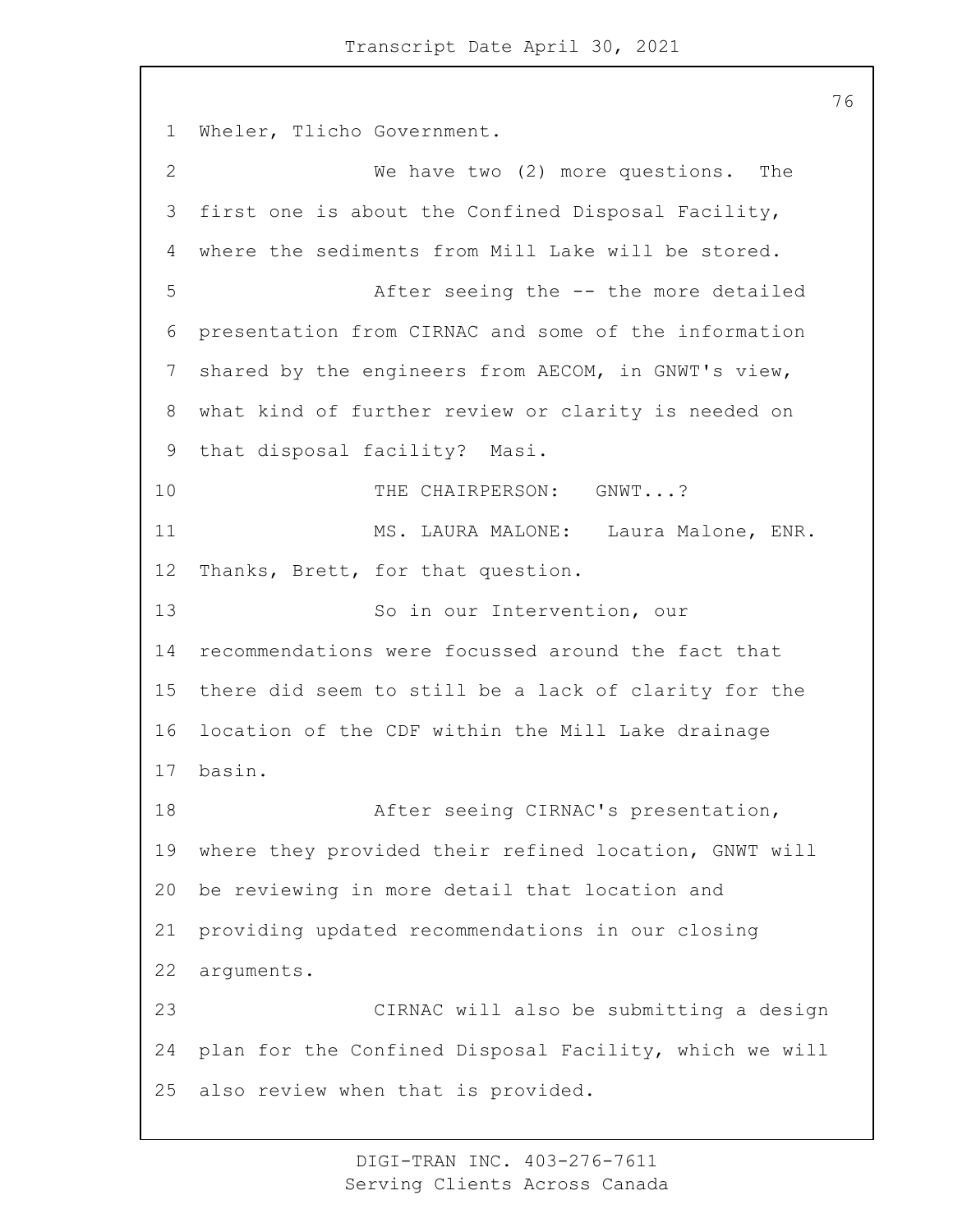1 But at this time, our -- our main recommendation in the Intervention was to see what -- where that location was and CIRNAC has provided that during this Hearing. 5 THE CHAIRPERSON: Tlicho Government...? 7 MR. BRETT WHELER: Masi. It's Brett Wheler, Tlicho Government. 9 What about maintenance and -- and monitoring plans? Will GNWT be reviewing those as well? Masi. 12 THE CHAIRPERSON: GNWT...? 13 MR. RICK WALBOURNE: Thank you, Mr. 14 Chair. Rick Walbourne, GNWT. Yes, we'll -- we'll be involved in any followup reviews. 16 And I'm assuming you're not speaking specifically to the CDF, but all plans related to a site. So, yeah, we will -- we will review as normal through the Board's on-line review system process, and, as mentioned earlier, if there was anything outside of that process that the Tlicho Government would like to speak to us or work with us or ask us about, that's also an option as well. Thank you. 24 THE CHAIRPERSON: Tlicho Government...?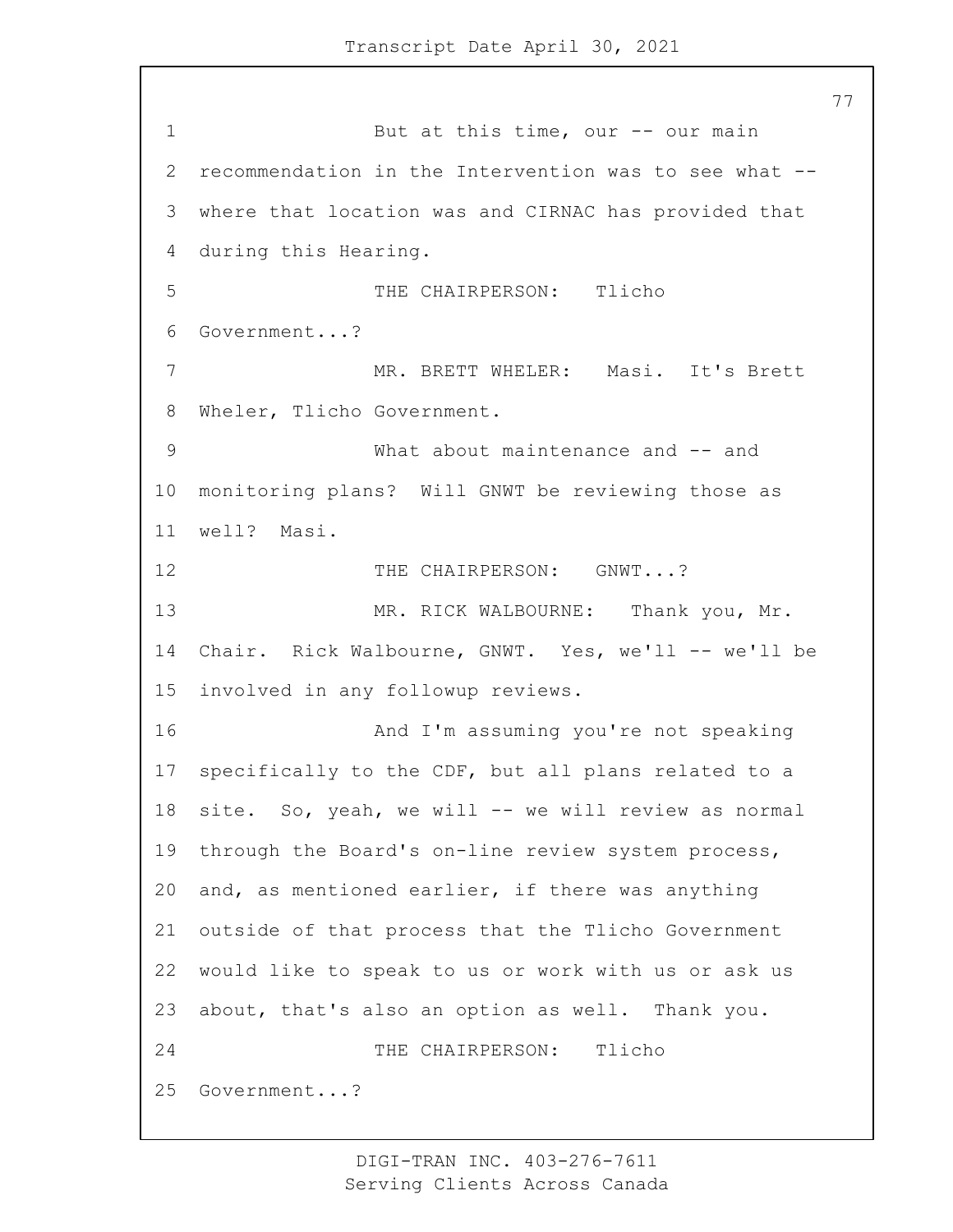1 MR. BRETT WHELER: Masi. It's Brett Wheler, Tlicho Government. 3 Thinking about in-water works and some of the conversation about that earlier, does the GNWT consider installation of -- of shoreline protection measures in the tailings areas to be an activity that would require specific authorization through a water licence? Masi. 9 THE CHAIRPERSON: GNWT...? 11 (BRIEF PAUSE) 13 MR. RICK WALBOURNE: Rick Walbourne, GNWT. Brett, I wonder if you could provide some clarification. **Are you referring to anything specific**  to the CDF here? Or are you talking in generalities regarding potentially other -- other areas? Thanks. 19 THE CHAIRPERSON: Tlicho Government...? 21 MR. BRETT WHELER: Masi, Rick. It's Brett Wheler, Tlicho Government. 23 Yesterday and the day before, I think CIRNAC talked a little bit about some of the planned maintenance type work. And -- and I think Joel from

> DIGI-TRAN INC. 403-276-7611 Serving Clients Across Canada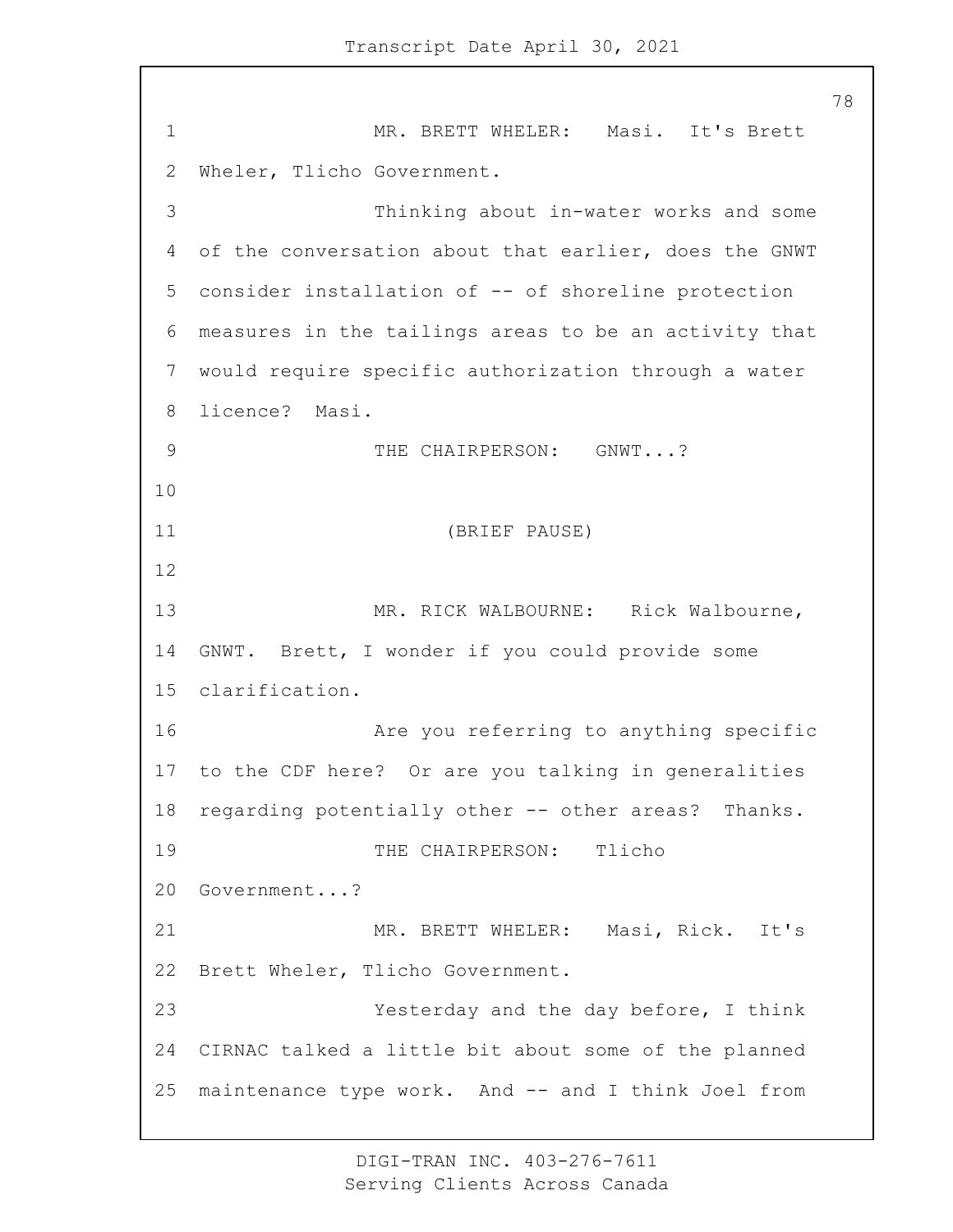AECOM provided a little bit more detail as well, about the plans for -- for maintenance and improvement of the tailings areas. 4 One (1) of the types of work that -- that came up in that discussion was around protecting the -- the edge of the tailings areas found close to the -- the shore of Gamma Lake or Beta Lake, perhaps Alpha Bay as well. I don't remember all of the areas. 9 But there was at least a general idea included in CIRNAC's application about protecting the shoreline around those tailings capped areas. That's what I'm referring to. Masi.

13 THE CHAIRPERSON: GNWT...?

14 MR. RICK WALBOURNE: Thank you, Mr. Chair. Rick Walbourne, GNWT. Thank you, Brett, for that clarification. That's helpful.

17 So the short answer is yes. So within the -- within the water regulations there are specific activities that trigger whether or not a water licence is required for -- for example. And so, in-filling of an area, I think, one hundred (100) cubic metres of material is a water licence -- Type B Water Licence requirement, if I'm not mistaken. 24 So just in -- in generalities to your

question, if there was work being done in a waterbody

DIGI-TRAN INC. 403-276-7611 Serving Clients Across Canada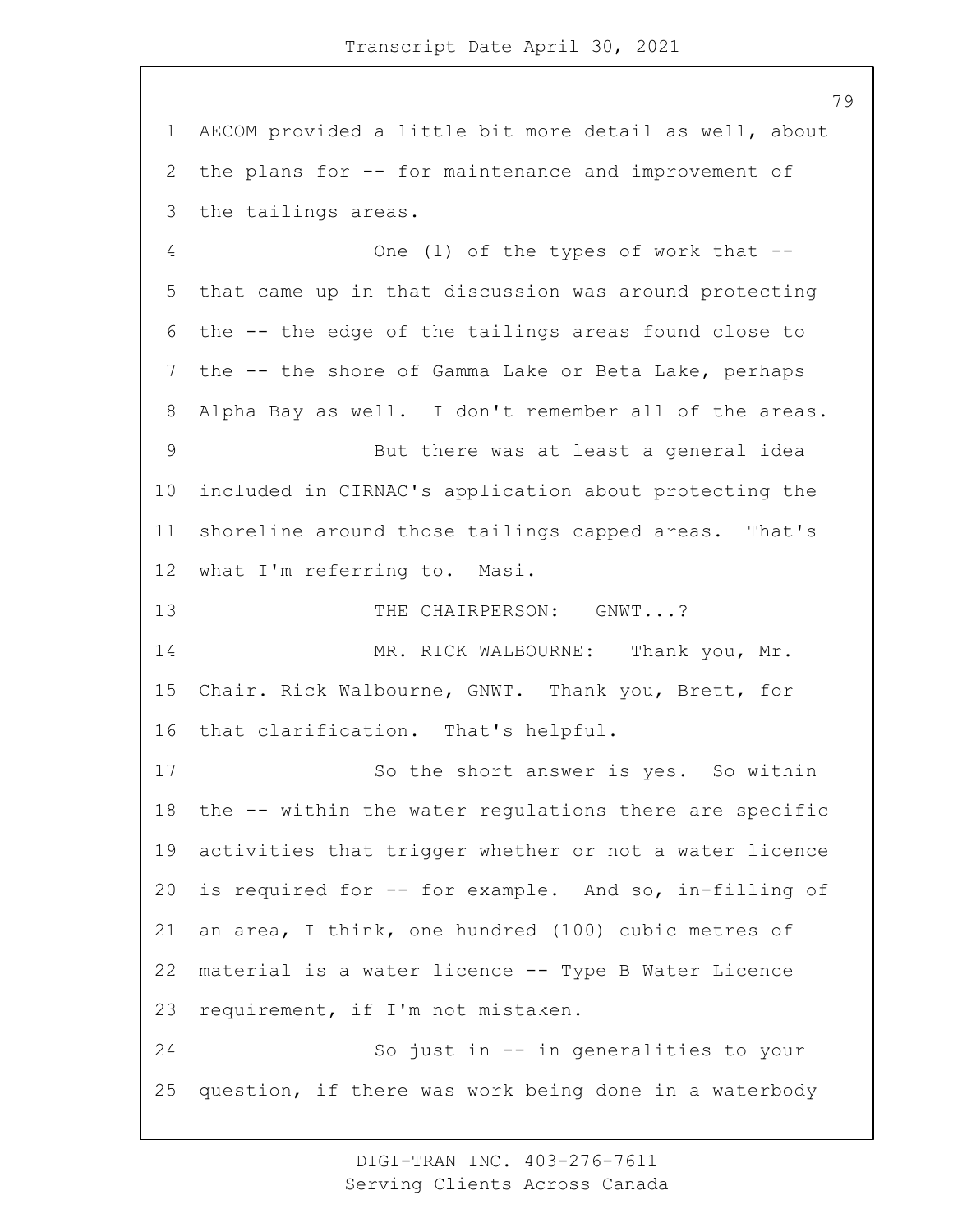that required that work, there would be a water licence requirement. 3 Now, that's strictly -- I'm talking about from a legislation standpoint on what would trigger an -- a water licence under -- under the water regulations, which are under the Territorial Waters Act. 8 So I'm not sure if that's the question you were looking for -- or the answer you were looking for, or the information? 11 THE CHAIRPERSON: Tlicho Government...? 13 MR. BRETT WHELER: Masi. It's Brett Wheler, Tlicho Government. Thanks for that, Rick. I think that -- that helps -- that helps for now. **And, Mr. Chair, we have no further**  questions at this time. Masi. 18 THE CHAIRPERSON: Thank you. Right now, any members from the general public have any questions. They are Zoom? 22 (BRIEF PAUSE) 24 THE CHAIRPERSON: Got any questions for now. I don't hear any questions from the general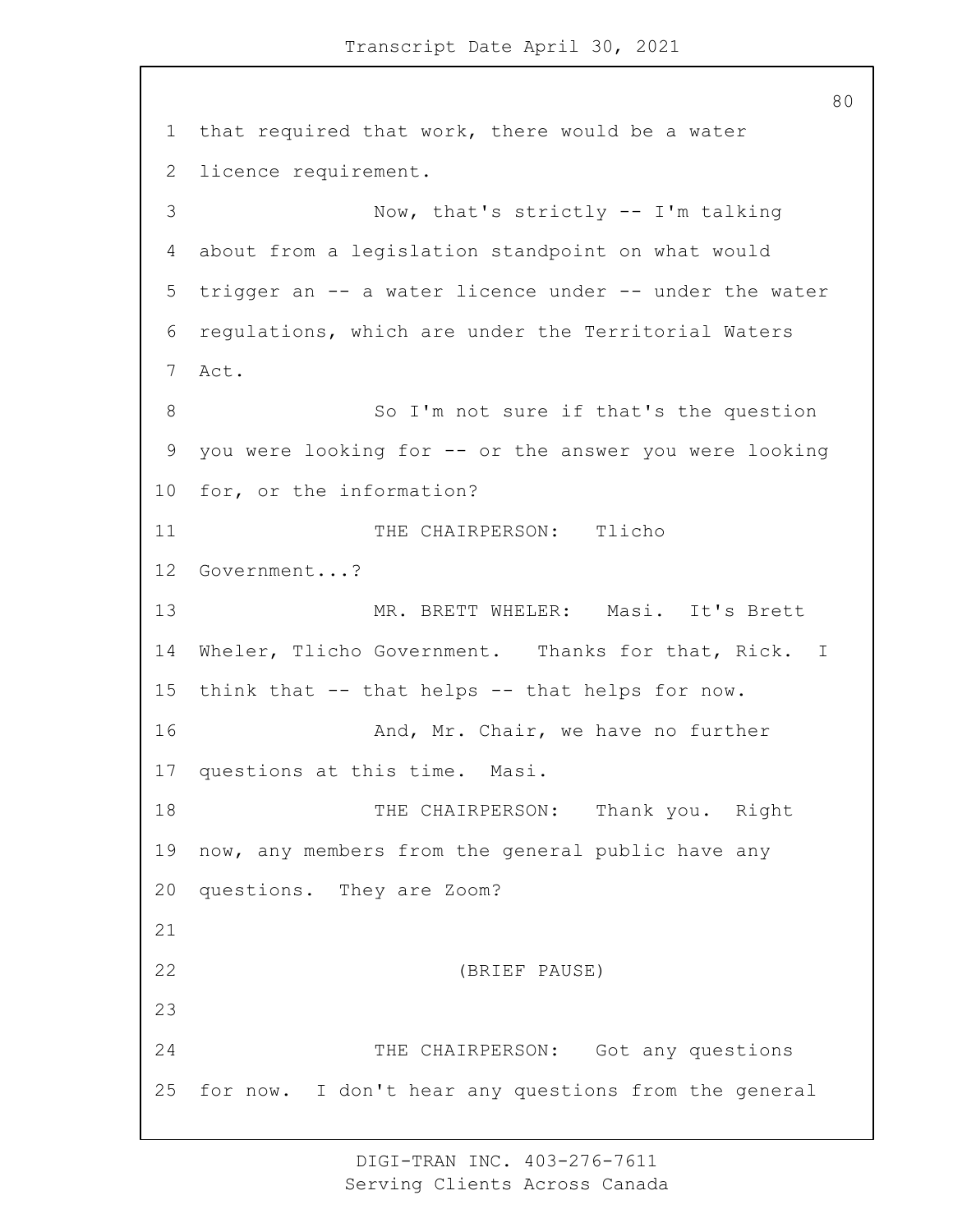1 public. So, we'll go to the community hubs, the 2 outline communities of Behchoko or -- Behchoko, Whati, 3 Gameti, Wekweeti, if there's any questions from those 4 communities it's open now for questions. 5 MR. RYAN FEQUET: On Zoom. 6 THE CHAIRPERSON: On Zoom. Dalde 7 (phonetic). We'll continue on to Board staff. 8 MS. RHIANA BAMS: Masi, Mr. Chair. 9 Rhiana Bams, Board staff. 10 Revised closure objectives and closure 11 criteria were submitted by CIRNAC after the technical 12 session in January 2021. 13 Does GNWT believe the revised closure 14 objectives can be approved by the Board and why? 15 THE CHAIRPERSON: GNWT...? 16 17 (BRIEF PAUSE) 18 19 MR. RICK WALBOURNE: Thank you, Mr. 20 Chair. Rick Walbourne, ENR. 21 So, regarding the closure -- yeah, 22 well, sorry, I was going to talk about criteria. 23 Regarding closure objectives, I guess we're not 24 entirely sure as to the intent of the question. 25 So, in our understanding of closure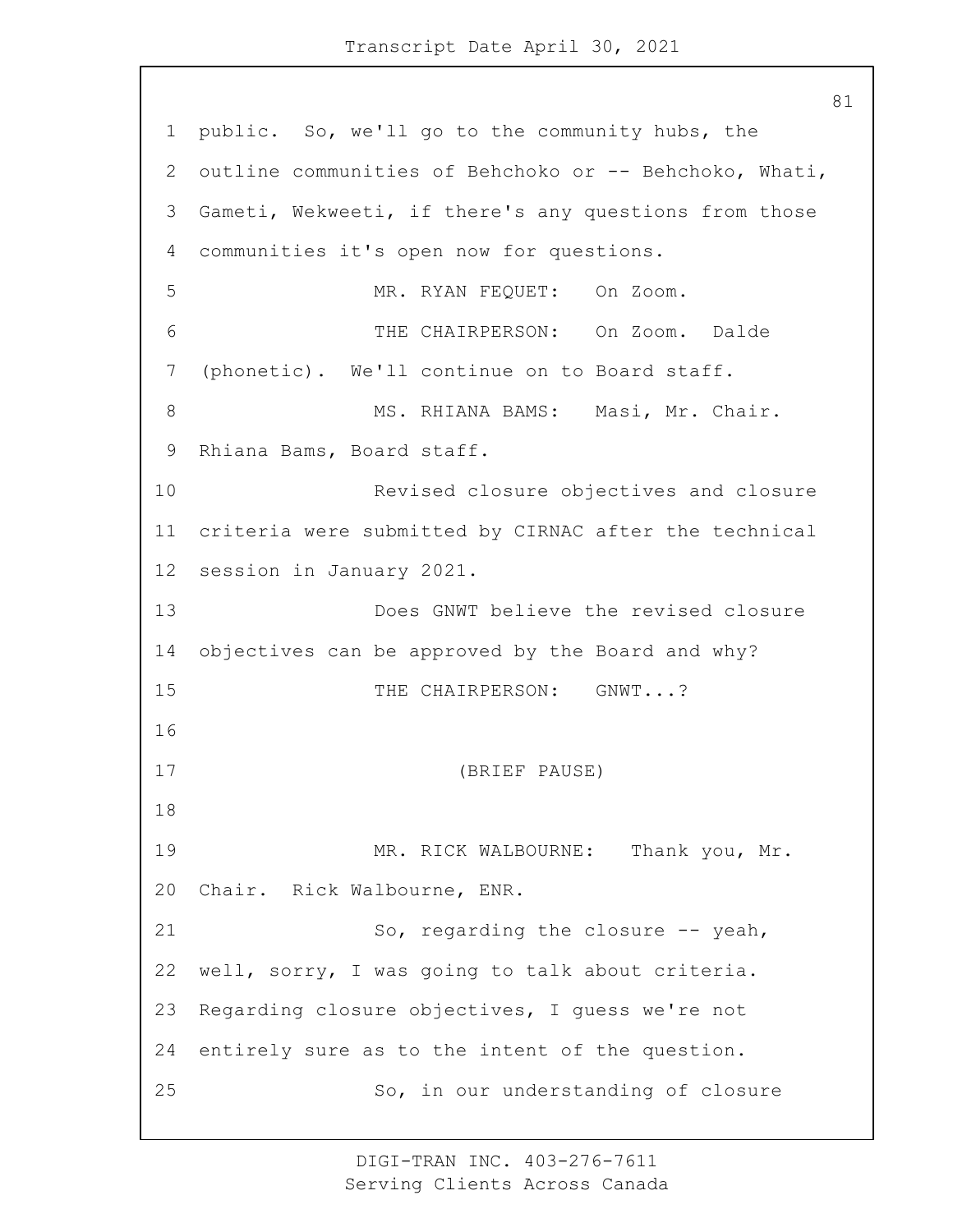process related to a water licence, it's -- I -- I don't know if it's happened where closure objectives or criteria are approved within a water licence as part of conditions of a water licence. 5 The closure process tends to be a -- a separate process where objectives, criteria, closure plan are approved. So, in that context, we hadn't really -- aside of our comment on the closure criteria, we hadn't considered, you know, having -- or whether or not closure objectives should be approved as it was our understanding that the closure objectives were not to be approved as part of the water licence. 14 So, if there's more information requested we might have to take that back, but we hadn't anticipated that closure objectives would be included in the water licence. Thank you. 18 THE CHAIRPERSON: Board staff...? 19 MR. RYAN FEQUET: Ryan Fequet, Board staff. Because this is a remediation project, Rick, you're right, it's a little different. 22 So, CIRNAC has asked the Board to approve the Remedial Action Plan which contains closure objectives with issuance. So, we would just like GNWT's opinion now or through an undertaking on

> DIGI-TRAN INC. 403-276-7611 Serving Clients Across Canada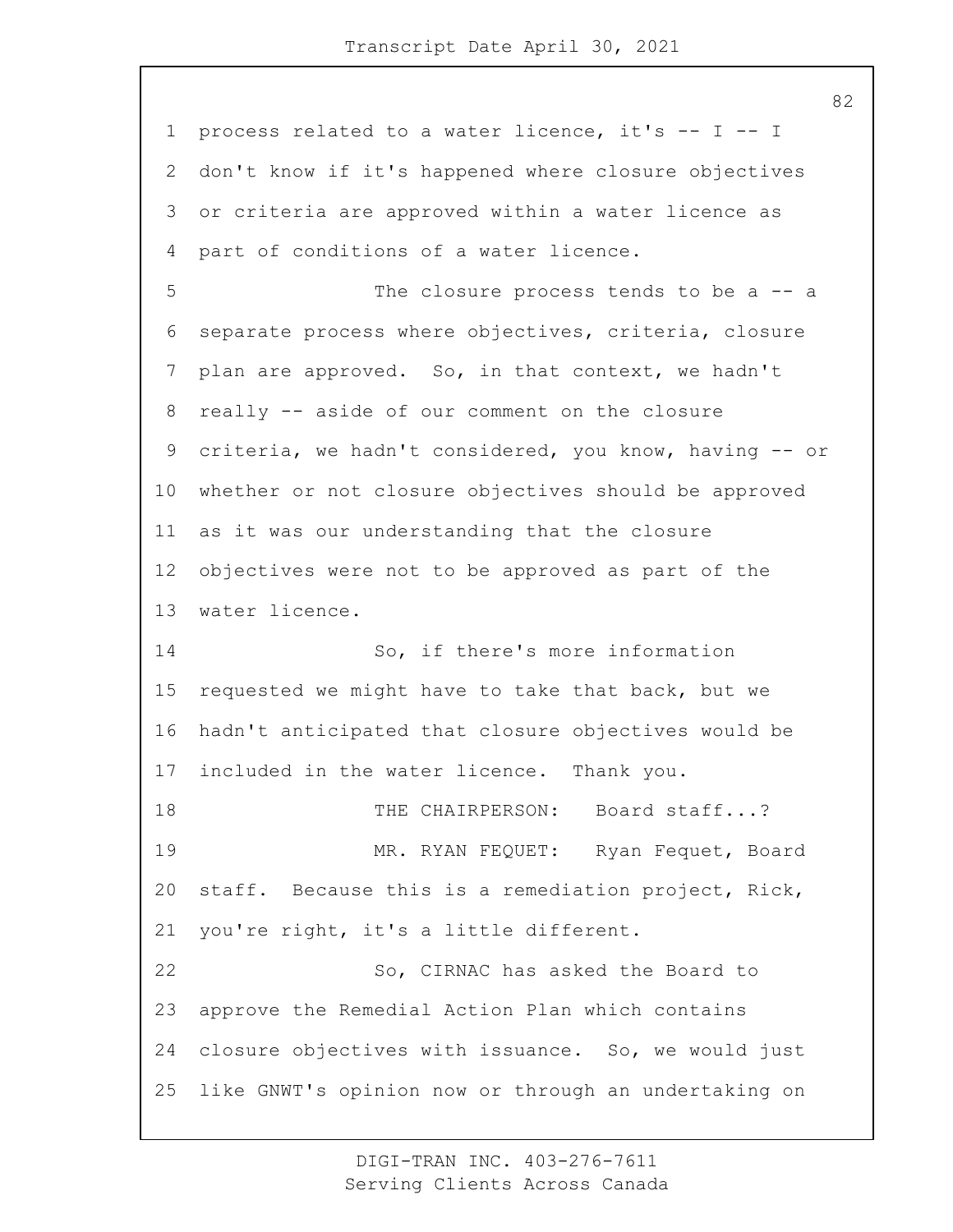whether that can be approved or not and why. 2 THE CHAIRPERSON: GNWT...? 3 MR. RICK WALBOURNE: Rick Walbourne, GNWT. Thanks, Ryan. 5 That's -- always look for an opportunity to ask the Board staff questions because we don't usually get a chance. 8 Yeah, so, we would -- yeah, we'll take an undertaking on that again. We -- we hadn't considered that in detail, so to give the Board a -- a complete response we'll -- we'll need to take that back and look at those, specifically the objectives in a more closely, and we'll provide a response by the undertaking date. Thank you. 15 THE CHAIRPERSON: Undertaking, what number? 17 MR. RYAN FEQUET: Ryan Fequet, Board staff. I think that will be Undertaking Number 7, and that will be: Does the GNWT believe the updated closure objectives can be approved by the Board and why. Masi. --- UNDERTAKING NO. 7: Does the GNWT believe the 24 updated closure objectives can be 25 approved by the Board and why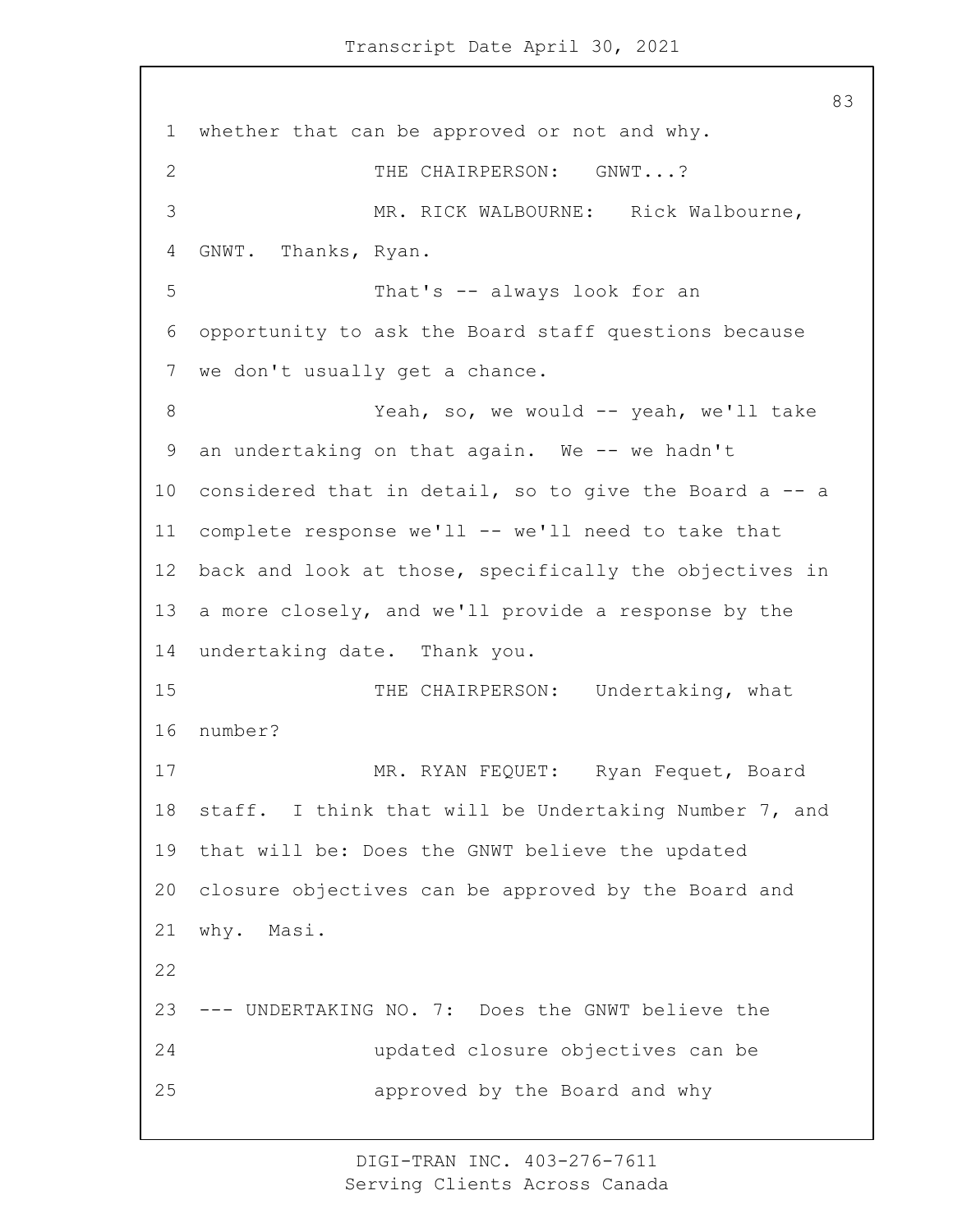1 THE CHAIRPERSON: Board staff...? 2 MS. RHIANA BAMS: Rhiana Bams, Board 3 staff. Can GNWT indicate if they believe reclamation 4 work can begin before closure criteria are approved? 5 THE CHAIRPERSON: GNWT...? 6 MR. RICK WALBOURNE: Thank you, Mr. 7 Chair. Rick Walbourne, GNWT. Thanks, Rhiana, for 8 that question. 9 Yes, I -- I think we would echo I 10 believe comments made by the Tlicho Government that I 11 think it's in everyone's best interest that 12 remediation proceed as soon as possible. 13 13 I think, you know, the plan, the 14 remedial -- the high-level Remedial Plan for a site as 15 outlined by CIRNAC is -- is the plan that's going 16 forward. 17 Some of the language that we're 18 discussing regarding objectives and criteria, that's 19 more about at what point will we be satisfied that the 20 closure is complete and, yeah, and no further work is 21 required. 22 So, I -- I don't think there would be 23 any reason in this case, again, as -- as we've talked 24 about and -- and Ryan just mentioned again that this 25 is a remediation project. It's a bit different than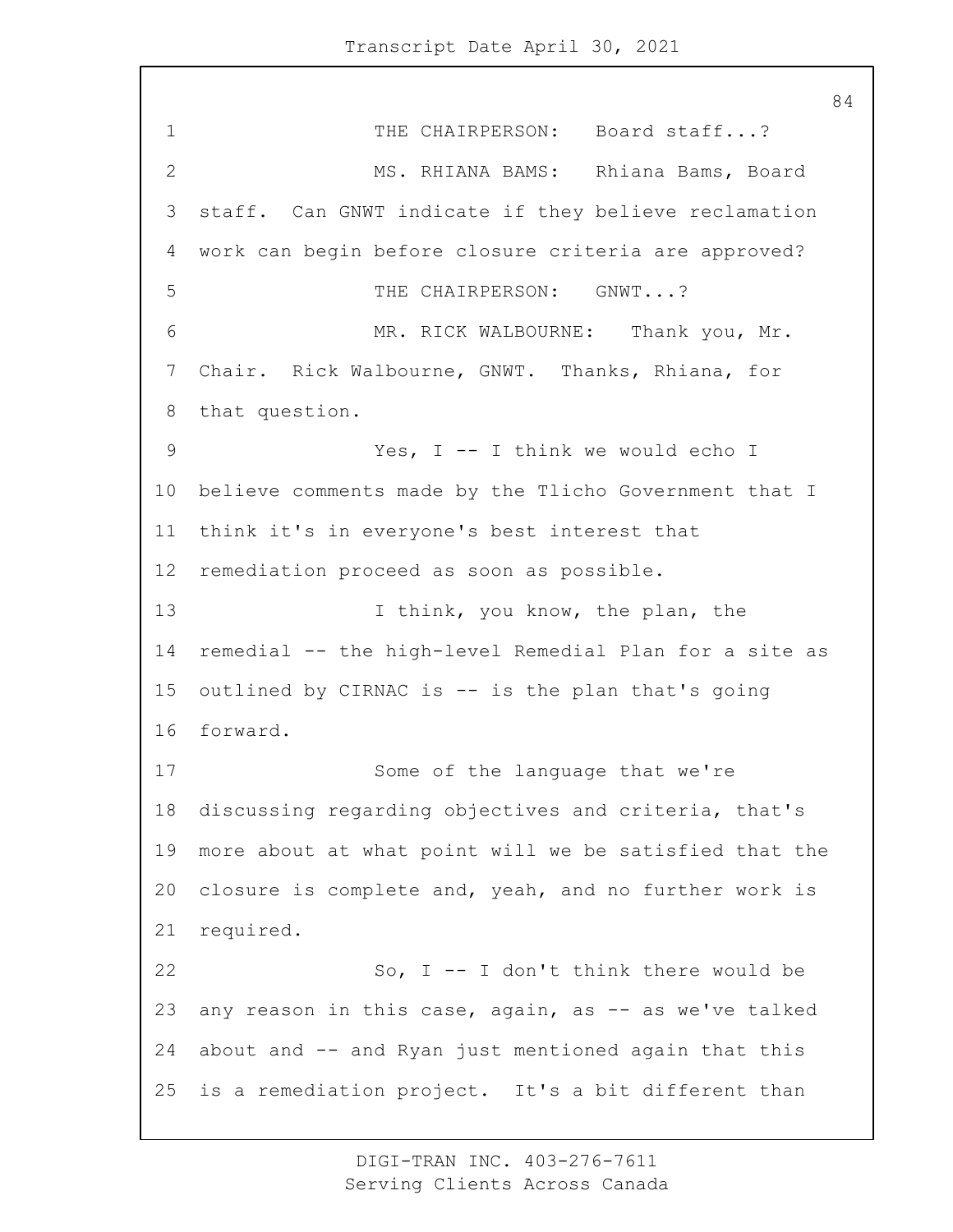an industrial project where, you know, the site's still operational and we may still be negotiating with -- with a mining company, for instance, what the closure is going to look like for certain components. 5 So, I -- I think in this case we're, we're already there. So, yeah, I believe that -- I don't think there's any reason that remediation should be held up while we're discussion some of the nuances of objectives and criteria. Thanks. 10 THE CHAIRPERSON: Board staff...? 11 MS. RHIANA BAMS: Masi. Board staff, Rhiana Bams. Can GNWT clarify if Intervention Recommendation 13 regarding a Surveillance Network Program station at the Mill Lake outflow is intended for monitoring before and/or after remediation? 16 THE CHAIRPERSON: GNWT...? 18 (BRIEF PAUSE) 20 MR. RICK WALBOURNE: Thank you, Mr. Chair. Rick Walbourne, GNWT. 22 So, the intent was to -- I think there are two (2) parts to this again. So, there's two (2) different -- there's the remediation activities ongoing where you'd want to monitor for, you know,

> DIGI-TRAN INC. 403-276-7611 Serving Clients Across Canada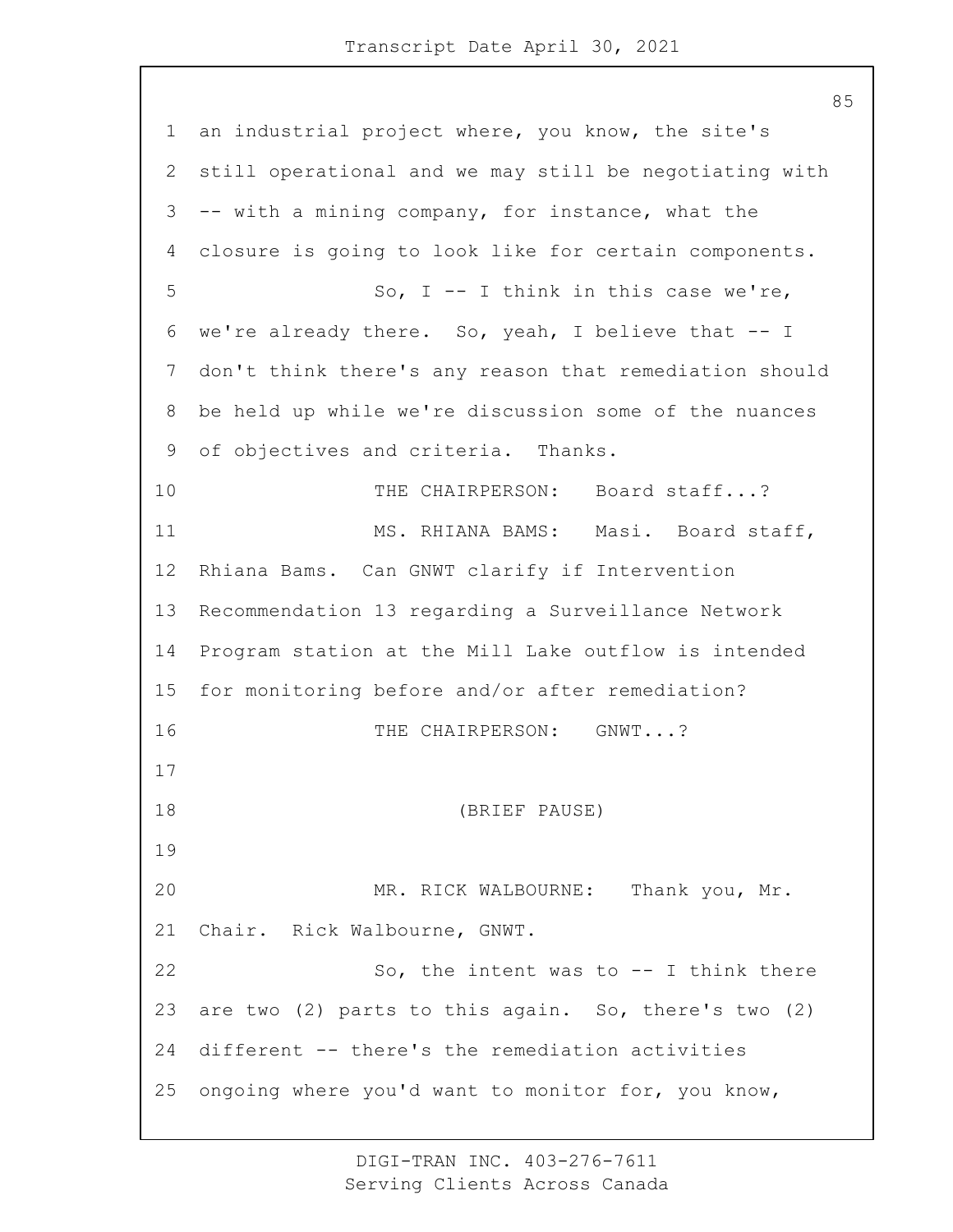things like TSS and -- and just to monitor the actual activities to make sure they aren't impacting the creek and Sherman Lake. But also assume there would be some component of monitoring post-remediation that would also monitor that creek. 6 Where that is housed is debatable which we've been coming back to with the different monitoring programs. Given that there will also be a post-closure monitoring program, which might also be covering Mill Creek and Sherman Lake, to us it's, you know, it's not as important where the monitoring is housed as long as the monitoring occurs. 13 So, you know, that might be up through some discussion as -- as talked about the Tlicho Government earlier about the locations and the frequency and how long that occurs. So, I think there is some value in sampling those areas during and after remediation. Where that's housed could be up for discussion. Thanks. 20 THE CHAIRPERSON: Board staff...? 21 MS. RHIANA BAMS: Masi. Rhiana Bams, Board staff. Similar question that was posed to the TG. 24 From a map of the Mill Lake outflow, there appear to be two (2) branches for Mill Creek

> DIGI-TRAN INC. 403-276-7611 Serving Clients Across Canada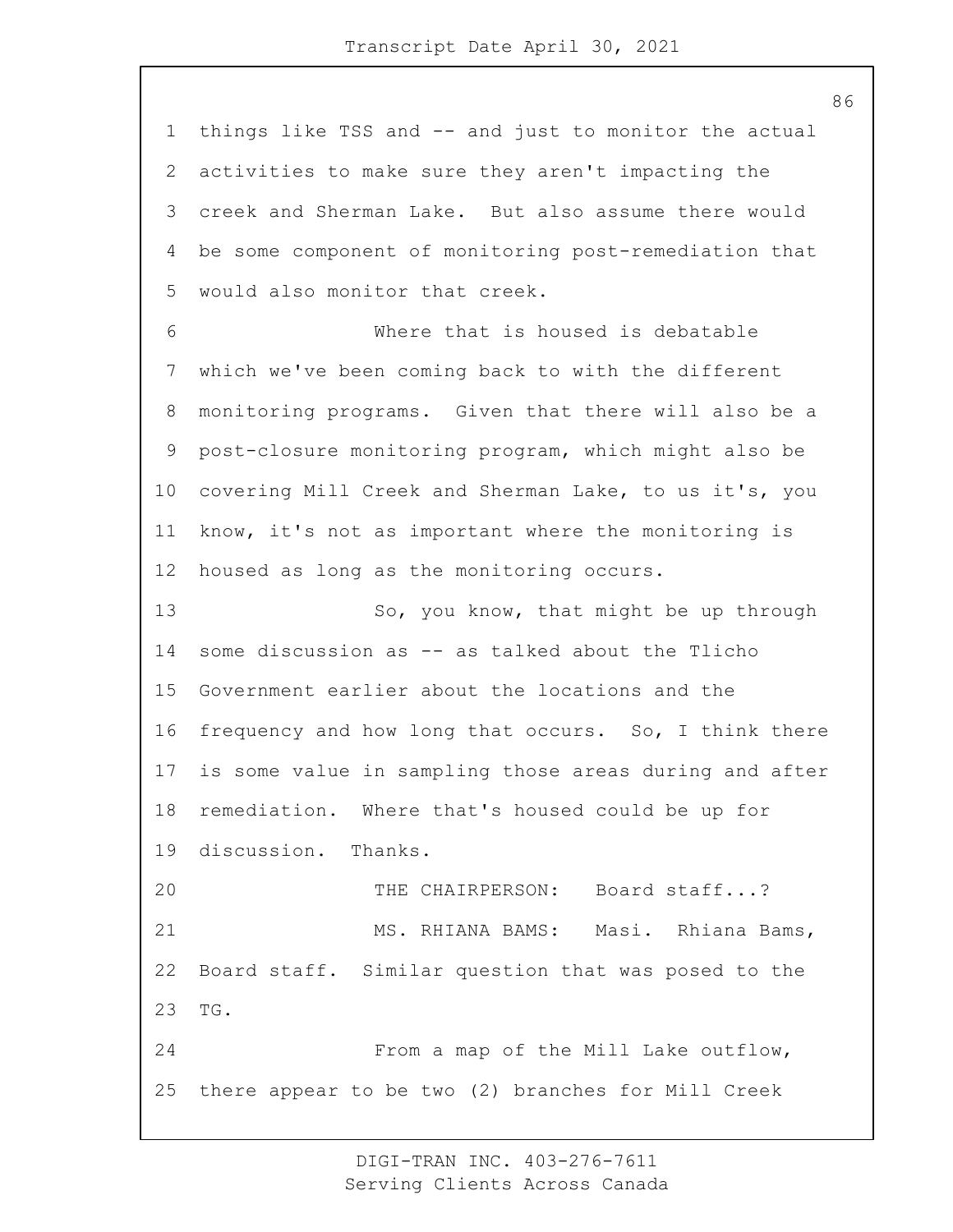that go down from Mill Lake to Sherman Lake. 2 Is GNWT proposing monitoring for both of these outlets to Sherman? 4 THE CHAIRPERSON: GNWT...? 5 MR. RICK WALBOURNE: Thank you, Mr. Chair. Rick Walbourne, GNWT. 7 So I think it would be difficult to say without more specific site now. And we've -- we've heard from CIRNAC that, you know, flow can be intermittent through that area, which would -- which could make that problematic. 12 What I might suggest is, you know, in - - in other areas such as with some municipal water licences for, you know, seepage around landfills and overland flow and things, it's -- there are different stations depending on where flow could be available. 17 So I might suggest some flexibility to allow the -- the inspector or -- or the Proponent to be able to take samples wherever -- wherever there's adequate flow. And if they're both flowing, maybe that could be an option as well. 22 But again I'm -- I'm not personally familiar with that area and what sampling might be like there, so that might be something that -- that the Proponent might be able to speak to a little more.

> DIGI-TRAN INC. 403-276-7611 Serving Clients Across Canada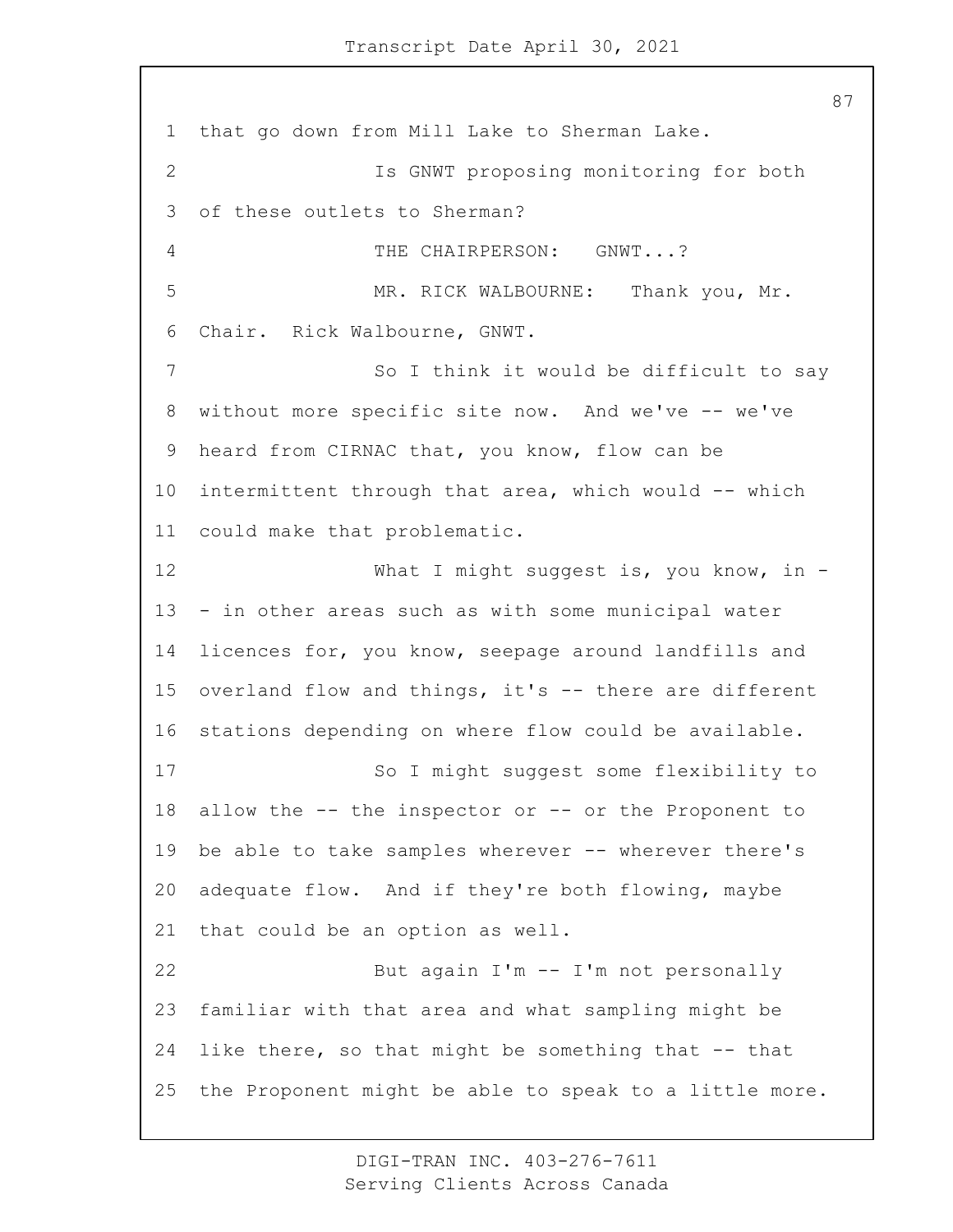1 But given the intermittent nature of that creek, you might want to consider having some flexibility in the SNP to make sure sampling is done where -- at least where you can get a sample. Thanks. 5 THE CHAIRPERSON: Board staff...? 6 MS. RHIANA BAMS: Masi. Rhiana Bams, Board staff. 8 Recognizing CIRNAC's response to GNWT's intervention recommendation for submission of a surface water management plan, does GNWT believe a separate Surface Water Management Plan is required, and why? 13 THE CHAIRPERSON: GNWT...? 14 MR. RICK WALBOURNE: Thank you, Mr. Chair. Rick Walbourne, GNWT. 16 So first off, I'll just say that we will clarify -- as I mentioned in our presentation, we'll clarify some of our -- some of our recommendations in our closing arguments as there's been a lot of information since that time. 21 1 I think overall, based on some of the - - some of the newer information we've heard from CIRNAC regarding again the -- the Surveillance Network Program, the Sediment and Erosion Control Plan, the post-closure monitoring AEMP, that a specific surface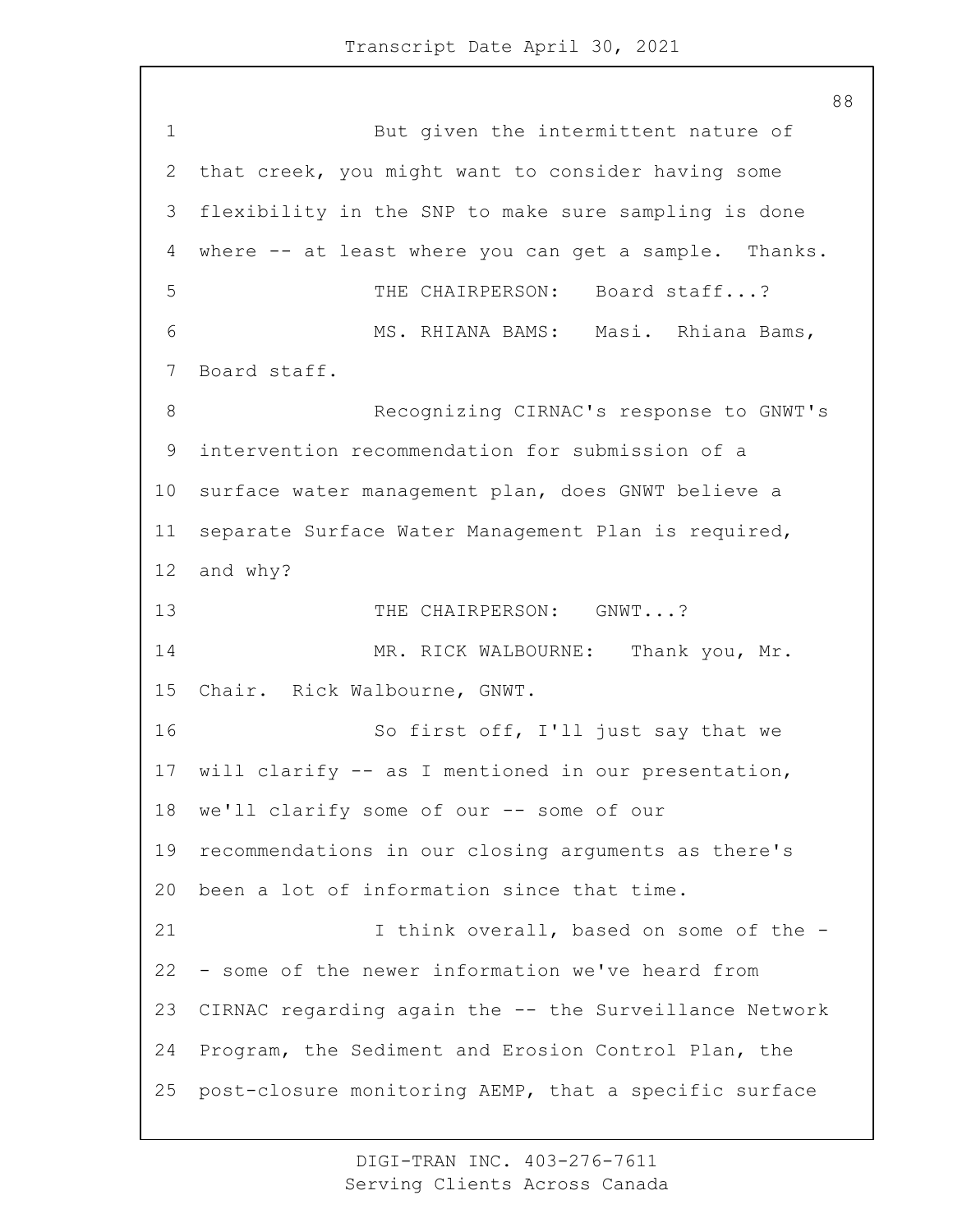water management plan may not be required. 2 But this also relies on, you know, some of our other recommendations about what we'd like to see for monitoring, that if all that monitoring occurs and a lot -- a lot that -- that CIRNAC spoke to, that we think that should be comprehensive and protective enough to monitor what's going on on site, and a specific surface water management plan shouldn't be required. 10 But, we will definitely clarify that in our closing arguments, as we'll do with several of our recommendations that will be updated based on the responses to interventions from CIRNAC, as well as a lot of the discussion that's occurred over the past few days. Thank you. 16 THE CHAIRPERSON: Board staff...? 17 MS. RHIANA BAMS: Masi. Rhiana Bams, Board staff. 19 GNWT's intervention recommended metal sampling in the event of a total suspended solids or turbidity event. GNWT's intervention recommendation also makes note of effluent quality criteria. 23 Can GNWT clarify if they mean to recommend that the metals to be sampled are the same as those metals included in the list of parameters

> DIGI-TRAN INC. 403-276-7611 Serving Clients Across Canada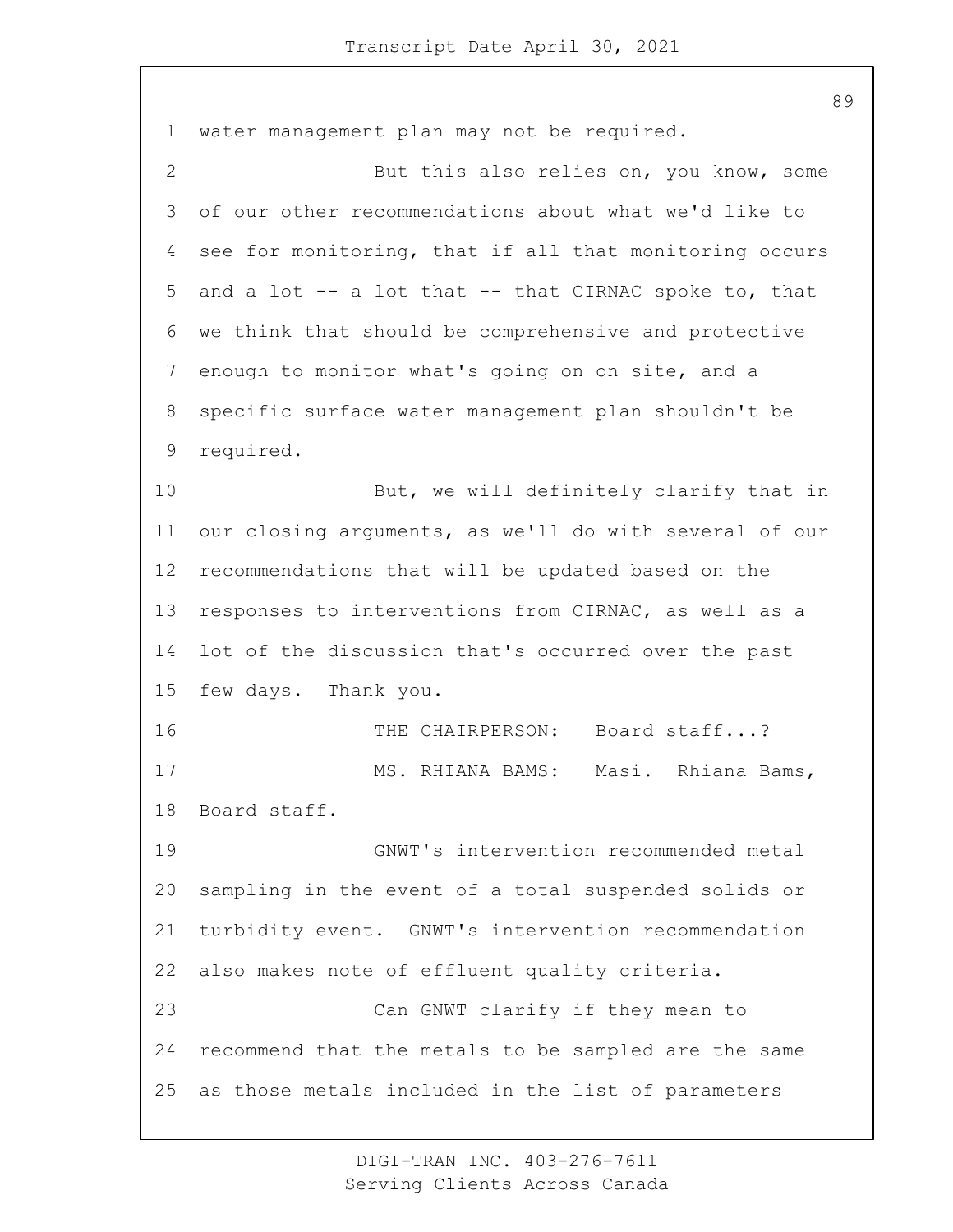with EQC, or that the concentrations of metals sample be compared to EQC? Masi. 3 THE CHAIRPERSON: GNWT...? 5 (BRIEF PAUSE) 7 MS. LAURA MALONE: Laura Malone, ENR. 8 So what was intended by saying EQC -- I think we also clarified this in our presentation -- was that it was in relation to the parameters having EQC being sampled in those events and not an intention where it would be a compliance location where those concentrations would have to be below those EQC. 14 THE CHAIRPERSON: Board staff...? 15 MS. RHIANA BAMS: Masi. Rhiana Bams, Board staff. 17 17 In GNWT's intervention, it recommends that the sampling frequency for specific Surveillance Network Program stations occur every two (2) weeks during open water season. 21 Would increased SNP sampling at stations that are nearby remediation activities address the GNWT's concern? For example, when the north tailings containment area is being actively worked on, could that be a trigger for bi-weekly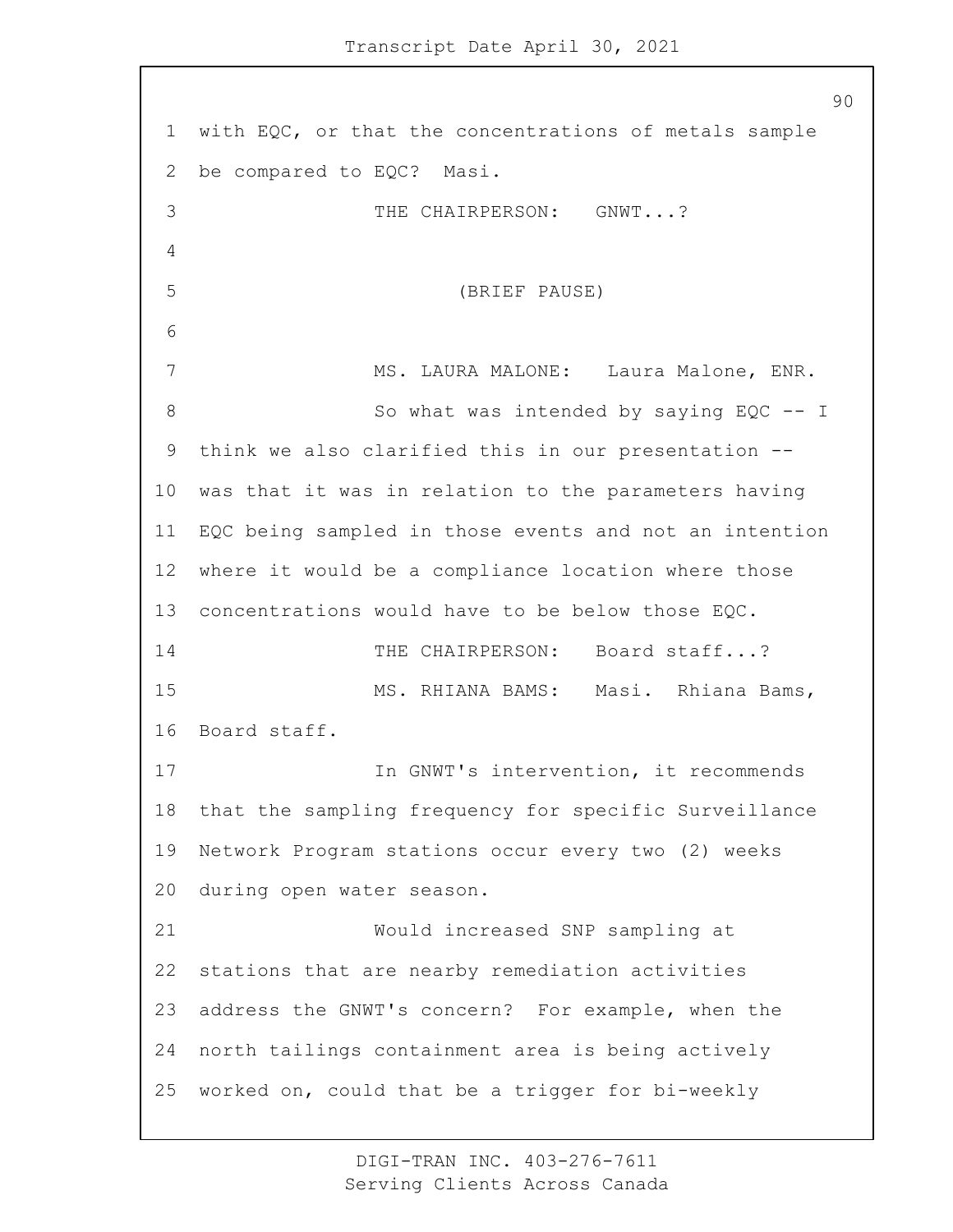1 sampling at the 1663-3 and -4 stations? Masi. 2 THE CHAIRPERSON: GNWT...? 3 MS. LAURA MALONE: Laura Malone, GNWT. 4 I think the short answer is yes. I 5 think that that does address the concern that we have 6 as far as potential changes to water quality occurring 7 during those activities. 8 And as we've said, recognizing there 9 are several monitoring programs at play, we've made a 10 few recommendations. And -- and I think, in -- in the 11 absence of -- of -- yeah, I guess I'll just leave it 12 at that actually. I think -- I think that would be a 13 good -- a good trigger for bi-weekly sampling. 14 THE CHAIRPERSON: Board staff...? 15 MS. RHIANA BAMS: Masi. Rhiana Bams, 16 Board staff. 17 Can GNWT provide an undertaking that 18 outlines the locations, types of monitoring, and 19 parameters and any other details it would anticipate 20 to be included in a post-close monitoring plan? Masi. 21 THE CHAIRPERSON: GNWT...? 22 MR. RICK WALBOURNE: Thank you, Mr. 23 Chair. Rick Walbourne, GNWT. 24 I would say in our experience or our 25 understanding, it's -- regarding any type of

> DIGI-TRAN INC. 403-276-7611 Serving Clients Across Canada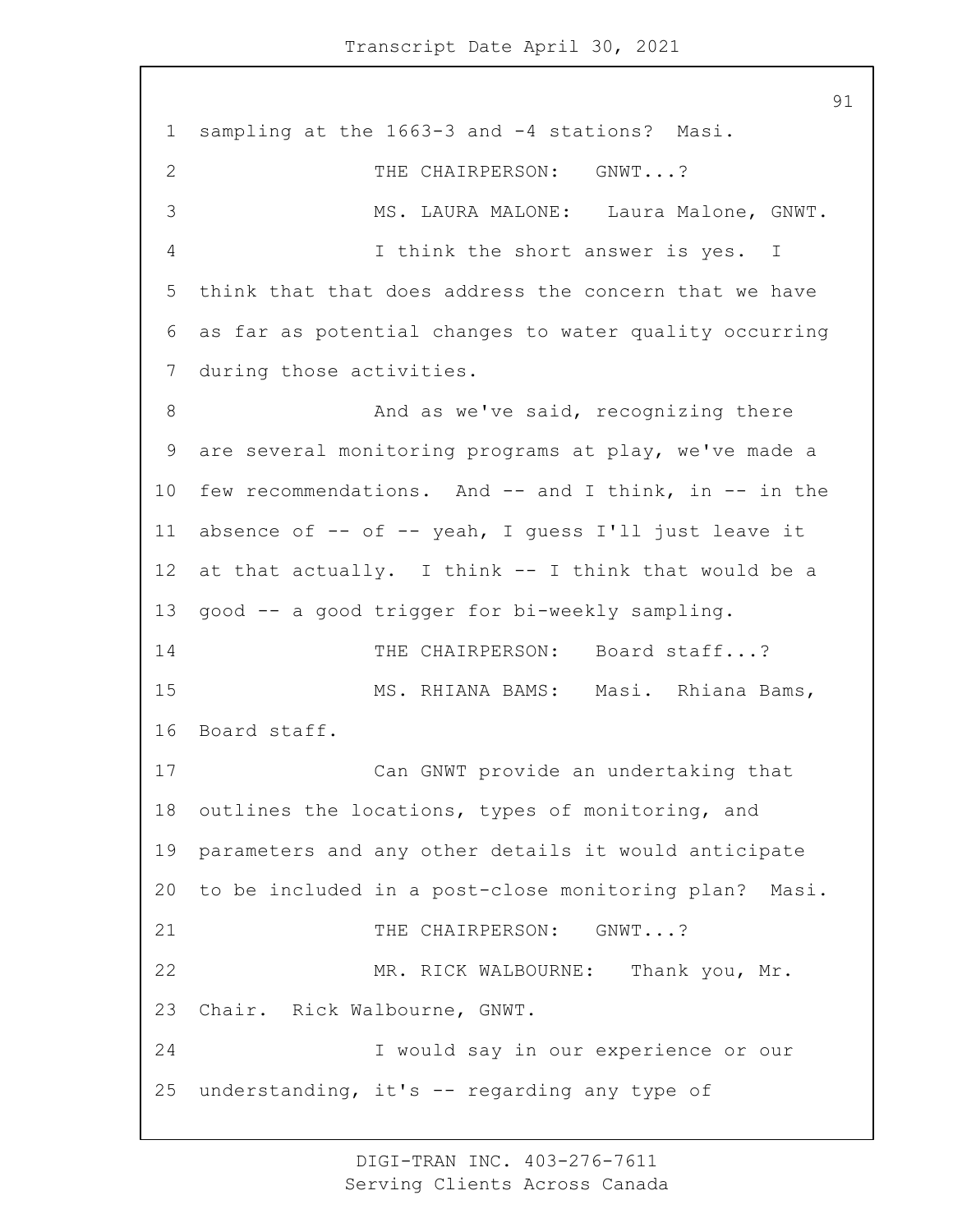monitoring plans, including a post-closure monitoring plan, it's usually on the onus of the Proponent to prepare the monitoring that they anticipate would be sufficient. 5 And that includes, you know, surveillance network or the post-closure or AEMP which is then provided to other parties such as GNWT, the Board, and the Tlicho Government to provide impact on -- or to provide advice on. 10 So I'm just a little cautious that, you know, it's similar -- there's been undertakings to the Tlicho Government and now to ourselves of everyone working on these -- some plans in isolation where I think it would be most productive if an initial plan was prepared by the Proponent, as is outlined in the closure guidelines, that would then be reviewed by parties and advice provided on at that time. 18 THE CHAIRPERSON: Board staff...? 20 (BRIEF PAUSE) 22 MR. RYAN FEQUET: Ryan Fequet, Board staff. So just to confirm, the reason Board staff are asking for this undertaking is because we recognize that the -- the nature of the monitoring for this site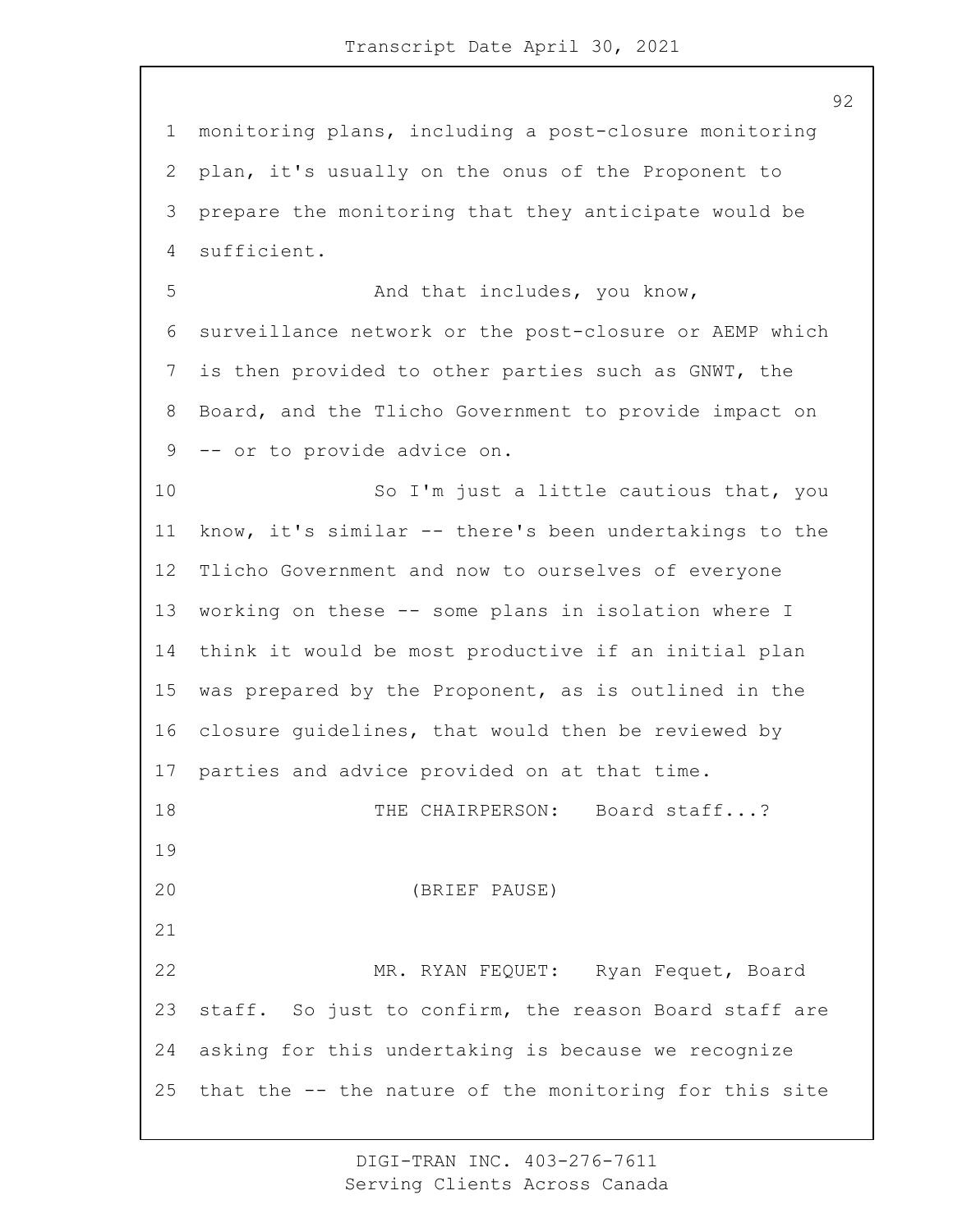after remediation will -- will carry on for a long time, and there are lots of different places and ways that the Tlicho Government and other parties would like to see things monitored. 5 And the Board will need to consider a water licence and what it looks like and what conditions are in that licence. 8 So, the purpose of this undertaking, understanding where we are in the process, is to help outline any potential schedule requirements for such a plan if -- if that ends up being the case. 12 So, can GNWT provide its assistance through this undertaking with helping to identify or 14 outline the locations, types of monitoring and parameters or other details it believes could be included in a post-closure monitoring plan? 17 And this is the same undertaking that was requested of the Tlicho Government and of CIRNAC as the three (3) parties to this proceeding. 20 THE CHAIRPERSON: GNWT...? 21 MR. RICK WALBOURNE: Thank you, Mr. Chair. Rick Walbourne, GNWT. 23 Yeah, again, I -- I find it a little unusual that that undertaking -- I found it a bit unusual when that undertaking was given to the Tlicho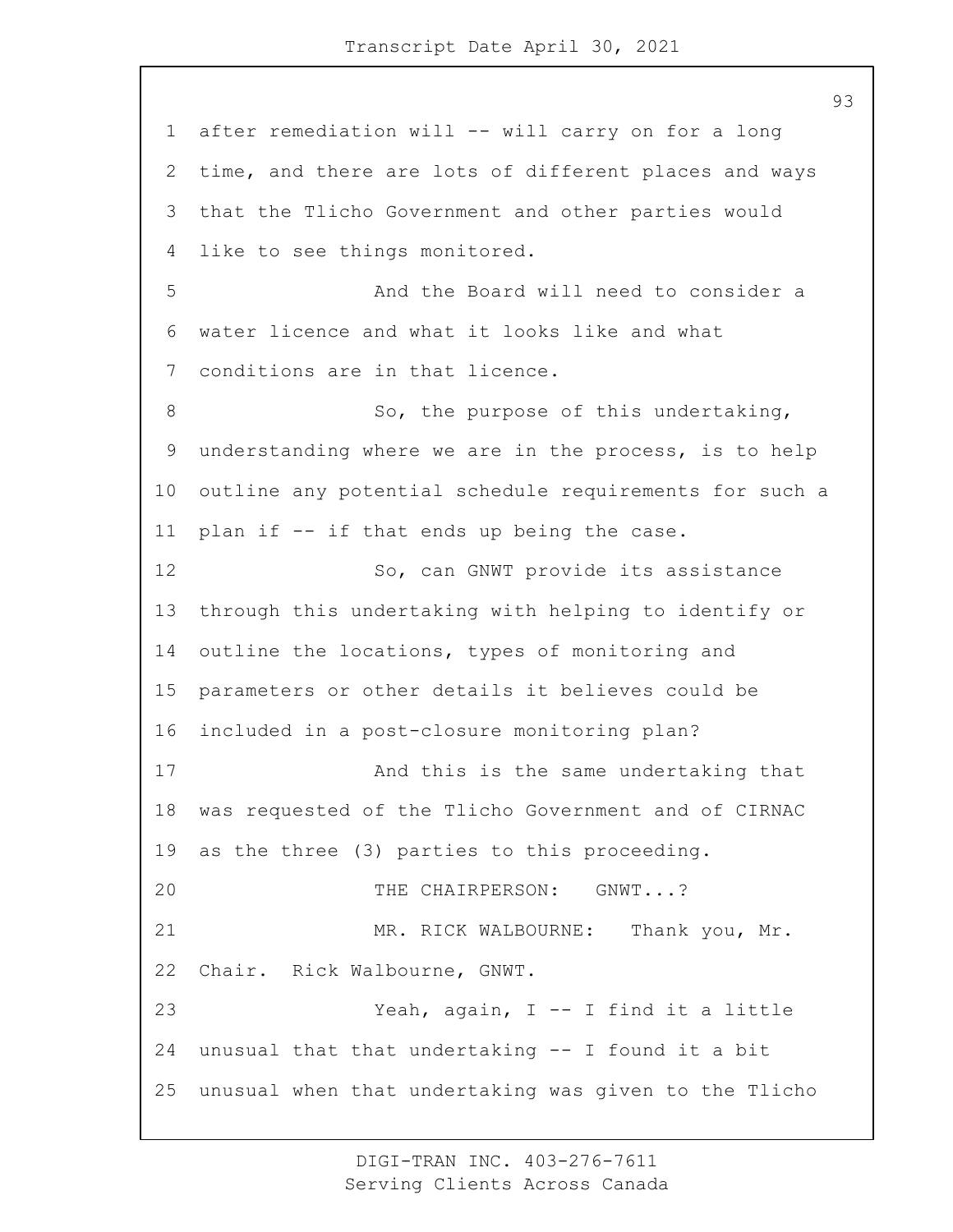Government. 2 I'm finding it a little unusual it's being given to us, as well, especially noted that it was already given to CIRNAC, as the Proponent, and they will be providing that information. 6 In my experience, as I've mentioned, it will be helpful for the Proponent to provide that undertaking as an initial step after which other parties, such as GNWT and the Tlicho Government, would have an opportunity through the draft water licence if it's -- if what you're looking for is a schedule to the draft water licence, that the parties, GNWT and I'll -- I'll include the Tlicho Government in this, as well, they probably have a lot -- would be able to probably provide a much more narrow focus on that review given that CIRNAC is writing the same undertaking through a review of the draft water licence and the specific schedule based on what's provided by CIRNAC. Thanks. 20 THE CHAIRPERSON: Board staff...? 21 MS. RHIANA BAMS: Masi. Rhiana Bams, Board staff. That's all the questions. Masi. 23 THE CHAIRPERSON: Thank you. Any questions from legal counsel? 25 MR. JOHN DONIHEE (by Zoom): Thank

> DIGI-TRAN INC. 403-276-7611 Serving Clients Across Canada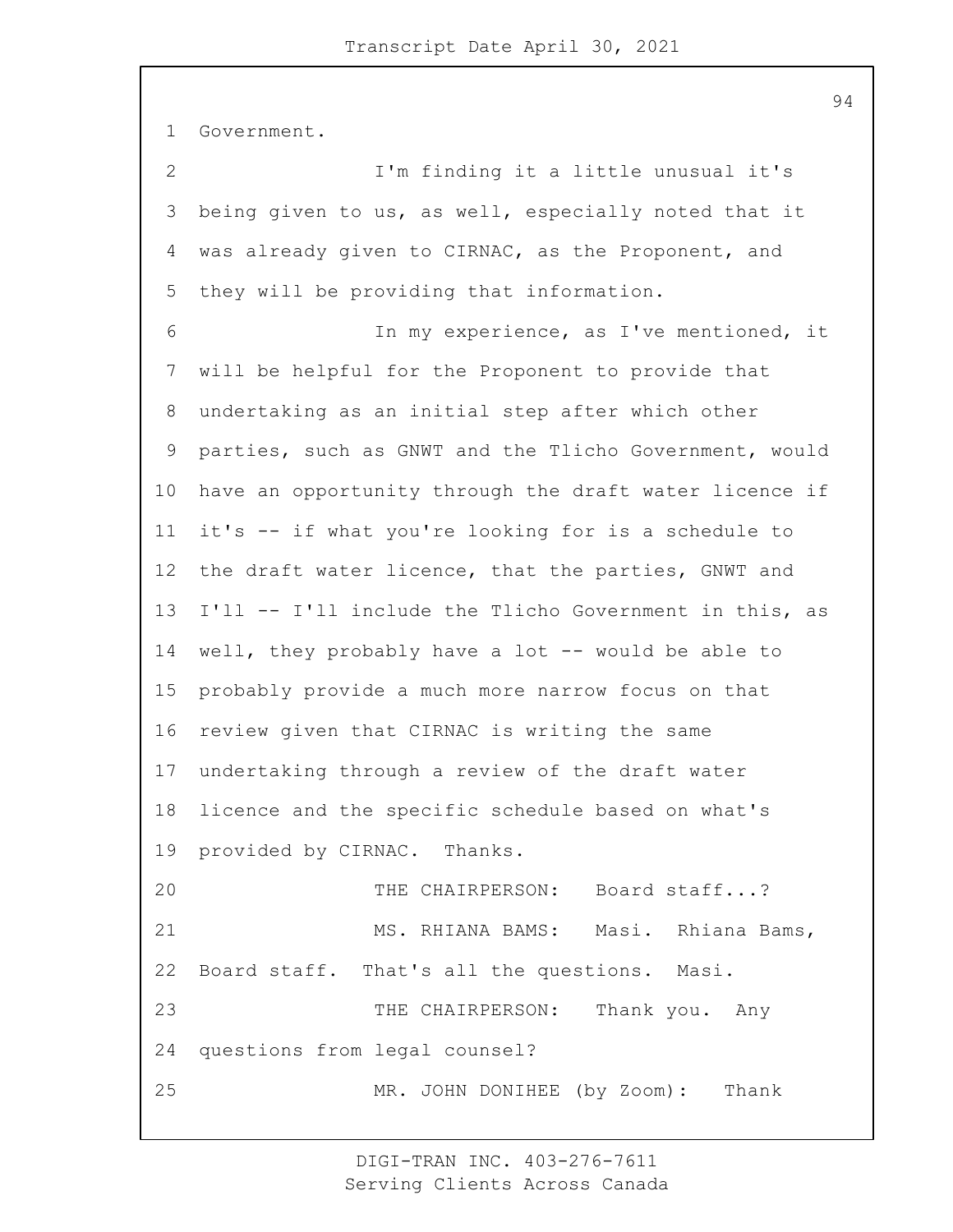you, Mr. Chairman. It's John Donihee. I have no questions for the GNWT. 3 THE CHAIRPERSON: Okay. Thank you, John. And we have -- the Board doesn't have any questions? 7 (BRIEF PAUSE) 9 THE CHAIRPERSON: I think next would be closing arguments from -- I mean, closing remarks from Kwetjjaa Elders and community members. So, we can do that now or go for a quick break. 14 (BRIEF PAUSE) 16 THE CHAIRPERSON: Okay. There's a request from the Elders to take a nine (9) minute break. --- Upon recessing at 11:54 a.m. --- Upon resuming as  $12:12$  p.m. 23 THE CHAIRPERSON: Okay. So we're back for the end of the hearing. So we're going to have some closing marks from Kwetjjaa Elders and community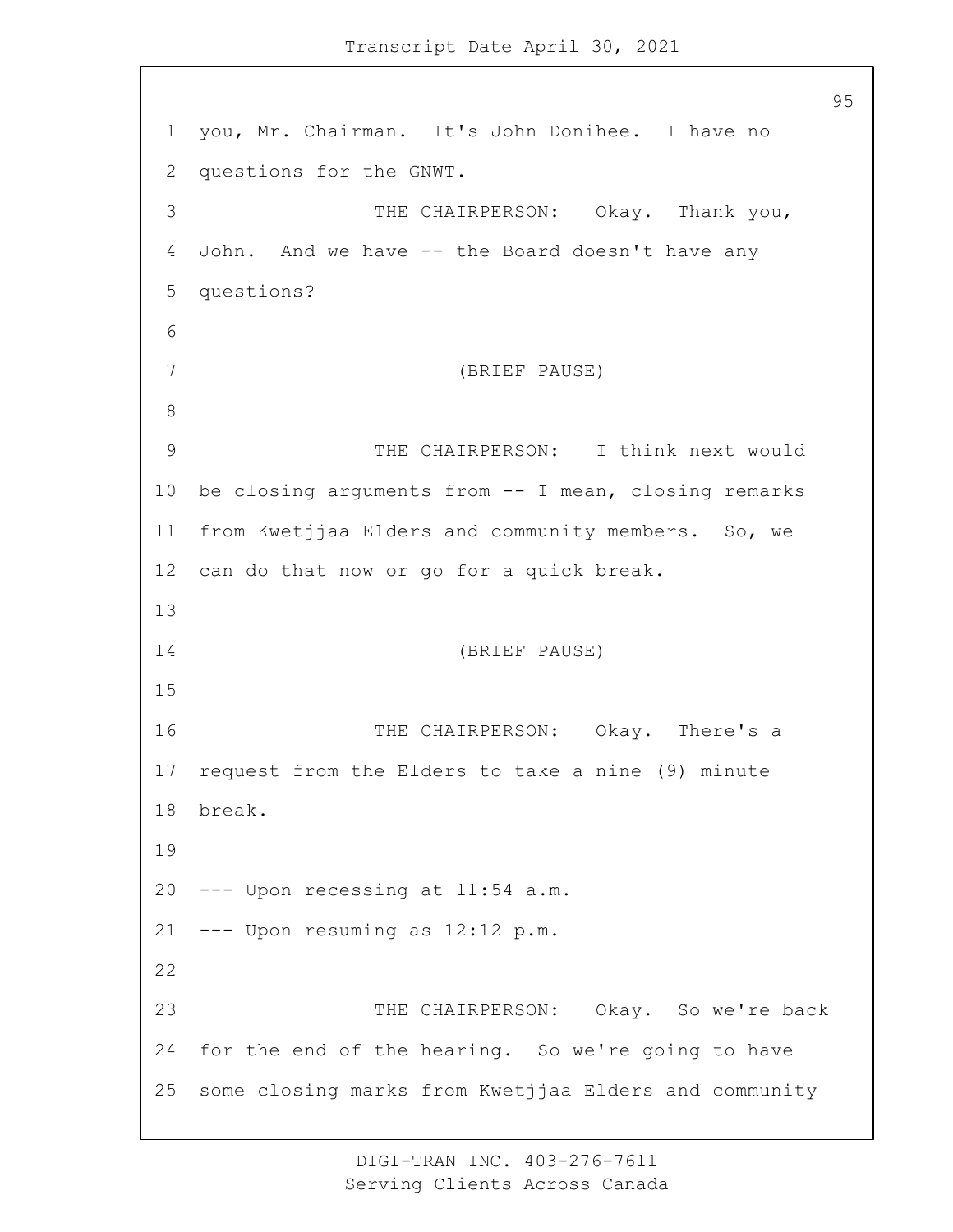members. And once they will do closing remarks will be first Joseph Judas of Wekweeti, Joe Rabesca, Behchoko, and George Mackenzie. Thank you. Whenever you're ready to start. 6 (INTERPRETATION FROM TLICHO LANGUAGE INTO ENGLISH) CLOSING REMARKS BY WEKWEETI: 9 ELDER JOSEPH JUDAS: Thank you, Mr. Chairman. For the past two (2) days -- it's almost like for the past two (2) days, we were able to sit and -- and speak to each other and try and explain what's going to take place here. 14 And we also have a Water Board and then we have that CIRNAC and we have the government, Tlicho Government members here. We have many people and Elders and the young people. 18 We as Elders, the Rayrock Elder members, there's about six (6) of us. I don't know -- the members, Whati, I think they have six (6) people. Whati, we have people coming from different outlying communities. 23 The information we had shared is so valuable to us. This is the only way we can, you know, begin our work. We need to help each other. We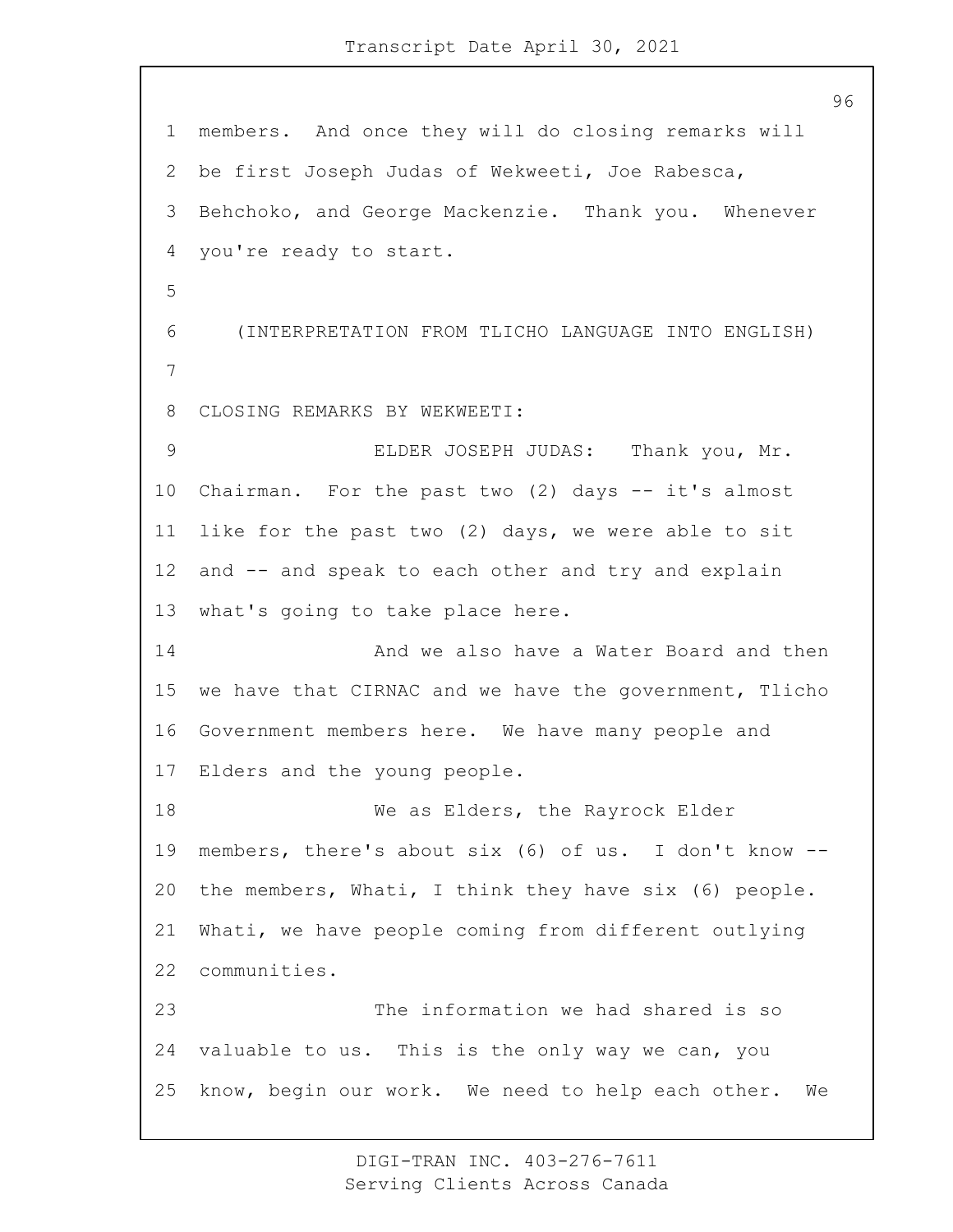need to support one another. That's the reason -- that's the purpose that we have come to here as a group. 4 You had listened to the young people, the young people who were here. You had listened to the Elders that are sitting among us. You have -- we have taken the time, even all the leaders here, the different organizations. 9 The Tlicho Government and the North Slave (sic) government and the different group had listened to the Elders and young people. We're hoping that all kind of work will be properly done, that something good could be done for us. 14 This -- my thought on this -- my feeling on this, because I'm living too far from this area, that I'm not affected by this. But it is -- I am affected by this. **I** remember even a long time ago, we were living -- my family were living in Behchoko. I remember how we used to go out swimming on Behchoko, that area where we made use of as a swimming pool there, they call it, that's where we -- we used to go swimming in those areas. That's where we had lived, and that's -- this is what happened. This is how we travelled to different areas to live.

> DIGI-TRAN INC. 403-276-7611 Serving Clients Across Canada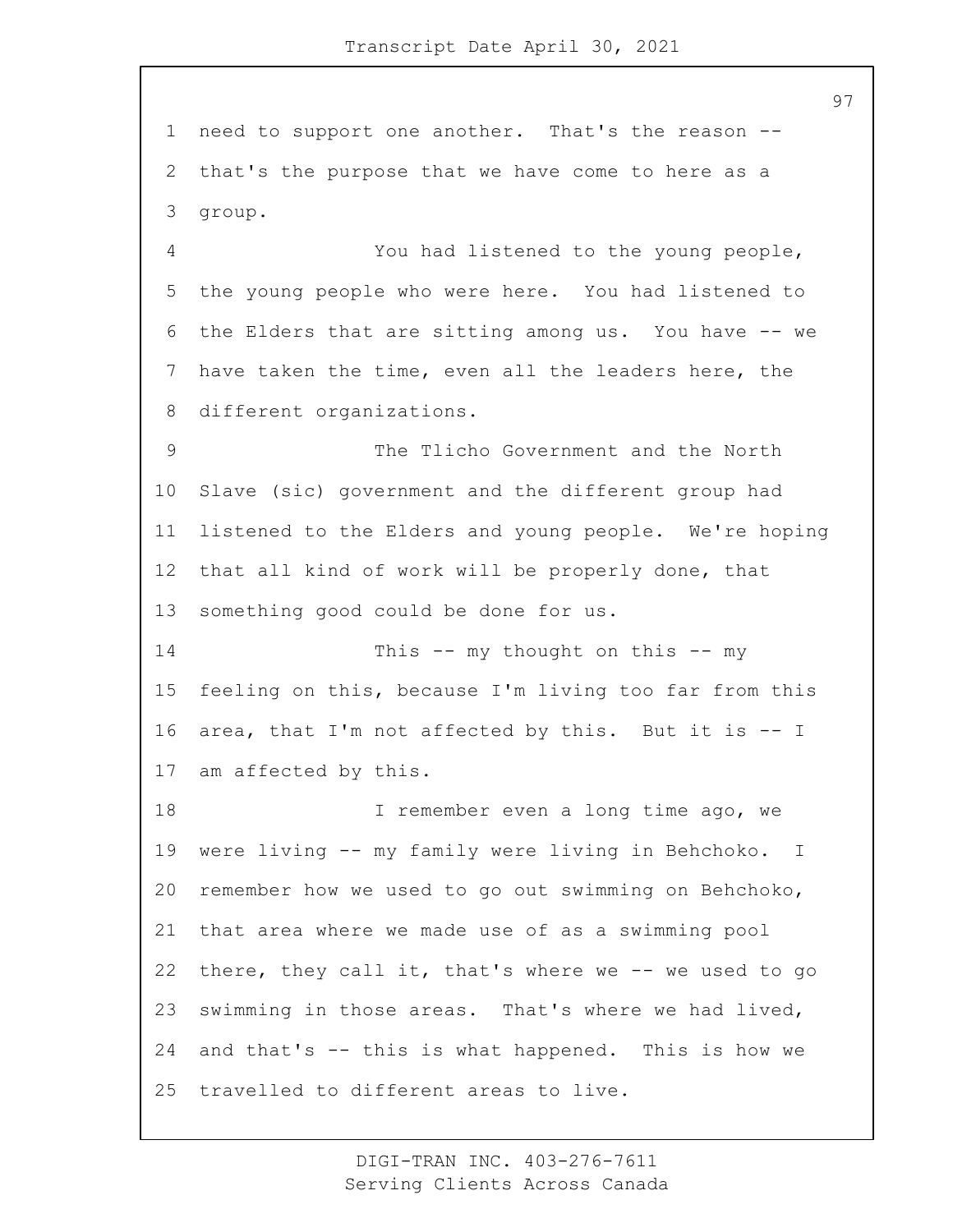1 1 I am very pleased with all the people that are here, the words that you have shared with us, some of the young people. Of all the -- our late relatives, fam -- parents and family members that have worked there, we're hoping we're doing -- don't do that particular type -- type of situation again. 7 In the future, should we come to -- to a mine like this? We -- we should get a proper garment, a safety garment. 10 Many people have spoken to us. We're not saying that -- how, you know, finding -- trying to 12 find a way that it could be healthy for -- for us. 13 Each summer, in summertime, as you know everything is dry. All summer, everything's dry, then there's dust and the water flows. Everything moves, even the dirt and the sand. 17 Sometimes we have, even with the mist, the water vapourize and it goes up in the air and it - - and it floats about. We don't want to be affected by this with any particle that is floating in the air. We want to have safety in that particular area. We want to have safety for the people who will go to that area, Kwetjjaa. 24 For the young people, we depend on young people. We are talking for the young people,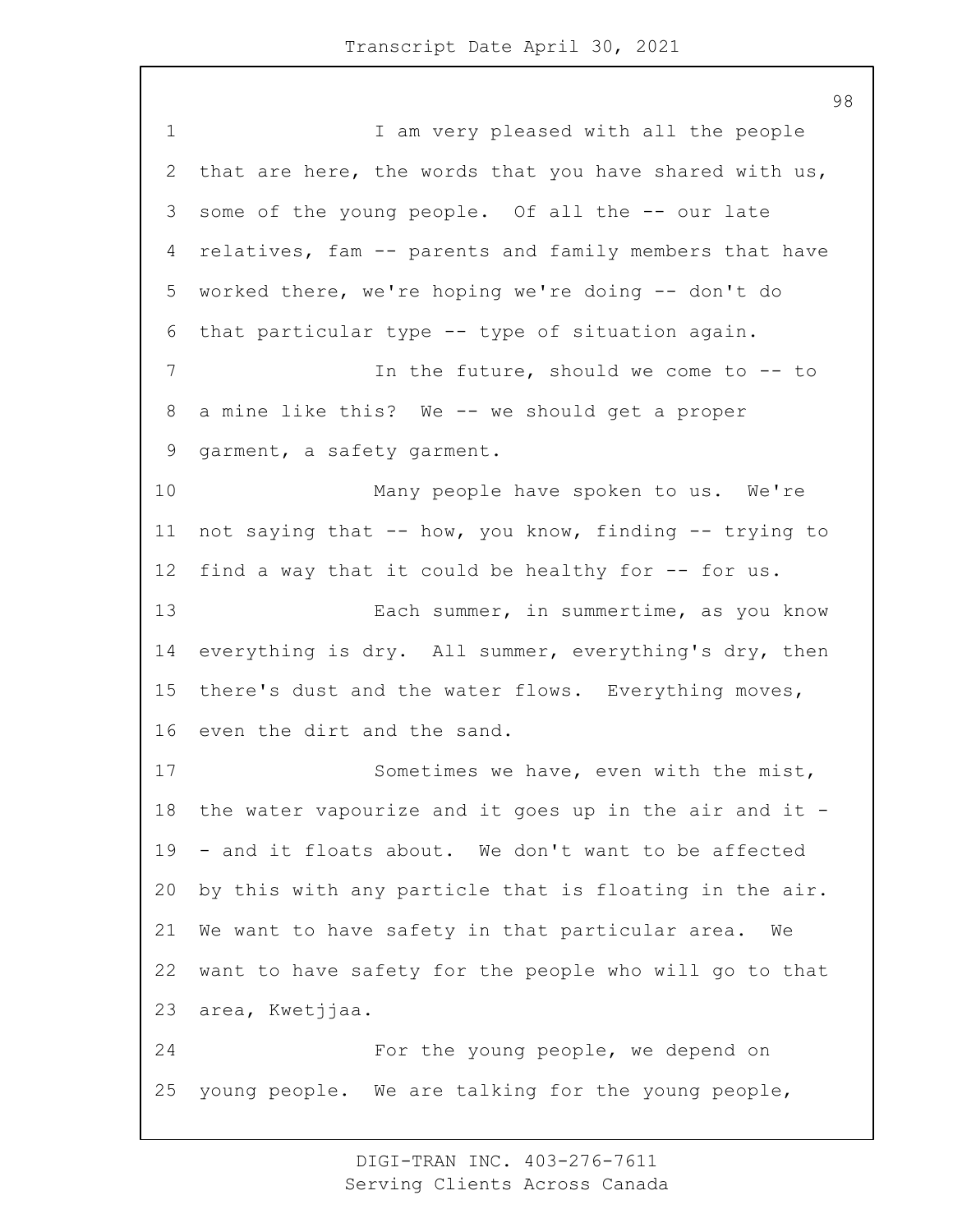even the young lady, young mens. We need to be together and support one another. This is my thought on this.

4 As you know, the Mill Lake, what -- the work that has to be done on the Mill Lake, how could we go about it? How could we make it better, you know, a healthy lake again?

8 The Elders had constantly talked about this. Even out of the meeting here when they were in the hallway, they had been talking about it. And they 11 con -- constantly tell -- we hear many -- many voices, many talk about this that it's -- that lake is contaminated.

14 How could we do a proper job? That's the only way. We're hoping that our people who worked on there, our -- our people, if they have to work on 17 it, we want them to be safe and healthy.

18 The people that will be working there, they should constantly monitor this area. We're hoping this -- you know, this doesn't con -- contaminate people in different area from this -- from this site. We're hoping people who are going to do the actual work to con -- continue to do monitoring. 24 We want the work to be done not only in the summer, but also the winter. We're hoping that a

> DIGI-TRAN INC. 403-276-7611 Serving Clients Across Canada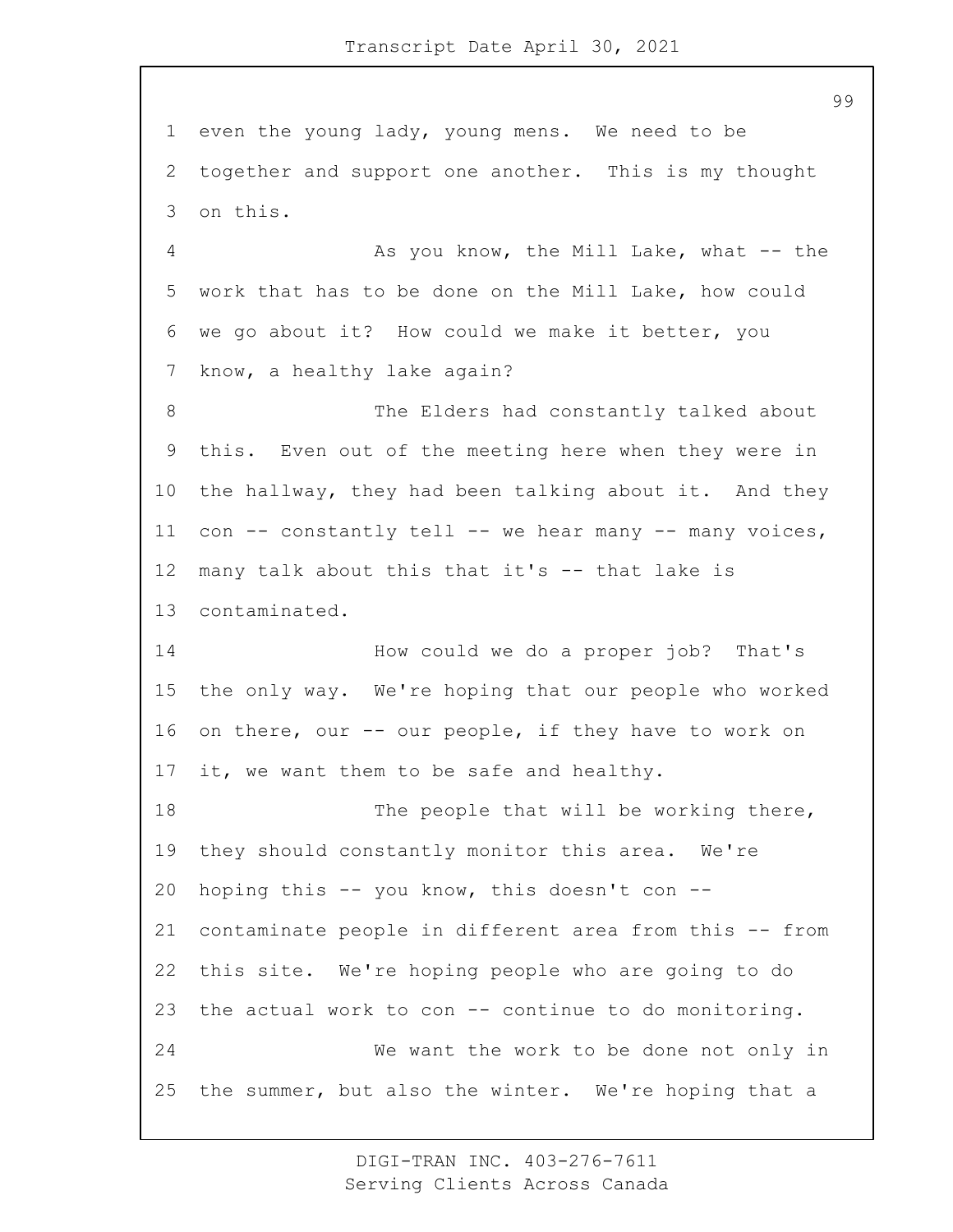proper job could be done, a proper tool could be used. We're hoping this area will be safe and a good place to be when they -- if the work has to be taken -- yes. 4 We have young people who are not working the mine. They do know the kind of work that need to be done and what -- how to -- to work at the mine, the safety and everything. 8 Yes, it is -- we should get the first - - first chance of -- of approving what needs to be done in the area. We should be the first ones to be approached to do the work there. We want our young people, our -- our children, young people to do the actual work there when they're doing the remediation work there. 15 Some of our -- as you know, some of the mine will be closed very soon. Some of these staff that are at the mine are people that are at the mine there, Tlicho members working at the mine. They -- 19 the work that the mine would close and they'll -- they won't have a job. 21 I've been thinking about this for the past few days we have been sitting together and -- and talking to each other. We have Elders accompany us. They listen carefully to what's been said here, and young people here with us. This -- some of them, it's

> DIGI-TRAN INC. 403-276-7611 Serving Clients Across Canada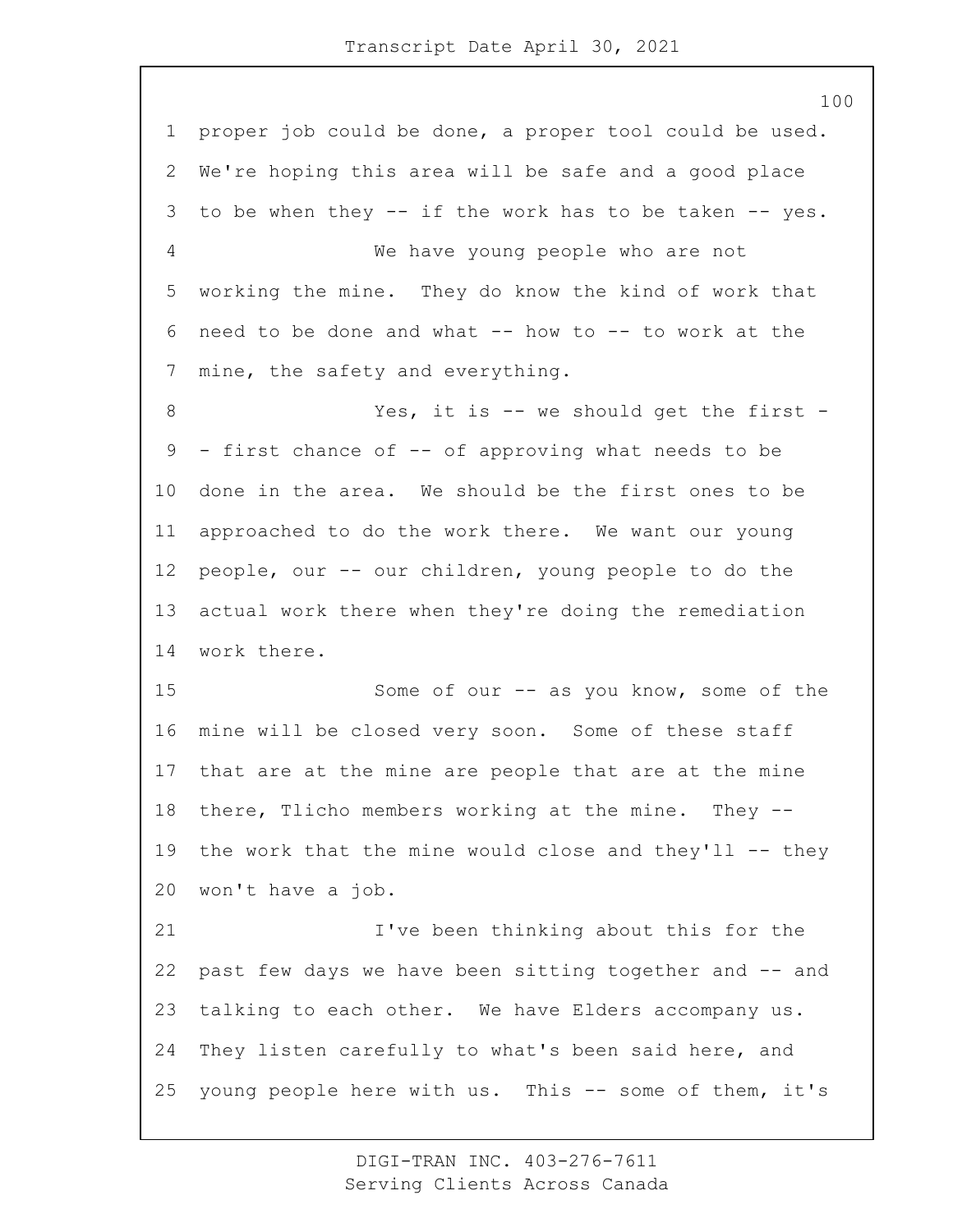the first time they come to a meeting like this. They must have realized that this is the things that they talk about when they come to a meeting. 4 Yes, as you know, that we have a chairman. He's the one that controls the meeting. The people who are able to speak are allowed to speak. We have that CIRNAC group, we have the Tlicho Government members, we have Board members and the 9 government -- I mean, the TG staff. 10 They're all searching for a way that we can do a proper job. And so I'm sure that other people will be given a chance as for the work that needs to be done. We, as Tlicho members, we should get the first chance in working in that area and have more input on -- in the area. 16 That's all I want to share at this time. Thank you. 18 THE CHAIRPERSON: Masi, Joseph. Joe Rabesca. CLOSING COMMENTS BY BEHCHOKO: 22 ELDER JOE RABESCA: Yes, Mr. Chairman. Thank you. You have given us an opportunity to speak to the -- the group here. I'm happy. 25 I was looking at a picture here at the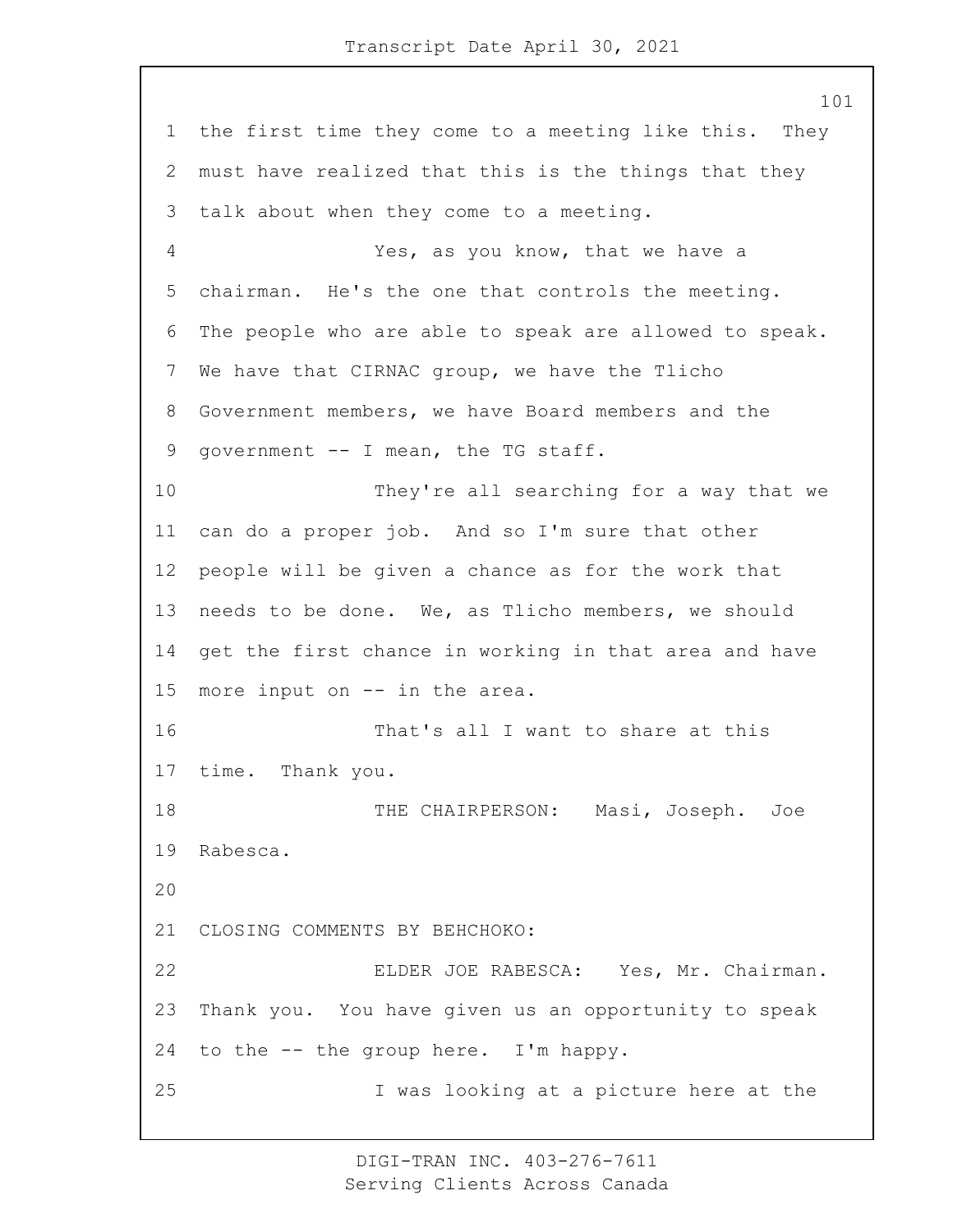Rayrock as to how everything had been -- how it is. As I recall, I was a young -- young man, young -- young lad, and I was in that area. I look at all the area where people had lived. 5 What is wrong with that area, during the course of the operation of the mine? Where did we sleep in that area? 8 I listen to what's been said here with the Territorial Government sharing information with us, and also that -- the government members and the staff, the TG staff, all the staff that are here, the Board staff. 13 I -- we had shared so many good -- good words with each other, so many good, valuable news, valuable information that we need. When you talk about the land like this, thirty (30) to forty (40) years we have been -- no, really -- talking about this area. 19 We, as the chief -- the chiefs and -- there must have been -- we had two (2) chiefs from Behchoko, so there was five (5) leaders there, five (5) chiefs. And we had four (4) Elders that have worked closely with each other. 24 When we were wor -- making -- dealing with the land claim, it took these leaders to do the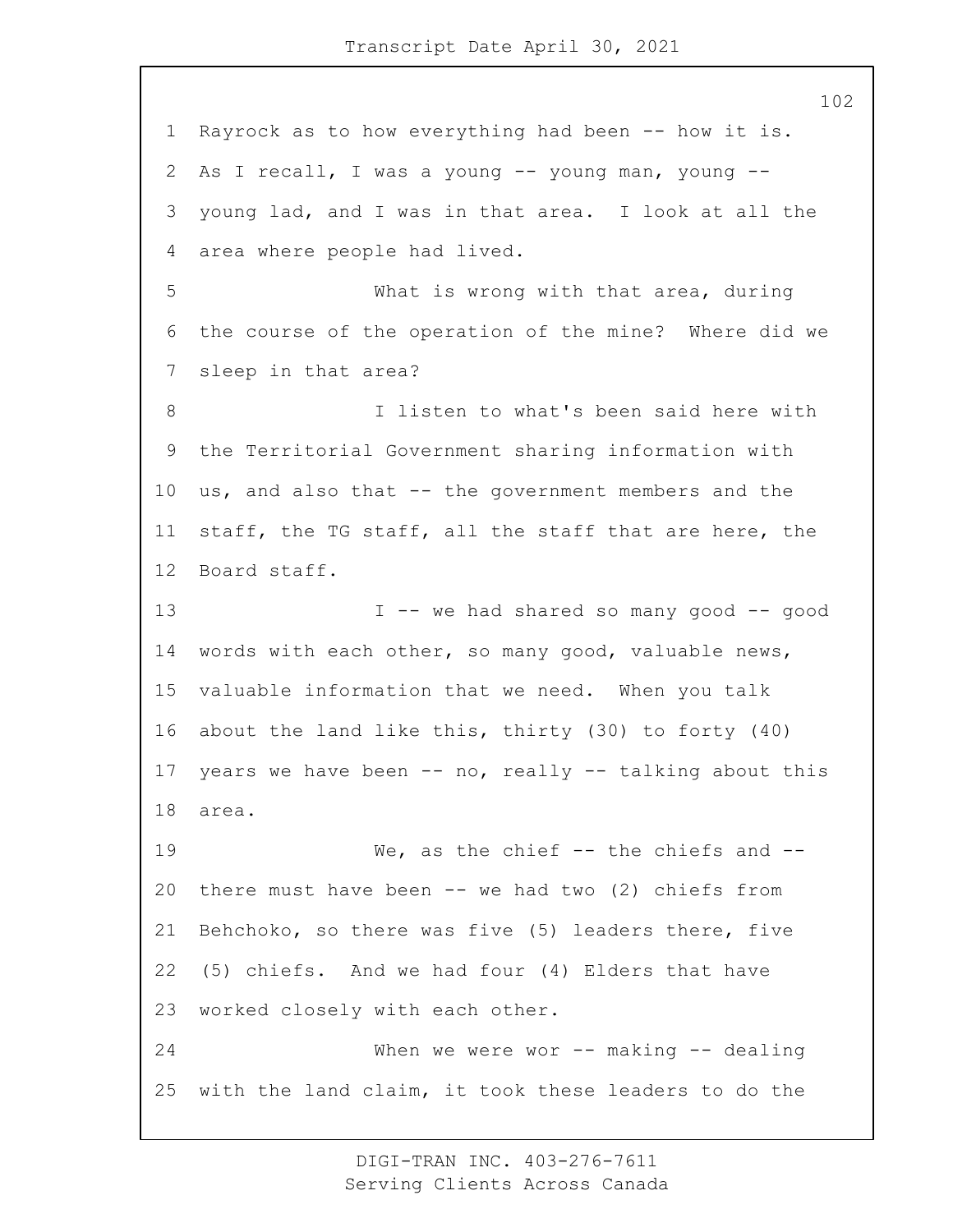work. We talked about everything that needs to be talked about. We left nothing out. We even talked about the economics, the money that we can make, the money we can gain. 5 And all the staff that have worked with us want to work again. How are we going to operate? Where can we gain money from? How could we keep the government running? 9 If you got a government, you need money to operate. We talk about these things. Eventually, 11 on the 10th day  $-$  ten (10) days  $-$  for ten (10) days we sat together all by our self, the Tlicho members. We talk about what's going to happen from here. They start talking about this. 15 Also, I listen to them very carefully. I can understand English. I understand my own language, too. So, we keep trying to talk about it, the economic, the finance. 19 When we had gained 39,000 square kilometres and they said that we would be able to have power to -- to make decision for the service of the land. Anything that happens on our land, we will be approached first, as a Tlicho Government will be approached first. 25 This is a job. It's in the midst of --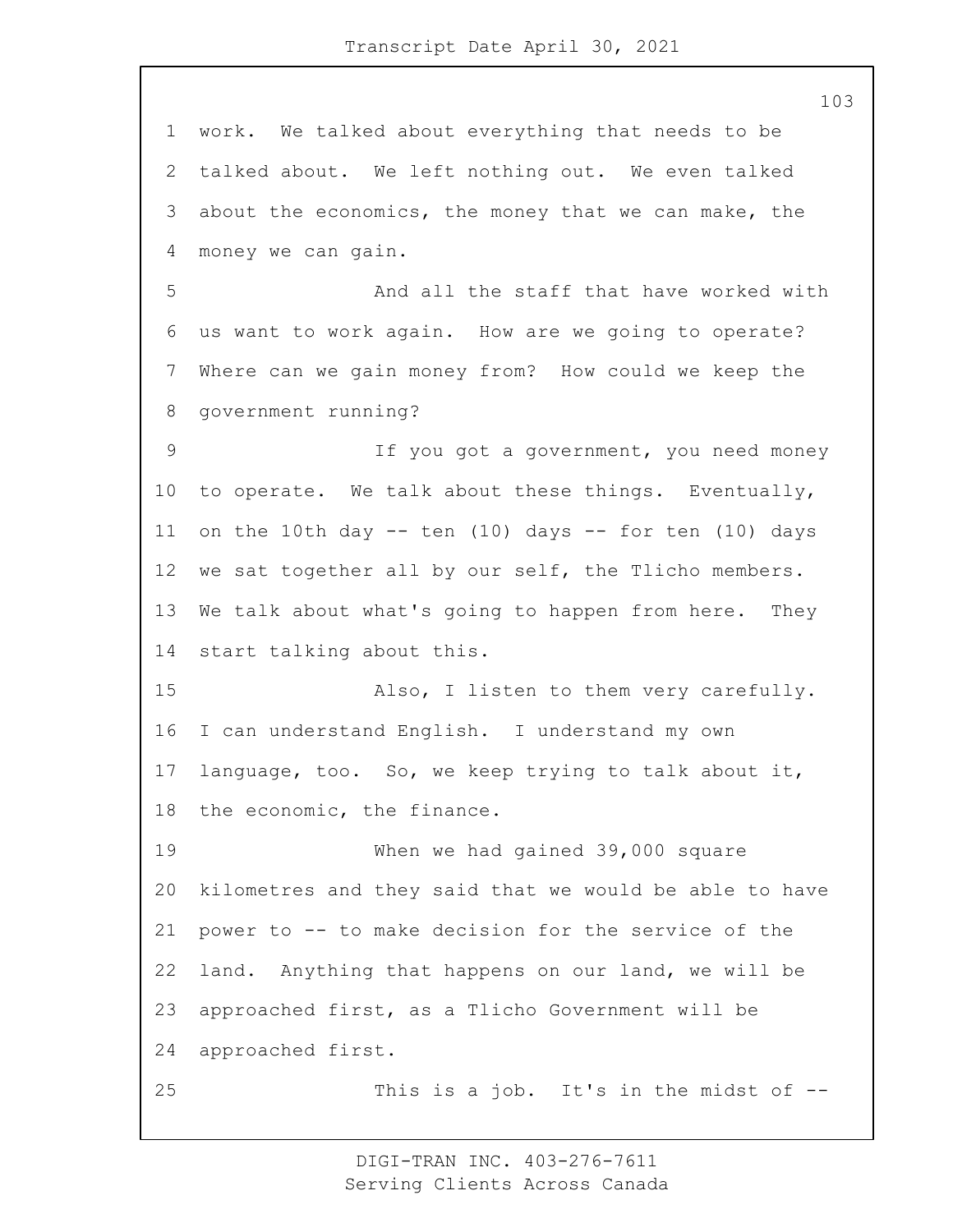the job is in the midst of our land. If there's going to be a contract given out, we want Tlicho to control that. We want the -- if the Tlicho member wants to take up a contract, I want that to happen. I want my people to work there. 6 I'm sure all the Tlicho have the same feeling, that they want to have control over the area, have people working there. Gameti, Wekweeti, Whati and surrounding. And, also, we have many people live -- our members living in Yellowknife. I don't think none of them would -- would be -- would refrain to what I'm saying. They would not be against what I'm saying. 14 This is why we had gained this land claim. I'm the one who took big -- big part in getting the land claim. I had done the work until it was -- the whole thing was finalized, for the land claim. 19 19 I listened to everyone that spoke to me, the Elders, what they're feeling about, the Elders. We have many staffs, some living way in the great distance elsewhere now. I spoke -- we had spoken to all these people. 24 We have a Chairman here. He has control of this meeting. Yes, with the job. I am the

> DIGI-TRAN INC. 403-276-7611 Serving Clients Across Canada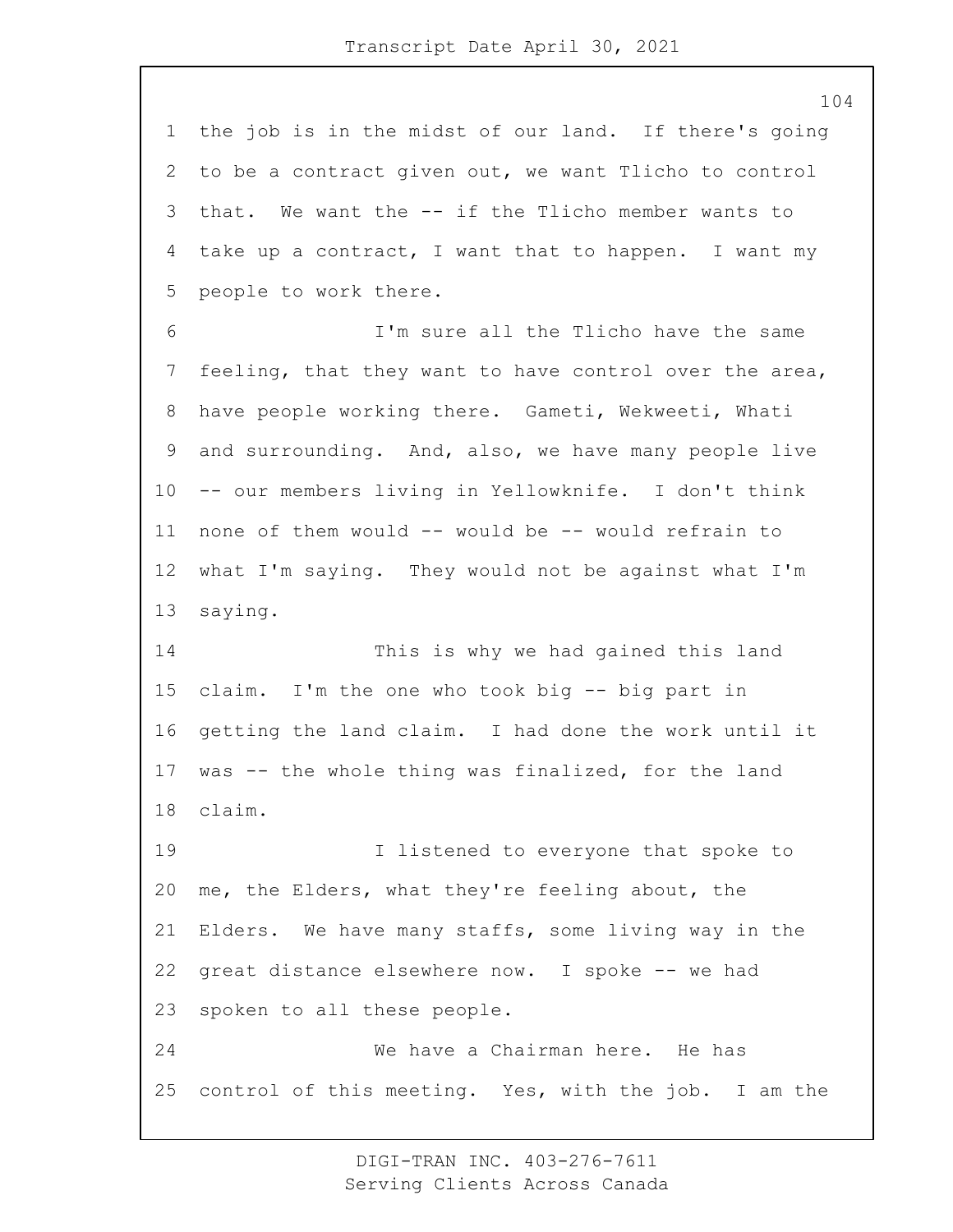one who actually took part in claiming for the land claim. I want the -- the first choice to be given to the Tlicho Government, Tlicho members, to take up the work -- the remediation work to be done. 5 If it's not possible, eventually, yes, we can have other people take up the contract who work there, but the first choice should always go to the Tlicho members. 9 This, again, I keep repeating to myself on this. I will continue to say this again in the future, too. That's the reason why we have done so much work in trying to gain the land claim. That's how we had made a claim. 14 There's one particular area -- I'm not talking about -- of any job that exists on our land, we want to control that. We want to have input in that. But I am pleased with what you're doing. Of all the people that's surrounding here at this -- at this table, we keep asking each other different -- different government, ask with GNWT even with them, they asked questions. 22 I'm very pleased what the questions that they have given and that they had related. I'm hoping that you would help us -- as a Tlicho member, you will help us. Let's all support one another.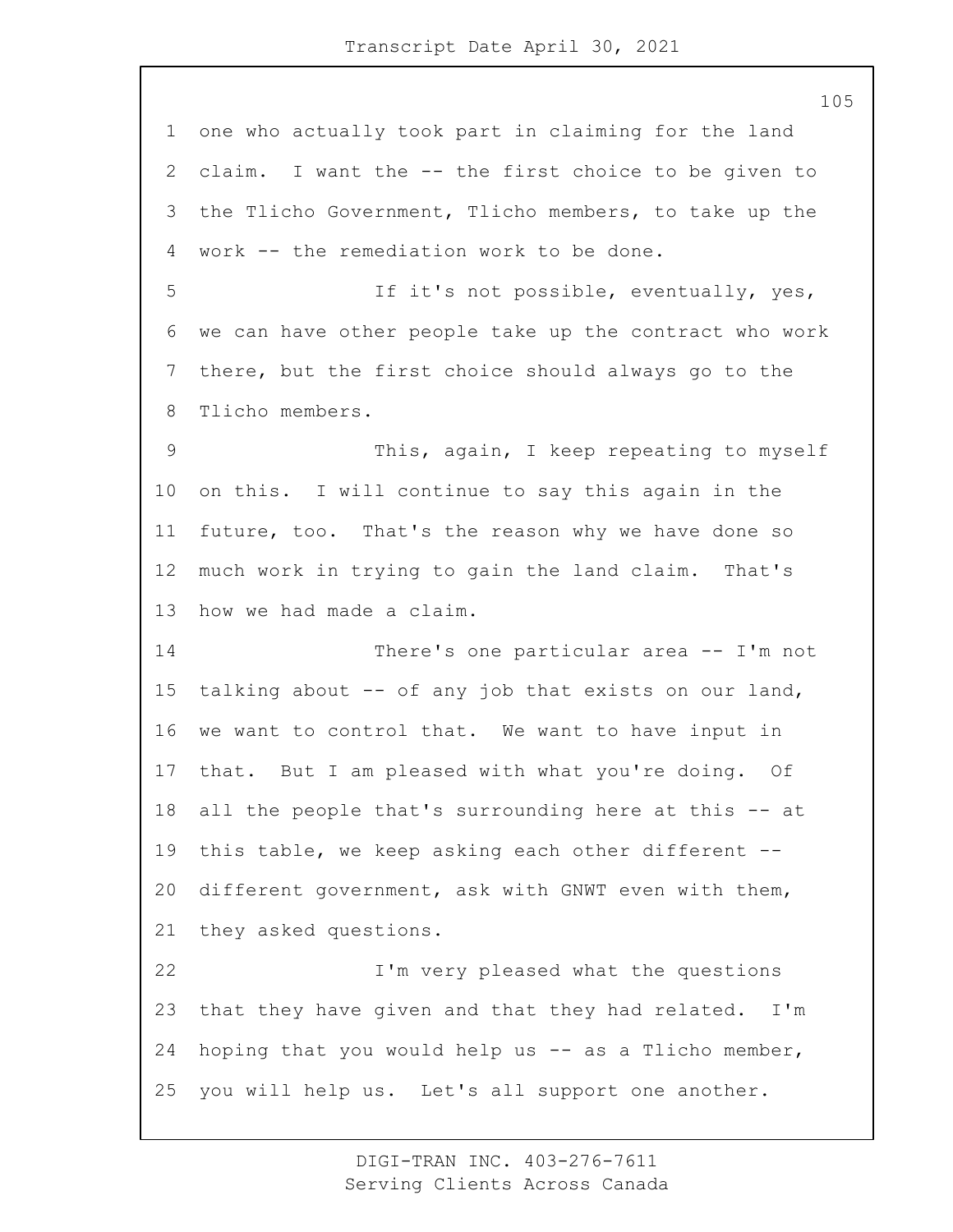Let's make this project a success. 2 We, as Aboriginal people, we will drink from that lakes. We will drink water from lakes. That's the reason why I keep asking you. There's tree -- there's so many rivers that goes -- leads to that Marian Lake, the river that goes to Marian Lake. 7 We're not saying that there's going to be any part of this. We're not going -- if this mine's going to be opening, we're not going to refuse them. We're not going to do that. But want -- don't want to, you know, go to -- to a mess like what happened in -- in the Rayrock mine. 13 We don't want to go through the process of the hazard -- hazard things that we have gone through. It took many years to -- to be given a chance to talk about. It's many days, many years. 17 Many of our -- our people had worked 18 there. Many people have left -- and worked here but their family members today. Look at my uncles here that are sitting among us. They are -- they had actually worked in that area. They did work in that area. 23 But many of the Elders -- many of our Elders that have lived there, they're -- they're no -- they're not -- no longer live with us.

> DIGI-TRAN INC. 403-276-7611 Serving Clients Across Canada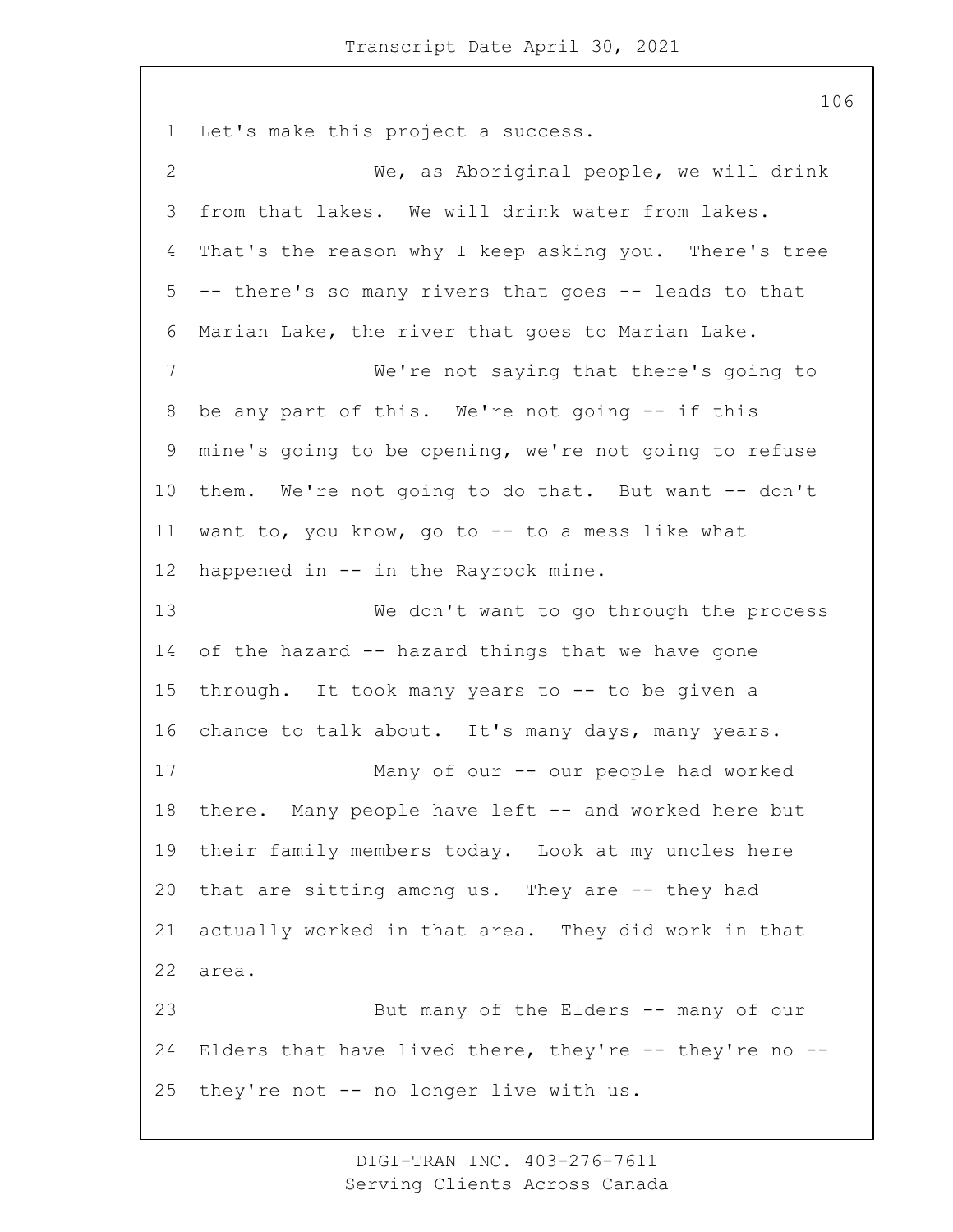1 You have to tell us how much of -- how much of the land and the lake are -- would be contaminated and how strong is the contamination. If we are to -- to fix all this, we need to get our people -- our people to get the contract to do the work, lots of work. 7 It's not only that, but the size of the 8 land that we have claimed, I want -- what I'm saying here I'm going to continue repeating in the future. We -- we, as a Tlicho member, given the first chance at any work that has to be done. That's the purpose of getting a land claim. That's the reason why I signed the land claim. And the Prime Minister also signed that document with me. 15 We are not going to leave there, you know, sit idling. That's right. We also have that in the Constitution. We have the government here for that area, for the land. 19 I'm not upset, but I want my words to be heard. Of all the work that has been done, Whati, Gameti, Wekweeti, Behchoko, the four (4) communities, they wanted things to happen for them. They want to have control over the land, all the activity that takes place within. 25 1f that is the -- if that is the case,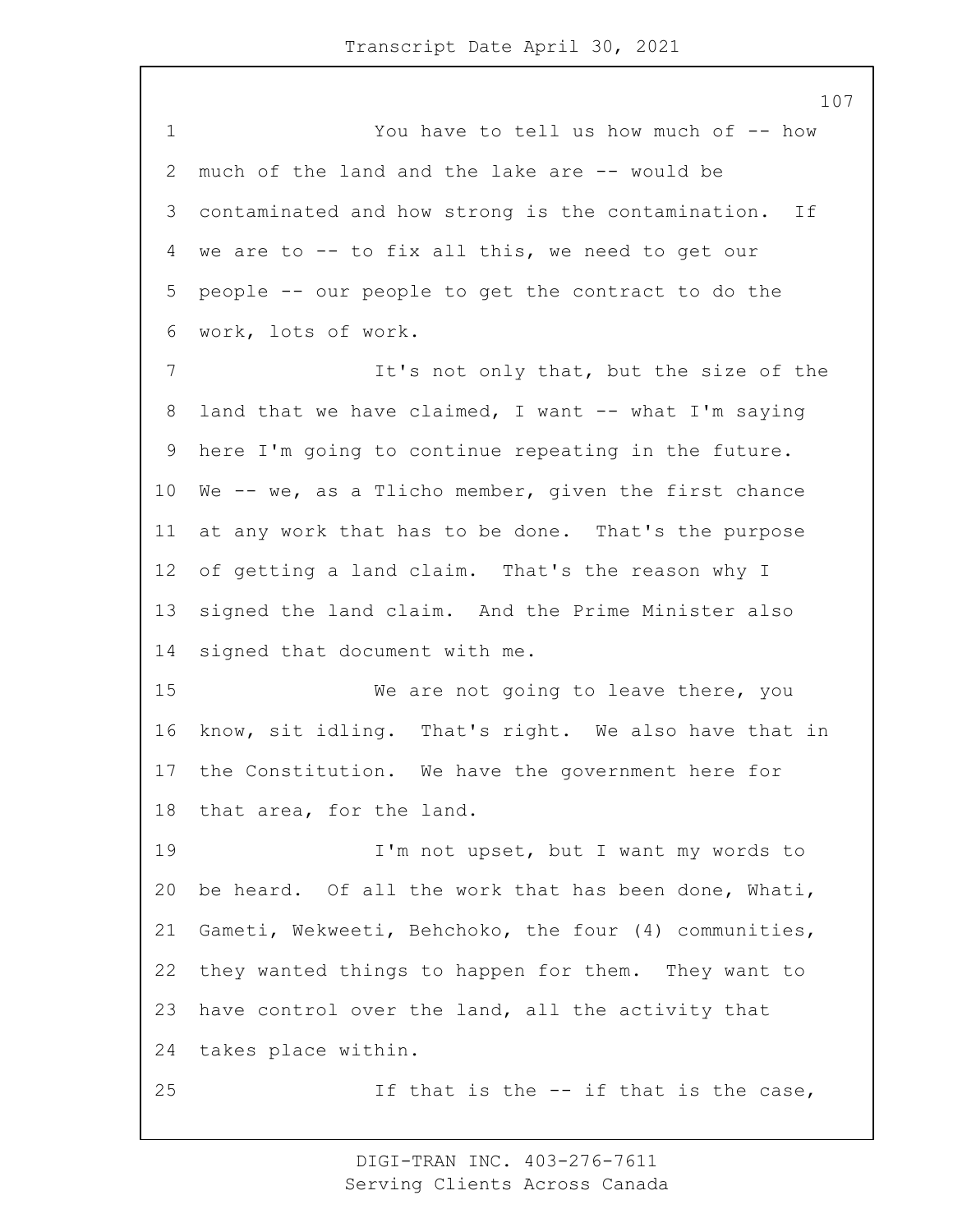that we will be able to have control of the land, we will sign the document. That's really 95 percent had said yes. And they had voted on this, and this -- this was finalized to have a land claim and self-government.

6 Yes, we do know that the people will be able to make use of all the land and live on the land. And, also, for any work that's established in our -- in our land, we want to gain jobs from these areas. It's not just for me. They had signed this agreement in terms that they will gain, you know, control over the land and jobs that might be exist.

13 Mr. Chairman, thank you. I'm -- I'm very happy that I was here. I heard so many good news. Many -- there were many good questions asked. I am happy being here. We're not going to say this -- this involves me, even for the Giant Mine.

18 If they're going to be talking about the Giant Mine, we want to be a part of that, too. We have many family members that live in the Yellowknife. We do know there's a bit of contamination. I know that I'm getting out of hand, but it's all the same. 23 Here, in our land -- this happened in our land, too. What are they going to do? We want -- 25 we always want to continue on the  $--$  want to be  $--$ 

> DIGI-TRAN INC. 403-276-7611 Serving Clients Across Canada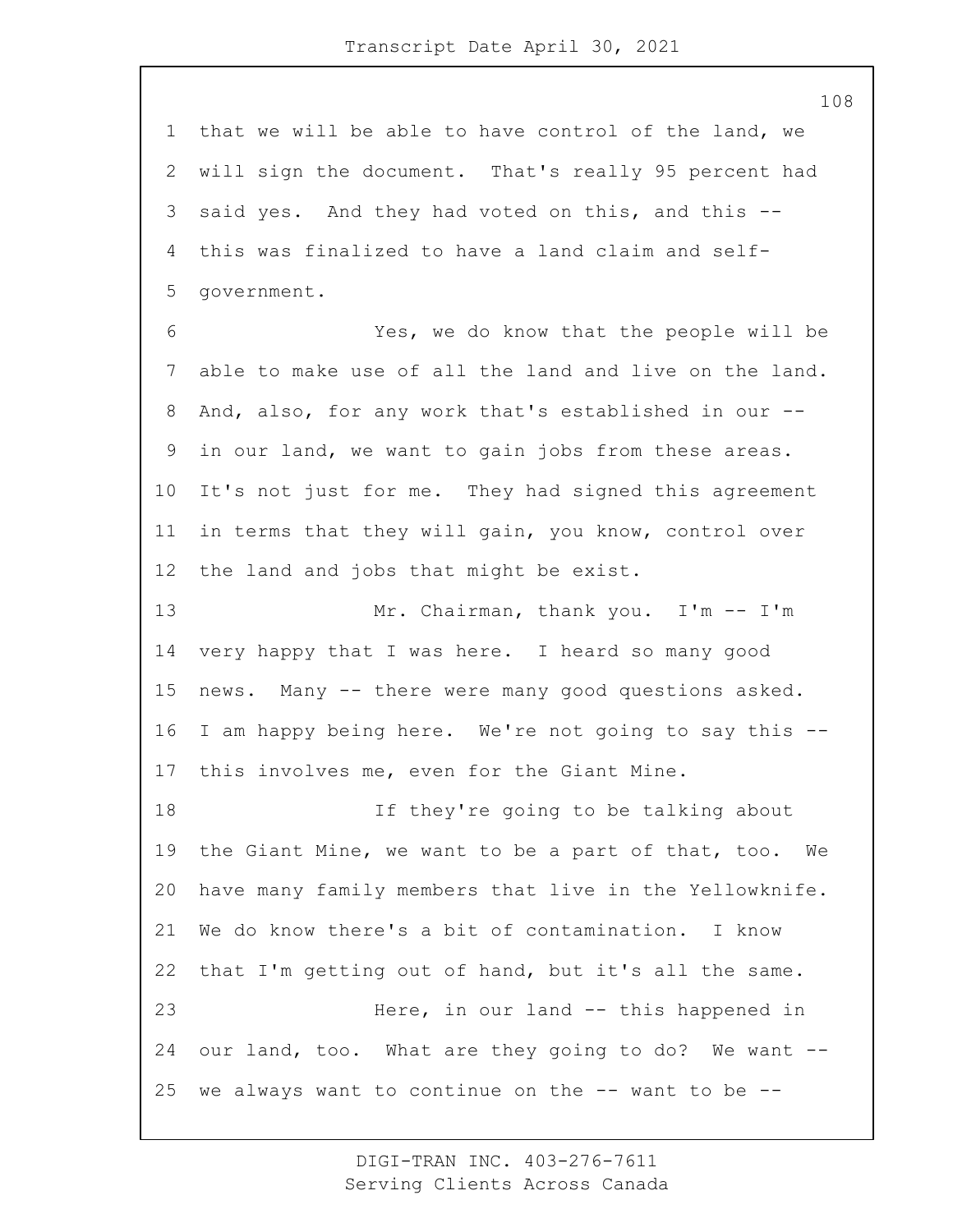accompany their meetings. I do know that I might extend my -- my message, but I'm sure that that's not my -- my only feeling that I share with, but other people have the similar feeling. 5 And when we were in the midst of trying to claim for our land claim and self-government, it took a lot of struggle. We have Elders. They have -- they had shared their -- their thoughts. And they were all pleased with the results of the land claim, so they signed that document. 11 Mr. Chairman, from the bottom of my heart... 14 (TRANSLATION CONCLUDED) 16 ELDER JOE RABESCA: ...and a situation like this in the past. And every time we go to a meeting, I'm always telling the young people come, listen, have a lot of patience, learn because one day it's going to be their turn. That's what I keep saying to them. 22 Every time we step outside, I see one (1), I encourage them to stay in even though sometimes their interest for them is kind of not there. I was saying that before with some young people. But I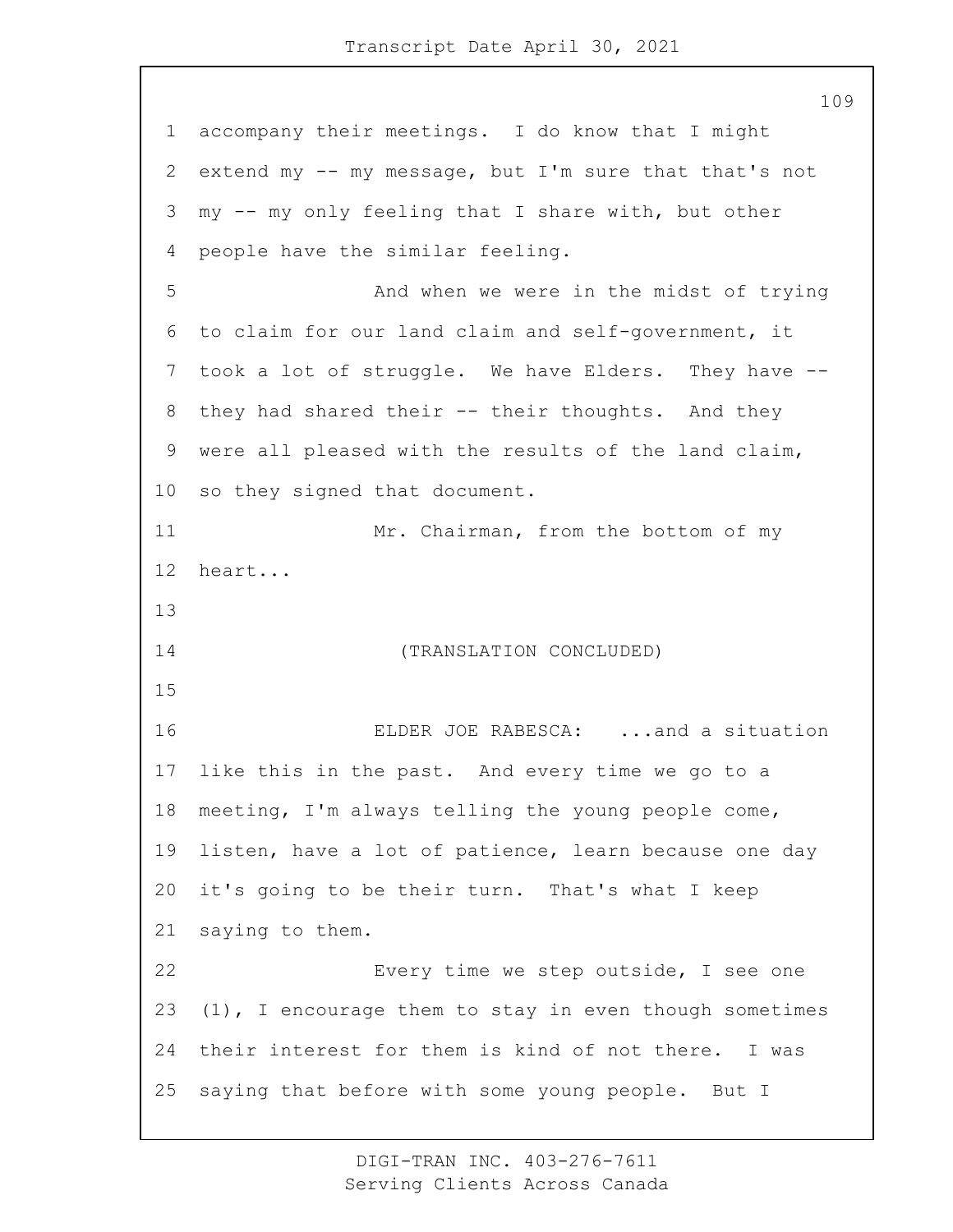always encourage them to stay inside, learn. 2 I say, you listen to one (1) speaker, you're going to learn something. You go to one (1) meeting, you learn something. You go to the next meeting, you learn something. One day, no doubt in my mind, you'll be in the position where we are. 7 If you listen to the Elders, you're going to learn lots. If you listen to the Grand Chief and the staff, people around, you're going to learn a lot. 11 Based on that, when it's time for you to make a decision, in your case, down the road, you'll be in a better position to make a good decision. 15 Thank you, Mr. Chairman. With that -- that's the only things I want to say. 17 And like -- like I said, I'm very thankful that we share listening to the people. Thank you very much. 20 THE CHAIRPERSON: Thank you, Mr. Rabesca. We are also glad you're here. 22 So next speaker will be George Mackenzie, Grand Chief. Thank you. 25 (INTERPRETED FROM TLICHO LANGUAGE INTO ENGLISH)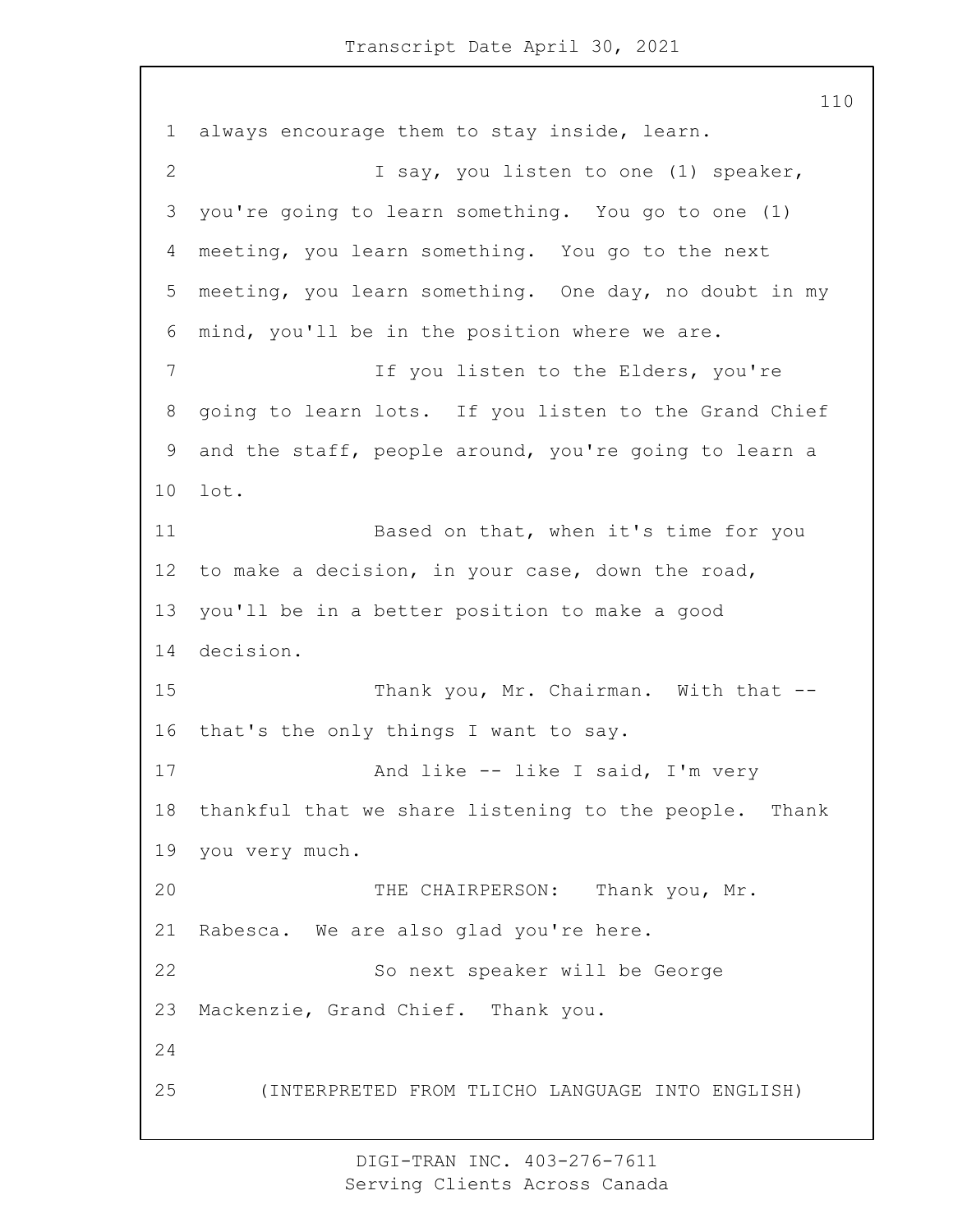CLOSING REMARKS BY TLICHO GOVERNMENT: 2 GRAND CHIEF GEORGE MACKENZIE: Thank you. I do want to extend what I have to say here. It's always good to say thank you. I'm pleased that's what -- I'd like to share with you that I'm happy. 6 Of all the things that we have talked about, that has been written already, and everybody is writing. They're taking notes. I do know that I receive a call, people are saying that they can listen -- it's online -- what's been said here. Even Ontario, they can pick up what's been said here using the computers and radios. 13 While we do speak in our own language, they say that they can hear only the -- the translators who are speaking. They can hear what the translator are saying in -- through the computers and also radio. 18 I'd like to say a special thank you to the -- special thank you to the translator. 20 And I'd also like to say thank you to the people who are listening to us on -- on the radios and keep up with the computer. 24 (INTERPRETATION CONCLUDED) 

> DIGI-TRAN INC. 403-276-7611 Serving Clients Across Canada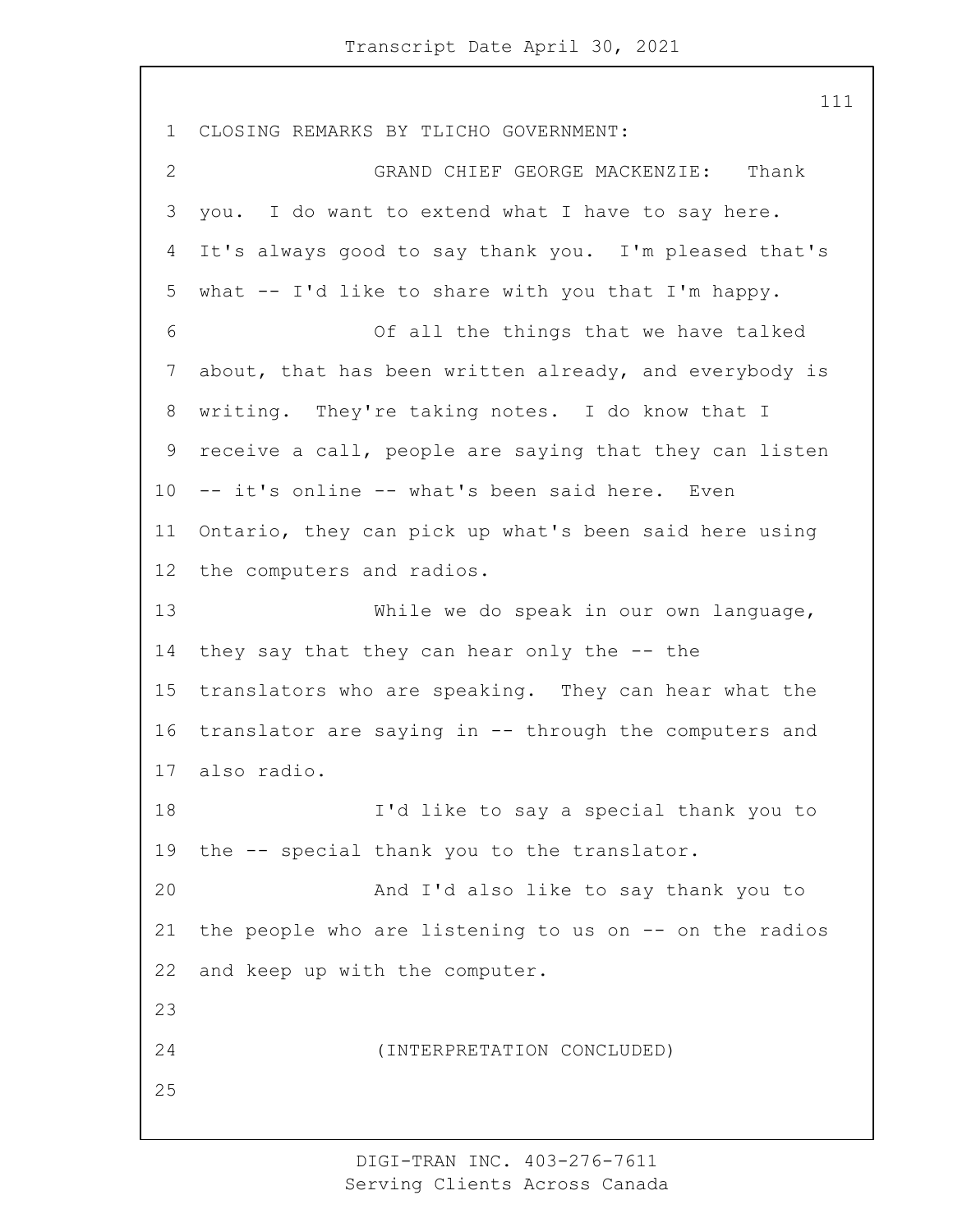1 GRAND CHIEF GEORGE MACKENZIE: I'd like to thank all the participants that took part in this Hearing. 4 This Hearing is a significant occasion for the Tlicho people. This Hearing is one of the most sensitive important Hearing of the world because it deals with radiation in the backyard of our land. 8 I would like to thank the federal officials for their explanations, their willingness to help with this project. 11 We've come along ways. We remember Colomac. That was a good start. This is a continuation of the Colomac project, but this is a very serious Hearing because of the radiation and what it can do. 16 16 I have to say that we were in Nunavut meeting Fort Good Hope. Chief made a comment about the water, drinking water. The same thing was done by Chief Charlie Football about the drinking water. 20 We have a concern in Tlicho. Not once, twice, but more than that, we brought up the drinking water in Behchoko for the future. 23 I have to mention a name because I was told by my late dad, Drinking water -- the Elders said many, many years ago, even before the mine came to our

> DIGI-TRAN INC. 403-276-7611 Serving Clients Across Canada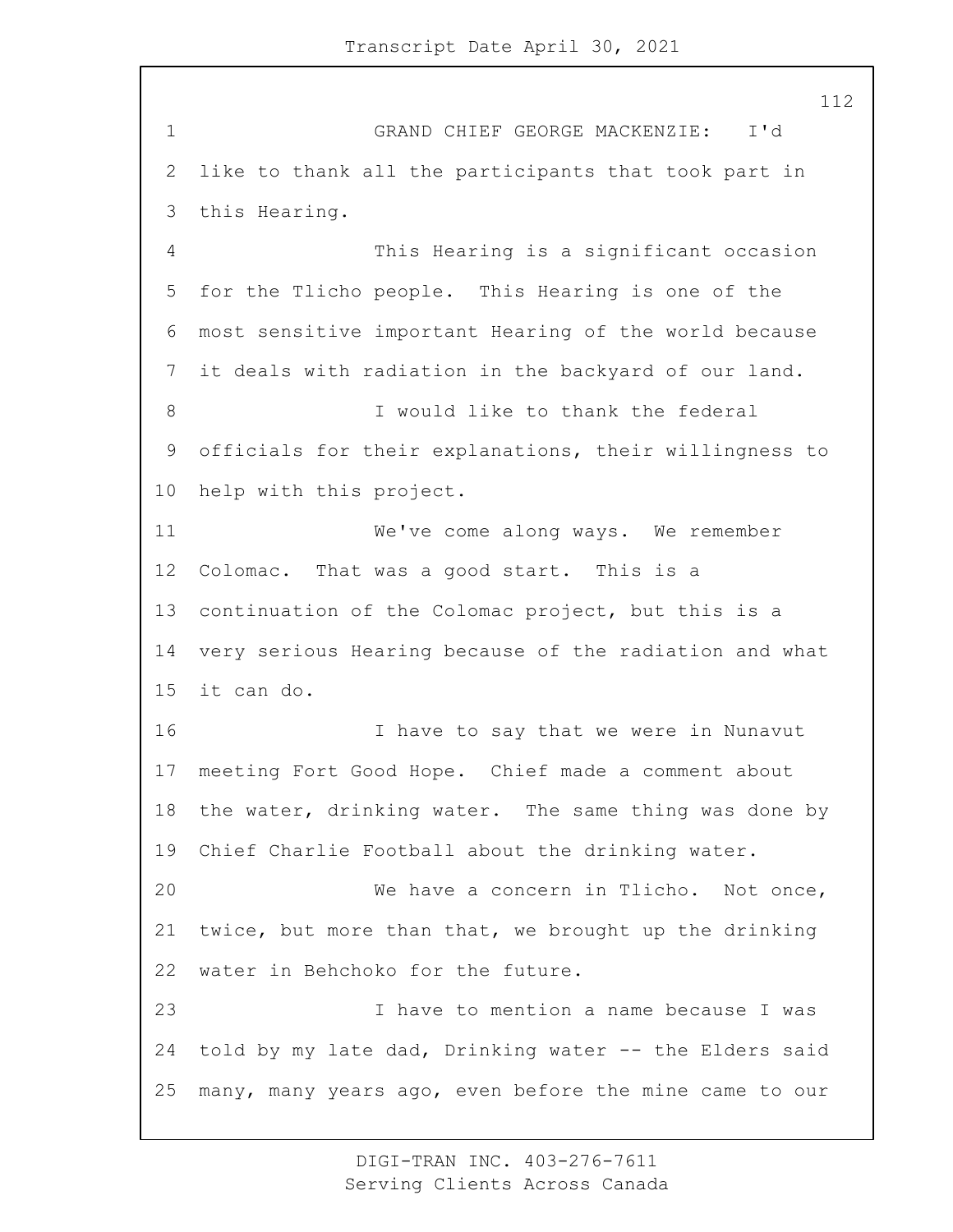land, three (3) or four (4) main river systems flows by -- right in front of the community of Behchoko. 3 So my late dad said, You've got to go to the fifth river system. Stag River flows on the barren land. For the future of young people drinking water. This is an important comment made by Chief Football. I just want to illiterate (sic) that. It's important to us. 9 We are here to listen to each other. We, as Tlicho, have a Lands Department. The staff of Lands Department, they work overtime and are getting burned out. We know that. Not enough staff. 13 What I'm going to try to get to -- you have to listen to that -- our staff -- some day, the young ones are going to school -- are going to go to university, college -- get their degrees in biology, chemistry -- they will look after our Lands Department the way Brett and Violet are doing today. 19 We only have two (2) -- thank God, at least we have two (2) for now of professional level that working with you guys. Now, in the future, we're going to need more capacity. Talking around the capacity is important how we're going to arrive at capacity for our people. 25 Before I finish off with capacity, the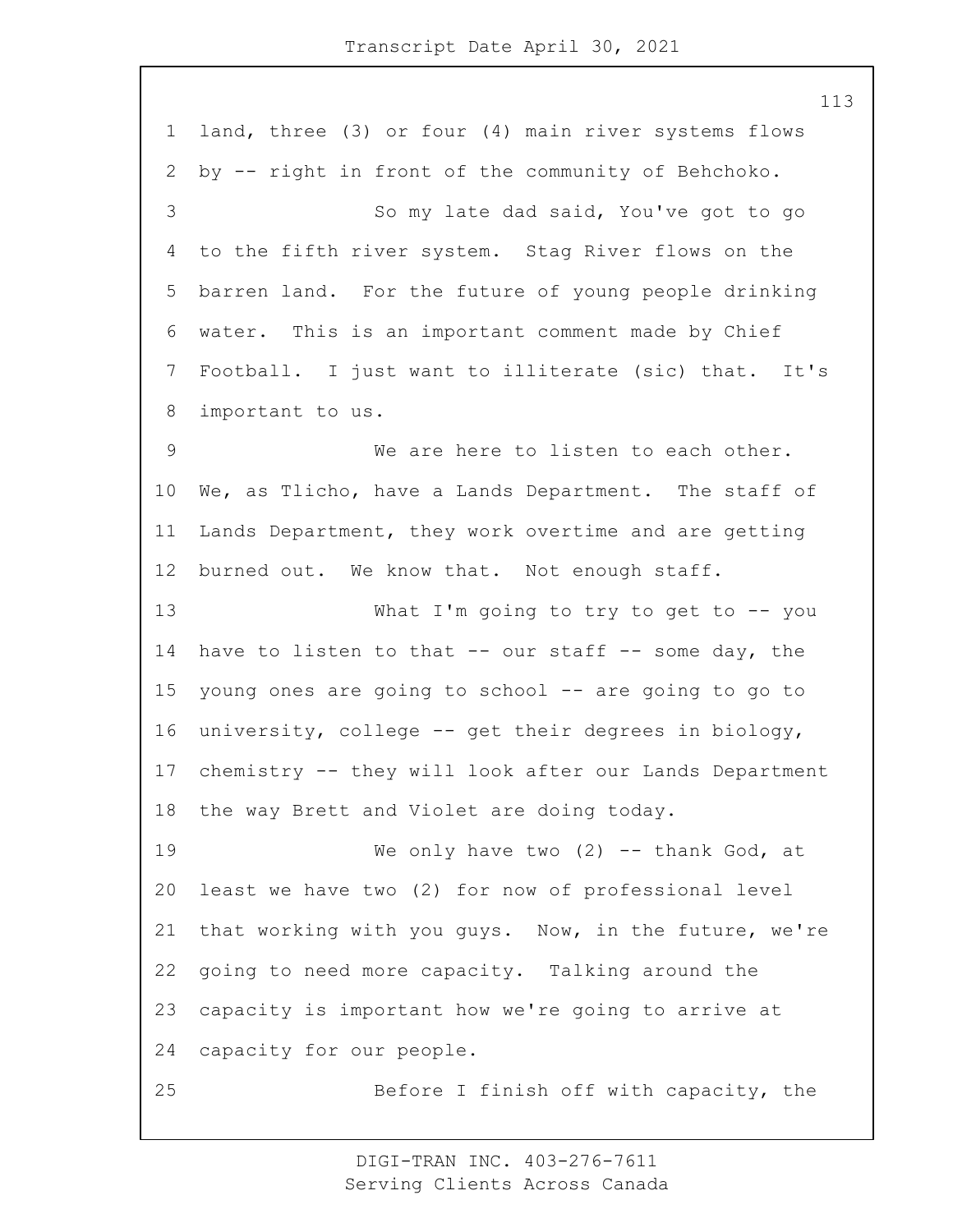Elders, at their age, those are the remaining Elders we have. We are lucky today we have them around. 3 A crucial moment in time in our generations, the Elders we have. Traditional knowledge is important to us. With this dialogue we have -- with the federal government, Tlicho Government, everybody that's involved with the mining cleanup like this, you need the Elders' traditional knowledge. And you said you're going to honour it and respect traditional knowledge; that's a big, big plus for us to hear that. We need to get our Elders -- say what they have to say while they're still with us. 13 Now, back to capacity building. How are we going to arrive at the capacity building? Opportunities needs to happen to make the capacity building work. 17 We need to get our young generations involved at the professional level sooner than we think. To arrive at that, we, the Tlicho Government, we have a business arm. That business arm needs the contracts. We get those contracts. It supports our capacity building into the future. 23 I can picture it today. I said it before, I hope someday soon our young generations, there are assigned to do some professional work

> DIGI-TRAN INC. 403-276-7611 Serving Clients Across Canada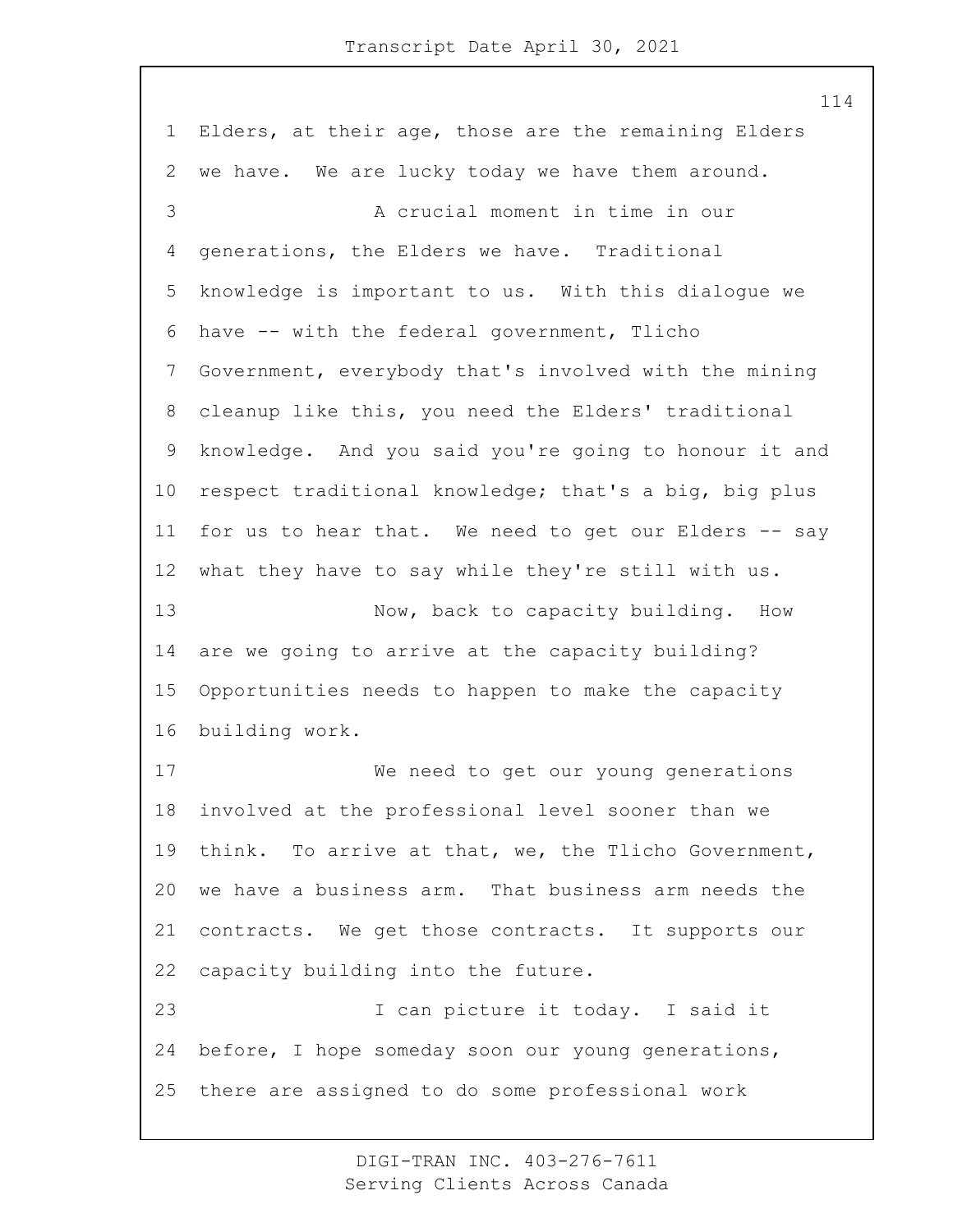hearing, business, whatever. And they go down south for big hearing conference, bring the message back on our behalf. I can picture it.

4 They come back after one (1) week and one (1) of their family member got married. There's a big drum dance, big hand game. And those young guys don't have time to change, they leap, got off the plane and they jump right into the drum dance still dressed in their professional clothes with the hairdo up coming from a meeting. Look very professional at the moment. And the young guys, they kneel down with their professional clothes because their team is playing, before they change. And that's what you call capacity building.

15 We need to get there, and the way to get there, like former Grand Chief said, through the contracts. There is not much other ways to get the capacity building for our people.

19 So, when I look around this table, I see the knowledge, very big -- lots of knowledge from my Elders, traditional knowledge. And I see across the table and the head table, a lot of regulatory knowledge, scientific knowledge. Those two (2) mesh together and that's what you call capacity building for the future. It's so important that this hearing,

> DIGI-TRAN INC. 403-276-7611 Serving Clients Across Canada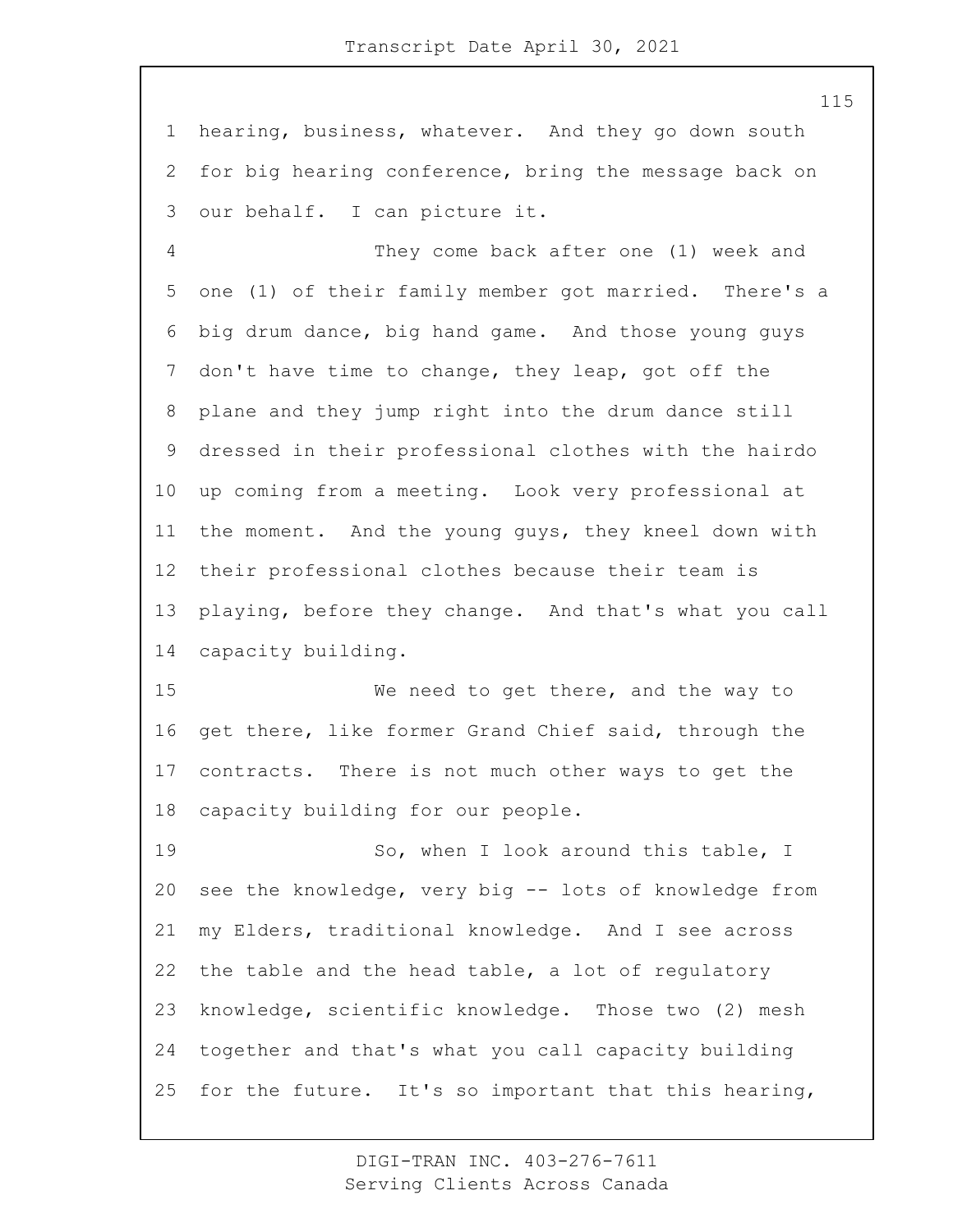the Rayrock mine clean up is done professionally, that I know it will, with in mind of a capacity building for our young generations.

4 If it doesn't happen, like I said at the beginning of my comment, this hearing of the uranium mine, probably one (1) of the biggest in the world because of what uranium is about. And Tlicho at the hearing supports the federal, all the professional people to do the mine clean-up, but the end of a day our young people don't get the opportunity as they should, then it's not a successful story.

12 What's a successful story for this hearing is for our young people for capacity building to its fullest to be involved with this kind of hearing into the future. And that's the future of our young people. There's nothing more that I want to see.

18 That we're here, we will work together, collaborate, respect, listen to each other's view, agree or not and compromise with the right approach to the project. And that's what will make everybody in this room strong individuals for this project. 23 I'm so grateful and thankful that the young generations were brought here today. Impressive, to me it's very impressive.

> DIGI-TRAN INC. 403-276-7611 Serving Clients Across Canada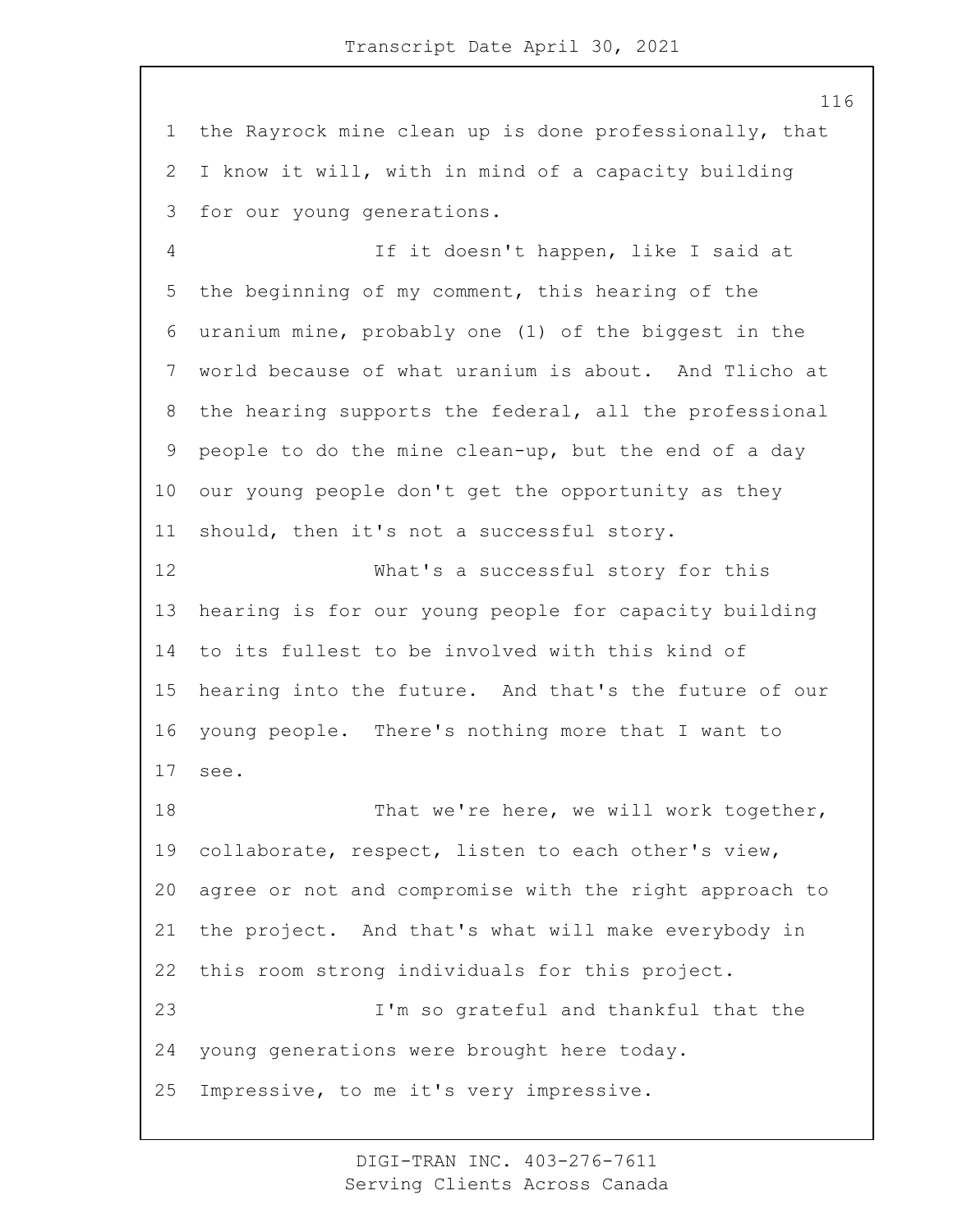1 1 I like to thank Violet and Brent, whoever else made this possible. That's a good start for capacity building. And I just want to say one last note. Our term is up, four (4) years, and on behalf of the Chiefs, I want to thank the Wek'eezhii Land and Water Board. The phone is telling me to stay quiet. 8 I want to thank the Wek'eezhii Land and Water Board. I have to say I got a call from Ontario. They said, very impressed with the Wek'eezhii Land and Water Board, the way they conduct this hearing. Well organized, and I -- and I want to say that. Masi. I just want to thank everybody that's showed interest in this. Masi cho. Thank you. 15 THE CHAIRPERSON: Masi cho, Grand Chief. Next we have closing statements from Interveners: Tlicho Government and the GNWT. 19 (BRIEF PAUSE) 21 THE CHAIRPERSON: Can we get the GNWT first to make your closing statements. CLOSING REMARKS BY GNWT: 25 MR. RICK WALBOURNE: Thank you, Mr.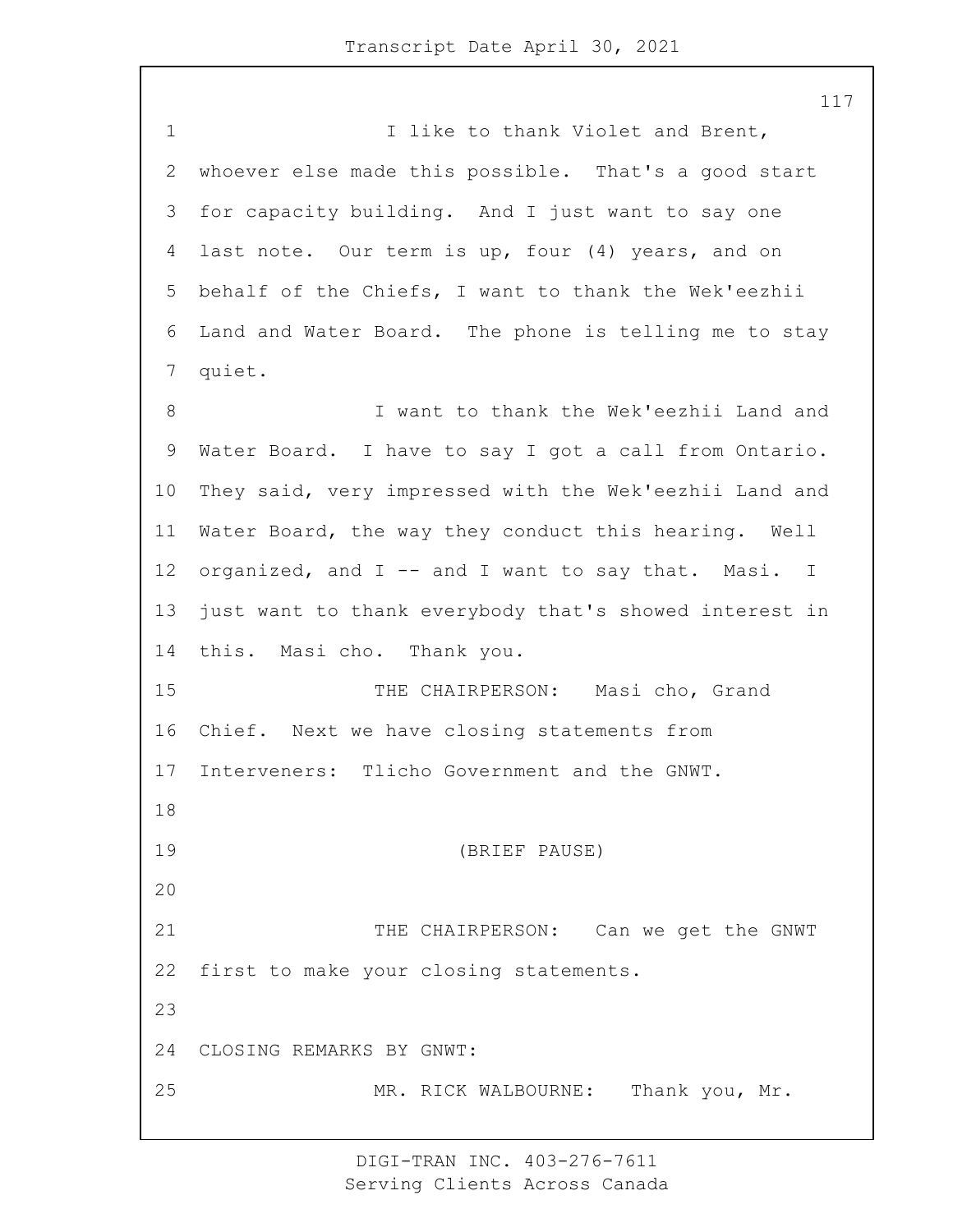Chair. Rick Walbourne, GNWT. 2 We just like to thank the Board for all your organization and the -- and the translators and all those involved. Appreciate the work we've done with CIRNAC. You know, these processes are long, several months of meetings and technical sessions and a lot of information back and forth, so. 9 (TRANSLATION INTERRUPTION) 11 MR. RICK WALBOURNE: ...the information that was provided by CIRNAC through the process, so we appreciate that very much. Yeah, I've -- you know, it's always -- as I've said, it's -- it's a bit of a challenge when we try to put our industrial lens to CIRNAC who are doing some remediation projects. It's -- it's a bit of a different objective than we're -- than we're used to dealing with when we've got the Government cleaning up older sites. 20 So, I know I appreciate the challenges that -- that they -- they face when dealing with the regulatory when trying to get their work done, so thank you very much. 24 And I just like to thank again, I know I mentioned yesterday, but I do appreciate all the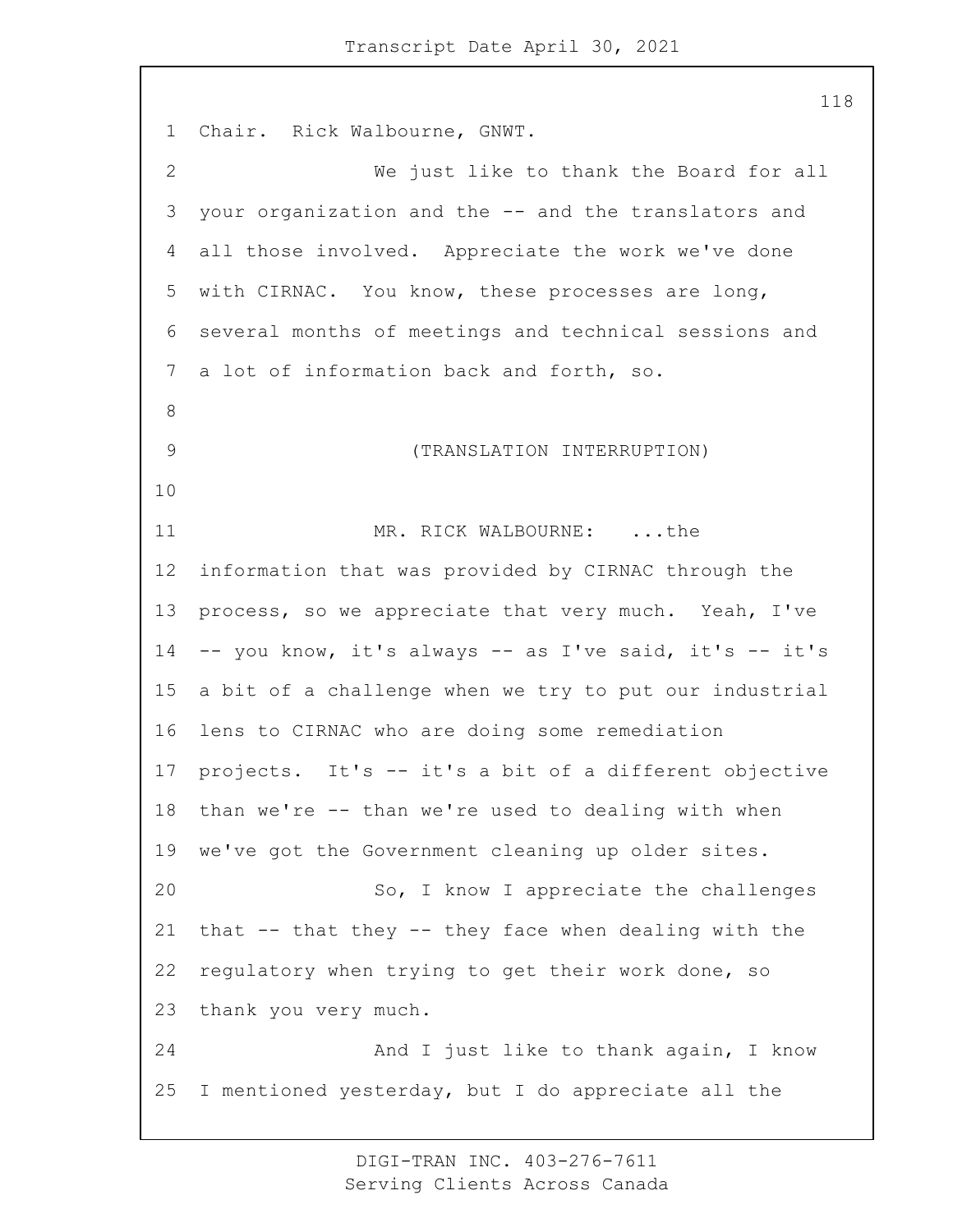words from -- from the Tlicho, from the Elders and youth. We heard a lot of interesting stories and -- and to Ron's comment yesterday, some very good speakers from the -- from the youth, which I think the future in the Tlicho is pretty bright. So, it's -- it's very nice to hear that, and appreciate some words from the Elders regarding our -- our systems too. 8 So, it's -- I thank you for -- for those words. We -- we try to provide support to these processes where we can. So, and we'll continue to do so as I -- to Brett's comments, we will -- we will assist the Tlicho Government as much as we can on monitoring programs and reviewing any reports and things like that. So, I'll leave it there for now but, yeah, thank you very much. 16 THE CHAIRPERSON: Tlicho Government, they want to add something else besides what the -- the leaders said, go ahead. CONTINUED CLOSING REMARKS BY TLICHO GOVERNMENT: 21 MR. BRETT WHELER: Masi. It's Brett Wheler, Tlicho Government. 23 The Elders and the Grand Chief have given their closing remarks for the Tlicho Government. I would just say, again, masi to all the Elders and

> DIGI-TRAN INC. 403-276-7611 Serving Clients Across Canada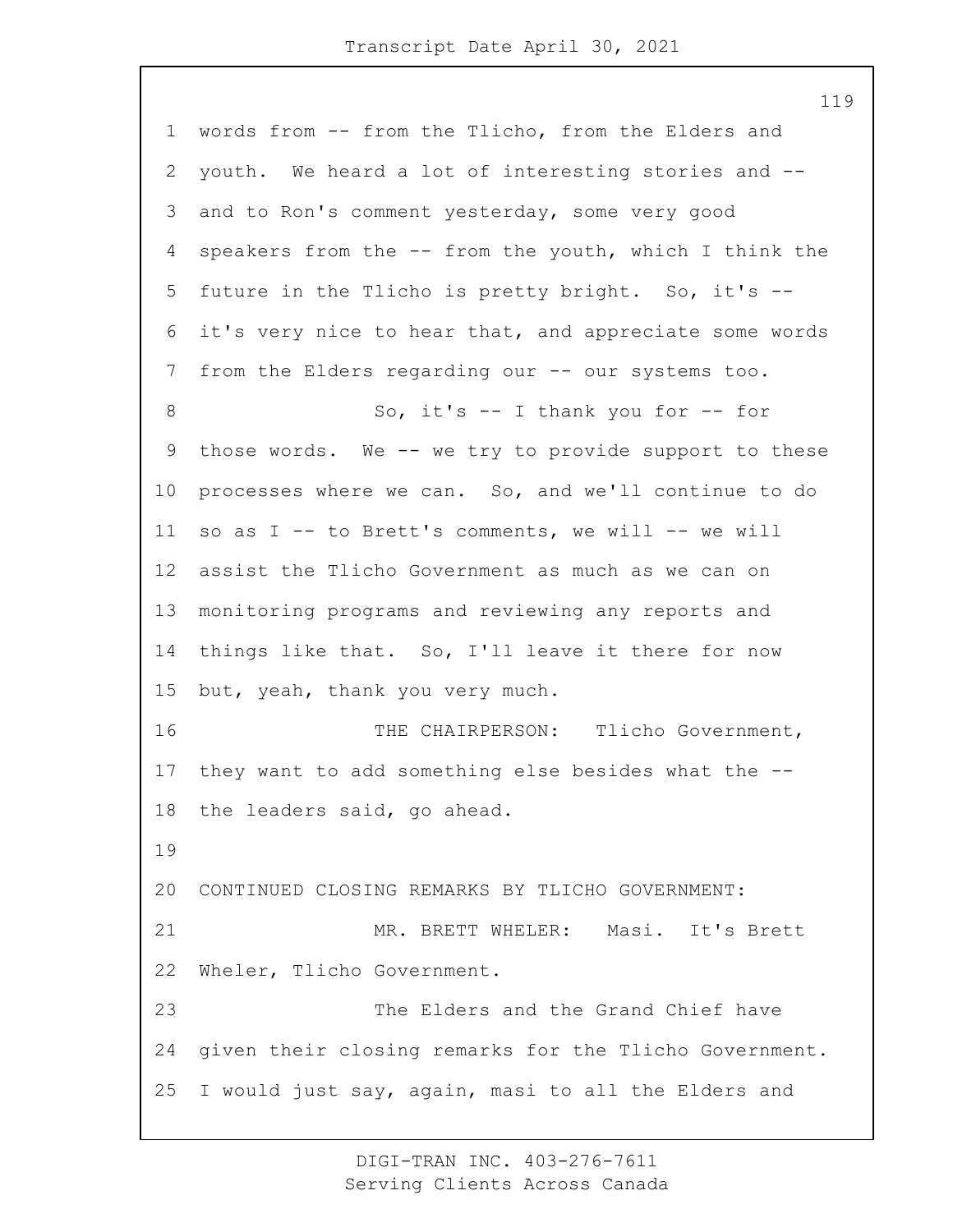all the Tlicho people who are here for this hearing for the last three (3) days. And also say thank you to the Board, the interpreters, CIRNAC, the GNWT, and everyone who helped with this hearing. Masi. 5 THE CHAIRPERSON: Thank you very much, Brett. A couple weeks ago Brett and I went up north on a skidoo trip with Gruly (phonetic). 8 Okay, just to continue we have closing statements from CIRNAC. CLOSING REMARKS BY CIRNAC: 12 MR. RON BREADMORE: Masi, Mr. Chair. Ron Breadmore, CIRNAC. 14 CIRNAC would like to start by thanking everyone for their hard work this week and, indeed, throughout the entire water licencing process. 17 As already said, we would like to extend our thanks especially to the Tlicho Elders who made their trip into Yellowknife this week and who have sat through long and very technical discussions. The strength and dedication of the Elders always inspires our team to do more and to do better. 23 CIRNAC is committed to continuing our work with the Tlicho Governments, its Elders and youth. And, together, we know we can do a good job on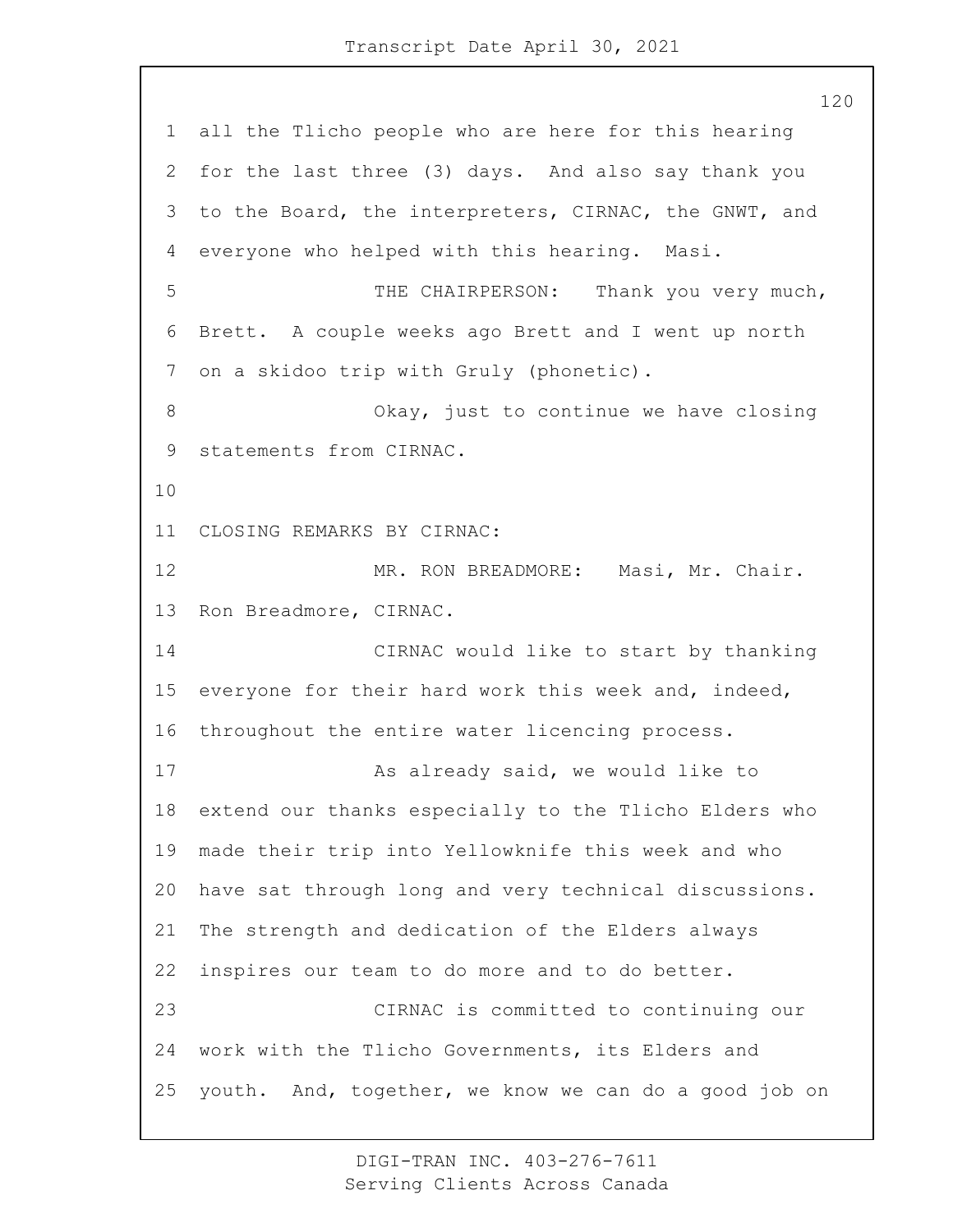Kwetjjaa. 2 CIRNAC -- CIRNAC looks forward to the continued participation of Tlicho youth on this project and we share the Tlicho Government's desire to see the youth enter the field environmental science and engineering. 7 We'll continue to support site visits with the Elders, their guided sampling and monitoring work, and bring the Tlicho youth together to work with their Elders on the land. 11 Over the past few days we've heard the concerns raised by the Elders and the youth, and we'll continue to work with the Tlicho to make Rayrock safe again, to restore the Elders' trust in the land, and to encourage a return to traditional land use in these areas. 17 Towards this, we prepared a Remedial Action Plan that we're proud of and that's been shaped by the Tlicho Government and it's Kwetjjaa Elders Committee. 21 For the past three (3) days we've heard that there's general agreement between the Tlicho, Interveners and CIRNAC on our overall remediation objectives for Kwetjjaa, however, we've heard that we have more to do.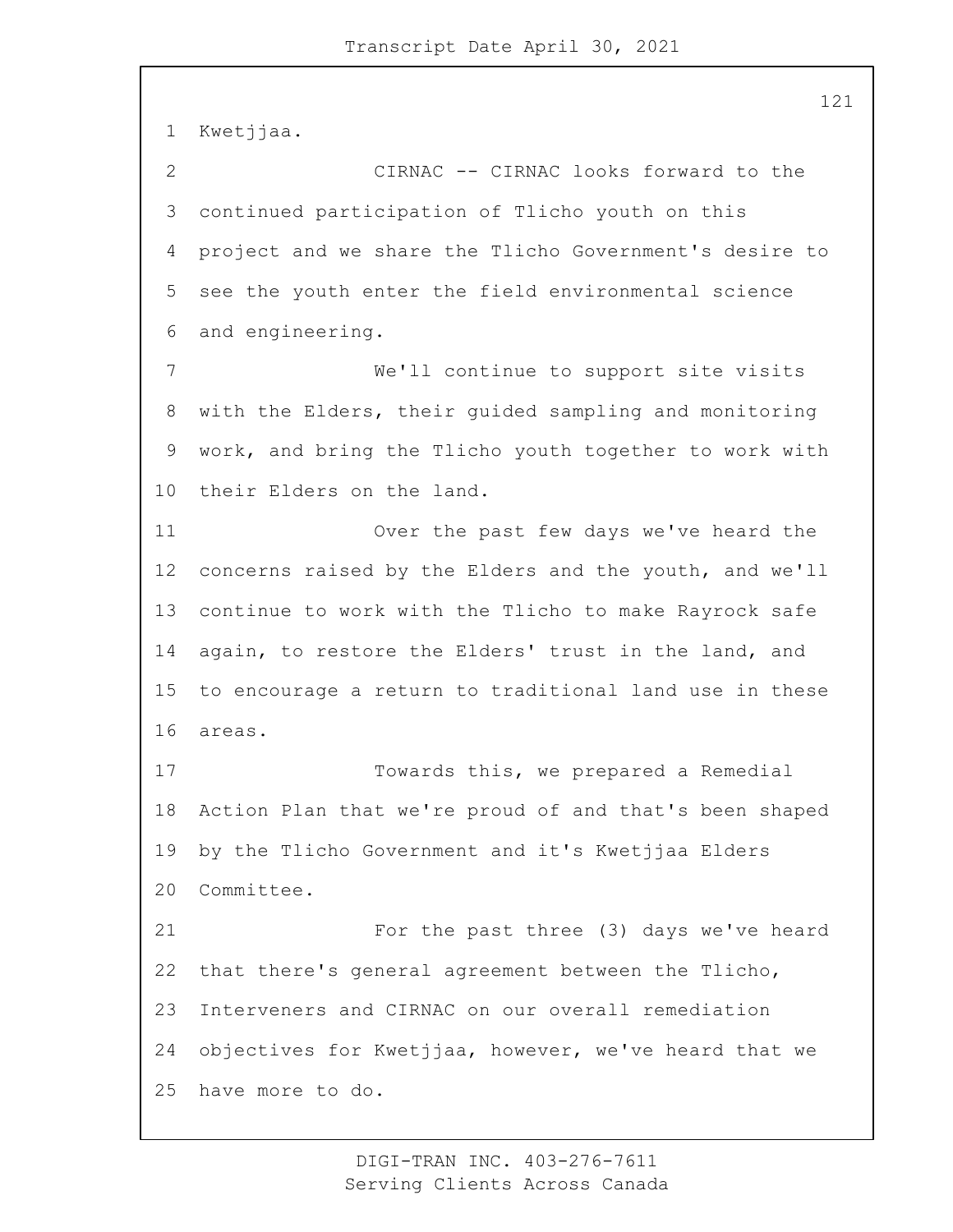1 We need to follow through on our commitments for ongoing discussions on areas like Beta, Gamma, revegetation strategy, and overall monitoring of the site and the surrounding areas. 5 Mr. Chair, CIRNAC also heard the strong message from Grand Chief George Mackenzie in his closing statements. We'll continue to work very closely with the Tlicho Government through our established procurement working group that's been meeting weekly and will -- we'll continue to do so to come up -- upon a -- agreed upon approach for the procurement for this project. 13 The approach will maximize social economics benefits to the Tlicho, under Chapter 26 of your final agreement, and we'll adhere to Government of Canada's procurement policy and legal frameworks. 17 In closing, we'd like to extend our appreciation to the Board, Mr. Chair, your members and staff for your interest, time, and consideration of our application. We'd also like to thank the Interveners for their dedication and time before, during, and what will be more effort after this process. 24 We'd like to, on behalf of our team, thank the translators, Pido Productions, and Cabin

> DIGI-TRAN INC. 403-276-7611 Serving Clients Across Canada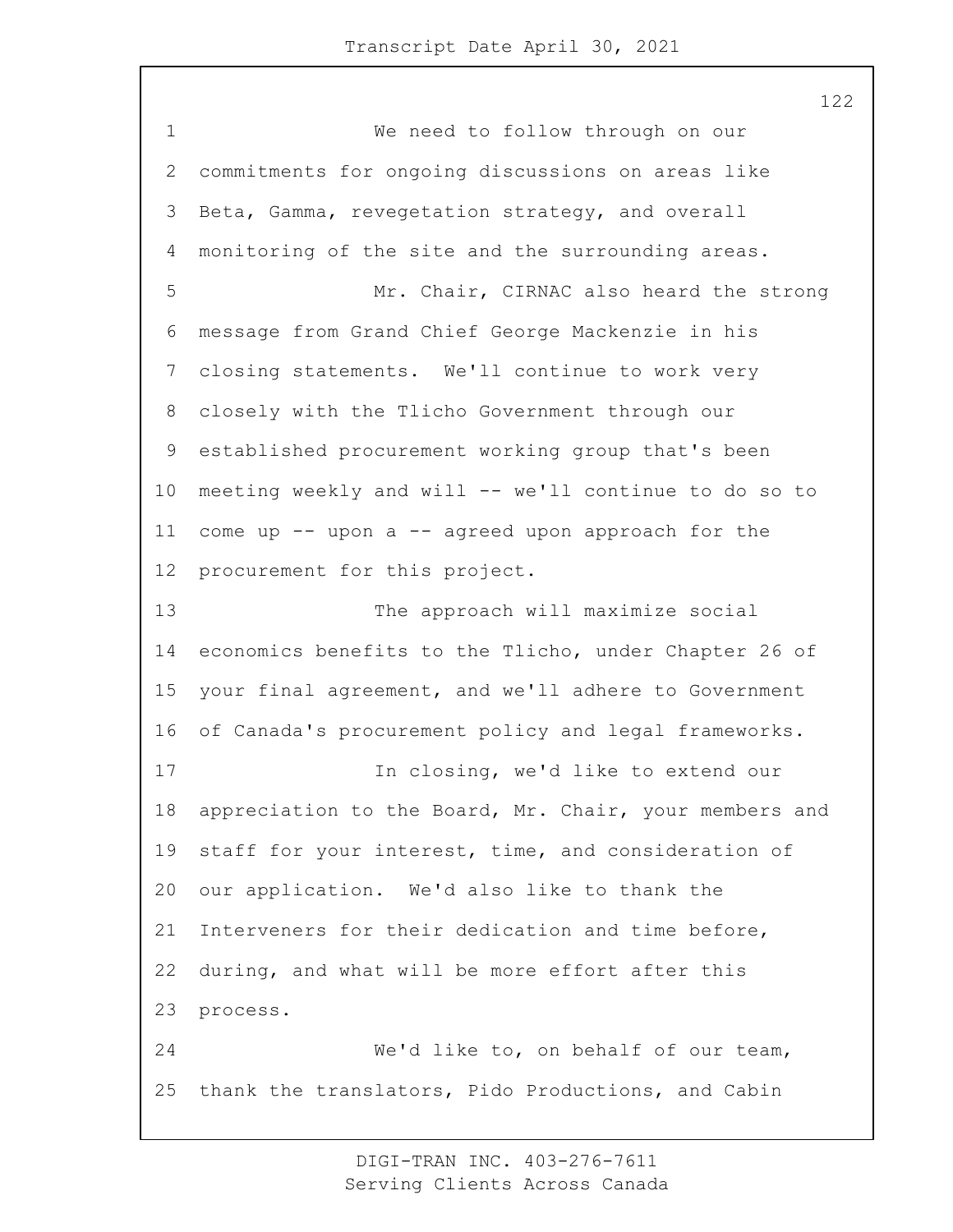Radio for excellent work in making these -- these hearings work this week through a very difficult situation. As well as all the facility staff for making us so comfortable and -- and running the operations here so smoothly. 6 We'd like to thank the members of the public who joined us, again, and as well as the Elders and youth for their participation, and their strong comments and interest in this project. 10 And finally, I'd like to thank our -- our project team and all our subject matter experts for their dedication and hard work, and long hours as well in helping us bring this together. 14 And, Mr. Chair, a final request if we could on behalf of our team, before we close we would like to make our way around the room with our masks on and shake hands with everyone here today before people get up and leave. Masi. 19 THE CHAIRPERSON: Masi, Ron. Right now we're just going to have -- if any Board member want to say a few words, go ahead. Alex...? 22 BOARD MEMBER ALEX NITSIZA: My name is Alex Nitsiza, from Whati. 24 I've been on this Board going on close to three (3) years. My term will be up in December --

> DIGI-TRAN INC. 403-276-7611 Serving Clients Across Canada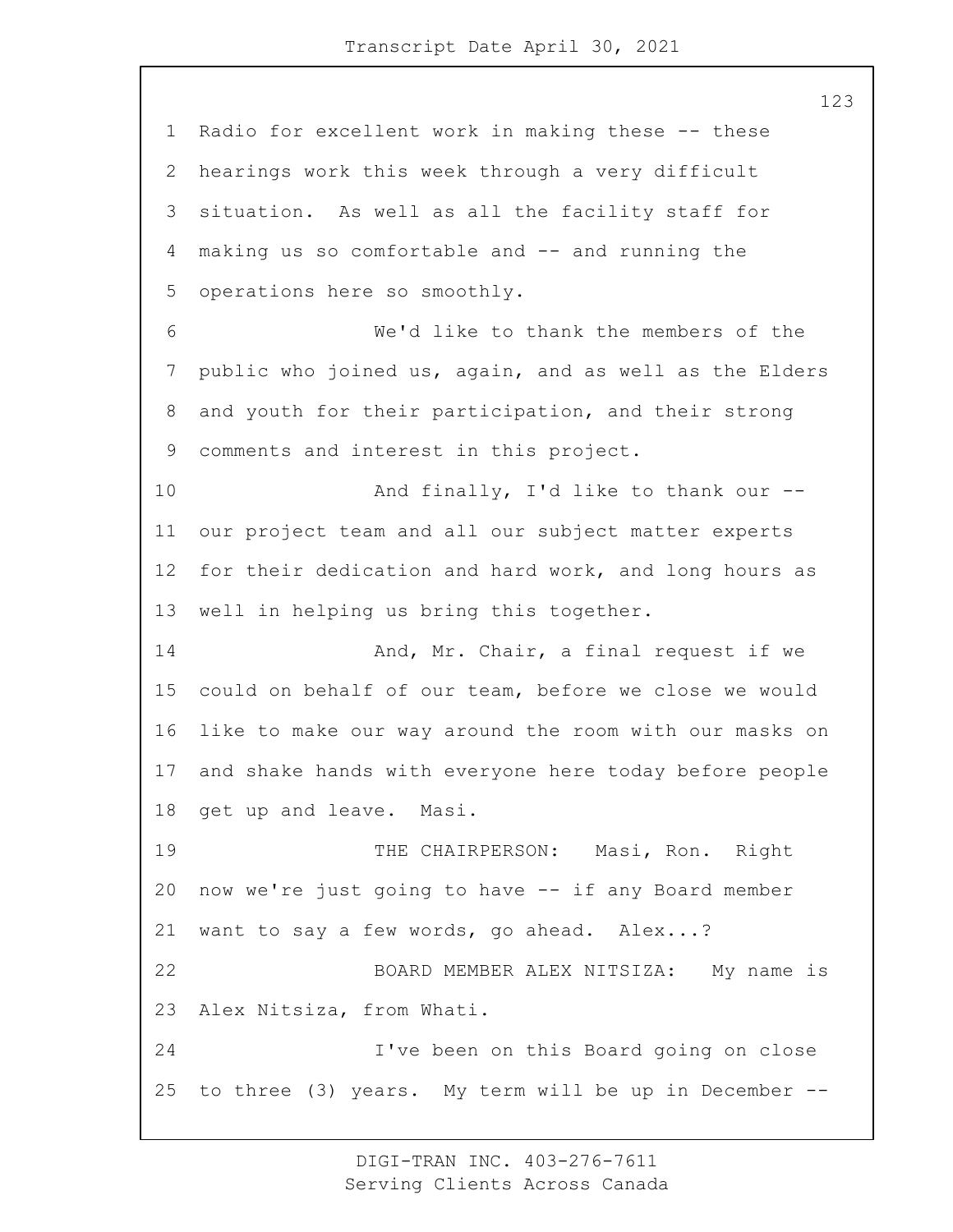December of this year. The meeting that we -- hearing that we have here, this is my second one. Very interesting I must say. 4 I wanted to thank the people that took part in this, Tlicho leaders, Tlicho staff, committee members, Elders and youth. Especially youth, the way they spoke at this meeting, they're sending a strong message to the leaders. 9 I'd like to see more of that from the youth, to be part of a meeting like this at the -- their own community level to -- different organization to have -- to have their own local government and all that. I don't see why not they could be part of that. Is one of those things that I will be pushing for that when I get back home. 16 I want to thank our Board staff. Also, the representative from Government of Canada and Northwest Territories Government. Our input -- to this hearing, it's good educational for me. Also that it's seems like we're building -- we're building something solid I hope; working relationship with different group, Aboriginal group, Tlicho Nation, that's good. 24 My message to Territorial Government, Federal Government, carry on. Don't stop. Why not?

> DIGI-TRAN INC. 403-276-7611 Serving Clients Across Canada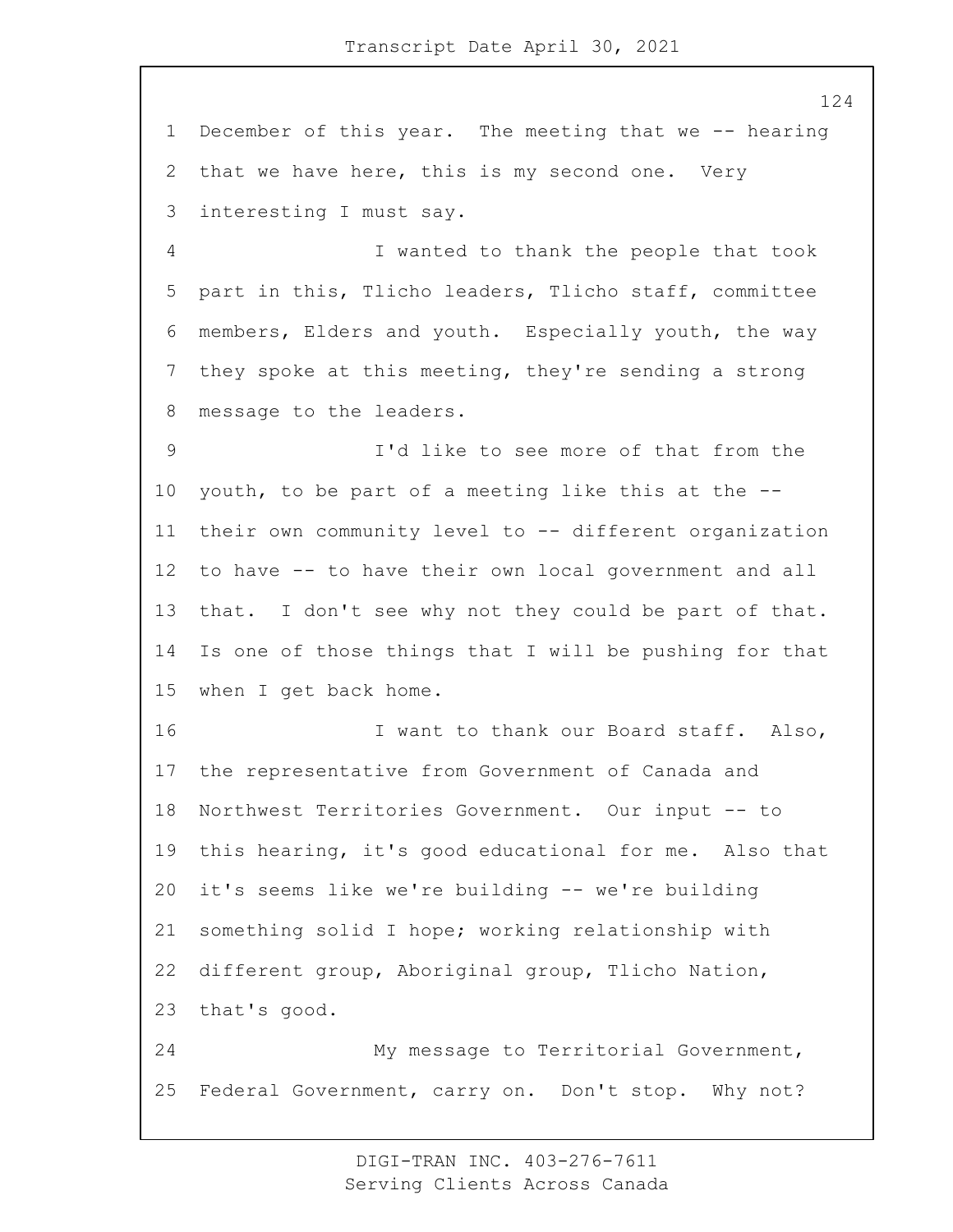We've got a long ways to go. Leave our difference behind, just go forward. That's my approach. Thank you.

4 THE CHAIRPERSON: Thank you. Thank you very much, Alex. Anyone else?

6 BOARD MEMBER MASON MANTLA: Hello. Mason Mantla, Board member. I would like to thank 8 CIRNAC and the other Interveners for -- for coming and giving us great evidence and their input and their consideration.

11 And I would like to thank the community members and Elders for coming out. I've been with the 13 Board for maybe ten (10) years, and this is -- this is 14 a special moment where we -- where -- where we're able to hear directly from the people that we serve, and we're able to hear their thoughts or inputs and their stories.

18 And, you know, it's -- it's hard to not get emotional about this project, you know, because I have grown up hearing stories from my grandmother about how she used to live at Rayrock and while her father was working there. And -- but as a -- as a Board member, it's important to be impartial and to hear all the evidence before you.

25 And like I would like to say masi cho

DIGI-TRAN INC. 403-276-7611 Serving Clients Across Canada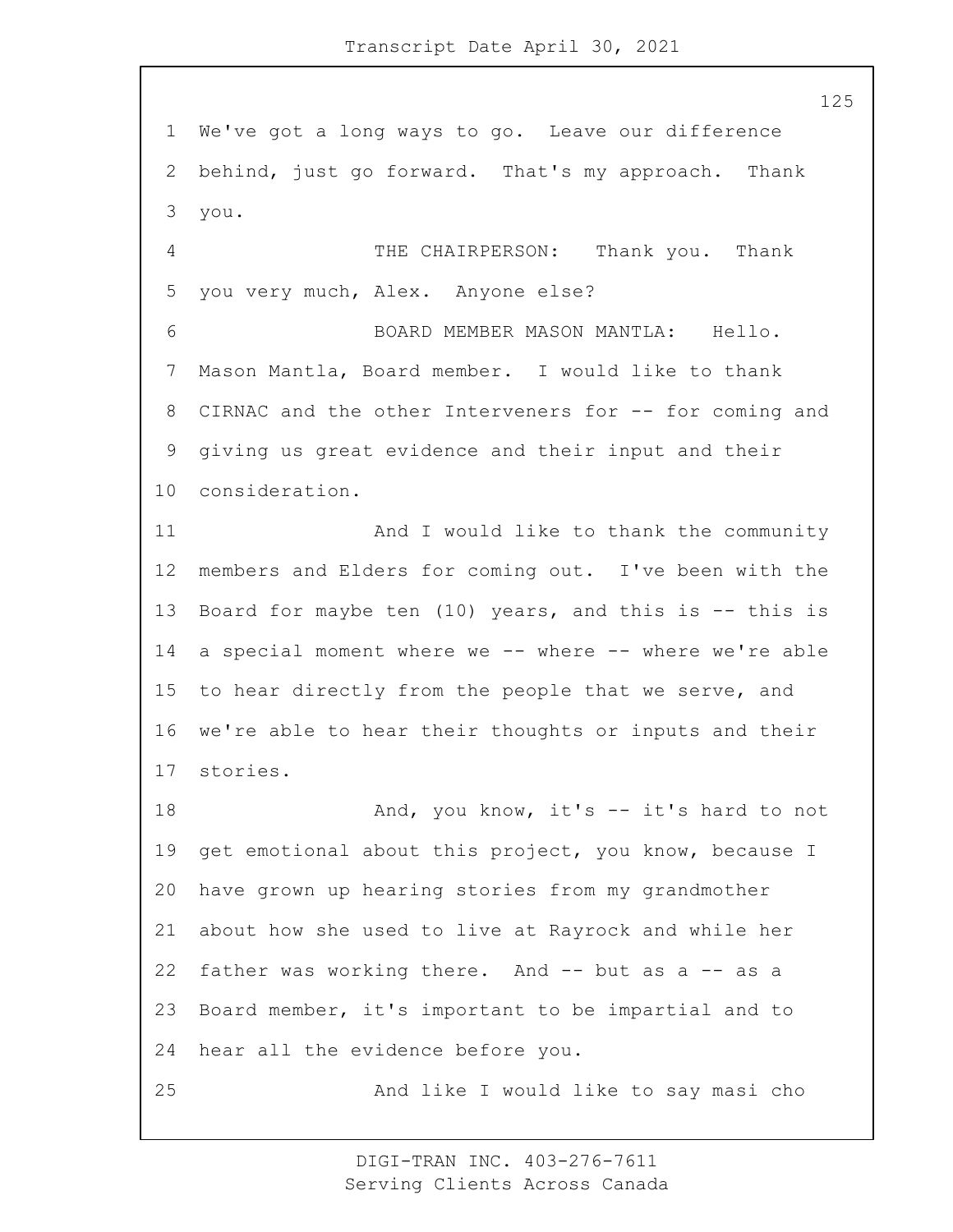to the staff for putting on another great hearing. And, yeah, I would like to -- I would like to see more Elders and more youth in future public hearings, and masi cho. 5 THE CHAIRPERSON: Thank you, Mason. Mike...? 8 (INTERPRETATION FROM TLICHO LANGUAGE INTO ENGLISH) 10 BOARD MEMBER MIKE NITSIZA: My name is Mike Nitsiza. I've been on the Board -- on the Board for Wek'eezhii Land and Water Board for some time now. 13 When we first started talking about Kwetjjaa, I couldn't make any decision on it. I never lived on it. I've never been on that area of land. 16 But today and youth and all the evidence that's available, by reading all this information, I feel confident that I can make a decision based on everything that we've seen so far. 20 All the information from Canada, Territorial Government, Tlicho Government, all the leadership, as well the past leadership that have expressed their concern on -- on this area, I want to thank them from the -- from the bottom of my heart.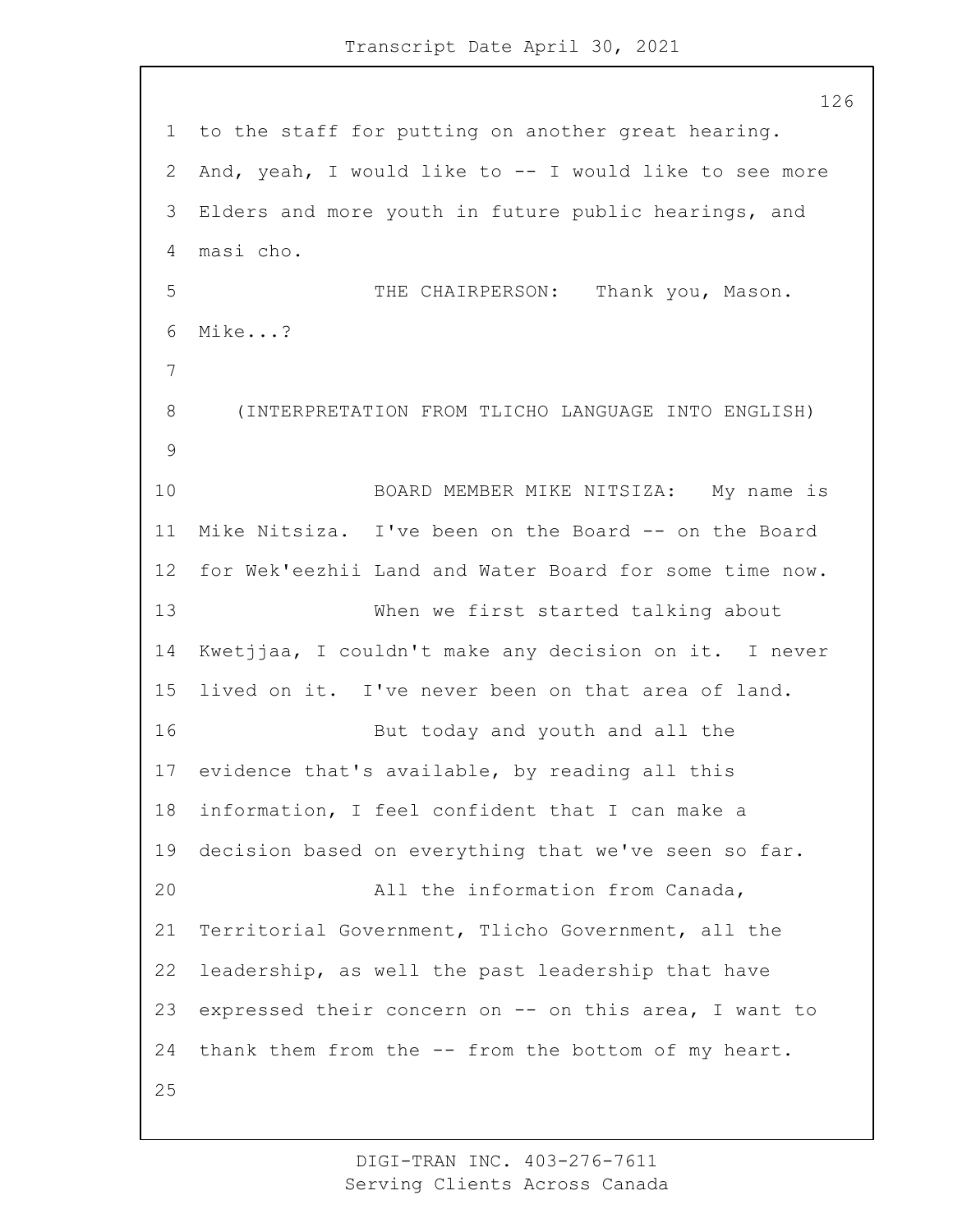1 (INTERPRETATION CONCLUDED) 3 BOARD MEMBER MIKE NITSIZA: I want to get away from being a Board, and I want to talk to you about who I really am and where I'm coming from. 6 I want to tell you that I'm firm and very strong because I carry a great numbers of Elders and grandparents and great-grandparents. In the past, they worked. I still carry that with me, so I'm very firm and strong. 11 And I understand. It just seems like everybody tell me like yesterday what they had said, 13 and I want to really tell you that, that strong like two (2) people. 15 You really clearly understand that 'strong like people' means that educations and living off the land and be able to survive. 18 Me are the survivor. We got here. How do you think we got here? It's because of our Elders. They teach us their way, their language. So we are really strong. And I am very proud to say I'm proud to be who I am. 23 And with your help, I remember the Elders always say, Look after our land. Take care of it for us. Make sure there's no damage with our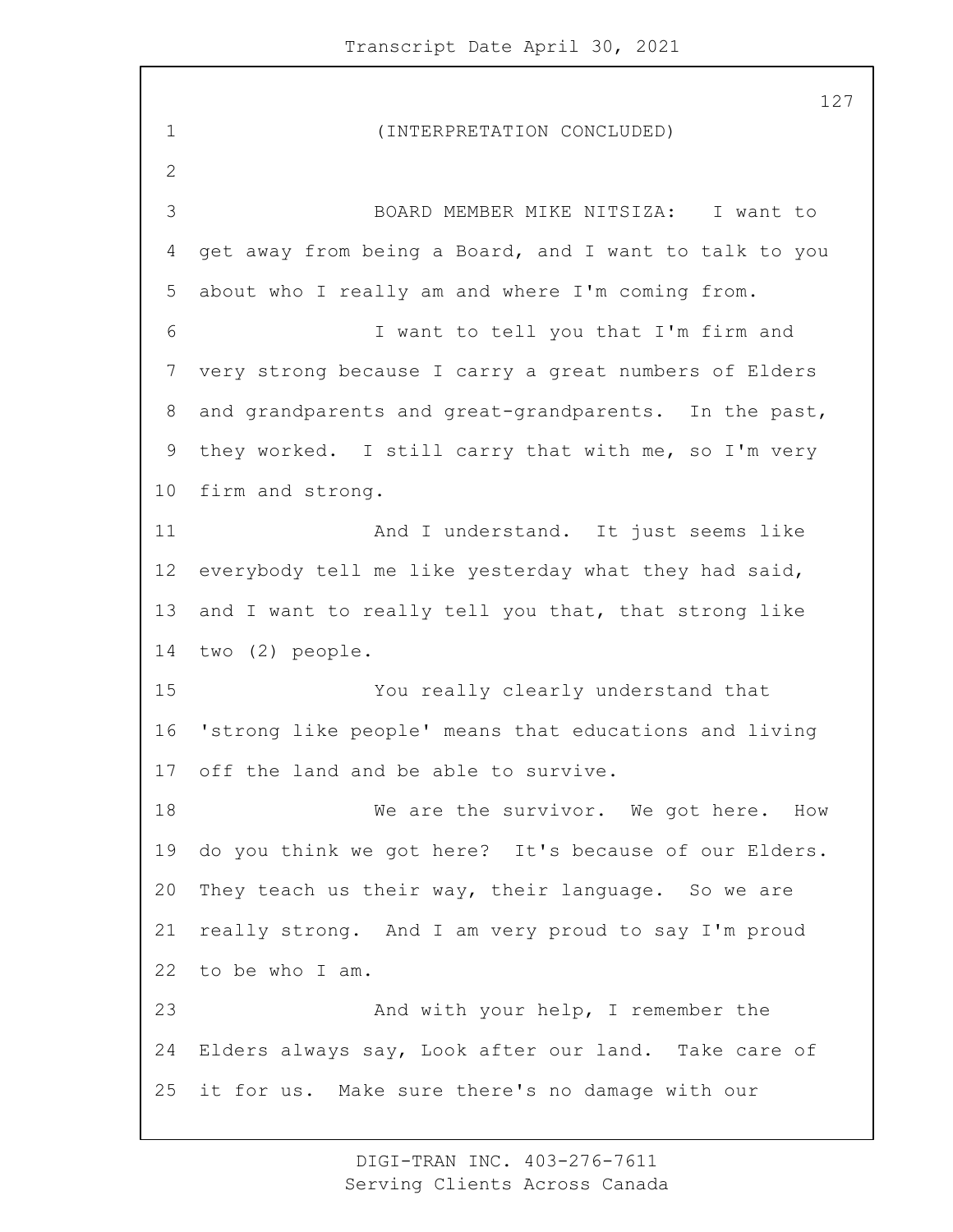water, the air, everything that live in pieces on it. And based on that, we got appointed by the leaders to be here, to be on the Board. 4 And I wanted to touch about communications. A lot of member here talk about communications. I -- I hear some of them saying that we go back to our community and share what we experience here at the hearing. Please do. And those who listen in today, share what you hear and share your experience here. 11 12 I learned a lot here today from the knowledge of the Elders, and still maintain that. I never lost touch of what our leaders said. He said, As long as the sun shine, the river flow, the grass grow, we will exercise our rights. You know, based on that, I keep reminding myself that those have to be maintained and modelled here. 18 Yes, to be an efficient Board here, we have big responsibilities. And I want to tell you 20 that  $--$  that the  $--$  the communication  $--$  one (1) of the biggest job we have is to translate to the Elders. And I wanted to thank specifically the translation because one (1) word, it leads out to so many ways of

 saying it, it just makes sure that the Elders get the clear message.

> DIGI-TRAN INC. 403-276-7611 Serving Clients Across Canada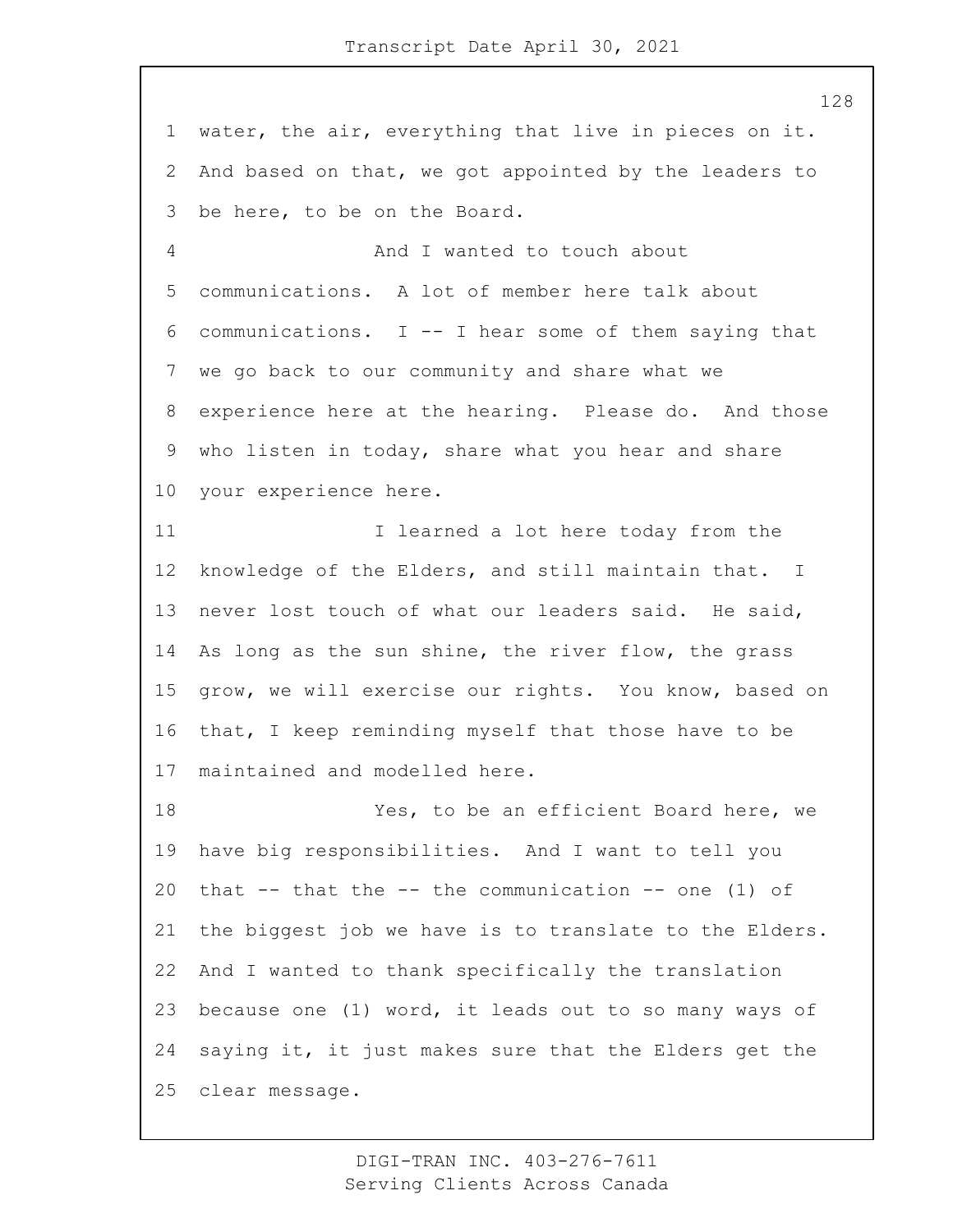1 And -- and I also wanted to say that, based on the -- the young -- the youth who spoke out saying it looks -- around here he sees a lot of courage, lots of honour. 5 And -- and I wanted to continue saying that 'strong like two (2) people' and be proud of who you are. Masi cho. Thank you. 8 THE CHAIRPERSON: Thank you, Mike. I just wanted to say -- I just want a quick thank you to everyone, the Kwetjjaa people -- it's Kwetjjaa -- and maybe to the young people. It's a good rap song: EQC, PSS. Okay. 13 Everyone knows that there -- there's wisdom -- wisdom from the Elders that -- that we know. And just quickly, I came out of high school about 1970. I didn't know too much about the land, just except when you come back for the summer and you go check your nets and stuff like that. 19 And so I worked extensively with my father on a trap line for a little over twelve (12) years. And anyway, so that's where 'strong like two (2) people' really -- really' means a lot to me. I can go on lots about 'strong like two (2) people', but there's been -- studies been done in -- in education where Aboriginal kids that know their language do a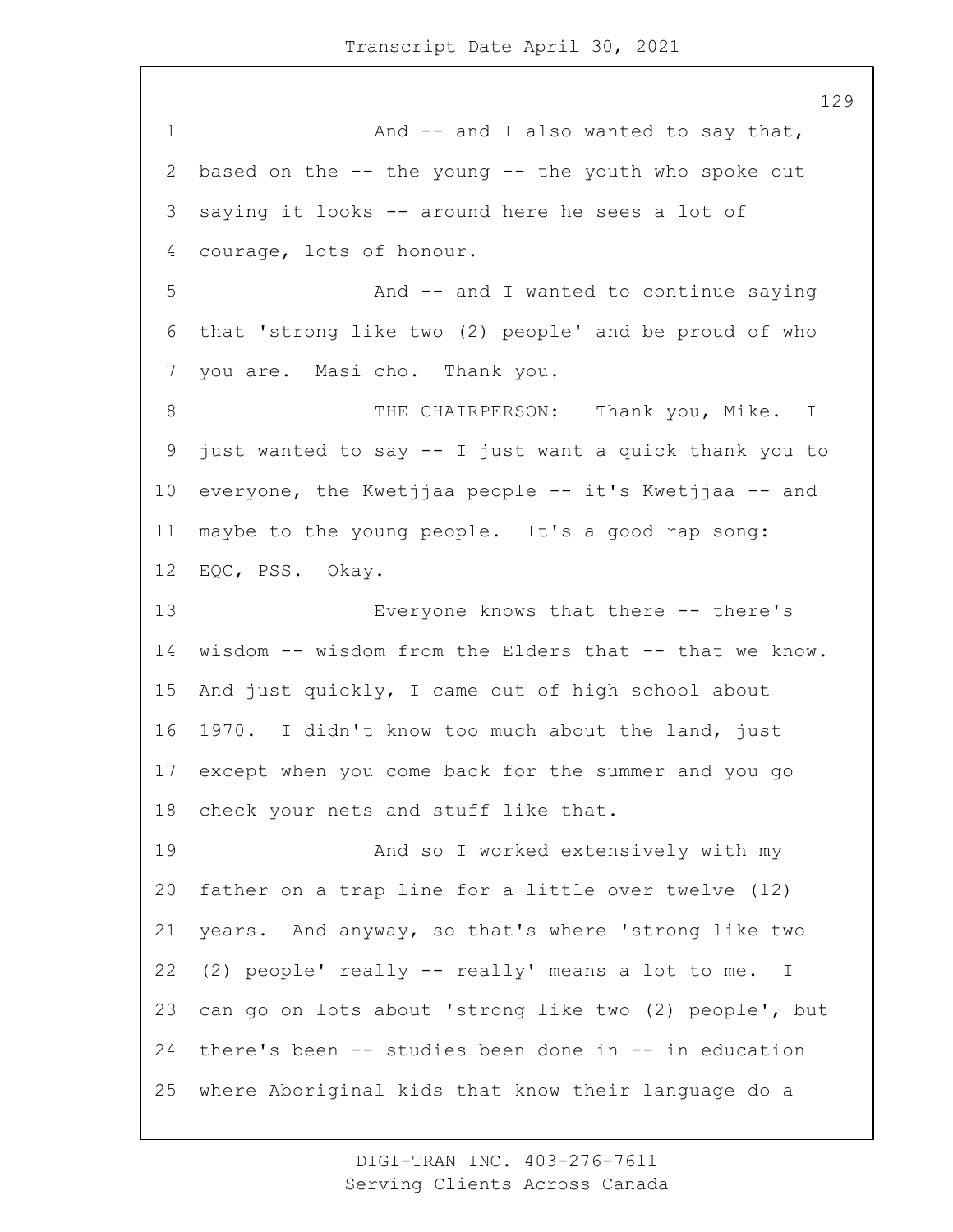lot better in school than the ones that didn't. 2 I think in order to fully participate in proceedings like this, meetings like this, it makes me remember the late Chief Jimmy Bruneau and the late Elizabeth Mackenzie, how they saw changes were coming, and so they collaborated with one another, and then what resulted from that with schools, schools in our region, instead of us going, like, away to Fort Smith 9 and places like that for a full year, so -- and then, after that, the Dene -- Dene curriculum. 11 You know, the Grand Chief is the former teacher, so he knows a lot about that. That's about all I -- I wanted to say that. So, the students that are here, or the young people, you know, we have young scientists here, you probably heard them with all their difficult questions. That was -- that was pretty damn good. 18 So, I guess the message is to be strong 19 like two  $(2)$ , be active out on the land and  $-$  and educate in the white man's education system. Masi to all the participants. Thank you. 22 And before we go to closing prayer, Ryan, you want to say a couple things? 25 (BRIEF PAUSE)

> DIGI-TRAN INC. 403-276-7611 Serving Clients Across Canada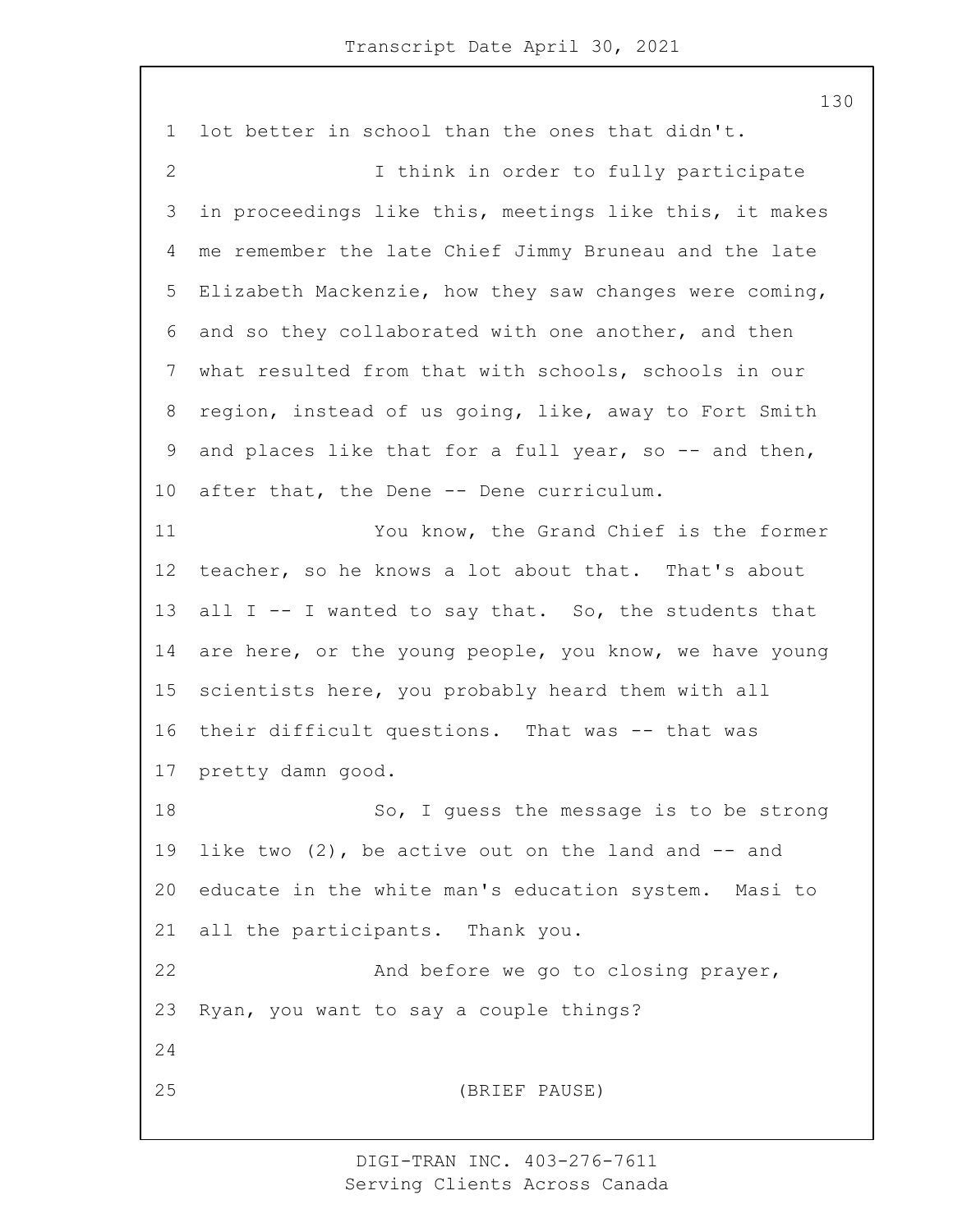1 (INTERPRETATION FROM TLICHO LANGUAGE INTO ENGLISH) 3 BOARD MEMBER RACHEL CRAPEAU: You almost forgot me, Joe. They call me Little Sister because they are older than me. We -- we say, Let's work well together. I hear that. I'm grateful for that. 8 The government -- the government, Canada, and territorial governments, they can't work in isolation, but they must work with youth people. They must be involving the youth into monitoring programs. 13 And there's opportunity for youth to this kind of employment and opportunities. In the future, we're going to be taking care of our water. And so, if we do that kind of monitoring programs, there's opportunity for youth to be employed and understand what they're monitoring and keep it -- keep our land well. 20 And so, if our young people are educated, they can work together. The young people are not going to work alone. They're going to go into the future working with our Elders. 24 And -- and so, monitoring our environment and land is the kind of work that they're

> DIGI-TRAN INC. 403-276-7611 Serving Clients Across Canada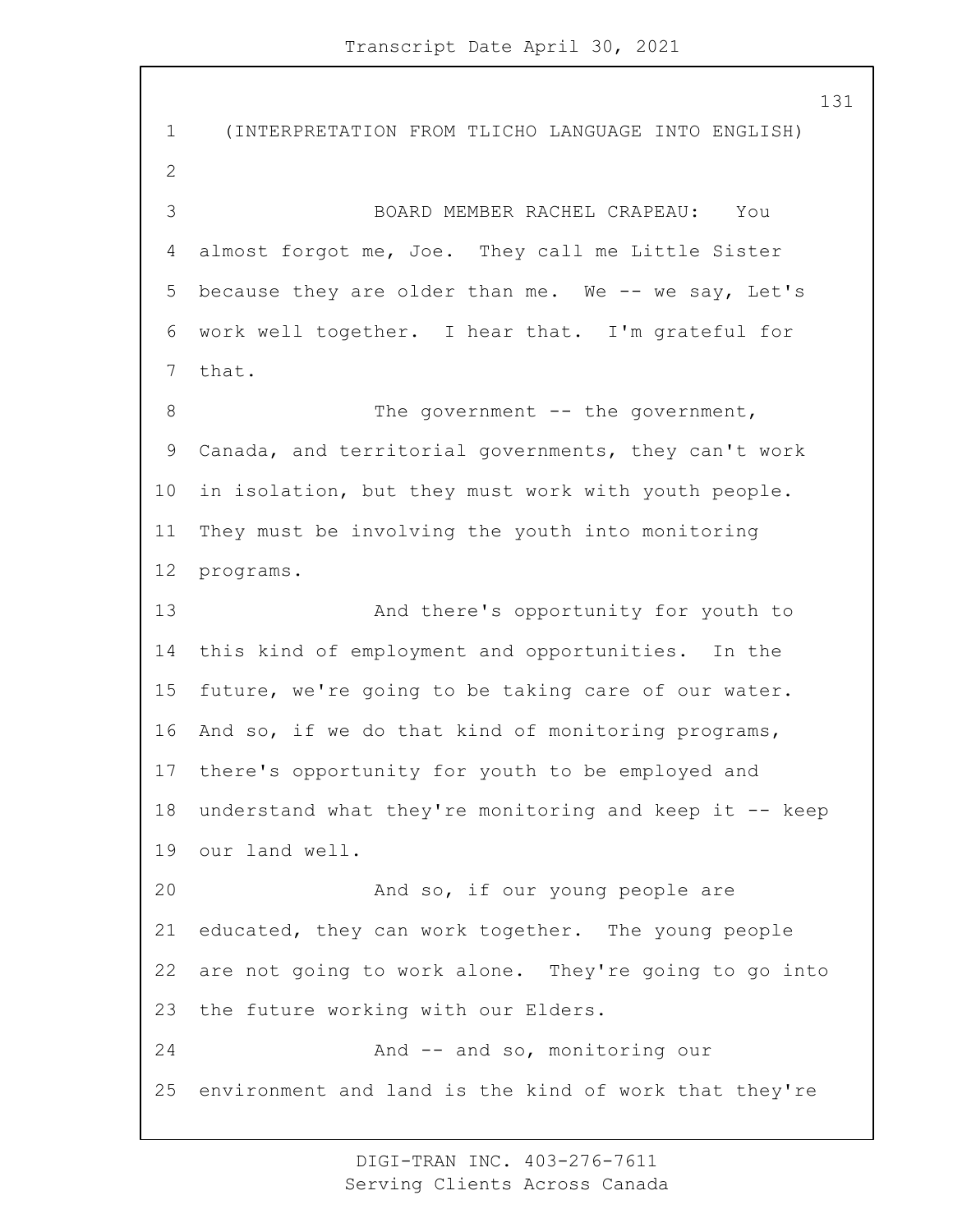going to be doing in the future. A long time ago, my parents, they sent us to school in DC3. At the time, I was so angry to go to school away from home. 4 For many nights, I really thought I was going to return home. But because -- but because we were in school, we were only able to practice what we were teaching. And so, this is the kind of opportunities to go to school that we had. 9 And so, now I've been given the opportunity to sit in on meetings like this because we're able to concentrate on the work. When you're town council, you're able to have the patience and work for our Elders and our people, as well as our youth in our communities. 15 We work with the harvesters from the land. People who are trappers on the land, through their knowledge, we're able to sit here and -- and create a good working relationship. And this is the kind of training that we acquire when we sit like this at jobs like this. We listen to Elders and we take their good messages. 22 My father long ago, when they were -- have meetings in Behchoko, he, too, was a counsellor. And they talked to Chief Jim Bruneau. At the time, our -- when he returned from Behchoko, he'd tell us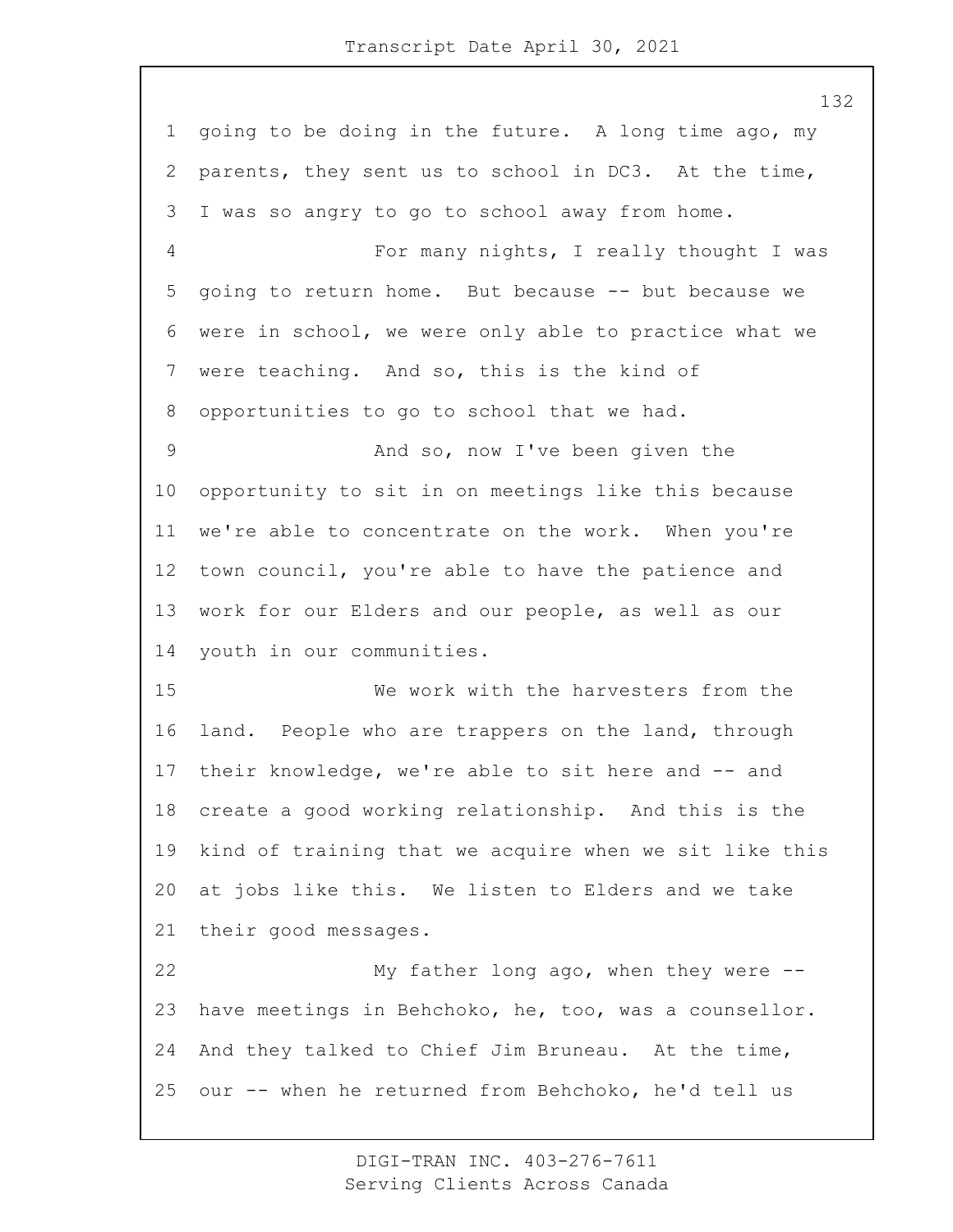all about the different things that they talked about with... 3 And, at that time, he used to travel far to attend meetings and to work in this kind of manner and to work with all Indigenous groups. A lot of people who live in the community -- there's many community members who are well -- well placed in their life. 9 If they're able to support our cause, they -- there's -- if we have more people that support one another, it's -- it gets strong. I didn't understand what he meant back then, but today I know and understand what he means. 14 Today, as Board members who are older, but they are good to work with, and they understand how to communicate as -- with all governments and working with Tlicho Government and to have good collaboration with Tlicho Government. 19 I'm very grateful all the people who have been brought to this meeting. We -- we don't work in isolation. We work for people. We listen to our people's concerns. 23 And so, we take a good advice as well as we observe all regulations. And we -- we observe the constitution because within the constitution, we

> DIGI-TRAN INC. 403-276-7611 Serving Clients Across Canada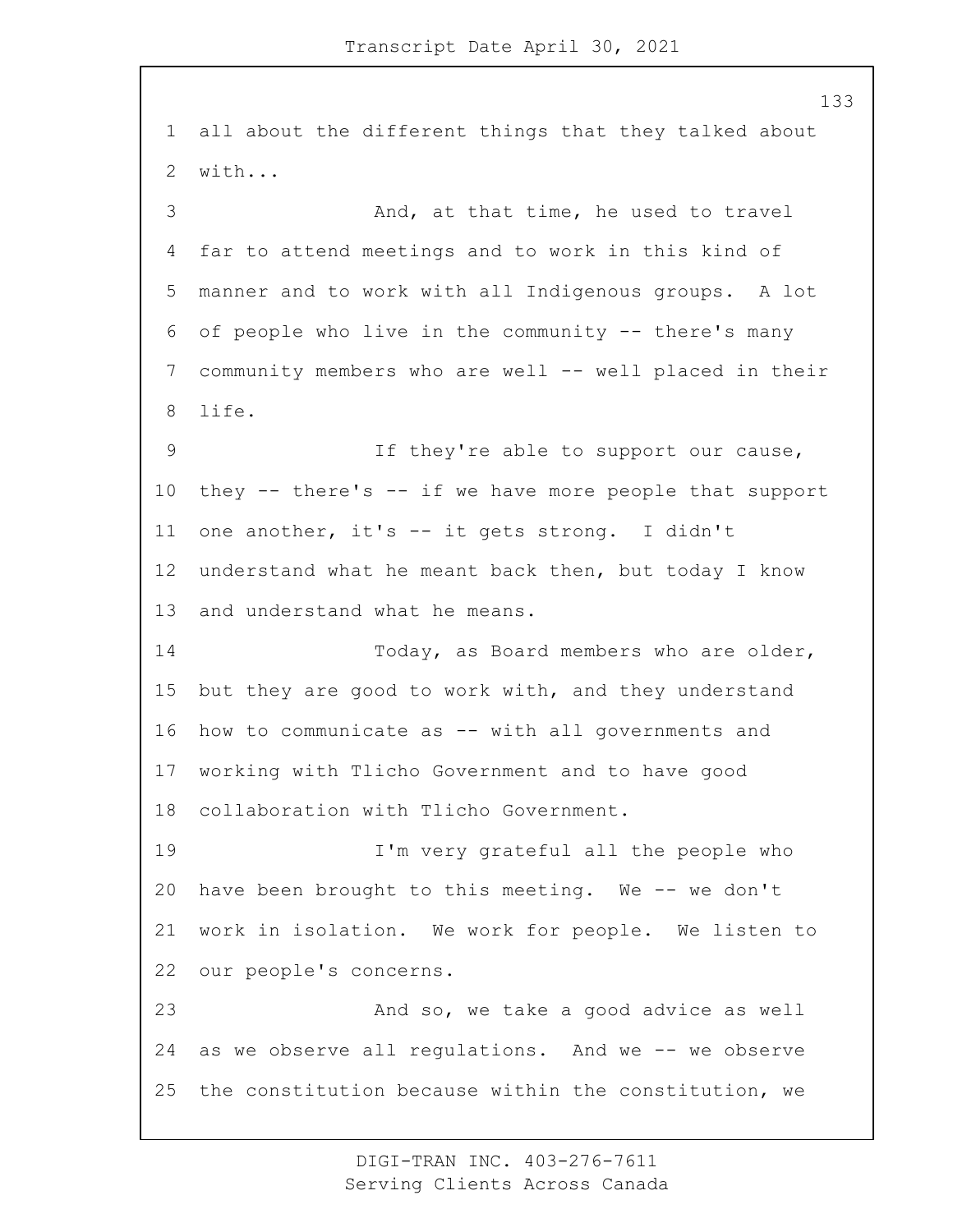abide by the constitution. 2 And so, I would like to say that much. Thank you so much. Masi. 5 (TRANSLATION CONCLUDED) 7 (INTERPRETED FROM TLICHO LANGUAGE INTO ENGLISH) 9 THE CHAIRPERSON: All the technician, the Pido technician, I want to thank all the Pido technician and all the staff that's been providing us with food and coffee, all the interpreters, as well as all the people who -- Elders, people who are attending the meetings. I want to thank everyone here. 15 Ryan...? 17 (TRANSLATION CONCLUDED) 19 MR. RYAN FEQUET: Ryan Fequet, Board staff. Just three (3) -- three (3) little details regarding next steps before we move to the closing prayer. 23 So, I just wanted to confirm that CIRNAC did get back to the Board and has agreed to take an undertaking regarding the six (6) questions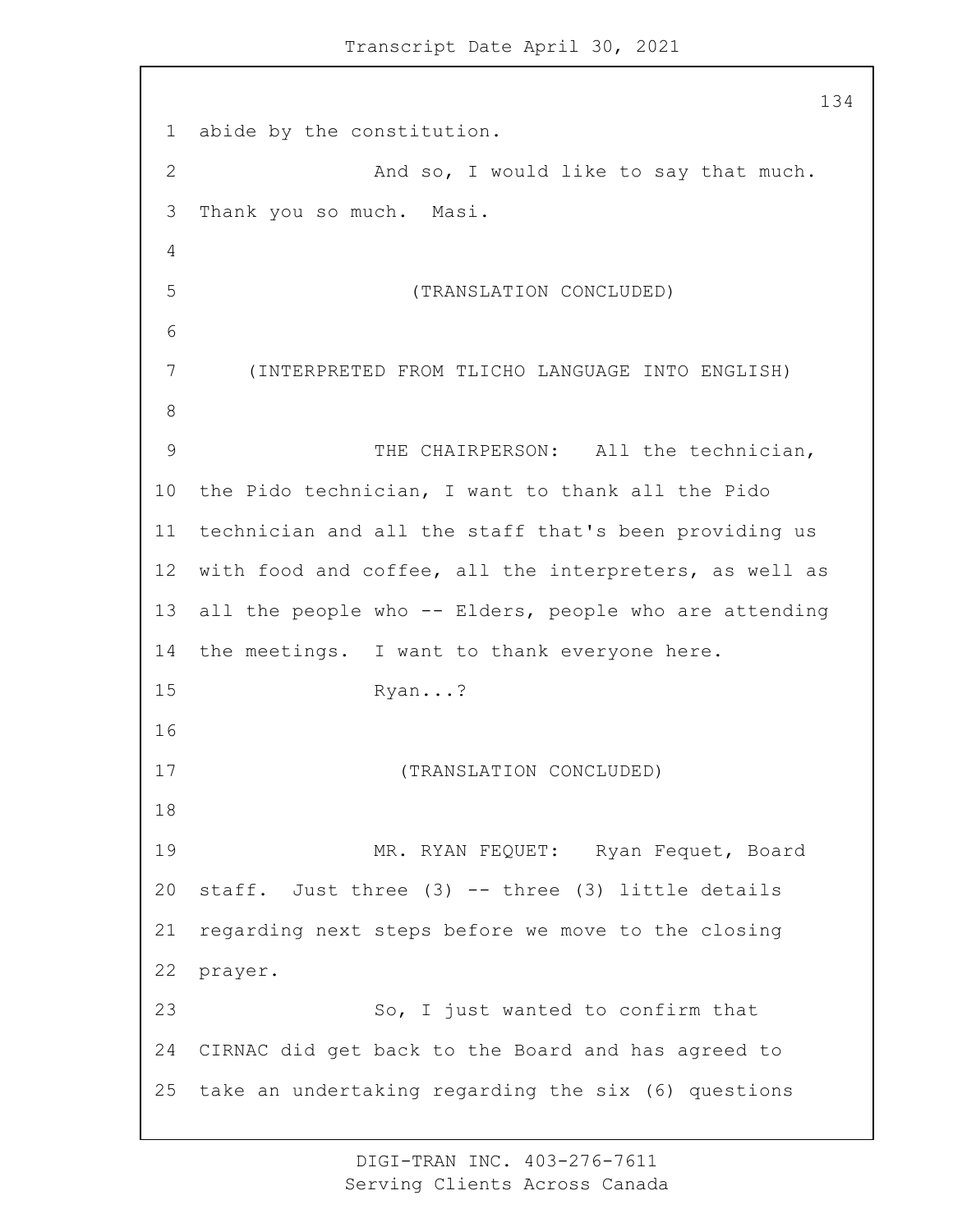Board staff had asked about closure criteria. So, that will be Undertaking 3. 3 MR. RYAN FEQUET: Because there are only two (2) Interveners and the Applicant here in the room, we will confer with each of you about the draft undertakings. And our hope is to send them out later today. 8 A reminder that the responses to undertakings are due on May 14th, 2021. And following that, a draft water licence will be distributed on May 27th. 12 And after the closing prayer, the Board's practice is to go around the room and shake hands. Because of COVID, we would ask that folks in the room please put on your masks and don't shake hands, but elbow bump or head nod, and the -- the Board will lead the way. 18 THE CHAIRPERSON: Opening prayer -- I mean, closing prayer. 21 (CLOSING PRAYER) --- Upon adjourning at 1:23 p.m. 

> DIGI-TRAN INC. 403-276-7611 Serving Clients Across Canada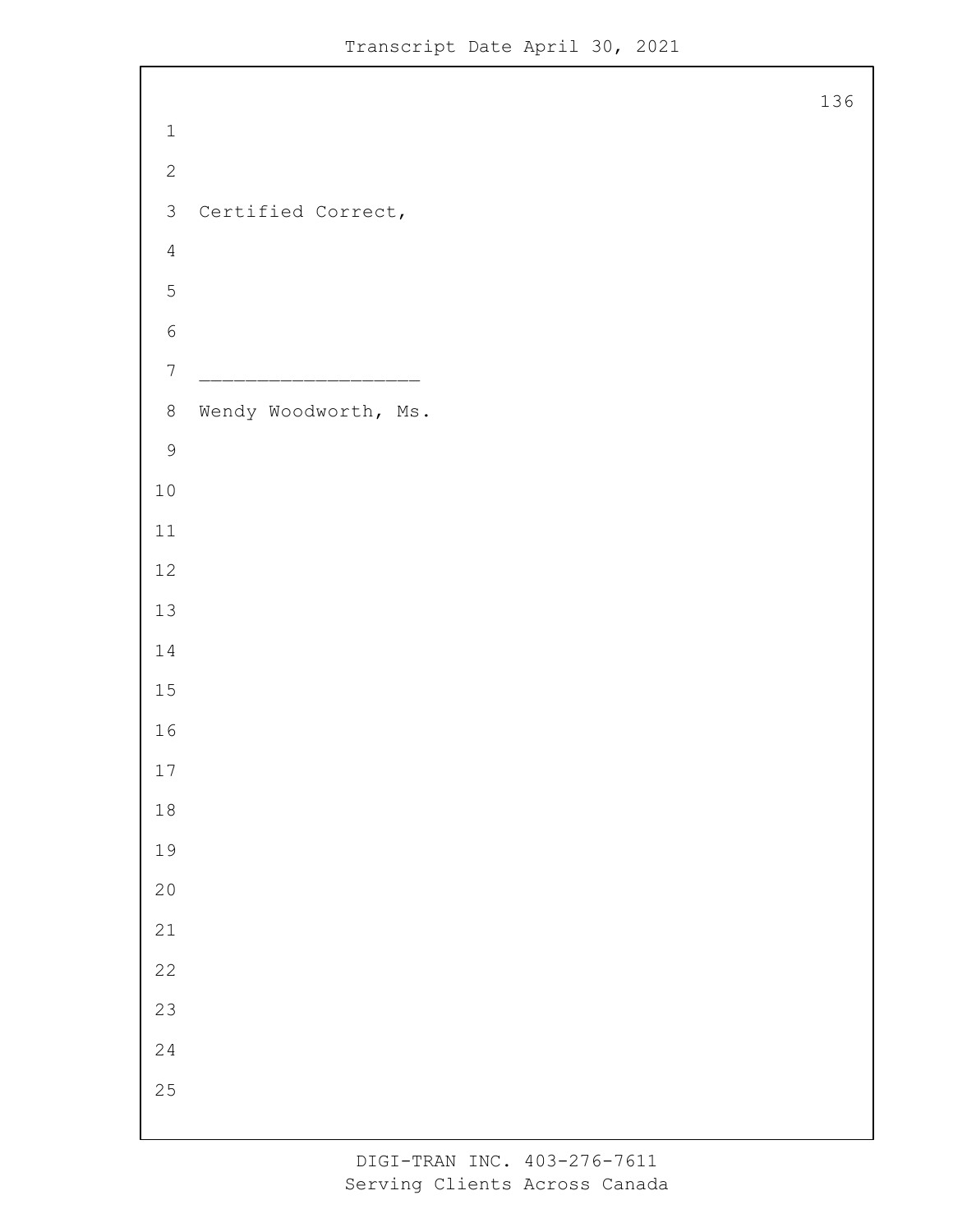WLWB re RAYROCK REMEDIATION 04-30-2021 Page 137 of 175

| $\mathbf{1}$ | 12 38:25       | 96:10,11         | 117:4           | 66:11,20            |
|--------------|----------------|------------------|-----------------|---------------------|
| 18:89:7      | 39:9           | 102:20           | 40 102:16       | 87:19,25            |
| 16:11        | 129:20         | 113:19,20        |                 | 94:14               |
| 17:10,11,    |                | 115:23           |                 | 96:11               |
| 25 18:1      | 12:12          | 127:14           | $\overline{5}$  | 101:6               |
| $20:4$ 23:5  | 95:21          | 129:6,22,        | 58:8            | 103:20              |
| 26:4,15      | 120 $7:15$     | 23 130:19        | 25:13           | 108:1,7             |
| 30:2         | 13 85:13       | 135:4            | 26:15           | 125:14,16           |
| 46:10        |                | 2021 1:23        | 40:8,12         | 127:17              |
| 57:15        | 136 7:19       | 22:24            | 102:21,22       | 132:6, 11,          |
| 58:7         | 14 42:10       | 48:21            | 56 $7:8$        | 12, 17              |
| 59:10        | 14th 135:9     | 81:12            |                 | 133:9               |
| 60:8,17      |                | 135:9            | $6\overline{6}$ | Aboriginal          |
| 62:12        | 15 40:6        |                  | 68:15           | 106:2               |
| 68:16        | 42:24          | 23 $43:3$        | 30:15,20        | 124:22              |
| 70:12        | $1663 - 1$     | $2 - 3$ 55:3     | 96:19,20        | 129:25              |
| 74:2 79:4    | 45:5,11        | 258:7            | 134:25          |                     |
| 109:23       | $1663 - 10$    | 40:7             |                 | absence             |
| 110:2,3      | 45:6           |                  | $\overline{7}$  | 41:8                |
| 115:4,5      |                | 268:14           |                 | 91:11               |
| 116:6        | $1663 - 3$     | 122:14           | 78:21           | accept              |
| 128:20,23    | 91:1           | 27th             | 35:12           | 26:2                |
| 1,000        | $1663 - 6$     | 135:11           | 83:18,23        | acceptable          |
| 33:23        | 45:6,11        |                  |                 | 54:23               |
|              | $1663 - 8$     | $\overline{3}$   | $\overline{8}$  |                     |
| 1:23         | 45:6,12        | 31:24            | 87:39:20        | accepted            |
| 135:23       |                | 15:14,15         | 10:6            | 35:18               |
| 10 45:12     | 19 $52:6,25$   | 93:19            | 54:6,11         | accompany           |
| 56:18        | 1970           | 113:1            | 83 8:23         | 100:23              |
| 103:11       | 129:16         | 120:2            |                 | 109:1               |
| 125:13       | 1970s          | 121:21           | $\overline{9}$  | accordance          |
| 10:31        | 58:18          | 123:25           | 97:59:20        | 54:18               |
| 56:21        |                | 134:20           | 10:6            |                     |
|              | $\overline{2}$ | 135:2            | 95:17           | accordingl          |
| 10:48        |                | 30 $1:23$        |                 | y 43:23             |
| 56:22        | 28:11          | 8:20             | $9:01$ $9:1$    | 44:12               |
| $100$ 33:6   | 26:3,8,18      | 102:16           | 95 108:2        | accurately          |
| 34:3         | 28:18<br>29:14 |                  | 96 $7:10$       | 62:15               |
| 43:21        | 30:6           | $3 - 1$ 55:13    |                 | achievable          |
| 79:21        | 31:11          | 36 $7:7$         |                 | 39:21               |
| 1017:11      | 38:18          | 39,000           | Α               |                     |
| 10th         | 45:6,12        | 103:19           | a.m.9:1         | achieve<br>39:14,19 |
| 103:11       | 52:24          |                  | 56:21,22        |                     |
|              | 60:1           |                  | 95:20           | achieved            |
| 11:54        | 61:21          | 4                | abide           | 55:19               |
| 95:20        | 64:5,6         | 4 $8:3$          | 134:1           | 56:5                |
| 111 $7:12$   | 76:2           | 25:16            | able $15:3$     | acid $48:18$        |
| 117 $7:13$   | 85:23          | $52:6$ $91:1$    | 21:5            | acknowledg          |
|              | 86:25          | 102:22<br>107:21 | 33:16           | ment                |
| 119 7:14     | 90:19          |                  | 34:4            |                     |
|              |                | 113:1            |                 |                     |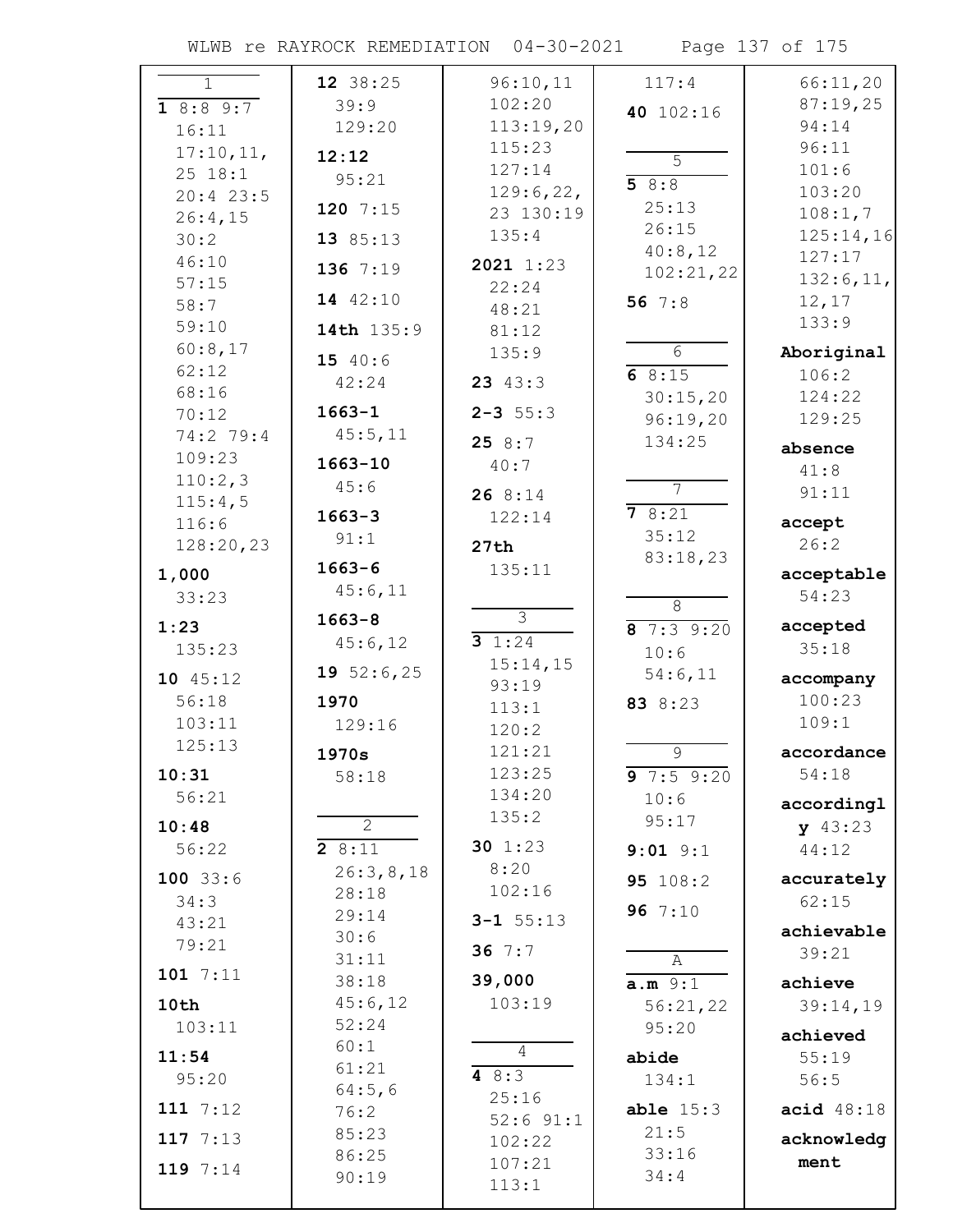WLWB re RAYROCK REMEDIATION 04-30-2021 Page 138 of 175

| 67:12      | 18:9         | 133:23             | 70:14          | 106:20       |
|------------|--------------|--------------------|----------------|--------------|
| acquire    | 69:22        | advise             | 108:10         | analysis     |
| 132:19     | 73:24        | 30:7               | 121:22         | 48:17,21     |
|            | 91:12        |                    | 122:15         | 66:10        |
| across     | 105:1        | advisor            | ahead $9:11$   |              |
| 115:21     | 106:21       | 36:19              | 12:20          | anchoring    |
| Act 71:24  | add $60:8$   | advisors           | 57:2           | 52:11        |
| 80:7       | 66:20        | 71:23              | 62:22          | 53:9         |
| action     | 119:17       | advisory           | 119:18         | and/or       |
| 49:18,25   | added        | 68:24              | 123:21         | 51:21        |
| 50:20      | 31:15,18     | 71:25              | air            | 85:15        |
| 51:10,22   | 40:3         | AECOM 5:16         | 98:18,20       | Andrew       |
| 54:13      |              | 10:22              | 128:1          | 2:11         |
| 62:1       | adding       | 11:21              |                | 57:7,12,1    |
| 74:5,16    | 30:5         | 76:7 79:1          | Ajucam         | 9,20         |
| 82:23      | addition     |                    | 3:11           | 61:10,11     |
| 121:18     | 55:10        | <b>AEMP</b> 15:19  | Alex $1:15$    | 64:21,22     |
| actions    | additional   | 47:12,14,          | 123:21,22      | 66:8         |
| 46:21      | $15:4$ 24:3  | 17,23              | $, 23$ 125:5   | Andrew's     |
| 65:19      | 41:17        | 48:5,8             | allow $38:2$   | 62:19        |
|            | 43:2,6,19    | 60:13              | 87:18          |              |
| active     | 44:14        | 66:18              |                | angry        |
| 130:19     | 48:20,22     | 71:6               | allowable      | 132:3        |
| actively   | Additional   | 88:25              | 41:10          | animal       |
| 90:24      |              | 92:6               | allowed        | 44:6         |
| activities | $1y$ 48:25   | affected           | 101:6          | Anna $3:9$   |
| 39:24      | address      | 97:16,17           | alone          | Anneli $2:7$ |
| 45:9,21    | 46:11        | 98:19              | 131:22         |              |
| 46:5,6     | 90:23        | affects            | Alpha $79:8$   | answer       |
| 47:9       | 91:5         | 20:21              |                | 11:13        |
| 52:17      | addressed    | against            | Alphonse       | 26:4         |
| 54:17      | 33:8         | 104:12             | $4:22$ 14:1    | 29:22        |
| 55:18      | Adele $4:15$ |                    | already        | 71:13        |
| 62:14      |              | age 114:1          | 66:3           | 79:17        |
| 79:19      | adequate     | agenda             | 70:7,11        | 80:9 91:4    |
| 85:24      | 87:20        | 36:2               | 75:18          | answers      |
| 86:2       | adhere       | ago 97:18          | 85:694:4       | 75:21        |
| 90:22      | 122:15       | 112:25             | 111:7          | anticipate   |
| 91:7       | adjacent     | 120:6              | 120:17         | 34:11        |
| activity   | 28:20        | 132:1,22           | alternativ     | 35:15        |
| 63:14      |              |                    | e 50:16        | 91:19        |
| 64:4,14    | adjourning   | agreeable<br>40:15 |                | 92:3         |
| 78:6       | 135:23       | 50:4               | am 97:17       | anticipate   |
| 107:23     | advance      |                    | 98:1<br>104:25 | d82:16       |
| actual     | 47:24        | agreed             | 105:17         |              |
| 38:3 86:1  | 49:25        | 58:13              | 108:16         | anymore      |
| 99:23      | advice       | 122:11             | 127:5,21,      | 29:2         |
| 100:13     | 71:7         | 134:24             | 22             | anyone       |
|            | 92:9,17      | agreement          |                | 21:25        |
| actually   |              |                    | among $97:6$   |              |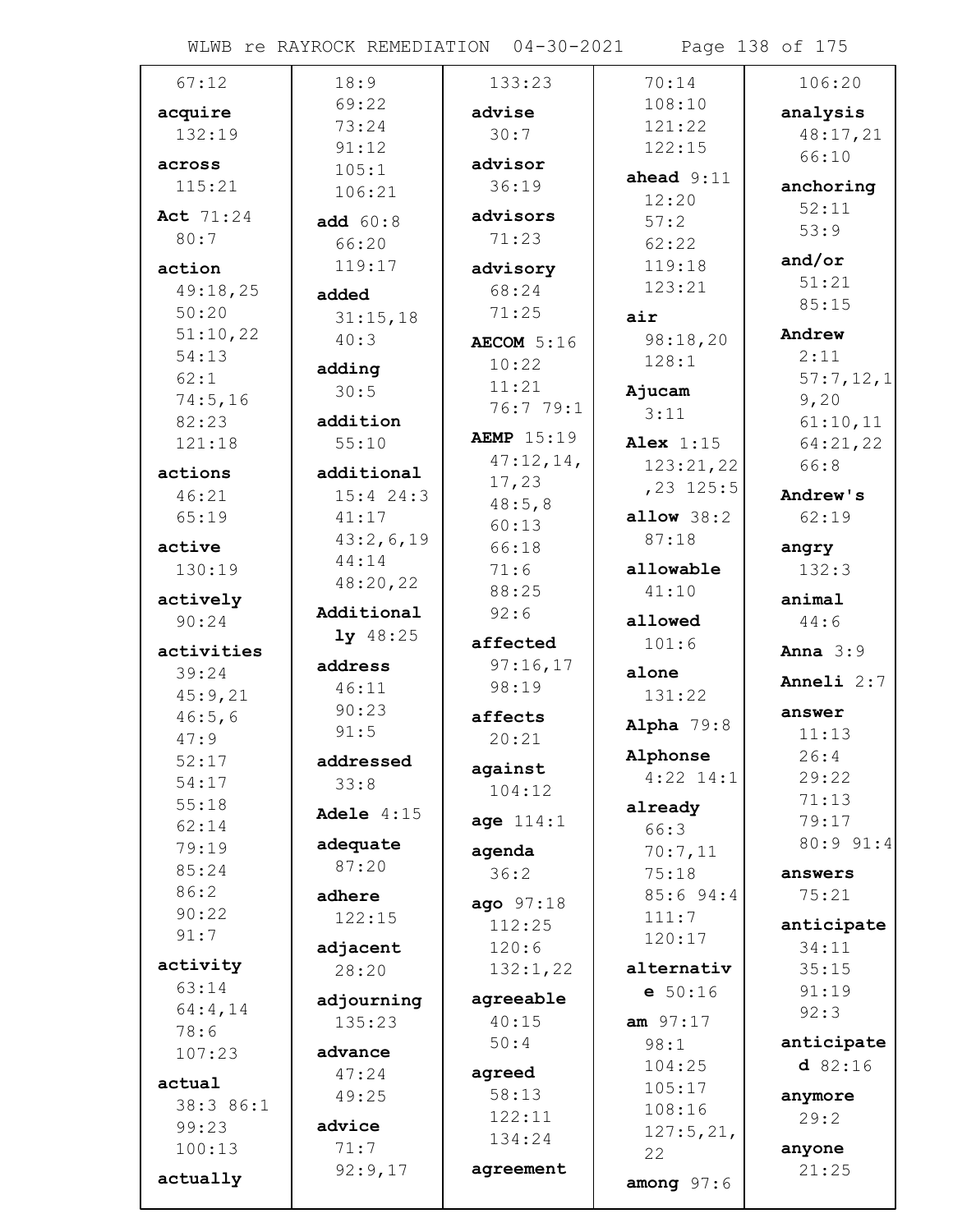WLWB re RAYROCK REMEDIATION 04-30-2021 Page 139 of 175

| 22:10             | $apply$ 39:2 | 81:14         | 65:24      | 114:25      |
|-------------------|--------------|---------------|------------|-------------|
| 125:5             |              | 82:3,7,10     | 78:6,18    | assist      |
|                   | appointed    | ,12           | 79:3,6,8,  |             |
| anything          | 128:2        | 83:1,20,2     | 11 86:17   | 68:25       |
| 12:10             | appreciate   | 584:4         | 87:13      | 72:8,12     |
| 63:17             | 19:13        |               |            | 119:12      |
| 70:19             | 21:2         | approving     | 97:23,25   | assistance  |
| 72:11             |              | 25:4          | 108:9      |             |
| 77:20             | 34:19        | 71:18         | 121:16     | 93:12       |
| 78:16             | 59:11,19     | 100:9         | 122:2,4    | associated  |
| 103:22            | 72:18        |               | aren't     | 52:21       |
|                   | 73:20        | April $1:23$  |            | 53:21       |
| anyway            | 118:4,13,    | aquatic       | 86:2       | 62:14       |
| 12:14             | 20, 25       | 14:19         | argument   |             |
| 129:21            | 119:6        |               | 42:3       | associatio  |
|                   |              | 15:7,20       | 44:11      | $n \ 64:25$ |
| apologies         | appreciate   | 16:1,5        |            |             |
| 68:9              | d21:16       | 19:9,24       | arguments  | assume      |
| apologize         |              | 32:20         | 30:8       | 86:3        |
| 13:20             | appreciati   | 47:11         | 38:12,15   | assuming    |
|                   | on $122:18$  | 53:5          | 44:20      | 77:16       |
| appear            | approach     | 54:21         | 61:1       |             |
| 29:14             | 116:20       | 69:16         | 76:22      | attempt     |
| 86:25             | 122:11,13    | $71:2$ $72:9$ | 88:19      | 62:21       |
|                   | 125:2        |               |            |             |
| <b>APPEARANCE</b> |              | area $9:22$   | 89:11      | attempts    |
| $S$ 2:1 3:1       | approached   | 10:2          | 95:10      | 37:22       |
| 4:1 5:1           | 100:11       | 11:22         | arm 114:20 | attend      |
| 6:1               | 103:23,24    | 15:17         |            | 133:4       |
|                   |              | 16:11,22,     | arrange    |             |
| appears           | appropriat   | 25 28:21      | 34:21      | attending   |
| 57:25             | $e$ 39:21    |               | arrive     | 71:6        |
| Appendix          | 41:3         | 61:3,8        | 113:23     | 134:13      |
| 54:12             | 45:25        | 67:13,25      |            | attenuatin  |
|                   |              | 68:4          | 114:14,19  |             |
| Apple $14:2$      | appropriat   | 70:25         | articulate | 946:18      |
| Apples            | e1y 54:2     | 71:20,21      | $d$ 62:23  | authorizat  |
| 3:18              | 63:7         | 79:21         |            | ion 78:7    |
|                   | approval     | 87:10,23      | aside      |             |
| 4:12,22,2         | 48:11        | 90:24         | 11:23      | available   |
| 3                 | 49:11        | 97:16,21      | 82:8       | 35:6        |
| Applicant         |              | 98:21,23      | aspects    | 51:14       |
| 135:4             | 53:22        | 99:19,21      | 58:7       | 87:16       |
|                   | 56:12        |               |            | 126:17      |
| applicatio        | approve      | 100:2,10      | assessed   |             |
| n 1:5             | 56:9         | 101:14,15     | 38:1       | average     |
| 37:18             | 82:23        | 102:3,4,5     |            | 17:12,16,   |
| 47:13,20          |              | , 7, 18       | assessing  | 23          |
| 49:20             | approved     | 104:7         | 38:10      | 19:19,22    |
| 52:9              | 8:9,14,22    | 105:14        | assessment | 40:5,11     |
| 62:16             | 23:1         | 106:21,22     | 30:4       | 41:8,22     |
| 79:10             | 24:6,8       | 107:18        | 33:25      | 42:18       |
|                   | 25:9         | 126:15,23     | 38:9       |             |
| 122:20            | 26:17,20     |               |            | aware       |
| applied           | 43:16        | areas $9:20$  | assigned   | 11:5, 7, 21 |
| 41:23             |              | 15:15         | 43:25      | $12:1$ 38:5 |
|                   | 56:2         |               |            |             |
|                   |              |               |            |             |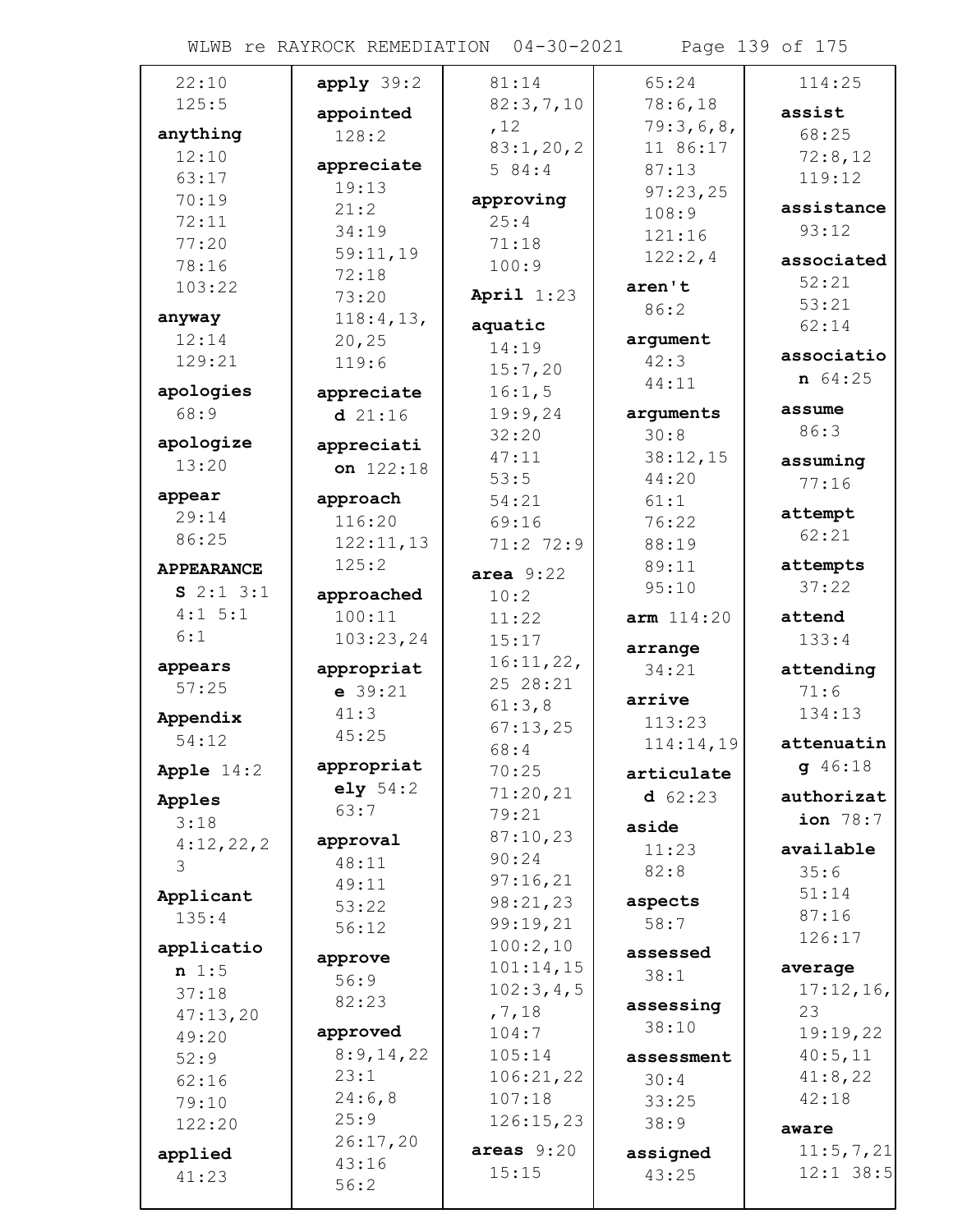|  | WLWB re RAYROCK REMEDIATION 04-30-2021 |  |
|--|----------------------------------------|--|
|  |                                        |  |

Page 140 of 175

| 45:14             | 89:12            | 97:19,20         | 45:763:1            | 28:4,6,7              |
|-------------------|------------------|------------------|---------------------|-----------------------|
| 50:10             | 94:18            | 101:21           | 99:6                | 29:11,13              |
| 75:5              | 110:11           | 102:21           | 110:13              | 30:9,14               |
| away $127:4$      | 126:19           | 107:21           | 120:22              | 31:12,14              |
| 130:8             | 128:2,15         | 112:22           | 130:1               | 32:7,8,24             |
| 132:3             | 129:2            | 113:2            | beyond              | $, 25$ 33:1           |
|                   | baseline         | 132:23,25        | 27:16               | 34:6,8                |
| $\, {\bf B}$      | 47:24            | behind           | 34:3                | 35:8,9,10             |
| background        | basin $46:3$     | 125:2            |                     | , 19, 21              |
| 73:24             | 76:17            | believe          | biggest<br>116:6    | 36:25                 |
|                   |                  | 8:8,21           | 128:21              | 47:14                 |
| backup            | basis $28:3$     | 18:14            |                     | 48:8,10               |
| 50:16             | 32:22            | 22:25            | bingo $22:9$        | 49:11                 |
| 51:16             | <b>Bay 79:8</b>  | 24:7,19          | biology             | 51:19                 |
| backyard          | Beaverho         | 26:15            | 113:16              | 52:6, 15, 2<br>4      |
| 112:7             | 3:24             | 27:4             | bit 60:9            | 56:8,10,1             |
| <b>Bams</b> $2:4$ |                  | 28:11            | 64:7                | 261:16                |
| 22:20,21          | become           | 53:25            | 68:13               | 64:10                 |
| 23:22             | 29:3             | 63:4 72:3        | 69:25               | 68:12,17,             |
| 24:1,2            | 55:5,8           | 81:13            | 70:3,17             | 20, 25                |
| 26:23,24          | 68:21            | 83:19,23         | 73:23               | 71:23,25              |
| 28:5              | becomes          | 84:3,10          | 74:20               | 74:1                  |
| 29:12             | 51:18            | 85:6             | 78:24               | 75:1,11               |
| 31:13             | 74:11            | 88:10            | 79:1                | 81:7,9,14             |
| 32:8,9            | becoming         | believes         | 84:25               | 82:18,19,             |
| 33:1,2            | 75:7             | 8:625:19         | 93:24               | 22                    |
| 34:7              | bedrock          | 31:17            | 108:21              | 83:6,10,1             |
| 81:8,9            | 37:10            | 54:8             | 118:15,17           | 7,20,25               |
| 84:2              | 48:14,17,        | 93:15            | bi-weekly           | 84:1,2                |
| 85:11,12          | 20, 23           | benefits         | 20:6                | 85:10,11              |
| 86:21             | 49:8             | 122:14           | 90:25               | 86:20,22              |
| 88:6<br>89:17     | begin $24:7$     |                  | 91:13               | 88:5,7                |
| 90:15             | $25:3$ 39:6      | Benjamin         | <b>Blackduck</b>    | 89:16,18              |
| 91:15             | 68:9 84:4        | 4:18             | 4:20                | 90:14,16              |
| 94:21             | 96:25            | beside           |                     | 91:14,16<br>92:8,18,2 |
|                   |                  | 65:10            | blasting<br>10:4    | 2,23 93:5             |
| barren            | beginning        | besides          |                     | 94:20,22              |
| 113:5             | 13:925:1<br>26:6 | 119:17           | Board               | 95:4                  |
| based $18:7$      | 74:19            | best $26:10$     | 1:2,10,12           | 96:14                 |
| $32:4$ 35:5       | 116:5            | 31:9             | , 13, 14, 15        | 101:8                 |
| 36:23             |                  | 84:11            | 2:8                 | 102:12                |
| 38:3              | behalf           | <b>Beta</b> 79:7 | 8:10,23             | 117:6,9,1             |
| 42:15,18          | 115:3            | 122:3            | 19:18               | 1 118:2               |
| 43:3,6,22         | 117:5            |                  | 21:3,23<br>22:19,21 | 120:3                 |
| 49:12             | 122:24           | Bethany          | 23:1,20             | 122:18                |
| 60:21             | 123:15           | 4:12             | 24:1                | 123:20,22             |
| 61:664:9          | Behchoko         | better           | 25:10,11            | , 24                  |
| 69:14,16<br>88:21 | $7:11$ 81:2      | 18:18            | 26:17,22,           | 124:16                |
|                   | 96:3             | 42:16            | 23                  | 125:6,7,1             |
|                   |                  |                  |                     |                       |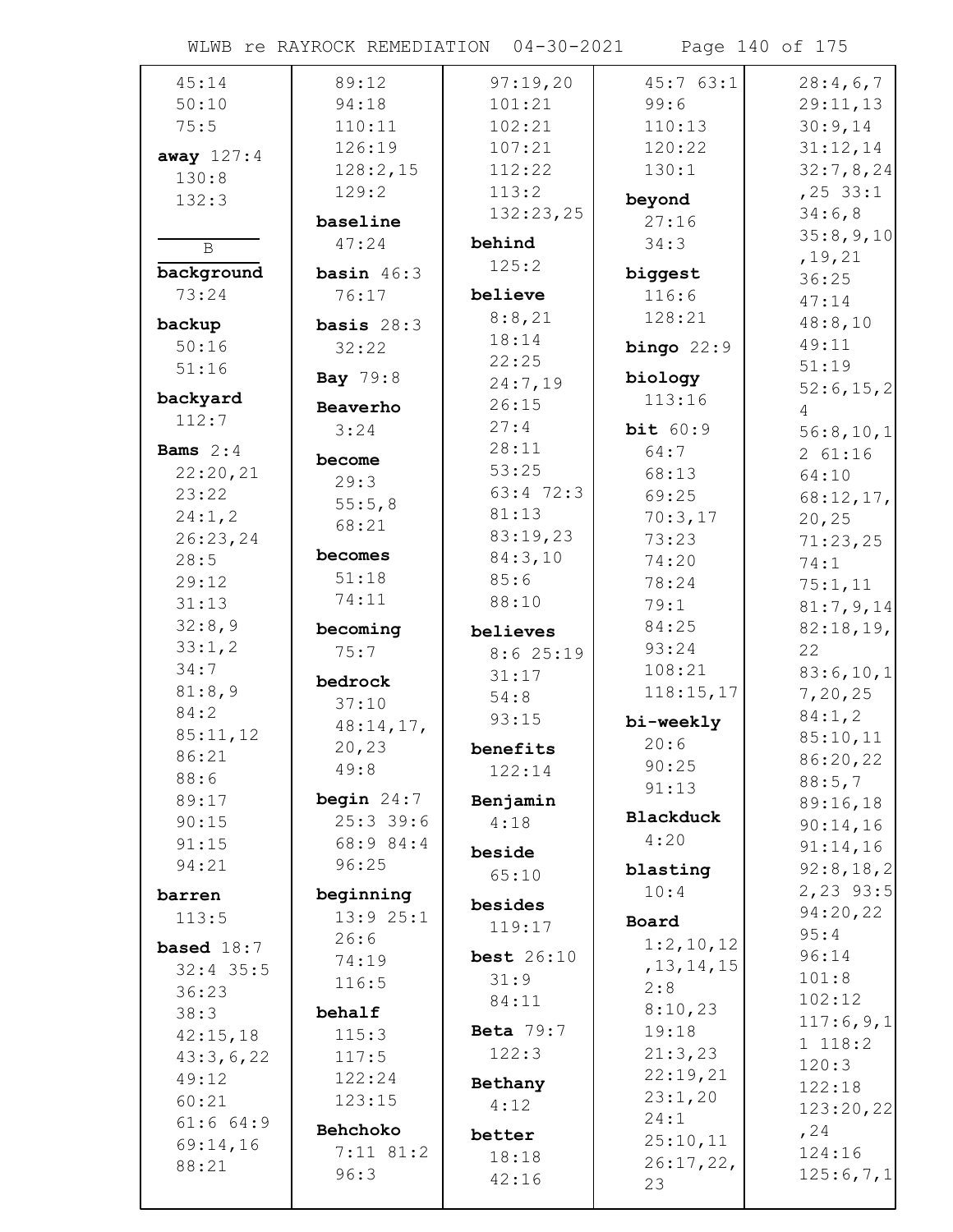WLWB re RAYROCK REMEDIATION 04-30-2021 Page 141 of 175

| 3,23             | 17:3           | 78:11          | 114:20       | 117:3      |
|------------------|----------------|----------------|--------------|------------|
| 126:10,11        | 19:3,4         | 80:22          | 115:1        |            |
| ,12              | 20:3,13,1      | 81:17          |              | capped     |
| 127:3,4          | 4 21:10        | 85:18          | Bynski       | 79:11      |
| 128:3,18         | 23:3           | 90:5           | 5:14         | capture    |
| 131:3            | 24:14,15       | 92:20          |              | 47:8       |
| 133:14           | 25:14,25       | 95:7,14        | $\mathsf{C}$ | captured   |
| 134:19,24        | 27:8,9         | 117:19         | C1 54:12     | 46:4       |
| 135:1,17         | 28:15,16       | 130:25         | 56:9,11      | 62:15      |
| Board's          | 29:20,21       |                | $CA$ 12:22   |            |
|                  | 31:7,23,2      | briefly        |              | carbon     |
| 23:11<br>32:4    | 4              | 37:3           | Cabin        | 43:5       |
| 52:25            | 32:14,15       | bright         | 122:25       | care       |
| 54:18            | 33:11,12       | 119:5          | calculated   | 127:24     |
| 77:19            | 34:16          | bring          | 42:24        | 131:15     |
| 135:13           | 35:11          | 74:13          | calculatio   | carefully  |
|                  | 67:21          | 115:2          | ns 32:23     | 31:10      |
| Bobby 6:3        | 68:7           | 121:9          |              | 62:23      |
| bogged           | 70:19,23       | 123:13         | calibratio   | 100:24     |
| 68:10            | 71:11          | broad $53:1$   | n 50:11      | 103:15     |
| Bolstad          | 72:17          |                | camp $10:2$  |            |
| 2:12             | 73:2,16,2      | 64:2           | 44:4,5       | carried    |
|                  | 4 74:11        | brought        | Camsell-     | 64:17      |
| bottom           | 75:22,25       | 12:11          | Blondin      | carry 9:14 |
| 16:8             | 76:12          | 112:21         | 3:23         | 93:1       |
| 52:11            | 77:7           | 116:24         | 13:1,2,6     | 124:25     |
| 53:9             | 78:1, 14, 2    | 133:20         | 14:1         | 127:7,9    |
| 109:11           | 1,22           | Brown $3:6$    |              | case 17:18 |
| 126:24           | 79:15          | 36:20          | Canada $5:9$ | 68:23      |
| branches         | 80:13          | <b>Bruneau</b> | 124:17       | 69:3,22    |
| 8:18             | 113:18         | 130:4          | 126:20       | 70:6       |
| 29:14            | 119:21         | 132:24         | 131:9        | 71:19      |
| 30:6,17,2        | 120:6          |                | Canada's     | 74:19      |
| 531:11           | Brett's        | build          | 122:16       | 84:23      |
| 86:25            | 119:11         | 52:19          | Canadian     | 85:5       |
| <b>Breadmore</b> | <b>Bridget</b> | building       | 70:8         | 93:11      |
| 2:10             | 2:22           | 10:9           | Canadian-    | 107:25     |
| 10:16            | <b>BRIEF</b>   | 114:13,14      | wide         | 110:12     |
| 12:21,22         | 22:6,14        | , 16, 22       | 69:15        | cases      |
| 57:3,4           | 23:24          | 115:14,18      |              | 68:22      |
| 67:8,9,17        | 24:12          | , 24           | CanNorth     | 69:6,24    |
| 120:12,13        | 30:11          | 116:2,13       | 5:7          | 70:8       |
| break $36:4$     | 35:24          | 117:3          | capacity     | Casper     |
| 56:18            | 36:6           | 124:20         | 113:22,23    | 4:11       |
| 95:12,18         | 41:14          | bump           | , 24, 25     |            |
| <b>Brent</b>     | $42:5$ $43:9$  | 135:16         | 114:13,14    | Cassie     |
| 117:1            | 44:23          | burned         | , 15, 22     | 2:21       |
|                  | 57:10          | 113:12         | 115:14,18    | catch      |
| Brett $3:15$     | 64:19          | business       | , 24         | 22:11      |
| 15:12,13         | 67:6           |                | 116:2,13     | categories |
|                  |                |                |              |            |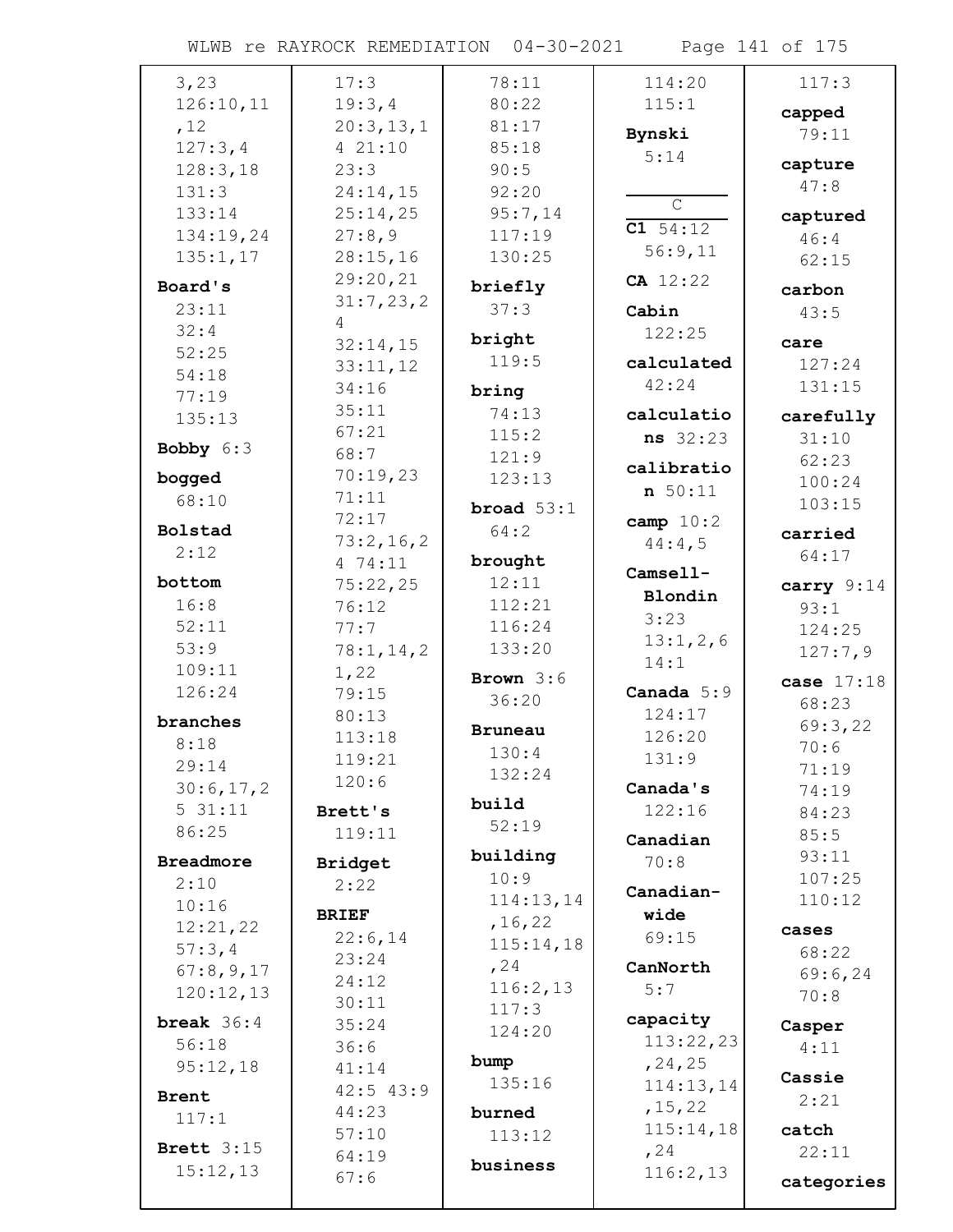WLWB re RAYROCK REMEDIATION 04-30-2021 Page 142 of 175

| 28:18           | 57:359:8       | 30:9              | 134:9             | chemistry            |
|-----------------|----------------|-------------------|-------------------|----------------------|
| category        | 60:17          | 31:5, 12, 2       | 135:18            | 65:9                 |
| 24:17           | 61:11          | $\mathbf 1$       | challenge         | 113:17               |
| cause $61:2$    | 66:4,7         | 32:7,12,2         | 74:11             | Chera $5:12$         |
| 133:9           | 67:8,17        | 533:9             | 118:15            | chief $3:22$         |
|                 | 68:7           | 34:6,14           | challenges        | 4:4                  |
| cautious        | 71:11          | 35:9,21           | 74:3              | 102:19               |
| 92:10           | 73:15          | 36:1              | 118:20            | 110:8,23             |
| CDF             | 77:14<br>79:15 | 40:21             |                   | 111:2                |
| 37:13,16        | 80:16          | 56:17,25<br>57:18 | challengin        | 112:1, 17,           |
| 38:6,14         | 81:8,20        | 59:661:9          | $g$ 74:20         | 19 113:6             |
| 49:1            | 84:7           | $62:8$ $66:5$     | chance            | 115:16               |
| 76:16           | 85:21          | 67:3,15,1         | 83:7              | 117:16               |
| 77:17           | 87:6           | 968:5             | 100:9             | 119:23               |
| 78:17           | 88:15          | 70:21             | 101:12,14         | 122:6                |
| certain         | 91:23          | 71:9              | 106:16            | 130:4,11             |
| 24:17           | 93:22          | 72:15,25          | 107:10            | 132:24               |
| 85:4            | 118:1          | 73:13             | change            | chiefs               |
| certainly       | 120:12         | 75:23             | 27:12             | 102:19,20            |
| 68:14           | 122:5,18       | 76:10             | 65:966:1          | $, 22$ 117:5         |
| 75:2            | 123:14         | 77:5, 12, 2       | 115:7,13          |                      |
|                 | chairman       | 478:9,19          | changes           | children             |
| Certificat      | 10:25          | 79:13             | 45:8              | 100:12               |
| $e$ 7:19        | 13:2           | 80:11,18,         | 46:22             | Chism $2:18$         |
| Certified       | 57:12,20       | 24                | 91:6              | cho                  |
| 136:3           | 64:21          | 81:6,15           | 130:5             | 117:14,15            |
| Chair           | 95:1           | 82:18             |                   | 125:25               |
| 10:16           | 96:10          | 83:2,15           | changing<br>28:23 | 126:4                |
| 12:21           | 101:5,22       | 84:1,5            | 65:18             | 129:7                |
| 14:12           | 104:24         | 85:10,16          |                   | choice               |
| 17:3            | 108:13         | 86:20             | Chapter           | 105:2,7              |
| 21:12           | 109:11         | 87:4              | 122:14            |                      |
| 22:20           | 110:15         | 88:5,13           | characteri        | <b>CIRNAC</b>        |
| 35:20           | Chairperso     | 89:16<br>90:3,14  | zation            | $2:10$ 7:15          |
| 36:11           | n 1:11         | 91:2,14,2         | 37:9              | 8:13                 |
| 37:12           | $9:4$ 11:14    | 192:18            | 48:14             | 9:6,19               |
| 38:5,16         | 12:1, 9, 19    | 93:20             | Charlie           | 12:15,19<br>14:20,22 |
| 41:4 42:7       | $, 24$ 13:20   | 94:20,23          | 3:184:3           | 15:6,8               |
| 43:1,11         | 14:8 17:1      | 95:3,9,16         | 112:19            | 16:17,20             |
| 44:18,25        | 19:1           | , 23              |                   | 17:8                 |
| 45:14           | 20:1,11        | 101:18            | check<br>129:18   | 18:2,8,15            |
| 46:25           | 21:8,19        | 110:20            |                   | $, 24$ 19:13         |
| 47:11           | 22:16          | 117:15,21         | checked           | 21:2                 |
| 48:7,12         | 23:224:9       | 119:16            | 10:12             | 22:23                |
| 49:15           | 25:10,23       | 120:5             | checking          | 24:5                 |
| 51:6,23<br>52:3 | 26:22          | 123:19            | 22:9,12           | 26:20                |
| 53:15           | 27:6           | 125:4             | chemicals         | 28:7 29:5            |
| 54:4            | 28:4,13        | 126:5             | 30:4              | 33:25                |
| 56:6,14         | 29:11,18       | 129:8             |                   | 34:20                |
|                 |                |                   |                   |                      |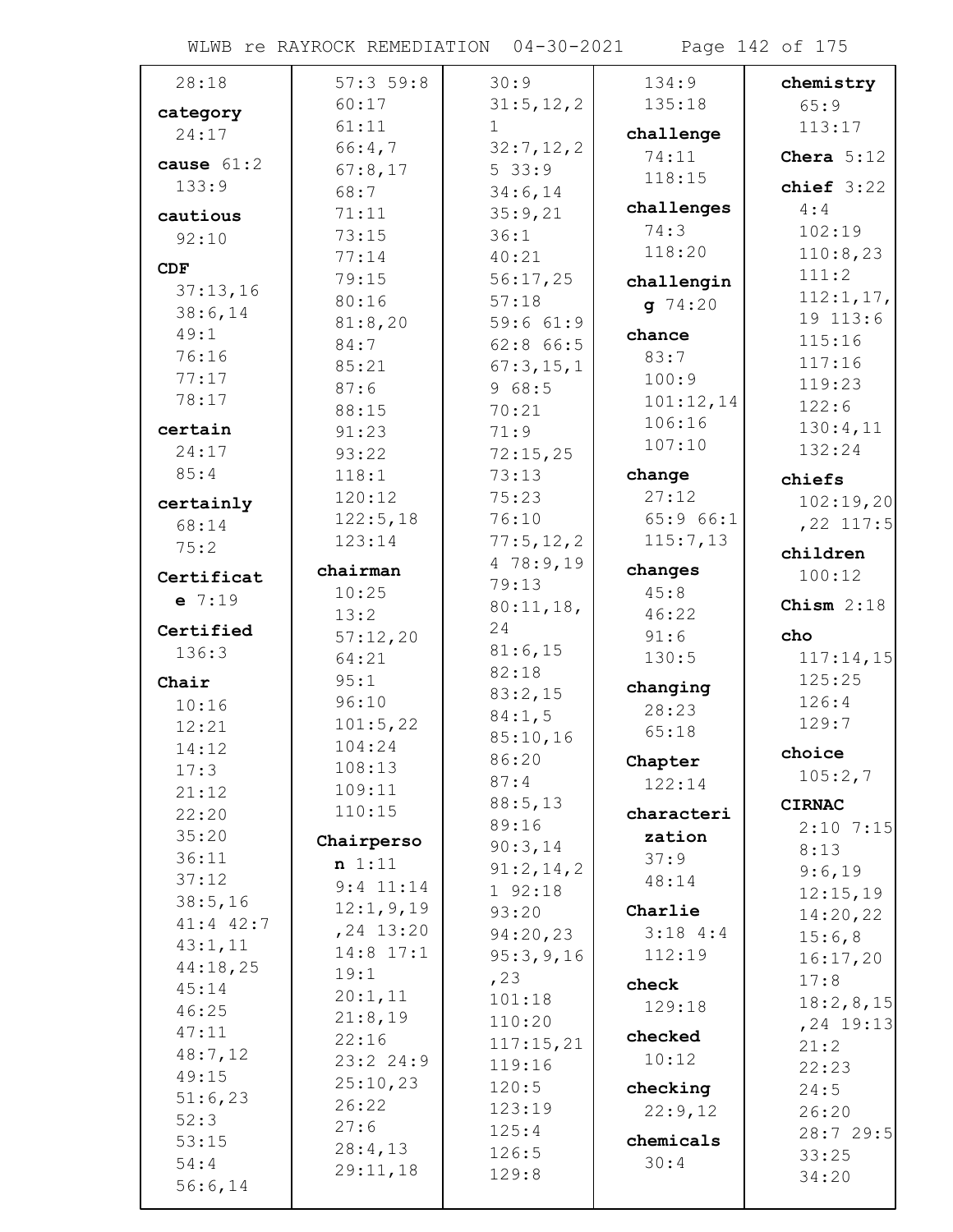WLWB re RAYROCK REMEDIATION 04-30-2021 Page 143 of 175

| 35:18        | 16               | 15:420:3     | 127:15          | 54:5, 7, 12  |
|--------------|------------------|--------------|-----------------|--------------|
| 37:19        | 120:3,9,1        | 30:20        | climate         | , 15, 18, 19 |
| 38:5,25      | 1, 13, 14, 2     | 60:10        | 33:5,14         | 55:11,12,    |
| 39:9,12      | 3                | 78:15        | 34:3            | 13, 23, 25   |
| 40:15,18     | 121:2,23         | 79:16        |                 | 56:1, 3, 4,  |
| 41:17        | 122:5            | clarified    | close $79:6$    | 5, 9, 11     |
| 42:2         | 125:8            | 90:9         | 100:19          | 60:14        |
| 43:2,7,18    | 134:24           |              | 123:15,24       | 73:4,6,12    |
| 44:3,13      | CIRNAC-          | clarifies    | closed          | ,17          |
| 46:8,11      | <b>CARD</b> 2:22 | 64:16        | 100:16          | 74:13,18,    |
| 47:6, 16, 2  |                  | clarify      |                 | 22           |
| 3            | CIRNAC's         | 21:24        | closely         | 75:4,7,20    |
| 48:2,5,16    | 16:18            | 31:17        | 83:13<br>102:23 | 81:10,13,    |
| $, 25$ 49:21 | 18:20,22         | 52:7         |                 | 21, 23, 25   |
| 50:4,6,14    | 20:18            | 63:10        | 122:8           | 82:2,5,6,    |
| , 19, 25     | 21:3             | 64:11        | closing         | 8, 10, 11, 1 |
| 51:4,9       | 23:15            | 85:12        | 7:10,11,1       | 6, 24        |
| 52:5, 12, 2  | 36:23            | 88:17,18     | 2, 13, 14, 1    | 83:20,24     |
| 5            | 38:24            | 89:10,23     | 530:8           | 84:4,20      |
| 53:8,13,2    | 42:10            |              | 38:12,14        | 85:4         |
| 0 54:6,11    | 44:8             | clarity      | 42:3            | 92:16        |
| 55:7         | 47:19            | 51:23        | 44:11,20        | 135:1        |
| 57:2,4,20    | 48:16            | 76:8,15      | 61:1            | clothes      |
| 58:3         | 49:13            | clean        | 74:16,19        | 115:9,12     |
| 59:8,20      | 50:18            | 68:1, 4      | 76:21           |              |
| 60:10,18,    | 52:24            | 116:1        | 88:19           | CNSC $3:13$  |
|              |                  |              |                 |              |
| 23           | 59:11            |              | 89:11           | coffee       |
| 61:9,11      | 67:16            | cleaned      | 95:10,25        | 134:12       |
| 64:10,12,    | 76:18            | 11:9,10,1    | 96:1,8          |              |
| 16,22        | 79:10            | 1,22         | 101:21          | Colby $4:13$ |
| 67:3,9       | 88:8             | 12:14        | 111:1           | coliforms    |
| 69:22        | citing           | cleaning     | 117:16,22       | 44:15,20     |
| 70:6,14      | 43:19            | 118:19       | , 24            | collaborat   |
| 71:20        |                  | cleanup      | 119:20,24       |              |
| 73:8,11,2    | claim            | 114:8        | 120:8,11        | $e$ 116:19   |
| 074:6,15     | 102:25           |              | 122:7,17        | collaborat   |
| 75:12,18     | 104:15,16        | clean-up     | 130:22          | ed 130:6     |
| 76:6,23      | ,18              | 12:2         | 134:21          | collaborat   |
| 77:3         | 105:2,12,        | 24:21,23     | 135:12,19       | ion          |
| 78:24        | 13               | 116:9        | , 21            | 133:18       |
| 81:11        | 107:12,13        | clear $26:3$ | closure         |              |
| 82:22        | 108:4            | 39:20        | 8:7,9,12,       | collect      |
| 84:15        | 109:6,9          | 54:10,23     | 22              | 27:17        |
| 87:9         | claimed          | 59:10        | 22:22,25        | collected    |
| 88:23        | 107:8            | 63:25        | 23:8,9,12       | 48:18        |
| 89:5,13      | claiming         | 72:23        | 24:5,7          | 66:17        |
| 93:18        | 105:1            | 73:12        | 25:1,8,20       | collecting   |
| 94:4,16,1    |                  | 75:13        | 26:6,9,16       | 66:14        |
| 9 96:15      | clarificat       | 128:25       | ,1933:7         |              |
| 101:7        | ion $8:15$       | clearly      | 34:12           | college      |
| 118:5, 12,   | 14:13            | 53:8         | 37:11           | 113:16       |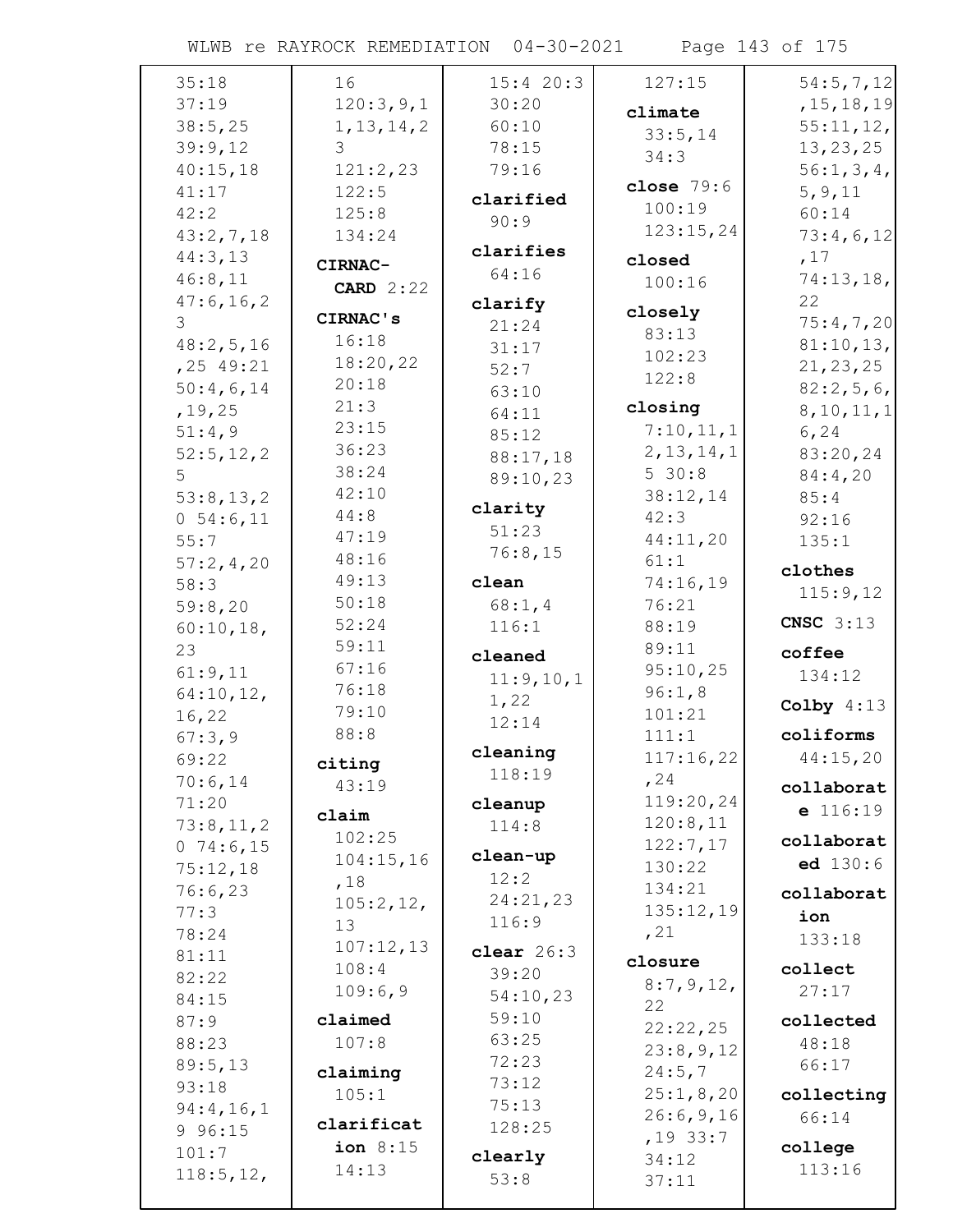WLWB re RAYROCK REMEDIATION 04-30-2021 Page 144 of 175

| Colomac       | commitment    | 83:11                  | 66:9,22,2        | 115:2              |
|---------------|---------------|------------------------|------------------|--------------------|
| 112:12,13     | s 122:2       | 84:20                  | 590:23           | confident          |
| comes $32:1$  | commits       | completed              | 91:5             | 126:18             |
|               | 38:13         | 45:6                   | 112:20           |                    |
| comfortabl    | 44:10,18      | 46:5,7                 | 126:23           | Confined           |
| e 60:24       |               | 48:17                  | concerned        | 37:6,13            |
| 75:19         | committed     |                        | 41:7             | 76:3,24            |
| 123:4         | 16:20         | compliance<br>39:14,19 | 45:20            | confirm            |
| coming        | 19:13         | 90:12                  | concerns         | 35:17              |
| 47:25         | 120:23        |                        | 12:10            | 48:21              |
| 86:7          | committee     | component              | 37:4,14          | 92:23              |
| 96:21         | 25:6          | 55:11                  | 62:12            | 134:23             |
| 115:10        | 121:20        | 86:4                   | 121:12           | confirmed          |
| 125:8,12      | 124:5         | components             | 133:22           | 38:7               |
| 127:5         | communicat    | 52:20                  |                  | confusing          |
| 130:5         | $e$ 133:16    | 85:4                   | <b>CONCLUDED</b> | 60:1               |
| commencing    | communicat    | comprehens             | 10:14            |                    |
| 9:1           |               | ive $89:6$             | 11:25            | conjunctio         |
| comment       | ion<br>128:20 |                        | 12:17<br>13:18   | n 18:16            |
| 20:9          |               | compromise             | 14:4             | conservati         |
| 31:14         | communicat    | 116:20                 | 109:14           | ve 18:15           |
| 50:18         | ions          | computer               | 111:24           | 41:24              |
| 52:24         | 128:5,6       | 111:22                 | 127:1            | 42:22              |
| 59:11         | communitie    | computers              | 134:5,17         | consider           |
| 82:8          | 81:2,4        | 111:12,16              |                  | 32:9               |
| 112:17        | 96:22         |                        | concludes        | 33:16              |
| 113:6         | 107:21        | con                    | 56:14            | 50:25              |
| 116:5         | 132:14        | 99:11,20,              | concrete         | 52:12              |
| 119:3         | community     | 23                     | 11:3             | 78:5 88:2          |
| commented     | 81:1          | concentrat             | condition        | 93:5               |
| 49:18         | 95:11,25      | $e$ 132:11             | 48:9             | considerat         |
|               | 113:2         | concentrat             | conditions       | ion $52:7$         |
| comments      | 124:11        | ion                    | 28:22            | 122:19             |
| $8:11$ $11:8$ | 125:11        | 19:19,22               | 37:23,25         | 125:10             |
| 12:22<br>24:4 | 128:7         | 40:6,12                | 38:4             |                    |
| 26:18         | 133:6,7       | concentrat             | 52:15            | considered         |
| 38:25         | companies     | ions                   | 82:4 93:7        | 32:4,5             |
| 39:5          | 75:9          | 17:12                  |                  | 37:17              |
| 47:17         |               | 39:13,18               | conduct          | 53:4,13,1<br>782:9 |
| 48:15         | company       | 41:6,8,9,              | 117:11           | 83:10              |
| 49:20         | 85:3          | 22 42:21               | conducted        |                    |
| 60:4          | comparable    | 64:25                  | 14:17            | considers          |
| 84:10         | 59:16         | 65:17,22               | 47:25            | 72:3               |
| 101:21        | 75:19         | 90:1,13                | conducting       | consistent         |
| 119:11        | compared      |                        | 39:23            | 17:24              |
| 123:9         | 18:20         | concern<br>30:4        | confer           | 58:6 65:5          |
| commit        | 90:2          | 31:16,18               | 135:5            | consistent         |
| 38:10         | complete      | 46:11                  |                  | 1y 65:24           |
| 60:18         | 38:9          | $52:2$ 62:6            | conference       |                    |
|               |               |                        |                  |                    |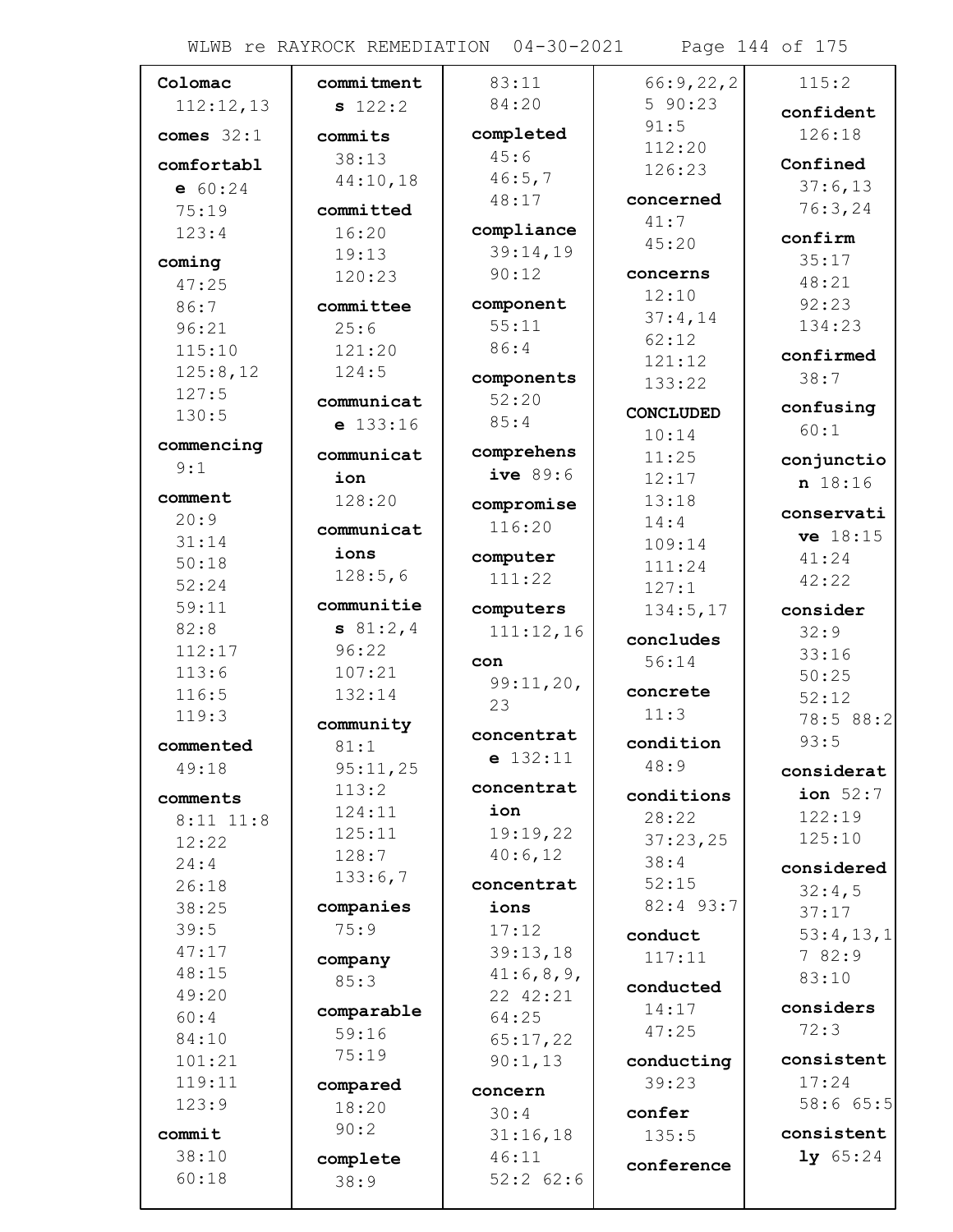WLWB re RAYROCK REMEDIATION 04-30-2021 Page 145 of 175

| constant   | 108:21          | 45:19                 | 9:25         | 3,19              |
|------------|-----------------|-----------------------|--------------|-------------------|
| 41:11      | Cont'd $3:1$    | 46:12                 | 14:13        | 32:6,23           |
| constantly | $4:1 \ 5:1$     | 47:7                  | 57:13        | 37:7,11           |
| 99:8,11,1  | 6:1             | 49:16,19              | 59:9         | 38:18             |
| 9          |                 | 50:24                 | 62:10        | 39:10             |
|            | content         | 51:7,12               | 120:6        | 40:3,4            |
| constitute | 47:17           | 53:23                 | 130:23       | 42:9,23           |
| 55:20      | <b>CONTENTS</b> | 58:15                 | courage      | 43:13,15,         |
| constituti | 7:1             | 60:12                 | 129:4        | 20, 25            |
| on 107:17  | context         | 62:20                 | course       | 44:14             |
| 133:25     | 65:282:7        | 64:13                 | 102:6        | 46:1,20           |
| 134:1      |                 | 65:16                 |              | $47:5$ 49:7       |
| construct  | contingenc      | 66:2,4                | covered      | 54:5,8,9,         |
| 52:19      | У               | 88:24                 | 11:3         | 15, 16, 19        |
|            | 40:18,24        | 104:2,7,2<br>5 105:16 | covering     | 55:10,25          |
| constructi | contingent      |                       | 37:6         | 56:1,3,9,         |
| on 37:11   | 22:1            | 107:23                | 86:10        | 11                |
| 52:4,8,13  | continuati      | 108:1,11              | COVID        | 58:14,22<br>65:13 |
| ,16        | on $112:13$     | controlled            | 135:14       | 67:24             |
| 53:12,16   |                 | 55:5                  |              | 68:21             |
| Consulting | continue        | controls              | Crapeau      | 73:4,6,12         |
| 5:14       | $9:9$ 12:4      | 61:13                 | $1:14$ 4:24  | ,1774:14          |
| containmen | 14:9            | 62:1, 4               | 131:3        | 75:4,7,14         |
| t 90:24    | 33:20<br>81:7   | 101:5                 | create       | 81:11,22          |
|            | 99:23           | conversati            | 132:18       | 82:3,6,9          |
| contains   | 105:10          | on 78:4               | creek $8:17$ | 84:4,18           |
| 82:23      | 107:9           |                       | 26:25        | 85:9              |
| contaminan | 108:25          | convert               | 27:11,15,    | 89:22             |
| t          | 119:10          | 50:15                 | 18           | 135:1             |
| 31:16,18   | 120:8           | core $11:6$           | 28:9,20      | criterion         |
| contaminan | 121:7,13        | correct               | 29:9,14      | 54:25             |
| ts 29:25   | 122:7,10        | 10:19                 | 30:7,18,2    | 55:3,12,1         |
| 52:2       | 129:5           | 136:3                 | 331:11       | 3                 |
| 54:22      | continued       |                       | 46:8, 13, 1  |                   |
| contaminat | 7:14            | correctly             | 747:3        | Croots            |
| e 99:21    | 119:20          | 11:8                  | 86:3,5,10    | 5:23              |
|            | 121:3           | council               | , 2588:2     | crucial           |
| contaminat |                 | 132:12                | creeks       | 114:3             |
| ed $23:15$ | continuing      | counsel               | 16:14        | cubic             |
| 45:22      | 120:23          | $2:8$ 3:3,6           | crew $63:23$ | 79:21             |
| 74:4,5     | contract        | 35:20                 |              | current           |
| 99:13      | 104:2,4         | 36:20                 | criteria     | 33:4              |
| 107:3      | 105:6           | 94:24                 | 8:12         | 58:18             |
| contaminat | 107:5           | counsellor            | 17:15,23     |                   |
| ion        | contracts       | 132:23                | 18:10,22     | currently         |
| 55:6,9     | 114:21          |                       | 22:23        | 61:17             |
| 66:25      | 115:17          | country               | 24:5,8       | 71:19             |
| 67:1       | control         | 69:18                 | 25:2,4,8,    | curriculum        |
| 107:3      | 37:10           | couple                | 14           | 130:10            |
|            |                 |                       | 26:6, 10, 1  |                   |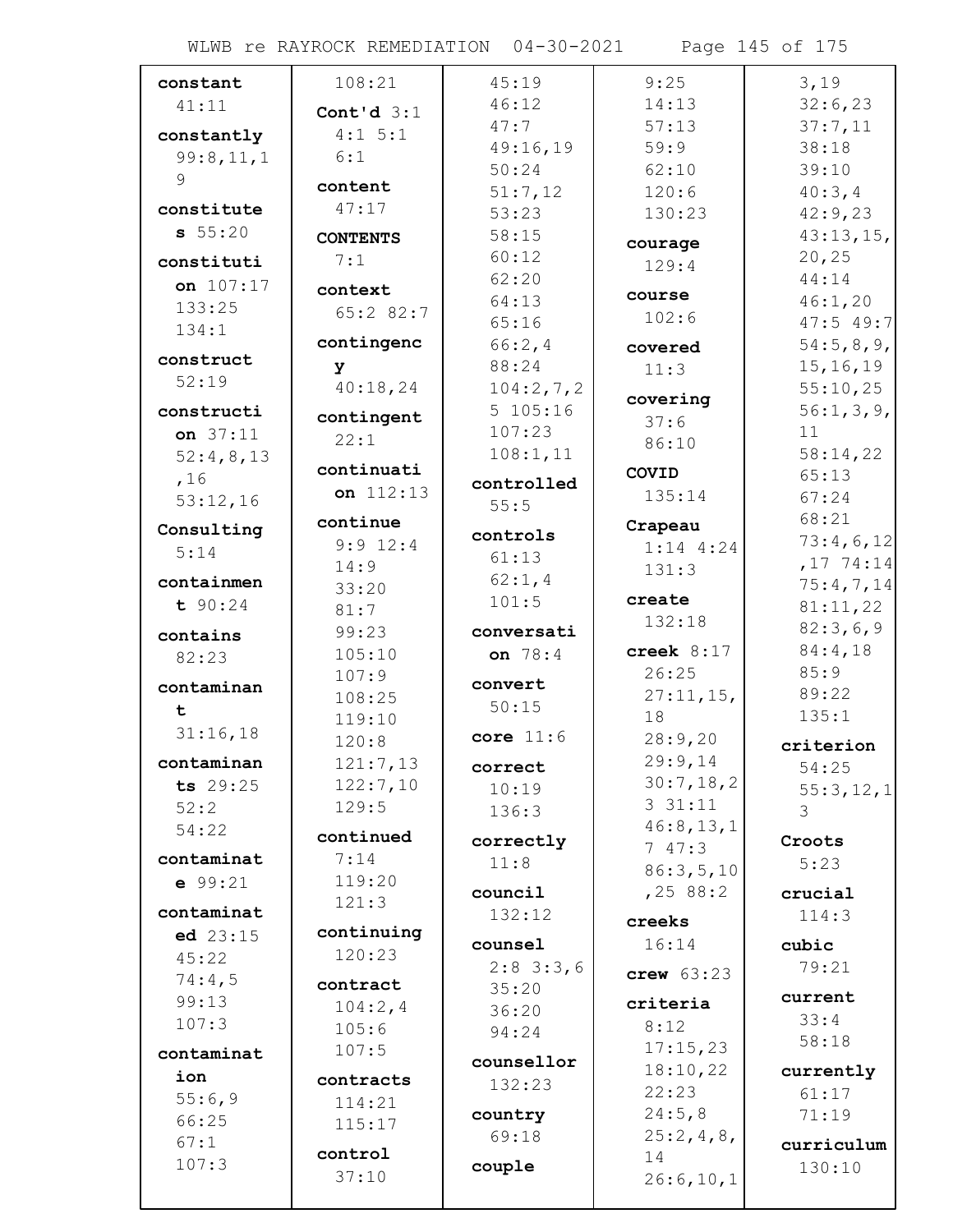WLWB re RAYROCK REMEDIATION 04-30-2021 Page 146 of 175

| curtain                | 120:2               | 24:23           | 47:21               | 61:21         |
|------------------------|---------------------|-----------------|---------------------|---------------|
| 63:16                  | 121:11,21           | delays          | $54:1$ 63:6         | diamond       |
| curve                  | DC3 132:2           | 50:3            | 76:20               | 10:3          |
| 50:14                  |                     |                 | 79:1                | 23:10         |
| 51:16                  | deadline            | Dene            | 83:10               |               |
|                        | 26:11               | 130:10          | detailed            | Diavik        |
| $\mathbb{D}$           | deal 59:17          | Denise          | 73:8 76:5           | 75:5          |
|                        | 61:15               | 5:20            |                     | difference    |
| dad 112:24<br>113:3    | 74:18               | Department      | details<br>8:525:19 | 125:1         |
|                        | dealing             | 36:13           | 34:11,25            | difference    |
| dalde                  | 71:16               | 113:10,11       | 35:4,7,15           | $s$ 36:25     |
| 22:17                  | 74:3 75:6           | ,17             | 49:3                |               |
| 81:6                   | 102:24              |                 | 91:19               | different     |
| damage                 | 118:18,21           | depend<br>27:19 | 93:15               | 14:16         |
| 127:25                 | deals               | 49:22           | 134:20              | 17:6<br>19:17 |
| damn                   | 112:7               | 98:24           |                     | 23:13,14      |
| 130:17                 |                     |                 | detect              | 30:1          |
|                        | debatable           | depending       | 21:5                | 63:17         |
| Dana $3:13$            | 86:6                | 87:16           | detected            | 69:19         |
| dance                  | December            | describe        | 46:22               | 74:10         |
| 115:6,8                | 123:25              | 53:14           | detection           | 82:21         |
| data $42:11$           | 124:1               | described       | 42:14,19,           | 84:25         |
| 58:17                  | decision            | 48:23           | 21                  | 85:24         |
| 59:4                   | 61:5 66:2           | 49:4            |                     | 86:7          |
| 65:22                  | 103:21              | 50:23           | determine<br>68:18  | 87:15         |
| 66:1, 15, 1            | 110:12,14           |                 |                     | 93:2          |
| 6                      | 126:14,19           | descriptio      | 69:4,7,8            | 96:21         |
|                        |                     | n 8:2           | determines          | 97:8,10,2     |
| database               | decreasing<br>55:22 | 53:20           | 48:8                | 599:21        |
| 59:12                  |                     | design          | determinin          | 105:19,20     |
| date                   | dedication          | 15:25           | g 51:17             | 118:17        |
| 48:3,18                | 120:21              | 33:3,16         | 68:25               | 124:11,22     |
| 58:1                   | 122:21              | 34:25           | develop             | 133:1         |
| 83:14                  | 123:12              | 38:2            | 51:9                | difficult     |
| Dave $5:14$            | deemed              | 76:23           | 60:23               | 87:7          |
| day $1:24$             | 48:5                | designed        |                     | 123:2         |
| 45:16                  | defining            | 34:5            | developed           | 130:16        |
| 46:10                  | 37:23               | 41:11           | 41:9 43:4           | difficulty    |
| 78:23                  | 49:7                | designing       | 49:24               | 34:3          |
| 103:11                 |                     | 33:19           | 50:23               |               |
| 109:19                 | definitely          |                 | 51:16               | digging       |
| 110:5                  | 72:12               | designs         | developing          | 16:8          |
| 113:14                 | 89:10               | 33:8            | 50:14               | direct        |
| 116:9                  | definition          | 72:10           | $51:1$ 54:7         | 45:24         |
|                        | 52:16,25            | desire          | developmen          | directed      |
| days 89:15<br>96:10,11 | 53:2                | 121:4           | t 52:21             | 46:7          |
| 100:22                 | degrees             | despite         |                     |               |
| 103:11                 | 113:16              | 37:21           | dialogue            | directly      |
| 106:16                 |                     |                 | 114:5               | 125:15        |
|                        | delay               | detail          | diameter            |               |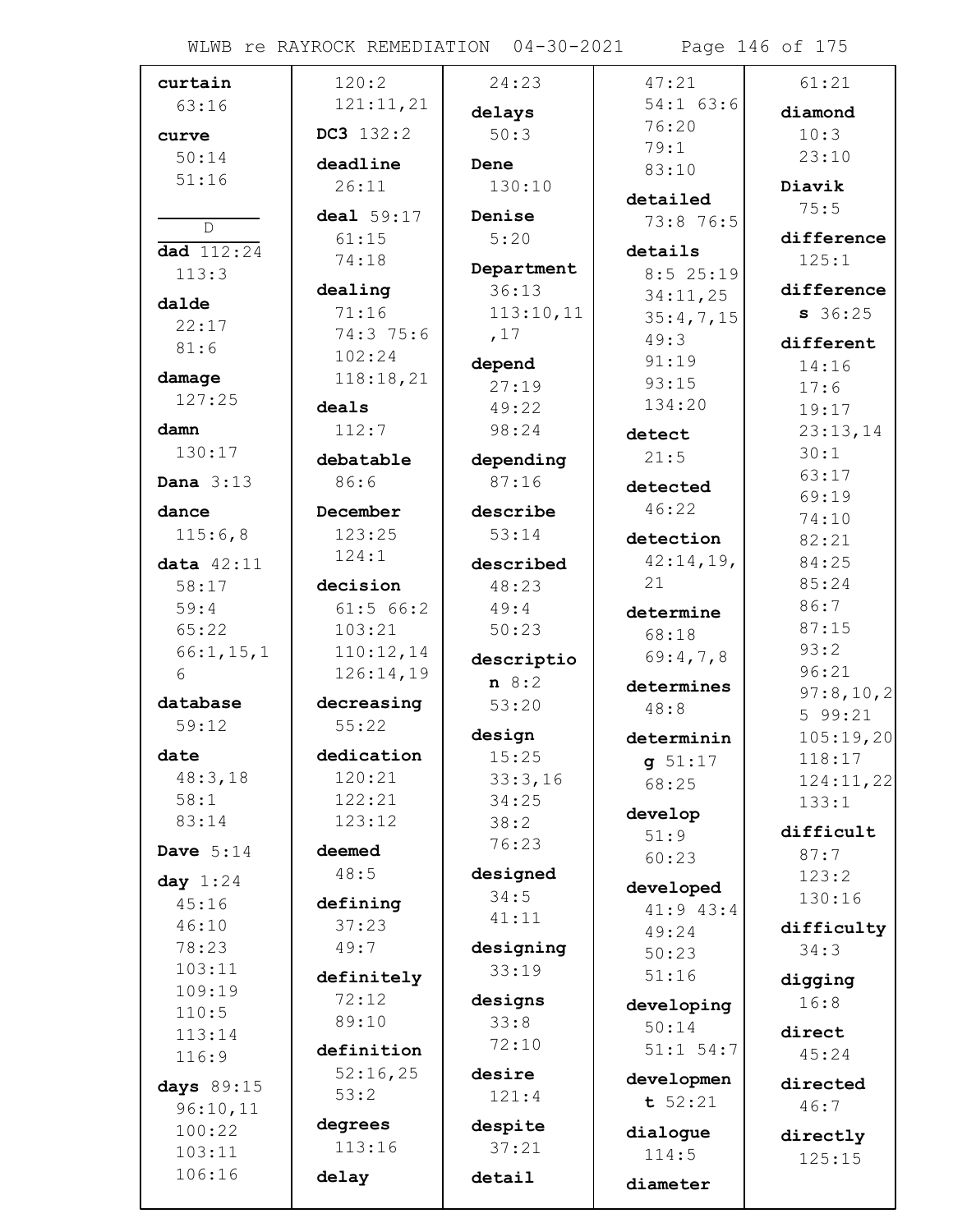WLWB re RAYROCK REMEDIATION 04-30-2021 Page 147 of 175

| dirt 98:16        | 122:2              | 79:25            | drum              | economic           |
|-------------------|--------------------|------------------|-------------------|--------------------|
|                   |                    | 88:3             | 115:6,8           | 103:18             |
| discharge         | disposal           | 97:12,13         |                   |                    |
| 19:14             | 37:6,13            | 99:5,24          | dry 98:14         | economics          |
| 38:18,20,         | 49:3               | 100:1,6,1        | Drybones          | 103:3              |
| 21 39:8           | 76:3,9,24          | 0 101:13         | 4:7               | 122:14             |
| 40:1              | disposed           | 104:16           | <b>Duck</b> 3:10  | edge 79:6          |
| 41:11<br>43:13,21 | 55:4               | 105:4,11         |                   | educate            |
| 44:10,21          | dissolved          | 107:11,20        | due $55:24$       | 130:20             |
| 46:4              | 43:4               | 112:18           | 135:9             |                    |
| 70:7,12           | distance           | 116:1            | durability        | educated<br>131:21 |
|                   | 104:22             | 118:4,22         | 33:17             |                    |
| discharged        |                    | 129:24           | duration          | education          |
| 19:6              | distribute         | Donihee          | 55:21             | 129:24             |
| 68:19             | $d$ 135:10         | $2:8$ 94:25      | 59:20             | 130:20             |
| discharges        | disturbanc         | 95:1             | during            | educationa         |
| 37:8              | e 54:3             | Doreen           | 20:6              | 1124:19            |
| 45:24             | 61:23              | 3:19             | 27:1,15           | educations         |
| discrepanc        | 62:7               |                  | 29:6              | 127:16             |
| ies 38:23         | 63:9,18            | double           | 34:21             |                    |
| discuss           | Division           | 22:8,11          | 38:6,8,14         | effect             |
| $41:5$ $42:8$     | 36:13              | doubt            | 45:7,8,12         | 58:25              |
| 45:15             | 71:2               | 110:5            | , 16, 21          | effectivel         |
| 47:23             | dock               | downstream       | 46:10             | y 33:20            |
| 48:13             | 52:10,11,          | 16:15            | 52:5,17           | effects            |
|                   | 12                 | 28:21            | 61:24             | 14:20              |
| discussed         | 53:5,9,12          | draft            | 66:10             | 15:7,20            |
| 18:4              | , 16, 19, 21       | 47:14,17,        | 77:4              | 16:1, 5, 6,        |
| 41:21<br>58:8     | , 25               | 24               | 86:17             | 23 21:5            |
|                   | 61:14,17,          | 94:10,12,        | 90:20             | 27:24              |
| discussing        | 19,24              | 17               | 91:7              | 47:12              |
| 54:5              | 62:14,21           | 135:5,10         | 102:5             | 59:22              |
| 84:18             | 63:4,24            |                  | 122:22            | 71:2               |
| discussion        | docks              | drainage<br>46:3 | dust 98:15        | 72:10              |
| 14:16,21          | 61:20              | 76:16            | <b>DXB</b> 5:14   | efficient          |
| 39:7              |                    |                  |                   | 128:18             |
| 43:12             | document           | dressed          | dynamite<br>10:10 | effluent           |
| 73:17             | 47:19,24<br>107:14 | 115:9            | 11:7              | 17:15,19,          |
| 79:5 85:8         | 108:2              | Drew $5:16$      |                   | 22,24              |
| 86:14,19          | 109:10             | drill 11:6       |                   | 18:10,22           |
| 89:14             |                    |                  | E                 | 32:5,6,23          |
| discussion        | documents          | drink            | earlier           | 37:7               |
| s 18:23           | 71:7               | 106:2,3          | 60:4              | 38:17              |
| 38:22             | done               | drinking         | 74:12<br>77:20    | 40:2, 4            |
| 45:17             | $10:1,4,5$ ,       | 112:18,19        | 78:4              | 42:8,22            |
| 46:10             | 8 11:4             | , 21, 24         | 86:15             | 43:13,25           |
| 68:11             | 65:8               | 113:5            |                   | 46:1,19            |
| 73:8              | 69:17              | driven           | ECCC $3:9$        | 47:5               |
| 120:20            | 73:22              | 62:17            | echo 84:9         | 58:22              |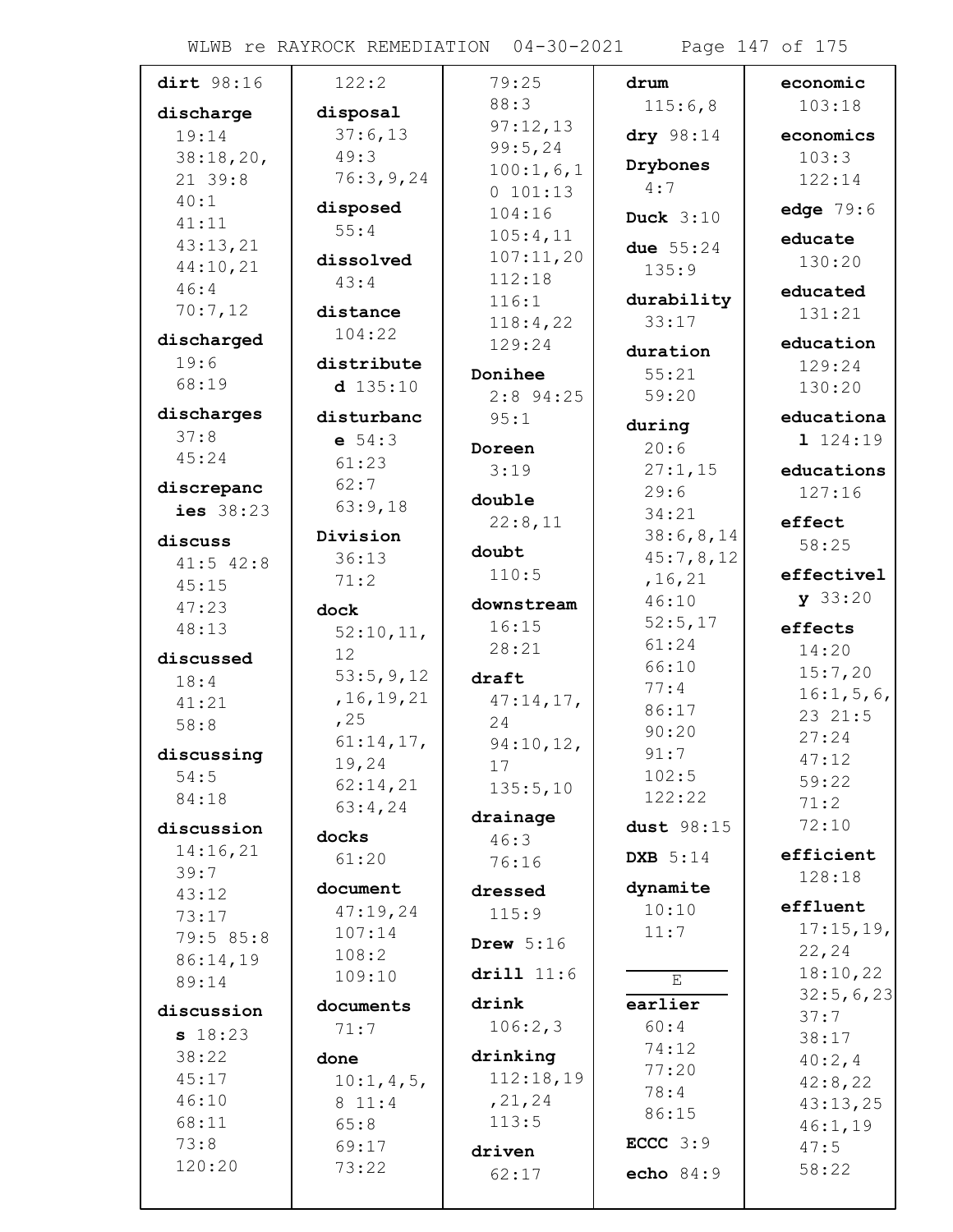WLWB re RAYROCK REMEDIATION 04-30-2021 Page 148 of 175

| 65:12        | 12, 14, 19   | 9:16              | 69:3,9,11   | 124:6         |
|--------------|--------------|-------------------|-------------|---------------|
| 67:24        | 123:7        | 11:17             | , 20        | essence       |
| 68:21        | 124:6        | 12:7              | 70:1, 5, 11 | 18:14         |
| 69:7         | 125:12       | 13:4,25           | 131:25      | 41:22         |
| 89:22        | 126:3        | 96:6              | environmen  | 61:20         |
| effort       | 127:7,19,    | 103:16            |             |               |
|              | 24           | 110:25            | tal 41:24   | establishe    |
| 27:17        | 128:12,21    | 126:8             | 48:17       | d 58:21       |
| 122:22       | , 24         | 131:1             | 55:6,9      | 65:13,16      |
| eight $9:20$ | 129:14       | 134:7             | 58:13       | 108:8         |
| 10:6         | 131:23       |                   | 121:5       | 122:9         |
| Ekati $75:5$ | 132:13,20    | ENR $42:1$        | envision    | evaluate      |
|              | 134:13       | 43:6,22           | 15:962:5    |               |
| elbow        |              | 44:8,10,1         | 64:16       | 54:17         |
| 135:16       | element      | 8 71:18           |             | event         |
| Elder        | 37:16        | 76:11             | EQC $32:10$ | 46:22         |
| 9:7,12,18    | Elizabeth    | 81:20             | 38:18,24    | 49:22         |
| 11:19        | 130:5        | 90:7              | 39:1, 5, 7, | 50:2,20,2     |
| 13:23        |              | ensure            | 8,20,25     | 1             |
| 96:9,18      | else $117:2$ | 41:2              | 40:19       | 51:5, 17, 2   |
| 101:22       | 119:17       | 46:17             | 41:19       | 1 65:1        |
| 109:16       | 125:5        | 47:5              | 51:24       | 66:10,13,     |
|              | elsewhere    | 65:17             | 52:1        | 15            |
| Elders       | 104:22       | 69:8              | 68:22       | 89:20,21      |
| 13:11,22     |              |                   | 90:1,2,8,   |               |
| 21:13        | Emma $2:20$  | ensuring          | 11, 13      | events        |
| 24:19        | emotional    | 62:13             | 129:12      | 33:22         |
| 25:6         | 125:19       | enter             | EQCs 39:16  | 45:21         |
| 27:16        | employed     | 121:5             |             | 58:16         |
| 58:9         | 131:17       |                   | equipment   | 60:7          |
| 67:25        |              | entering          | 39:23       | 90:11         |
| 68:2,10      | employment   | 45:22             | 50:10       | eventually    |
| 95:11,17,    | 131:14       | 46:19             | erosion     | 103:10        |
| 25           | encompass    | $47:4$ 67:2       | 37:10       | 105:5         |
| 96:17,18     | 15:7         | entire            | 47:7        |               |
| 97:6,11      |              | 120:16            | 49:16,19    | everybody     |
| 99:8         | encourage    |                   | 50:24       | 111:7         |
| 100:23       | 109:23       | entirely<br>81:24 | 51:7,11     | 114:7         |
| 102:22       | 110:1        |                   | 53:23       | 116:21        |
| 104:20,21    | 121:15       | environmen        | 58:15       | 117:13        |
| 106:23,24    | endpoint     | t 5:25            | 60:12       | 127:12        |
| 109:7        | 55:21,22     | 15:21             | 61:13       | everyone      |
| 110:7        | endpoints    | 16:23             | 62:1, 4, 20 | $9:5$ $92:12$ |
| 112:24       |              | 17:17,20          | 64:13       | 104:19        |
| 114:1, 4, 8  | 55:19        | 21:6              | 65:16       | 120:4,15      |
| ,11          | engineerin   | 27:25             | 66:2,4      | 123:17        |
| 115:21       | g 121:6      | 32:18,21          | 88:24       | 129:10,13     |
| 119:1, 7, 2  | engineers    | 36:13             |             | 134:14        |
| 3,25         | 33:25        | 41:12             | especially  |               |
| 120:18,21    | 76:7         | 45:8,23,2         | 13:22       | everyone's    |
| , 24         |              | 5 46:23           | 16:1 94:3   | 84:11         |
| 121:8,10,    | English      | 53:6              | 120:18      | everything    |
|              |              |                   |             |               |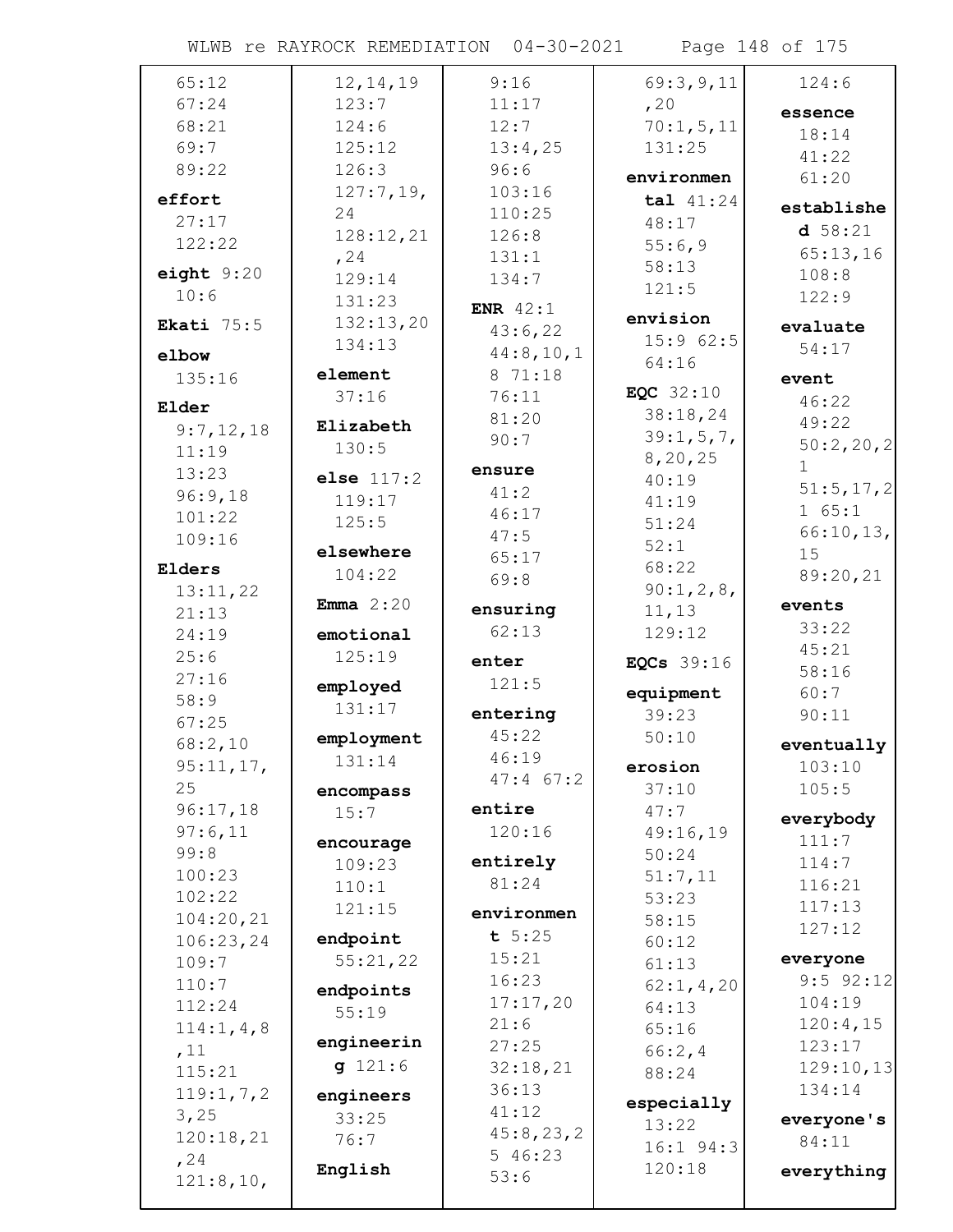WLWB re RAYROCK REMEDIATION 04-30-2021 Page 149 of 175

| 98:14,15     | 62:6                 | 120:18                  | 51:1                | 46:14        |
|--------------|----------------------|-------------------------|---------------------|--------------|
| 100:7        | expansion            | 122:17                  | father              | final        |
| 102:1        | 52:10                | extends                 | 125:22              | 26:12        |
| 103:1        | 53:4,12,1            | 58:18                   | 129:20              | 38:11,13     |
| 126:19       | 6, 20, 21, 2         |                         | 132:22              | 54:4 56:6    |
| 128:1        | 5                    | extensive               |                     | 61:4         |
| everything   | 61:14,19,            | 59:15                   | fats $44:7$         | 122:15       |
| 's 98:14     | 25                   | extensivel              | federal             | 123:14       |
|              | 62:14,21             | y 129:19                | 71:20               |              |
| evidence     | 63:4                 | extent                  | 74:4,5              | finalized    |
| 125:9,24     |                      | 24:17                   | 112:8               | 25:226:7     |
| 126:17       | expect               | 54:22                   | 114:6               | $35:2$ 75:8  |
| evolve       | 19:20,21             |                         | 116:8               | 104:17       |
| 28:25        | 73:7                 | external                | 124:25              | 108:4        |
| example      | expected             | 17:7                    | feel 58:20          | finally      |
| 16:7,12      | 46:18                | extreme                 | 126:18              | 37:11        |
| 19:18        | experience           | 33:21                   |                     | 123:10       |
| 55:1,13      | 74:25                |                         | feeling             | finance      |
| 66:18        | 91:24                | $\overline{\mathrm{F}}$ | 97:15               | 103:18       |
| 71:6         | 94:6                 | face                    | 104:7,20            |              |
| 79:20        | 128:8,10             | 118:21                  | 109:3,4             | finding      |
| 90:23        |                      |                         | feels               | 94:2         |
|              | expertise            | facilities              | 15:24               | 98:11        |
| exceedance   | 71:2                 | 52:20                   | 66:19               | findings     |
| 49:25        | experts              | facility                | <b>Fequet</b> $2:2$ | 48:21        |
| 51:22        | 123:11               | 37:6,13                 | 21:22               | fine $34:22$ |
| exceedance   | explain              | 76:3,9,24               | 22:8                |              |
| s 19:11      | 59:362:3             | 123:3                   | 25:11               | finessing    |
| 49:19        | 63:1                 | fact 67:13              | 30:14               | 75:17        |
| 51:11        | 65:20                | 76:14                   | 35:10,19            | finish       |
| exceeded     | 68:2                 |                         | 81:5                | 13:14        |
| 50:21        | 96:12                | faecal                  | 82:19               | 113:25       |
|              |                      | 44:15,20                | 83:17               | Firelight    |
| excellent    | explanatio           | failure                 | 92:22               | 5:22         |
| 123:1        | ns 57:25             | 33:24                   | 134:19              |              |
| except       | 112:9                | fall 17:7               | 135:3               | firm         |
| 129:17       | exploratio           | 27:16                   | field               | 127:6,10     |
| excuse       | $n \t 9:21$          |                         | 50:8,10,1           | first        |
| 50:5         | 10:1, 6, 8,          | fam $98:4$              | 5                   | 28:18        |
| 65:21        | 20 11:1              | familiar                | 51:14,17            | 37:12        |
|              | explosives           | 23:9                    | 121:5               | 39:4         |
| exercise     | 11:8                 | 87:23                   |                     | 45:16        |
| 128:15       |                      | family                  | Fielding            | 57:1,21      |
| exist $52:1$ | exposure<br>54:20,23 | 97:19                   | 5:25                | 58:4 76:3    |
| 108:12       |                      | 98:4                    | fifth               | 88:16        |
| exists       | expressed            | 106:19                  | 113:4               | 96:2         |
| 105:15       | 126:23               | 108:20                  | figuring            | 100:8,9,1    |
|              | extend               | 115:5                   | 21:4                | $\Omega$     |
| expand       | 109:2                |                         |                     | 101:1,14     |
| 10:22        | 111:3                | Farmwork                | filter              | 103:23,24    |
|              |                      |                         |                     |              |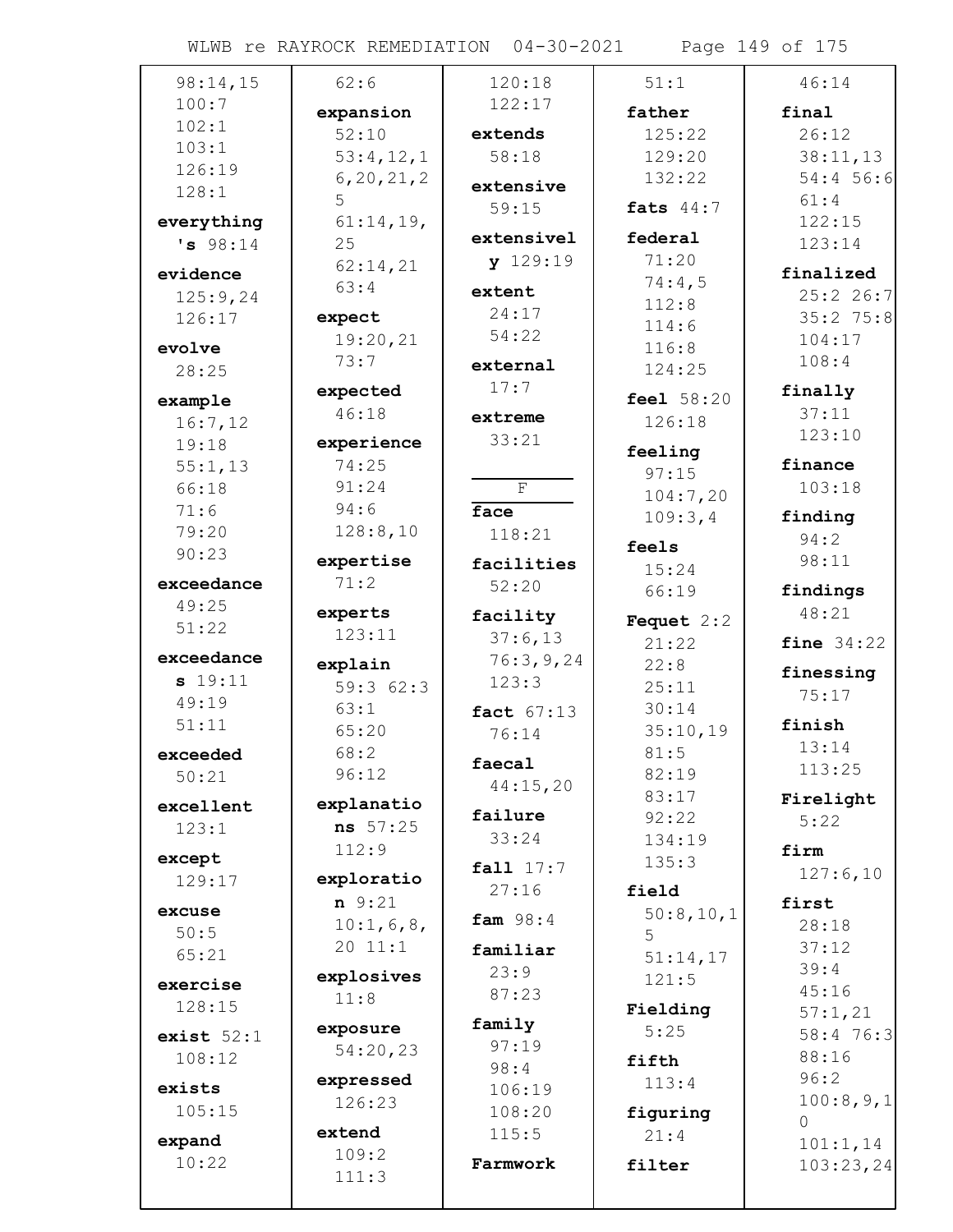WLWB re RAYROCK REMEDIATION 04-30-2021 Page 150 of 175

| 105:2,7         | 42:12      | 58:2           | 103:19          | 111:2          |
|-----------------|------------|----------------|-----------------|----------------|
| 107:10          |            | 59:3,5         | 104:14          | 112:1          |
| 117:22          | footprint  |                |                 | 122:6          |
| 126:13          | 49:2       | front          | game 115:6      |                |
| fish $63:16$    | forgot     | 113:2          | Gameti          | gets<br>133:11 |
|                 | 131:4      | full 26:12     | 14:2 81:3       |                |
| fit             | formal     | 38:9           | 104:8           | getting        |
| 65:22,25        | 48:6       | 130:9          | 107:21          | 30:16          |
| five            | former     | fullest        | Gamma $79:7$    | 65:18          |
| 102:21          | 115:16     | 116:14         | 122:3           | 75:13          |
| fix 107:4       | 130:11     | fully          | garbage         | 104:16         |
|                 |            | 15:24          | 11:10           | 107:12         |
| flexibilit      | Fort       | 60:11          |                 | 108:22         |
| y 38:1          | 112:17     | 73:6           | garment         | 113:11         |
| 87:17           | 130:8      | 130:2          | 98:9            | Giant          |
| 88:3            | forth      |                | general         | 108:17,19      |
| floating        | 57:23      | fulsome        | 20:19           | Gibson         |
| 61:20           | 118:7      | 23:20          | 21:20           | $2:20$ 5:22    |
| 98:20           | forty      | functional     | 49:24           |                |
| floats          | 102:16     | ity $50:11$    | 51:10           | Ginger         |
| 98:19           |            | functionin     | 79:9            | 5:22           |
|                 | forward    |                | 80:19,25        | given $33:4$   |
| flow            | 21:10      | g33:20<br>41:2 | 121:22          | 39:22          |
| 27:10,20        | 57:15      |                | generaliti      | 42:20          |
| 87:9,15,1       | 61:3,7     | funding        | es 78:17        | 59:13          |
| 6, 20           | 84:16      | 14:23          | 79:24           | 60:19          |
| 128:14          | 121:2      | future         |                 | 65:22          |
| flowing         | 125:2      | 33:14          | generally       | 86:8 88:1      |
| 87:20           | frame      | 98:7           | $26:5$ 33:5     | 93:25          |
|                 | 51:10      | 105:11         | generating      | 94:3,4,16      |
| flows           | Framework  | 107:9          | 48:19           | 101:12,23      |
| 98:15           | 49:18,24   | 112:22         |                 | 104:2          |
| 113:1,4         | 50:23      | 113:5,21       | generation      | 105:2,23       |
| focus           |            | 114:22         | s               | 106:15         |
| 32:17           | frameworks | 115:25         | 114:4,17,<br>24 | 107:10         |
| 94:15           | 122:16     | 116:15         | 116:3,24        | 119:24         |
| focussed        | Francis    | 119:5          |                 | 132:9          |
| 76:14           | 3:204:21   | 126:3          | geochemica      | giving         |
| folks           | frequency  | 131:15,23      | 137:9           | 125:9          |
| 135:14          | 20:10      | 132:1          | 48:13           |                |
|                 | 21:4       |                | 49:6            | glad<br>110:21 |
| followup        | 27:2,21    | G              | Geochemist      |                |
| 77:15           | 28:1       | Gabriel        | ry 49:8         | GNWT $3:5$     |
| food            | 45:11      | 2:24           |                 | 7:7,13         |
| 134:12          | 57:22      |                | geological      | 8:21           |
|                 | 59:21      | gain           | 33:21           | 12:25          |
| Football        | 61:5,6     | 103:4,7        | George          | 14:10,12       |
| 4:4,10,15       | 86:16      | 105:12         | $2:23$ 3:22     | 17:1,3         |
| 112:19<br>113:7 | 90:18      | 108:9,11       | 96:3            | 20:1, 2, 5,    |
|                 |            | gained         | 110:22          | 16             |
| footnote        | frequent   |                |                 | 21:8,10        |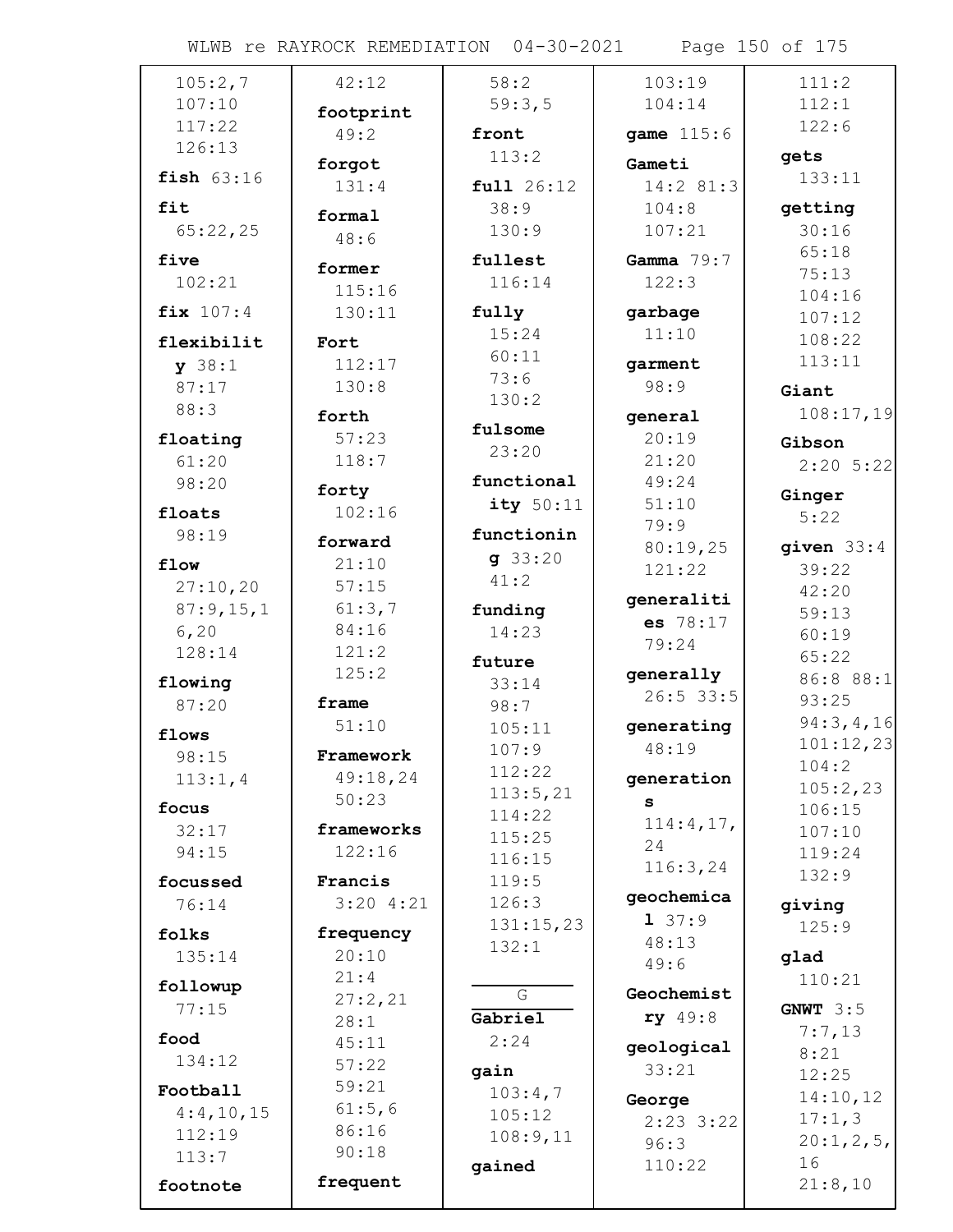WLWB re RAYROCK REMEDIATION 04-30-2021 Page 151 of 175

| 36:3                | 21                    | 4 16:21          | 3                        | grandparen      |
|---------------------|-----------------------|------------------|--------------------------|-----------------|
| 37:14,17            | 87:2,4,6              | 17:8             | 105:3,20                 | ts 127:8        |
| 38:8,13             | 88:10,13,             | 18:5,6,17        | 107:17                   | grass           |
| 39:6,8,18           | 15 89:23              | , 21, 24         | 108:5                    | 128:14          |
| 40:2,5,10           | 90:3                  | 19:2,4           | 111:1                    |                 |
| $, 23$ 41:7         | 91:2,3,17             | 20:12,14         | 114:6,7,1                | grateful        |
| 42:15               | , 21, 23              | 21:12,18         | 9 117:17                 | 116:23          |
| 43:14,24            | 92:7                  | 22:323:6         | 118:19                   | 131:6           |
| 44:13               | 93:12,20,             | $24:10,15$ ,     | 119:12,16                | 133:19          |
| 45:4,10,1           | 22                    | 19               | , 20, 22, 24             | grease          |
| 4,20                | 94:9,12               | 25:7,13,2        | 121:19                   | 44:2, 4, 9,     |
| 46:2,15             | 95:2                  | 426:1,2          | 122:8,15                 | 19              |
| 47:2,6,11           | 105:20                | 27:7,9           | 124:12,17                | great           |
| , 16, 22            | 117:17,21             | 28:14,16         | , 18, 24, 25             | 61:15           |
| 48:2,7,15           | $, 24$ 118:1<br>120:3 | 29:4,19,2        | 126:21<br>131:8          | 104:22          |
| , 22<br>49:6, 18, 2 |                       | 130:16           |                          | 125:9           |
| 3                   | $GNWT-32$             | 31:6,8,22        | 133:17,18                | 126:1           |
| 50:9,13,1           | 50:18                 | , 24<br>32:13,15 | government               | 127:7           |
| 7,22                | <b>GNWT-ENR</b>       | 33:10,12         | s 120:24                 | great-          |
| 51:6,9,13           | 3:721:2               | 34:15,17         | 131:9                    |                 |
| $, 19$ 52:14        | 36:19                 | 35:13            | 133:16                   | grandpare       |
| 53:8,11,1           | GNWT's                | 36:8,14          | Government               | nts 127:8       |
| 5, 19, 24           |                       | 41:21            | 's 12:5                  | ground          |
| 54:8,25             | 17:11<br>36:17        | 58:8             | 19:522:1                 | 10:3            |
| 55:24               | 37:4                  | 60:3,4,20        | 32:17                    | group 5:22      |
| 56:8,10             | 41:20                 | 61:2,7           | 121:4                    | 71:7            |
| 57:2,16             | 42:22                 | 67:20,22         | grab                     | 97:3,10         |
| 58:4                | 47:18                 | 70:13,22         |                          | 101:7,24        |
| 59:2,6              | 49:12                 | 71:5, 11, 2      | $17:12,16$ ,<br>18 18:13 | 122:9           |
| 62:3,8,10           | 58:1 76:7             | $\mathbf 1$      | 19:22                    | 124:22          |
| $,13$ 63:2          | 82:25                 | 72:4,9,12        | 40:7,8,13                |                 |
| 64:23               | 88:8                  | , 16, 18         | 41:5,9,19                | groups<br>72:10 |
| 65:20               | 89:19,21              | 73:1,3,5         |                          | 133:5           |
| 66:5,7,19           | 90:17,23              | 75:24            | grabs                    |                 |
| 67:11,24            | goal 20:19            | 76:1             | 17:24                    | grow            |
| 68:5,8              | 27:23                 | 77:6,8,21        | 18:3                     | 128:15          |
| 71:1,5,9            | 56:5                  | , 25             | 41:23                    | grown           |
| 72:3,21             |                       | 78:2,20,2        | Graham $3:9$             | 125:20          |
| 73:10,13,           | God 113:19            | $\mathbf{2}$     | Grand $3:22$             | Gruly           |
| 15                  | Gon $6:3$             | 80:12,14         | 110:8,23                 | 120:7           |
| 76:10,19            |                       | 84:10            | 111:2                    |                 |
| 77:10,12,           | gone $57:23$          | 86:15            | 112:1                    | guess           |
| 14                  | 106:14                | 92:8,12          | 115:16                   | 14:24           |
| 78:4,9,14           | government            | 93:3,18          | 117:15                   | 15:1            |
| 79:13,15            | $3:15$ 4:3            | 94:1, 9, 13      | 119:23                   | 81:23           |
| 81:13,15            | 7:5,12,14             | 96:15,16         | 122:6                    | 91:11           |
| 83:2,4,19           | 9:10                  | 97:9,10          | 130:11                   | 130:18          |
| , 23                | 14:10,14,             | 101:8,9          |                          | guided          |
| 84:3,5,7            | 22                    | 102:9,10         | grandmothe               | 121:8           |
| 85:12,16,           | 15:3, 13, 2           | 103:8,9,2        | r 125:20                 |                 |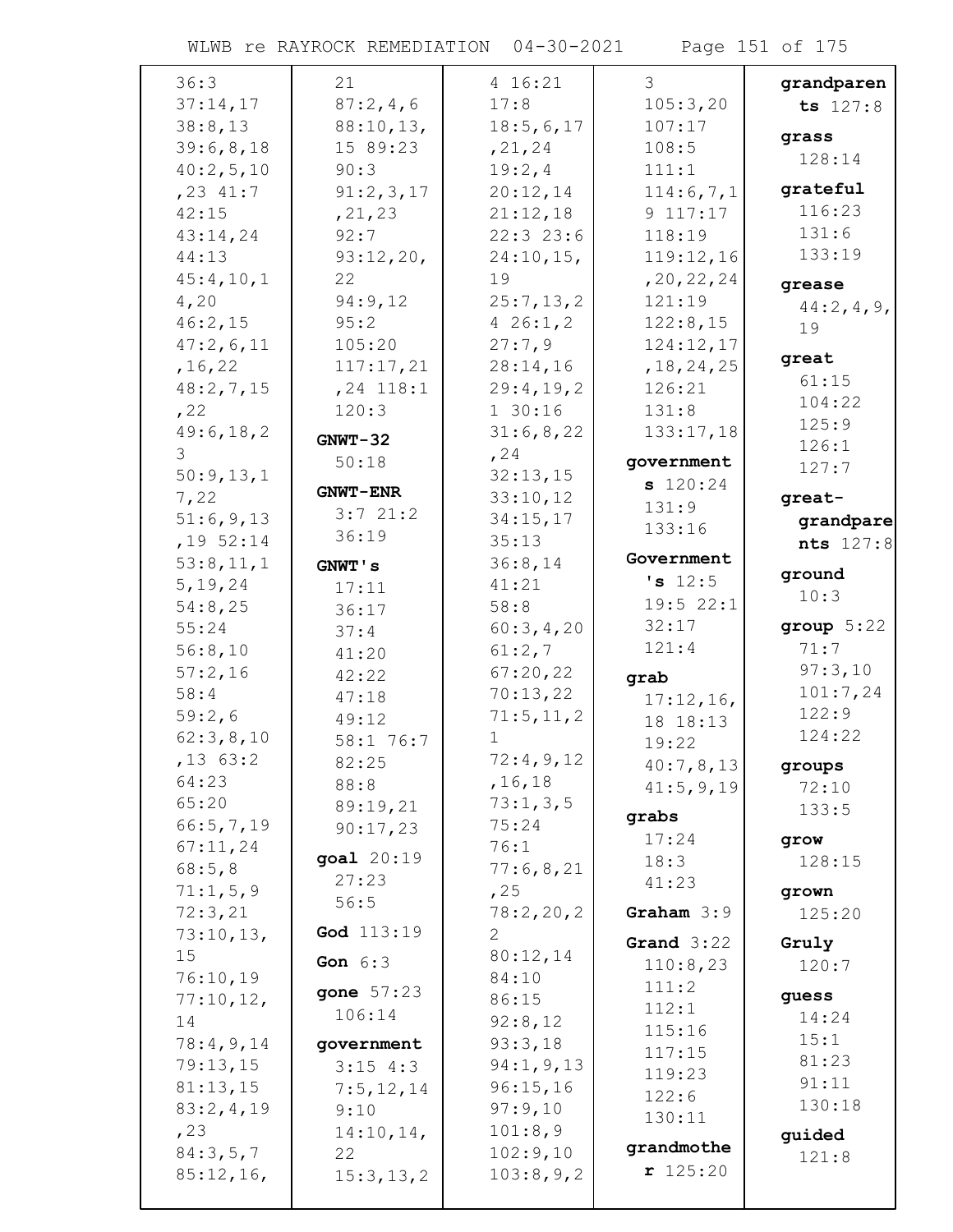| guideline   | 108:23       | 114:11            | Hello        | 75:21                                             |
|-------------|--------------|-------------------|--------------|---------------------------------------------------|
| 42:24       | happens      | 119:6             | 125:6        | 112:17                                            |
| guidelines  | 27:12        | 125:15,16         | help 34:22   | 114:24                                            |
| 19:7,8,12   | 68:22        | , 24              | 61:4         | 124:21                                            |
| , 15, 24    | 103:22       | 128:6,9           | 66:15        | 135:6                                             |
| 23:11       |              | 131:6             | 68:4 93:9    | hoped                                             |
| 32:5        | happy        | heard             | 96:25        | 62:22                                             |
| 54:18       | 11:12        | 11:7,20           | 105:24,25    |                                                   |
| 55:13       | 56:15        | 87:9              | 112:10       | hopefully                                         |
| 56:1        | 72:8         | 88:22             | 127:23       | 61:1                                              |
| 69:15,16    | 101:24       | 107:20            |              | hoping                                            |
| 70:9        | 108:14,16    | 108:14            | helped       | 97:11                                             |
| 74:13,22    | 111:5        | 119:2             | 120:4        | 98:5                                              |
| 75:20       | hard         | 121:11,21         | helpful      | 99:15,20,                                         |
| 92:16       | 120:15       | $, 24$ 122:5      | 14:24        | 22, 25                                            |
|             | 123:12       | 130:15            | 17:4,9       | 100:2                                             |
| guys $9:25$ | 125:18       | hearing           | 68:12        | 105:24                                            |
| 10:7        | hardness     |                   | 79:16        | horizon                                           |
| 113:21      | 43:4         | 1:79:5            | 94:7         | 33:3                                              |
| 115:6,11    |              | 20:18<br>38:7,8   | helping      |                                                   |
|             | Harriet      | 45:17             | 93:13        | Hossain                                           |
| H           | 5:7          |                   | 123:13       | 2:15                                              |
| hairdo      | harvesters   | 46:11<br>57:177:4 |              | hours                                             |
| 115:9       | 132:15       | 95:24             | helps        | 123:12                                            |
| hall 22:9   | haven't      | 112:3,4,5         | 70:16,24     | housed                                            |
|             | 20:24        | , 6, 14           | 80:15        | 86:6,12,1                                         |
| hallway     | 23:18        | 115:1,2,2         | He's $101:5$ | 8                                                 |
| 99:10       |              | 5                 | high $11:2$  |                                                   |
| hand        | having       | 116:5,8,1         | 129:15       | hubs $81:1$                                       |
| 108:22      | 13:6,7       | 3,15              |              | humans                                            |
| 115:6       | 19:14        | 117:11            | higher       | 54:21                                             |
| hands       | 58:2         | 120:1,4           | 19:21        | hundred                                           |
| 123:17      | 63:22        | 124:1,19          | 43:16        | $33:5$ 34:3                                       |
| 135:14,16   | 73:7 82:9    | 125:20            | highest      | 79:21                                             |
|             | 88:2         | 126:1             | 18:12        |                                                   |
| happen      | 90:10        | 128:8             | high-level   | Hunter                                            |
| 16:6        | hazard       |                   | 84:14        | 4:14                                              |
| 24:21       | 106:14       | hearings          |              | Husky $4:6$                                       |
| 33:22       | head         | 123:2             | highlights   | hydrocarbo                                        |
| 35:5        | 115:22       | 126:3             | 55:24        | $n \ 39:24$                                       |
| 103:13      | 135:16       | heart             | hold 61:23   |                                                   |
| 104:4       |              | 109:12            | home $62:17$ | hydrocarbo                                        |
| 107:22      | Health 5:9   | 126:24            | 124:15       | ns                                                |
| 114:15      | healthy      | heavy             |              | 39:11,25                                          |
| 116:4       | 16:22        | 39:22             | 132:3,5      | 40:9,17,2                                         |
| happened    | 98:12        |                   | honour       | 0,25                                              |
| 16:13       | 99:7,17      | he'd              | 114:9        | 44:1,6                                            |
| 82:2        | hear $80:25$ | 132:25            | 129:4        |                                                   |
| 97:24       | 99:11        | held $1:20$       | hope $64:15$ | $\mathbb{I}$                                      |
| 106:12      | 111:14,15    | 85:8              | 70:16        | $\overline{\mathbf{I}^{\dagger} \mathbf{d} 9:19}$ |
|             |              |                   |              |                                                   |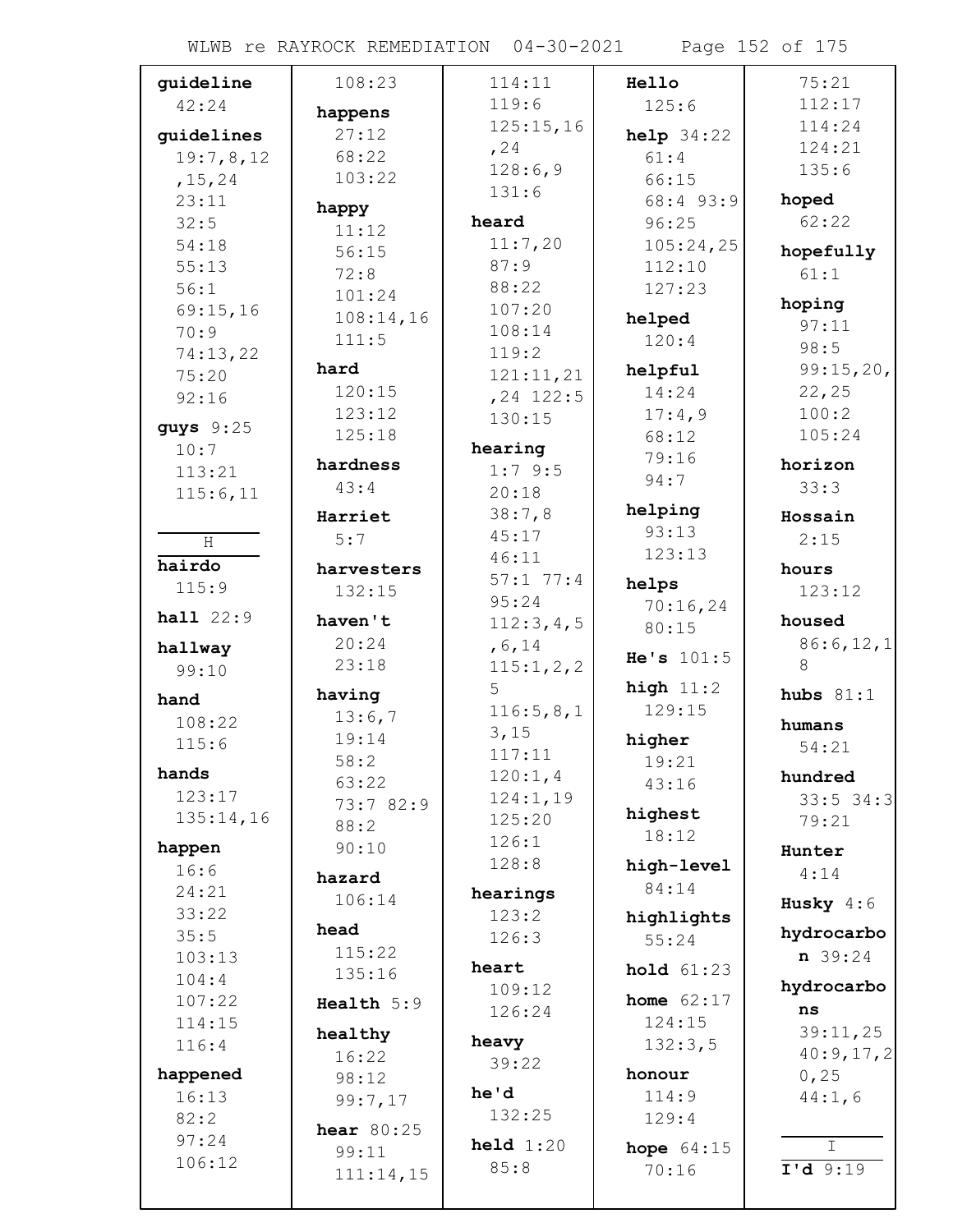WLWB re RAYROCK REMEDIATION 04-30-2021 Page 153 of 175

| 64:11          | 107:8,9,1           | improved    | indicated   | 62:12            |
|----------------|---------------------|-------------|-------------|------------------|
| 73:23          | 9                   | 59:5        | 40:15       | inlet            |
| 111:5, 18,     | 108:13,22           | improvemen  | 46:11       | 26:25            |
| 20 112:1       | 109:2,18            | $t$ 79:2    | Indigenous  |                  |
| 123:10         | 110:17              |             | 133:5       | inlet/           |
| 124:9          | 111:4,5             | inches      |             | outlet           |
| idea 79:9      | 113:13              | 61:21       | indirect    | 28:8             |
| ideas          | 116:23              | include     | 45:24       | input 26:9       |
| 12:14          | 127:5,6,9           | 35:16       | individual  | 47:24            |
|                | $, 21$ 131:6        | 37:6        | s 116:22    | 101:15           |
| identified     | 133:19              | 39:10       | industrial  | 105:16           |
| 30:337:5       | immediatel          | 46:16       | 41:2        | 124:18           |
| 46:8           | y 15:21             | 47:3        | 59:17       | 125:9            |
| 48:18          | 28:20               | 51:20       | 72:685:1    | inputs           |
| 49:1           | impact              | 53:20       | 118:15      | 125:16           |
| identify       | $53:5$ $92:8$       | 66:24       | in-filling  | inserted         |
| 55:11          |                     | 94:13       | 79:20       | 61:22            |
| 93:13          | impacted            | included    |             |                  |
| idling         | 58:12               | 8:625:20    | inform      | inside           |
| 107:16         | impacting           | 28:12,19    | 20:22       | 15:17            |
|                | 86:2                | 29:9,25     | 21:5        | 110:1            |
| I'11 60:3      | impacts             | 31:19       | informatio  | insight          |
| 62:10,25       | 53:14,21            | 34:12       | $n \t 9:24$ | 18:23            |
| 63:1           | 60:6                | 40:1        | 34:20       | inspection       |
| 68:14          | 66:11               | 42:11       | 35:6        | 63:23            |
| 88:16          |                     | 49:14       | 37:15       |                  |
| 91:11<br>94:13 | impartial<br>125:23 | 53:16,25    | 38:11       | inspector        |
| 119:14         |                     | 63:5, 11, 1 | 41:18       | 87:18            |
|                | implementa          | 264:8,12    | 47:15       | inspires         |
| illiterate     | tion                | 68:13       | 49:13       | 120:22           |
| 113:7          | 40:24               | 79:10       | 57:24       | installati       |
| I'm            | importance          | 82:17       | 61:15       | on $53:7$        |
| 11:7, 12, 2    | 55:25               | 89:25       | 66:19       | 61:18            |
| 0,21           |                     | 91:20       | 76:6        | $62:6$ 78:5      |
| 29:23          | important<br>13:22  | 93:16       | 80:10       |                  |
| 36:11,18       | 58:9                | includes    | 82:14       | installed        |
| 57:6,13        | 66:20               | 11:4,6      | 88:20,22    | 61:17            |
| 75:4,10,1      | 68:3                | 52:16       | 94:5        | installing       |
| 177:16         | 86:11               | 92:5        | 96:23       | 63:24            |
| 79:12,23       | 112:6               | including   | 102:9,15    | instance         |
| 80:3,8         | 113:6,8,2           | 62:22       | 118:7,12    | 60:18            |
| 87:22          | 3114:5              | 92:1        | 126:18,20   | 85:3             |
| 92:10          | 115:25              | increased   | initial     |                  |
| 94:2           | 125:23              | 90:21       | 38:23       | instead<br>130:8 |
| 97:15,16       |                     |             | 49:20       |                  |
| 101:11,24      | impressed           | indeed      | 92:14       | intend           |
| 104:6, 12,     | 117:10              | 120:15      | 94:8        | 18:10            |
| 15             | impressive          | indicate    | initially   | 58:10            |
| 105:14,22      | 116:25              | 24:6 84:3   | 41:7        | intended         |
| , 23           |                     |             |             |                  |
|                |                     |             |             |                  |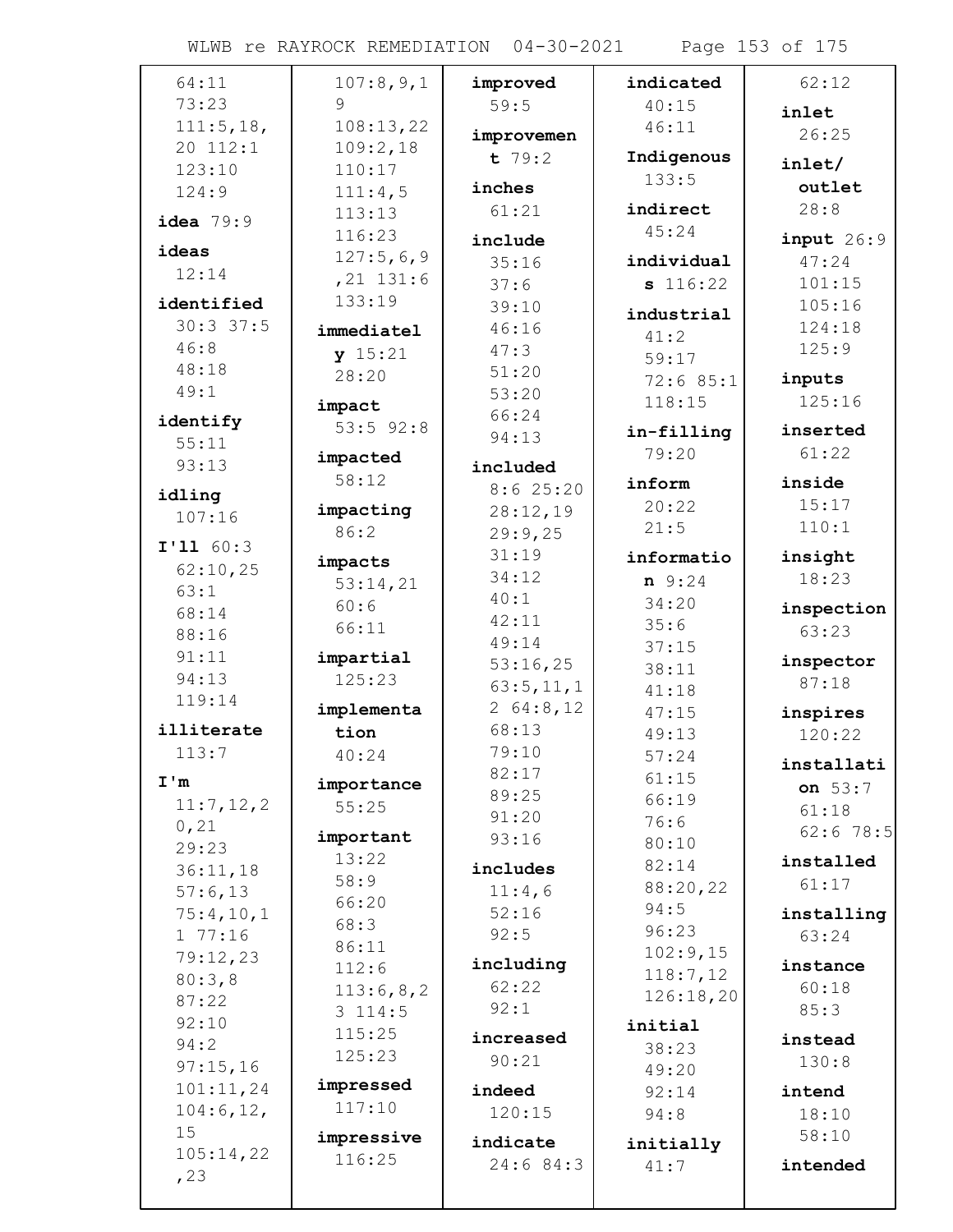WLWB re RAYROCK REMEDIATION 04-30-2021 Page 154 of 175

| 16:6              | 134:12            | 108:17                  | 22:24            | 9:11,12,1               |
|-------------------|-------------------|-------------------------|------------------|-------------------------|
| 40:13             | <b>INTERRUPTI</b> | involving               | 81:12            | 3,18                    |
| 58:6              | ON 118:9          | 131:11                  | Jeff $2:17$      | 10:17                   |
| 85:14             |                   |                         |                  | 11:15,19,               |
| 90:8              | Intervener        | in-water                | Jenelle          | 20 $12:1,3$             |
| intent            | s 117:17          | 37:10                   | 5:23             | 96:2,9                  |
| 50:7              | 121:23            | 53:11                   | Jeremick'a       | 101:18                  |
| 81:24             | 122:21            | 64:8 78:3               | $a \, 4:3$       | Joshua $4:3$            |
| 85:22             | 125:8             | IR 38:25                | 5:3,4            |                         |
|                   | 135:4             | 39:9                    | Jessica          | Judas $2:3$             |
| intention         | interventi        | 42:10                   | 2:6              | 3:16                    |
| 65:7              | on $15:1$         | 52:25                   |                  | 96:2,9                  |
| 66:14             | 26:24             | 54:6,11                 | $Jim$ $132:24$   | Julian $5:3$            |
| 90:11             | 31:15             | $IR-21$                 | Jimmy $4:8$      | jump 115:8              |
| interest          | $33:2$ 39:3       | 37:19                   | $5:5$ 130:4      |                         |
| 58:1              | 40:11             | 48:16                   | job 99:14        | justify                 |
| 84:11             | 43:14             |                         | 100:1,20         | 59:2                    |
| 109:24            | 54:20             | IRs 52:6                | 101:11           |                         |
| 117:13            | 61:12             | isn't                   | 103:25           | $\overline{\mathbf{K}}$ |
| 122:19            | 73:19             | 63:24                   | 104:1,25         | <b>Kaylee</b> $6:5$     |
| 123:9             | 76:13             | isolation               | 105:15           | <b>key</b> $68:16$      |
| interested        | 77:2              | 63:16                   | 120:25           |                         |
| 23:21             | 85:12             | 92:13                   | 128:21           | kids                    |
| 73:10             | 88:9              | 131:10                  |                  | 129:25                  |
| interestin        | 89:19,21          | 133:21                  | jobs             | kilometres              |
| q 119:2           | 90:17             |                         | 108:9,12         | 103:20                  |
| 124:3             | interventi        | issuance<br>46:24       | 132:20           | Kim $3:10$              |
|                   | ons 16:19         | 82:24                   | Joe $4:5$        |                         |
| intermitte        | 18:2              |                         | 96:2             | kneel                   |
| nt 87:10          | 40:14             | issue $46:9$            | 101:18,22        | 115:11                  |
| 88:1              | 41:17             | 63:24                   | 109:16           | knowledge               |
| interpreta        | 43:248:4          | issued                  | 131:4            | 13:8                    |
| tion $9:16$       | 51:3              | 38:25                   | <b>Joel</b> 5:17 | 114:5,9,1               |
| 10:14             | 89:13             | items $44:6$            | 10:22,24         | $\Omega$                |
| 11:17,25          | introducti        | 68:14                   | 78:25            | 115:20,21               |
| 12:7,17           | on 68:13          |                         | John $2:8$       | , 23                    |
| 13:4,18,2         |                   | I've 94:6               | 94:25            | 128:12                  |
| 5                 | investigat        | 100:21                  | 95:1,4           | 132:17                  |
| 66:16,20          | ed 10:12          | 118:13,14               |                  | known                   |
| 96:6              | involved          | 123:24                  | joined           | 68:21                   |
| 111:24            | 15:25             | 125:12                  | 36:18            | Kodzin                  |
| 126:8             | 17:8              | 126:11,15               | 123:7            | 4:8,9                   |
| 127:1             | 23:11             | 132:9                   | joining          |                         |
| 131:1             | 52:11             |                         | 21:25            | Kwetjjaa                |
| <b>INTERPRETE</b> | 73:6              | $\overline{\mathbb{J}}$ | 36:21            | $1:4$ 25:6              |
| D 110:25          | 77:15             | Jacqueline              | Jokela $2:7$     | 95:11,25                |
| 134:7             | 114:7,18          | 2:14                    |                  | 98:23                   |
| interprete        | 116:14            | James $3:17$            | Joseph           | 121:1,19,<br>24 126:14  |
| rs 120:3          | 118:4             | January                 | 1:11             | 129:10                  |
|                   | involves          |                         | 3:16,25          |                         |
|                   |                   |                         |                  |                         |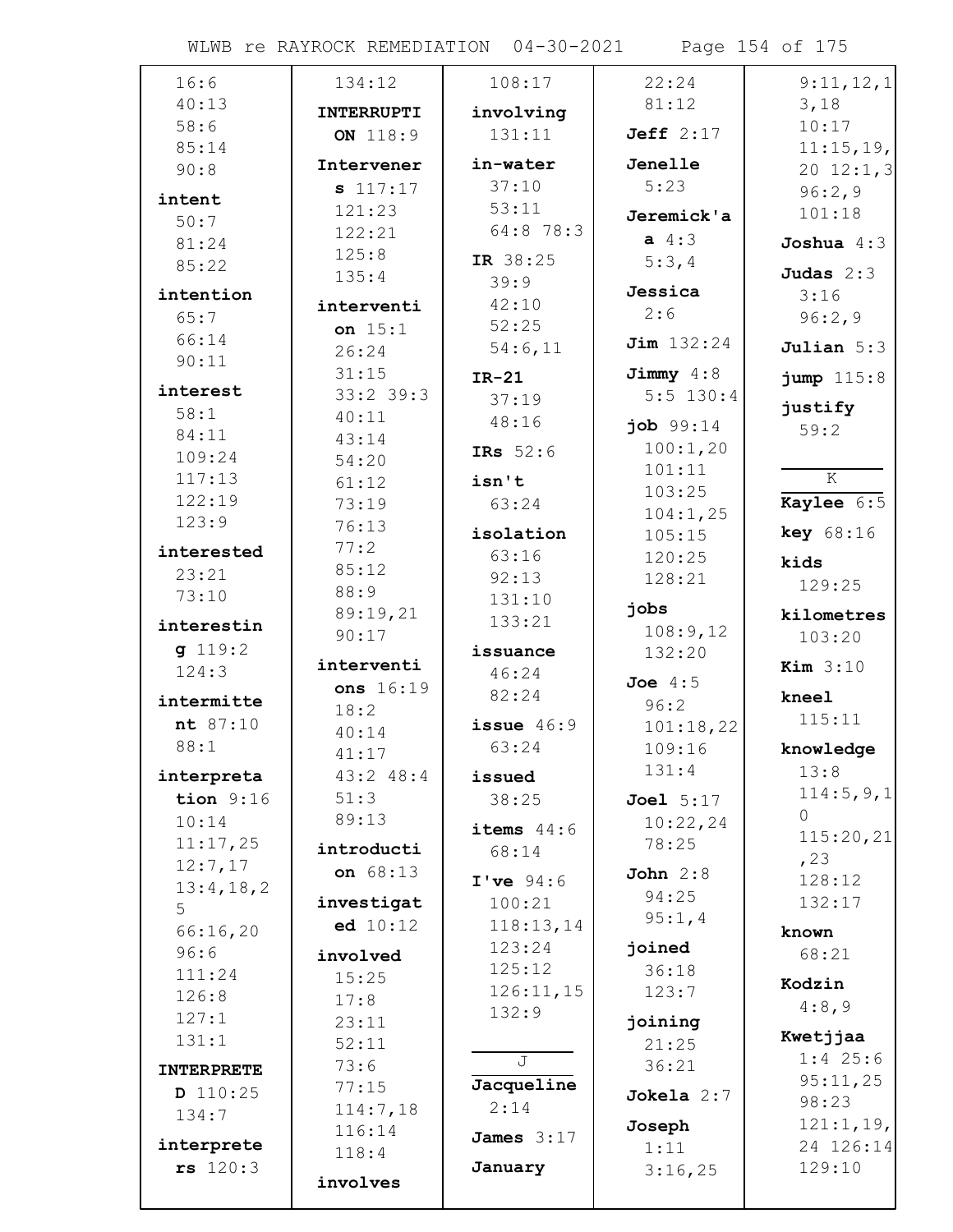WLWB re RAYROCK REMEDIATION 04-30-2021 Page 155 of 175

| Kwidse             | 22:10            | 18,19             | 128:2,13            | 54:1,2               |
|--------------------|------------------|-------------------|---------------------|----------------------|
| 9:22               | 52:15,23         | 84:17             | leadership          | 63:6,8,13            |
|                    | 61:4             | 96:6              | 126:22              | 69:12,20             |
| L                  | 67:12            | 103:17            |                     | 70:10,14             |
| lack $37:14$       | 68:11,24         | 110:25            | leading             | 113:20               |
| 55:11              | 74:1,25          | 111:13            | 50:3                | 114:18               |
| 76:15              | 102:16,25        | 126:8             | <b>leads</b> $56:6$ | 124:11               |
|                    | 103:22           | 127:20            | 106:5               | levels               |
| lacking            | 104:1, 14,       | 129:25            | 128:23              | 63:18                |
| 75:16              | 16,17            | 131:1             | <b>leap</b> $115:7$ | 65:19                |
| <b>lad</b> $102:3$ | 105:1, 12,       | 134:7             |                     |                      |
| $1$ ady $99:1$     | 15               | large $60:5$      | learn               | licence              |
|                    | 107:2,8,1        |                   | 109:19              | 1:5                  |
| Lafferty           | 2, 13, 18, 2     | larger            | 110:1, 3, 4         | 15:9, 11, 1          |
| 2:23               | 3                | 75:3              | , 5, 8, 9           | 6                    |
| lake               | 108:1, 4, 7      | Larusso           | learned             | 17:7,13,1<br>4 19:17 |
| 8:17,20            | , 9, 12, 23,     | 5:9               | 128:11              | 28:2,12,1            |
| 16:9               | 24               | last 16:13        | least $25:1$        | 929:2,10             |
| 27:13              | 109:6,9          | $22:9$ 34:5       | 26:629:7            | 31:20                |
| 28:22,23           | 112:7            | 71:14             | 79:9 88:4           | 32:6,10              |
| 29:13,15,          | 113:1,5          | 75:2              | 113:20              | 46:24                |
| 17                 | 117:6,8,1        | 117:4             |                     | 47:13                |
| 30:18,24           | $\overline{0}$   | 120:2             | leave               | 48:9,10              |
| $31:3$ $32:2$      | 121:10,14        | late $98:3$       | 32:22               | 49:10                |
| 37:8,24            | ,15              | 112:24            | 91:11               | 52:15                |
| 38:19              | 126:12,15        | 113:3             | 107:15              | 56:13                |
| 39:7 40:1          | 127:17,24        | 130:4             | 119:14              | 71:18                |
| 42:12,18,          | 129:16<br>130:19 |                   | 123:18              | 74:6,7               |
| 21, 24             | 131:19,25        | later             | 125:1               | 78:8                 |
| 43:5               | 132:16           | 47:14             | legal               | 79:19,22             |
| 46:3,19            |                  | 66:16             | 3:3,6               | 80:2,5               |
| 47:4               | landfills        | 135:6             | 35:20               | 82:1,3,4,            |
| 52:10,11           | 87:14            | Laura $3:7$       | 36:20               | 13,17                |
| 53:10              | landowners       | 20:2              | 94:24               | 93:6,7               |
| 61:19              | 67:13            | 36:18             | 122:16              | 94:10,12,            |
| 65:18              | 71:21            | 66:6,7            | legislatio          | 18 135:10            |
| 69:475:6           | lands            | 76:11             | n 80:4              | licences             |
| 76:4,16<br>79:7    | 67:13            | 90:791:3          | length              | 43:17,25             |
| 85:14              | 71:17            | layers            | 59:12               | 87:14                |
| 86:3,10,2          | 113:10,11        | 59:9              |                     |                      |
| 487:1              | ,17              | 62:11             | lens $74:21$        | licencing            |
| 99:4,5,7,          |                  | 64:6              | 118:16              | 68:15                |
| 12 106:6           | language         | <b>lead</b> 45:22 | Let's               | 120:16               |
| 107:2              | 9:13,16          | 135:17            | 105:25              | life                 |
|                    | 10:17            |                   | 106:1               | 19:9,25              |
| lakes              | 11:17<br>12:7    | leaders           | 131:5               | 32:20                |
| 65:10,11           | 13:4,25          | 97:7              | <b>level</b>        | 69:16                |
| 106:3              | 23:8             | 102:21,25         | 49:18,25            | 133:8                |
| land 1:2           | 74:13,14         | 119:18            | 50:21               | limit                |
| 21:23              | 75:13,17,        | 124:5,8           | 51:10,22            | 17:17                |
|                    |                  |                   |                     |                      |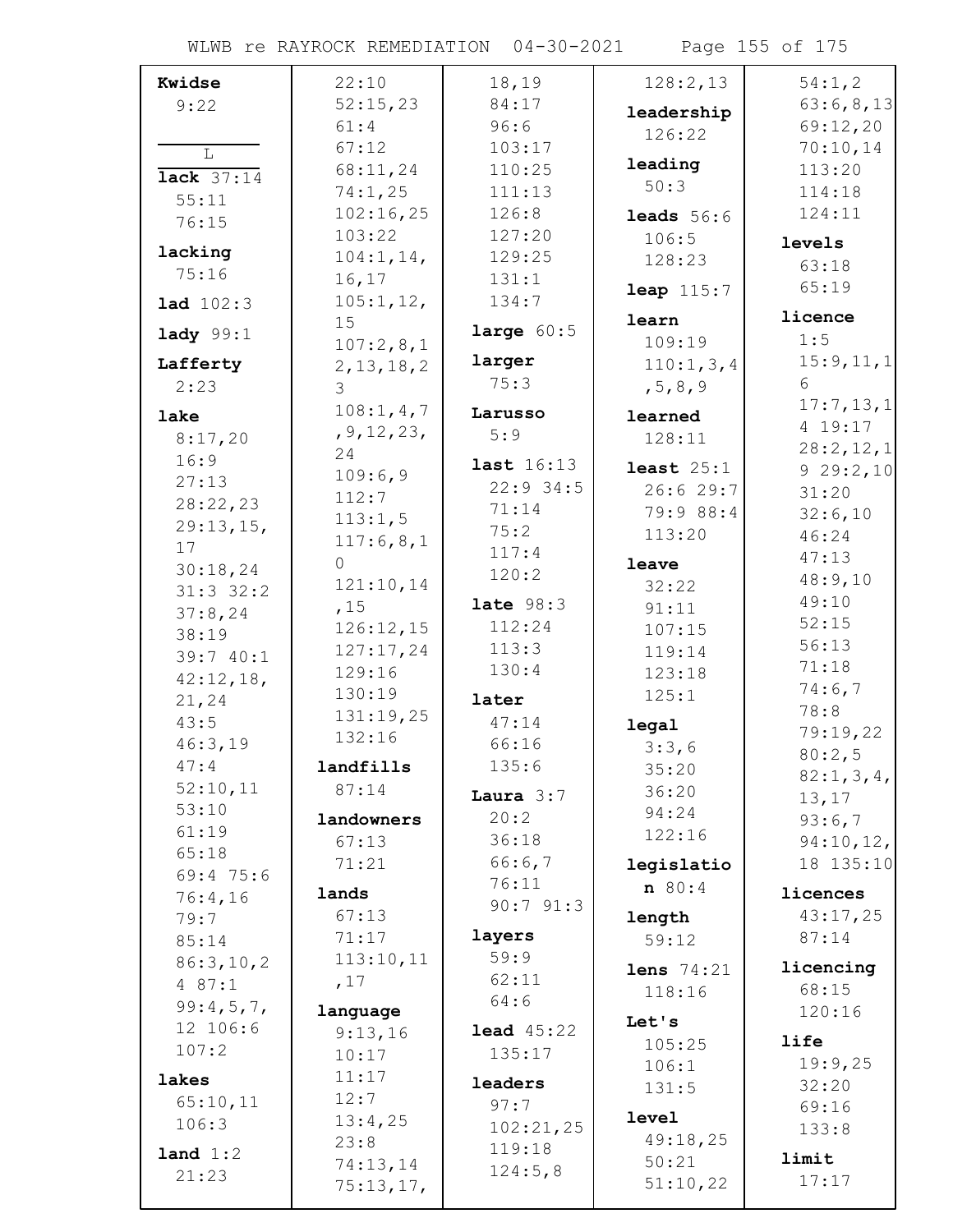WLWB re RAYROCK REMEDIATION 04-30-2021 Page 156 of 175

| 18:9,12                 | 43:3,21           | 35:15           | 129:4,23           | 79:2        |
|-------------------------|-------------------|-----------------|--------------------|-------------|
| 42:14                   | little            | 65:3,10         | Lou $2:16$         | major       |
| 43:7,23                 | 10:8,10           | 86:15           | Louis $3:21$       | 37:16,18    |
| 63:20                   | 63:1,10           | 91:18           |                    | majority    |
| 68:18                   | 65:2              | 93:14           | <b>low</b>         | 42:13,18,   |
| 70:7                    | 70:2,17           | long            | 39:14,19           | 20          |
| limitation              | 73:8,21,2         | 17:17,23,       | 58:14              |             |
| 33:15                   | 3 78:24           | 25 18:11        | lower 18:9         | malfunctio  |
| limitation              | 79:1              | 33:22           | 63:18              | ns 51:18    |
| $s$ 33:13               | 82:21             | 86:12,16        | lucky              | Malone 3:7  |
| 35:3                    | 87:25             | 93:1            | 114:2              | 20:2        |
| limited                 | 92:10             | 97:18           |                    | 36:19       |
| 33:5                    | 93:23             | 118:5           | Luigi 5:9          | 66:6,7      |
| 72:22,23                | 94:2              | 120:20          |                    | 76:11       |
|                         | 129:20            | 123:12          | $\mathbf M$        | 90:791:3    |
| limits                  | 131:4<br>134:20   | 125:1<br>128:14 | MacIntyre-         | man 102:2   |
| 40:16                   |                   | 132:1,22        | <b>Newell</b>      | manage      |
| 69:1,23                 | <b>live</b> 97:25 |                 | 2:5                | 34:21       |
| line                    | 104:9             | longer          | Mackenzie          |             |
| 129:20                  | 106:25            | 106:25          | $1:11$ $3:22$      | managed     |
| $\mathbf{liner}$ 49:2   | 108:7,20          | long-term       | 52:14              | 55:15       |
|                         | 125:21            | 33:3            | 71:24              | management  |
| list $7:3$              | 128:1             | 55:16           | 96:3               | 20:22       |
| $8:1$ 30:5<br>39:8 40:3 | 133:6             | 60:13           | 110:23             | 21:5        |
| 89:25                   | lived             | lost            | 111:2              | 36:12       |
|                         | 97:23             | 128:13          | 112:1              | 46:21       |
| listen                  | 102:4             | lot 14:16       | 122:6              | 48:24       |
| 100:24                  | 106:24            | 67:23           | 130:5              | 49:3,5,9    |
| 102:8                   | 126:15            | 71:2            | Mackie             | 71:24       |
| 103:15                  | living            | 73:16           | 2:17               | 88:10,11    |
| 109:19                  | 97:15,19          | 74:9 75:8       | Mahammed           | 89:1,8      |
| 110:2,7,8<br>111:9      | 104:10,21         | 88:20           | 2:24               | manager     |
| 113:9,14                | 127:16            | 89:5,14         | $main$ $77:1$      | 36:11       |
| 116:19                  | local             | 94:14           | 113:1              | Mandy $3:3$ |
| 128:9                   | 124:12            | 109:7,19        |                    | manner      |
| 132:20                  | location          | 110:10          | maintain           | 55:5        |
| 133:21                  | 11:2              | 115:22          | 128:12             | 133:5       |
| listened                | 37:7,13,1         | 118:7           | maintained         |             |
| 97:4,5,11               | 5,20              | 119:2           | 128:17             | man's       |
| 104:19                  | 38:6,7,9          | 128:5,11        | maintains          | 130:20      |
|                         | 47:3              | 129:3,22        | 45:4               | Mantla      |
| listening               | 76:16,19,         | 130:1,12        | 46:15              | 1:12        |
| 110:18                  | 20 77:3           | 133:5           |                    | 4:11,14     |
| 111:21                  | 90:12             | lots 69:17      | maintenanc         | 125:6,7     |
| lists $30:1$            | locations         | 93:2            | $e$ 47:10<br>50:11 | map 29:13   |
| litre                   | $8:4$ 25:17       | 107:6           | 55:17              | 86:24       |
| 40:6,7,8,               | 27:3,23           | 110:8           | 77:9               | Marian      |
| 12 42:25                | 34:10             | 115:20          | 78:25              | 16:13       |
|                         |                   |                 |                    |             |
|                         |                   |                 |                    |             |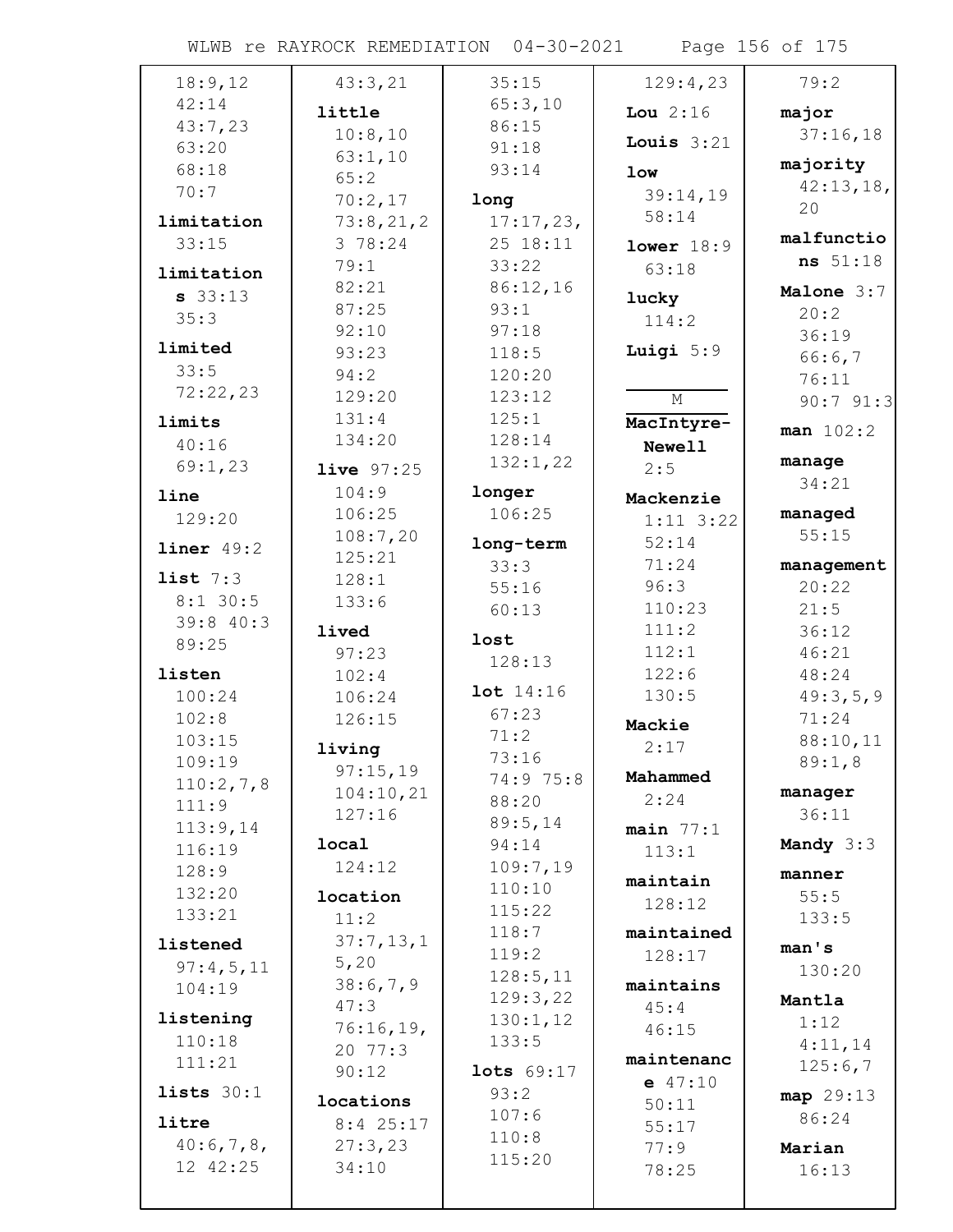WLWB re RAYROCK REMEDIATION 04-30-2021 Page 157 of 175

| 106:6            | 81:8        | 61:22        | 66:11       | 1:12,13,1      |
|------------------|-------------|--------------|-------------|----------------|
| Marie            | 83:21       | may 24:3     | measured    | 4,15           |
| 4:15,16          | 85:11       | 26:11        | 50:15       | 104:3          |
|                  | 86:21       | 27:11        | 65:14       | 105:24         |
| Marion           | 88:6        | 28:25        |             | 107:10         |
| 4:23             | 89:17       | 35:3         | measuremen  | 115:5          |
| <b>Mark</b> 2:19 | 90:2,15     | 36:25        | ts 51:15    | 123:20,22      |
| marks            | 91:1, 15, 2 | 45:21        | 65:21       | 125:6,7,2      |
| 95:25            | $\Omega$    | 46:9         | measures    | 3 126:10       |
|                  | 94:21,22    | 66:11        | 46:12       | 127:3          |
| married          | 101:18      | 68:12        | 47:753:6    | 128:5          |
| 115:5            | 117:12,14   | 85:2 89:1    | 78:6        | 131:3          |
| masi 10:16       | ,15         | 135:9,10     | measuring   | members        |
| 12:23            | 119:21,25   | maybe $9:20$ | 64:24       | 1:10           |
| 13:23            | 120:4,12    | 10:629:1     |             | 80:19          |
| 15:12            | 123:18,19   | 63:15        | median      | 95:11          |
| 16:25            | 125:25      | 68:9         | 42:16       | 96:1, 16, 1    |
| 19:3,25          | 126:4       | 87:20        | meet 18:10  | 9,20,98:4      |
| 20:13            | 129:7       | 125:13       | 19:7,14     | 100:18         |
| 21:7             | 130:20      | 129:11       | 45:25       | 101:8,13       |
| 22:20            | 134:3       |              | 47:23       | 102:10         |
| 23:3,21          | masks       | McCullough   | 53:2        | 103:12         |
| 24:14            | 123:16      | 5:18         | meeting     | 104:10         |
| 25:9,25          | 135:15      | McPherson    | 13:9,14,2   | 105:3,8        |
| 26:13            | Mason 1:12  | 5:19         | 148:2       | 106:19         |
| 27:8             | 125:6,7     |              | 70:8,11     | 108:20         |
| 28:3,5,15        | 126:5       | Meaghan      | 99:9        | 122:18         |
| 29:10,12,        |             | 2:5          | 101:1, 3, 5 | 123:6          |
| 17,20            | material    | mean 89:23   | 104:25      | 124:6          |
| 30:8             | 10:11       | 95:10        | 109:18      | 125:12         |
| 31:7,11,1        | 49:4,7      | 101:9        | 110:4,5     | 133:7,14       |
| 3, 20, 23        | 79:22       | 135:19       | 112:17      | mens $99:1$    |
| 32:6, 14, 2      | materials   | means        | 115:10      |                |
| 433:1,11         | 33:17       | 22:17        | 122:10      | mention        |
| 34:5,7,13        |             | 127:16       | 124:1, 7, 1 | 112:23         |
| ,16              | matter      | 129:22       | 0 133:20    | mentioned      |
| 35:8,11          | 123:11      | 133:13       |             | 71:14,23       |
| 57:3             | Matthew     |              | meetings    | 73:25          |
| 67:9,14,1        | 2:13        | meant        | 13:13       | 77:20          |
| 8, 21, 22        | maximize    | 63:11        | 71:6        | 84:24          |
| 68:4             | 122:13      | 72:21        | 109:1       | 88:17          |
| 70:23            |             | 133:12       | 118:6       | 94:6           |
| 71:8             | maximum     | measurable   | 130:3       | 118:25         |
| 72:17            | 17:11,12,   | 54:7,10,1    | 132:10,23   |                |
| 73:2,12          | 15, 16, 18  | 6, 24        | 133:4       | mesh<br>115:23 |
| 75:25            | 18:3,13     | 73:11        | 134:14      |                |
| 76:9             | 19:19,22    | 75:15        | meets       | mess           |
| 77:7,11          | 40:5,6,8,   | measure      | 46:19       | 106:11         |
| 78:1,8,21        | 11, 13      | 50:7,8       | 47:5        | message        |
| 79:12            | 41:5,8,9,   | 55:756:3     | member      | 109:2          |
| 80:13,17         | 19,22,23    |              |             |                |
|                  |             |              |             |                |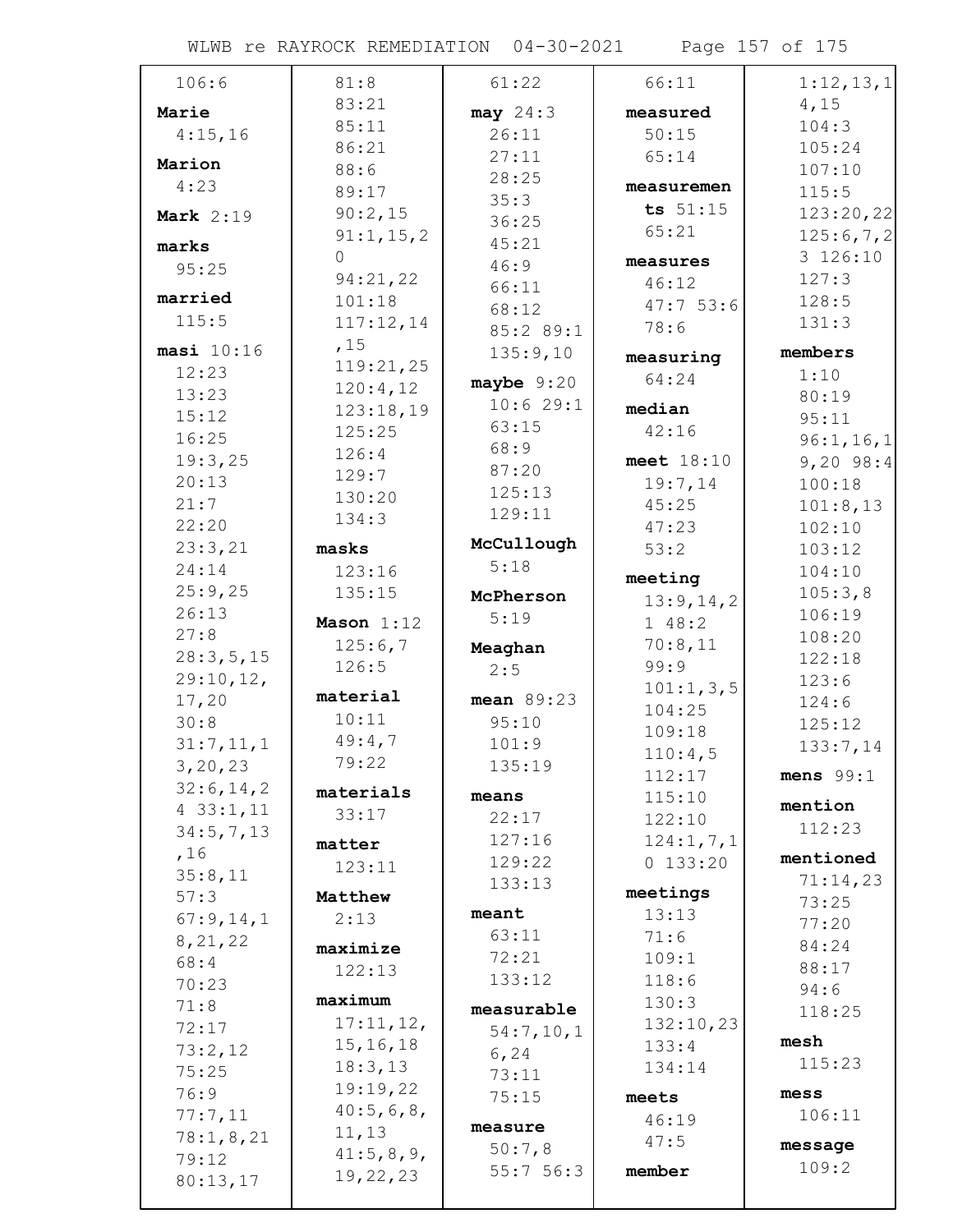WLWB re RAYROCK REMEDIATION 04-30-2021 Page 158 of 175

| 115:2            | 27:11,13,           | 64:14            | 125:14         | 57:22        |
|------------------|---------------------|------------------|----------------|--------------|
| 122:6            | 18                  | minimum          | money          | 59:21        |
| 124:8,24         | 28:8, 20, 2         | 27:14            | 103:3,4,7      | 60:5, 13, 1  |
| 128:25           | 2,23                | 42:23            |                | $4,15$ 65:8  |
| 130:18           | 29:9,13,1           |                  | , 9            | 66:17        |
| messages         | 4,15                | mining           | monitor        | 71:3,8       |
| 132:21           | 30:17,23            | 85:3             | 17:6,25        | 72:9,10      |
|                  | 31:11               | 114:7            | 29:24          | 77:10        |
| messed           | 32:2                | minister         | $32:1$ $45:7$  | 85:15        |
| 67:25            | 37:7,24             | 71:17,20         | 47:4           | 86:4,8,9,    |
| met              | 38:19               | 107:13           | 59:21          | 11,12        |
| 55:12,23         | 39:7                |                  | 85:25          | 87:2         |
| 56:4             | 46:3,7,13           | minute           | 86:1,5         | 88:25        |
|                  | $, 16$ 47:3         | 56:18            | 89:7           | 89:4         |
| $metal$ $11:6$   | 76:4,16             | 95:17            | 99:19          | 91:9,18,2    |
| 64:24            | 85:14               | $mist$ 98:17     | monitored      | $\Omega$     |
| 65:22            | $86:10,24$ ,        | mistaken         | 26:25          | 92:1, 3, 25  |
| 89:19            | 2587:1              | 79:23            | 27:3,4         | 93:14,16     |
| metals           | 99:4,5              |                  | 32:3           | 99:23        |
| 39:15,19         | <b>Millie</b> $6:4$ | mitigation       | 65:3,4         | 119:13       |
| 46:18            |                     | $50:1$ $54:1$    | 93:4           | 121:8        |
| 50:20            | milligrams          | 63:6,13,1        |                | 122:4        |
| 51:4,20,2        | 40:6,7,8,           | 8                | monitoring     | 131:11,16    |
| 566:10           | 12 43:21            | mitigation       | 8:4,7,16       | , 18, 24     |
| 89:24,25         | mind 57:14          | \$41:2           | 19             | month $21:1$ |
| 90:1             | 110:6               | 53:14,22         | 14:15,16,      |              |
| meter            | 116:2               | 64:2,3           | 18, 19, 20,    | months       |
| 51:14,17         |                     |                  | 23, 25         | 118:6        |
|                  | mine                | mitigative       | 15:5,7,10      | Moosenoes    |
| method           | 16:15,24            | 53:6             | , 15, 20       | 3:25         |
| 51:16            | 23:12               | mix 70:3         | 16:2,5,10      | 9:12,13,1    |
| metre            | 98:8                | mixing           | , 12, 16, 21   | $\mathsf{R}$ |
| 50:8,10          | 100:5,7,1           | 69:25            | 17:6           | 11:19,20     |
| metres           | 6, 17, 18, 1        |                  | 20:10,20       |              |
| 79:21            | 9 102:6             | <b>Mo</b> $2:14$ |                |              |
|                  |                     |                  | 25:18,20       | Morag $5:19$ |
|                  | 106:12              | modeling         | 27:15,23       | morning      |
| micrograms       | 108:17,19           | 33:14            | $28:10,11$ ,   | 9:4,12       |
| 42:24            | 112:25              | 34:3             | 17             | 13:8         |
| 43:3             | 116:1,6,9           |                  | 29:4,7,9,      | 73:25        |
| midst            | mineral             | modelled         | 16             |              |
|                  | 44:1                | 128:17           | 30:17,21       | mostly       |
| 103:25           |                     | models           | 31:1           | 11:9         |
| 104:1            | mine-               | 33:5             | 34:10,12,      | move $22:12$ |
| 109:5            | related             | modes            | 24             | 43:12        |
| Mike $1:13$      | 29:25               | 33:25            | 35:4,14,1      | 45:1         |
| 126:6,10,        | mines               |                  | 636:13         | 48:12        |
| 11 127:3         | 23:10               | modificati       | 37:9           | 49:15        |
| 129:8            | mine's              | on 38:3          | 45:1, 5, 16    | $52:3$ 75:3  |
| <b>Mill 8:17</b> | 106:9               | moment           | $, 20$ 46:16   | 134:21       |
| 16:9             |                     | 114:3            | 47:3,10,1      | moved        |
| 26:25            | minimized           | 115:11           | 249:8<br>55:16 | 66:23        |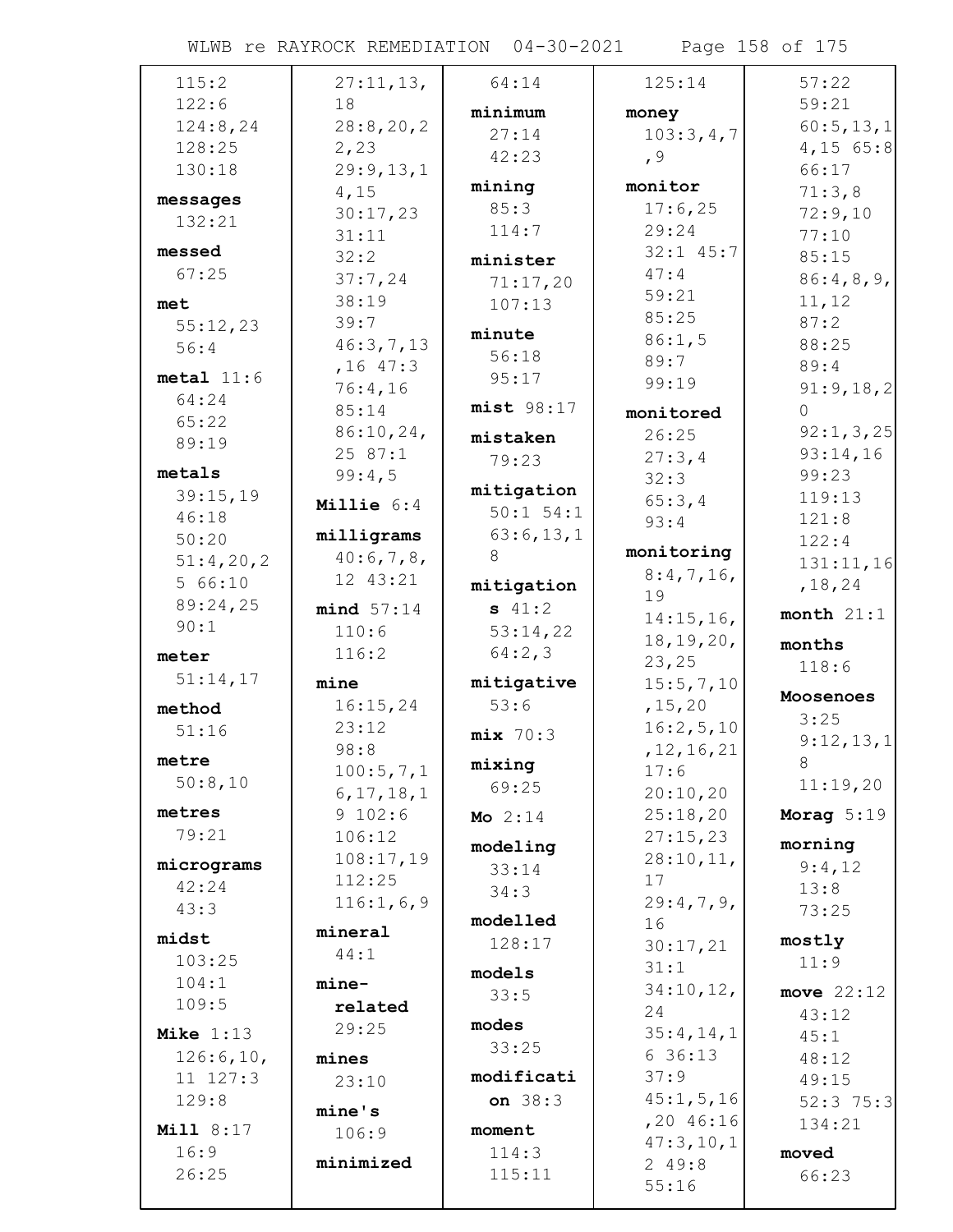WLWB re RAYROCK REMEDIATION 04-30-2021 Page 159 of 175

| moves             | 59:17          | 120:6              | NT 1:22              | 86:12,16      |
|-------------------|----------------|--------------------|----------------------|---------------|
| 98:15             | 88:22          | Northwest          | nuances              | 89:4          |
| municipal         | news           | 36:8,14            | 85:8                 | offered       |
| 87:13             | 102:14         | 124:18             | Nunavut              | 47:22         |
| Myranda           | 108:15         | notably            | 112:16               | officially    |
| 2:12              | $nice$ $119:6$ | 43:16              |                      | 47:19         |
| myself            | Nicole         | note $28:7$        | $\circ$              | officials     |
| 105:9             | 4:20           | 36:22              | objective            | 112:9         |
| 128:16            |                | 40:10              | 55:12,23             |               |
|                   | nights         | 59:15              | 118:17               | oil           |
| N                 | 132:4          | 61:13              |                      | 44:1, 4, 9,   |
| narrow            | $nine$ 9:20    | 63:2               | objectives<br>8:9,22 | 19            |
| 94:15             | 10:6           | 89:22              | 22:22                | $okay$ $9:10$ |
|                   | 95:17          | 117:4              | 23:1                 | 12:24         |
| Nation            | Nitisiza       | noted $18:3$       | 25:13                | 14:8          |
| 124:22            | 6:4            | 38:12              | 26:16                | 21:19         |
| natural           | Nitsiza        | 40:18              | 32:19                | 24:25         |
| 36:14             | 1:13,15        | 43:14              | 54:15                | 25:12         |
| 46:17             | 6:5            | 44:18              | 56:4                 | 26:5<br>35:21 |
| nature            | 123:22,23      | 48:5               | 69:11                | 36:1          |
| 72:11             | 126:10,11      | 49:23              | 74:14                | 56:25         |
| 88:1              | 127:3          | 50:6,25            | 81:10,14,            | 67:15,19      |
| 92:25             | nod 135:16     | 51:4               | 23                   | 95:3,16,2     |
| nearby            |                | 61:25              | 82:2,6,10            | 3120:8        |
| 90:22             | Noella $4:9$   | 94:3               | , 12, 16, 24         | 129:12        |
|                   | Nolan $5:16$   | notes              | 83:12,20,            | old 16:24     |
| necessary<br>48:6 | Nolin $5:17$   | 39:8,18            | 24 84:18             |               |
|                   | 10:24          | 42:15              | 85:9                 | older         |
| negating          | nomenclatu     | 43:24              | 121:24               | 118:19        |
| 40:19             | re 74:15       | 44:13              | Obviously            | 131:5         |
| negotiatin        |                | 47:11              | 14:25                | 133:14        |
| 95:2              | none           | 48:22              | occasion             | one-off       |
| Nelson            | 104:11         | 52:14              | 112:4                | 65:23         |
| 5:12              | non-           | 53:8 57:5<br>111:8 | occur                | ones          |
| Net 60:12         | hazardous      |                    | 45:12                | 100:10        |
|                   | 11:9           | nothing            | 48:21                | 113:15        |
| nets              | non-PAG        | 103:2              | 62:7                 | 130:1         |
| 129:18            | 49:2           | 116:16             | 66:12,13             | ongoing       |
| network           | normal         | noticed            | 90:19                | 85:25         |
| 14:19             | 77:18          | 10:2,7             | occurred             | 122:2         |
| 20:745:3          |                | noting             | 48:3 50:3            | online        |
| 58:5              | normally       | 30:15              | 89:14                | 111:10        |
| 60:13,21          | 32:16          | np                 | occurring            | on-line       |
| 85:13             | north          | 3:19,24,2          | 53:10                | 77:19         |
| 88:23             | 69:18          | 5                  | 91:6                 |               |
| 90:19             | 74:10          | 4:4,11,24          |                      | onsite        |
| 92:6              | 90:24          | $5:3,4$ 6:6        | occurs               | 55:15         |
| newer             | 97:9           |                    | 61:19,24             | Ontario       |
|                   |                |                    |                      |               |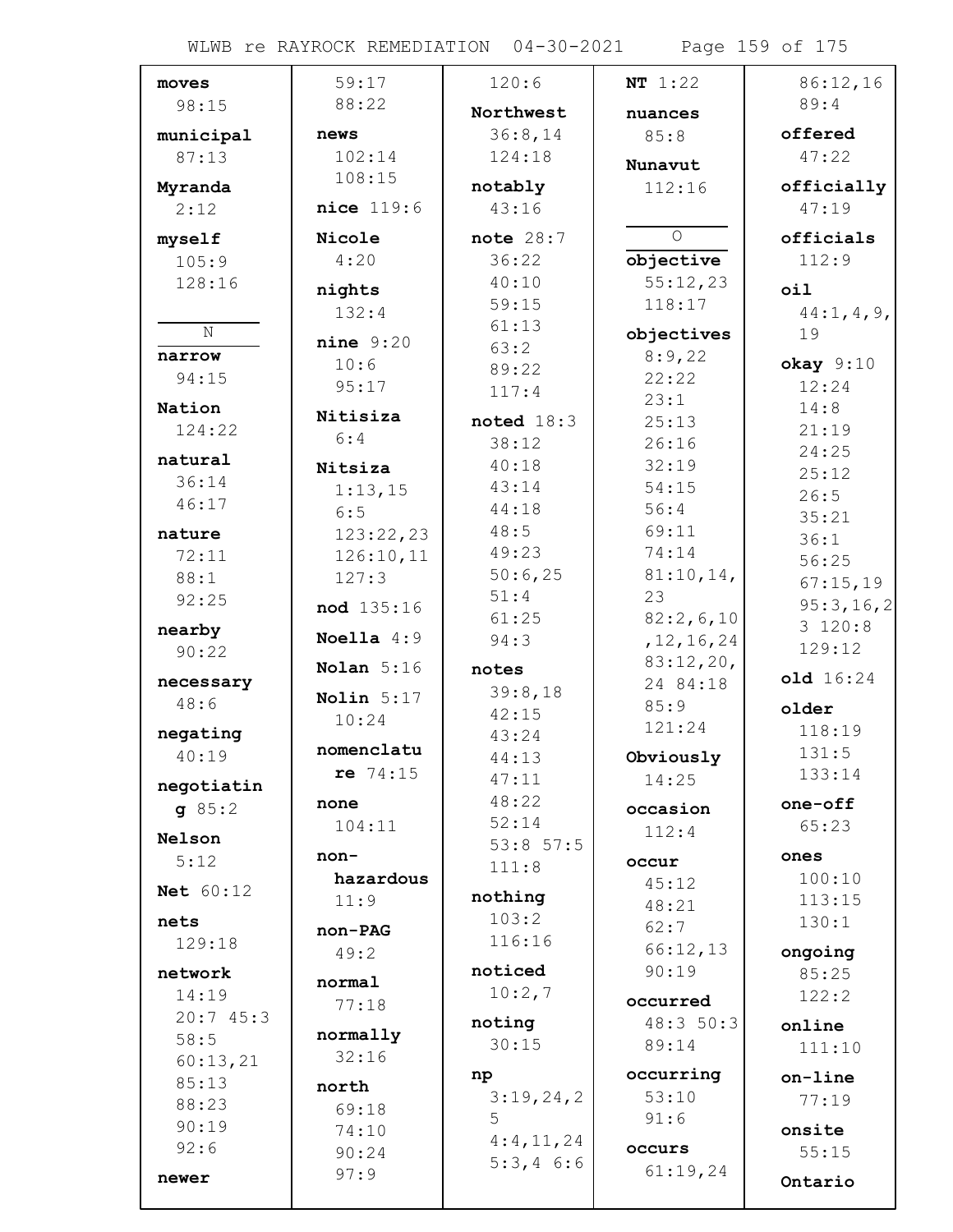WLWB re RAYROCK REMEDIATION 04-30-2021 Page 160 of 175

| 111:11              | option        | 81:2              | 2:6             | partner       |
|---------------------|---------------|-------------------|-----------------|---------------|
| 117:9               | 77:23         | 93:10,14          | PAG 48:19       | 72:4          |
| onus $92:2$         | 87:21         | outlined          | 49:1, 4, 7      | partnershi    |
| open 20:6           | order $45:7$  | 14:20             | Page $7:2$      | ps 15:6       |
| 45:7,13             | 52:6          | 49:9              | 8:2             | passed        |
| 47:25               | 61:22         | 54:20             |                 | 61:16         |
| 81:4                | 64:16         | 55:25             | Pam $4:7$       |               |
| 90:20               | 130:2         | 84:15             | Pandolfi        | past 9:21     |
|                     | organic       | 92:15             | 3:13            | 48:21         |
| opening<br>13:21,23 | 43:5          | outlines          | parameters      | 89:14         |
| 14:6                |               | 34:10             | 8:525:18        | 96:10,11      |
| 106:9               | organisms     | 54:25             | 27:4            | 100:22        |
| 135:18              | 69:19,20      | 55:3,14           | 29:24           | 109:17        |
|                     | organizati    | 91:18             | 30:3            | 121:11,21     |
| operate             | on $118:3$    | outlining         | 34:11           | 126:22        |
| 103:6,10            | 124:11        | 35:14             | 35:14           | 127:8         |
| operating           | organizati    |                   | 89:25           | patience      |
| 39:23               | ons $97:8$    | outlying          | 90:10           | 109:19        |
|                     |               | 96:21             | 91:19           | 132:12        |
| operation           | organized     | outside           | 93:15           | <b>PAUSE</b>  |
| 55:17               | 19:16         | 15:10             |                 | 22:6,14       |
| 102:6               | 117:12        | 74:5              | parents<br>98:4 | 23:24         |
| operationa          | original      | 77:21             | 132:2           | 24:12         |
| 141:1               | 47:13         | 109:22            |                 | 30:11         |
| 74:18               | others        | overall           | participan      | 35:24         |
| 85:2                | 70:13         | $70:5$ 72:5       | ts 112:2        | 36:6          |
| operations          | 75:6          | 88:21             | 130:21          | 41:14         |
| 123:5               |               | 121:23            | participat      | $42:5$ $43:9$ |
| opinion             | other's       | 122:3             | $e$ 130:2       | 44:23         |
| 53:11               | 116:19        |                   | participat      | 57:10         |
| 82:25               | ourselves     | overland          | ion 121:3       | 64:19         |
|                     | 68:23         | 87:15             | 123:8           | 67:6          |
| opportunit          | 92:12         | overlappin        |                 | 78:11         |
| ies                 | outflow       | 960:15            | particle        | 80:22         |
| 114:15              | 29:13         | oversight         | 98:20           | 81:17         |
| 131:14              | 46:17         | 28:9              | particular      | 85:18         |
| 132:8               | 47:4          |                   | 19:8            | 90:5          |
| opportunit          | 85:14         | overtime          | 20:25           | 92:20         |
| y 36:16             | 86:24         | 113:11            | 57:16           | 95:7,14       |
| 39:4                | outlet        | owners            | 98:6,21         | 117:19        |
| 45:15               | 8:16,18       | 61:4              | 105:14          | 130:25        |
| 83:6                | 26:25         |                   | parties         | Pea'a $4:18$  |
| 94:10               | 30:22,25      | $\overline{P}$    | $8:3$ 21:25     | peat 46:17    |
| 101:23              |               | p.m. 95:21        | 25:16           |               |
| 116:10              | outlets       | 135:23            | 68:17,22        | people        |
| 131:13,17           | 8:20          |                   | 75:1,12         | 12:9,13       |
| 132:10              | 29:17         | packaged<br>10:20 | 92:7,17         | 32:20         |
| opposed             | 31:287:3      |                   | 93:3,19         | 96:16,17,     |
| 59:22               | outline       | Pacunayen         | 94:9,12         | 20, 21        |
|                     | $37:4$ $47:7$ |                   |                 | 97:4,5,11     |
|                     |               |                   |                 |               |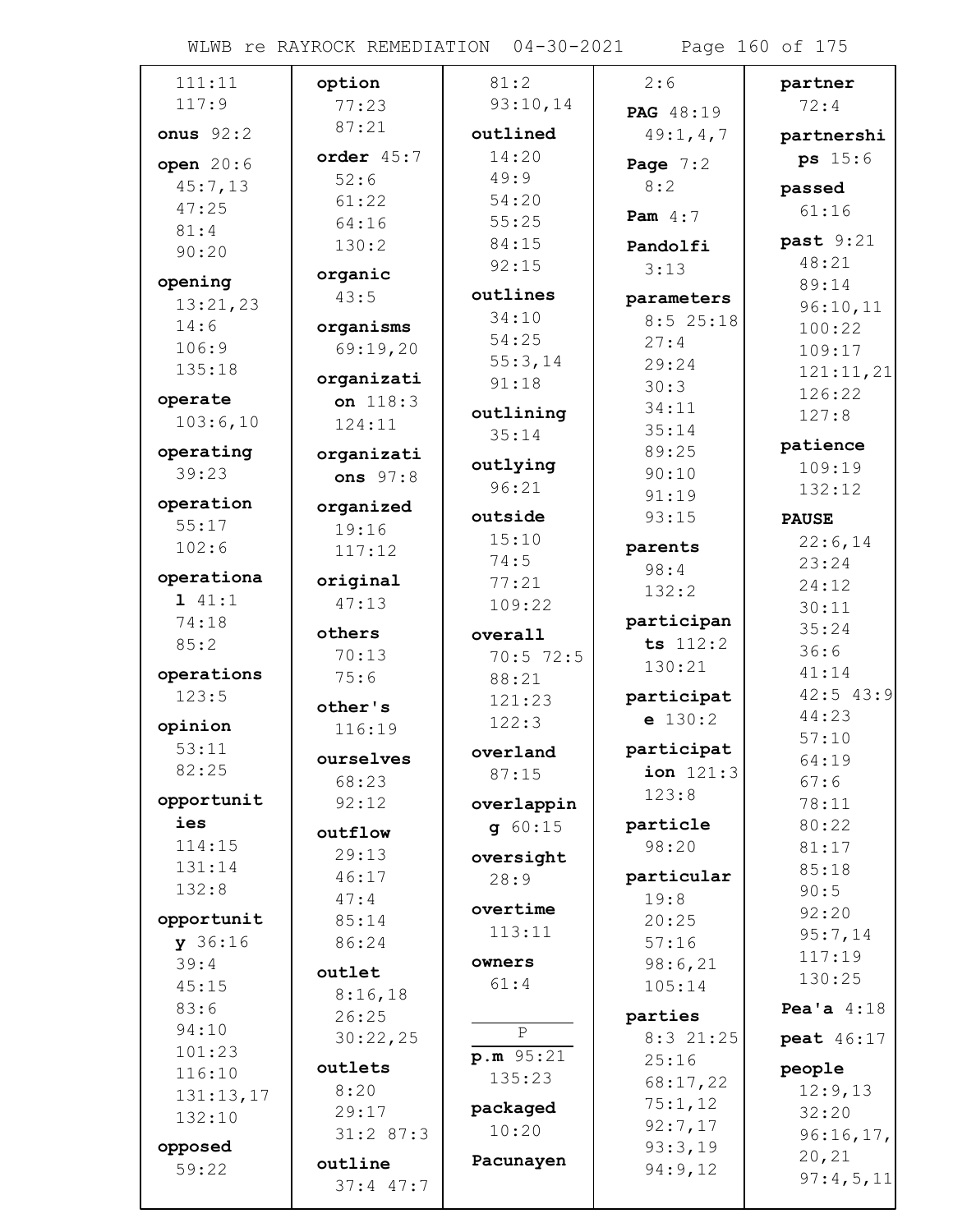WLWB re RAYROCK REMEDIATION 04-30-2021 Page 161 of 175

| 98:1, 3, 10          | 65:11                 | pieces           | plans       | 86:22           |
|----------------------|-----------------------|------------------|-------------|-----------------|
| , 22, 24, 25         | perhaps               | 128:1            | 72:10       | position        |
| 99:15,16,            | 30:779:7              | piling           | 77:10,17    | 18:4 19:5       |
| 18, 21, 22           |                       | 53:10            | 79:2        | 20:20,25        |
| 100:4, 12,           | period                |                  | 92:1,13     | 41:18           |
| 17,25                | $7:5,8$ 9:3           | pilings          | play 91:9   | 42:22           |
| 101:6,12             | 33:22                 | 52:12            |             | 46:15           |
| 102:4                | 34:21                 | placed           | playing     | 110:6,13        |
| 104:5,8,9            | 41:10                 | 133:7            | 115:13      |                 |
| , 23                 | 56:24                 | places           | please      | possible        |
| 105:6,18             | 59:12                 | 93:2             | 10:23       | 50:1            |
| 106:2,17,            | personally            | 130:9            | 12:19       | 58:16           |
| 18 107:5             | 87:22                 |                  | 22:359:2    | 84:12           |
| 108:6                | perspectiv            | plan $8:7$       | 62:3        | 105:5           |
| 109:4,18,            | e $16:1,2$            | 25:21            | 65:20       | 117:2           |
| 25                   | 41:25                 | 34:12            | 68:2        | post $8:7$      |
| 110:9,18             |                       | 35:4,16          | 70:19       | 25:20           |
| 111:9,21             | perspectiv            | 40:18,25         | 128:8       | 34:12,23        |
| 112:5                | es 21:15              | 47:10            | 135:15      | 46:23           |
| 113:5,24             | petrol                | 48:24            | pleased     | 60:14           |
| 115:18               | 65:21                 | 49:5,8,9,        | 98:1        | post-close      |
| 116:9,10,            |                       | 19 50:24         | 105:17,22   | 91:20           |
| 13,16                | petroleum<br>39:11,25 | 51:2,12          | 109:9       |                 |
| 120:1                | 40:9,17,2             | 53:23,25         | 111:4       | post-           |
| 123:17               | 0,25                  | 54:13            |             | closure         |
| 124:4                | 44:1,6                | 58:15            | plume       | 14:19           |
| 125:15               |                       | 60:12,14         | 63:21       | 35:16           |
| 127:14,16            | pH 43:4               | 63:5,12<br>64:13 | plus $10:3$ | 47:9 86:9       |
| 129:6,10,            | phase                 | 65:16            | 114:10      | 88:25           |
| 11, 22, 23<br>130:14 | 52:18                 | 66:4             | point       | 92:1,6<br>93:16 |
| 131:10,20            | Phillips              | 74:5,16          | 34:22       |                 |
| , 21                 | 5:7                   | 76:24            | 58:5        | post-           |
| 132:13,16            |                       | 82:7,23          | 59:19,25    | issuance        |
| 133:6,10,            | phone                 | 84:13,14,        | 62:17       | 48:10           |
| 19,21                | 117:6                 | 15               | 84:19       | 49:10           |
| 134:13               | phonetic              | 88:10,11,        | pointed     | 56:12           |
|                      | 9:22                  | 24 89:1,8        | 59:19       | post-           |
| people's             | 22:17                 | 91:20            |             | remediati       |
| 133:22               | 81:7                  | 92:2,14          | points      | on 86:4         |
| per $21:1$           | 120:7                 | 93:11,16         | 37:1        | potential       |
| 40:6,7,8,            | pick $11:5$           | 121:18           | poles       | 14:23           |
| 12 42:25             | 111:11                | plane            | 61:21       | 32:5            |
| 43:3,21              | picture               | 115:8            | policy      | 39:24           |
| percent              | 101:25                |                  | 122:16      | 45:8            |
| 108:2                | 114:23                | planned          |             | 53:14,20        |
| performanc           | 115:3                 | 48:22            | pool 97:21  | 66:25           |
| $e$ 33:3             |                       | 78:24            | poorer      | 91:6            |
|                      | Pido<br>122:25        | planning         | 70:3        | 93:10           |
| performed<br>28:9    | 134:10                | 23:8,9,12        | posed       | potentiall      |
|                      |                       | ,16              |             |                 |
|                      |                       |                  |             |                 |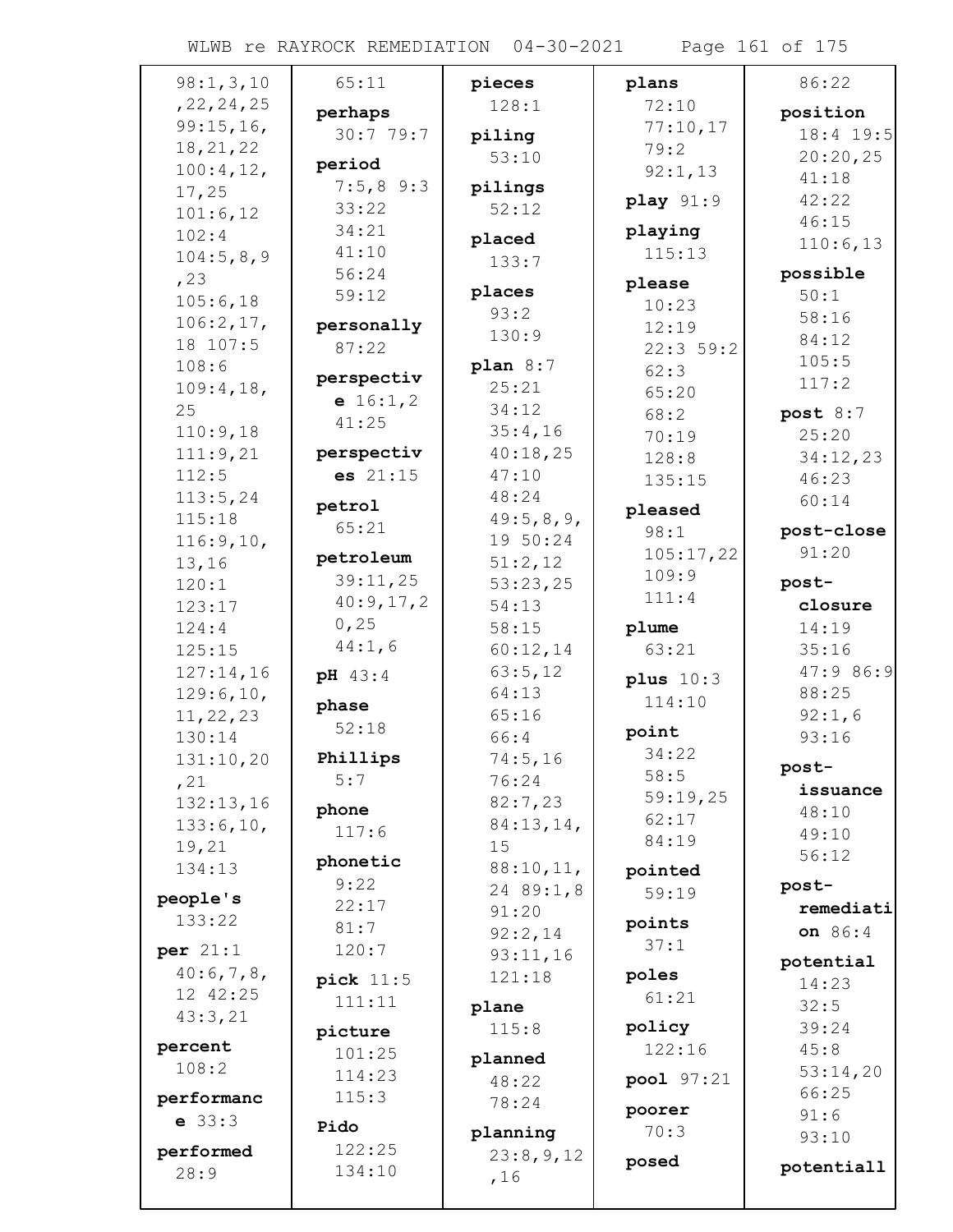WLWB re RAYROCK REMEDIATION 04-30-2021 Page 162 of 175

| y 15:8     | 56:15,18     | 53:4,18            | 58:555:1    | 46:13       |
|------------|--------------|--------------------|-------------|-------------|
| 48:18      | 62:23        | 71:16              | 60:13,21    | 97:12       |
| 50:3       | 67:22,25     | 130:3              | 85:14       |             |
| 66:12      | 75:15        |                    | 86:9        | Proponent   |
| 78:18      | 76:6,18      | process            | 88:24       | 68:11       |
|            | 88:17        | 23:852:5           | 90:19       | 87:18,25    |
| power      | 90:9         | 55:4               |             | 92:2,15     |
| 103:21     |              | 68:20              | programs    | 94:4,7      |
| practice   | presented    | 70:17              | 14:17,23    | proposal    |
| 132:6      | 38:6         | 74:6               | 17:6        | 42:1        |
| 135:13     | pretty       | 77:19,21           | 60:15       |             |
|            | 119:5        | 82:1,5,6           | 66:17,21    | propose     |
| prayer     | 130:17       | 93:9               | 71:3 86:8   | 54:11       |
| 13:13,21,  |              | 106:13             | 91:9        | proposed    |
| 23 14:6    | prevent      | 118:13             | 119:13      | 8:13        |
| 130:22     | 34:4         | 120:16             | 131:12,16   | 20:10       |
| 134:22     | previous     | 122:23             | progress    | 24:5        |
| 135:12,18  | 45:4         |                    | 54:7        | 26:20       |
| , 19, 21   | 61:14        | processes<br>68:16 |             | 28:8        |
| prayers    |              |                    | project     | 32:11       |
| 13:16      | previously   | 72:1               | $1:4$ 10:21 | 37:15,16    |
|            | 37:2         | 118:5              | 11:3        | 38:17,24    |
| precipitat | 38:12        | 119:10             | 15:22       | 39:1,7      |
| ion 45:20  | 44:18        | procuremen         | 19:6        | 40:16       |
| precise    | Prime        | t.                 | 36:18       | 41:6,8,18   |
| 37:20      | 107:13       | 122:9,12,          | 52:18,22    | 43:7, 15, 2 |
|            |              | 16                 | 53:17       | 253:6       |
| preference | principle    |                    | 54:14       | 54:19       |
| 32:17      | 24:18        | Production         | 58:7        | 55:10       |
| prepare    | prior $27:1$ | $s$ 122:25         | 59:23,24    | 56:1,9      |
| 92:3       | 46:4         | productive         | 65:673:5    |             |
|            | 53:19        | 92:14              | 82:20       | 58:22,23    |
| prepared   | probably     | profession         | 84:25       | 59:1 70:6   |
| 92:15      | 18:15        | al 113:20          | 85:1        | proposes    |
| 121:17     | 30:1         | 114:18,25          | 106:1       | 54:16       |
| presence   | 94:14,15     |                    | 112:10,13   | proposing   |
| 32:1       | 116:6        | 115:9,10,          | 116:21,22   | 18:9,20,2   |
| 59:13      | 130:15       | 12 116:8           | 121:4       | 229:16      |
| present    |              | profession         | 122:12      | 87:2        |
| 36:17      | problemati   | ally               | 123:9,11    |             |
| 38:25      | c 87:11      | 116:1              | 125:19      | protect     |
| 58:4       | proceed      | program            |             | 13:13       |
|            | 22:4         | 14:19,20           | projects    | 17:17       |
| presentati | 84:12        | 15:8,20            | 72:6        | 21:6        |
| on $7:7$   |              | 16:2,5             | 74:21       | 69:21       |
| 9:7        | proceeding   | 20:7,10            | 118:17      | protected   |
| 12:5,23    | 35:13        | 28:10              | proper      | 27:25       |
| 20:16      | 53:13        | 34:24              | 98:8        | 59:1        |
| 21:13      | 62:16        | 45:4               | 99:14       | 69:5,9,13   |
| 22:3       | 71:15        | 46:16              | 100:1       |             |
| 36:3,4,8,  | 93:19        |                    | 101:11      | protecting  |
| 24 37:3    |              |                    |             |             |
|            |              | 47:2,12            |             | 32:19       |
|            | proceeding   | 57:22              | properly    |             |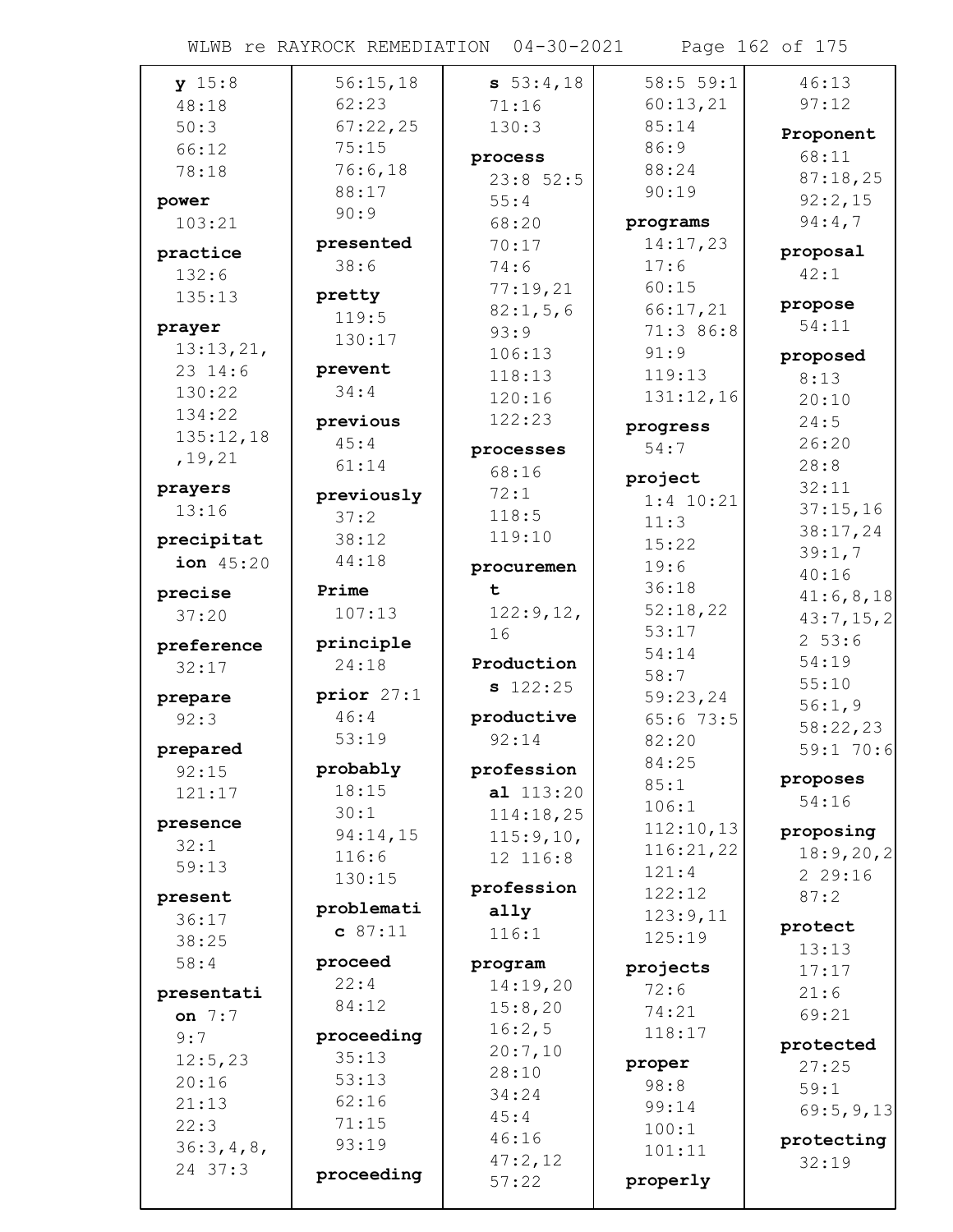WLWB re RAYROCK REMEDIATION 04-30-2021 Page 163 of 175

| 79:5,10      | 57:25             | 7,23         | 76:12        | 60:964:2     |
|--------------|-------------------|--------------|--------------|--------------|
| protection   | 69:23             | 43:13,25     | 79:25        | 72:6         |
|              | 76:19,25          | 45:1,16      | 80:8         | 73:16        |
| 19:8,24      | 77:379:1          | 46:1,20      | 81:24        |              |
| 41:24        | 92:7,17           | 47:5         | 84:8         |              |
| 69:16        | 94:19             | 51:20        | 86:22        | $\mathbb R$  |
| 70:10,15     |                   |              |              | Rabesca      |
| 78:5         | 118:12            | 58:6, 13, 1  | questionin   | 3:17         |
| protection   | providing         | 7, 19, 21, 2 | 9:9          | 4:5, 13, 16  |
|              | 38:11             | 2,25 59:4    | 14:9         | $5:5$ 96:2   |
| 58:23        | 71:7              | 65:4,5,7,    | 21:20        | 101:19,22    |
| protective   | 76:21             | 13           | 57:1         | 109:16       |
| 17:20,25     |                   | 66:16,21     |              | 110:21       |
| 69:23        | 94:5              | 67:24        | 67:19        |              |
|              | 134:11            | 68:18,21     | questions    | Rachel       |
| 89:6         | <b>PSPC</b> 5:11  | 69:4,7,10    | 9:19         | 1:14         |
| protocol     |                   |              | 11:12,15     | 131:3        |
| 13:8,16      | <b>PSS</b> 129:12 | ,12          | 12:4         |              |
|              | public $1:7$      | 70:2,4       |              | radiation    |
| protocols    | $6:3$ 21:20       | 89:22        | 14:10,13     | 11:2         |
| 13:10        | 45:16             | 91:6         | 21:10,11     | 112:7,14     |
| proud        |                   | Quarry       | 22:2,17,1    | Radich       |
| 121:18       | 56:12             |              | 8 25:14      |              |
|              | 80:19             | 48:23        | 32:15        | 5:20         |
| 127:21       | 81:1              | 49:4,9       | 33:12        | radio        |
| 129:6        | 123:7             | question     | 35:20,22     | 111:17       |
| prove $65:4$ | 126:3             | 7:5,8        | 56:16,19     | 123:1        |
|              |                   | 9:3,8        | 57:2,4,6     |              |
| provide      | purpose           | 10:18        |              | radios       |
| 8:3,15       | 93:8 97:2         |              | 14,15        | 111:12,21    |
| 15:4         | 107:11            | 15:13        | 60:2         |              |
| 21:15        | pushed            | 17:10        | 67:4,10,1    | Ragen $5:4$  |
| 25:16        | 64:7              | 19:4         | 676:2        | raised       |
| 30:20        |                   | 20:4,14,1    | $80:17,20$ , | 121:12       |
| $32:9$ 34:9  | pushing           | 623:4        | 24,25        |              |
| 35:3,7       | 124:14            | 24:3,15      | 81:3,4       | range $64:2$ |
|              |                   | 27:9         | 83:6         | rap 129:11   |
| 39:4 42:2    | putting           | 28:16        | 94:22,24     |              |
| 47:23        | 63:20             | 29:21        | 95:2,5       | rather       |
| 60:20        | 126:1             | 31:24        |              | 44:1 50:1    |
| 78:14        |                   |              | 105:21,22    | rationale    |
| 83:13        | Q                 | 34:2         | 108:15       | 43:2,19,2    |
| 91:17        | qualify           | 56:24        | 130:16       |              |
| 92:8,9       | 32:18             | 57:17,21,    | 134:25       | 2 $44:8,14$  |
| 93:12        |                   | 23 58:3      | quick        | Rayrock      |
| 94:7,15      | quality           | 59:8         | 95:12        | $1:4$ 9:20   |
| 119:9        | 14:18             | 62:19        |              | 12:2         |
|              | 17:15,19,         | 64:23        | 129:9        | 14:17        |
| provided     | 22, 24            | 65:2 66:8    | quickly      | 16:15        |
| 36:24        | 18:10,22          | 68:7         | 129:15       |              |
| 37:1, 15, 2  |                   | 71:12        |              | 36:17        |
| 139:9,15     | 32:5,6,23         |              | quiet        | 37:17        |
| 41:17        | 37:7,9            | 72:2         | 117:7        | 38:19        |
| 43:2         | 38:18             | 73:16        | quite        | 52:2         |
|              | 40:2, 4           | 74:23        | 14:16,21     | 54:14        |
| 44:13        | 42:8,11,1         | 75:21        |              | 58:11        |
| 47:12,15     |                   |              | 59:15        |              |
|              |                   |              |              |              |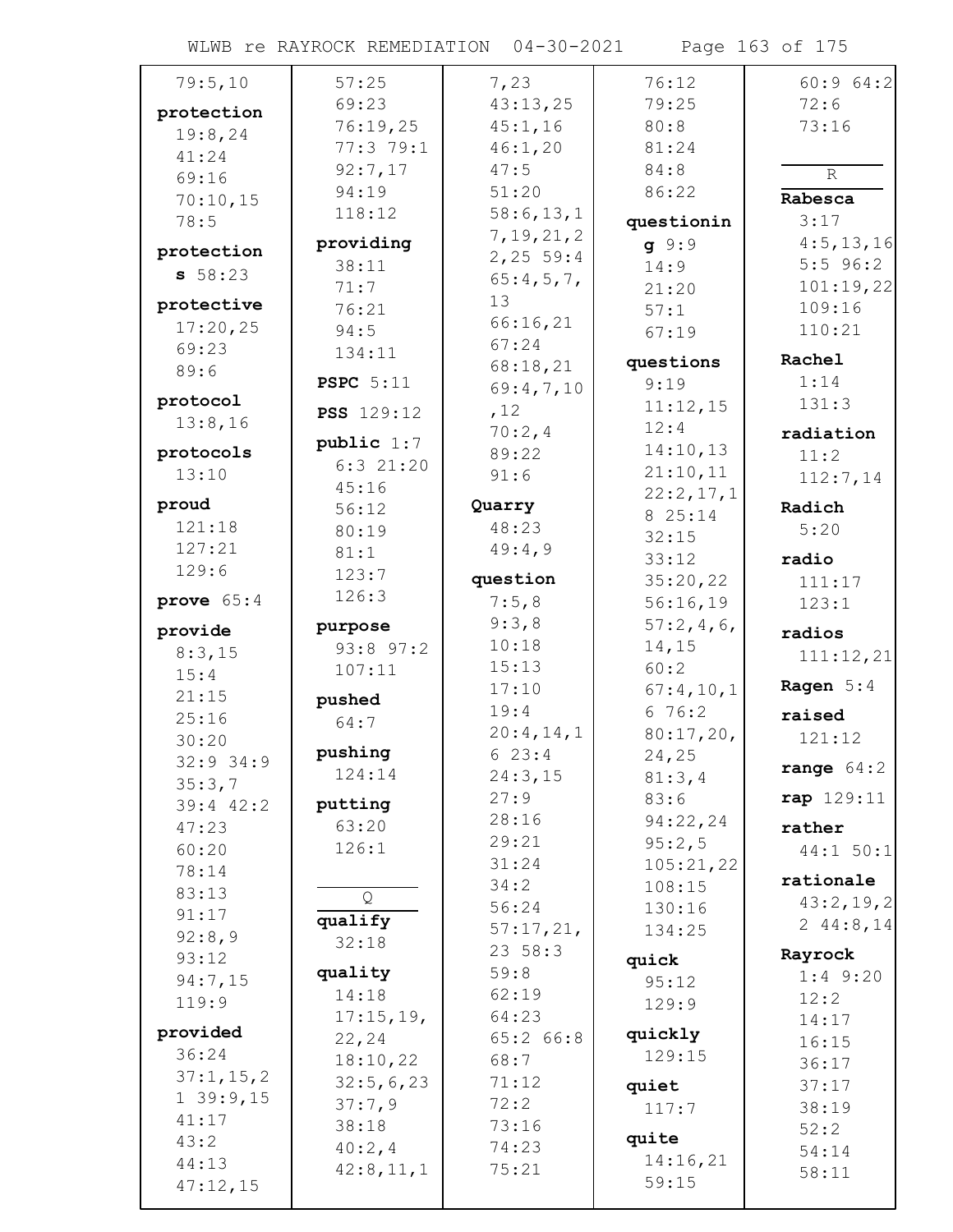WLWB re RAYROCK REMEDIATION 04-30-2021 Page 164 of 175

| 59:14             | reasonably         | 40:13            | 40:2,5      | 104:11            |
|-------------------|--------------------|------------------|-------------|-------------------|
| 61:18             | 37:25              | 89:24            | 45:10       | refuse            |
| 65:971:8          |                    | recommenda       | 47:2,6      | 106:9             |
| 72:13,22,         | reasons            | tion $8:16$      | 48:7 49:6   |                   |
| 23 96:18          | 70:12              | 18:19            | 51:9,15,1   | Reg $3:11$        |
| 102:1             | Rebecca            |                  | 9           | Regan $5:25$      |
| 106:12            | 5:11               | 20:25<br>30:22   | 53:15,19    |                   |
| 116:1             | recall             | 31:25            | 56:8,10     | regard            |
| 121:13            | 102:2              | 42:2             | 90:17       | 13:7              |
| 125:21            |                    | 43:23            | reconcile   | 44:16             |
| re $7:5$          | receive            | 44:11,16         | 23:7        | 62:24             |
|                   | 65:11              | 51:24            |             | regarding         |
| react             | 111:9              | 63:2 77:2        | reconciled  | $8:15$ 9:19       |
| 58:16             | received           | 85:13            | 23:18       | 14:15,22,         |
| reactionar        | 52:5               | 88:9             | record      | 23 17:11          |
| y 50:2            | receiving          | 89:21            | 24:2        | 30:21             |
| reading           | 15:21              |                  | 25:12       | 35:13             |
| 126:17            | 32:17,21           | recommenda       | 30:2,15     | 37:14             |
|                   | 41:12              | tions $8:3$      | 35:12       | 38:23             |
| readings          | 45:8,22,2          | 15:1             | 59:15,18    | 39:12             |
| 50:15             | 5                  | 17:11            | 62:18       | 40:17             |
| ready             | 69:3,8,11          | 25:17            | recovery    | 41:18             |
| 56:25             | $, 25$ 70:4        | 33:7             | 59:23       | 44:17             |
| 57:8,13,1         | recent             | 34:23            |             | 45:3,19           |
| 4 96:4            | 31:14              | 36:17,23<br>37:4 | reduce      | 49:17             |
| <b>real</b> 33:15 | 39:5               |                  | 54:20       | 59:11             |
| 50:8              | 43:24              | 38:11,14,<br>17  | reduced     | 60:11             |
|                   |                    | 44:17,19         | 63:20       | 61:13,16<br>62:20 |
| realized          | receptors          | 45:5, 15, 1      | reduction   | 63:1              |
| 101:2             | 54:21              | 8 46:25          | 54:22       | 64:6,23           |
| really            | recessing          | 48:13            | reference   | 72:2              |
| 13:12             | 56:21              | 51:656:7         | 51:24       | 73:20             |
| 59:16             | 95:20              | 73:19            |             | 74:23             |
| 82:8              | reclamatio         | 76:14,21         | referencin  | 78:18             |
| 102:17            | $n \ 24:7,25$      | 88:19            | $q$ 47:17   | 81:21,23          |
| 108:2             | 54:13              | 89:3,12          | referring   | 84:18             |
| 127:5, 13,        | 84:3               | 91:10            | 78:16       | 85:13             |
| 15, 21            |                    | recommende       | 79:12       | 88:23             |
| 129:22            | recognize<br>27:19 | d20:6            | refined     | 91:25             |
| 132:4             | 92:24              | 26:24            | 38:6        | 119:7             |
| reason            |                    | 32:10            | 76:19       | 134:21,25         |
| 24:24             | recognized         | 33:2             |             | regardless        |
| 37:20             | 53:1               | 40:11            | refinement  | 53:3 74:7         |
| 84:23             | recognizin         | 55:12            | $54:8$ 55:2 |                   |
| 85:7              | 98:8               | 89:19            | reflective  | region            |
| 92:23             | 91:8               |                  | $44:5$ 52:1 | 130:8             |
| 97:1              | recommend          | recommendi       | 54:2        | regional          |
| 105:11            | 25:8               | ng 31:19         | 63:8,13     | 29:4              |
| 106:4             | 27:17              | recommends       | 64:4        | regulate          |
| 107:12            | 29:8,24            | 31:15            | refrain     |                   |
|                   |                    |                  |             |                   |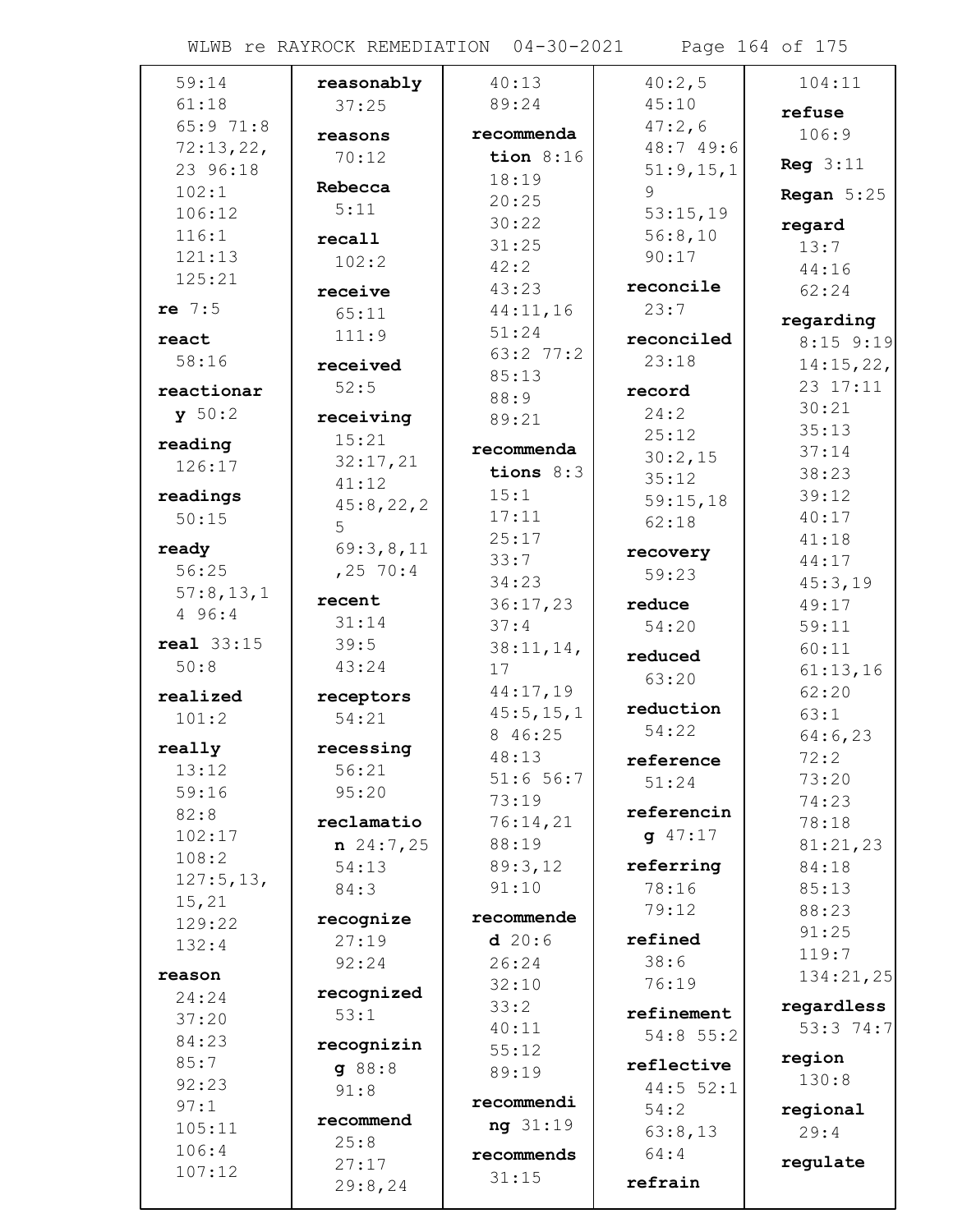WLWB re RAYROCK REMEDIATION 04-30-2021 Page 165 of 175

| 41:11        | 595:10               | 130:4       | 61:14           | 37:19                   |
|--------------|----------------------|-------------|-----------------|-------------------------|
| regulation   | 96:1,8               | rememberin  | $62:5$ 74:8     | 39:9                    |
| 579:18       | 111:1                | q29:23      | 79:20           | 40:14                   |
| 80:6         | 117:24               |             | 80:1            | 41:16                   |
| 133:24       | 119:20,24            | reminded    | 84:21           | 42:10                   |
|              | 120:11               | 13:10,11    | 88:11           | 43:1,18                 |
| regulatory   | remedial             | reminder    | 89:1,9          | 44:3                    |
| 36:12,19     | 54:13                | 135:8       | requiremen      | 48:4, 15, 1             |
| 115:22       | 60:5                 | reminding   | t 41:1          | 6                       |
| 118:22       | 82:23                | 128:16      | 79:23           | 49:18,24                |
| related      | 84:14                |             | 80:2            | 50:2,3,18               |
| 25:14        | 121:17               | removal     | requiremen      | , 23                    |
| 33:7         | remediatio           | 53:7        | ts $28:2$       | 51:1,3,10               |
| 36:17        | n 1:4                | repeating   | 50:12           | 52:23,24                |
| 38:17        | 12:12                | 105:9       | 61:18           | 54:659:9                |
| 41:5         | 15:17                | 107:9       | 68:17           | 60:22                   |
| 44:19,20     | 16:7                 | reports     | 93:10           | 61:12,25<br>62:11       |
| 48:13        | 23:16                | 119:13      |                 | 71:14                   |
| 60:671:8     | 26:5                 |             | Residual        | 74:1                    |
| 77:17        | 27:1,12              | representa  | 55:15           | 83:11,13                |
| 82:1         | 28:23                | tion        | Resource        | 88:8                    |
| 105:23       | 29:6,8               | 42:17       | 71:24           |                         |
| relates      | 34:23                | representa  | Resources       | responses               |
| 70:18        | 35:5                 | tive        | 36:14           | 36:24                   |
| relating     | 36:18                | 124:17      | 71:1            | 38:24                   |
| 51:7         | 37:17                | request     |                 | 49:13,21<br>$50:1$ 64:9 |
| relation     | 39:23                | 43:3        | respect<br>8:18 | 66:3                    |
| 90:10        | 41:1                 | 95:17       | 24:24           | 67:11                   |
|              | 43:20                | 123:14      | 30:24           | 89:13                   |
| relationsh   | 45:9,21              | requested   | 57:21           | 135:8                   |
| $ip$ 72:7    | 46:5,6               | 44:3 71:4   | 58:24           |                         |
| 124:21       | 47:9                 | 82:15       | 62:7            | responsibi              |
| 132:18       | 54:17                | 93:18       | 114:10          | lities                  |
| relatives    | 59:22,24             |             | 116:19          | 128:19                  |
| 98:4         | 73:5                 | requesting  |                 | restore                 |
| relevant     | 82:20                | 52:766:9    | respectful      | 121:14                  |
| 24:3         | 84:12,25             | Requests    | 1y 60:25        | resubmitte              |
|              | 85:7,15,2<br>4 86:18 | 57:24       | respond         | d 56:11                 |
| relies       | 90:22                | 61:15       | 26:10           |                         |
| 89:2         | 93:1                 | require     | 27:22           | result                  |
| remain       | 100:13               | 48:6        | 57:16           | 39:3                    |
| 46:12        | 105:4                | 56:11       | responded       | 45:17<br>59:23          |
| 47:8         | 118:16               | 61:21       | 47:16           | 67:1                    |
| remaining    | 121:23               | 78:7        | 49:21           |                         |
| 65:5         |                      | required    | response        | resulted                |
| 114:1        | remember             | $29:2$ 38:2 | 16:18           | 130:7                   |
| remarks      | 79:8                 | 39:17       | 18:2,8          | results                 |
| 7:10,11,1    | 97:18,20<br>112:11   | 48:8 51:5   | 20:18           | 42:13,19                |
| 2, 13, 14, 1 | 127:23               | 55:21       | 26:12           | 72:11                   |
|              |                      |             |                 |                         |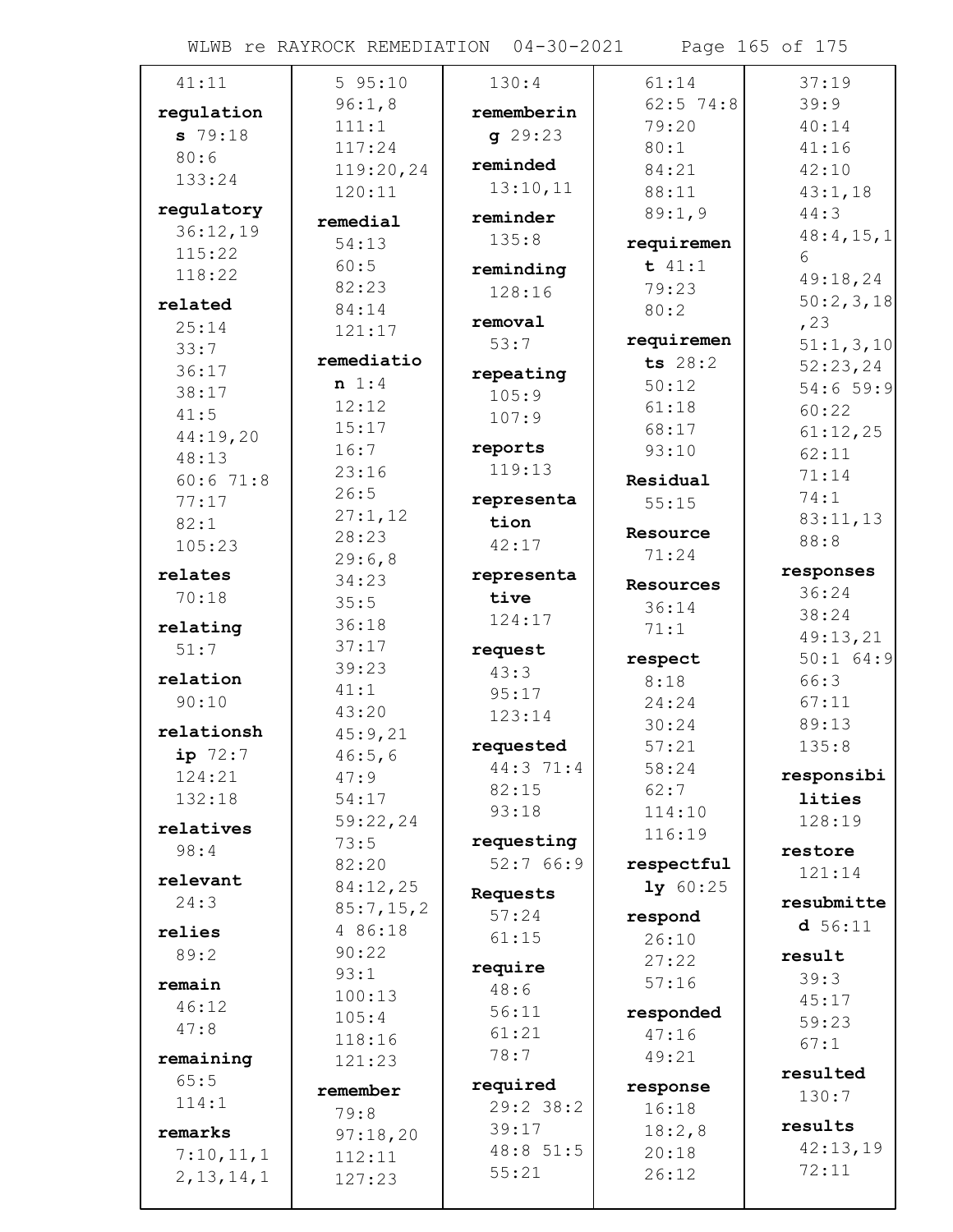WLWB re RAYROCK REMEDIATION 04-30-2021 Page 166 of 175

| 109:9                | Rhiana $2:4$         | 85:20,21        | 123:16           | 88:4 90:1         |
|----------------------|----------------------|-----------------|------------------|-------------------|
| resuming             | 22:20,21             | 87:5,6          | 135:5, 13,       | sampled           |
| 56:22                | 23:22                | 88:14,15        | 15               | 27:1              |
| 95:21                | 24:1                 | 91:22,23        | Rosa $4:6$       | 51:25             |
|                      | 26:23                | 93:21,22        |                  | 89:24             |
| retained             | 28:5                 | 117:25          | Rose             | 90:11             |
| 44:4                 | 29:12                | 118:1, 11       | 9:20,22          |                   |
| return               | 31:13                | rights          | running          | samples           |
| 121:15               | 32:8                 | 128:15          | 103:8            | 21:1<br>27:18     |
| 132:5                | 33:1,2               | risk 30:4       | 123:4            | 48:17             |
| returned             | 34:7                 |                 | runoff           | 65:23             |
| 132:25               | 81:8,9               | risks           | 45:19,21         | 87:19             |
|                      | 84:2,7               | 55:15           | 46:3,7,19        |                   |
| revegetati           | 85:11,12             | river           | $, 22$ 47:4      | sampling          |
| on $122:3$           | 86:21                | 16:13           | <b>Rusk</b> 2:22 | 20:5,6            |
| review               | 88:6                 | 106:6           |                  | 28:2,8            |
| 43:6                 | 89:17                | 113:1,4         | Russell          | 40:25             |
| 46:23                | 90:15                | 128:14          | 2:15             | 45:10             |
| 47:14,16             | 91:15<br>94:21       | rivers          | Ryan $2:2$       | 47:25             |
| 48:6, 11, 1          |                      | 106:5           | 21:21,22         | 48:20,23          |
| 549:11               | Richardson           |                 | 22:8             | 50:22             |
| 50:18                | 2:11                 | road            | 25:11            | 51:4,20           |
| 53:22                | 57:7,12,1            | 110:12          | 30:14            | 58:2<br>59:3,5,12 |
| 56:12                | 9,20                 | <b>Rob</b> 5:18 | 35:10,19         | $,18$ 61:6        |
| 76:8,25              | 61:10,11             | Roberta         | 81:5             | 86:17             |
| 77:18,19             | 64:21,22             | 2:3             | 82:19            | 87:23             |
| 94:16,17             | Rick $3:5$           |                 | 83:4,17          | 88:3              |
| reviewed             | 14:11,12             | robust          | 84:24            | 89:20             |
| 47:20                | 17:2,3               | 33:19           | 92:22            | 90:18,21          |
| 92:16                | 21:9                 | rock 48:19      | 130:23           | 91:1,13           |
| reviewer             | 36:10,11             | 49:1,3          | 134:15,19        | 121:8             |
| 38:24                | 40:23                | Rohan $3:6$     | 135:3            |                   |
| reviewers            | 41:16                | 36:20           |                  | sand 98:16        |
| 39:4                 | 42:7                 |                 | S                | sat 103:12        |
| 47:15                | 43:11                | role 68:24      | Sadetto          | 120:20            |
|                      | 44:25                | 71:14,22,<br>25 | 6:6              | satisfied         |
| reviewing            | 59:7 62:9            |                 | safe $13:15$     | 58:1              |
| 71:7                 | 68:6,7               | <b>Ron</b> 2:10 | 68:4 70:5        | 84:19             |
| 76:20                | 70:23                | 10:16,25        | 99:17            | saw 16:18         |
| 77:10                | 71:10                | 12:21           | 100:2            | 130:5             |
| 119:13               | 72:20                | 57:3,4          | 121:13           |                   |
| reviews              | 73:14,15             | 67:8, 16, 1     | safety           | scaled            |
| 77:15                | 77:13,14<br>78:13,21 | 7               | 98:9,21,2        | 54:1 63:7         |
| revised              | 79:14,15             | 120:12,13       | 2 100:7          | schedule          |
| 81:10,13             | 80:14                | 123:19          |                  | 93:10             |
|                      | 81:19,20             | Ron's           | Samertuck        | 94:11,18          |
| <b>REX</b> 9:23      | 82:20                | 119:3           | 3:3              | school            |
| 10:1, 19, 2<br>511:4 | 83:3                 | $room$ $22:1$   | sample           | 113:15            |
| 12:2                 | 84:6,7               | 116:22          | 50:19            | 129:15            |
|                      |                      |                 |                  |                   |
|                      |                      |                 |                  |                   |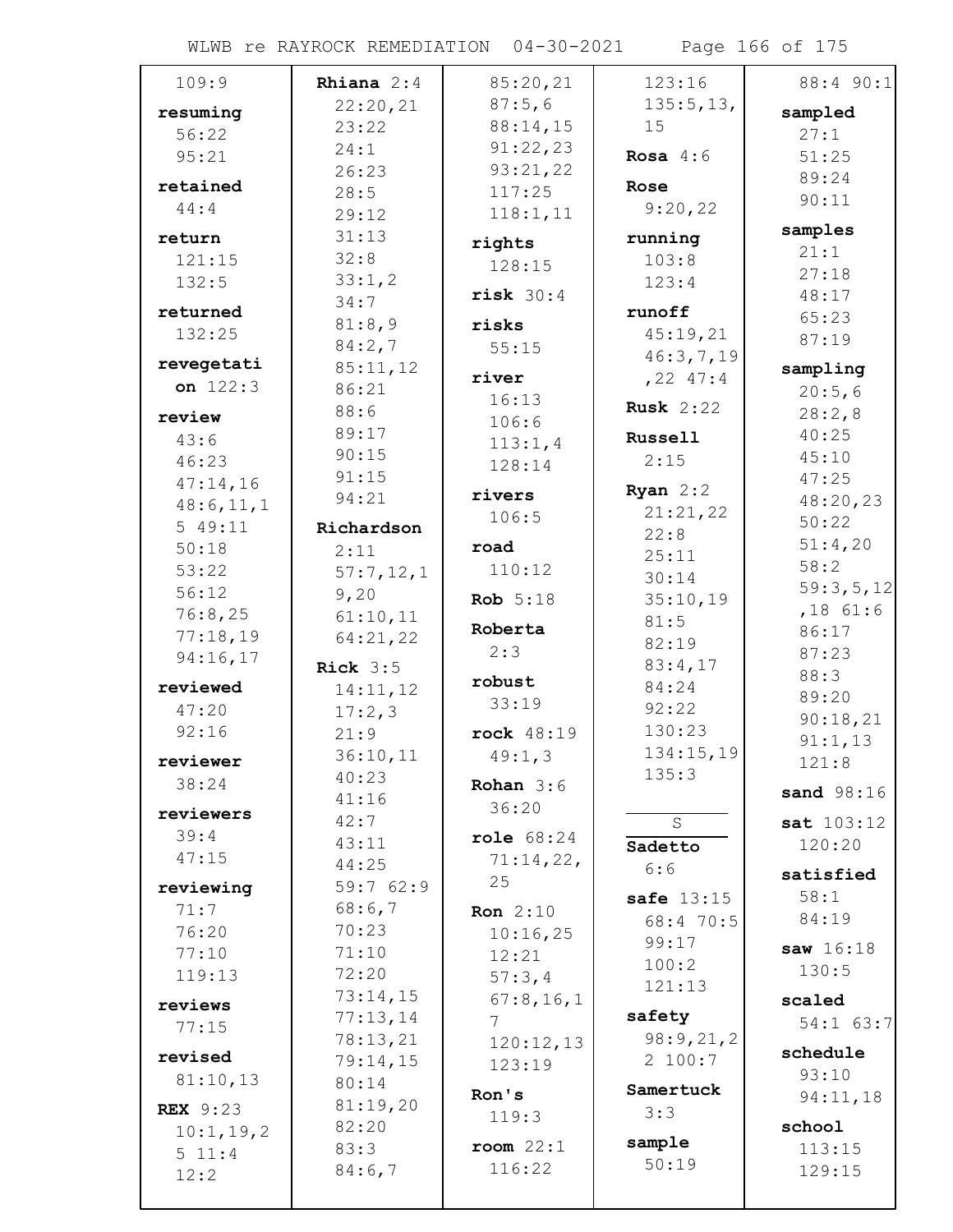WLWB re RAYROCK REMEDIATION 04-30-2021 Page 167 of 175

| 130:1            | ion 46:8    | sent $132:2$   | 128:7,9      | $sic$ $97:10$    |
|------------------|-------------|----------------|--------------|------------------|
| 132:2,3,6        | 49:22       | separate       | shared       | 113:7            |
| , 8              | 50:2,21     | 82:6           | 76:7         | sign 108:2       |
| schools          | 51:5        | 88:11          | 96:23        | signed           |
| 130:7            | 58:16,24    | serious        | 98:2         | 107:13,14        |
| science          | 60:7        | 112:14         | 102:13       | 108:10           |
| 36:19            | 63:21       |                | 109:8        | 109:10           |
| 121:5            | 65:1,18     | serve          | sharing      |                  |
|                  | 66:10,13,   | 125:15         | 34:20        | significan       |
| scientific       | 15          | service        | 102:9        | t 112:4          |
| 115:23           | sediments   | 103:21         | Sherman      | signifying       |
| scientists       | $16:8$ 32:2 | session        | 8:17,20      | 50:21            |
| 130:15           | 46:14,18    | 22:24          | 29:15,17     | silt 63:16       |
| scope            | 66:23       | 38:23          | 30:18,23     |                  |
| 11:11            | 76:4        | 47:22          | $31:2$ 40:1  | similar          |
| 52:8             | seeing      | 49:23          | 42:12,18,    | 20:15            |
| 53:17            | 76:5,18     | 50:6,17        | 21,24        | 51:25<br>86:22   |
| 62:16            | seem 76:15  | 81:12          | 43:5         | 92:11            |
| 64:7,13          |             | sessions       | 46:19        | 109:4            |
| Scott $6:6$      | seems       | 118:6          | 47:4         |                  |
|                  | 124:20      |                | 52:10        | Simpson          |
| searching        | 127:11      | several        | 69:4         | 4:21             |
| 101:10           | seen        | 11:1 29:7      | 86:3,10      | Sister           |
| season           | 126:19      | 37:22          | 87:1,3       | 131:4            |
| 48:1             | seepage     | 47:16          | shine        | sit 96:11        |
| 90:20            | 46:21       | 54:9,19        | 128:14       | 107:16           |
| second           | 87:14       | 55:10          |              | 132:10,17        |
| 124:2            | sees 129:3  | 60:14<br>89:11 | shore $79:7$ | ,19              |
|                  |             | 91:9           | shoreline    |                  |
| seconds<br>57:13 | selenium    | 118:6          | 78:5         | site             |
|                  | 30:5        |                | 79:11        | 10:9, 19, 2      |
| sediment         | 31:15,18    | sewage         | short        | 2,25             |
| 37:10,24         | 32:1, 3, 10 | 37:8           | 17:18,21     | 11:8,10<br>15:22 |
| 46:12            | self        | 38:20          | 18:1         | 20:23            |
| 47:7,8           | 103:12      | 43:13,21       | 19:11        | 21:6             |
| 49:16,19         | 108:4       | 44:4,10,2      | 41:10        | 27:16            |
| 50:24            | self-       | $\mathbf 1$    | 71:13        | 37:17            |
| 51:7,11          | governmen   | shake          | 79:17        | 38:3,19          |
| 53:22<br>58:15   | t 109:6     | 123:17         | 91:4         | 39:23            |
| 60:11            |             | 135:13,15      | short-term   | 52:2             |
| 61:13,22,        | send 135:6  | shaped         | 29:760:6     | 58:11,17         |
| 24               | sending     | 121:18         | 66:11        | 59:13,15,        |
| 62:1, 4, 20      | 124:7       | share          |              | 23 60:5          |
| 64:12            | sense       | 101:16         | showed       | 61:18            |
| 65:15,17         | 19:10       | 109:3          | 117:13       | 66:23            |
| 66:2,3,12        |             | 110:18         | showing      | 74:5,19          |
| 88:24            | sensitive   | 111:5          | 58:18        | 77:18            |
|                  | 69:19       | 121:4          | shown $11:2$ | 84:14            |
| sedimentat       | 112:6       |                |              | 87:8 89:7        |
|                  |             |                |              |                  |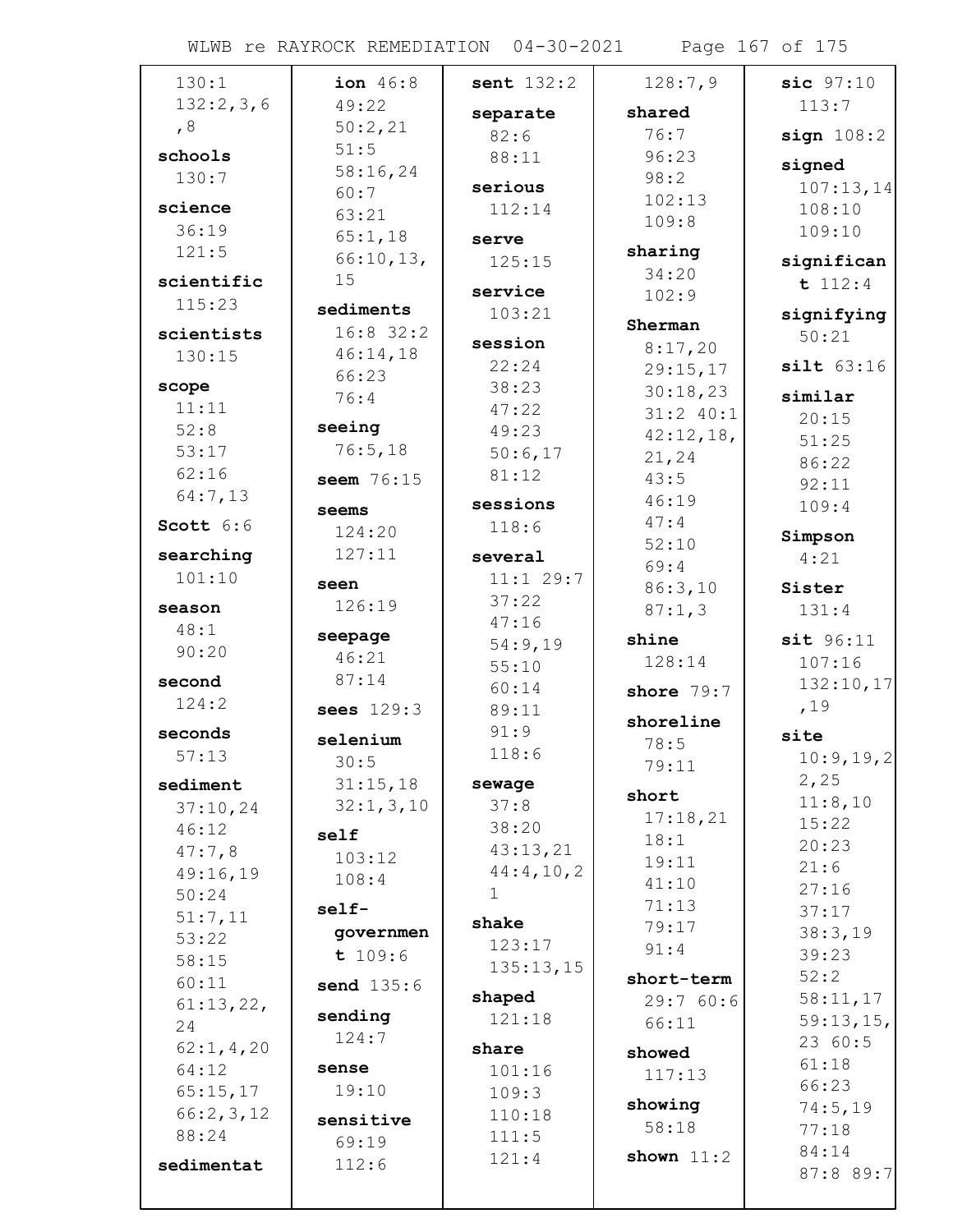WLWB re RAYROCK REMEDIATION 04-30-2021 Page 168 of 175

| 92:25              | 23:13,14             | sort 26:12        | 89:8            | 31:12,14          |
|--------------------|----------------------|-------------------|-----------------|-------------------|
| 99:22              |                      | 60:23             | 90:18           | 32:7,8,25         |
| 121:7              | slow $40:21$<br>60:3 |                   | 94:18           | 33:1              |
| 122:4              |                      | sounds            | specifical      | 34:6,8            |
| sites              | small $10:9$         | 60:22             | $1y$ 44:9       | 35:9,11,1         |
| 10:20              | Smith                | source            | 59:20           | 970:13            |
| 23:12,15           | 130:8                | 55:6,8            | 62:19           | 81:7,9            |
| 41:2               | smoothly             | south             | 77:17           | 82:18,20          |
| 43:20              | 123:5                | 115:1             | 83:12           | 83:6,18           |
| 59:17              |                      | Spagnolo          | 128:22          | 84:1,3            |
| 69:24              | Snap $75:6$          | 2:16              |                 | 85:10,11          |
| 74:4,10,1          | <b>SNP</b> 15:16     |                   | speed           | 86:20,22          |
| 7,18               | 20:5                 | speak             | 63:19           | 88:5,7            |
| 75:3,5,6           | 27:22                | 18:21             | Spence          | 89:16,18          |
| 118:19             | $32:4$ 39:1          | 68:14             | 2:13            | 90:14,16          |
| site's             | 45:4,11              | 75:11             | spikes          | 91:14,16          |
| 85:1               | 46:16                | 77:22             | 17:19,25        | 92:18,23          |
|                    | 47:2                 | 87:25             | spill           | 94:20,22          |
| site-              | 57:22                | 96:12<br>101:6,23 | 40:18,24        | 100:16<br>101:9   |
| specific           | 60:23                | 111:13            |                 | 102:11,12         |
| 51:15              | 66:18                |                   | spills          | 103:5             |
| sitting            | 88:3                 | speaker           | 39:25           | 110:9             |
| 97:6               | 90:21                | 110:2,22          | spoke           | 113:10,12         |
| 100:22             | social               | speakers          | 74:11,12        | , 14              |
| 106:20             | 122:13               | 119:4             | 89:5            | 122:19            |
| situation          |                      |                   | 104:19,22       |                   |
|                    | soils                |                   |                 | 123:3             |
| 98:6               | 46:17                | speaking          | 124:7           | 124:5,16          |
| 109:16             |                      | 15:5,8<br>37:1    | 129:2           | 126:1             |
| 123:3              | solid                | 77:16             | spoken          | 134:11,20         |
|                    | 124:21               | 111:15            | 9:13            | 135:1             |
| six                | solids               |                   | 10:17           |                   |
| 96:19,20<br>134:25 | 39:10                | speaks            | 98:10           | staffs<br>104:21  |
|                    | 40:8                 | 60:2              | 104:23          |                   |
| size $74:10$       | 43:15,20             | special           |                 | <b>Stag 113:4</b> |
| 107:7              | 49:17                | 111:18,19         | spring<br>27:15 | standard          |
| skidoo             | 50:7                 | 125:14            |                 | 52:15             |
| 120:7              | 89:20                | specific          | square          | standpoint        |
| Sky 4:10           | someday              | 20:24             | 103:19          | 80:4              |
|                    | 114:24               | $25:8$ 33:6       | stable          |                   |
| Slave              | song                 | 34:23             | 55:22           | start             |
| 97:10              | 129:11               | 62:20             | staff $2:2$     | 9:5,6             |
| sleep              |                      | 64:14             | 21:3            | 13:12             |
| 102:7              | sooner               | 69:18             | 22:19,21        | 15:2<br>59:10     |
| slide $37:5$       | 114:18               | 72:2,13,2         | 24:1            | 96:4              |
| 38:13              | Sophie               | 2 73:19           | 25:10,12        | 103:14            |
| slides             | 4:17                 | 74:23             | 26:22,23        | 112:12            |
| 37:1               | sorry $60:3$         | 78:7,16           | 28:4,6,7        | 117:2             |
|                    | 72:20                | 79:18             | 29:11,13        | 120:14            |
| slightly           | 81:22                | 87:8<br>88:25     | 30:9,15         | started           |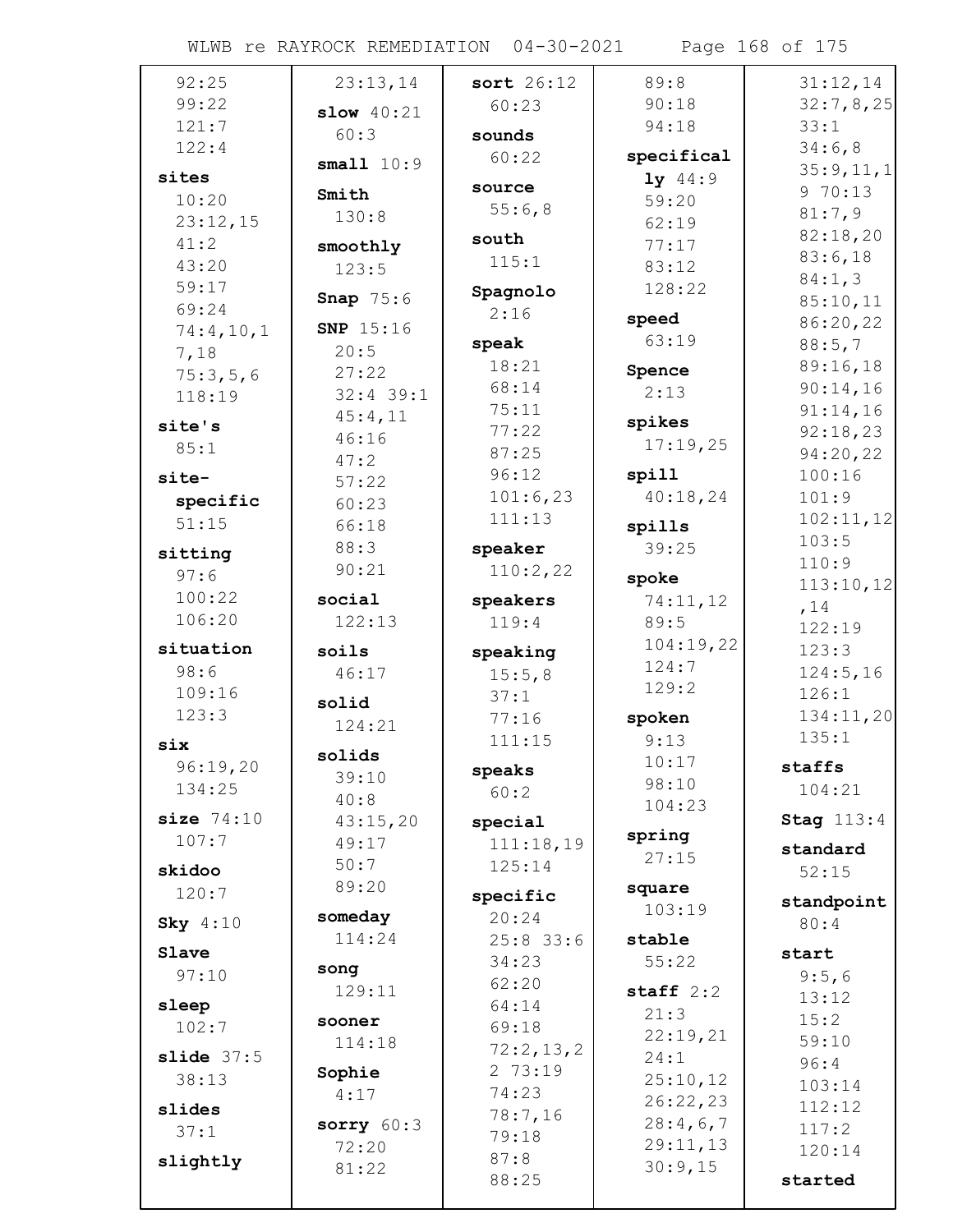WLWB re RAYROCK REMEDIATION 04-30-2021 Page 169 of 175

| 126:13            | 76:4              | Halbach    | suggesting             | 114:21              |
|-------------------|-------------------|------------|------------------------|---------------------|
| starting          | stories           | 5:11       | 18:12,16               | 116:8               |
| 75:3              | 119:2             | studies    | suggestion             | sure                |
| stated            | 125:17,20         | 129:24     | 50:5                   | 11:20,21            |
| 37:19             | story             | stuff      | 64:24                  | 54:9                |
| 39:12             | 116:11,12         | 129:18     | suggestion             | 62:15               |
| 42:12             |                   |            | s 12:12                | 63:23               |
| 48:16,25          | strategy<br>122:3 | style      |                        | $64:8$ 68:4         |
| 52:25             |                   | 61:16      | suggests               | 70:4                |
| 53:9              | streams           | subject    | 51:24                  | 75:4,10,1           |
| 58:20             | 38:19             | 123:11     | suitable               | 180:8               |
| 75:15             | strength          | subjection | 55:19,21,              | 81:24               |
| statement         | 120:21            | 42:8       | 22 70:15               | 86:2 88:3<br>101:11 |
| 42:16             | stress            | submission | summer                 | 104:6               |
| statements        | 53:24             | 88:9       | 98:13,14               | 109:2               |
| 117:16,22         | 63:3              | submitted  | 99:25                  | 127:25              |
| 120:9             | strict            | 22:23      | 129:17                 | 128:24              |
| 122:7             | 39:16             | 46:23      | summertime             | surface             |
| station           | 58:15             | 47:14      | 98:13                  | 45:19               |
| 85:14             |                   | 48:9       | sun                    | 46:2,7              |
|                   | strictly<br>80:3  | 49:10,20   | 9:19,20,2              | 88:10,11,           |
| stations          |                   | 81:11      | 1 128:14               | 25 89:8             |
| 39:1              | strong            | submitting | supplement             | surroundin          |
| 45:5,11<br>87:16  | 24:24             | 76:23      | ary 15:10              | q                   |
| 90:19,22          | 107:3             |            |                        | 16:11,22            |
| 91:1              | 116:22<br>122:5   | subsection | support                | 104:9               |
|                   | 123:8             | 41:4       | 16:17                  | 105:18              |
| statistica        | 124:7             | success    | $21:2$ 29:5            | 122:4               |
| 1 $42:17$         | 127:7,10,         | 54:17      | 34:19<br>44:15         | surveillan          |
| stay              | 13, 16, 21        | 60:6       | $55:1$ 71:5            | ce 14:18            |
| 109:23            | 129:6,21,         | 106:1      | 72:19                  | 20:745:3            |
| 110:1             | 23 130:18         | successful | $97:1$ 99:2            | 55:18               |
| 117:6             | 133:11            | 116:11,12  | 105:25                 | 58:5                |
| Stead $2:21$      | strongly          | successful | 119:9                  | 60:12,21            |
| step $94:8$       | 15:24             | 1y 55:23   | 121:7                  | 85:13               |
| 109:22            | 24:19             | sufficient | 133:9,10               | 88:23               |
|                   | structure         | 27:24      | supporting             | 90:18               |
| Stephanie<br>3:24 | 33:16,18,         | 38:8 92:4  | 16:20                  | 92:6                |
|                   | 19 34:5           |            |                        | survive             |
| steps             |                   | sufficient | supportive<br>18:643:7 | 127:17              |
| 23:14             | structures        | 1y 53:1    | 44:9                   | survivor            |
| 134:21            | 52:19             | suggest    |                        | 127:18              |
| sticks            | struggle          | 30:5       | supports<br>40:24      |                     |
| 10:3              | 109:7             | 74:24      | 42:1                   | suspended<br>39:10  |
| stop              | students          | 87:12,17   | 43:22                  | 40:7                |
| 124:25            | 130:13            | suggested  | 50:9,13                | 43:15,20            |
| stored            | Studer-           | 50:22      | 51:13                  | 46:14               |
|                   |                   |            |                        |                     |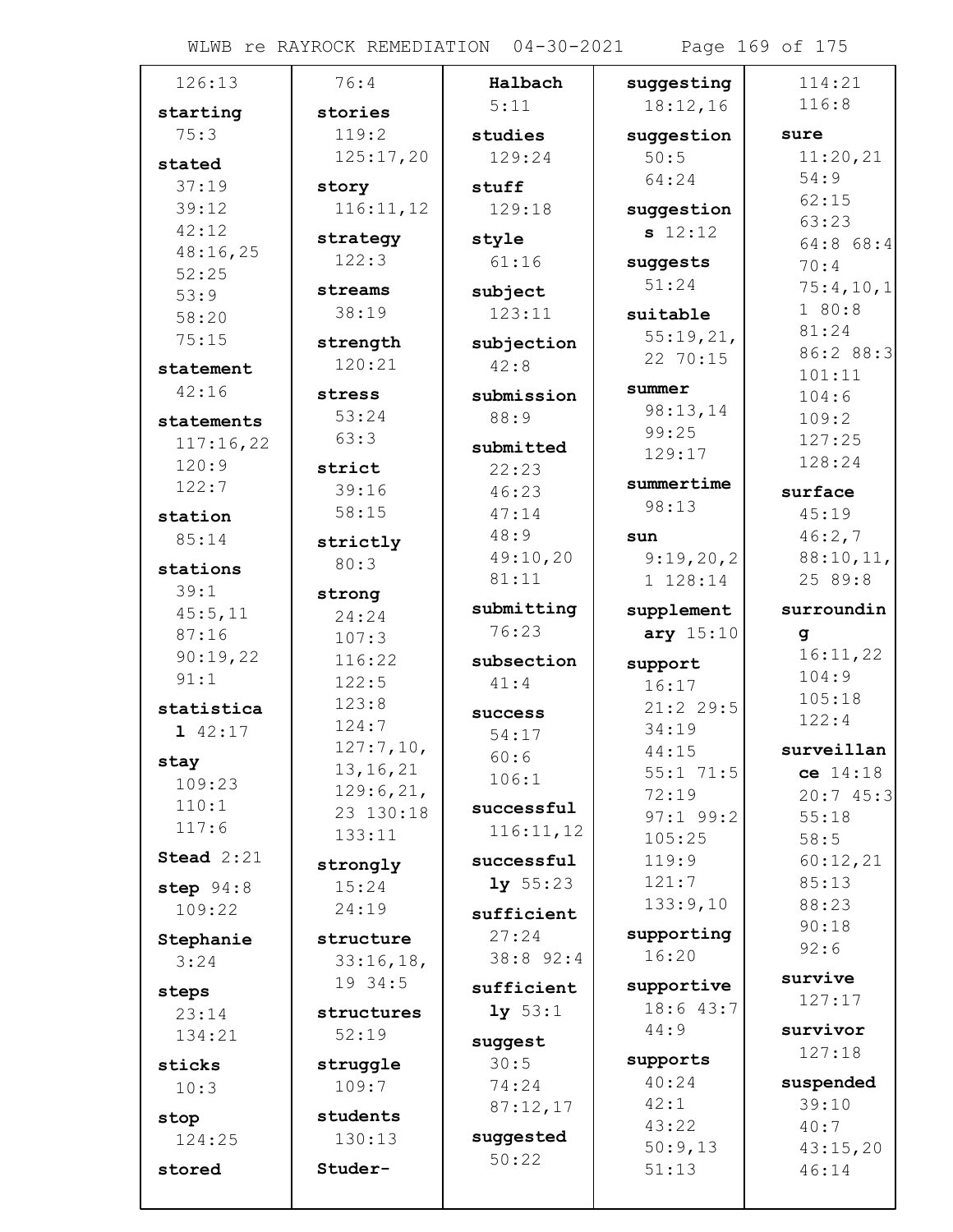WLWB re RAYROCK REMEDIATION 04-30-2021 Page 170 of 175

| 47:8               | 86:14            | 51:13        | $9:9$ 14:10  | 88:14                |
|--------------------|------------------|--------------|--------------|----------------------|
| 49:17              | 99:8             | temporal     | 22:25        | 89:15                |
| 50:7               | 103:1,2          | 55:11        | 23:2         | 91:22                |
| 89:20              | 111:6            |              | 24:4,6       | 93:21                |
| swimming           | 132:24           | temporary    | 26:15,18,    | 94:23,25             |
| 97:20,21,          | 133:1            | 19:11        | 2427:2,4     | 95:3                 |
| 23                 | talking          | ten 103:11   | 28:9,11      | 96:3,9               |
|                    | 63:15            | 125:13       | 29:16        | 101:17,23            |
| synthetic          | 78:17            | tend 69:24   | 31:1,17      | 108:13               |
| 49:2               | 80:3             | 74:17        | 32:9         | 110:15,18            |
| system             | 98:25            |              | 33:2,6       | , 20, 23             |
| 77:19              | 99:10            | tends        | 34:9         | 111:2,4,1            |
| 113:4              | 100:23           | 17:15        | 86:23        | 8,19,20              |
| 130:20             | 102:17           | 69:2         | 101:9        | 112:2,8              |
| systems            | 103:14           | 70:18        | 102:11       | 113:19               |
| 65:12              | 105:15           | 82:5         | TG's $31:14$ | 117:1,5,8            |
| 113:1              | 108:18           | term         | thank $9:10$ | , 13, 14, 25         |
| 119:7              | 113:22           | 17:17,18,    | 10:12,17,    | 118:2,23,            |
|                    | 126:13           | 21,23        | 24 11:23     | 24                   |
| $\overline{T}$     | Tara $2:18$      | 18:1,11      | 12:3,24      | 119:8,15             |
| table $7:1$        |                  | 19:11        | 14:11        | 120:2,5              |
| 42:11              | teach            | 68:21        | 15:11        | 122:20,25            |
| 54:12              | 127:20           | 117:4        | 17:2,3       | 123:6,10<br>124:4,16 |
| 56:9,11            | teacher          | 123:25       | 18:24        | 125:2,4,7            |
| 75:12              | 130:12           | terminolog   | 21:12,16,    | ,11                  |
| 105:19             | teaching         | y 23:14      | 18,19        | 126:5, 24            |
| 115:19,22          | 132:7            | terms        | 25:14        | 128:22               |
|                    |                  | 19:16        | 36:10,16     | 129:7,8,9            |
| tailings           | team $21:3$      | 25:4         | 56:16,17,    | 130:21               |
| 66:24<br>67:278:6  | 24:19            | 27:21        | 19 57:19     | 134:3,10,            |
|                    | 25:774:6         | $30:6$ 35:4  | 59:7,8       | 14                   |
| 79:3,6,11<br>90:24 | 115:12           | 108:11       | 61:8,10      |                      |
|                    | 120:22<br>122:24 |              | 62:9         | thankful             |
| taking             | 123:11,15        | terrestria   | 64:17        | 110:18               |
| 59:5               |                  | $1\;\;54:21$ | 66:4,6,7     | 116:23               |
| 111:8              | technical        | territoria   | 68:6,7       | thanking             |
| 131:15             | 22:23            | 171:17       | 70:20,23,    | 67:11                |
| talk $64:1$        | 38:22            | 80:6         | 24           | 120:14               |
| 81:22              | 47:22            | 102:9        | 71:10,11     | thanks               |
| 99:12              | 49:23            | 124:24       | 72:23        | 20:3                 |
| 101:3              | 50:6,17          | 126:21       | 73:14        | 73:15                |
| 102:15             | 68:11            | 131:9        | 77:13,23     | 76:12                |
| 103:10,13          | 81:11            | Territorie   | 79:14,15     | 78:18                |
| ,17                | 118:6            | 36:9,15      | 80:18        | 80:14                |
| 106:16             | 120:20           | 124:18       | 81:19        | 83:4 84:7            |
| 127:4              | technician       |              | 82:17        | 85:9                 |
| 128:5              | 134:9,10,        | testing      | 83:14        | 86:19                |
| talked             | 11               | 69:17        | 84:6         | 88:4                 |
| 78:24              | technologi       | ТG           | 85:20        | 94:19                |
| 84:23              | es 50:9          | 8:8,11,19    | 87:5         | 120:18               |
|                    |                  |              |              |                      |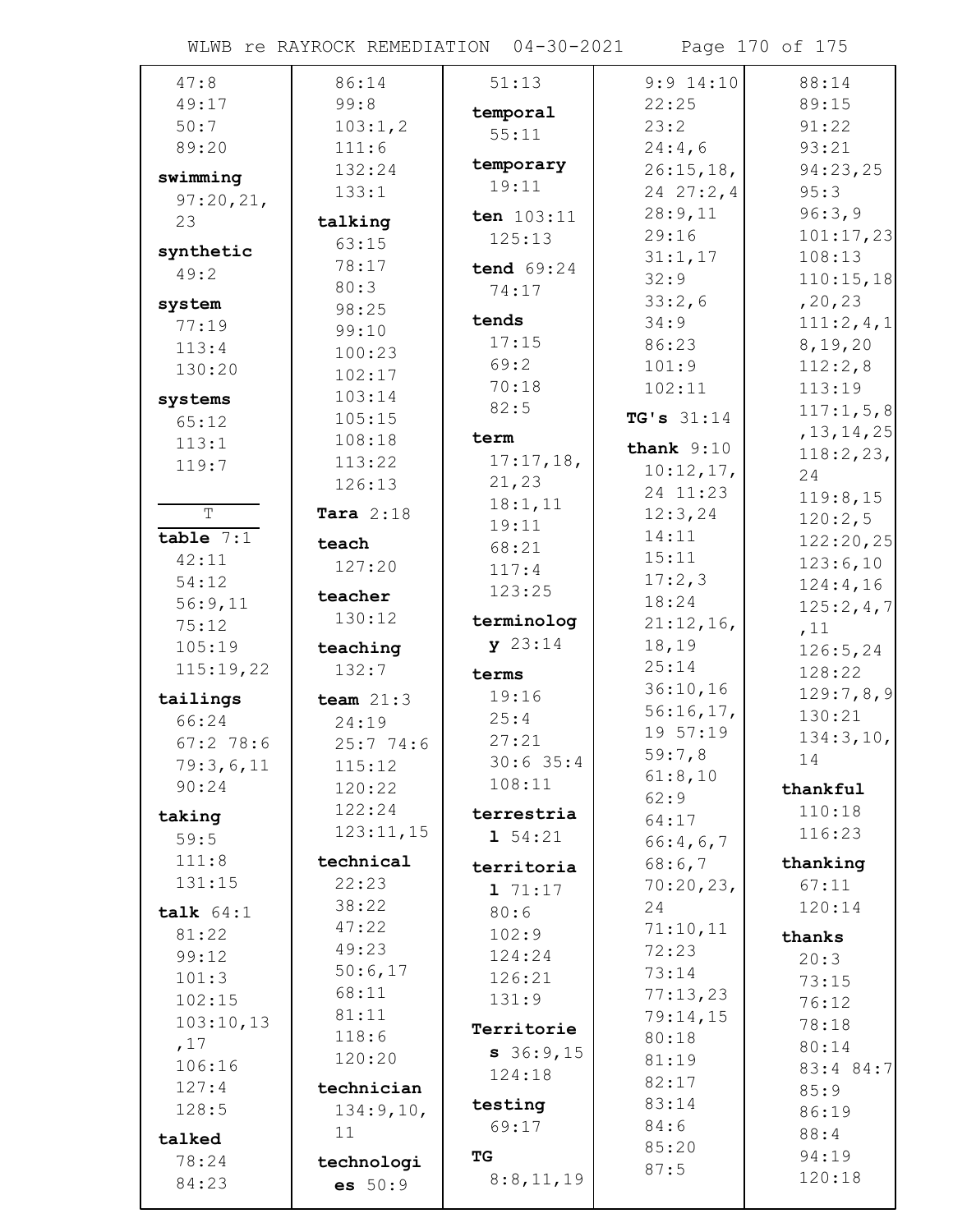WLWB re RAYROCK REMEDIATION 04-30-2021 Page 171 of 175

| themselves | 18:11        | 18:5, 16, 2  | 104:2,3,6             | 43:15,20       |
|------------|--------------|--------------|-----------------------|----------------|
| 72:4       | 60:23        | 0, 24        | 105:3,8,2             | 44:1,6         |
| there'd    | 70:11        | 19:1,4,5     | 4 107:10              | 49:17          |
| 10:4       | 87:20        | 20:11,14     | 110:25                | 50:7,19        |
|            | 100:13       | 21:12,17     | 111:1                 | 51:4,20        |
| therefore  | 101:10       | 22:1,3       | 112:5,20              | 64:24          |
| 39:16      | 104:20       | 23:5         | 113:10                | 65:21          |
| 54:23      | 106:24,25    | 24:9,15,1    | 114:6,19              | 66:9           |
| 56:4       | 108:18       | 8,19         | 116:7                 | 89:20          |
| there's    | 111:8        | 25:7,13,2    | 117:17                | totally        |
| 10:7       | 114:12       | $3\ 26:1,2$  | 119:1,5,1             | 23:18          |
| 11:12      | 124:7        | 27:6,9       | 2, 16, 20, 2          |                |
| 14:15,17,  | 131:18,22    | 28:13,16     | 2, 24                 | touch          |
| 21         | $, 25$ 133:9 | 29:4,18,2    | 120:1,18,             | 73:24          |
| 15:16,19   | they've      | 130:16       | 24                    | 128:4,13       |
| 24:3 30:1  | 9:21         | 31:5,8,21    | 121:3,4,9             | Towards        |
| 59:13      | 10:5,8       | , 24         | , 13, 19, 22          | 121:17         |
| 60:19      |              | $32:12,15$ , | 122:8,14              |                |
| 64:2       | third        | 16           | 124:5,22              | town<br>132:12 |
| 69:15      | 16:10        | 33:9,12      | 126:8,21              |                |
| 81:3       | 64:23        | 34:14,17     | 131:1                 | TPH 39:11      |
| 82:14      | thirty       | 35:13        | 133:17,18             | 40:3,12        |
| 85:7,23,2  | 102:16       | 41:21        | 134:7                 | traditiona     |
| 4 87:19    | thoughts     | 58:8,9       | today                 | ı              |
| 88:19      | 20:9         | 60:2,4,19    | 13:14                 | 13:7,10,1      |
| 92:11      | 73:11        | 61:2,6       | 36:18                 | 661:3          |
| 95:16      | 109:8        | 67:12,13,    | 54:5                  | 67:12          |
| 96:19      | 125:16       | 20, 22       | 106:19                | 114:4,8,1      |
| 98:15      |              | 70:13,21     | 113:18                | 0 115:21       |
| 104:1      | thousand     | 71:4,11,2    | 114:2,23              | 121:15         |
| 105:14     | 33:23        | $\mathbf 1$  | 116:24                |                |
| 106:4,5,7  | throughout   | 72:4,9,12    | 123:17                | training       |
| 108:21     | 65:5         | , 15, 18, 25 | 126:16                | 132:19         |
| 115:5      | 69:17        | 73:3,5       | 128:9,11              | Transcript     |
| 116:16     | 120:16       | 75:23        | 133:12,14             | 7:19           |
| 121:22     | timely       | 76:1         | 135:7                 | translate      |
| 127:25     | 50:1         | 77:5,8,21    | tool $100:1$          | 128:21         |
| 129:13,24  |              | , 24         |                       |                |
| 131:13,17  | Tlicho       | 78:2,19,2    | topic                 | translatio     |
| 133:6,10   | $3:15$ 4:3   | $\mathbf{2}$ | 18:24                 | n 14:4         |
| Therese    | 7:5,12,14    | 80:11,14     | 37:12                 | 109:14         |
| 4:19       | 9:9,13,16    | 84:10        | $47:1$ $48:3$         | 118:9          |
|            | 10:17        | 86:14        | 54:4                  | 128:22         |
| they'd     | 11:17        | 92:8,12      | topics                | 134:5,17       |
| 61:7       | 12:5,7,22    | 93:3,18,2    | $37:5$ 45:2           | translator     |
| they'11    | 13:4,25      | 594:9,13     |                       | 111:16,19      |
| 60:22      | 14:10,13,    | 96:6,15      | total                 | translator     |
| 100:19     | 22           | 97:9         | 39:10,11,             | s 111:15       |
| they're    | 15:3, 13, 2  | 100:18       | 25                    | 118:3          |
| 11:21      | 3 16:21      | 101:7,13     | 40:7,9,17<br>, 19, 25 | 122:25         |
|            | 17:8         | 103:12,23    |                       |                |
|            |              |              |                       |                |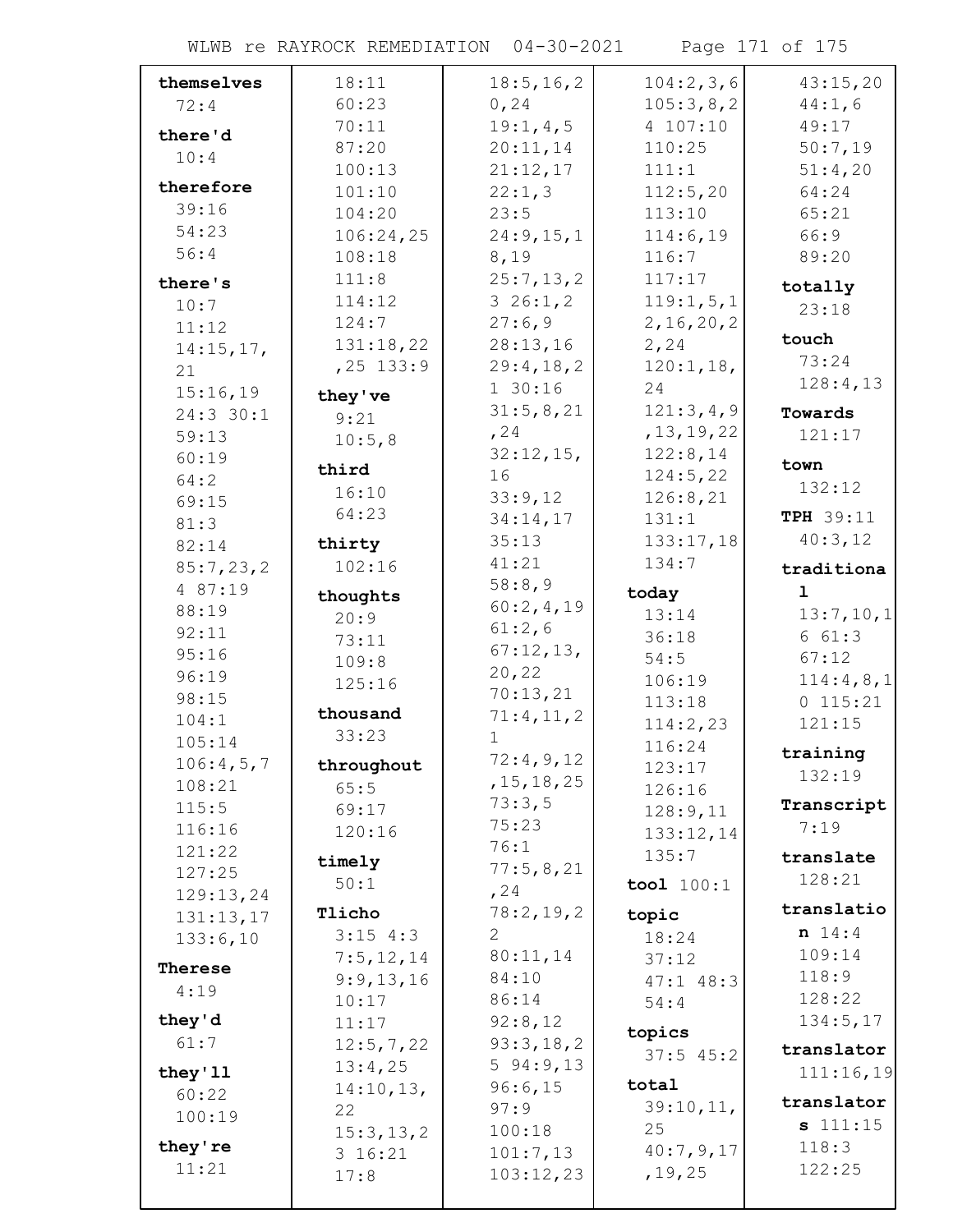WLWB re RAYROCK REMEDIATION 04-30-2021 Page 172 of 175

| transporte         | $17:5$ 23:6     | typically           | 52:17              | 89:12               |
|--------------------|-----------------|---------------------|--------------------|---------------------|
| d 66:24            | 60:11,16        | 17:14,22            | undertakin         | updates             |
| trap               | 74:12           | 43:16               | q23:20             | 43:23               |
| 129:20             | 98:11           |                     | 24:2               | updating            |
|                    | 103:17          | $\mathsf{U}$        | 25:12,16           | 44:11,18            |
| trappers<br>132:16 | 105:12          | ultimately          | 26:3,11,1          |                     |
|                    | 109:5           | 65:11               | 5                  | upon $9:1$          |
| travel             | 118:22          | uncertaint          | 30:8,15,2          | 56:21,22            |
| 13:15              | <b>TSS</b>      | ies $33:7$          | 031:10             | 62:6                |
| 133:3              | 39:10,12,       |                     | 32:9               | 95:20,21            |
| travelled          | 13, 16, 18,     | uncertaint          | 34:9,21            | 122:11              |
| 97:25              | 20              | y 37:18             | 35:7,12,1          | 135:23              |
| treated            | 40:3,15         | unclear             | 760:19             | upset               |
| 37:8               | 44:19           | 55:7,20             | 82:25              | 107:19              |
| 38:20              | $50:10,14$ ,    | uncles              | 83:9,14,1          | uranium             |
| 43:12              | 16, 20          | 106:19              | 5, 18, 23          | 116:6,7             |
| 44:10,21           | 51:14,16,       |                     | 91:17              | useful              |
| 46:4               | 17,22           | understand          | 92:24              | 34:1                |
| treatment          | 86:1            | 14:24<br>16:22      | 93:8,13,1          |                     |
| 37:8               | turbidity       | 18:19               | 7,24,25<br>94:8,17 | users $61:3$        |
| 38:20              | $50:14,15$ ,    | 19:12               | 134:25             | 67:12               |
| 39:755:4           | 20              | 23:7                | 135:2              | usually             |
| 65:12              | 51:16,21        | 27:10               |                    | 69:14,19            |
|                    | 89:21           | 33:13               | undertakin         | 83:7 92:2           |
| tree $106:4$       | turn $57:6$     | 60:11,16            | gs $7:3$           |                     |
| trends             | 109:20          | 103:16              | $8:1$ 92:11        | V                   |
| 65:25              | twelve          | 127:11,15           | 135:6,9            | Valley              |
| 66:21              | 129:20          | 131:18              | university         | 52:14               |
| trigger            |                 | 133:12,13           | 113:16             | 71:24               |
| 79:19              | twice<br>112:21 | ,15                 | unmute             | valuable            |
| 80:5               |                 | understand          | 22:10              | 51:21               |
| 90:25              | type $1:5$      | ing $16:4$          | unreliable         | 96:24               |
| 91:13              | 16:10,12,       | 17:5                | 51:18              | 102:14,15           |
| triggers           | 16 33:24        | 18:7,21             |                    |                     |
| 65:16              | 61:17           | 33:4                | unusual            | value               |
|                    | 62:1,5          | 41:20               | 93:24,25           | 39:16<br>42:16      |
| trip $16:13$       | 78:25           | 47:18               | 94:2               | 43:4,19             |
| 21:14              | 79:22<br>91:25  | 49:12               | update             | 86:17               |
| 120:7,19           | 98:6            | 81:25               | 54:12              |                     |
| trust              |                 | 82:11               | updated            | values              |
| 121:14             | types $8:4$     | 91:25               | 8:8,21             | 41:21               |
| try $13:12$        | 15:14           | 93:9                | 22:22,25           | 50:16               |
| 23:19              | 25:17           | understand          | 26:16              | vapourize           |
| 60:3,23            | 33:21           | 544:8               | 36:23              | 98:18               |
| 96:12              | 34:10           | 46:2                | 42:2               | variable            |
| 113:13             | 35:14           |                     | 45:18              | 27:11               |
| 118:15             | 79:4            | understood<br>62:13 | 46:25              |                     |
| 119:9              | 91:18<br>93:14  |                     | 76:21              | vegetation<br>46:13 |
| trying             |                 | undertaken          | 83:19,24           |                     |
|                    |                 |                     |                    |                     |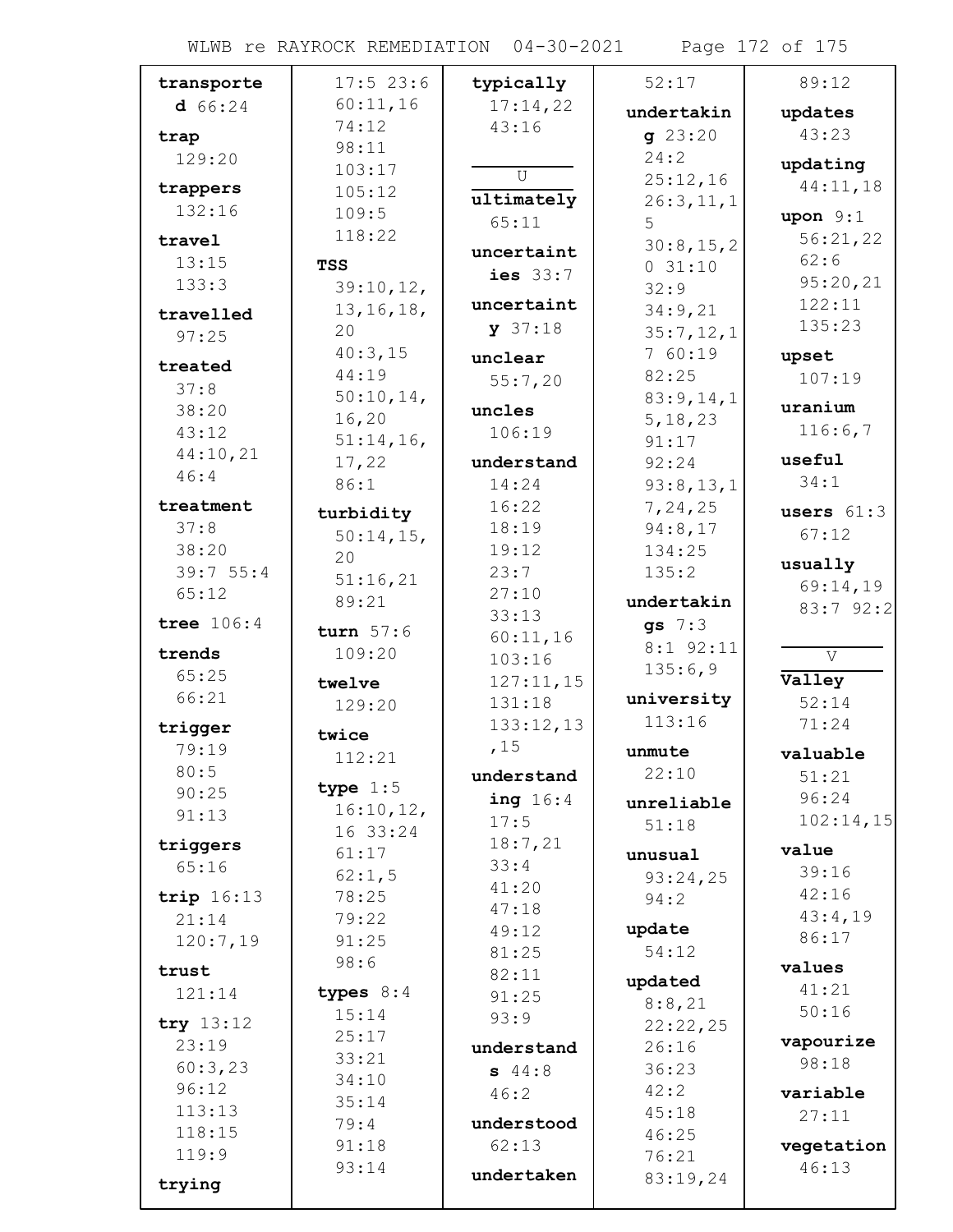WLWB re RAYROCK REMEDIATION 04-30-2021 Page 173 of 175

| verificati   | 77:13,14     | 49:10        | 66:12                 | 83:8,11,1                                                                             |
|--------------|--------------|--------------|-----------------------|---------------------------------------------------------------------------------------|
| on $25:6$    | 78:13        | 51:20        | 79:25                 | 3 88:18                                                                               |
|              | 79:14,15     | 52:4,8,13    | Waters                | 89:11                                                                                 |
| versus       | 81:19,20     | , 15, 24     | 80:6                  | 119:10                                                                                |
| 60:6         | 83:3         | 53:16        |                       | 121:7,12                                                                              |
| via 21:25    | 84:6,7       | 55:3         | <b>ways</b> 19:17     | 122:7,10,                                                                             |
| 36:21        | 85:20,21     | 56:13        | 93:2                  | 15                                                                                    |
| 55:16        | 87:5,6       | 58:6,11,1    | 112:11                | Wendy                                                                                 |
| $view\ 76:7$ | 88:14,15     | 7, 18, 21, 2 | 115:17                | 136:8                                                                                 |
| 116:19       | 91:22,23     | $5\;59:3,4$  | 125:1                 |                                                                                       |
|              | 93:21,22     | 63:20        | 128:23                | we're                                                                                 |
| Violet       | 117:25       | 64:25        | weather               | 13:14                                                                                 |
| 3:23         | 118:1, 11    | 65:4,5,7     | 33:21                 | 16:17                                                                                 |
| 13:1,2,6     | walkthroug   | 9,17         |                       | 23:10                                                                                 |
| 14:1         | $h$ 70:17    | 66:16,21     | we'd 44:25            | 48:12                                                                                 |
| 113:18       |              | $68:12,15$ , | 56:15                 | 56:25                                                                                 |
| 117:1        | warning      | 19,25        | 70:10                 | 57:5,14                                                                               |
| visits       | 62:23        | 69:4,10,1    | 89:3                  | 60:1,10,1                                                                             |
| 27:16        | warranted    | 2, 13, 21    | 122:17,20             | 563:15                                                                                |
| 121:7        | 62:2         | 70:2         | $, 24$ 123:6          | 68:23                                                                                 |
| visual       |              | 71:1,3,8,    | week $21:1$           | 71:16                                                                                 |
| 27:15        | Washie       | 18           | 115:4                 | 72:23                                                                                 |
| 63:22        | 3:19         | 74:1,6,7     | 120:15,19             | 73:10                                                                                 |
|              | waste $11:5$ | 75:1 78:7    | 123:2                 | 75:8,19                                                                               |
| voices       | 44:5         | 79:18,19,    | weekly                | 81:23                                                                                 |
| 99:11        | 55:4,8       | 2280:1,5     | 122:10                | 84:17                                                                                 |
| voted        |              |              |                       | 85:5,6,8                                                                              |
|              |              | 82:1, 3, 4,  |                       |                                                                                       |
| 108:3        | watch $13:9$ | 13, 17       | weeks                 | 95:23,24                                                                              |
|              | water        | 87:13        | 45:7,12               | 97:11                                                                                 |
|              | 1:2,5        | 88:10,11     | 90:19                 | 98:5,10                                                                               |
| W            | 14:18        | 89:1,8       | 120:6                 | 99:15,19,                                                                             |
| $W2020L8-00$ | 15:9, 10, 1  | 90:20        | Wek'eezhii            | 22,25                                                                                 |
| 03 1:6       | 5            | $91:6$ 93:6  | $1:2$ 21:23           | 100:2                                                                                 |
| wait $61:1$  | 17:13,14     | 94:10,12,    | 52:23                 |                                                                                       |
| Walbourne    | 19:6         | 17 96:14     | 117:5,8,1             | ,10                                                                                   |
| 3:5          | 20:6,22      | 98:15,18     | 0 126:12              | 108:16                                                                                |
| 14:11,12     | 21:5,23      | 106:3        | Wekweeti              |                                                                                       |
| 17:2,3       | 27:18        | 112:18,19    |                       | 116:18                                                                                |
| 21:9         | 29:9         | , 22, 24     | $7:10$ 81:3<br>96:2,8 | 118:18                                                                                |
| 36:10,11     | 32:18        | 113:6        | 104:8                 | 121:18                                                                                |
| 40:23        | 36:12        | 117:6,9,1    | 107:21                | 123:20                                                                                |
| 41:16        | 37:8,9       | 1 120:16     |                       | 124:20                                                                                |
| 42:7         | 38:20        | 126:12       | $we'11$ 9:5           |                                                                                       |
| 43:11        | 39:8         | 128:1        | $12:4$ $14:8$         | 131:15                                                                                |
| 44:25        | 42:11,17     | 131:15       | 25:12                 |                                                                                       |
| 59:7         | 43:16,24     | 135:10       | 35:12                 | we've                                                                                 |
| 62:9,10      | 45:1, 7, 13  | waterbodie   | 36:1, 2, 4            | 13:11                                                                                 |
| 68:6,8       | , 15, 19, 22 | s 16:14      | 52:3                  |                                                                                       |
| 71:10        | 46:19,24     | 67:1,2       | 56:18                 | 84:23                                                                                 |
| 72:20,21     | 47:13        |              | 77:14                 |                                                                                       |
| 73:14,15     | 48:1, 9, 10  | waterbody    | 81:1,7                | 106:7,8,9<br>113:21,23<br>125:14,16<br>132:11,17<br>75:1, 5, 15<br>86:7 87:8<br>88:22 |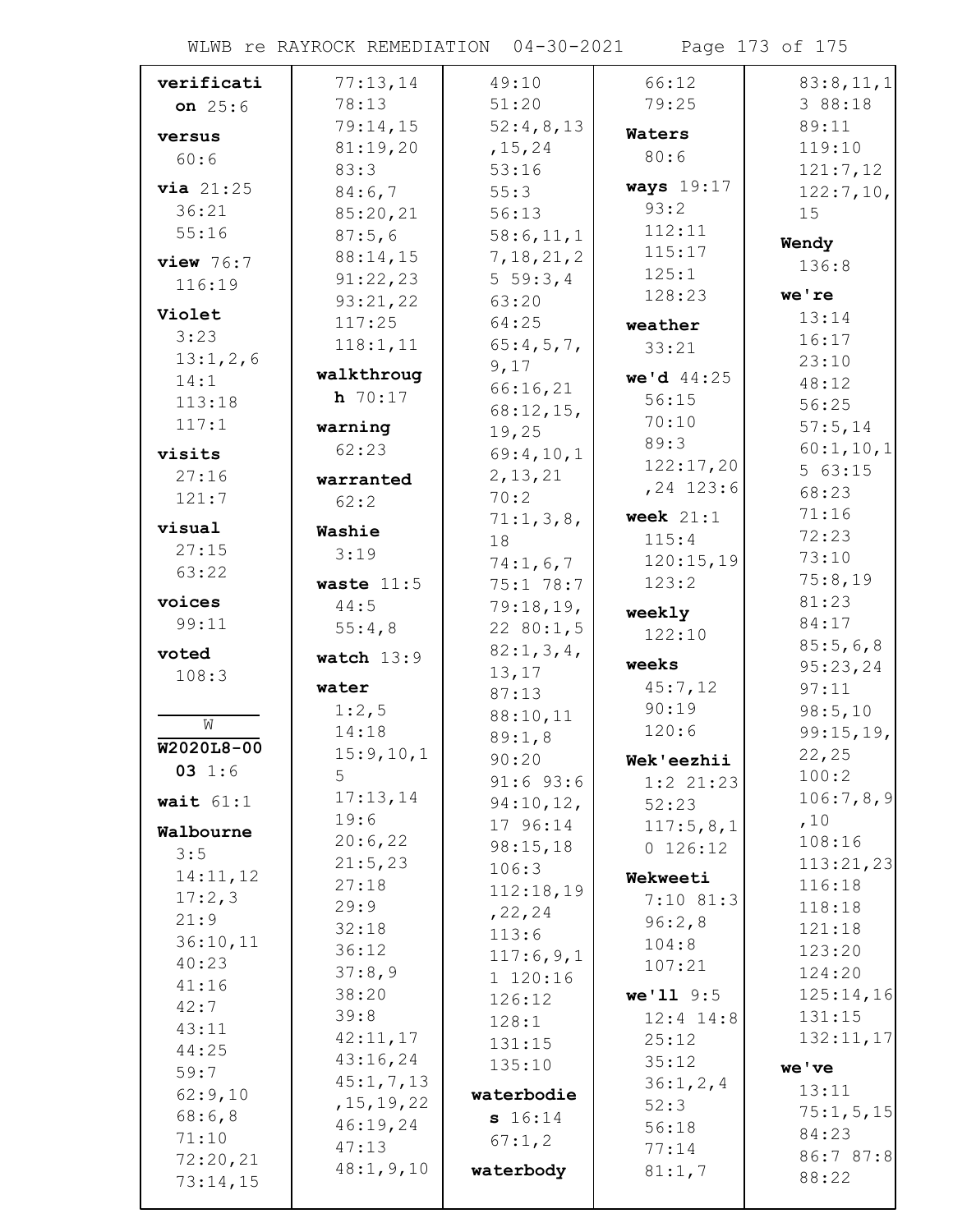WLWB re RAYROCK REMEDIATION 04-30-2021 Page 174 of 175

| 91:8,9       | 24:5        | $8, 21$ 11:4 | 5            | 111:7          |
|--------------|-------------|--------------|--------------|----------------|
| 112:11       | 26:19       | 15:17        | 132:11,13    | wrong          |
| 118:4,19     | 27:24       | 16:7         | ,15          | 102:5          |
| 121:11,21    | 53:356:3    | 24:7,21,2    | 133:4,5,1    |                |
| $, 24$ 125:1 | 74:7        | 3,25         | 5,21         |                |
| 126:19       | 79:19       | 25:3,5       |              | $\overline{Y}$ |
|              | 82:10       | 26:5,9       | worked       | Yellowknif     |
| whatever     | 83:1        | 27:12        | $35:1$ 72:5  | e 1:22         |
| 115:1        |             |              | 90:25        | 21:14          |
| Whati 9:7    | white       | 28:21,24     | 98:5         | 104:10         |
| 10:781:2     | 130:20      | 29:6,8       | 99:15        | 108:20         |
|              |             | 51:10        | 102:23       |                |
| 96:20,21     | whoever     | 53:2         | 103:5        | 120:19         |
| 104:8        | 117:2       | 58:10        | 106:17,18    | yesterday      |
| 107:20       | whole       | 60:16        | $, 21$ 127:9 | $9:6$ 12:11    |
| 123:23       | 104:17      | 63:21        | 129:19       | 16:20          |
| Wheler       |             | 65:8,10      |              | 60:10          |
| 3:15         | who's       | 69:2         | working      | 74:12          |
| 15:12,13     | 36:20       | 70:18        | 23:6         | 78:23          |
|              | wide $70:9$ | 73:20,21     | 60:22        |                |
| 19:3,4       |             | 74:7         | 68:1 71:6    | 118:25         |
| 20:13,14     | wildlife    |              | 72:10        | 119:3          |
| 23:3         | 32:20       | 75:12        | 75:2,8       | 127:12         |
| 24:14,15     | Wilfred     | 77:22        | 92:13        | yet 32:11      |
| 25:25        | 4:24        | 78:25        | 99:18        |                |
| 26:1         |             | 79:4,25      |              | Yetman         |
| 27:8,9       | Williah     | 80:1         | 100:5,18     | 2:19           |
| 28:15,16     | 4:17        | 84:4,20      | 101:14       | you'll         |
| 29:20,21     | willing     | 96:25        | 104:8        | 12:15          |
| 31:7,8,23    | 23:19       | 97:12        | 113:21       | 110:6,13       |
| , 24         | 50:19       | 99:5, 16, 2  | 122:9        |                |
| 32:14,15     |             | 3,24         | 124:21       | young $10:7$   |
| 33:11,12     | 71:5        | 100:3,5,6    | 125:22       | 96:17          |
| 34:16,17     | willingnes  | , 11, 13, 14 | 131:23       | 97:4,5,11      |
| 67:21,22     | s 112:9     | ,19          | 132:18       | 98:3,24,2      |
| 70:23        |             | 101:12       | 133:17       | 599:1          |
|              | winter      | 103:1,6      |              | 100:4,11,      |
| 72:17,18     | 99:25       | 104:5,16     | workings     | 12,25          |
| 73:2,3       | wisdom      |              | 11:1         | 102:2,3        |
| 75:25        | 129:14      | 105:4,6,1    | works        | 109:18,25      |
| 76:1         |             | 2 106:21     | 59:22        | 113:5,15       |
| 77:7,8       | WLWB $2:2$  | 107:6, 11,   | 64:8 78:3    | 114:17,24      |
| 78:1,2,21    | wonder      | 20 108:8     |              | 115:6,11       |
| , 22         | 78:14       | 113:11       | world        | 116:3,10,      |
| 80:13,14     |             | 114:16,25    | 112:6        | 13, 16, 24     |
| 119:21,22    | wondering   | 116:18       | 116:7        |                |
| whenever     | 20:8        | 118:4,22     | wrap $67:10$ | 129:2,11       |
| 57:796:3     | wood $11:6$ | 120:15,24    |              | 130:14         |
|              |             | 121:9,13     | wraps        | 131:20,21      |
| wherever     | Woodworth   | 122:7        | 67:15        | yourself       |
| 87:19        | 136:8       | 123:1,2,1    | writing      | 22:11          |
| whether      | wor 102:24  | 2            | 94:16        |                |
| 8:12         | work $9:21$ | 131:6,9,1    | 111:8        | youth          |
|              |             | 0, 21, 22, 2 |              | 21:14          |
| 20:21        | 10:1, 4, 6, |              | written      | 119:2,4        |
|              |             |              |              |                |